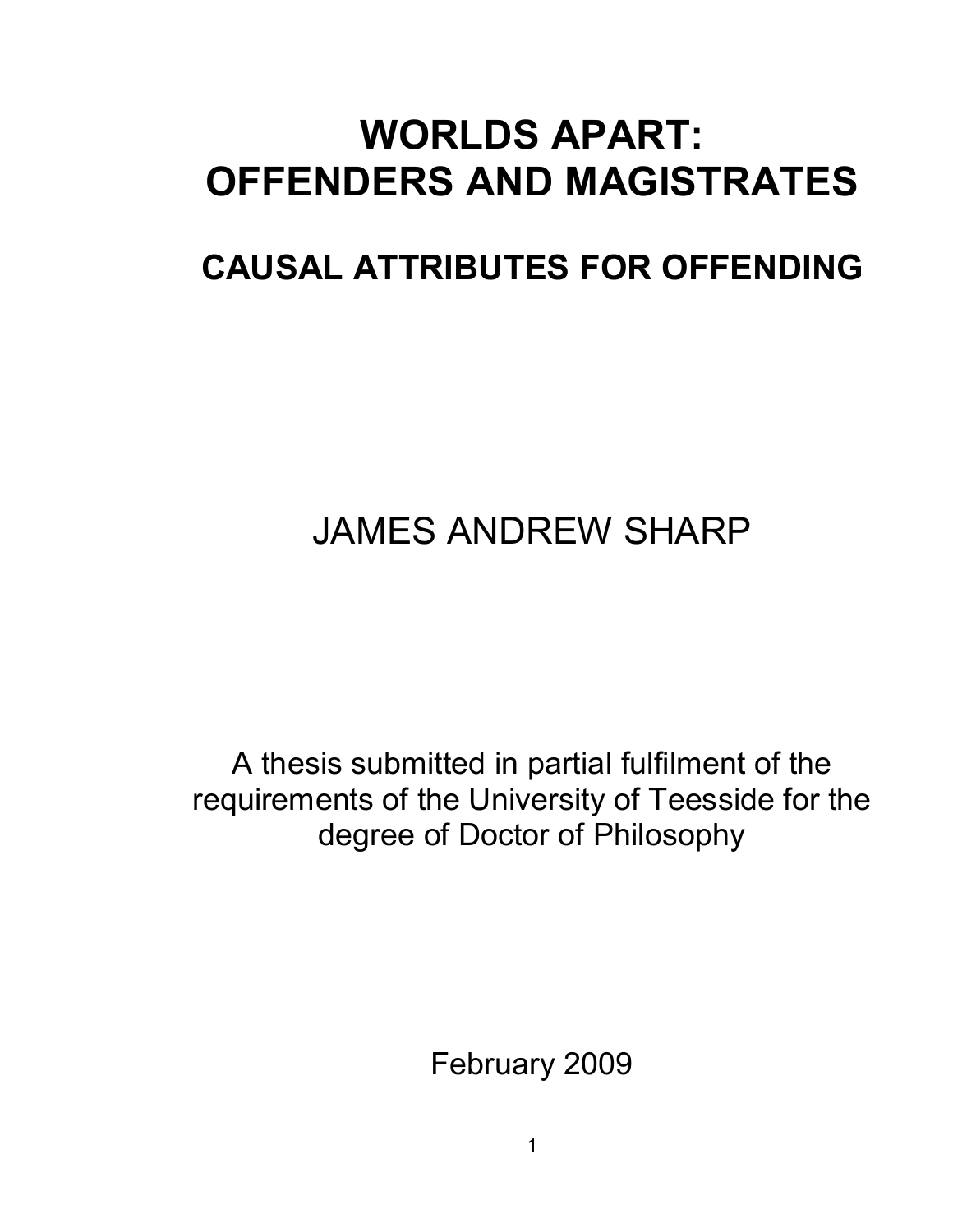#### **Foreword**

The masculine gender has been used throughout the thesis to represent all participants regardless of whether they were male or female. The nature of the research did not require or attempt to identify difference between male and female participants.

During the period of my research, there have been many changes within the Criminal Justice system. The terms used in chapter 1 and 2 have been utilised throughout the thesis for the sake of clarity, although they may not be the term in use at the time when I completed my research. For example, the Probation Service has come to be referred to as a part of the National Offender Management Service. Probation Orders became Community Supervision Orders and more recently Community Orders. Community Service became Enhanced Community Punishment and is now referred to as Unpaid Work. The changes have been numerous and it would have been unhelpful to use a variety of terms for essentially the same thing within different chapters. It was inappropriate and impractical to revise earlier chapters by changing terms and using names and phrases that were not in use when that part of the research was undertaken and the chapter written.

It is hoped that the approach outlined above will assist in the reading of the thesis text and will not prevent the reader understanding my research findings.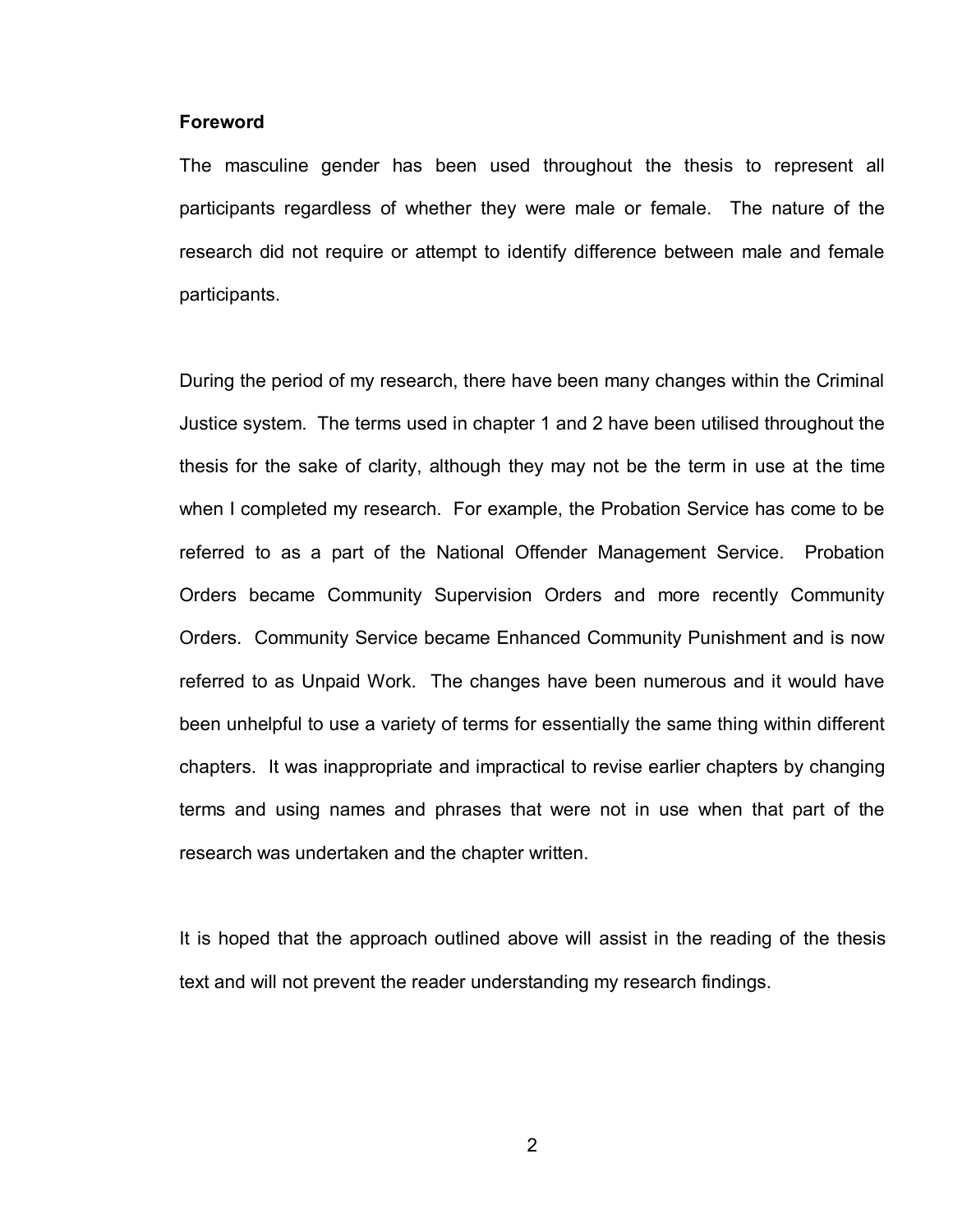#### **Abstract**

The purpose of the research was to investigate the difference in attributions of offenders and magistrates about the factors that led to offending behaviour. Difference in beliefs between offenders and magistrates, about seriousness of some common offences and factors believed to be motives for offending, justification of offending and neutralisation of responsibility for offending were also investigated.

The effect that differences in attributions between offenders and magistrates and how these influence the way in which offenders are dealt with in the criminal justice system was investigated. The attitude of criminal justice system professionals, and magistrates towards offenders was also investigated to find out if they affect court sentencing decisions, and the treatment and punishment imposed in an attempt to reduce offending.

My research has shown, that offenders and magistrates hold significantly different attributions about the factors that influence people to offend, and about offence seriousness. Offenders and magistrates also hold significantly different beliefs about motives for offending, justification of offending and neutralisation of responsibility for offending.

The UK Government Crime Reduction Policy since 1997, has been strongly related to the "What Works" approach. This has influenced sentencing policy and the treatment of offenders. A major strand of the policy has been the introduction and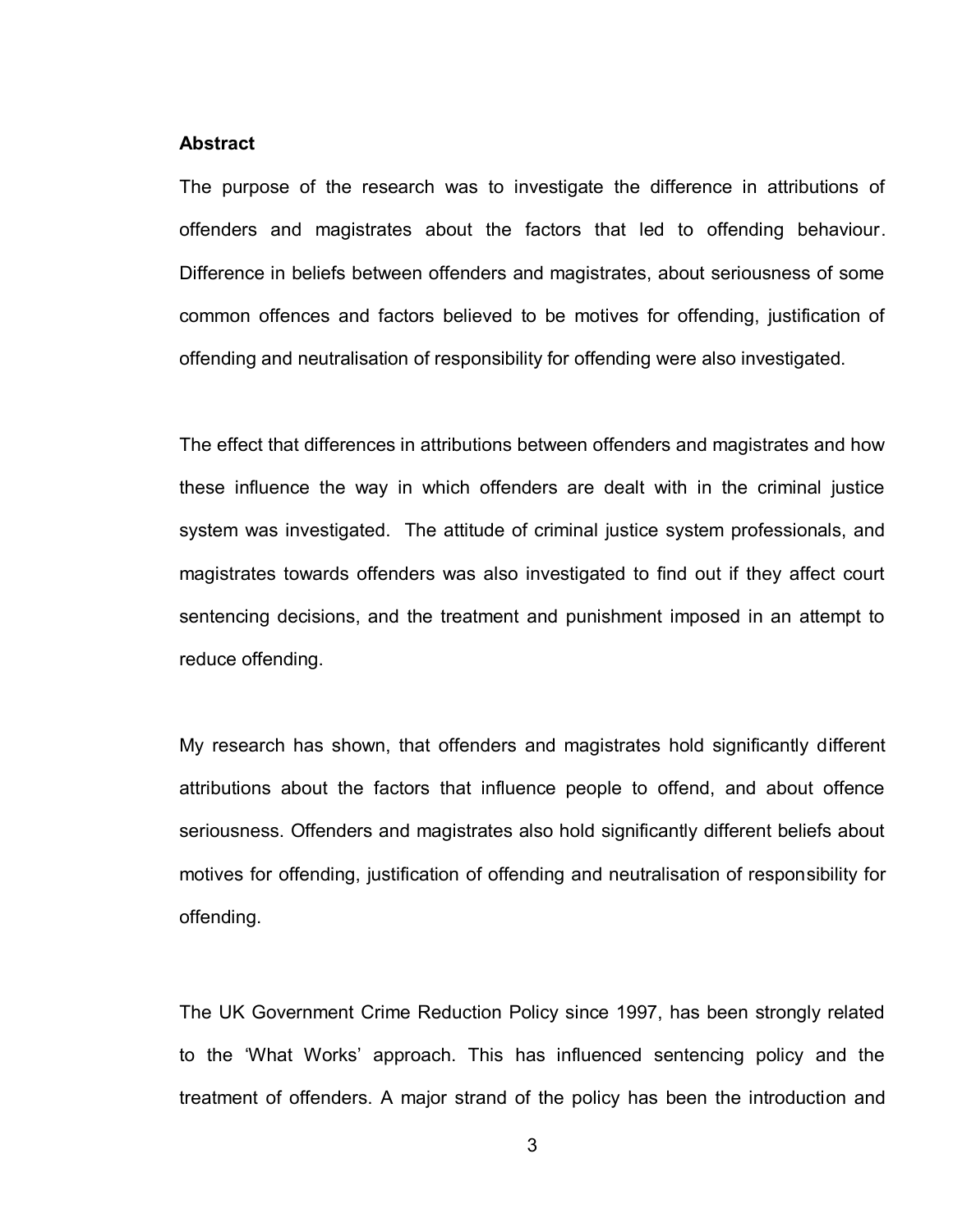implementation of the What Works" approach and the use of Cognitive Behavioural Accredited Programmes within the Probation Service and Prison Service to change the behaviour of offenders and reduce recividism (Harper and Chitty 2005). Based on my research findings recommendations are made in the final chapter of the thesis for modifications to the present approach, and the treatment of offenders.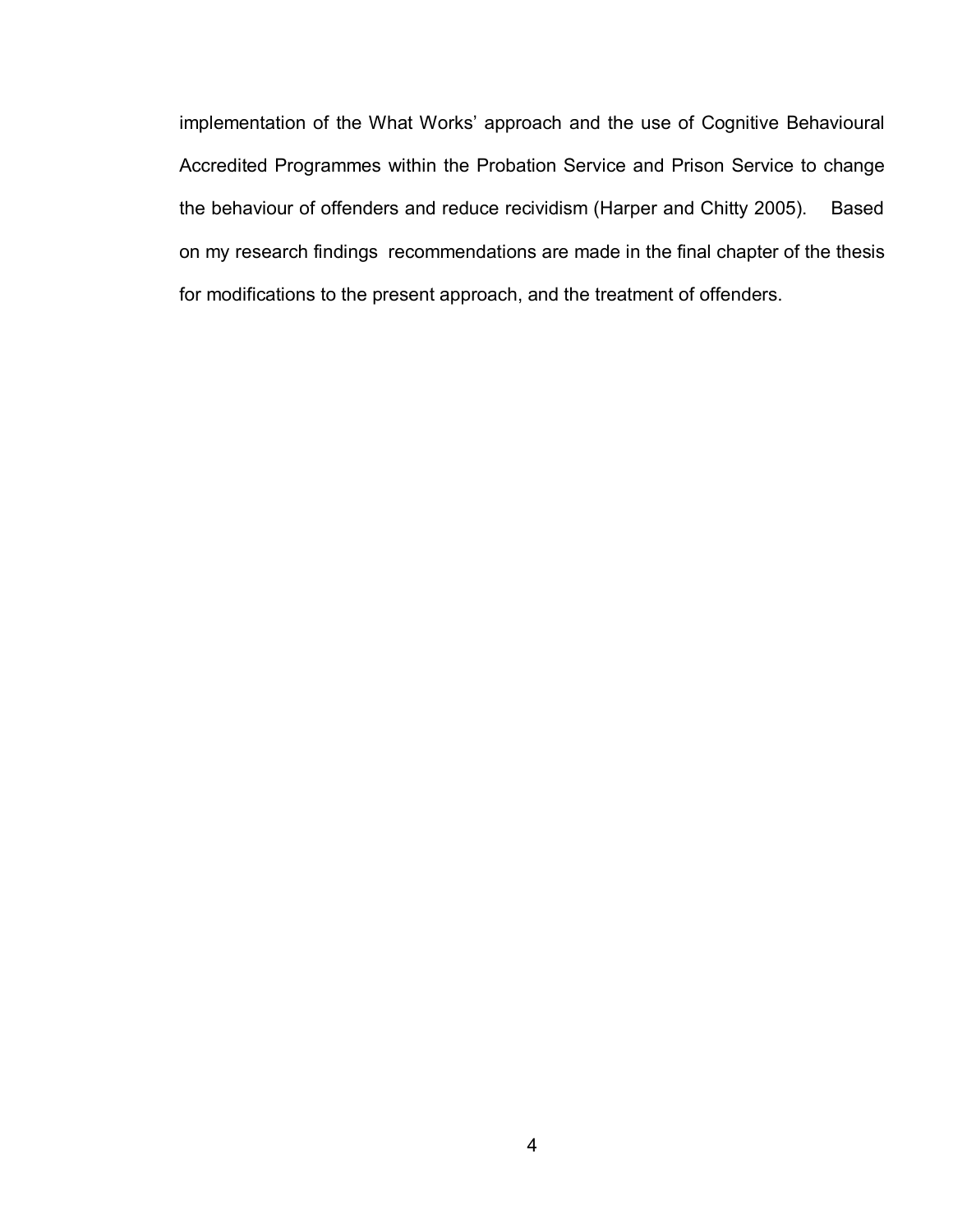Contents **Page** 

| 2          |                                                                                                                                                                                                                                                                                                                                                                                                                                                                                                |    |
|------------|------------------------------------------------------------------------------------------------------------------------------------------------------------------------------------------------------------------------------------------------------------------------------------------------------------------------------------------------------------------------------------------------------------------------------------------------------------------------------------------------|----|
|            |                                                                                                                                                                                                                                                                                                                                                                                                                                                                                                | 3  |
| Chapter 1. | 1.1 Sociological and Criminal Research<br>1.2 Psychological Research into Crime<br>1.3 'Nothing Works' 'What Works'<br>1.4 Research Background<br>1.5 Research Aims<br>1.6 Research Methods<br>1.7 Thesis Outline<br>1.8 Conclusion                                                                                                                                                                                                                                                            | 7  |
| Chapter 2. | Offenders and Sentencers Attributions<br>2.1 Differring perspectives<br>2.2 The Court-Two different Social Worlds<br>2.3 Judges, Magistrates and Social Class<br>2.4 Attributions and their affect on Sentencing<br>Decisions<br>2.5 Offence Seriousness<br>2.6 Psychology and the purpose of Sentencing<br>2.7 Cultural Preconceptions<br>2.8 Criminology Perspectives<br>Psychological and Cognitive Behavioural<br>2.9<br><b>Explanations of Crime</b><br>2.10 Attributions about Offending | 13 |
| Chapter 3. | Causal Attributions, Social Representations and their<br>Relationship to Offending and Sentencing<br>3.1 Introduction<br>3.2 Attribution Theory<br>3.3 Common-sense Attributions<br>3.4 Group Attributions<br>3.5 Individual's use of Causal Attributions<br>3.6 Differences in Attributions by Actors and<br><b>Observers</b><br>3.7 Actors Attributions                                                                                                                                      | 54 |

- 3.8 Observers Attributions
- 3.9 Social Representations and Attributions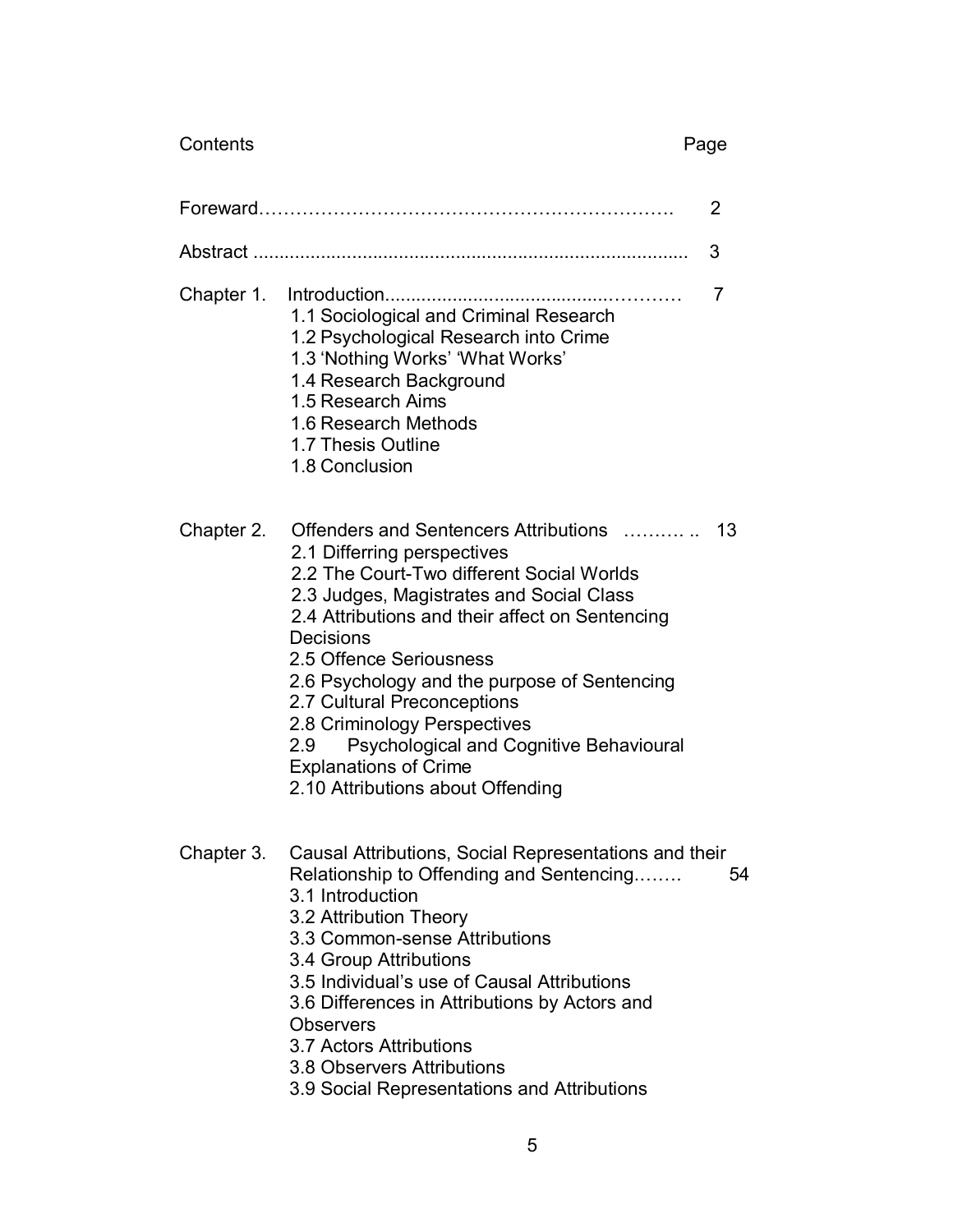|            | 3.10 Social Class Differences and Attributions                                                                                                                                                                                                                                                                                                                                                                    |     |
|------------|-------------------------------------------------------------------------------------------------------------------------------------------------------------------------------------------------------------------------------------------------------------------------------------------------------------------------------------------------------------------------------------------------------------------|-----|
| Chapter 4. | 4.1 Introduction<br>4.2 'What Works Approach'<br>4.3 'What Works' Principles<br>4.4 Implementation and 'What Works' Outcomes<br>4.5 Research Evidence Collection and Evaluation                                                                                                                                                                                                                                   | 81  |
| Chapter 5. | 5.1 Introduction<br>5.2 Research Background                                                                                                                                                                                                                                                                                                                                                                       | 106 |
| Chapter 6. |                                                                                                                                                                                                                                                                                                                                                                                                                   | 132 |
| Chapter 7. |                                                                                                                                                                                                                                                                                                                                                                                                                   | 149 |
| Chapter 8. | Present Influences on Future Practice<br>8.1 Introduction<br>8.2 Offenders and the Courts<br>8.3 Magistrates, Courts and Offenders Attitudes<br>8.4 Magistrates and Courts<br>8.5 Offenders Attitudes to Crime and Sentencing<br>8.6 Recommendations for Future Practice<br>8.7 Sentencing Policy and Practice<br>8.8 Deterrence Component and Sentencing Policy<br>8.9 Review of 'What Works'<br>8.10 Conclusion | 197 |

| Bibliography |  |
|--------------|--|
|--------------|--|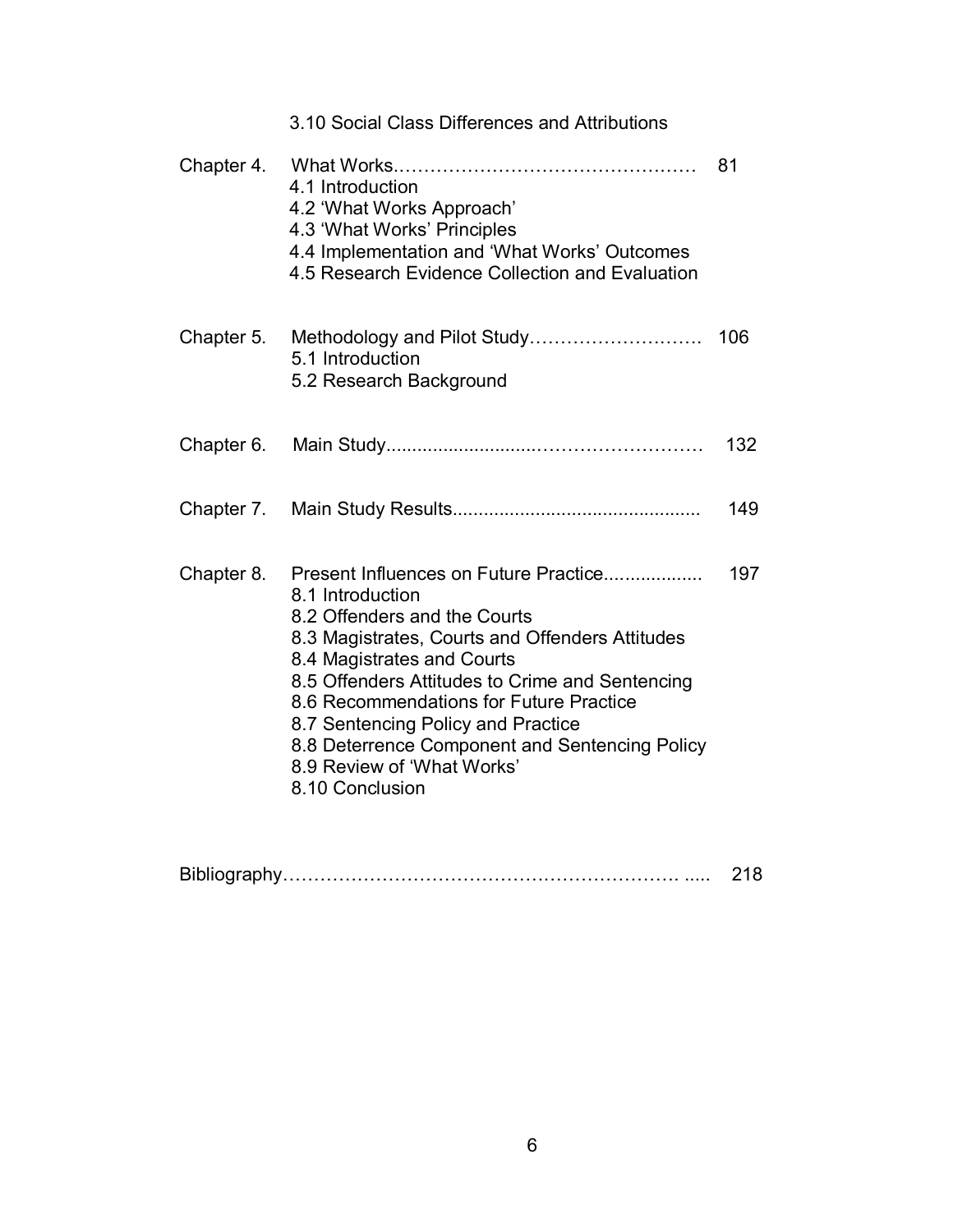#### **Chapter 1. Introduction**

#### **1.1 Sociological and Criminology Research**

The causes of crime and the behaviour of offenders has been investigated by sociologist and criminologists over a considerable period of time. This research has provided evidence about the part that social and environmental factors contribute to the level of crime and types of criminal behaviour in society. For example, economic social and environmental deprivation have between identified as factors that relate to criminality and levels of crime (Cohen 1955; Whyte 1955; Rex and Moore 1967; Baldwin and Bottoms 1976). Included with the above broad categories is social class and how power differences between social class groups affects their attitude towards and treatment of each other.

#### **1.2 Psychological Research into Crime**

Psychology, in comparison to sociology and criminology has taken less interest in researching the causes of crime. Research within the field of psychology has mainly followed a positivist paradigm looking for scientific evidence for the causes and levels of crime. This approach followed the establishment of the Behavioural School of psychological research (Watson 1920). The behavioural research method was to some extent driven by the fact that early psychology research had been viewed with suspicion by the scientific establishment.

The development of social psychology research in the mid  $20<sup>th</sup>$  century (Heider 1958; Festinger 1957; Bem 1967) brought about a greater interest and investigation into the social aspects of human behaviour. Attribution theory (Heider 1958) began the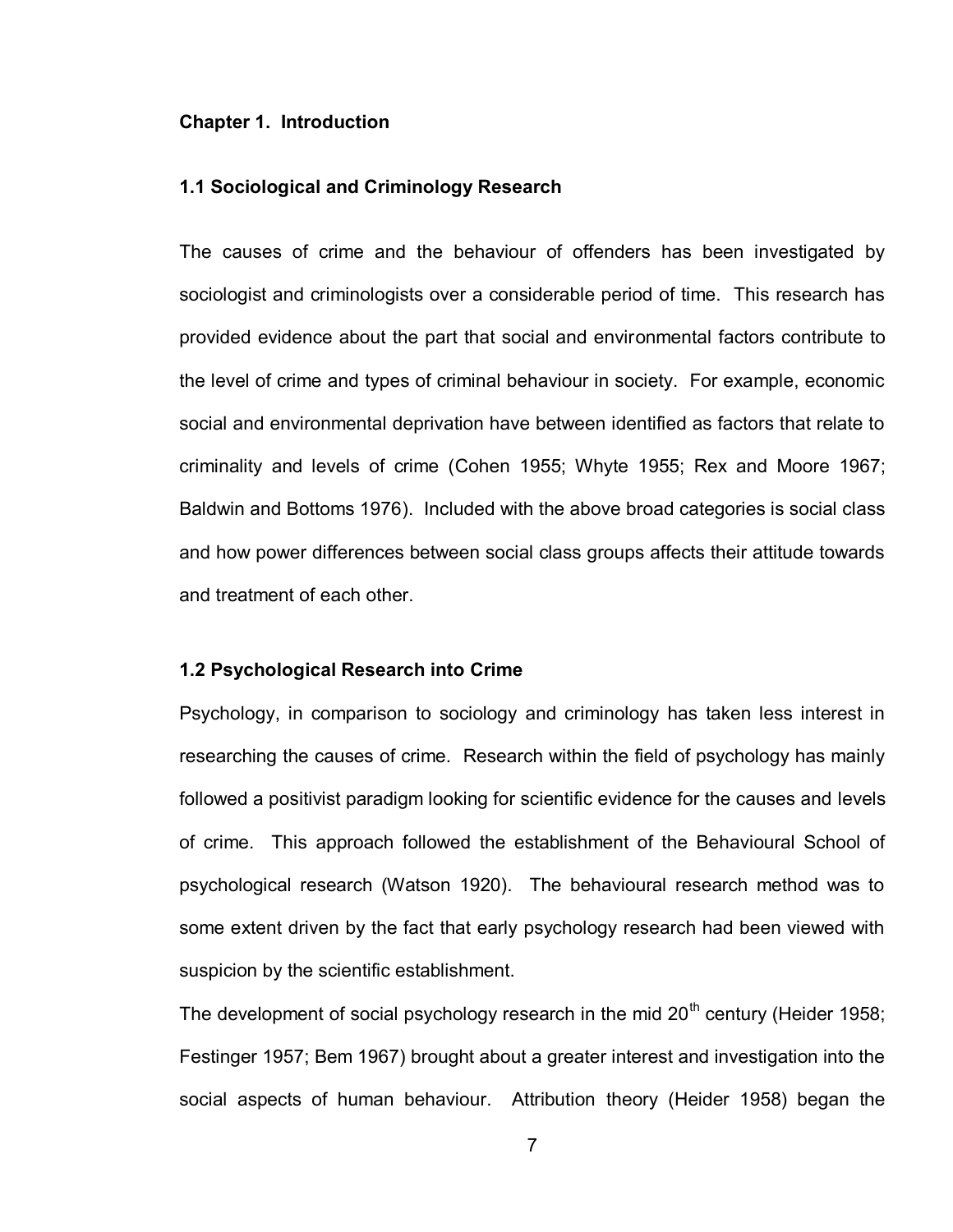increase in psychological research into how social, cultural beliefs and attitudes influence and cause some aspects of human behaviour. Moscovici (1961) opened up research into the part played by social representations, cultural beliefs and social attitudes affecting human behaviour and how individuals and social groups view each other.

Social psychology research interests have mainly investigated the broader social issues that affect most of society. During the early development of social psychology the proponents of cognitive behavioural psychology were already looking for scientific explanations for criminal behaviour and the development of treatment methods for use with offenders to change their behaviour.

#### **1.3 'Nothing Works', 'What Works'.**

Investigations into interventions to reduce offending behaviour with prisoners in American penitentiary establishments took place in the 1960"s although research papers and reports were not published until the 1970"s (Martinson 1974: Lipton et al 1975) and studies related to UK prisons (Brody 1976). The research into prison interventions was looking for positivist scientific proof and although aware of social aspects affecting their research they appear to have viewed social factors as a distraction from their main research aim of finding cognitive behavioural explanations and treatments. The reaction to the "Nothing Works" investigations and report (Martinson 1974) that there was not sufficient evidence of a high enough quality to conclude that the treatments being used at that time with offenders worked, gave rise to a backlash and the development of the "What Works" movement using cognitive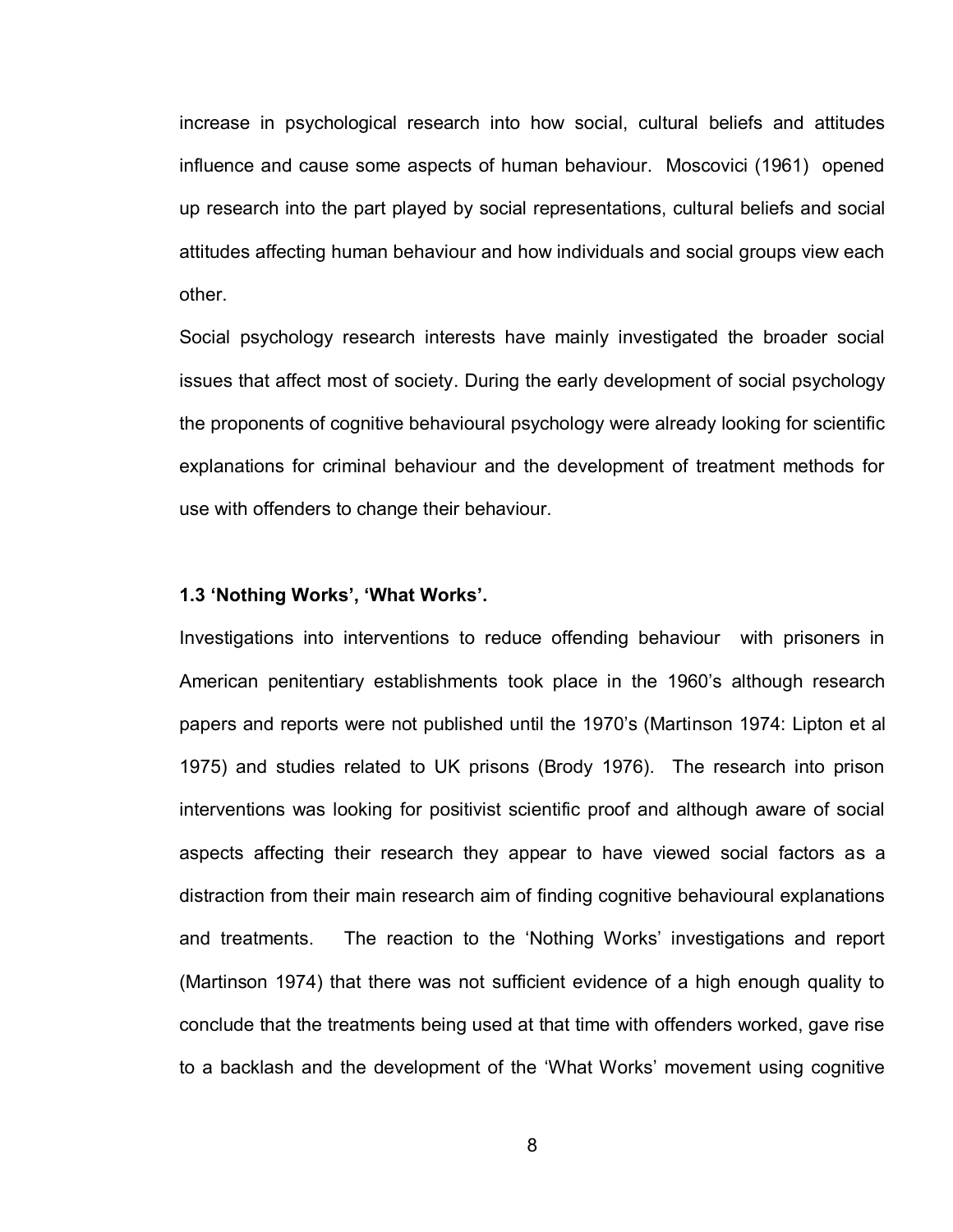behavioural psychological methods to search for ways of using this methodology to develop interventions and treatments for use with offenders.

The "What Works" approach is built on the premise that offenders commit crime due to having faulty thinking, beliefs and poor social interaction skills and this can be addressed through the use of cognitive behavioural based training programmes to change offenders thinking, beliefs and develop their social skills. By reprogramming offenders thinking and beliefs it is claimed that their behaviour and level of offending can be reduced and the pattern of their offending altered. The adoption of the "What Works" approach by the New Labour Government in 1997 in the UK has also influenced sentencing policy and the treatment prescribed for offenders by sentencers. The majority of offenders and magistrates live in very different social worlds and as a result their attributions about each other are often inaccurate. Consequently, the sentence and treatment imposed upon an offender in court might not be appropriate or have the capacity to change his behaviour or lifestyle.

Due to the dominance of the "What Works approach social psychology models have been under utilised to examine the social context of offence behaviour and crime with the differences in social and financial status within society.

#### **1.4 Research Background**

As a manager working within the National Probation Service involved with the development and implementation of "What Works" programmes I became increasingly aware that the claims made for the causes of offence behaviour and the beliefs and attitudes of offenders in the "What Works" model had been overstated.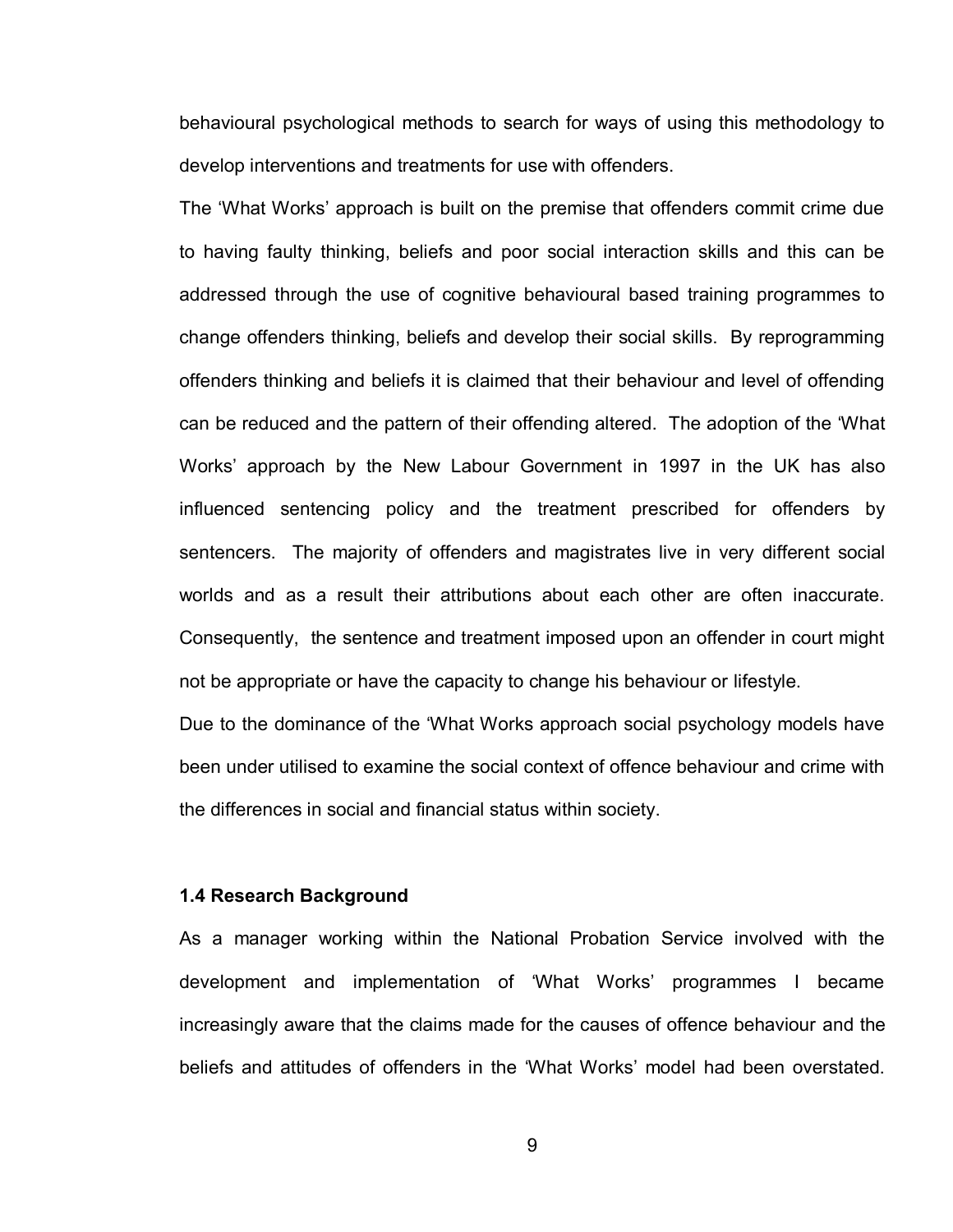Offenders did not hold the level of cognitive deficits and distorted thinking that the advocate of the "What Works movement had claimed and therefore the claims for its effectiveness were also suspect. If offenders were being sentenced to attend programmes intended to change their thinking and beliefs and unless the offender believes he has these beliefs and that they need to be changed, then the programme interventions would be ineffective.

I also became aware that the thinking and attitudes attributed to offenders under the "What Works" model were not accurate and that a possibility leading to this was a failure to understand the social world offenders lived in and the affect that attributions, beliefs and experiences had upon their offence behaviour and level of criminality.

#### **1.5 Research Aims**

The research aims were:-

- a) To investigate how the difference in the social world of offenders. magistrates, judges and criminal justice professionals influenced their beliefs and attitude about each other and their effects upon sentencing and treatment of offenders.
- b) Investigate how differences in causal attributions affected offenders, magistrates and members of the general public beliefs about factors that lead to offending, social and personal perceptions of crime, offence motives, justification for offending and neutralisation of responsibility.
- c) Examine the effectiveness and validity of the "What Works" approach and its implementation within the National Probation Service in England and Wales.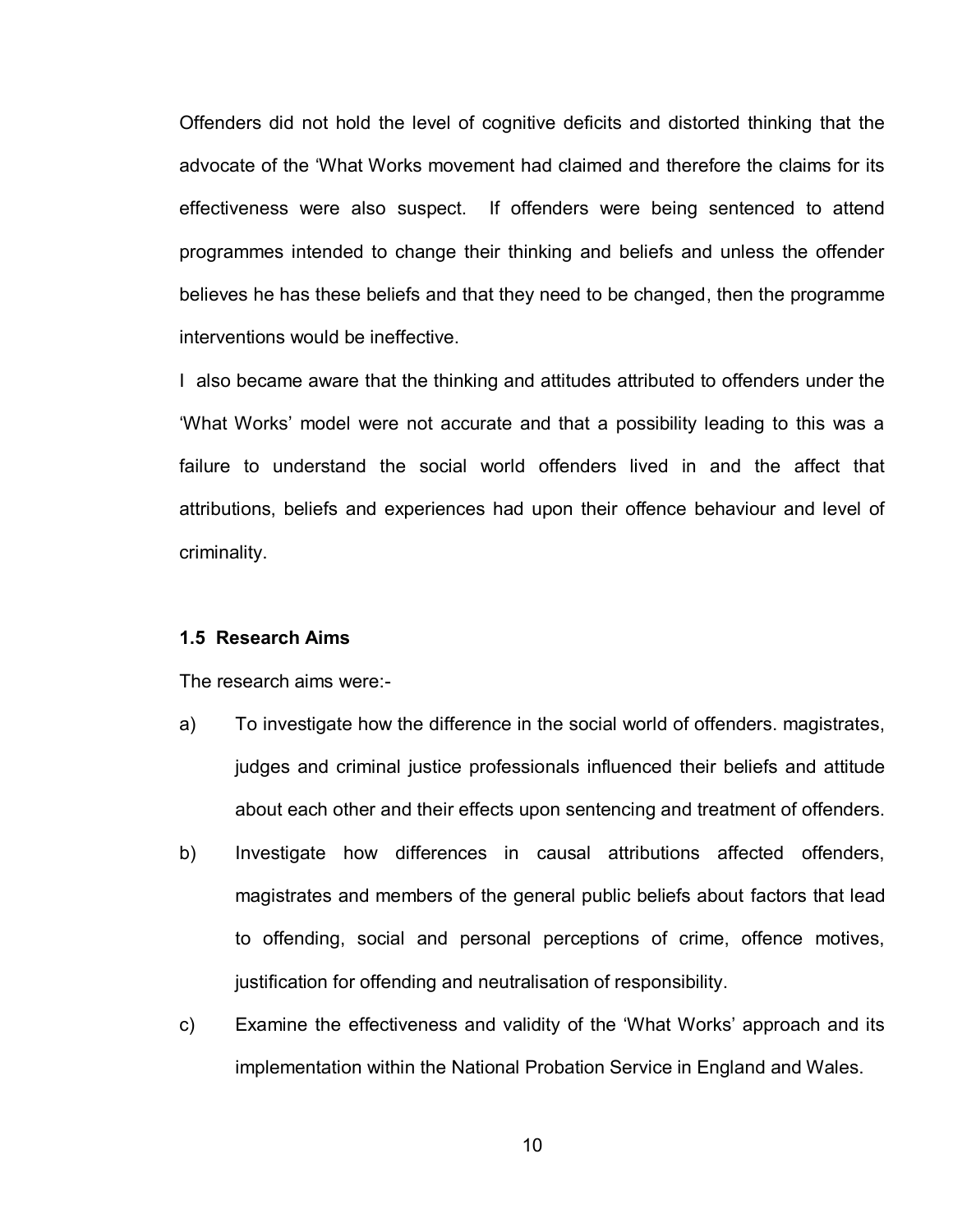d) Explore what changes if any should be made as a result of the above research findings to improve the treatment of offenders and reduce the level of offending.

#### **1.6 Research Methodology**

- a) Design and run a pilot study to develop and validate questionnaires for use with a convenience sample of offenders to investigate their attributions and beliefs related to offence behaviour.
- b) Carry out a main study based on the measures valuated under a) above using a sufficiently large convenience sample of offenders, magistrates and the general public.
- c) Analysis the main study data using quantitative and qualitative methods
- d) Report findings and develop recommendations for the treatment offenders and contribute to reducing crime levels.

#### **1.7 Thesis outline**

Chapter 1 introduces the reason for the research and methodology. The tensions between the researcher working within the National Probation Service with responsibility for the management and implementation of "What Works" is dealt with in the methodology chapter. Chapter 2 examines the different social worlds of magistrates, criminal justice professionals and sentencing policy. In chapter 3 the differences between social psychology and social representations, cultural beliefs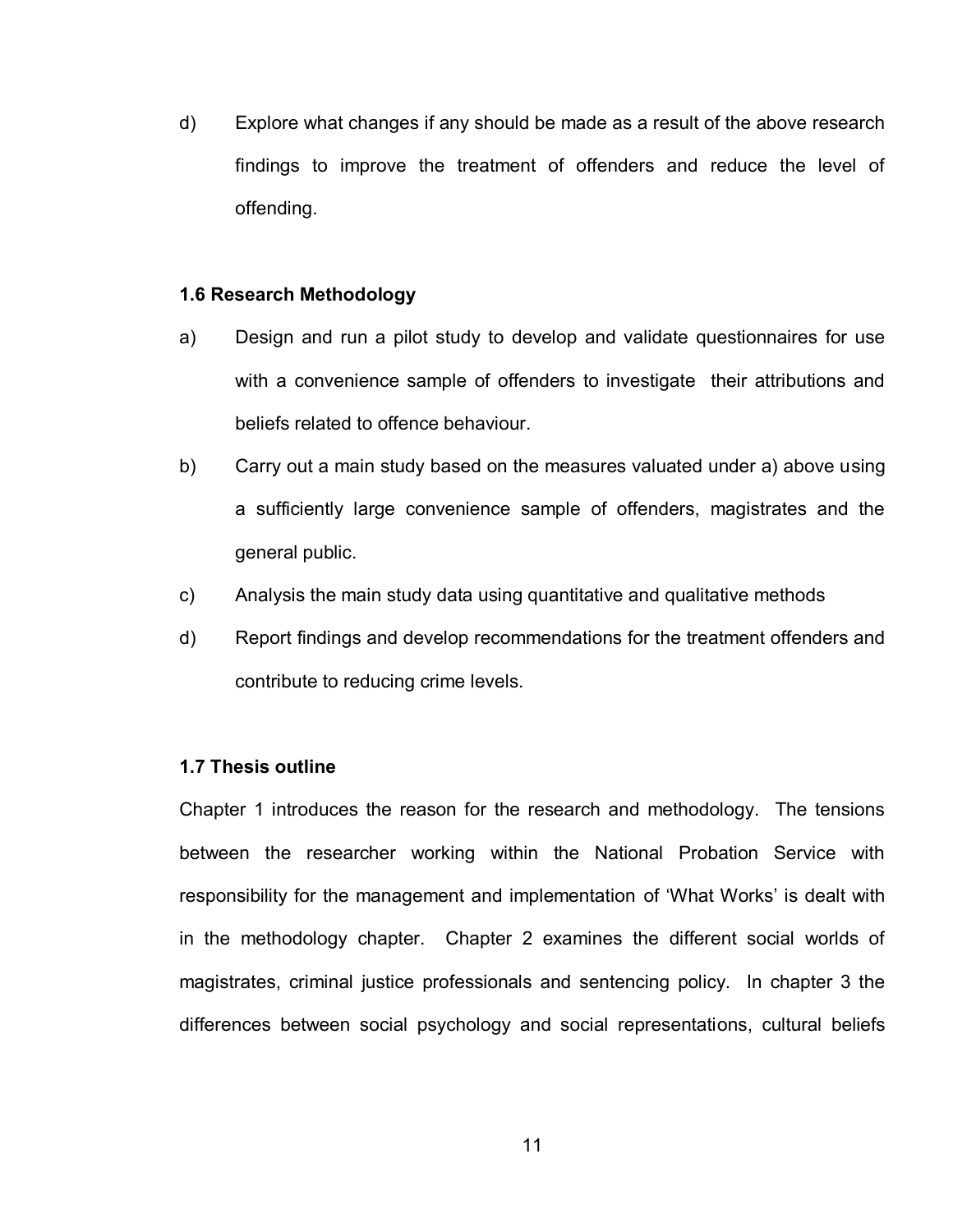and the cognitive behaviour psychology approach to investigating crime and offence behaviour including the 'What Works' are examined and compared.

Chapter 4 contains the pilot study prior to undertaking the main research and the development and validation of questionnaires for use in the main research study. In chapter 5 the main research study methodology and data collection is described. Chapter 6 contains the results from the analysis of the research data.

Chapter 7, the final chapter contains the discussion of the main study results and recommendation for different approaches to be used with offenders and implications for policy and practice within the National Probation Service in England and Wales.

### **1.8 Conclusion**

This chapter has laid the foundations for the research. It has also introduced the research aims and presented the reasons for proceeding with the research. The research methodology was outlined including recognising that action research involvement by the researcher needed to be considered and bias avoided during the undertaking of the research data collection and methodology design. On these foundations the research proceeded.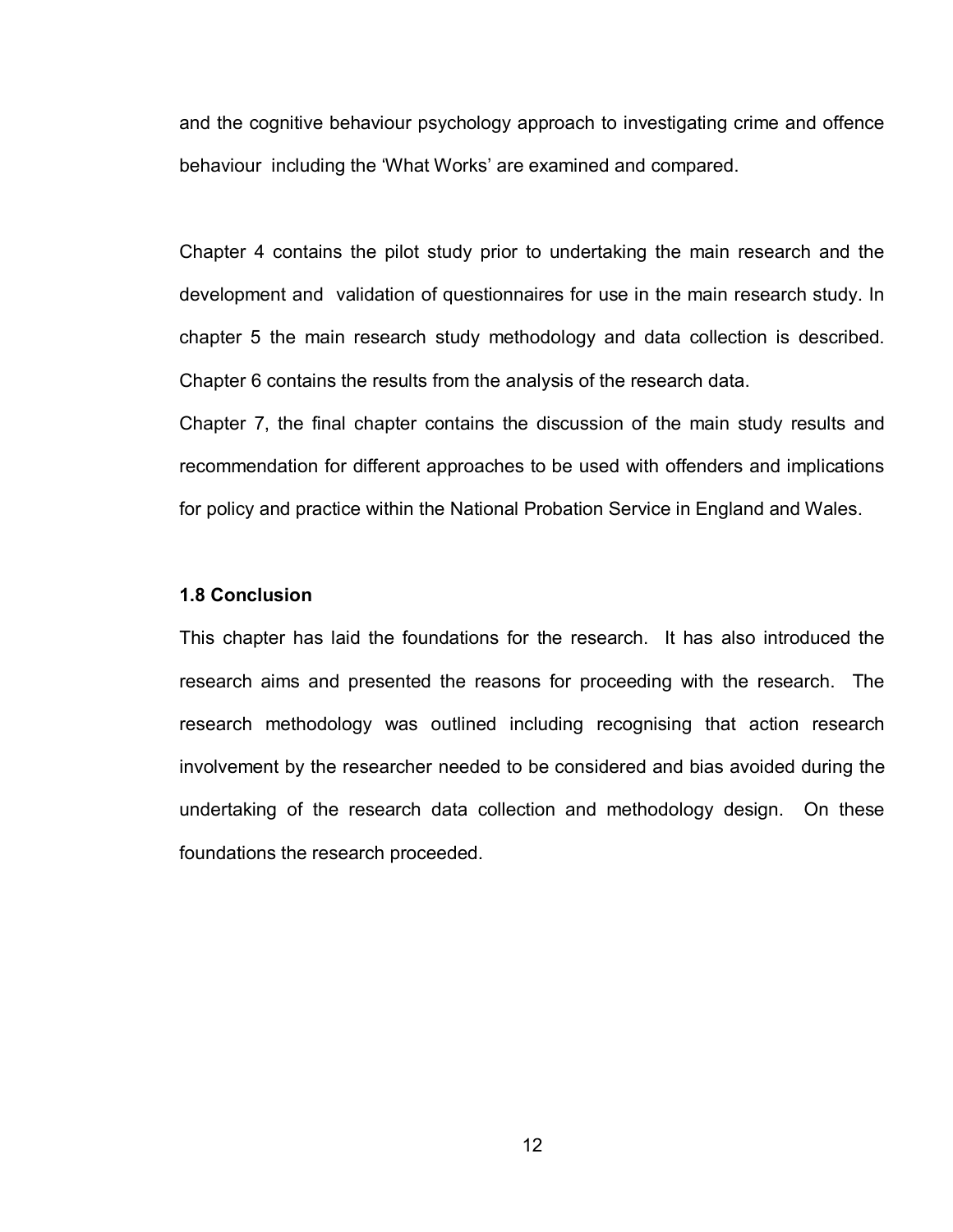#### **Chapter 2 Offenders' and Sentencers' Attributions.**

#### **2.1 Differences in Perspective**

There are considerable differences in perspectives between magistrates, offenders and members of the general public. The effect of these differences shape in particular the encounters of magistrates and offenders with each other within the criminal justice system. Firstly, there is a disparity in viewpoint of judges and magistrates and those being sentenced about what are the "causes" of offending. Secondly, there is a difference in attributions made by sentencers, offenders and members of the "general public" about the reasons, justification for offending and their view about the seriousness of different types of offence. Thirdly, different attributions about the "causes" of offending affect and influence the type of sentence imposed by sentencers, and the "treatment" prescribed to change the attitude of offenders as part of the overall sentence. Since 1997, the treatment imposed by UK Courts has been linked to the "What Works" approach. The intention of this approach is to encourage offenders to examine their beliefs and attitudes that are thought to be contributory causes of their offending and as a result of this self-examination to voluntarily change their thinking. My experience during the last 10 years of using "What Works" Approach related programmes within the Probation Service has brought me into regular contact with offenders who claim they do not have the attitudes and beliefs that are presented to justify the use of "What Works" programmes. The fourth focus is to examine the implementation and use of the "What Works" approach within the Criminal Justice System and its effectiveness in changing offenders attitudes and reducing crime.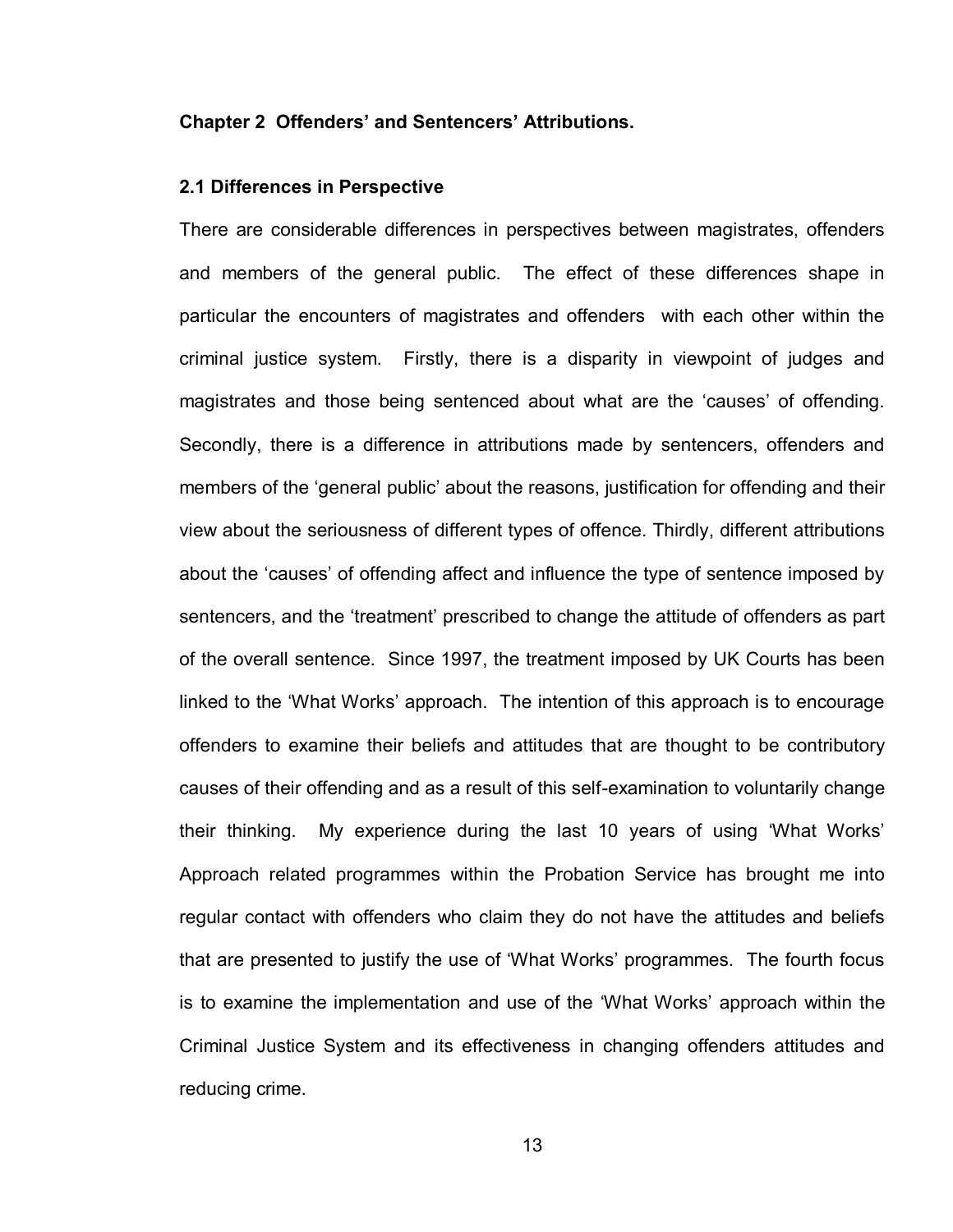#### **2.2 The Court – Two Different Social Worlds**

Observation of the Criminal Justice System in operation gives a clear view of the difference between offenders, the legal profession and the judiciary. The gowns and other trappings of the legal profession serve to reinforce the fact that sentencers and offenders observe and form opinions about each other based on competing beliefs and values. Offenders claim that sometimes the beliefs and values that underpin the Criminal Justice system appear more pertinent to the outcomes of a trial and the sentence handed down, than the facts surrounding the case. Many offenders with whom I have worked with in the Probation Service over a considerable period of time have informed me that their experience is that the Courts are pre-occupied with procedural matters to the extent that the defendant is made to feel like a spectator.

As a manager within the Probation Service I am involved on occasions in liaison with magistrates and in magistrate training. It is evident from my discussions with offenders and magistrates that large areas of misunderstanding exist between them. Offenders complain particularly about the process in magistrate courts where they feel their "voice" is not heard. The intimidating atmosphere and procedural arrangements of the Court can make it difficult for the lay person to defend or represent himself. There is an attitude conveyed by the magistrates that they only want to hear argument from solicitors (Gill 1976). Some magistrates consider offenders incapable of defending themselves. This prejudicial view of magistrates exists despite the fact that the majority of them have no legal training. Jackson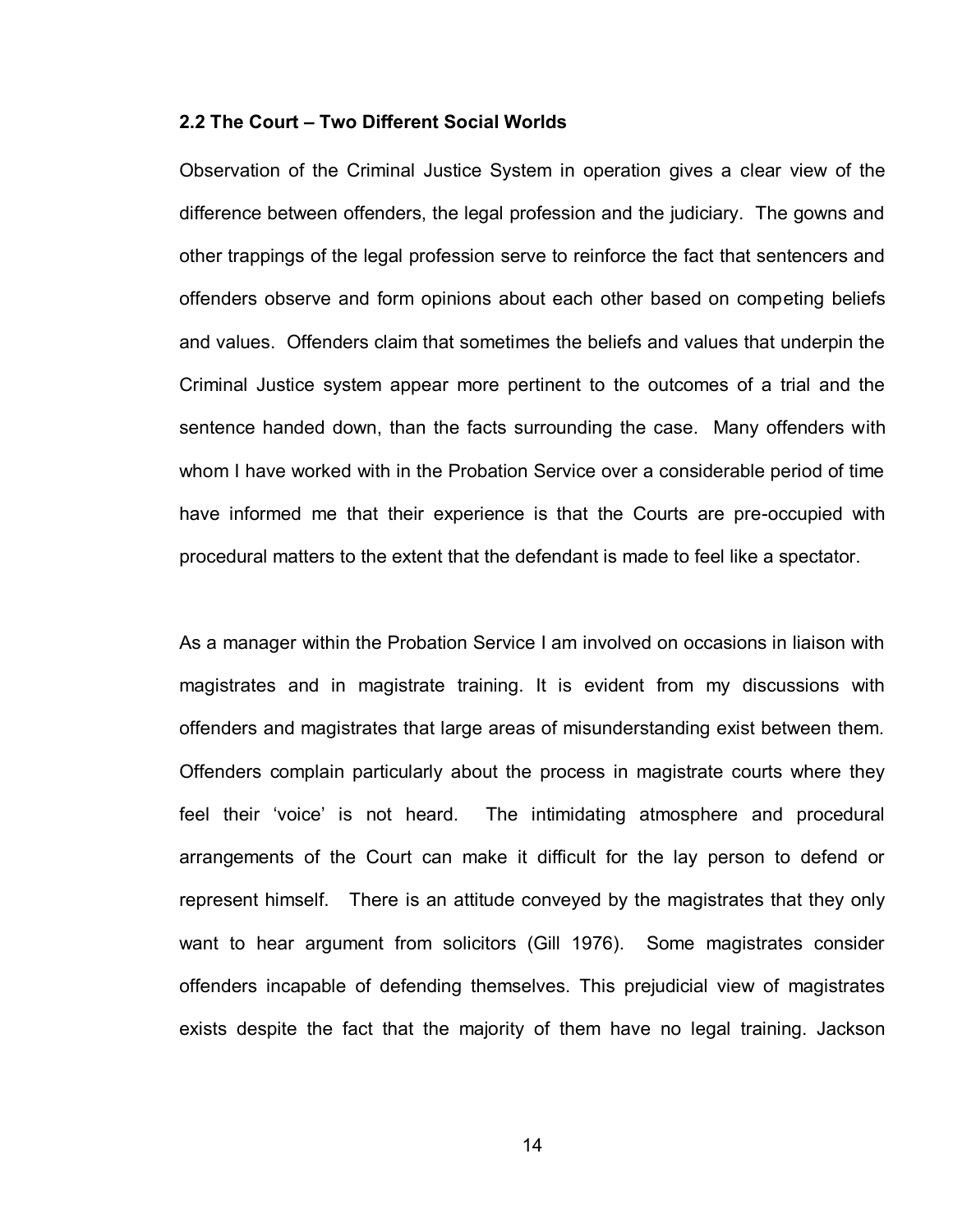(1993b) found that in 1991 there were only 76 magistrates formally trained in the law out of the entire lay magistracy of approximately 28,000 magistrates.

It has been claimed that traditional prejudices and power structures mitigate towards the use of solicitors and barristers. Carlen (1976) claimed that the positioning of magistrates, police, defence solicitors and defendants is arranged in such a formal and ritualistic way in magistrate courts that the defendant is disadvantaged in verbal interaction. The spacing and placing of various adversarial protagonists in the court setting mitigates against the defendant. Carlen claims that the courtroom placing and spacing amounts to "judicial exploitation" of the courtroom setting and imposes a "surrealistic dimension of meaning" on the proceedings.

It is often clear at court hearings that solicitors and barristers appearing before the Court are unfamiliar with the details of the case. Offenders complain that at their trial a replacement solicitor or barrister whom they have not met before may attend to defend them. It is rare when this situation occurs for the magistrates to stop and reschedule the trial, even when it must be evident to the magistrates that a case is not being properly conducted. It is the magistrate"s common practice to let the trial proceed despite the fact that a miscarriage of justice could result. McConville et al (1994) found that defence solicitors were often poorly prepared and disinclined to function in an adversarial capacity. McConville claimed that solicitors operate in a way that assumes the client"s guilt. Belloni and Hodgson (2000) found from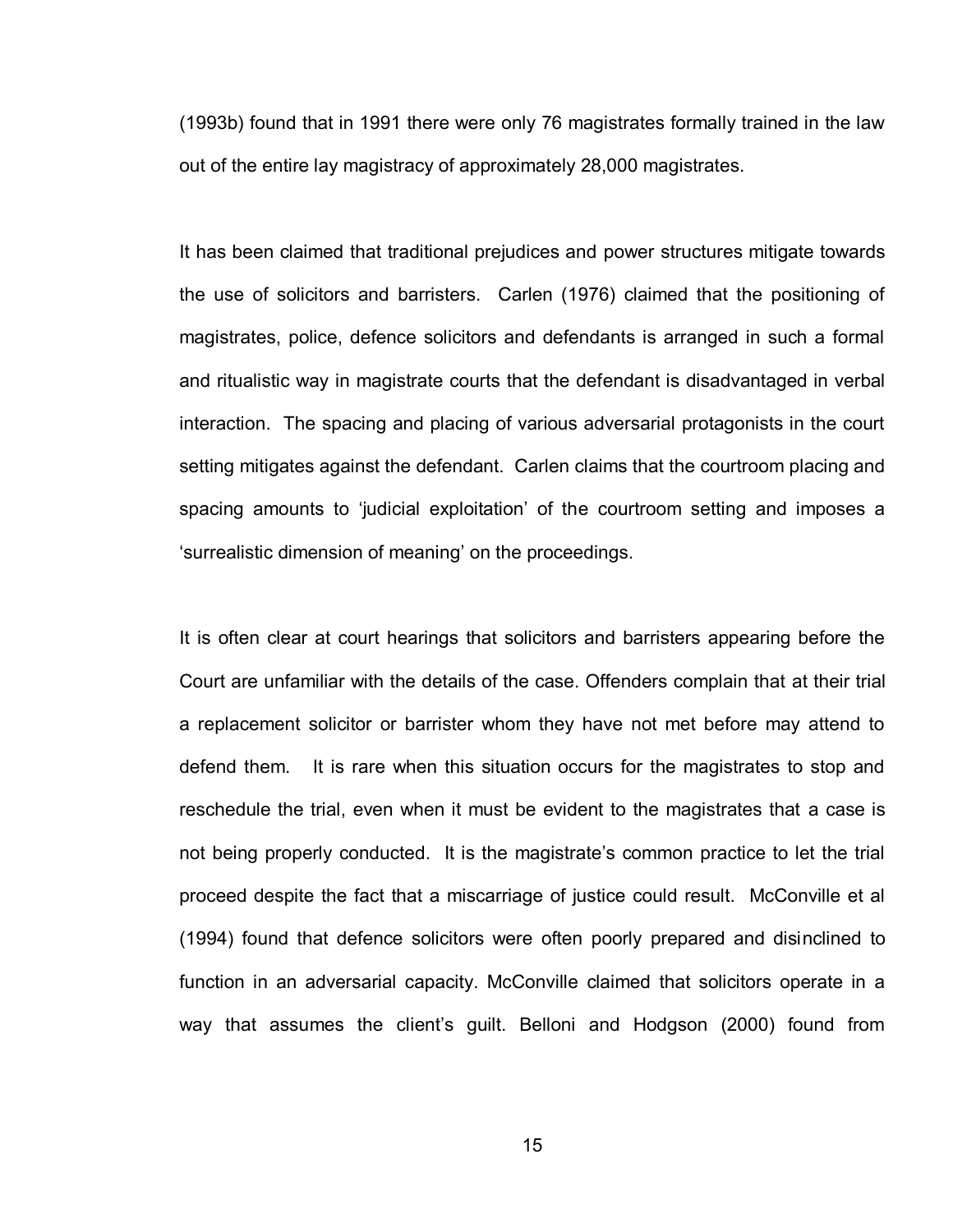interviews with defence solicitors that some share the values of magistrates, as in the following example:

"My view is that probably 90-plus percent of defendants are guilty; and as you pointed out, 95% of defendants get convicted, so it probably works out just about right - but whether for the right reasons I do not know.

I suspect that the vast majority of people who are charged are guilty of an offence, and I think that is probably the view of most magistrates….Unlike jurors, I think magistrates tend to become…perhaps the word isn"t cynical, but hardened to a certain view. I think they probably expect and believe that most defendants are guilty. Their decision, not always based on the evidence, reflect that…I think it is a rough and ready result that comes out [in magistrates courts] at the end. But in most cases, happily, I think it is probably justified. However, the magistrates' way of dealing with it does not necessarily equate with it being correct and unbiased" (Interview, February 1995). Belloni and Hodgson (2000) p. 4-5)

The principle, a right to be heard in one's own defence can be oppressed by the formality and professionalism of the courts. Offenders believe they are often not listened to by magistrates and this results from sentencers unwillingness to try to understand the points being made to them and magistrates reluctance to grapple with concepts and beliefs alien to them. It is also the view of many offenders that there is a large presumption on the part of magistrates that prosecution evidence is beyond question and a presumption that the offender is guilty. There are sufficient examples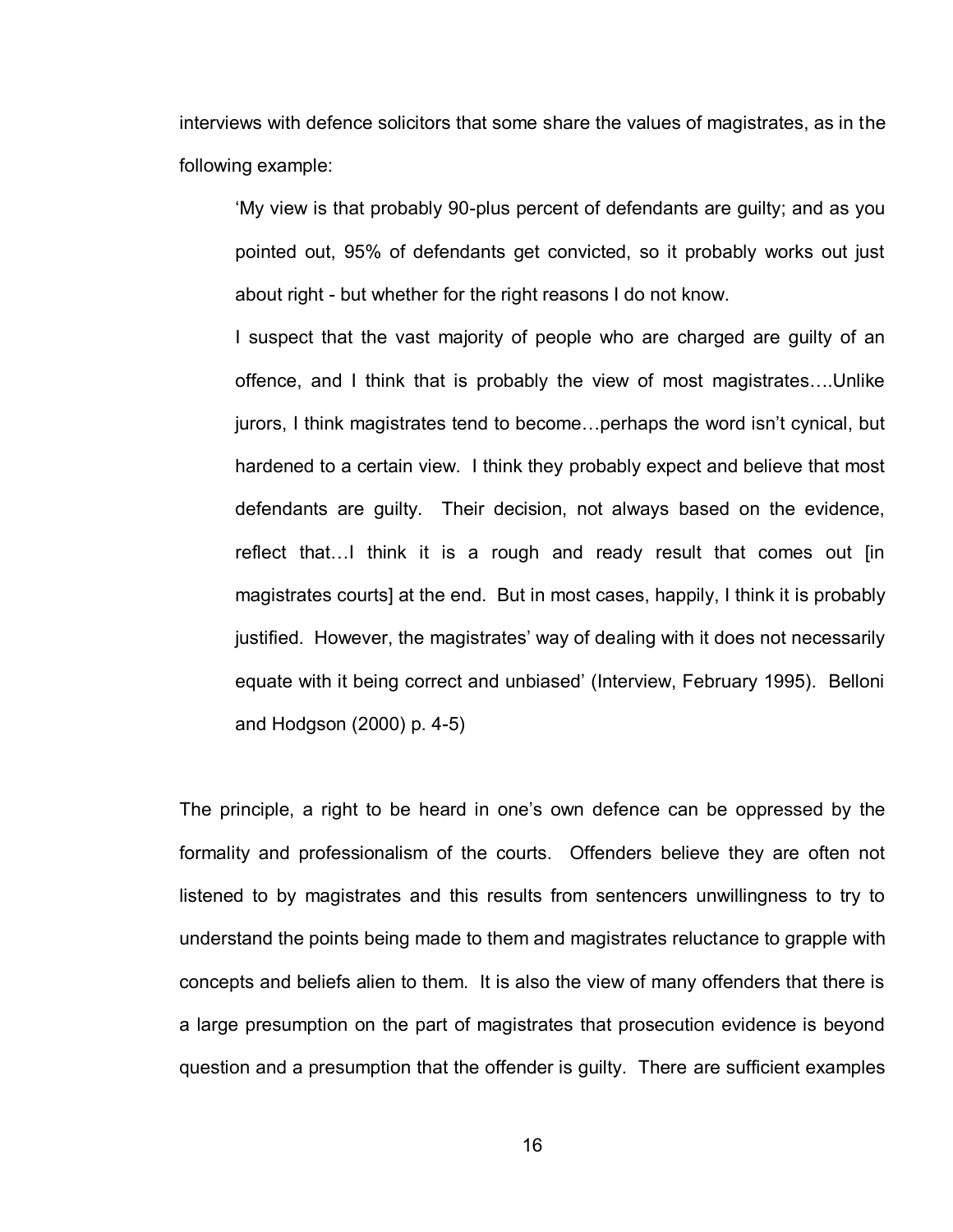of miscarriages of justice that show evidence to obtain convictions has been fabricated by the police on occasions, which support the view that it is unwise for magistrates to accept prosecution evidence at face value. Belloni and Hodgson (2000), claim that magistrates are strongly disposed to believe and rely upon the integrity of the police and the veracity of their evidence. In support of this view they cite the following interview with a solicitor- advocate

I think the police are more believable to the magistrates than the defendants. They think: "The police don"t have to come here and tell lies. On the other hand, the defendant comes here because he's in trouble and he might tell lies to get out of trouble." I think they work on that basis too often: so it is an uphill struggle for us solicitors to persuade them otherwise. (Interview, February 1995) Belloni and Hodgson 2000 p. 4)

Hedderman and Moxon (1992) found that the majority of both defendants and their solicitors believe that 'magistrates are on the side of the police'. Investigation into the procedures in magistrates" courts suggests that the burden of proof seems to be reversed: if the police say you are guilty, you will be found guilty unless you can prove your innocence (Gifford 1986). McConville et al. (1994) gained the impression that in magistrates" courts "there is a reverse onus of proof, under which it is for the defendant to establish innocence rather than for the prosecution to prove guilt." (McConville et al. 1994 p.211-38)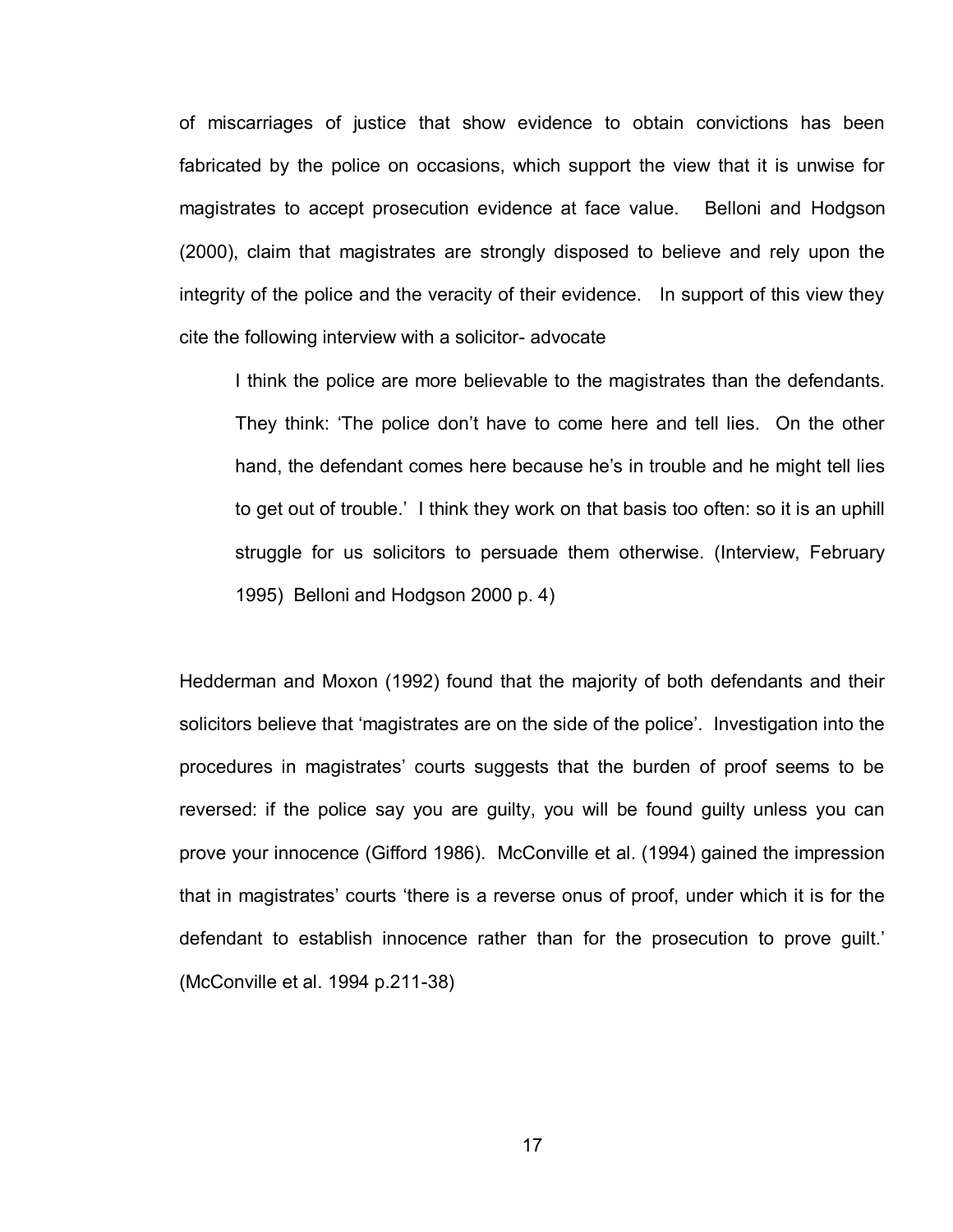Gill (1976), investigating urban stereotypes and delinquent incidents in Crossley, interviewed a number of teenage offenders and police. The offenders were involved in minor offences such as causing a disturbance, resisting arrest, and minor assaults. The offenders reported incidents where the police goaded them at times to create problems. The teenagers also reported that on occasions they intentionally provoked the police. The offenders had a general belief, that if the police wanted to take anyone in, it was relatively easy for them to do so.

Offenders expressed a number of views as part of longer interviews:

"You"ve got no chance with the coppers……..they push you just so you will say "fuck off" and they can drag you in then…..the bobbies will go for any bastards around here'.

"If you say you come from the West End they say, "Oh that will do us". You get no peace with the coppers…a jeep pulled up and they told us to get off the corner. They just wanted to argue so they could pull us in" (Gill 1976 p 325-6).

Interviews with the police confirmed that they had a biased view of the residents in the area, as confirmed by statements they made:

"When you see a gang of youths in that area, it usually means trouble"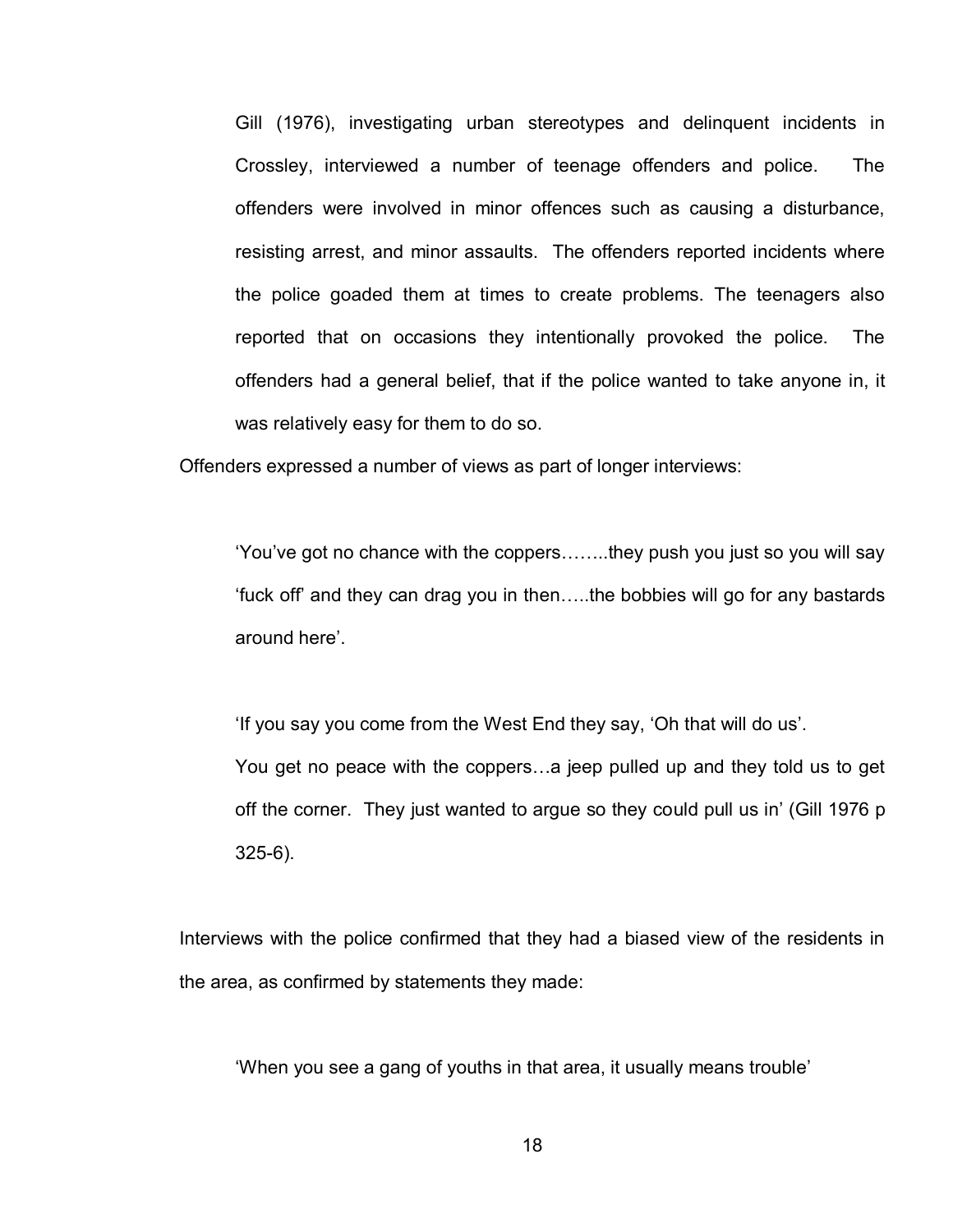"You"ve got to agree it is a tough area and there"s quite a few villains" 'Luke Street is the sump of Crossley' (Gill 1976 p 323).

Although Gill"s (1976) research was primarily interested in what happened in the neighbourhood between offenders and the police, he followed the incidents through the court hearings. The offenders when in the witness box lacked the communication skills to describe their actions and make their behaviour intelligible. In the courtroom the clash of two worlds was very apparent. On minor charges there was a typical common sequence of exchanges:

| 1 | Court Official:    | 'Why did you do this?'                                 |
|---|--------------------|--------------------------------------------------------|
|   | Boy:               | 'I don't know'                                         |
|   | Court Official:    | 'Don't say you don't know. You must have had a         |
|   |                    | reason. Nobody does anything without a reason.'        |
|   |                    |                                                        |
| 2 | Boy:               | 'We didn't do that. I never touched him'               |
|   | Police prosecutor: | 'Are you calling the police officer a liar.'           |
|   | Boy:               | 'Well yes, we didn't do it.'                           |
|   | Police prosecutor: | 'That's a very serious business calling a police       |
|   |                    | officer a liar. This man has got an excellent record   |
|   |                    | of public service but look at you.' (Gill 1976 p 332). |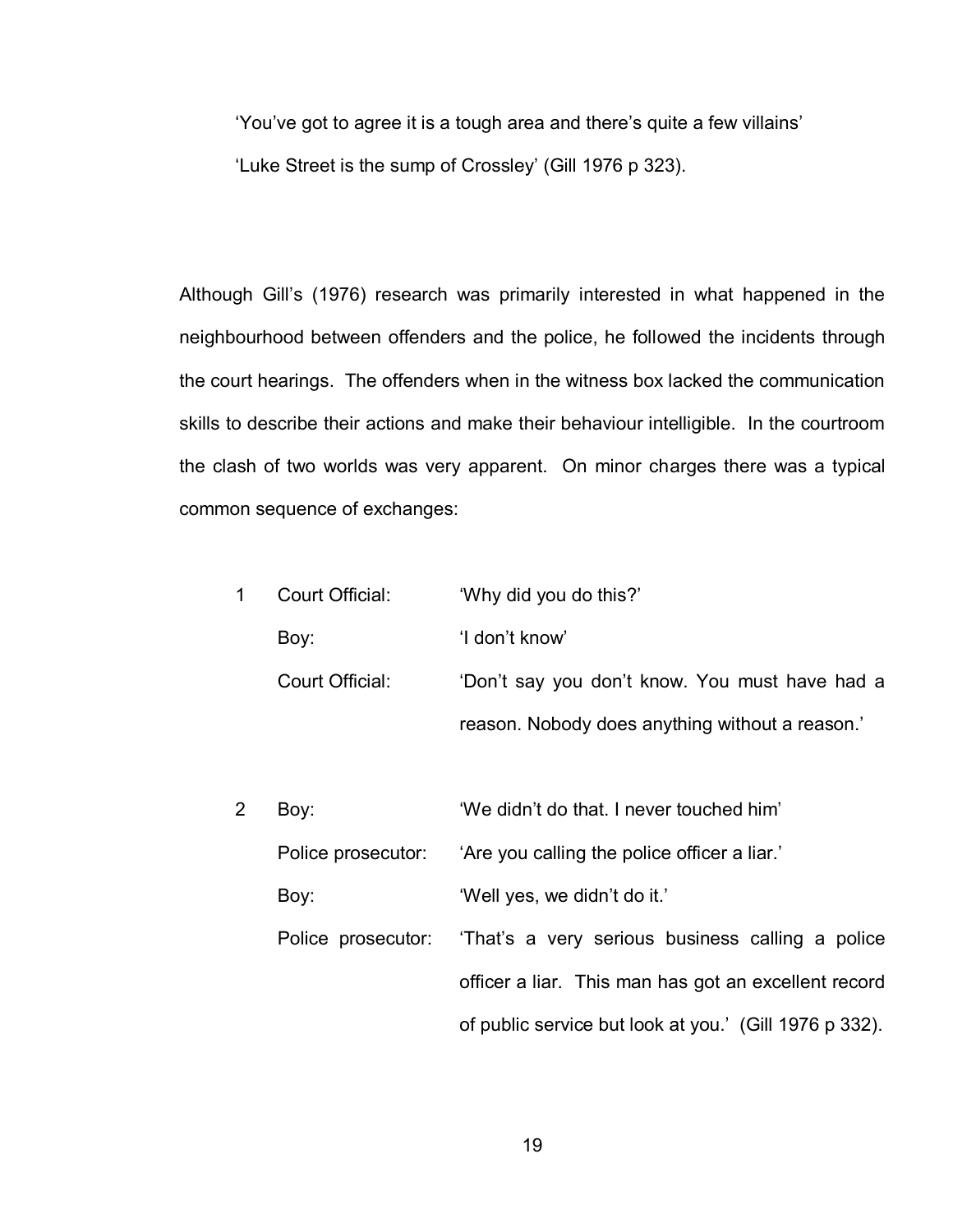The young offenders held the same view of the courts as they did of the police. Just as they believed the police methods were discriminatory, they also felt they rarely got a fair deal in court. They saw it as two sides, winners and losers. The winners were the judges, magistrates and court personnel. The police were aligned to the courts and therefore their account tended to be accepted by the courts. The losers were people like these young offenders. They felt discriminated against because of the area they came from.

The way that authority is used tends to influence whether those it is directed towards accept and respect it. Betham (1991) argued that most power relations stand in need of legitimisation. The factors that give it legitimacy are, a) has the power been legally acquired and exercised lawfully, b) are they morally justified, and c) what are the beliefs about issues of legitimacy by those subject to the authority. Tyler (1990) found that people are concerned about procedural fairness. Has their case been treated in a fair way and like cases treated similarly? Are they accorded respect by the police in on street encounters? Hence, every transaction with authority figures extends beyond the particular incident that brings them into contact with each other. Taylor suggests that where this is not the case the legitimacy and authority of the courts, prison and community punishment is compromised and will be less effective with a lack of compliance with the specific terms of the sentence. As indicated from the incidents reported by Gill (1976) there is evidence of an abuse of power by the police and court officials that provoked resentment and non-compliance in the young offenders.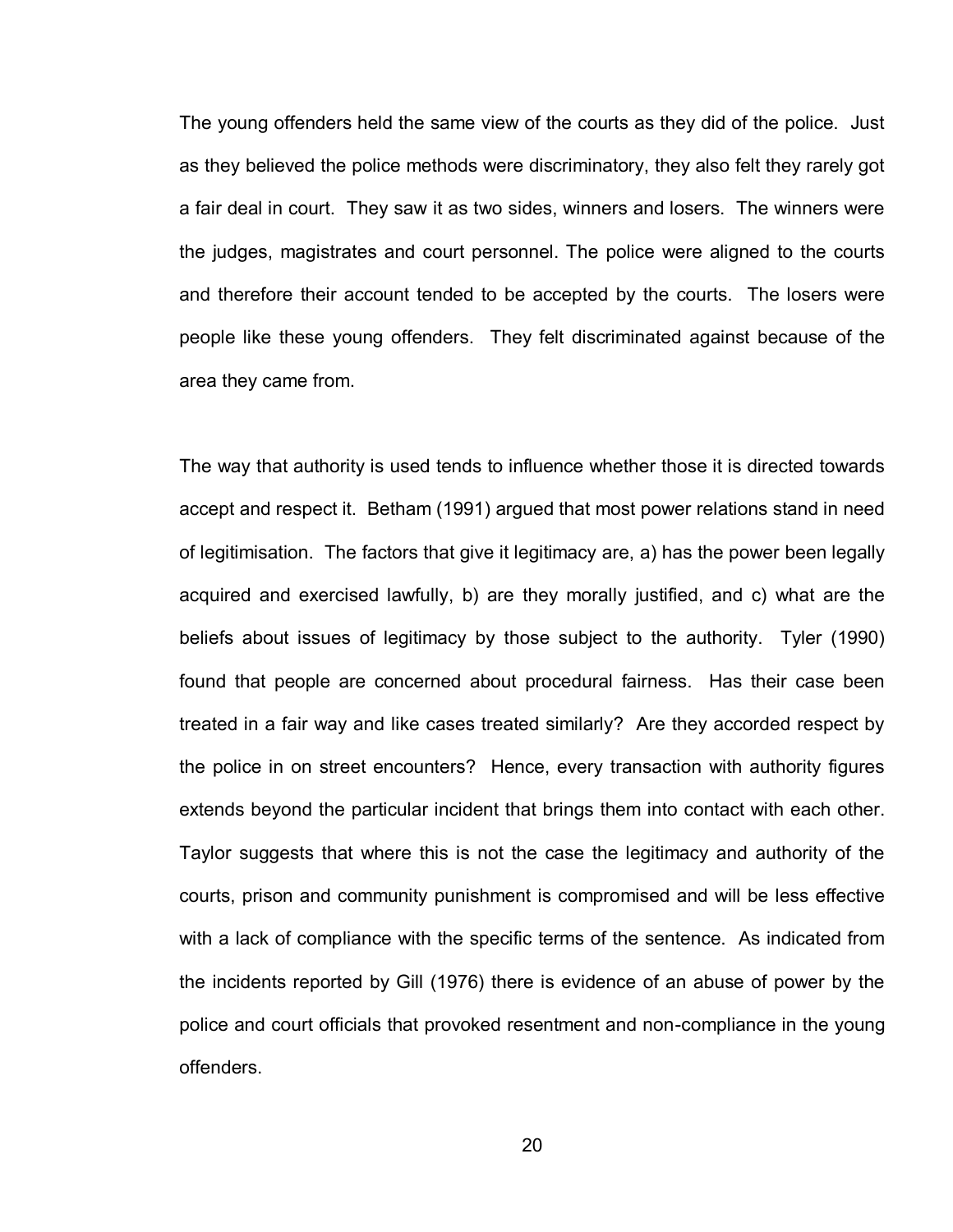The dichotomy between the view of magistrates and offenders seems to operate in a number of ways. Offenders do not appreciate entirely that the function of the Court is not to establish guilt or innocence, but primarily to evaluate the evidence presented to it. The verdict therefore hinges to some extent, not on fact, but on how convincing a case in support of their opposing arguments, is made by the prosecution and defence. Belloni and Hodgson (2000) claim that most solicitors in magistrates" courts do not act in an adversarial client-centred way and as a result some defendants will be wrongly convicted.

Magistrates' perceptions of 'what is right' are to some extent shaped by the influence of their personal experience and the mores of the strata of society they live in (Auld 2001). It is therefore difficult for magistrates to understand the way of life of working class offenders and what drives people to make choices in materially and socially impoverished and restricted circumstances (Fitmaurice and Pease (1986). Even when magistrates try to understand and take the offender's circumstances into account they are still not able to put themselves in the position of the offender. They may in fact be exonerating him from a measure of responsibility by making causal attributions. This may result in them making assumptions and providing excuses for the offender"s behaviour that the offender himself would not put forward. Magistrates regard "white collar" crime differently and less serious than the majority of crimes tried in magistrates courts (Flood-Page and Mackie (1998). They therefore view evidence from a perspective limited by their experience, and concepts of what society should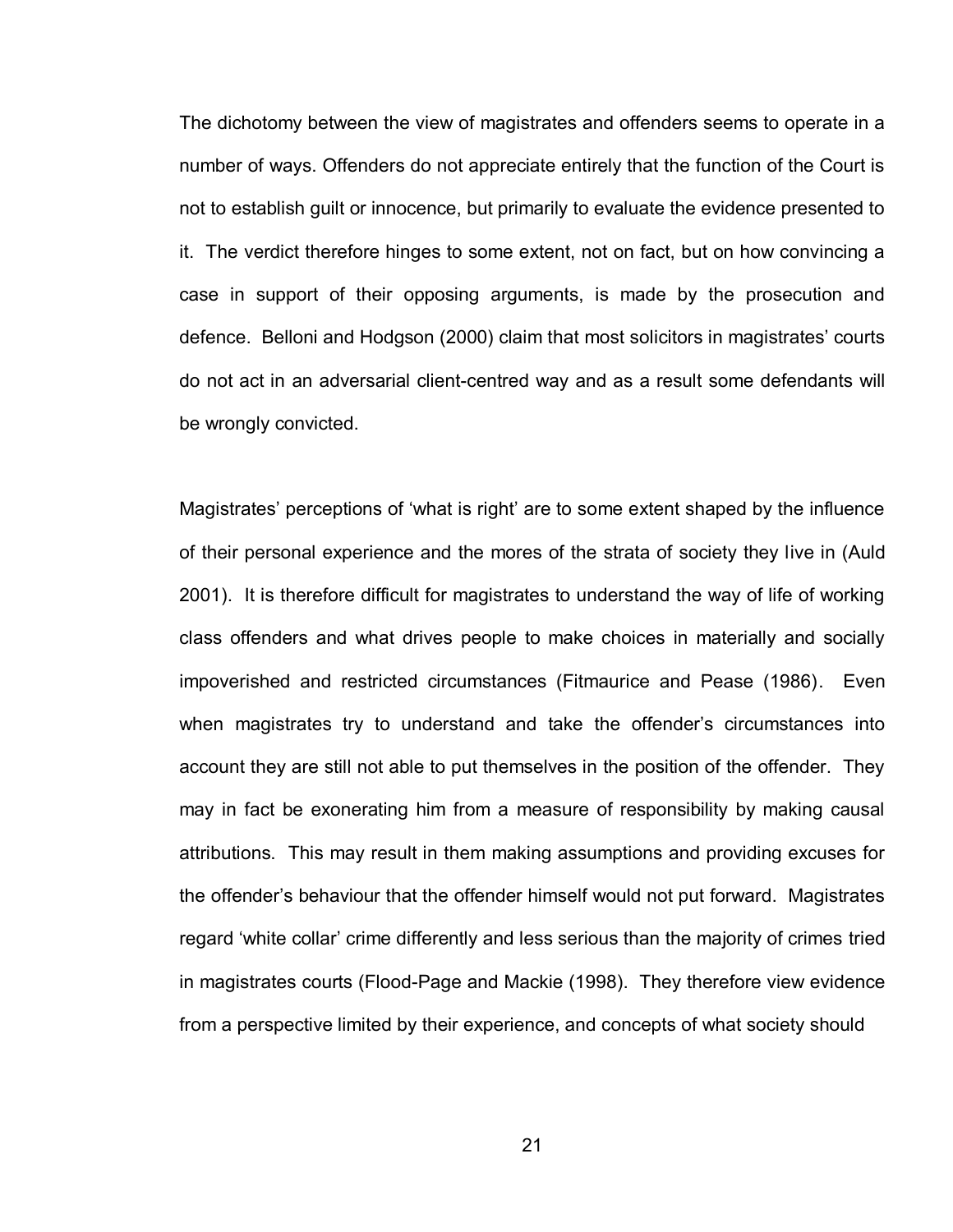be like. The views of magistrates can also be informed by prejudice. Interviews with magistrates as an adjunct to my research to discover why they applied to become magistrates have been very revealing. For example, one magistrate, a professional driving instructor, openly admitted that his chief purpose was to deal harshly with motoring offenders and make an "example of bad drivers" when they appeared before him. Another revealed that having her home burgled on more than one occasion had made her decide to become a magistrate. Others, when interviewed indicated that the social status of being a Justice of the Peace had appealed to them. Being a Justice of the Peace had also assisted them in their career and business enterprises. For a number of magistrates, the dispensing of justice appears not to be their chief aim or concern.

The differing perspectives of magistrates and judges from those of offenders result in them failing to understand the "world" of many offenders. Consequently, the subtlety and significance of defence statements are not always picked up by magistrates, and as a result magistrates are at times incapable of making a dispassionate evaluation of the claims and counter claims presented by the prosecution and defence. The selection and appointment process of magistrates contributes to their view of themselves as part of the Criminal Justice System, charged with the duty of preserving the established order within society. They are granted status as Justices of the Peace, that confers upon them powers to order, arrest and restrict the liberty of others. In addition, privilege and status is conferred that makes them more likely to align themselves with the police and prosecution service. They are, as a result, less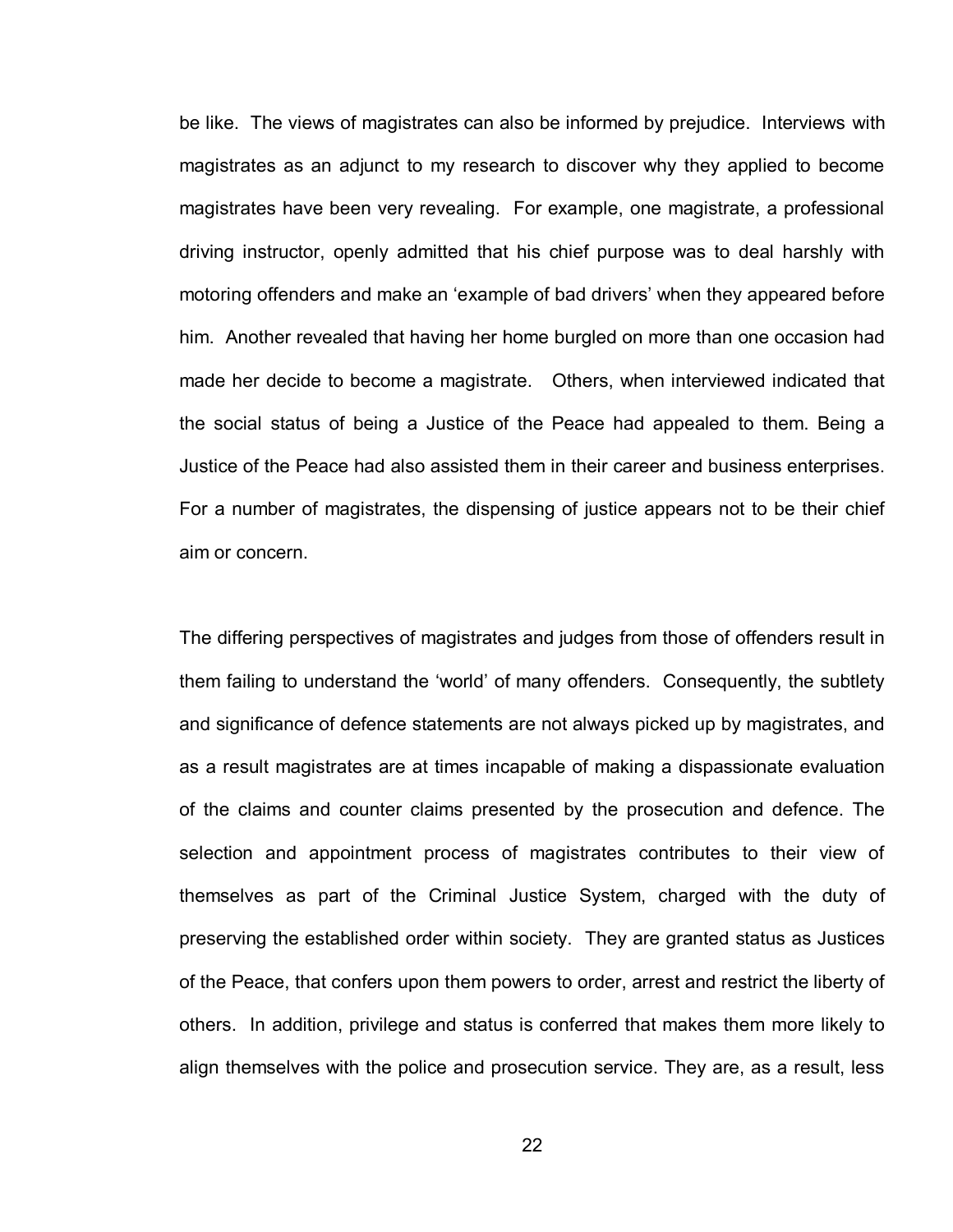likely to take a dispassionate and unbiased view of prosecution evidence presented in court (Gill 1976).

Offenders also fail to do themselves justice by their inability to communicate clearly what they feel and want to say. The story presented by the offender might be disorganised and incoherent. Insecurity, and the offenders' inability to fully understand the variety of factors that has influenced them, can result in the witholding of crucial details pertinent to their defence or important factors in mitigation of their actions. The offender may feel his true story is so incredible and likely to be disbelieved that he does not tell it. The effect of this failure in communication can be crucial both during the trial and at sentencing stage. If the offender fails to present clear evidence of factors that led to either the committing of the offence or its increase in seriousness, then the magistrate or judge will be influenced by his own preconceptions.

Observers or examiners of another person"s actions engage in what Heider described as 'a naïve analysis of another person's actions,' which he called 'naïve psychology" (Heider 1958). The observer (sentencer in this instance) can only infer the intention of the actor (offender) and speculate about whether the actor was fully aware of the outcome and consequence of his offence. Ross (1977) found that observers in this process make fundamental attribution errors about actors" intentions, due to the observer"s personal bias and perceptions. Causal attribution theory and false attributions will be discussed more fully in the following chapter.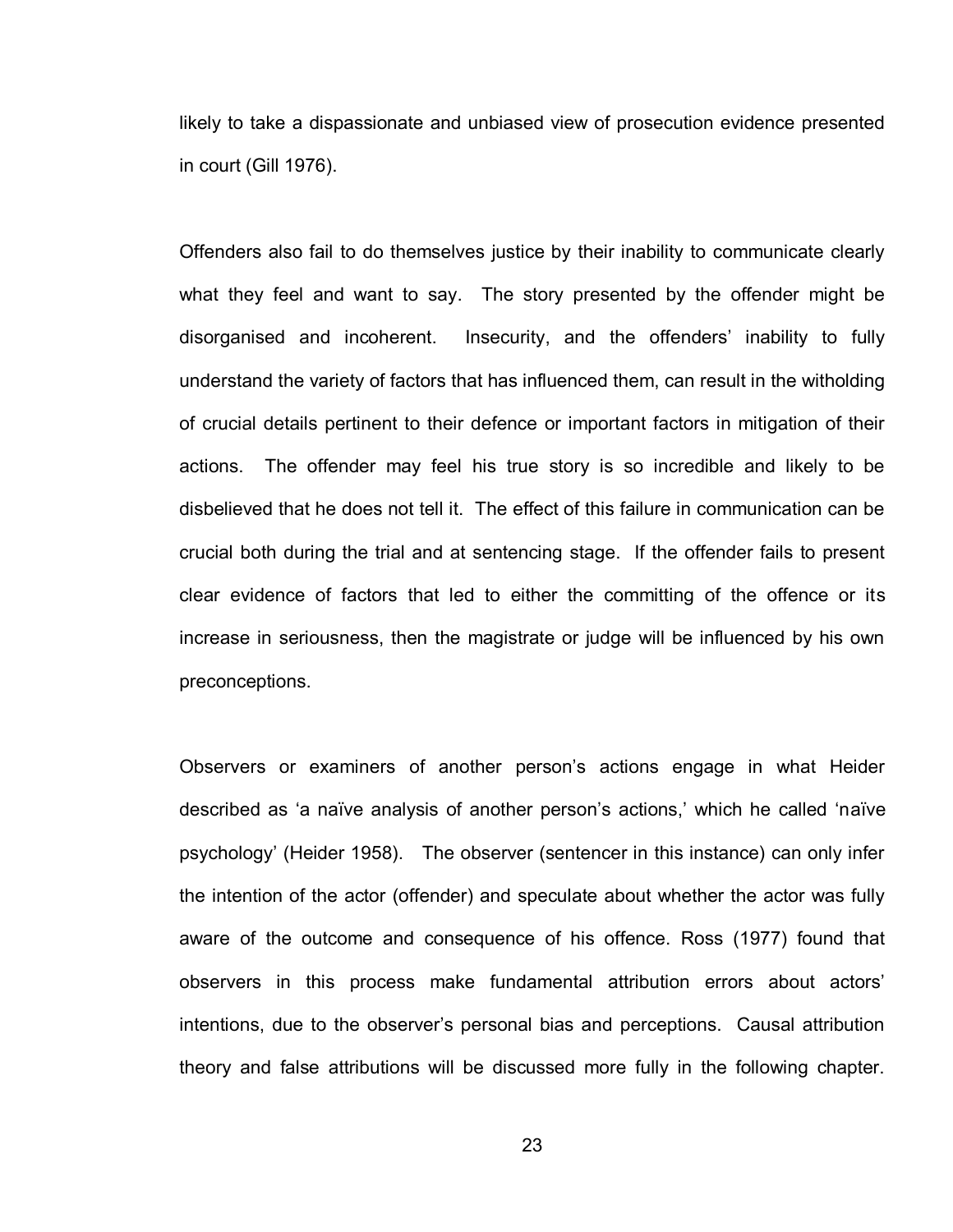False attributions due to the lack of experiential knowledge of the offender"s circumstances by those judging the case can lead to an unjust result or inappropriate sentence.

A further factor is the disparity that often exists between the offender and the judiciary. Each of the parties fail to understand the other due to cultural and societal differences. Bottomley (1973), Fitzmaurice and Pease (1986), have drawn attention to the human and social dimension in judges" decisions. The class difference between judges, magistrates and offenders contrasts sharply. Lord Devlin acknowledged:

"Judges do lead the comfortable life of a professional successful man, and this is not the ordinary life. It is the sort of life led by many successful people, such as politicians, editors, writers of all sorts, and many kinds of merchants, whose job it is to know what ordinary people are thinking and how they are likely to react. The knowledge is obtained instinctively and independently of whether a man lives in a palace or a council estate". (Devlin 1979) (Fitzmaurice and Pease (1986) p.20).

Devlin's claim, without supporting evidence, seems to illustrate an unjustified confidence in the knowledge and ability of the judiciary and magistrates. It illustrates the arrogance and patronising attitude that offenders often complain is directed towards them in the Courts.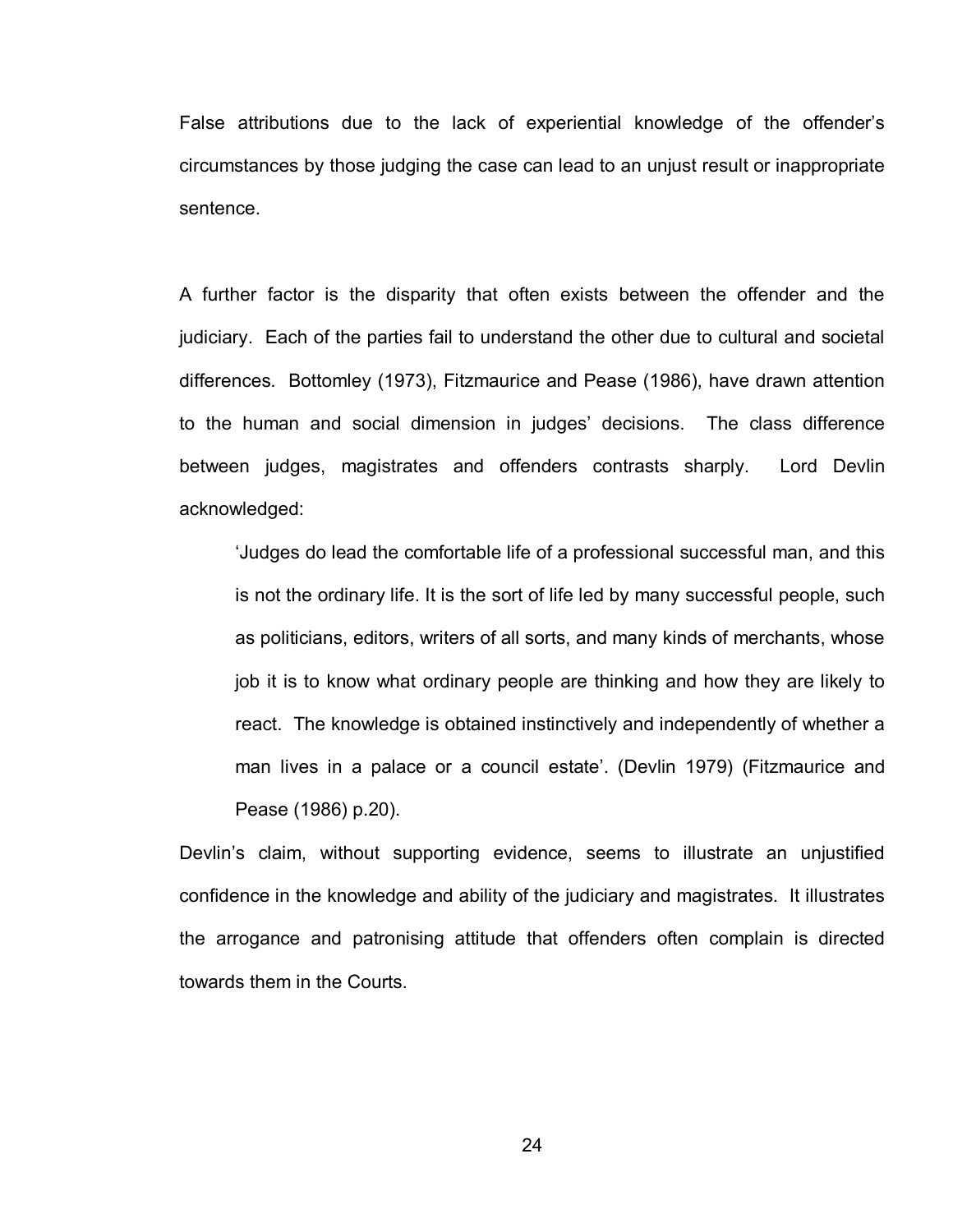The assertion that knowledge of others is obtained instinctively, has been challenged. Fitzmaurice and Pease (1986) commenting on cognitive errors and judges, described this attitude as a false consensus bias that links closely with fundamental attribution errors. In their research study, Fitzmaurice and Pease found that the majority of judges took the view that their social distance from defendants was not a problem. Those who offered reasons for their belief stated "that they had come from humble beginnings or had lived ordinary lives". Maurice and Pease found, interestingly, that all who made this claim had attended public school.

#### **2.3 Judges, Magistrates and Social Class**

The majority of judges and magistrates come from predominately middle-class and professional backgrounds. A study into the social class composition of the magistracy (Baldwin 1976) found that almost 84% of magistrates were from social class I and II and only 15.3% came from social class III, IV and V. The majority had come from what might be considered a "privileged" childhood and family background. In relation to gender, 35.7% were women. Baldwin concluded that the magistracy was not representative of the wider community.

The Royal commission on Justices of the Peace (1948) stated " it is essential that there should be many among the justices who know enough of the lives of the poorest people to understand their outlook and their difficulties'. Although the language of the Royal commission may now sound quaint, the principle enshrined within it is still valid. Baldwin concluded that "the importance of having some degree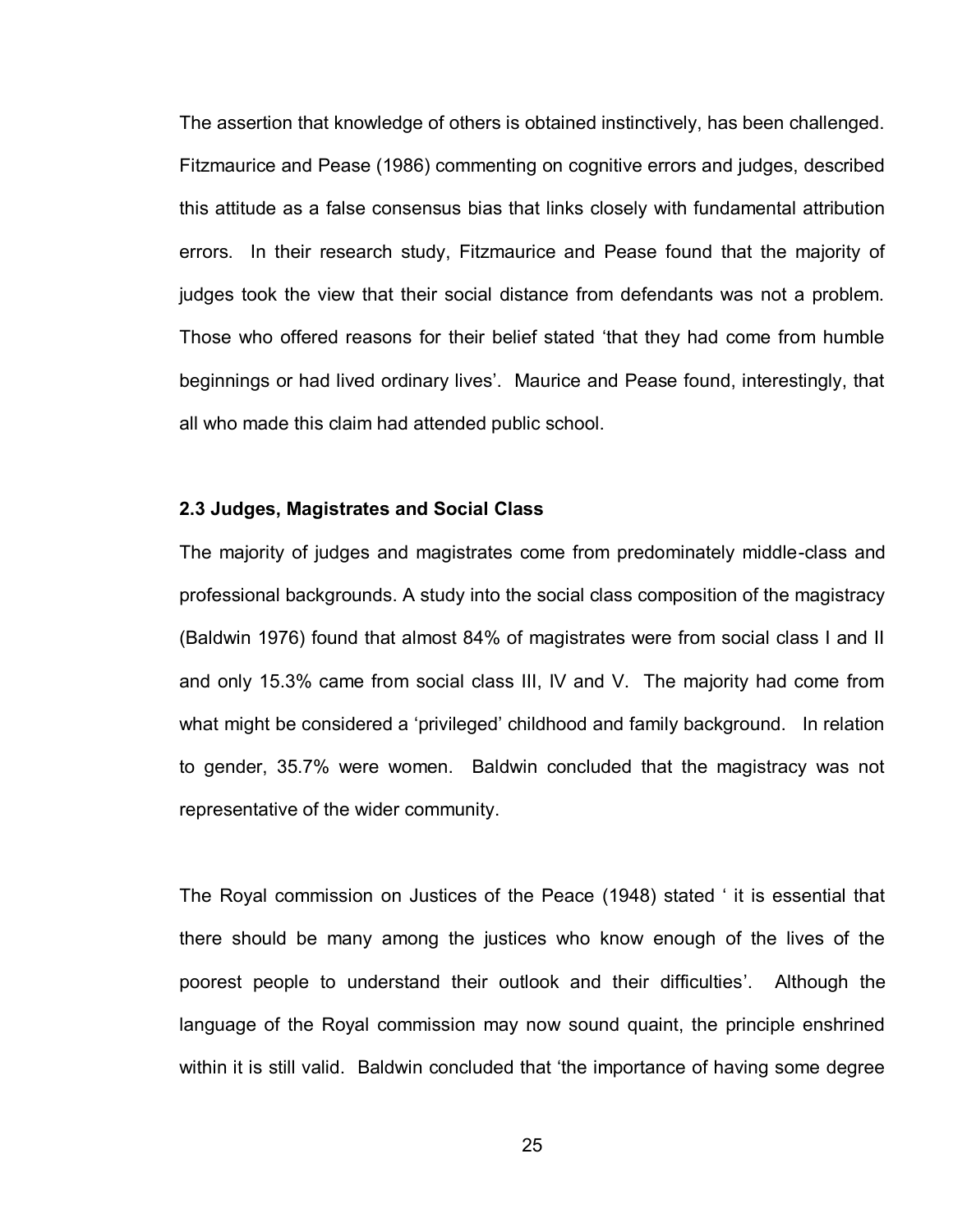of social mix on the bench cannot be exaggerated.……In the final analysis, the question of the importance of social composition of the magistracy, is that justice must be seen to be done'. On the basis of the findings of Lord Justice Auld (2001) in his Review of the Criminal Courts of England and Wales it appears little has changed since the 1948 Royal Commission on Justices of the Peace. Chapter 4 of the Auld report deals with Magistrates. Paragraphs 59-79 deals in particular the composition of Magistracy and Auld makes some important statements about them, in part based on the research of Morgan and Russell (2000). For example,

"The fact that the magistracy is not a true reflection of the population nationally or of communities locally is confirmed by a number of studies, of which the Morgan and Russell research is only the latest ---- if the magistracy is both to survive and to earn public confidence as a lay element in the administration of criminal justice, urgent steps must be taken to remove its largely unrepresentative nature'. (Auld (2001) para. 59)

"As to status and class, the magistracy is overwhelmingly drawn from the professional and managerial ranks, that is, "disproportionately middle class, and almost certainly financially well off, compared to the population at large". (Auld (2001) para 60)

Among Lord Justice Auld"s recommendation on the composition of the magistracy made to the Lord Chancellor, Auld said, 'I recommend that that steps should be taken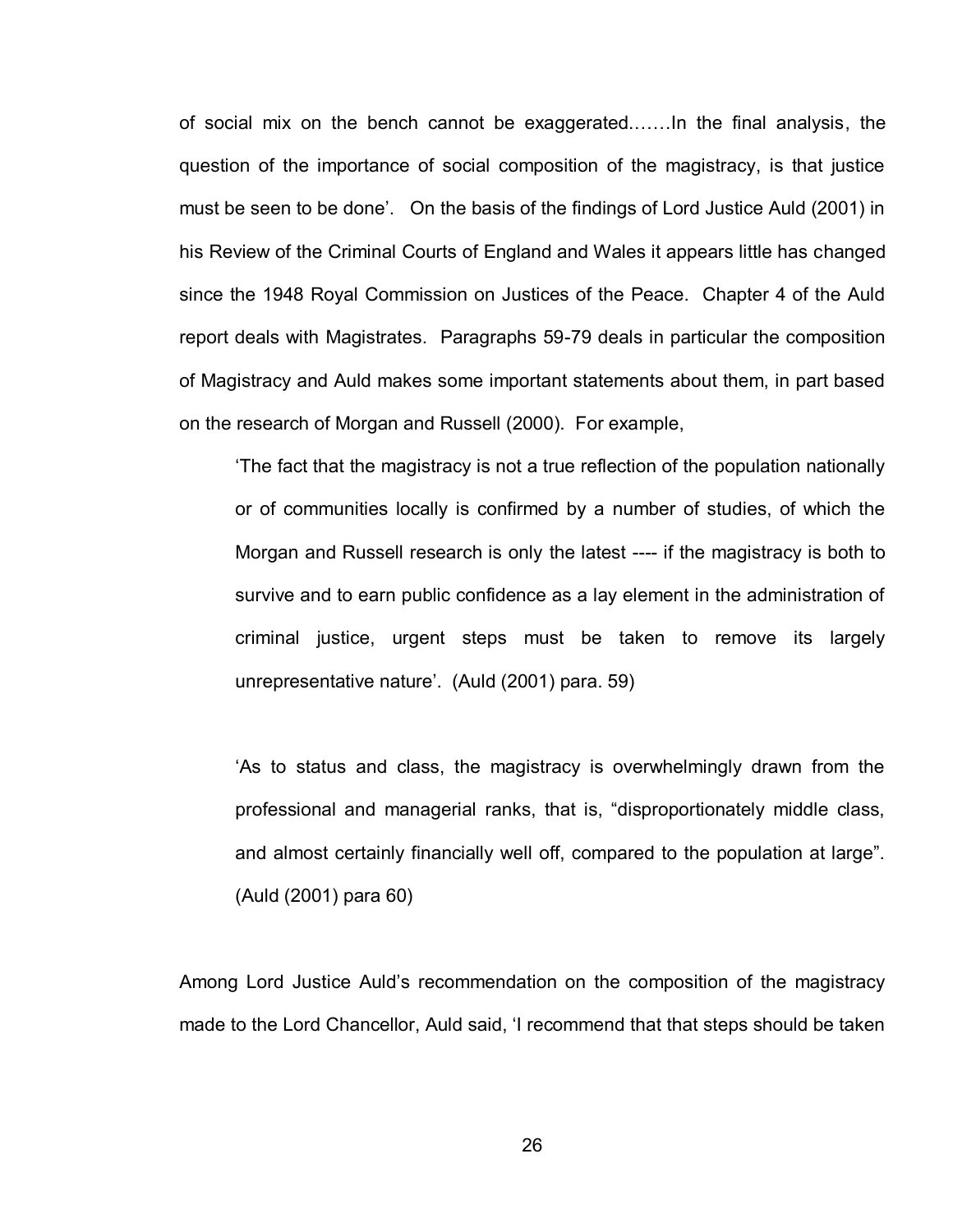to provide benches of magistrates that reflect more broadly than at present the communities they serve." (Auld 2001)

The fact that the socio-economic status of offenders, magistrates and judges is mostly different results in them failing to understand each other"s experiences and beliefs. Each group view the offence and its circumstances from different perspectives and their opinions are shaped by personal experience and circumstances (Morgan and Russell 2000). The difference between the circumstances of offenders and sentencers is often dramatic. As Auld"s report indicates, the majority of magistrates tend to be chosen from professional and selfemployed classes. Consequently, they have more freedom of choice in determining and organising their affairs and actions. This social and economic freedom exacerbates the imbalance in social mix within the magistracy.

Home Office research (May 1999) suggests that some offenders have limited intellectual ability and this contributes to the likelihood that they may offend. Similar findings were made in subsequent studies. Home Office Research findings 233 (Davies et al. 2004), suggests that the average offender has reading and writing skills below National Curriculum level 4 (age 11) and that 17% of them fall below level 2 (age 7). King (1985) investigating cognition and reasoning ability in adults found that as Inhelder and Piaget (1958) suggested causal reasoning and formal reasoning is related to developmental stages. If, as Home Office Research finding 233 indicates the intellectual development of many offenders fall below Piaget's stage of logical reasoning, it is then probable that some offenders do not consider their offending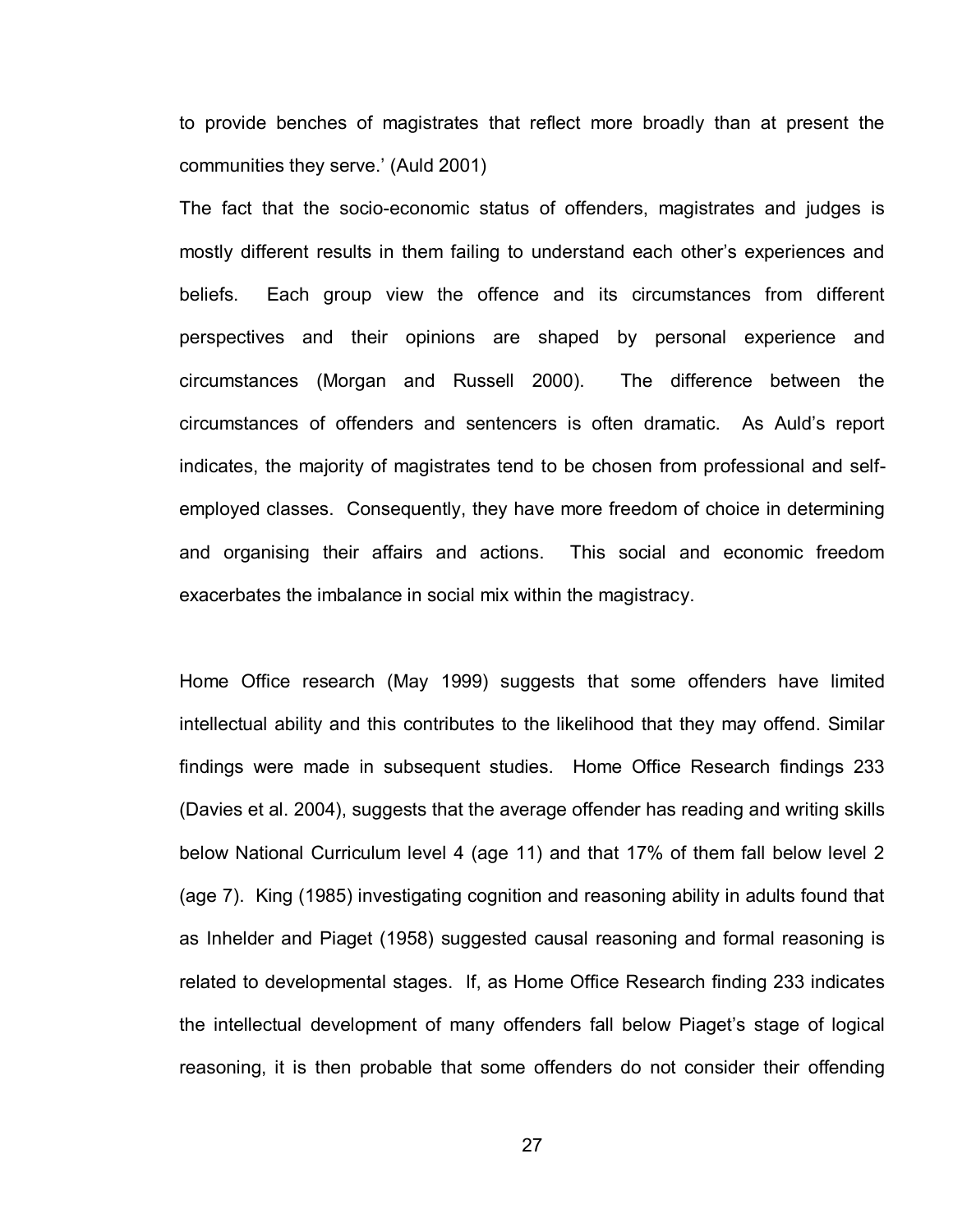behaviour in a rational way. Offenders with intellectual deficits do not tend to follow a logical reasoning process when making their decisions, and in particular consider the likely consequences of their offence behaviour (May 1999). In contrast, judges come from a highly educated sector of the population. Judges therefore find it difficult to believe or comprehend the lack of forethought and irrational decisionmaking that can underpin some offenders" actions (Devlin 1979: Gill 1976).

As demonstrated from the above research findings offenders and those who pass judgement upon them tend to hold very different perspectives. Kelly"s Personal Construct Theory (Kelly (1963) helps to explain how these differences occur. Kelly has indicated that people formulate constructs based on their experience. These constructs are used to interpret and make sense of events. In view of the differing spheres of influence and experience encountered by offenders and sentencers, it is difficult for sentencers to understand the motives and actions of offenders. Sentencers presented with the facts of a case are inclined to view the offence from the perspective of their own limited constructs relating to the offender"s world. They fail to recognise that the offender has a multiplicity of other competing personal constructs that may have led to the committing of the offence, and which are not disclosed within the documents pertaining to the case.

#### **2.4 Attributions and their effect on Sentencing Decisions.**

Magistrates and judges presented only with facts of an offence without evidence of circumstances related to the offence will tend as an observer to attribute cause based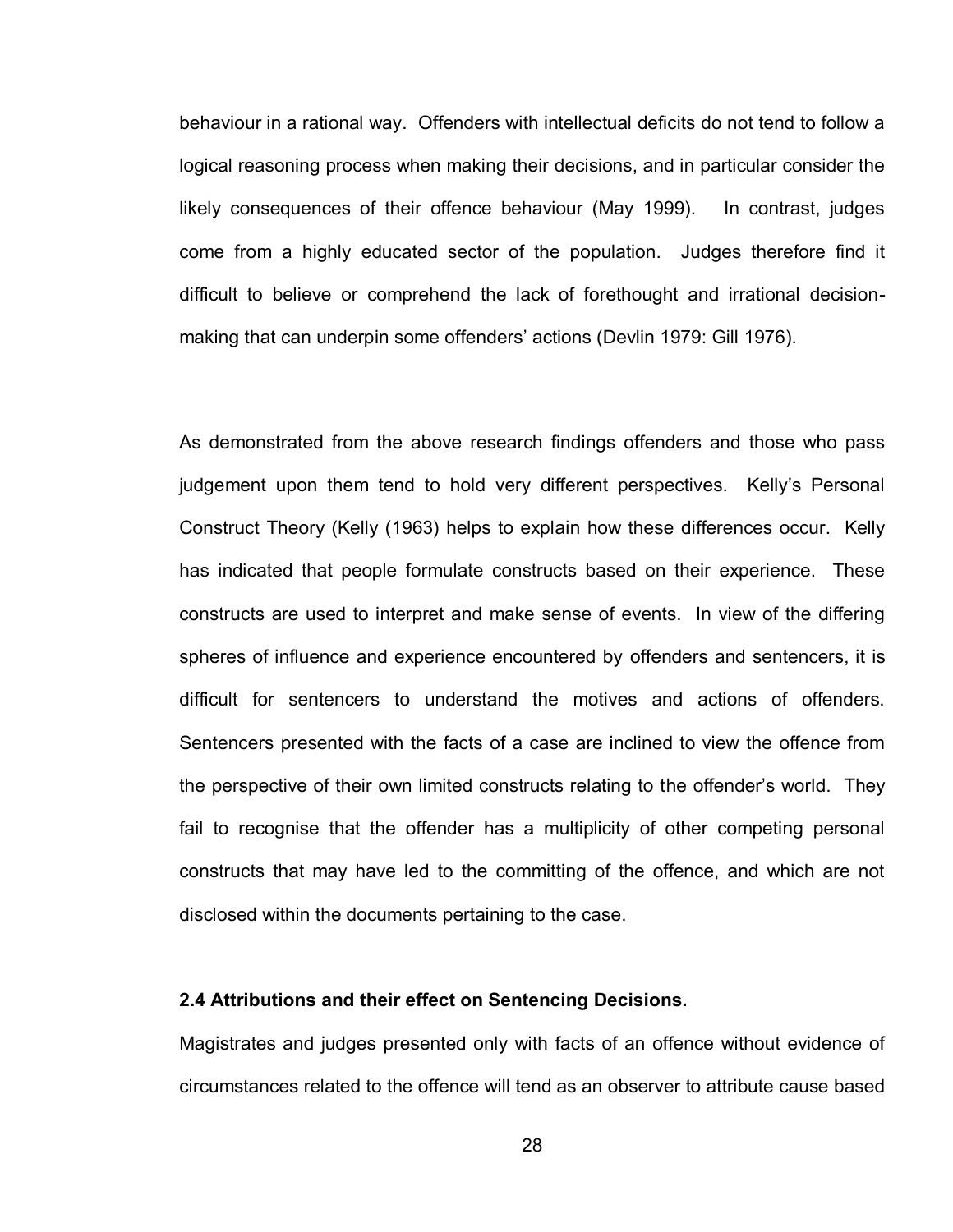only on their view of the offender. As Bem (1967) suggests, the observer (sentencer) is likely to attribute cause to the offender"s internal motivation and make a fundamental attribution error (Ross 1977). The implication of this is that the sentencing decision will be affected and mitigating circumstances disregarded when making that decision. Studies have consistently reported the failure of perceivers" to make adequate allowance for the effects of social roles on behaviour. (Nisbett and Ross 1980; Ross 1977, 1978; Ross and Anderson, 1982). In general, people when they encounter an event, for example a road accident, often surmise and make attributions that may be inaccurate or biased about the cause and responsibility for the accident despite having not witnessed the impact of the vehicles or circumstances leading up to it. Many people do this in relation to a variety of events that are alien to them.

Davis and Gergen (1961) have also pointed out that perceiver's social views of acceptable norms will affect their opinion of the actor and his acts. If cultural and class differences exist between the actor and observer the likelihood of convergence of their understanding of the causes of the actor"s behaviour and actions will be reduced.

Fitzmaurice and Pease (1986), suggested that people underestimate the impact of situational factors and overestimate the role of dispositional factors in controlling behaviour. Based on a review of the research of Ross, Amibile and Steinmetz (1977), Fitzmaurice and Pease (1986) concluded that observers make fundamental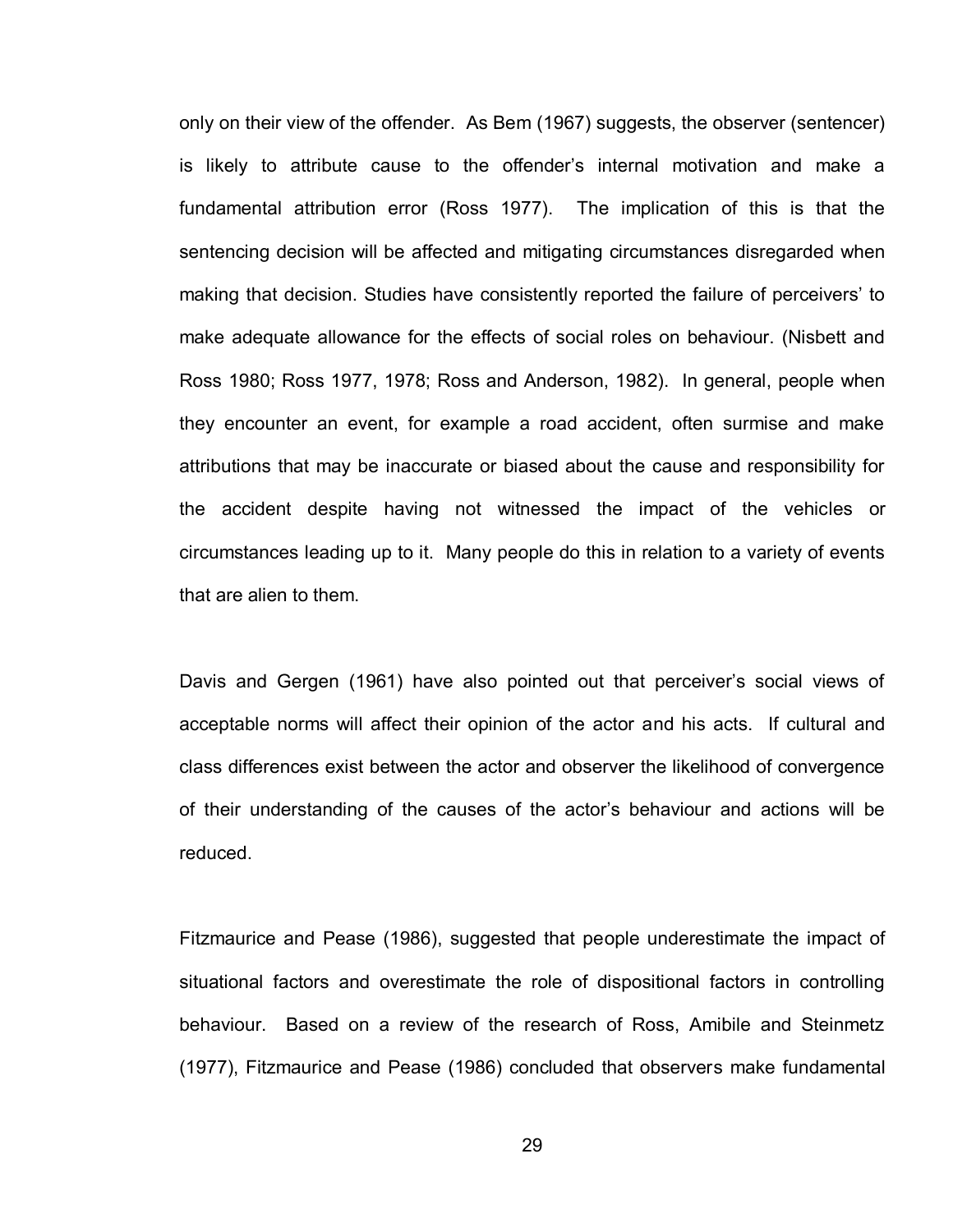attribution errors by ascribing personal differences when the real differences are situational. The effect of the fundamental attribution error in the courtroom would be for judges (and others) to attribute ineptitude to personal deficiencies rather than ignorance of situations. Specific to sentencing, Fitzmaurice and Pease claimed that insufficient account would be taken of situational pressures when sentencing. Sentencers' as a result, would ignore or not take sufficient account of the part that situational pressures contributed to the commissioning of the offence. Ashworth et al (1984), reported in their survey of judges;

"Most ….believed that the factors which predominantly inhibit most people

from committing crimes are moral beliefs and fear of social stigma" (p. 27).

The judges" views focus on personal factors, rather than situational factors. In the same study Ashworth reports judges' views:

"The reason why there is a disproportionate number of persons from the lower socio-economic groups in prison is that they commit more crimes, ….and this was attributed by some judges to lower intelligence and lower moral standards among these groups' (p. 70).

The views reported by Ashworth et al (1984) illustrate the social difference between sentencers and offenders.

The implication of Ashworth et al (1984) findings is that misattribution by magistrates will affect some sentencing decisions. The magistrates may make causal attributions about the attitudes and beliefs of the offender that led them to offend. Resulting from these attributions magistrates may impose a sentence and treatment requirement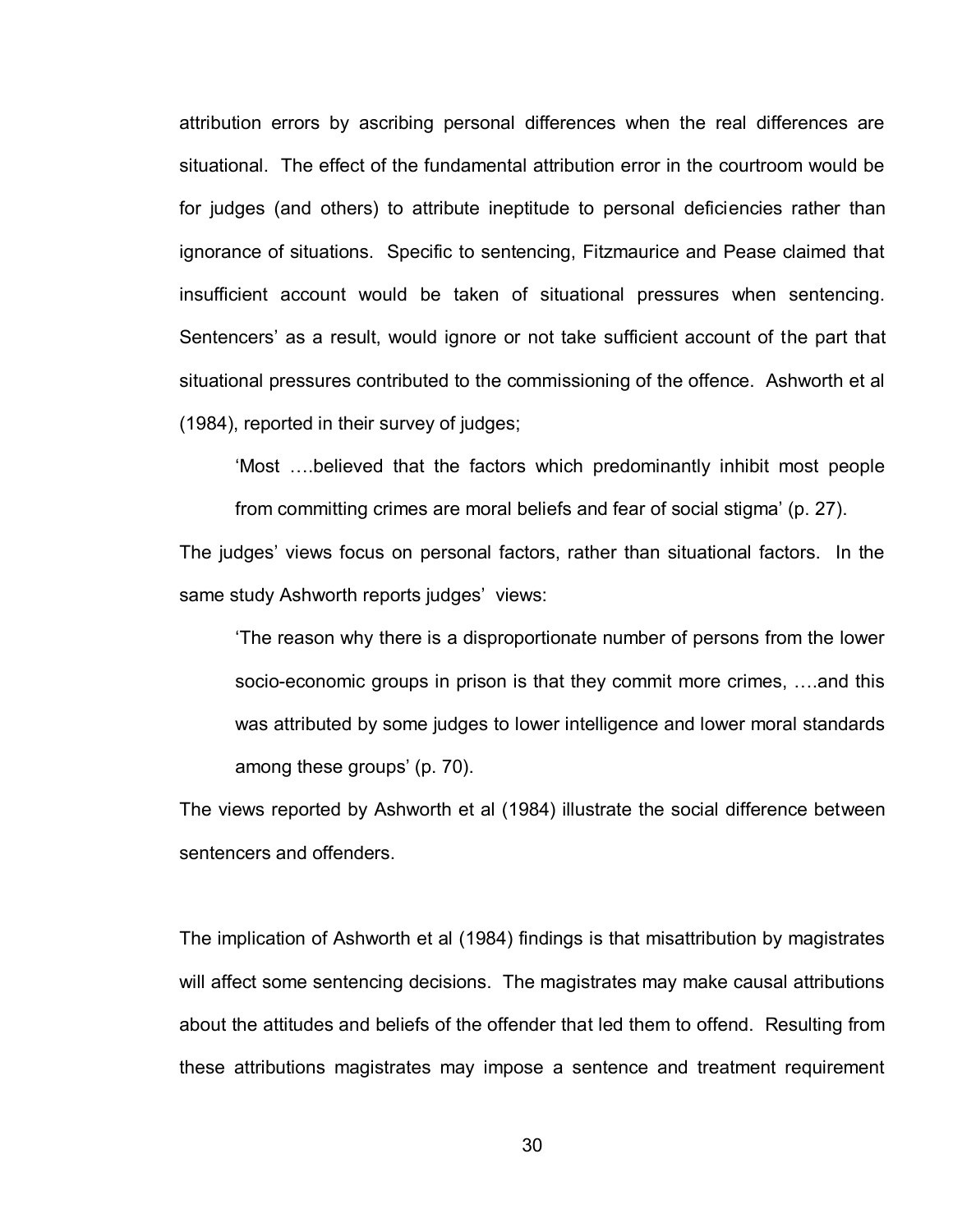aimed at the eradication of the offender"s beliefs and attitudes. If, however, the magistrates attributions are wrong and the offender does not have the attitudes the magistrates assume are present then the treatment will have no effect. Offenders sometimes claim that social pressures such as financial circumstances caused them to offend. Magistrates may ignore such claims. Factors that could mitigate the actions of an offender may not be fully understood or may not seem credible to magistrates and therefore will not be taken into account.

The principle of mitigation, that account should be taken of such factors as financial pressure, the influence of others, does not always appear to be given due consideration by magistrates. Accounts of the offenders" circumstances often make the offender"s behaviour more understandable. In many instances when the magistrates allows such details to be heard, it appears from summing up and pronouncing sentence, the factors that the offender has presented to the Court have been ignored. This may be because magistrates have their own preconception, which shapes their attributions and may result in consensus bias. Attribution theory recognises three levels of responsibility (Shaver 1975) causality, legal accountability and moral accountability. Shaver claims that exaggeration of causality and legal accountability may arise to such a degree in the attributions of sentencers that their ability to make objective judgements might be compromised.

The view of the law and many sentencers is that criminal activity is a conscious choice taken by the offender and not something considerably influenced by external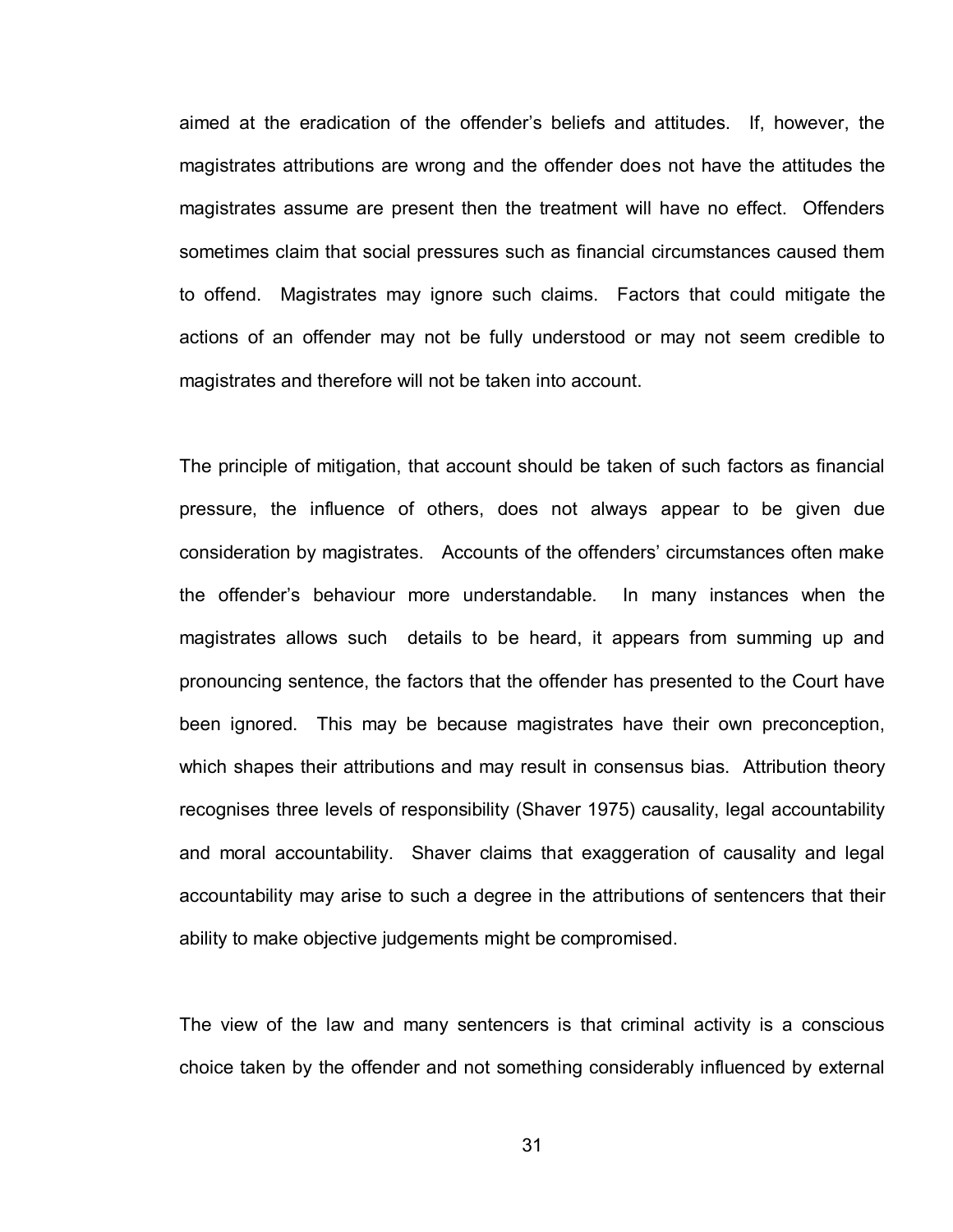factors. There is a belief that the offender engages in a rational decision-making process and concludes having considered a number of factors, whether or not to commit the offence. The type of factors most likely to be considered by offenders are the risk of detection, the ease of committing the crime and the likely proceeds and personal gain from offending. Although this is not a "scientific" analysis on the part of the criminal, it does involve for many offenders a limited process of rational assessment. For example, offenders freely admit they look for "soft" targets. Burglaries are planned after noting the use and occupancy pattern of the premises, and checking for alarm systems and security cameras. Accounts from offenders, and also evidence from criminal investigations, suggest that the majority of offences are not premeditated. A number of offences, for example acquisitive crime is committed on an opportunistic basis.

The concept that crime is the result of a deliberate and intentional action by offenders is a view presented by Roshier (1989). Roshier focuses on the law"s contention that a person needs to accept responsibility for their actions. Roshier claims that people are free to act as they will, and that most of our actions are rational. The goal of our rational choices is personal satisfaction and self-interest, and these key motivational characteristics are more powerful than environmental and cultural influences. The criminal therefore is a person who rationally decides to take advantage of an opportunity to commit a criminal act from motives of personal gain and self-interest. The neo-classical view presented by Roshier finds some support from the attitude often expressed by offenders towards their victim. Offenders tend to display little, if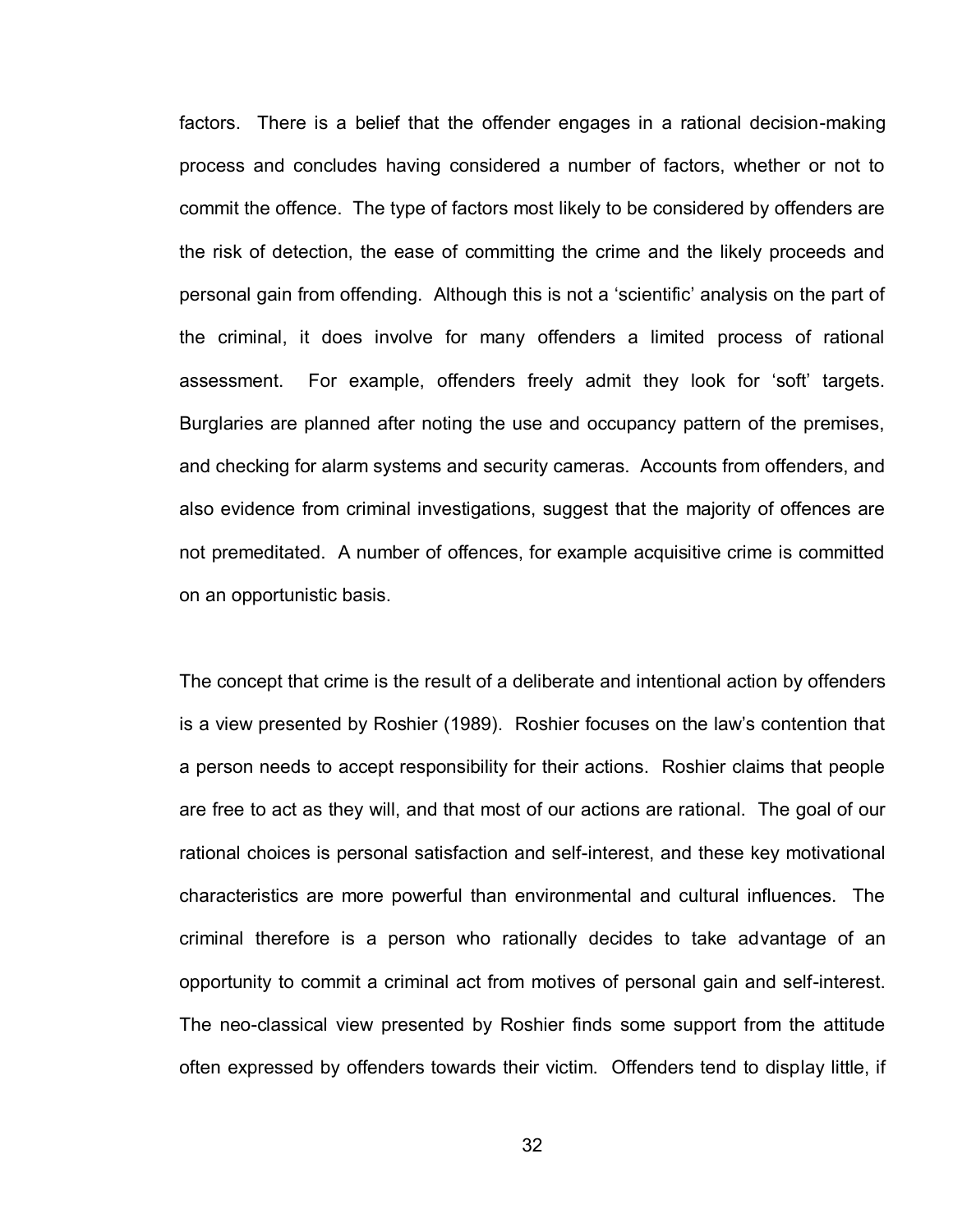any, victim empathy. It is quite common for an offender to suggest that their victim deserved what happened to them, and in some way the victim contributed to the committing of the offence by their action or negligence. An exception to this appears to be motor offences. Motoring offenders interviewed indicated that they do not consider the risk of driving without a licence or insurance, driving while disqualified or after the consumption of alcohol. Most offenders guilty of drink driving offences indicate that they did not set out with the intention to drive when over the legal limit.

#### **2.5 Offence Seriousness**

Offence seriousness is an important consideration since it is likely to influence the sentence imposed. My research for this PhD investigates and reports in chapter 5 and 6 the difference in attitudes to offence seriousness held by offenders, magistrates and members of the "general public. In legal terms a more grave offence should attract a sentence of greater severity. Studies attempting to establish a consensus about offence seriousness have produced inconclusive results. Sellin and Wolfgang (1964) study was considered to be flawed (Rose 1966; Walker 1971) and far from achieving a consensus view on offence seriousness, actually created polarised disagreement on the subject.

Durrant et al (1972) carried out a study into offence seriousness. They found that in general there was a close degree of agreement across socio-economic groups in social class 1-V. In contrast a study by Walker (1978), however, identified social class differences. Walker found that lower social classes rated income tax evasion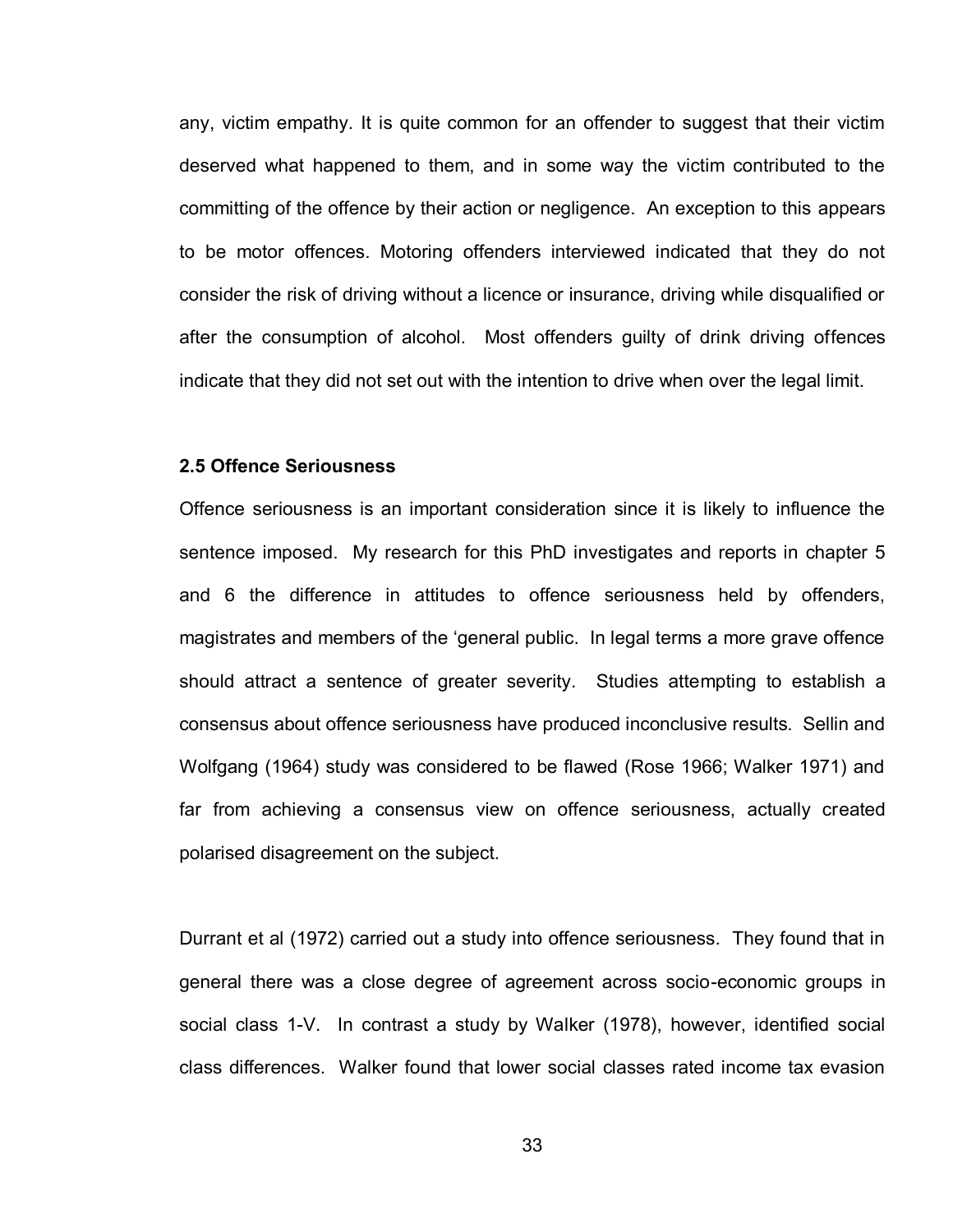more serious and violence less serious than higher social classes. A similar finding resulted from the work of Sparks et al (1977) with lower class respondents giving higher scores to property crime which they considered more serious than violent offences. Fitzmaurice and Pease (1986) based on their investigations expressed the view that judges and parole authorities do not share the same perception of offence gravity as their fellow citizens. The view expressed by Fitzmaurice and Pease may go some way towards giving credence to the claim made by offenders that judges and magistrates do not understand them.

The Magistrates Association issue Sentencing Guidelines that cover the type of offences dealt with on a regular basis in magistrates courts. These guidelines indicate aggravating and mitigating factors that may be considered during the sentencing process. There is no legal requirement for magistrates to use these guidelines but the guidelines provide an insight into the general level and attitude likely to be evident in magistrates sentencing practice.

A Home office study, Flood-Page and Mackie (1998) examined actual sentencing decisions in magistrates and Crown courts in the mid 1990"s, and the study provides a picture of how offence serious is viewed by some sentencers. The magistrates survey indicated that violence offences that involve assault of a police officer are sentenced more severely than for members of the general public. Seriousness of injury was also taken into account. An offence against a stranger was treated as considerably more serious than an offence against a friend, partner or relative. With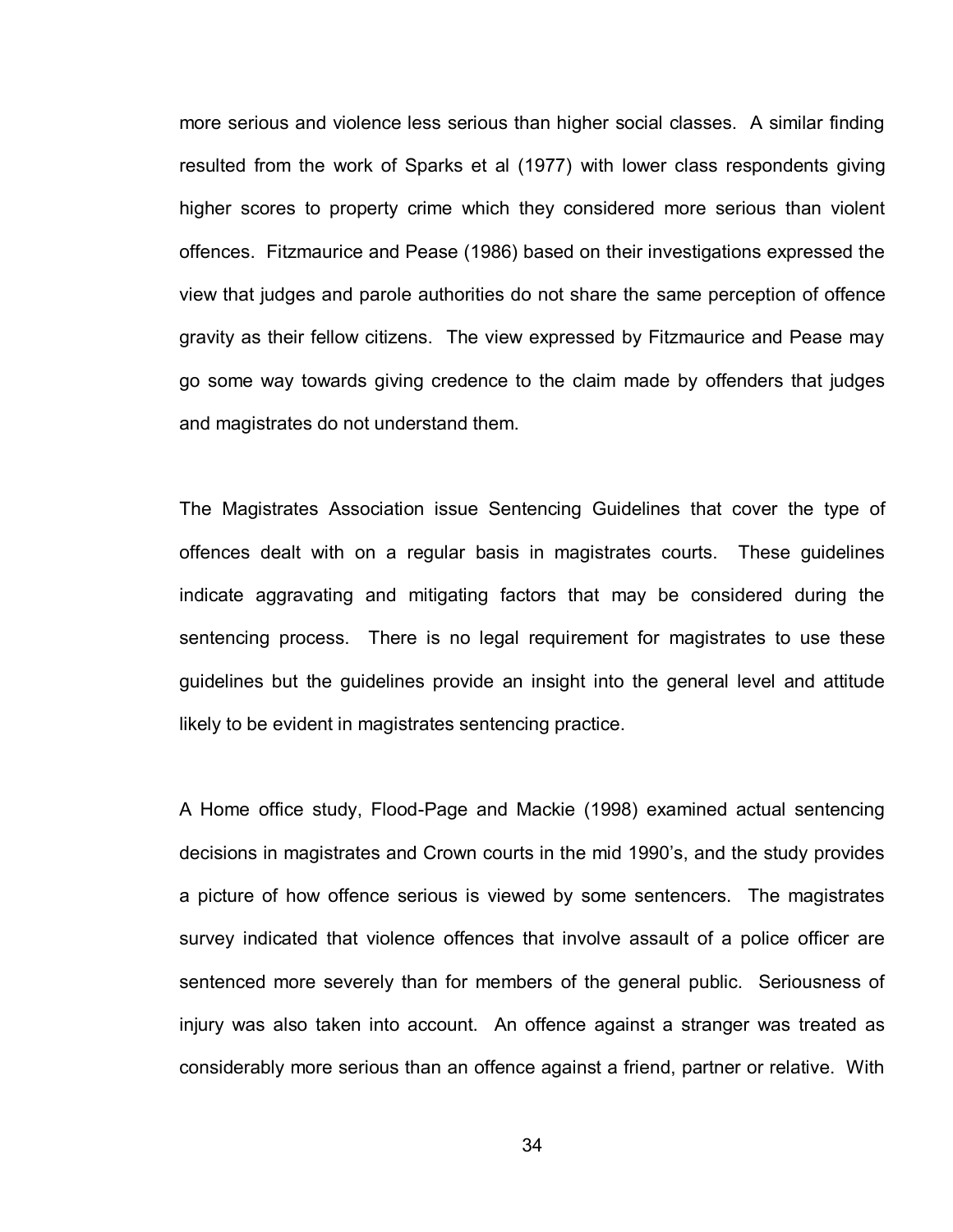regard to burglary offences, if the offence had been pre-meditated this influenced Magistrates to impose a more severe sentence. The value of financial loss incurred by the victim also influenced the severity of the sentence. Flood - Page and Mackie (1998) found that there was less difference between the sentence for domestic and non-domestic burglary than they expected given the Magistrates Association Guidelines that domestic burglary should be viewed more seriously.

Young offenders (under age 40), were sentenced more severely than older offenders. Offences of theft involving a motor vehicle, either theft of the vehicle or theft from a vehicle were dealt with most severely. Whether or not an offender offered compensation or showed remorse were other factors affecting sentencing decisions. Offenders offering no compensation were much more likely to be put into custody than those offering compensation to the victim (Flood-Page and Mackie 1998).

The above findings suggest that the concept of offence seriousness can be influenced by the attributions made by the sentencer about the offender. If the offender does not offer compensation magistrates can interpret this as an indication that he has no remorse. The fact that compensation is offered to the victim does not change the nature or seriousness of the offence but does appear to influence sentencing decisions. Compensation may be an indication of remorse but on the other hand may equally be just a ploy used by the offender to attract a lesser sentence. The concept of offence seriousness appears also to differ across social class and my later search findings will substantiate the view that a difference in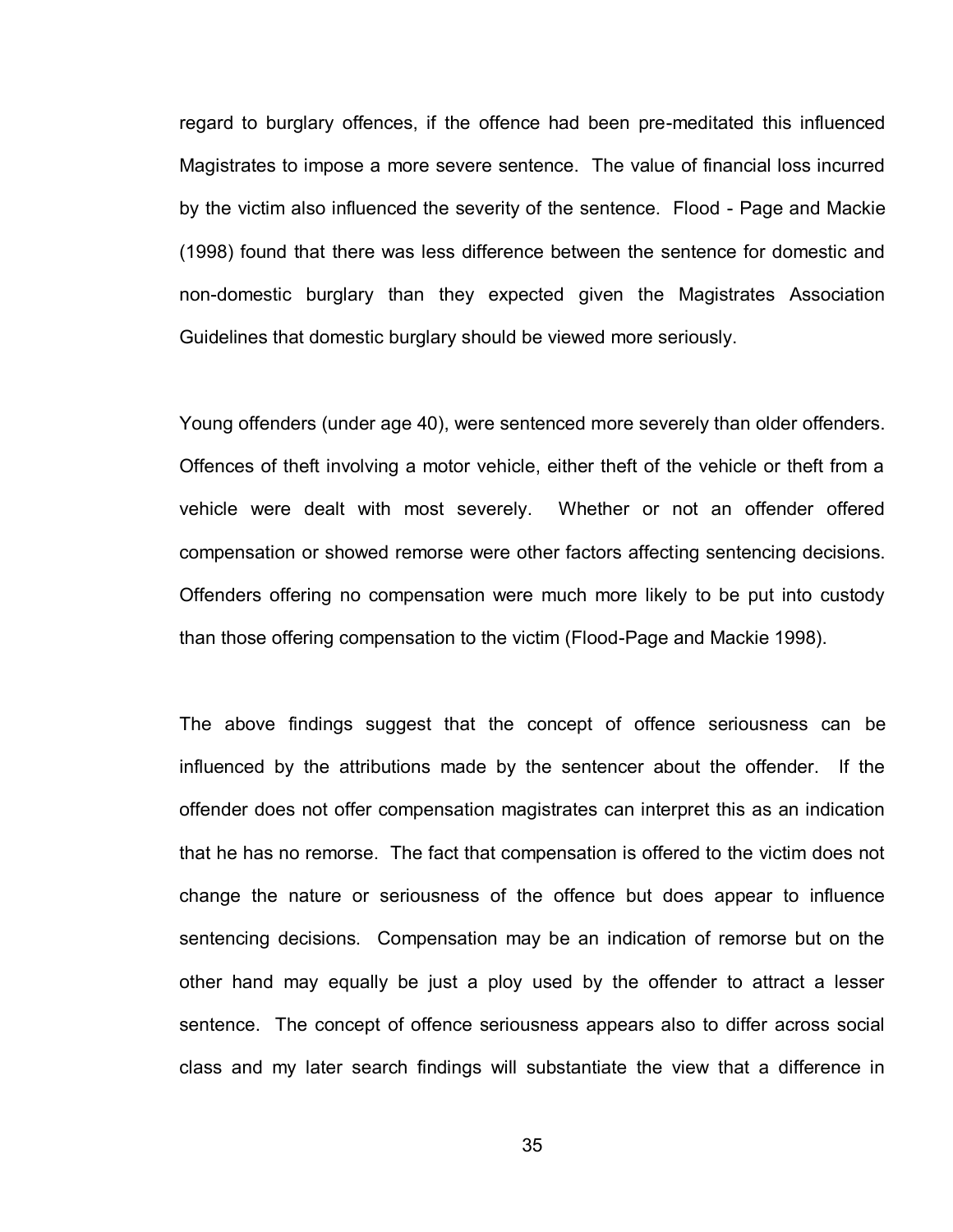assessing offence seriousness exists between magistrates and offenders. This is linked with the main focus of my research that offenders and magistrates live and operate in very different social worlds and as a result their attributions about each other are often inaccurate. Consequently, the sentence and treatment imposed upon an offender might not be appropriate or have the capacity to change his behaviour or lifestyle.

#### **2.6 Psychology and the Purpose of Sentencing.**

The purpose of sentencing has both a political and practical dimension. The fundamental principles of sentencing are; a) the punishment of crime, b) crime reduction, c) reform and rehabilitation of the offender, d) reparation by offenders to persons affected by their crime (Fitzmaurice and Pease 1986).

Punishment takes the form mainly of imprisonment or fines. The restriction of liberty of a custodial sentence provides a punishment element and curtails the opportunity for recidivism.

Reparation to the community can be achieved through enhanced community punishment. This is a policy that the government introduced into the criminal justice system in 2003. Enhanced Community Punishment, is supervised by the Probation Service. It involves offenders carrying out work on projects in the community to benefit charitable organisations and improve the environment. In addition, offenders are taught problem solving skills and social interaction skills when planning work and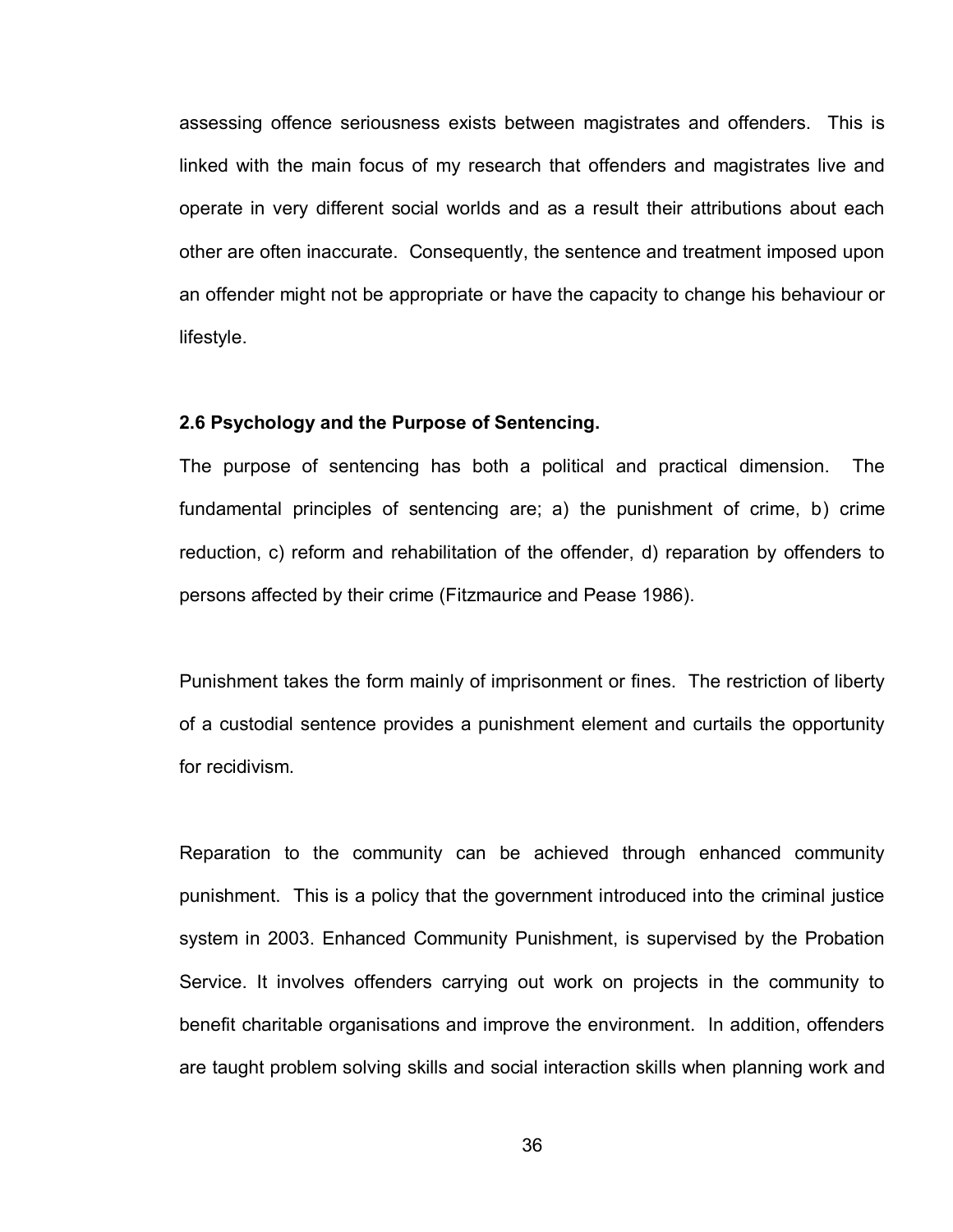alongside undertaking physical tasks. It has a restriction of liberty element within it. Reparation to individual victims can be made through payment of compensation if ordered by the Court.

One way to attempt reform and rehabilitation of offenders is achieved through a community rehabilitation order and interventions to address and change offenders" behaviour and reduce offending. Since 1998, the "What Works" approach and use of Accredited Programmes has increasingly become the main method adopted. The aim of accredited programmes is to encourage and assist offenders to gain an understanding of the reasons for their offending. Cognitive behavioural methods, problem solving, and social skills training is used to enable offenders to change their attitudes, understanding and attributions about offending. The "What Works" approach and its implementation within the Criminal Justice Service, is introduced and discussed in greater detail later in the chapter and its use reviewed in relation to my research findings in the final chapter.

The political aspect of sentencing is linked closely with psychology. For example the present government has used the phrase "tough on crime and the causes of crime" to convey to the nation that driving down crime levels is a major priority for them. This is politically a useful approach for them since surveys have shown that many people live in fear of crime in their community. In a similar way the use of the phrase "What Works" gives the impression that the government have put in place tried and tested methods that are effective in reducing crime. Psychologically these phrases are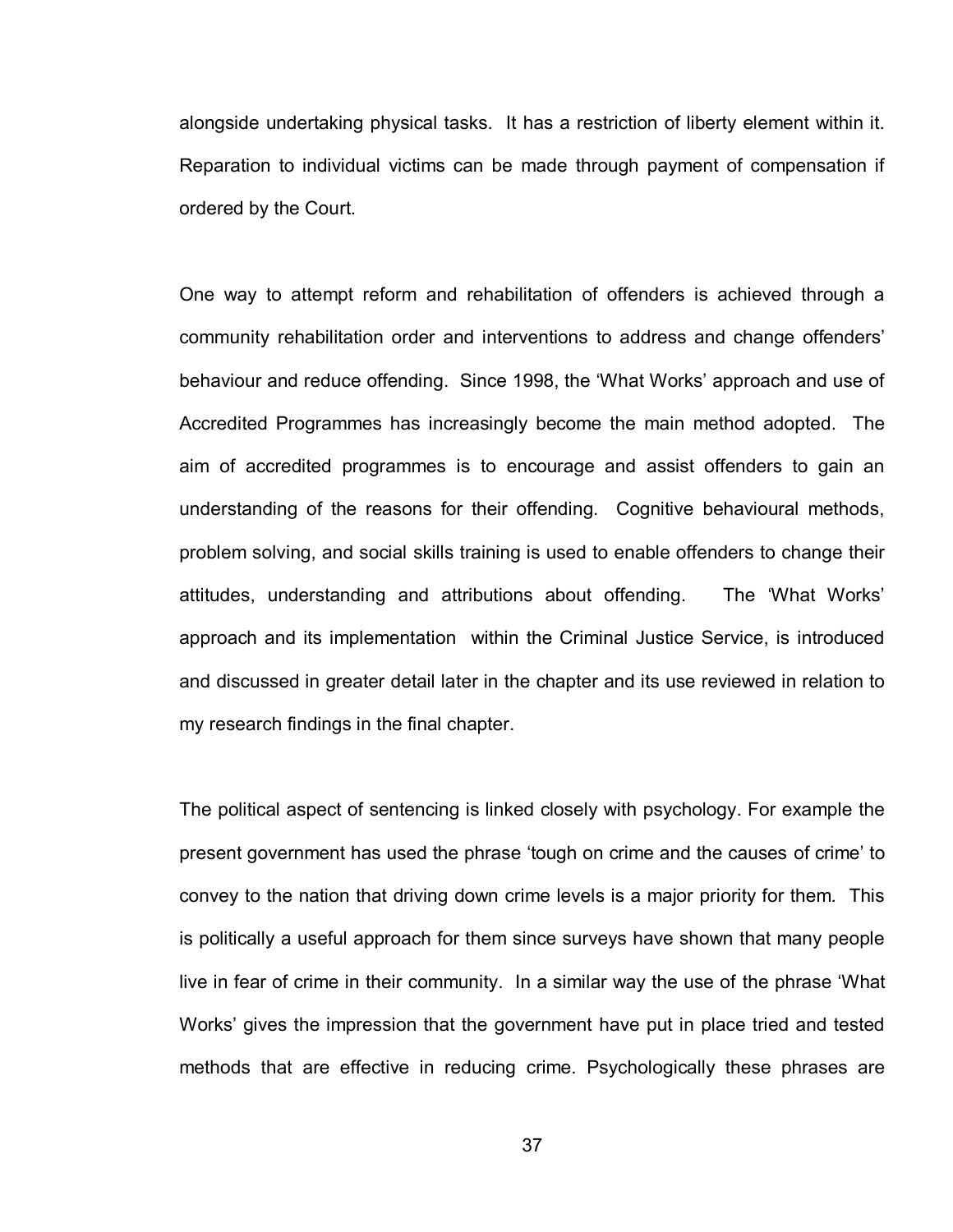intended to reassure the general public and give the impression that the government are effectively addressing publice fears and taking effective action to reduce crime.

Sentencing and the level of punishment serves the purpose of making a statement through the courts about what society finds abhorrent in the offending behaviour denounced. It also serves the purpose of defining what legislators view as socially unacceptable behaviour and the gravity of the offence. There is a "catharsis" element to denouncing and applying a retributive sentence upon the individual whose behaviour has offended the sentencer and society in general. The danger in the use of sentencing in this way is that it can be unduly influenced by media campaigns. The deterrent effect hoped for by imposing a punitive sentence, is a psychological component of the sentence (Fitzmaurice and Pease 1986; Festinger (1957).

## **2.7 Cultural Preconceptions.**

The view of each individual is influenced by cultural preconceptions.(Tajfel 1967; Taylor and Jaggi 1974). For example, particular types of dress and hairstyle are associated with class, religion and professions. Moscovici (1961) considered such social representations provided a shared "reality" and order for people. They also provided a social identity and the individual uses them to categorise himself and others. Psychologically this leads to polarisation between groups of different individuals and social constructs about others that may or may not be accurate. These constructs irrespective of their validity influence our beliefs and attitudes towards others. Moscovici (1984) pointed out that a person"s social representation of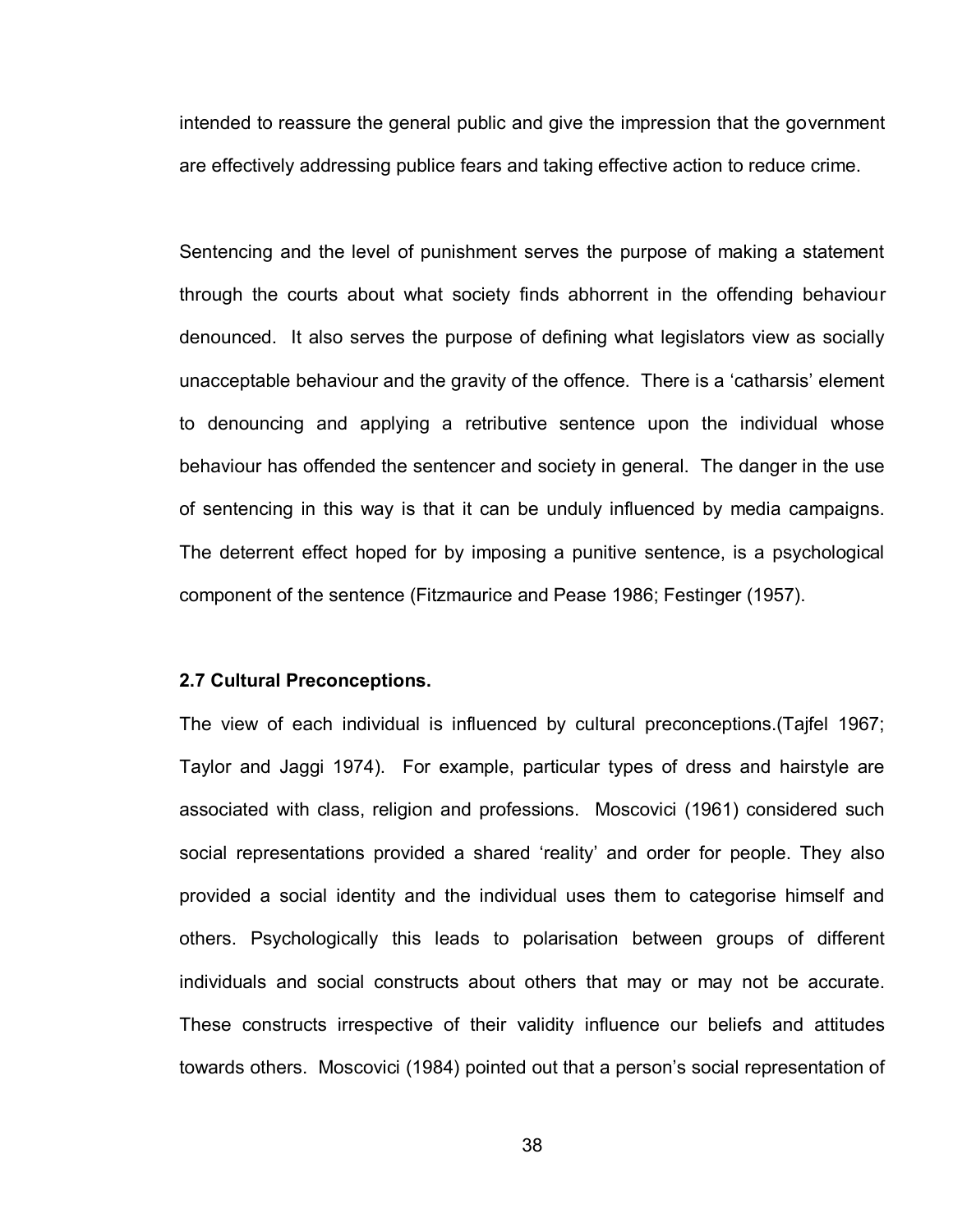something or someone will influence the person"s judgement and opinion. Social representations act as a homogenising code for groups of people who share common understandings and views. Bem (1967) claimed that groups regulate the beliefs, attitudes and behaviours and provide us with a frame of reference within which we compare and evaluate our own reactions to things. Group social norms can result in members of a group developing attitudes and beliefs that are shaped by misconceptions and prejudice about other people who are not members of the same group. Reference was made earlier in the chapter to the disparity in social class and lack of common experience between offenders and magistrates and the possible influence this can have on sentencing decisions.

Cultural preconceptions and social traditions can play a part in shaping the views held by criminologists, psychologists and criminal justice professionals. As a consequence, inaccurate opinions and beliefs about the attributions that lead to criminal behaviour and treatment of offenders may result. Offenders also may hold preconceptions about the magistracy and courts that can be prejudicial. Offenders consider that they are not treated with respect by the criminal justice system and feel that the courts are biased against them. Offenders also claim that the police often provoke them by their attitude and actions leaving them little alternative but to respond in self-defence. Research by Carlen (1976) and Gill (1976) suggests that in some instances offenders claims are valid.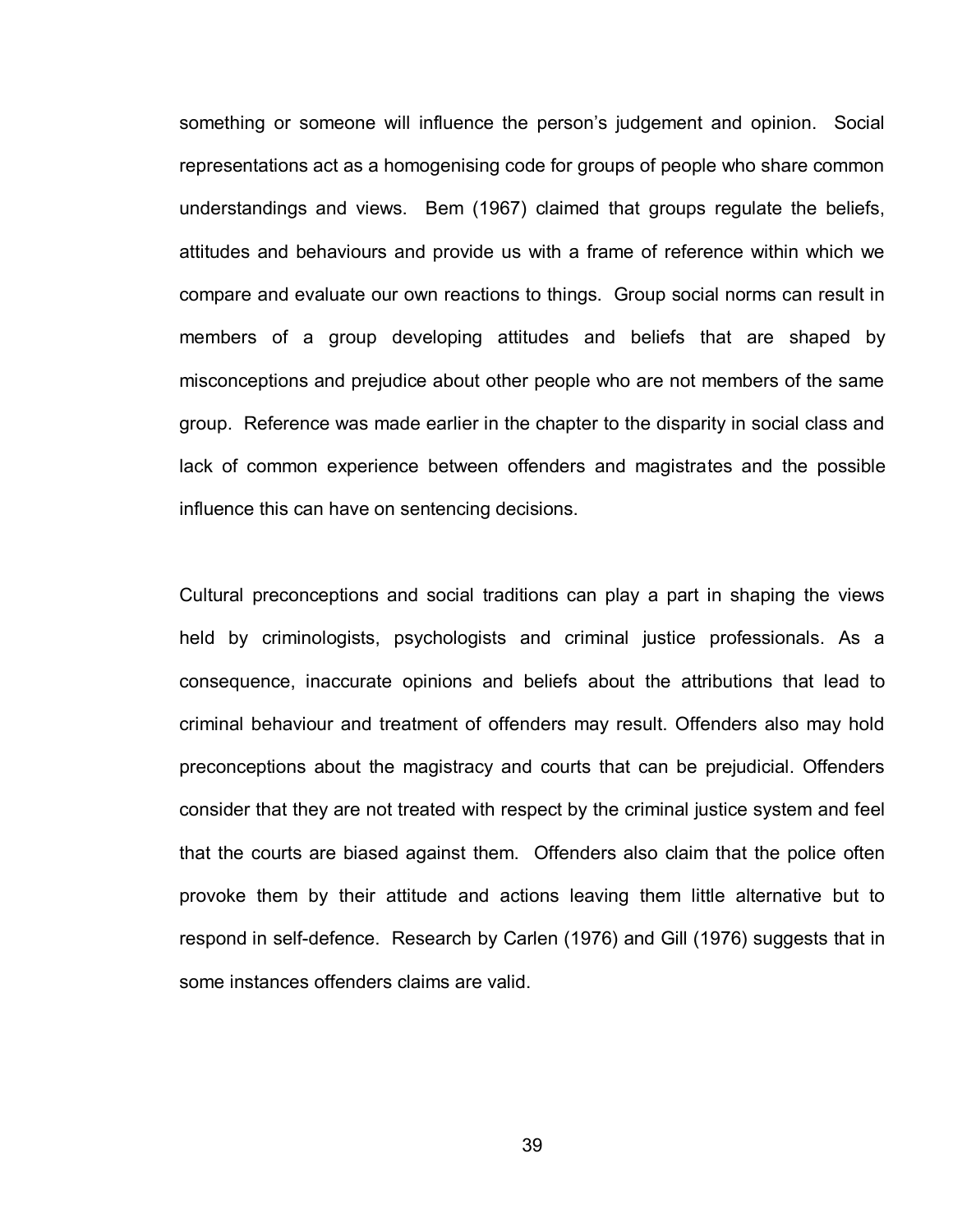#### **2.8 Criminology Perspectives**

The purpose of my research is not to investigate theories of crime. It is appropriate, however, to set the research within the context of the major criminological theories that have influenced attitudes towards offending and interventions used with offenders during the last half century. Theories about the causes of crime are to some extent common knowledge for most people although their views have not arisen from studying criminology. The knowledge has been gained from the media and other general sources of information about crime and criminal proceedings. Crime studies and opinions expressed by criminologists have been absorbed as common sense opinions. The process is similar to Moscovici"s (1961) claim that Freud"s psychoanalytical theories. have seeped into French society and people use phrases from it to explain their own and others behaviour. This is more probable for magistrates who tend to come from the educated classes where academic theories are more likely to be discussed than for offenders. Although magistrates may be better informed than offenders, their knowledge of criminology and law does match that of a high court judge or barrister and has been only gathered by sedimentation of academic thought percolating down through society.

In the last three decades, considerable emphasis has been placed on social deprivation and environmental conditions as significant factors in the cause of crime. Newman (1972) found that crime rates varied in relation to the height of buildings, access routes and the size of public spaces in housing areas. Where there are high population densities and deprivation then crime rates were found to be higher (Wilson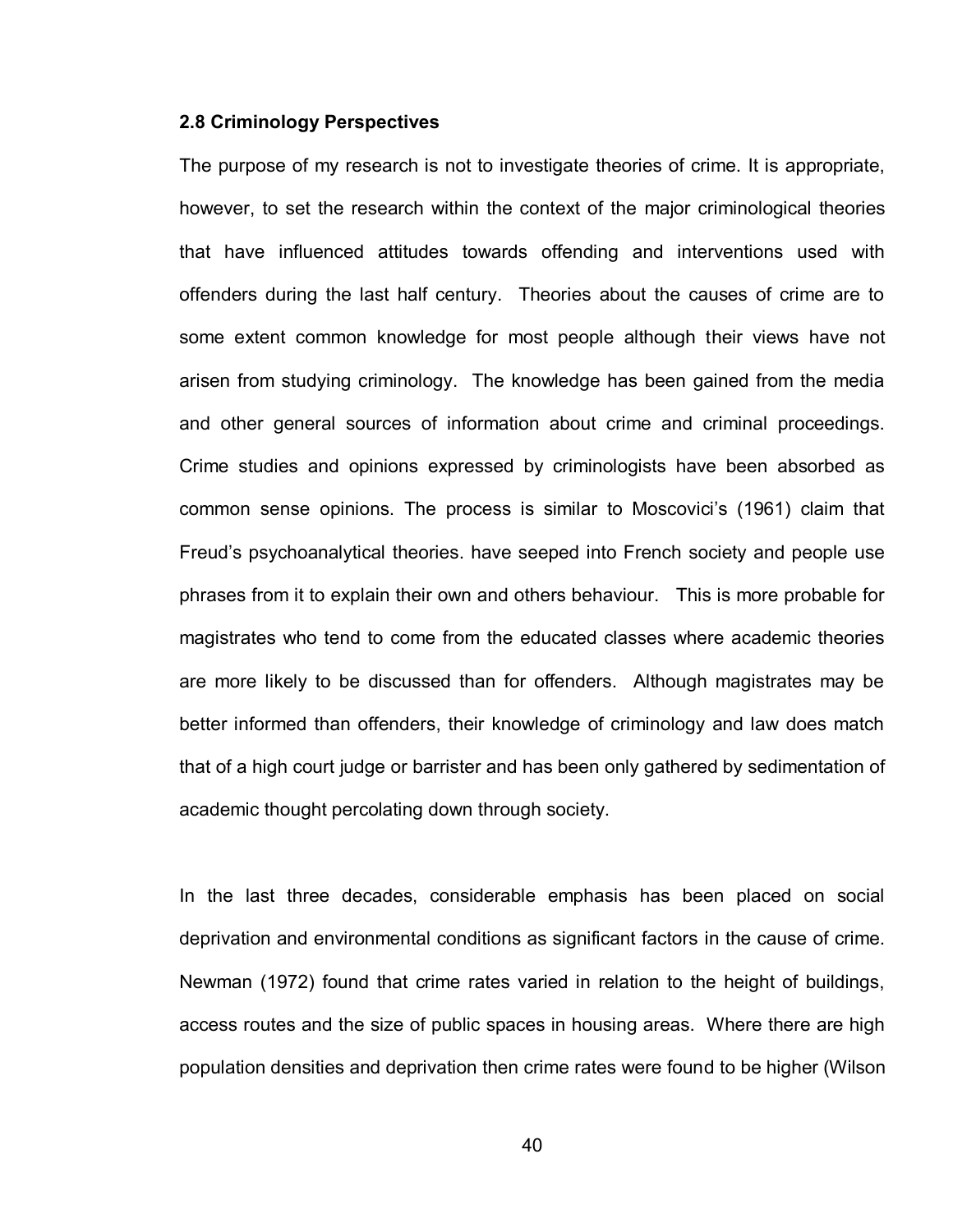1980). Urban environments have been identified by Felson (1980, 1994) as playing a significant part in the levels of crime. He also claimed that socio-economic status, population densities, ethnic mix were factors that caused crime. In areas where people were more affluent then crime was less prevalent. Also in areas with less ethnic diversity there was less crime and better control of offenders by citizens in the community acting collectively together.

#### Anomie Theory

According to Merton (1949) and his Anomie theory, crime is an inescapable feature of society, due to the inequalities that exist within it. A central view in Merton"s theory was the idea that the mass media and markets sustain the urge to succeed and the desire to consume. Merton was not specific about how this took place. This theory portrays a picture of people encouraged to achieve improvement through self-effort, often finding themselves frustrated in their attempt due to social class disadvantage, race and seemingly insurmountable obstacles. For those that are unable to achieve such goals, inequality and social discontent is experienced by them. Merton suggested this is one of the underlying causes of crime. It arises as an outcome and consequence of the strain within the social system. The sense of frustration that arises in such circumstances encourages the individual to look at alternative ways of achieving their goals. This alternative approach often results in offending. Durkheim (1964) expressed the view that crime was a social fact and it in part results from social change. These changes may be related to a number of social factors including the division of labour and changes in employment practice.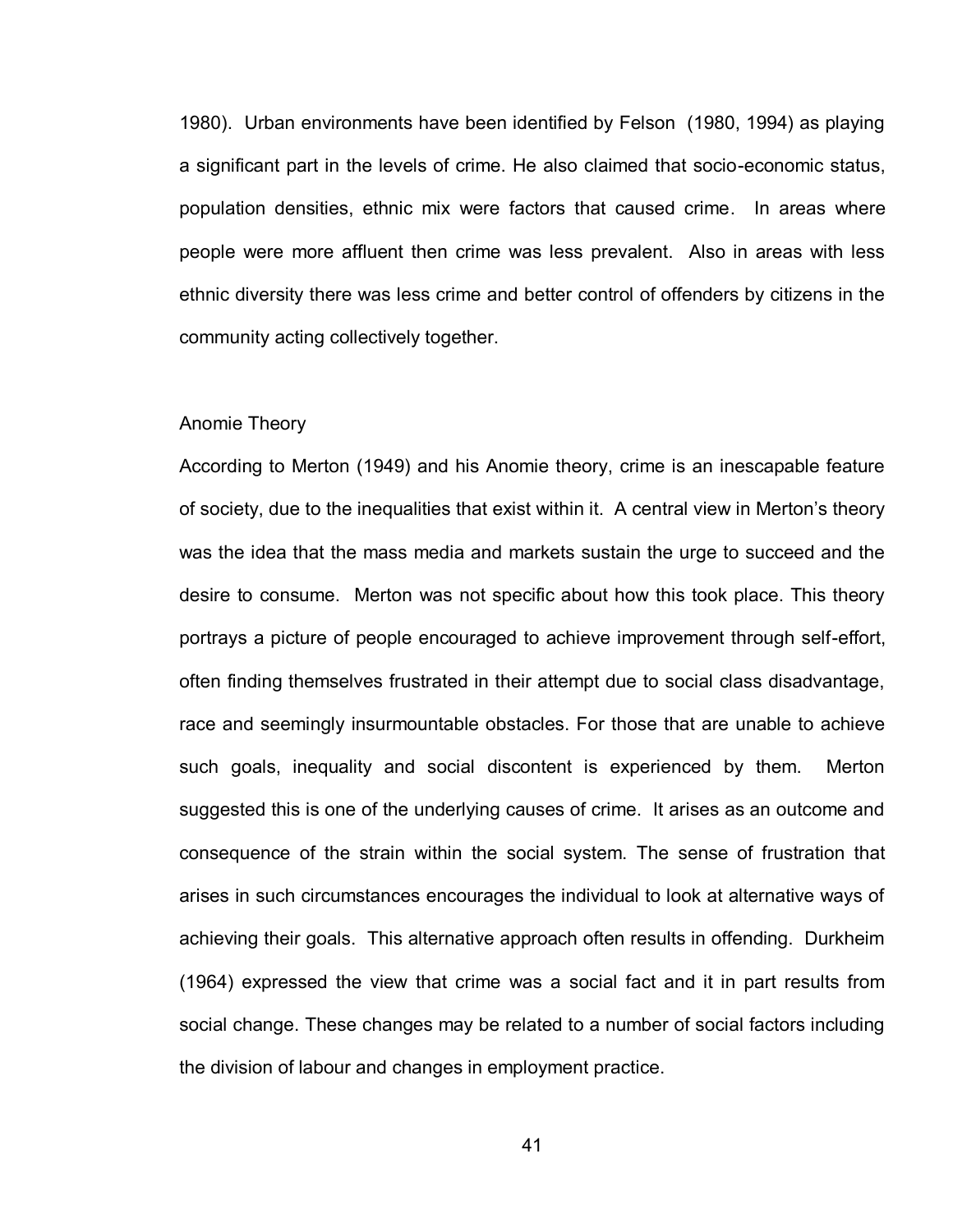Many offenders claim that a lack of opportunity and facilities to provide them with interesting activities to occupy their spare time initially encouraged them to resort to vandalism and petty crime. This pattern became a way of life for them, leading them into increasingly serious offending. My thesis research reporting the views of offenders" indicates the importance of this factor may have been exaggerated.

#### Conflict Analysis

Conflict analysis theory claims that the disadvantaged social groups offend in order to redress the imbalances in wealth and power they encounter. The feelings and sense of imbalance produce a conflict perspective. Resorting to crime is seen as a possible way of correcting the imbalances and justifies for the offender their criminal activity. Marxist theories is a major example of the Conflict Analysis approach and its views often correlate closely with offenders" perspectives of the cause of their offending. Studies of conflict in Liverpool (Gill (1977) and Parker (1974) found that the autonomy of the boys in their studies was controlled and bounded by the rules of the larger and more powerful society influences around them. This included the police, the courts and local government housing policy. They felt in particular subject to unusually fierce police harassment against which they rebelled. The boys also found themselves excluded from employment opportunities in part due to the reputation surrounding them and their area. The "Birmingham School" (Hall et al 1978) expressed the view that youth sub-culture and youthful deviance results from the struggle against sets of interest which are ultimately those of the capitalist ruling class.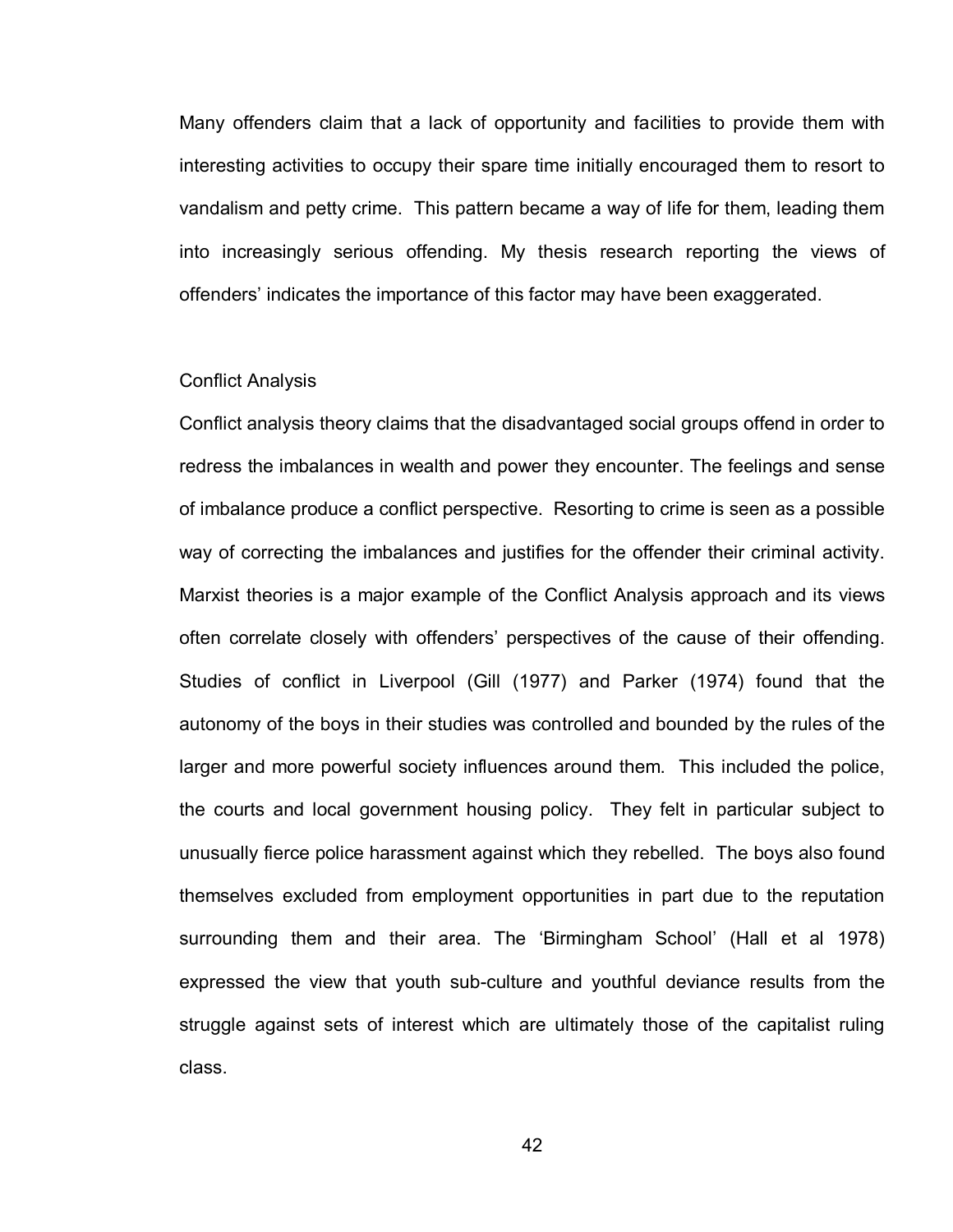A balancing view to conflict analysis has been presented by Left realists. This group see crime as a factor within the core institutions of society, and as part of wider social structures. Crime is not dependent on absolute levels of deprivation, or the level in the social structure of the offender (Lea 1992). Nevertheless, it is recognised that it is among the poor and marginalised ethnic groups of society that the push towards crime is greatest (Young 1997). Young (1997) claimed, however, that there is no evidence that absolute deprivation, unemployment, lack of schooling or poor housing leads automatically to crime.

Blackburn (1995) acknowledged that power and wealth imbalances exist within society, but also emphasised that the existence of social differences does not establish the causes of crime. In the same community, for some groups crime becomes a way of life, while others choose to accept their deprived circumstance rather than engage in criminal activity. A considerable number of offenders believe that social factors are not sufficiently understood by magistrates and judges and taken into account by them. This may be the case when economic necessity has severely influenced the choice to offend.

#### Labelling

Labelling theorists claim that deviance lies more in the reaction of a social audience rather than in the behaviour of an individual actor (Muncie 1997). Muncie claims "It is the audience that determines whether or not any behaviour comes to be defined as deviant". Concepts of crime are socially constructed, contingent and contestable.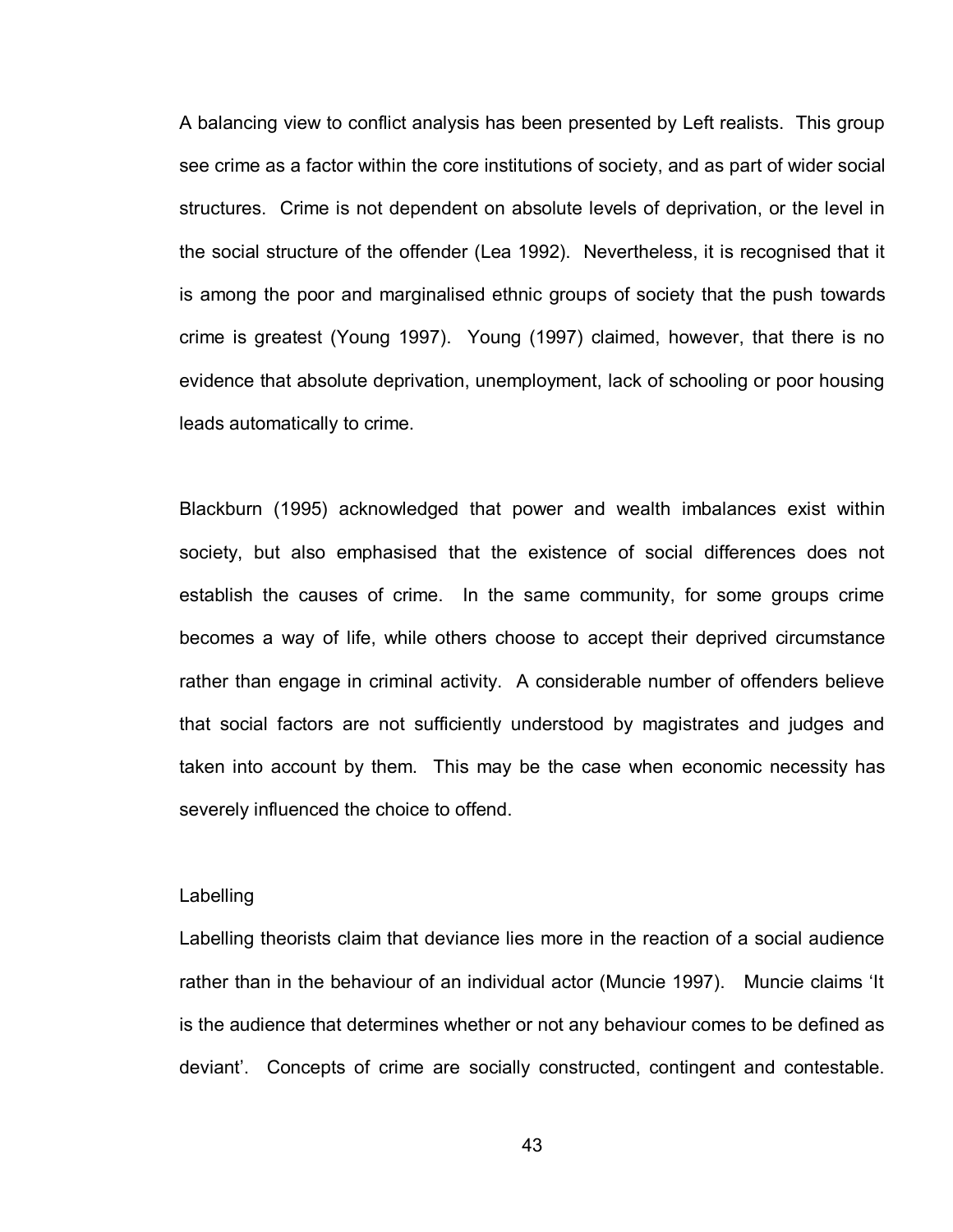Some people who are labelled as deviant are more likely to offend in some instances because of the locality they live in. Individuals" are expected to act in certain stereotypical ways and are treated accordingly (Muncie 1997). Becker (1963) claimed that behaviour only becomes deviant when labelled as such. Becker"s dictum that "deviance is not a quality of the act the person commits, but rather the consequence of the application by others of rules and sanctions", reflects what happens to offenders' from certain groups and localities. The social reaction of the observers of those labelled, tends to reinforce and encourage the unacceptable behaviour to continue (Carson and Wiles 1971). The reaction of the media, helps the authorities to denounce the behaviour and label its perpetrators as deviants and delinquents. The result of this type of response denies those involved in the unacceptable behaviour legitimate opportunities to access services and facilities that could enable them to change and therefore a cycle is established that tends to encourage them to behave in socially unacceptable ways.

Young (1997) claimed that labelling someone as a criminal, in addition to involving stereotyping may also have a self-fulfilling effect. The individual is encouraged to behave in ways that conform to the label. The adage 'once a thief, always a thief' is an apposite example. Gove (19xx) has claimed that labelling theory overdoes the idea of a self-fulfilling prophecy and that there is insufficient empirical evidence to support such a claim. Gove accepts that the main mechanisms of labelling theory are persuasive but claims that attempts to test them have been controversial, particularly in education. Plummer (xxxx) argues that the more complex variants of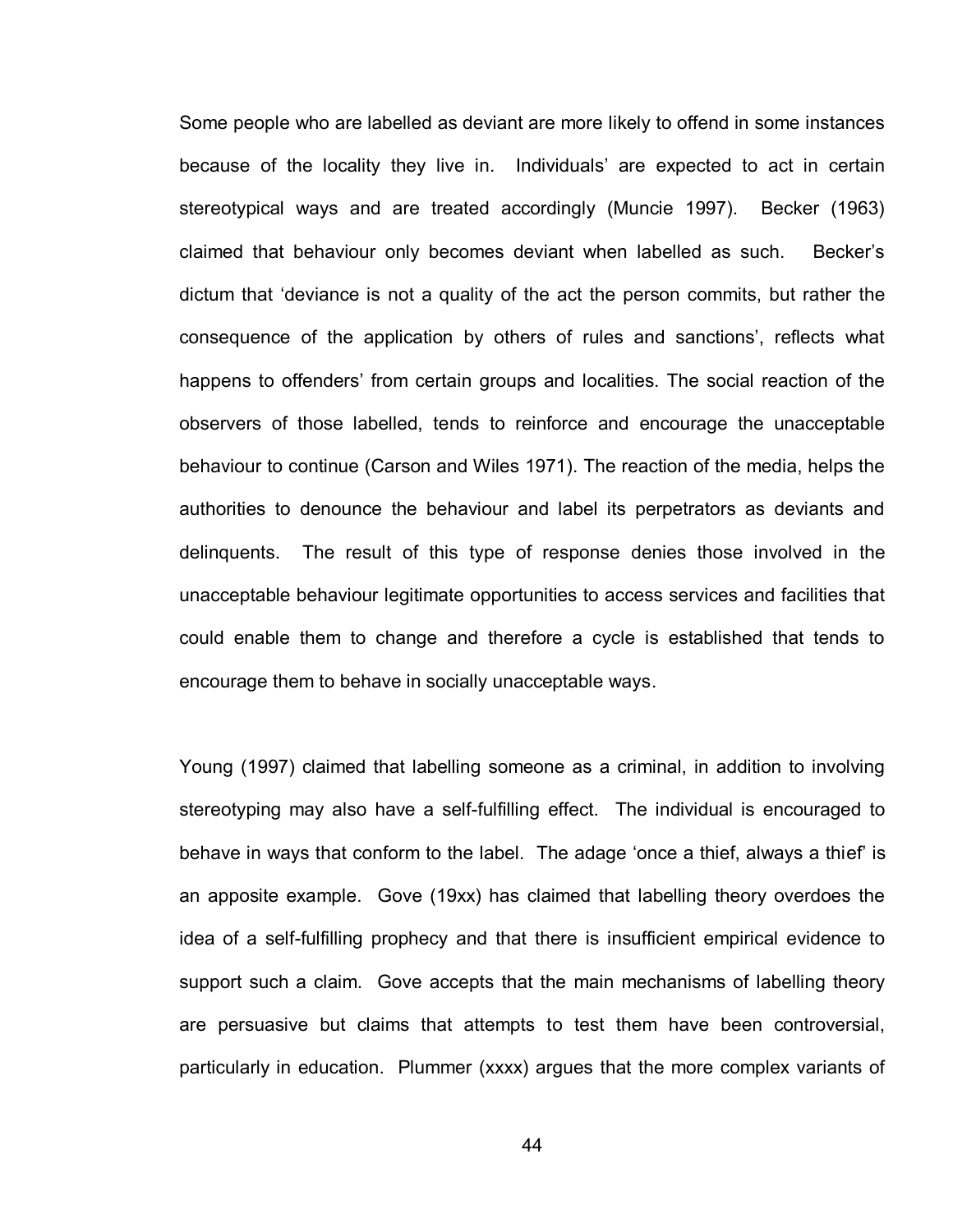labelling theory are almost impossible to test or falsify. Cicourel (1964) claimed that the terms in labelling theory lack precision and take no real account of central social processes, such as how every day social behaviour produces a reaction. Cicourel (1968) suggests that matters like police procedure and how they react to an individual"s appearance, demeanour, or attitude of arrestees affects the social judgements the police and courts make and the labels and attitudes towards the arrested person that they adopt.

It is not uncommon for judges and magistrates' to make statements in open court about an offender that stigmatise the person (Carlen 1976, Gill1976). Duster (1970), found that when a person is labelled he finds it difficult to enter the ranks of normal society. Labelling, therefore, instead of encouraging an offender to change, is more likely to encourage the person to conform to the label that has been allocated to him. Farrington (1977) investigating the effects of public labelling found that when youths were publically labelled then their level of offending and engagement in delinquent acts increased. Farrington acknowledged that his findings did not prove conclusively that public labelling caused an amplification of deviant behaviour, however, he claimed that his research and findings were a suggestive piece of evidence of a causal link.

## **2.9 Psychological and Cognitive Behavioural Explanations of Crime**

In the latter part of the 20th century, increasing attention has been placed on the interplay between psychological and social factors, as contributory causes of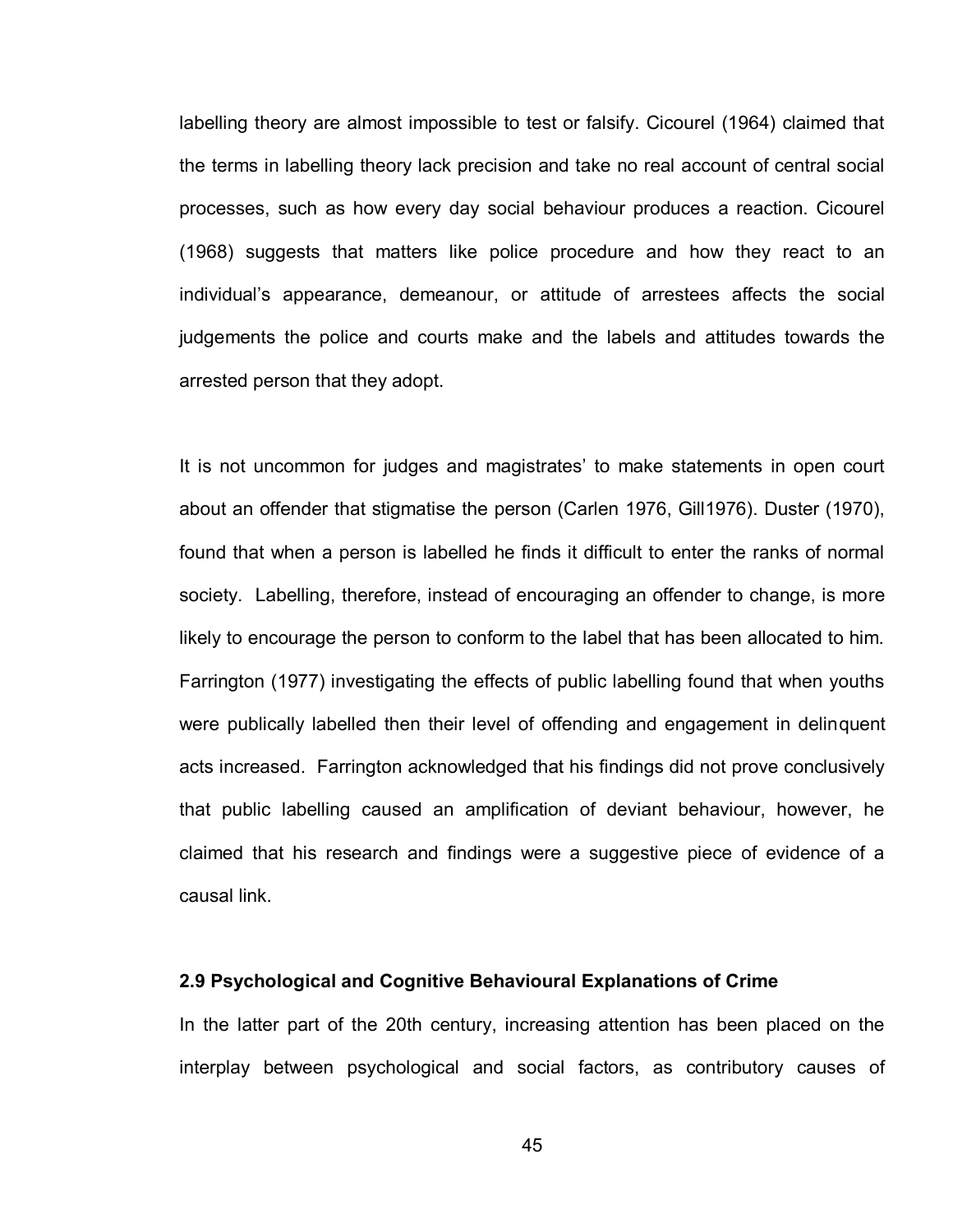offending. Those of a deterministic persuasion, Ross and Fabiano (1985), claim social and cognitive skills are learned skills, their acquisition being strongly influenced by environmental factors. The standpoint taken by Ross and Fabiano, is that as a result of social and environmental factors an offender is disposed to engage in cognition that leads to the decision to offend. This approach while not condoning crime seeks to provide a psychological explanation of some of its causes. This cognitive behavioural approach to offending was to become an increasingly influential factor in deciding how to work with offenders to reduce recidivism and levels of crime.

A cognitive behavioural view of why people offend takes account of environmental factors and the individual. The model is complex in that it synthesised components from a variety of schools of thought and disciplines. The major theories drawn upon were behaviourism, social learning theory, cognitive behavioural theory. The individual contribution that the various theories and models make to the overall cognitive behavioural concept of offending, has never been clearly defined. This may be due to the complexity of trying to identify the part external environmental influences and internal thoughts and feelings play, in the decision to offend. Below is a summary of how a number of theories relate to the cognitive behavioural approach.

Bandura (1996), put forward the concept of reciprocal causation between personal and environmental factors. Bandura's theory suggests that internal motivation alone cannot adequately account for marked shifts in behaviour under differing situational circumstances. It is much more complex interactions of various factors that shapes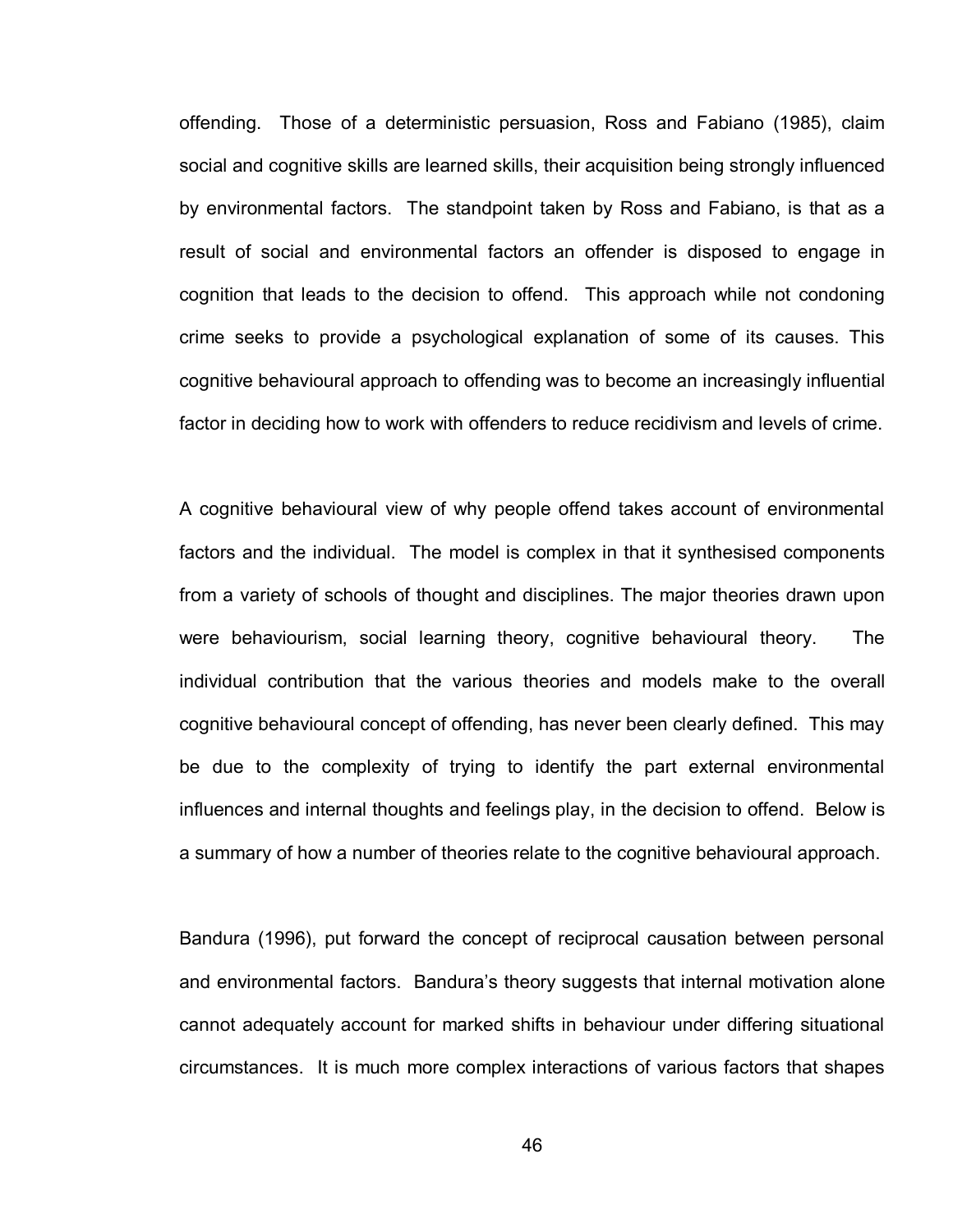behaviour. The individual does not simply react to stimulus events and environmental cues. Causal beliefs of the person, influence which environmental events are attended to, and how they are cognitively processed, interpreted and acted upon. For example, a person who believes that some harm done to him was accidental, reacts differently than when he believes someone harmed him intentionally. Social cognitive perspectives suggest that contingent experiences create expectations, but based on the individual"s own belief and perspectives, they do not necessarily result in mere stimulus – response behaviour. Kelly (1963) has claimed that an individual has the creative capacity that makes him capable of reaction to his environment and not merely to respond to it. Kelly claims that the individual can place alternative constructions on what he finds in his environment, and, indeed do something about it if it does not suit him. Kelly"s insight into human behaviour supports the proposition that when expectations fail to be met or hopes fail to be realised, societal influences only play a part in the behaviour that offenders engage in. Offenders are therefore not deterministically disposed to a particular response. It is too simplistic to conclude that social factors are the cause of their offence behaviour.

Social cognitive theory (Bandura 1996) recognises that behaviour involves reciprocity of influence between thought, conduct and social factors. Self- generated affective consequences operate within a network of social influences. As Kelly (1963) has pointed out, each individual formulates in his own way constructs through which he views the world. Some of the factors that are related to causality are personal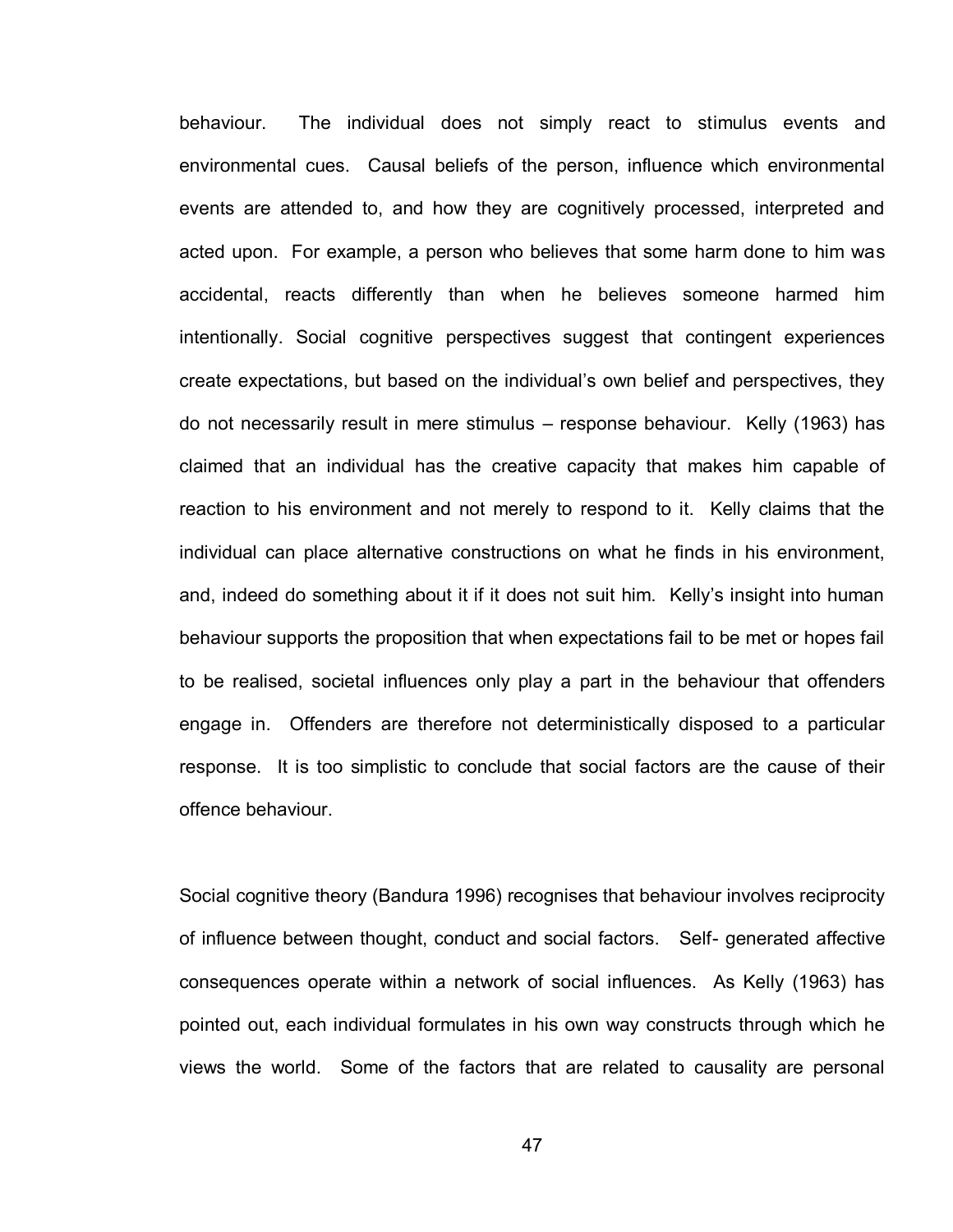agency, the harm action causes and a sense of social depersonalisation. An offender"s explanations for their offence behaviour may also be shaped by the need for self-justification, self-esteem and other hierarchical needs (Maslow 1968).

Satisfactory explanations of crime need to take account of the complex interaction between the offender, his environment and social interaction factors. Social learning theory attempts to explain the acquisition and initiation of types of behaviour (Bandura 1986). Bandura claimed that a large part of an individual"s behaviour is learned through imitating others. Peer group association, family practices and media influences are powerful factors that influence and shape behaviour. The models for behaviour, including criminal behaviour are to be found in the social environment. Similarly, the reinforcers of criminal behaviour are also prevalent in society. Financial reward, peer group status, a sense of achievement in committing an undetected crime can serve as re-enforcers of criminal behaviour. Despite the fact that external influences may be considered powerful stimuli toward offending, the individual is not at their mercy and can chose how to respond to them. In recognition of the influence of external factors some sentencing practice imposes punishment as a deterrent and a means of reducing and extinguishing criminal behaviour.

Explanations of crime that attribute the main causes to social and environmental factors conform to a simple stimulus-response behaviourist model (Watson 1920). Early behavioural paradigms attributed actions and events to outside stimuli. It was recognised, however, that consequences resulting from responses to the stimuli tend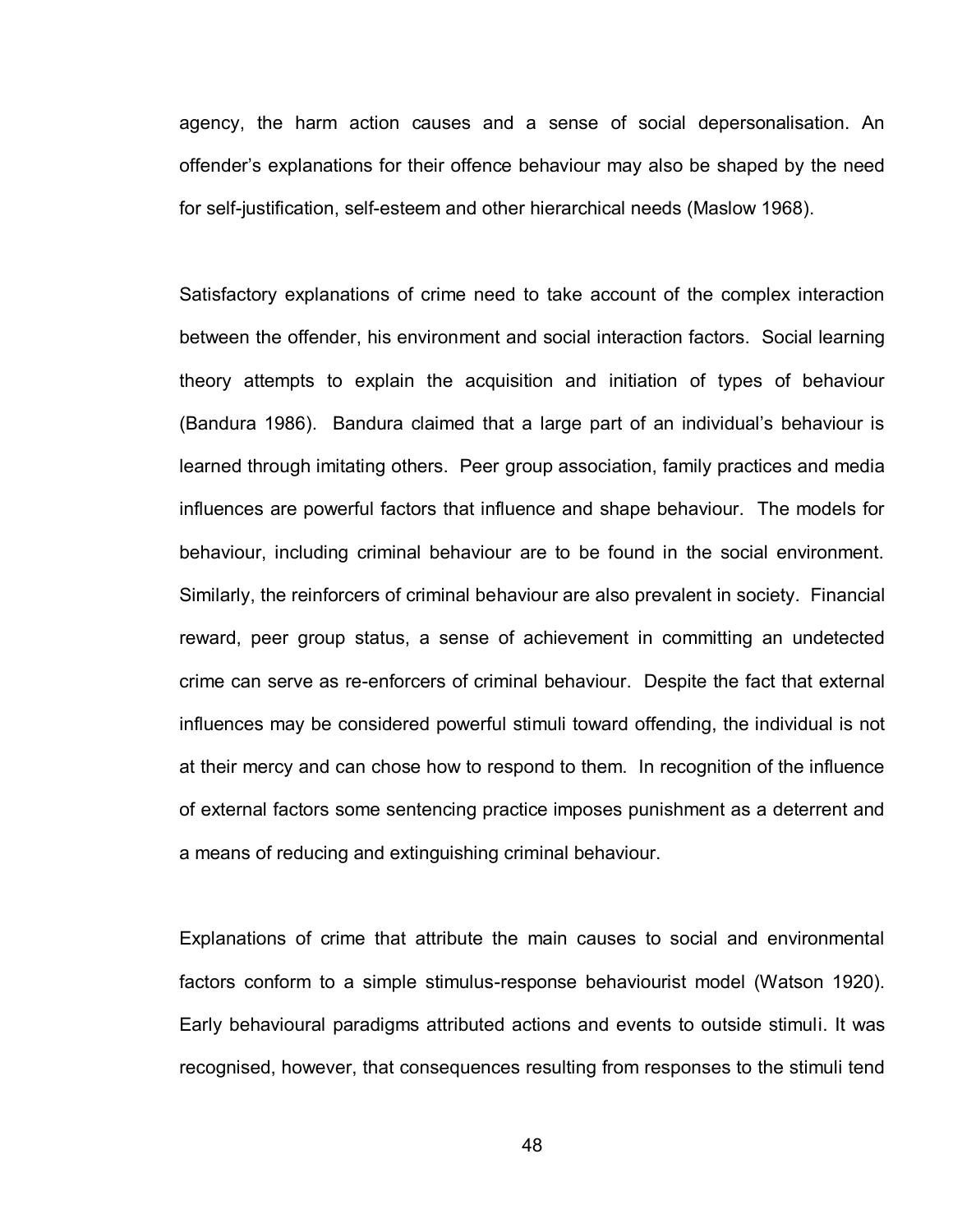to reinforce or extinguish the behaviour. Positive reinforcement of the behaviour occurs when the individual finds the response rewarding and negative reinforcement when the behaviour produces undesirable consequences. Cognitive behavioural explanations of offence behaviour identify and emphasise the complex interrelationship of thoughts, feelings and behaviour and argue for a more rational approach to encourage offenders to commit less offences. The role offenders play in how they respond to stimuli and cognitively process their thoughts and feelings are seen as crucial factors in the type of behaviour that occurs. A core belief of the cognitive behavioural approach is the premise that all action is preceded by thought whether conscious or unconscious, and it is argued that even automatic processing is a learned response.

An example of the way that the individual responds to situational and environmental factors has been demonstrated in prison research studies. Sapsford (1979) found that life prisoners did not fall into a state of learned helplessness or become institutionalised. Some demonstrated what Sapsford described as *reactance* to their indeterminate sentences and prison life. This was not necessarily a thought through decision making process but their reactance enabled them to respond to prison life and develop coping mechanisms that prevented them from being overwhelmed by their predicament. The routine of prison life had the potential to demotivate prisoners. Sapsford found that some prisoners become more motivated towards developing strategies to mitigate the effects of the prison environment, and sought ways of exercising individual freedom to the fullest extent possible within the prison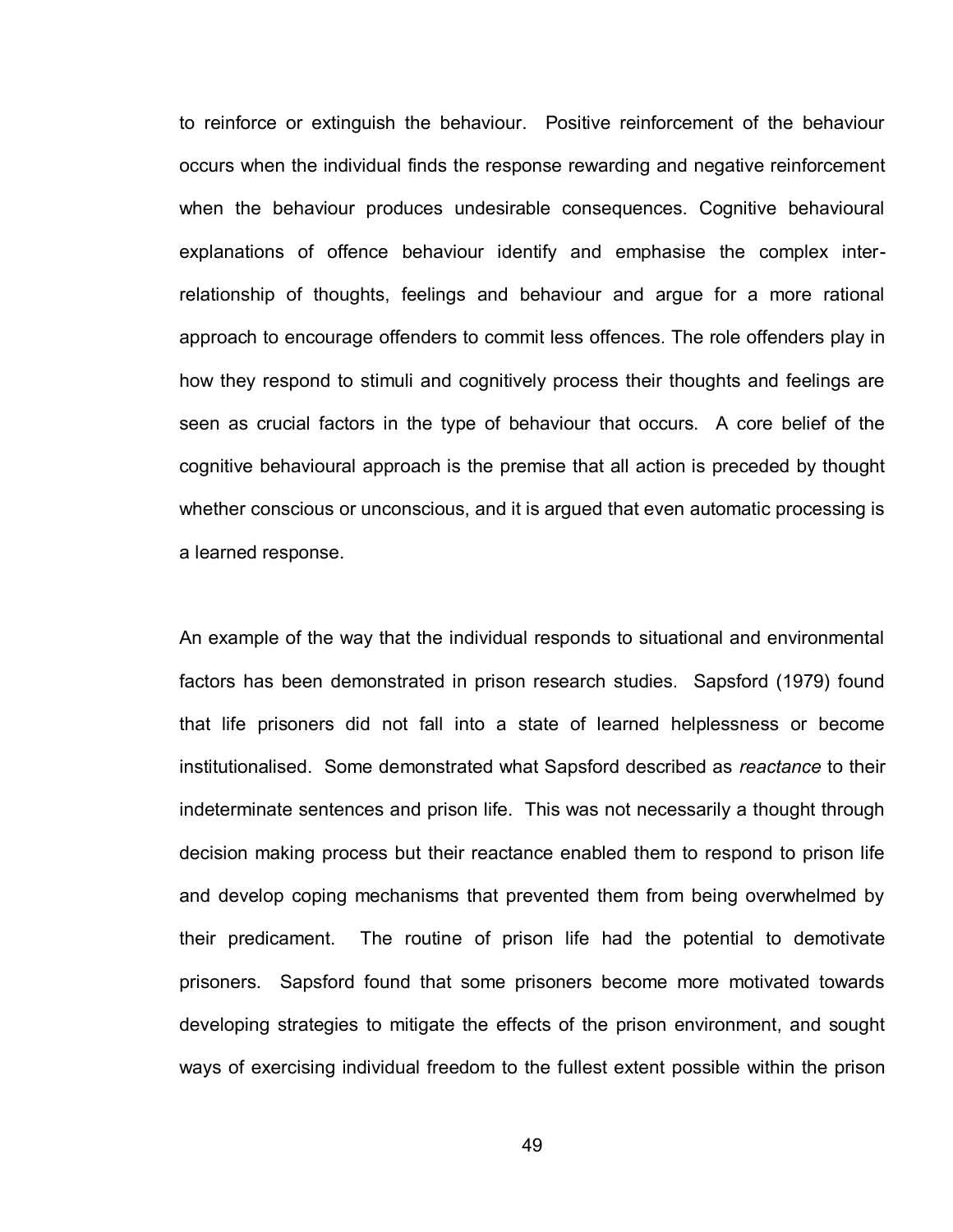regime. This included taking up hobbies, engaging with education programmes and maintaining interest in outside events despite the fact they were unable to directly participate within the outside world.

A similar set of circumstances may apply in the case of the beliefs and self-factors attributions of offenders in the community. There is some possibility that when magistrates make attributions about the factors that led to an offence that they are correct and the offender is wrong. Offenders do not necessarily engage in a rational examination of the circumstances surrounding an offence to determine its cause. However, if the magistrates are correct it does not change the principle that interventions and treatment that aim to change the offenders beliefs are not likely to be effective unless and until the offender agrees he had these beliefs and that they need to be changed.

## **2.10 Attributions about Offending**

Differences in attributions about the action of offenders and why they offend are crucial in shaping attitudes towards offenders and how they are treated. My research focuses on the attributions of individuals" about offending and its causes. This includes magistrates, offenders and members of the general public from differing socio-economic backgrounds. Society in general, regards offenders as being aware of the causes of their behaviour, and fully responsible for their actions. The basis for such beliefs can be explained in part by attribution theory insights into how people develop shared beliefs about "rights" and "wrongs" in social contexts. Heider (1958)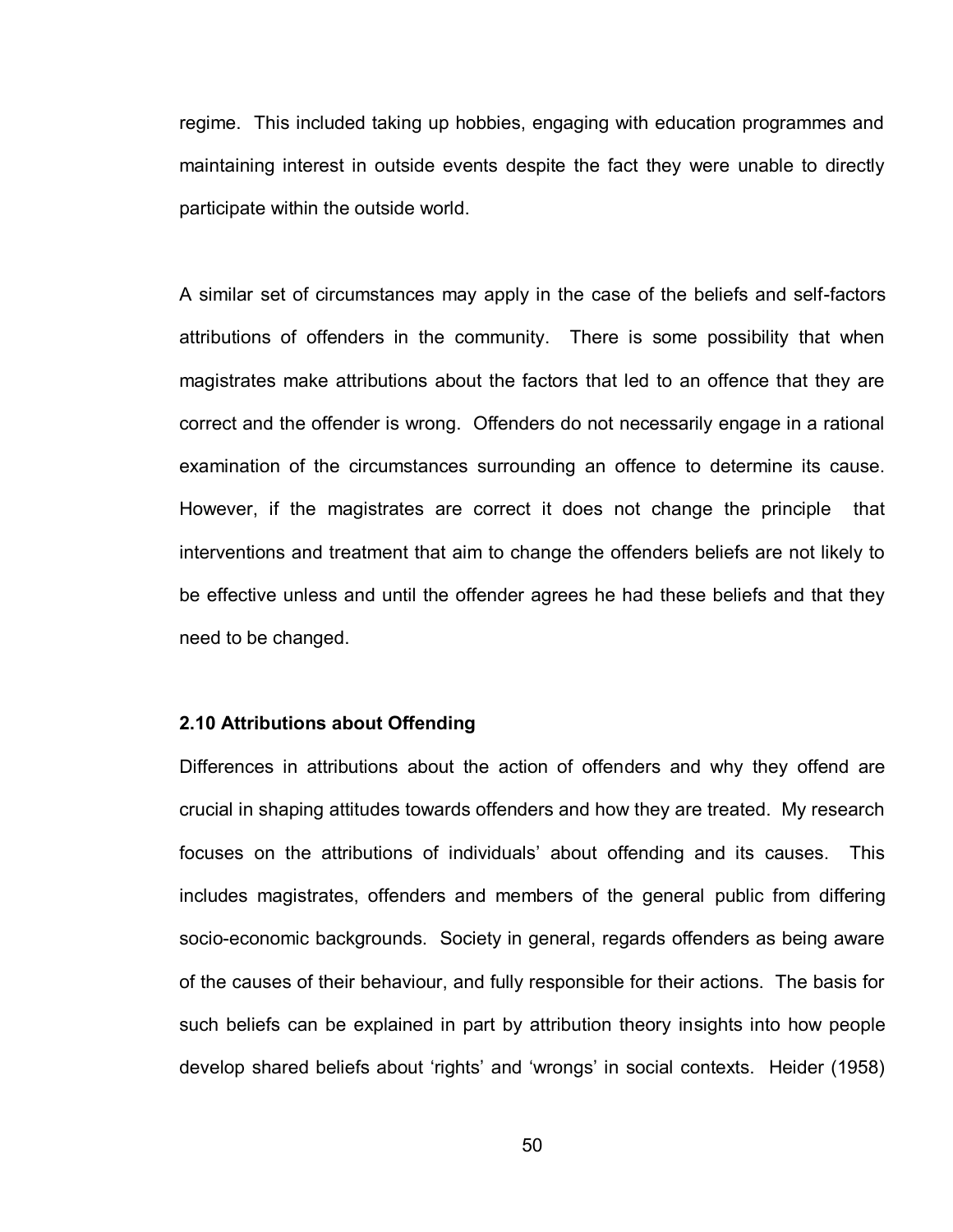described these culturally shared beliefs as "oughts and values". "Oughts" are required ways of acting viewed almost like moral imperatives or commandments which set standards of what ought to be done or experienced, independent of the individual"s wishes and form the basis of socially shared moral judgements. For example, if a driver sees a car accident he almost instinctively knows that he should stop and see if he can help. Such beliefs constitute a social framework for evaluating behaviour in terms of rights and wrongs.

People appear to have a need to make causal assessments of events in their environment. Heider (1958) described how one formulates attributions. Individuals perceive events as caused by environmental influences, external to the person, or influences internal to the person, or a combination of the two. Buss (1978) claimed that causes and reasons are distinct categories for explaining different aspects of behaviour and that actors and observers differ in the explanations they give for events. Participants (actors) in the behaviour or event, and observers of the behaviour tend to make different attributions regarding the cause. Actors favour external attributions as explanation of causes of their behaviour, whereas observers explain the same behaviour through internal attributions (Bem, 1967). If the observer considers the actor to have acted atypically, then internal motivation is ascribed to the actor (Tedeschi and Felson, 1994). Ross (1977) described observer"s practice of not using external variables to draw conclusions as the "fundamental attribution error".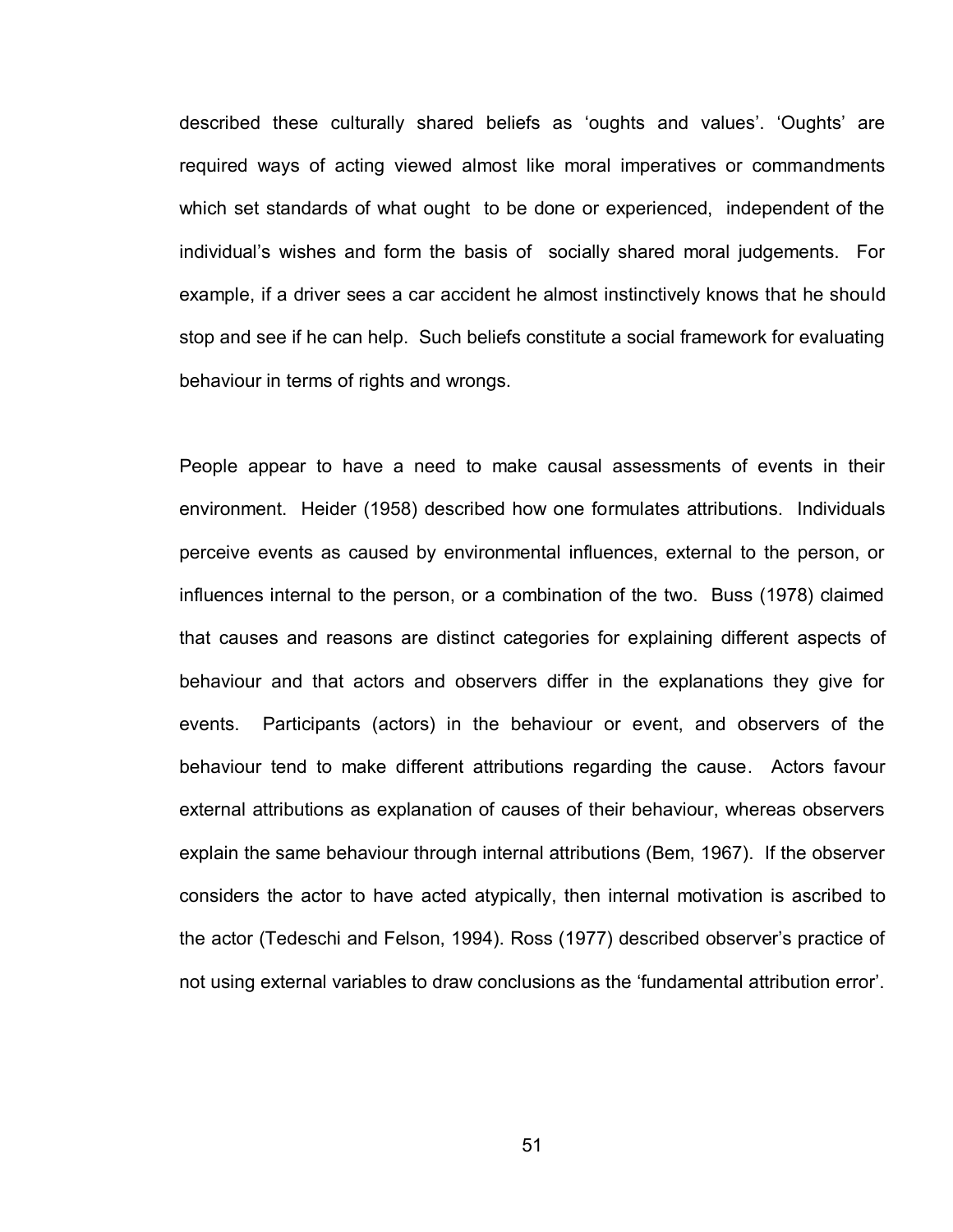Actors and observers, in most instances, are not party to the same facts, and the observer can only speculate about the internal motivation of the actor. The distinction between the attribution of causality and the attribution of responsibility has also been raised (Finchman and Jaspars, 1980, Henderson and Hewstone, 1984). They pointed out that responsibility carries with it a distinct moral quality, which makes it qualitatively different from causality. A study into prison inmates' violence (Henderson and Hewstone 1984) showed the importance of distinguishing between causality and responsibility. In some instances prisoners felt less responsible for their violence when they were acting in self-defence. Observers of such violent incidents, unaware of the circumstances, would normally attribute responsibility for the violence to all participants. It is possible the person acting purely in self-defence has no responsibility for the violence, or at the least, has justification for his action. A purpose of my research is also to investigate the different ways that offenders, magistrates, judges and people in general (referred to in later chapters as the general public or general public sample) understand the causes of criminal activity and offence seriousness.

This chapter has outlined some of the differing views and perspectives held by judges, magistrates, offenders and criminal justice system professionals. If sentencing decisions and treatment is based on the attributions of magistrates about why offenders offend and these are inaccurate or different from those of the offender then the treatment is likely to be ineffective. Causal attributions, social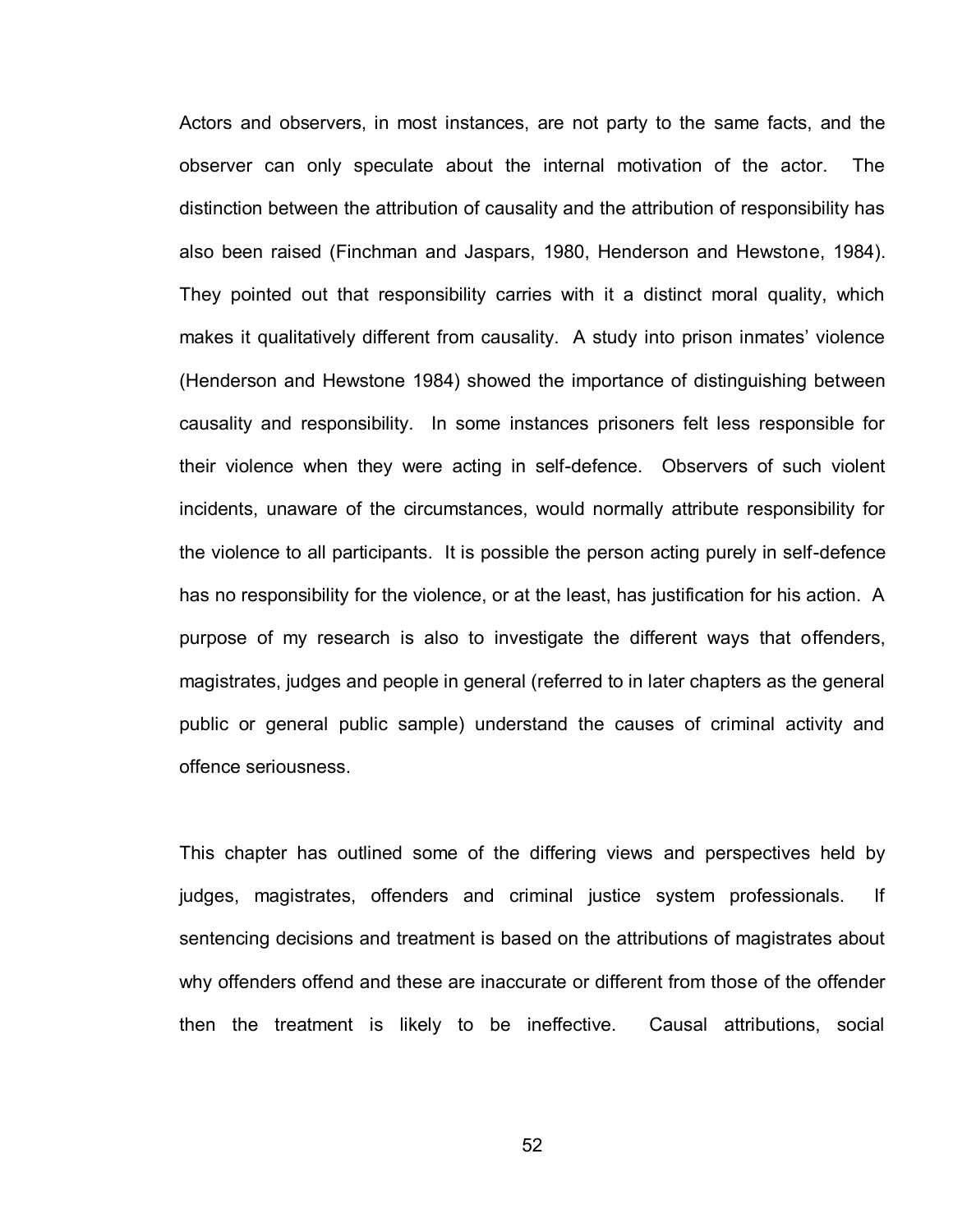representations and their relationship to offending and sentencing decisions are examined in the next chapter.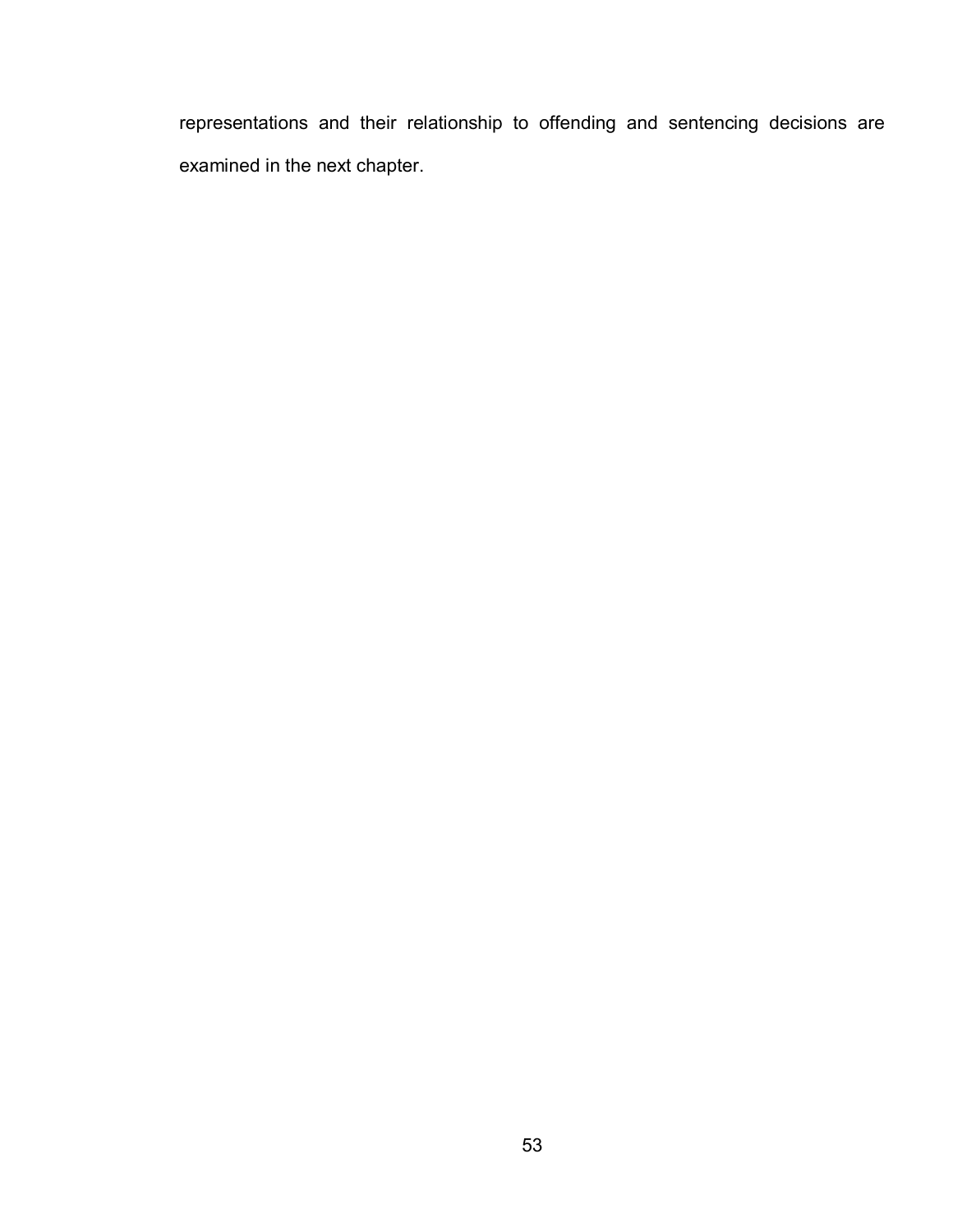# **Chapter 3 Causal Attributions, Social Representations and their Relationship to Offending and Sentencing.**

#### **3.1 Introduction**

The previous chapter identified the different social worlds that offenders, magistrates and criminal justice professionals tend to inhabit. The consequence of these differences were seen as factors that lead to misunderstanding and differing perspectives between these individuals when they consider the behaviour of offenders and attribute causes for an offender"s behaviour. These differing perspectives affect the way that each of the respective group members view each other and the treatment that is prescribed to attempt to change offenders beliefs, behaviour and attitudes. A few elements of attribution theory and the part that attributions play in shaping the views of magistrates and offenders was considered in chapter 1. In this chapter greater consideration will be given to a number of elements of attribution theory and social representations that are related to the perceived causes of offending and the sentencing and treatment of offenders.

#### **3.2 Attribution Theory**

Attribution Theory and its development over the last 50 years increasingly helped identify the part attributions and social representations play in shaping opinions and judgements made by individuals and society in relation to offenders. Heider(1958) who is often regarded as the founding father of attribution theory began his work on attribution theory in the latter part of his academic career.

Previously Heider"s main academic research interests were related to Gestalt psychology, personal perception and balance theory. The development of attribution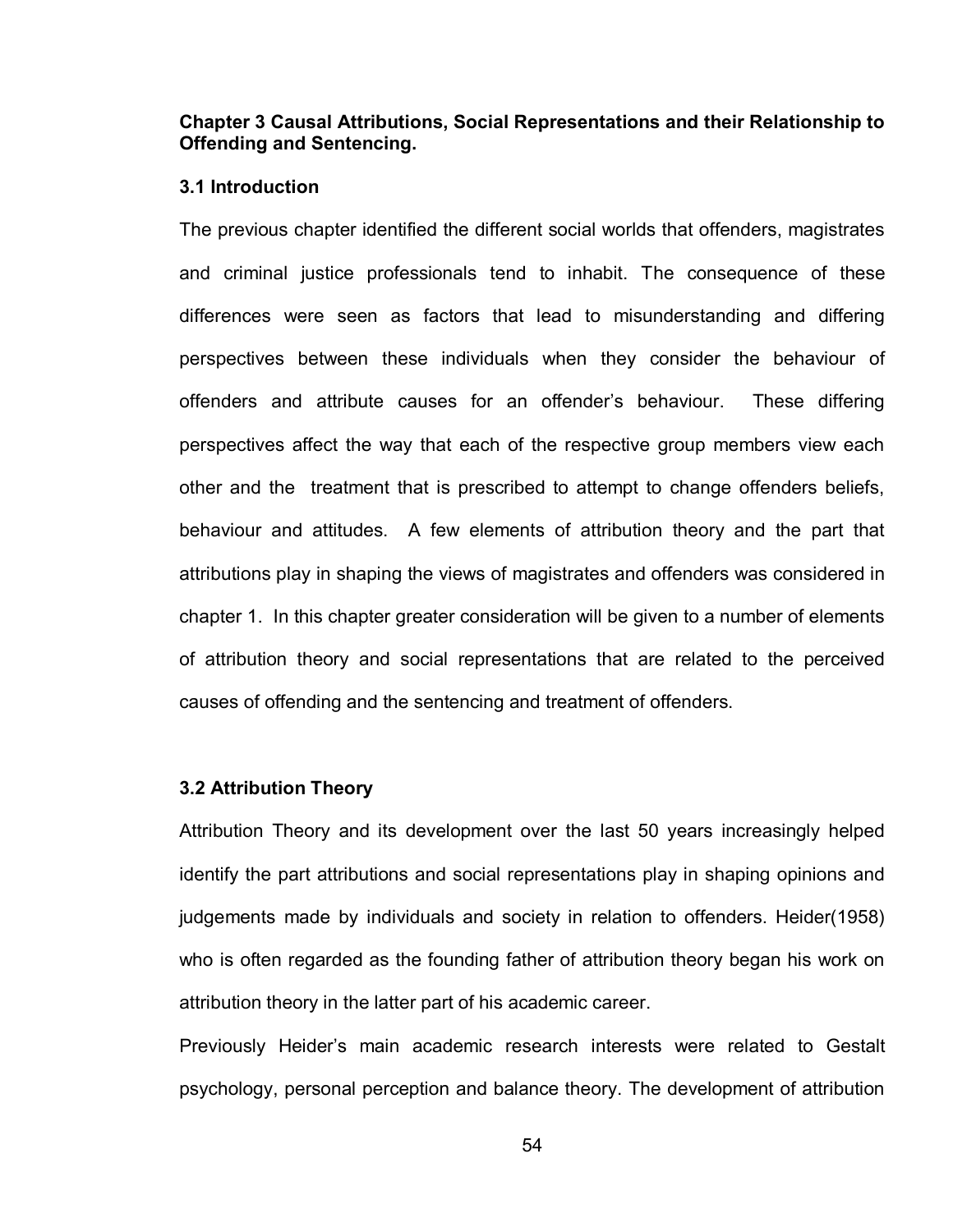theory arose mainly out of his work in the fields of personal perception and balance theory. Attribution theory has had a major impact not only in social psychology but across a number of fields of psychology and other academic disciplines. Although it is less dominant in social psychology now than in the past, the fact that it still being researched so long after its inception underlines its usefulness and relevance.

The focus of Heider was on how we see action as caused in our everyday lives. Heider (1958) noted that observers of another person tend to attribute the cause of the actor"s behaviour to the actor. Heider (1958) argued that the tendency to perceive the actor as the main cause of the behaviour led to an underestimation of situational factors that might have influenced the actor"s behaviour. Heider (1958) recognised that in reality the causes of behaviour are more complex and that both personal and environmental factors contribute to an act. Heider was aware of the perceiver"s tendency to ignore, or not take adequate account of environmental factors, when explaining behaviour. Heider acknowledged that the criterion of intention is an important factor that needs to be taken into account when assessing causality. He also emphasised that observed behaviour can only be inferred as caused by the actor, when there is clear evidence that the actor intended it to happen, and the actor was aware of its consequences. People make judgements about incidents they observe mainly based on their general life experiences. Heider (1958) called this process common-sense psychology.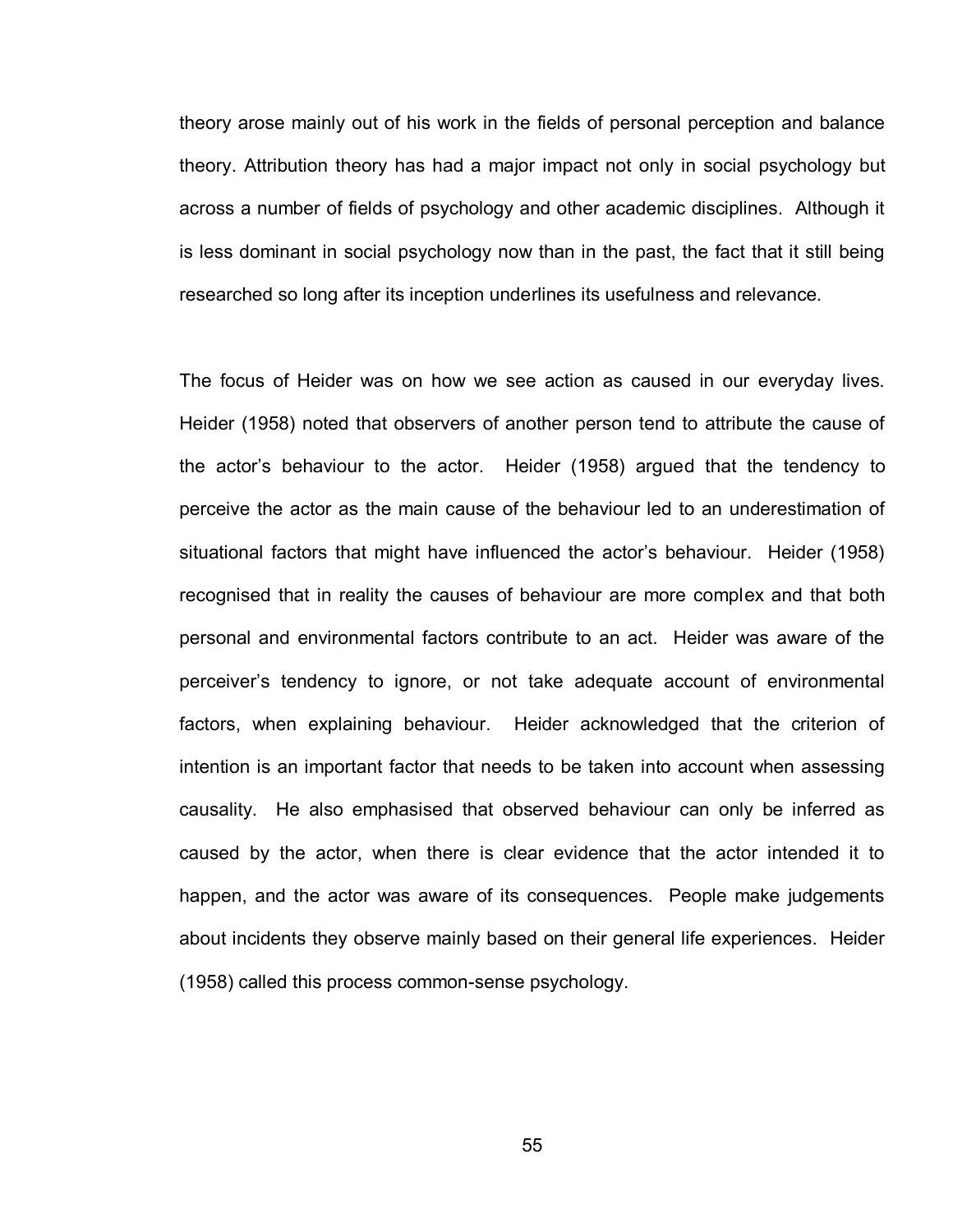Common-sense psychology can be thought of as "how the man in the street" explains his own, or another person's, behaviour. It has been referred to as folklore psychology encompassing traditions and beliefs generally accepted within particular societies and cultures. It is based on principles we use to build up pictures of our social environment and which guides our reaction to it and others behaviour. Although an explanation of perceived behaviour may be possible, it does not necessarily mean that the observer can correctly determine causality of the action. (Heider 1958, p5)

## **3.3 Commonsense Attributions.**

Shaver (1975) points out that stereotypes affect an observer"s attributions of cause. Shaver used the example of different social identities to illustrate how social stereotypes and prejudices can influence attributions. He claimed that an observer of a conflict, between a "low class" or black person and a white middle class person will attribute the cause of the dispute to the lower class or black person. Because of social stereotypes other factors surrounding the event and possibly the true cause of the conflict will not necessarily be able to be clearly recalled by the observer. Jones and Davis (1965) pointed out that perceivers make inferences about what an actor was trying to achieve. The situational context of an action will affect the meaning the perceiver attributes to the action and causality; however, cultural assumptions and social stereotypes may obscure the true significance of an action (Jones and Davis 1965)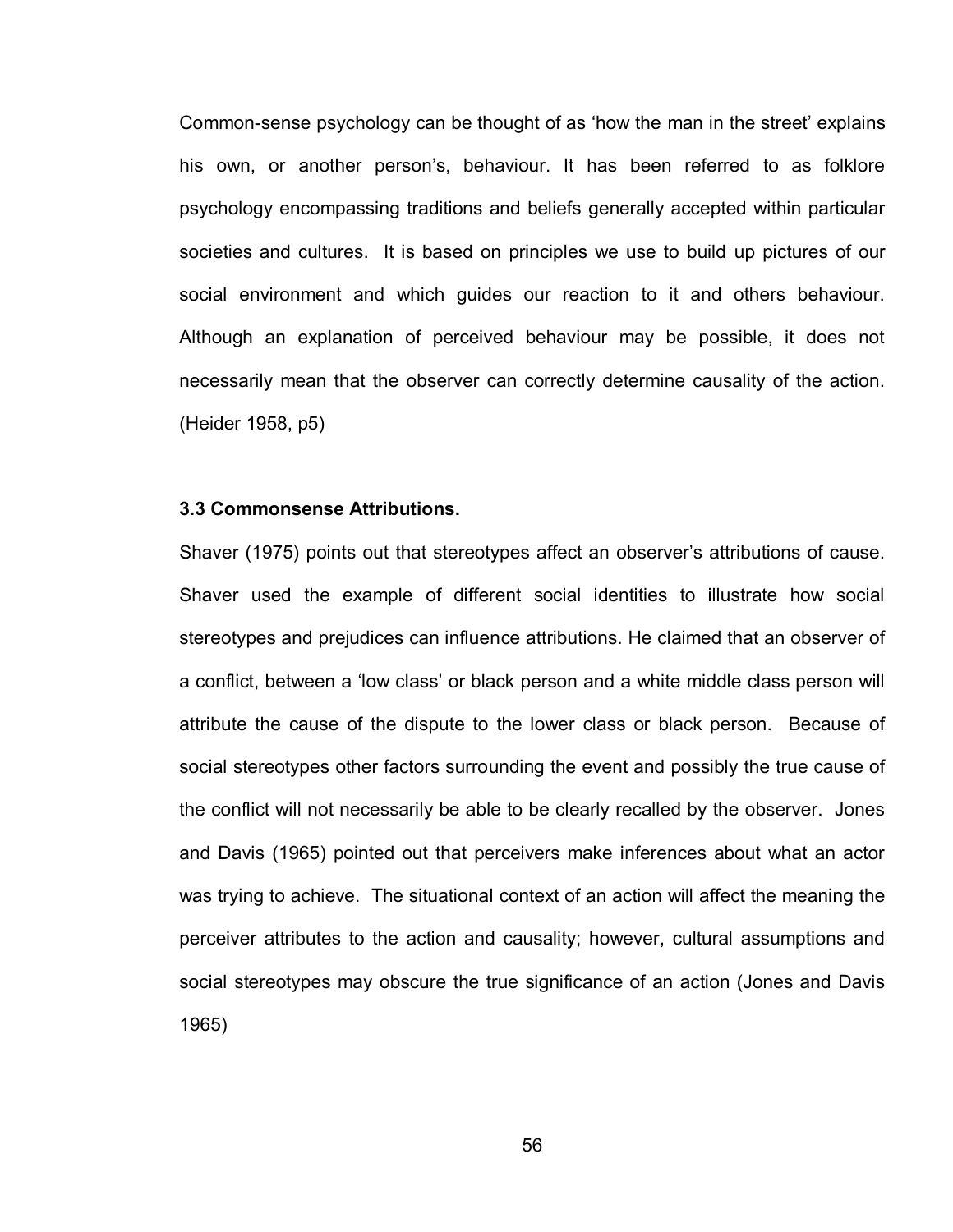The unreliability of common-sense explanations is indicated by Moscovici and Hewstone (1983) in their view, that "common sense is a corpus of knowledge based on shared traditions." People using common sense knowledge tend to believe that it enables them to see and explain things and situations. Common sense explanations, however, are based on generalised hypotheses and are by their nature too broad to explain individual incidents. Similarly, the reason why people behave in a particular way cannot be explained through generalisations or social norms.

Gergen (1973) drew attention to the part that historical and cultural factors play in relation to social events, and also claimed that seeing people as the originator of their own behaviour may be a culturally based phenomenon. Within a particular culture people approach an event with a rich store of hypotheses that they use to explain the event rather than consider it objectively and engage in a process of deductive reasoning. Schema theory (Bartlett 1932) showed individuals" use scripts and schemas to make sense of situations. These are sufficient short-cuts for making sense of, and quickly assessing everyday situations. They are less reliable for making crucial judgements and assessing unique situations. Where societal differences exist between observers and actors, the inferred causes of behaviour given by observers and the actual cause may be very different.

Jones and Davis (1965) developed their Correspondent Inference Theory which aims to systematically account for a perceiver"s inferences. Jones and Davis claimed that a perceiver"s problem when observing actions is to decide which effects, if any, of the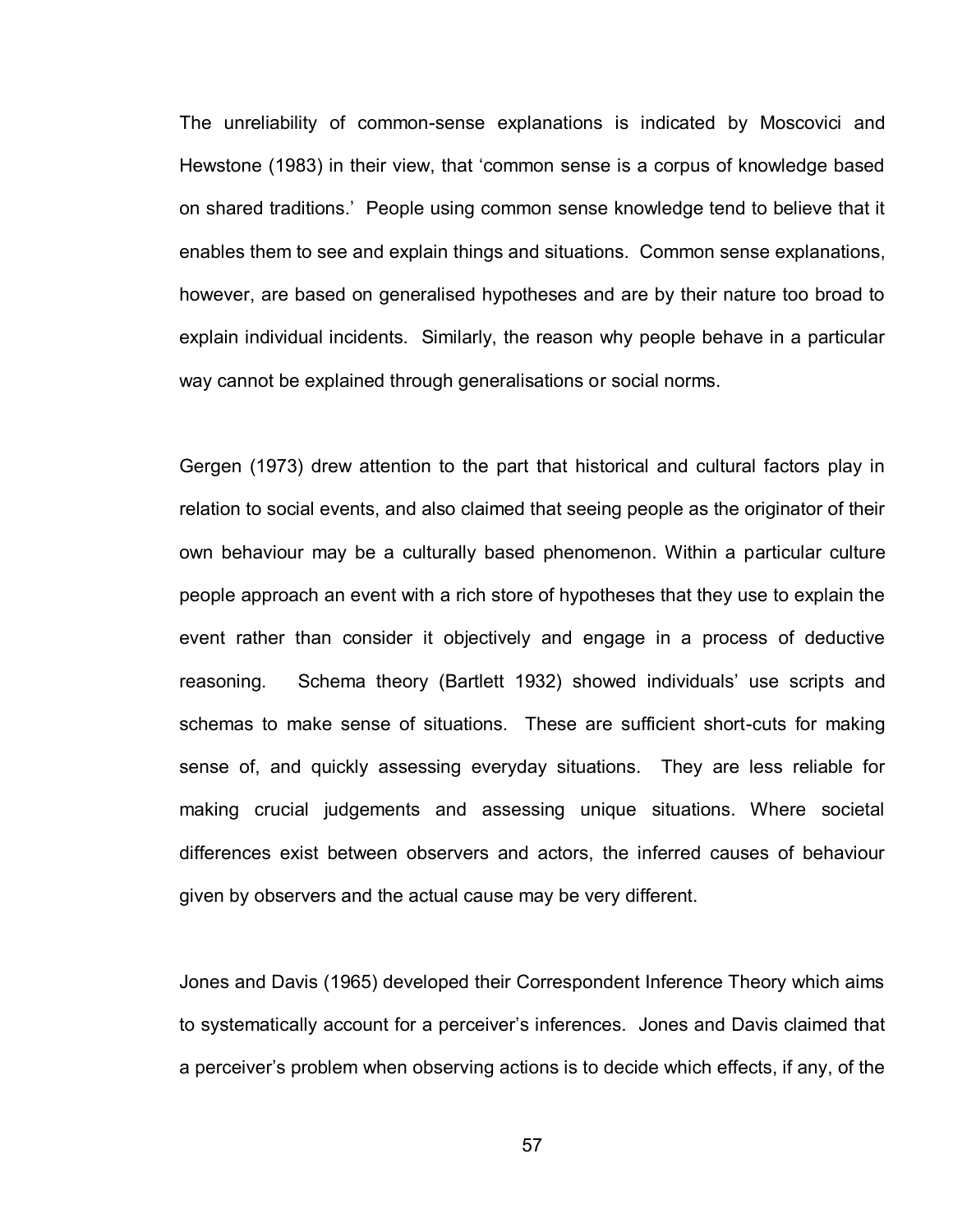action were intended. The cause of many actions cannot be determined from observation alone, for example, someone crying. People are known to cry both when they are upset and when they are happy. Children on occasions cry, in anticipation of being punished for some wrongdoing. In some instances, people cry, not because of remorse, but in the hope of reducing the severity of anticipated punishment. Making attributions about unusual or unexpected behaviour is difficult for the observer. Events can be explained in a number of different ways. Heider (1958) discussing "The Naïve Analysis of Action" made a distinction that was to become

important in the assessment of attributions about causation:

"In common-sense psychology (as in scientific psychology) the results of an action is felt to depend on two sets of conditions, namely, factors within the person and factors within the environment."(Heider (1958) p.82)

Lalljee, Furnham and Jaspars (1982) found that explanations for moral and immoral behaviour are concerned with the motives of the actor and less account is taken of situational factors. Kelley and Michela (1980) claim that unexpected behaviour is explained more in terms of the person, and expected behaviour in terms of the situation.

Heider"s explanation of how people arrive at decisions and apportion blame, fits in well with Lalljee et al (1983) claim, that people have hypotheses about why events occur, and seek specific information that will enable them to disambiguate their hypothesis. This process enables an individual to lessen the impact of competing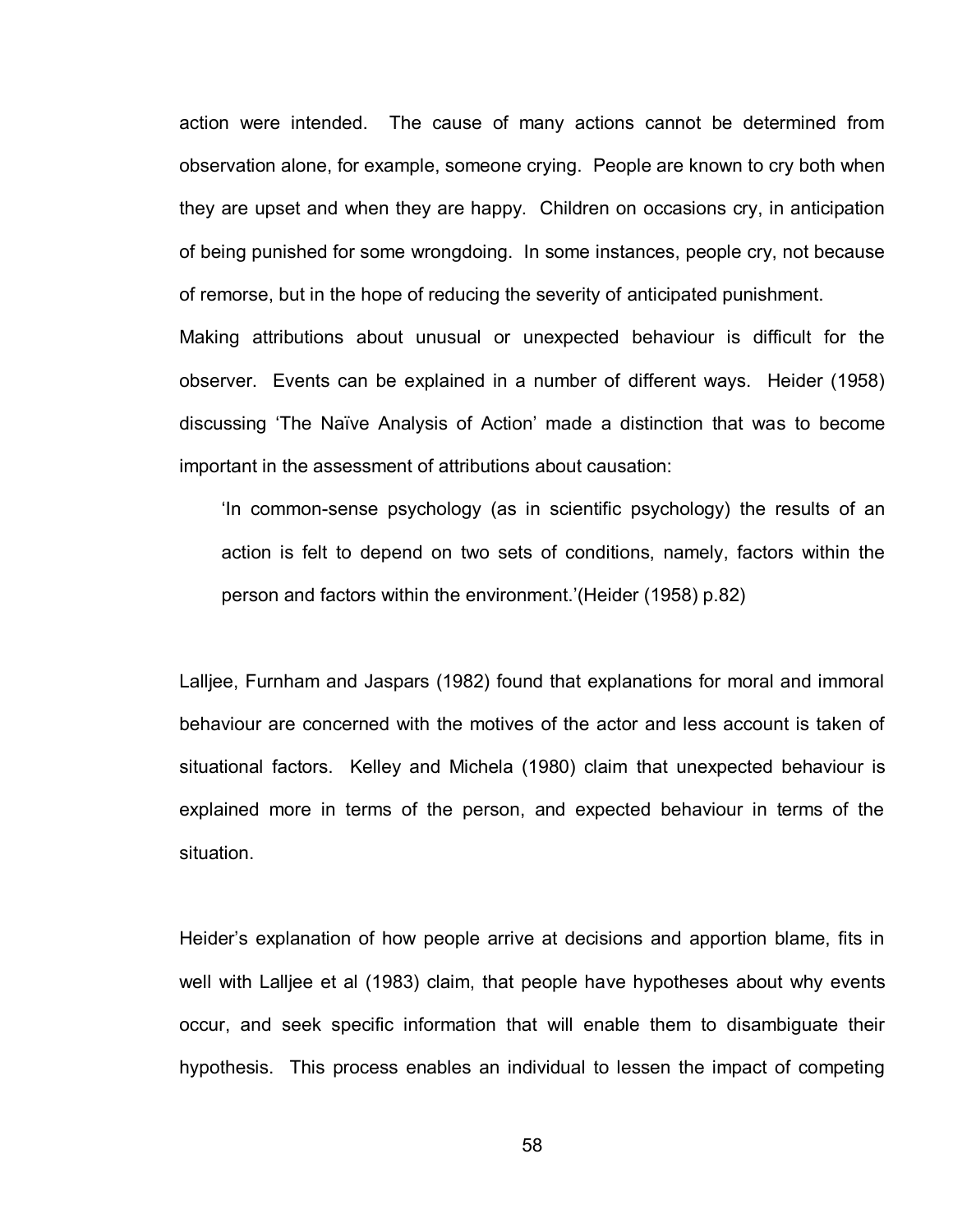claims, and rationalise conflicting opinions. Surber (1981) has suggested that people use this type of schema to meet the need for fast and economical analysis. Kassin (1979) has also implied that they come into play where strong preconceptions are held. The part that such hypotheses and schemata play in sentencing decisions may be significant given the differences between sentencers and offenders.

#### **3.4 Group Attributions**

It is clear that different groups within society share certain common values and beliefs, but these are not sufficiently universal, to make them reliable predictors of the causes of behaviour (Tajfel 1969). Cultural and social structure differences cause them to be unreliable predictors. The UK is a relatively stable, multi-ethnic society, however, as Tajfel (1969), points out societies have many facets:

"We live in a social environment which is in constant flux. Much of what happens to us is related to the activity of groups to which we do or do not belong; and the changing relations between these groups require constant readjustments of our understanding of what happens, and constant causal attributions about the why and how of the changing conditions of our life". (Tajfel, 1969 p 79)

Some aspects of society are accepted on a consensus basis, but this differs to some extent according to social class. For example, offenders in the UK live within a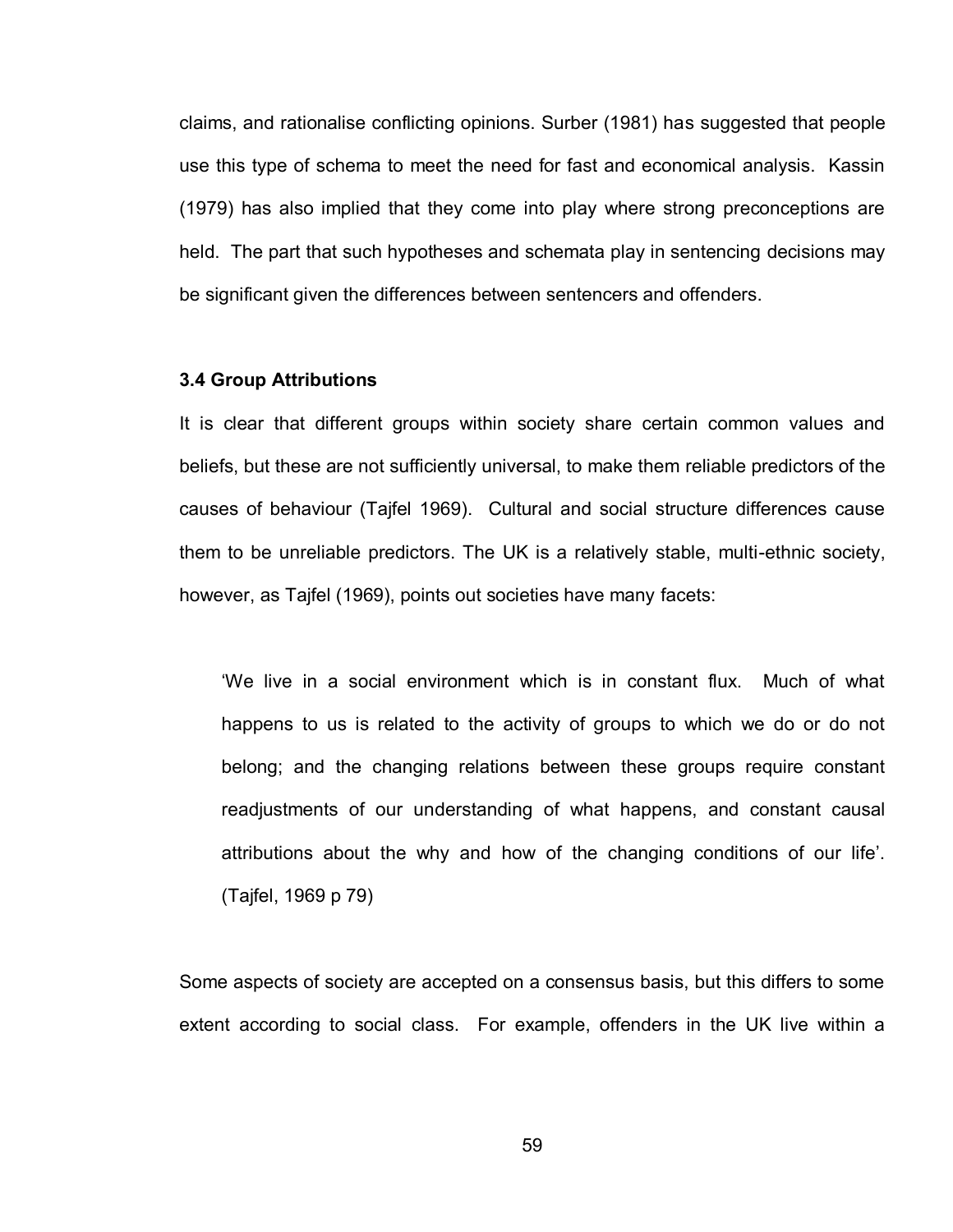capitalist society, but the majority are probably not capitalists or active participants in the capitalist model.

Our relationships and therefore our attributions are defined by people"s membership of social groups; for example, a Jew and Arab discussing the Palestinian uprising (Tajfel 1969). Jews and Arabs attribute different causes to the present conflict between them. Ethnicity seems to take precedence over membership of other social groups such as employment or professions. Despite the probable benefits for both groups of political compromise and accommodation of each other, each group tends to maintain their own polarised standpoint. Tajfel (1978) identified factors that result in differences in attribution namely: **social** (black or white, gender - male or female), **intra-group identification** and **intra-subject variability** between the groups. In the case of the intra-group identification category of judges, their beliefs about what constitutes a humble beginning and ordinary life are extremely remote from the reality of ordinary people (Devlin 1979), (Fitmaurice and Pease 1986 p 20).

As Davis and Gergen (1961) have pointed out, perceivers' social views of acceptable norms will affect their opinion of the actor and his acts. For example, various groups in society view driving after drinking differently. If a feature of a person's job involves them in entertaining clients to obtain an order or contract, he may view it as a risk worth taking or as a necessary (unavoidable and not so culpable) part of the job. The same person, however, might view an individual who drinks for pleasure and then drives, as irresponsible. Similarly, observers form opinions about others" actions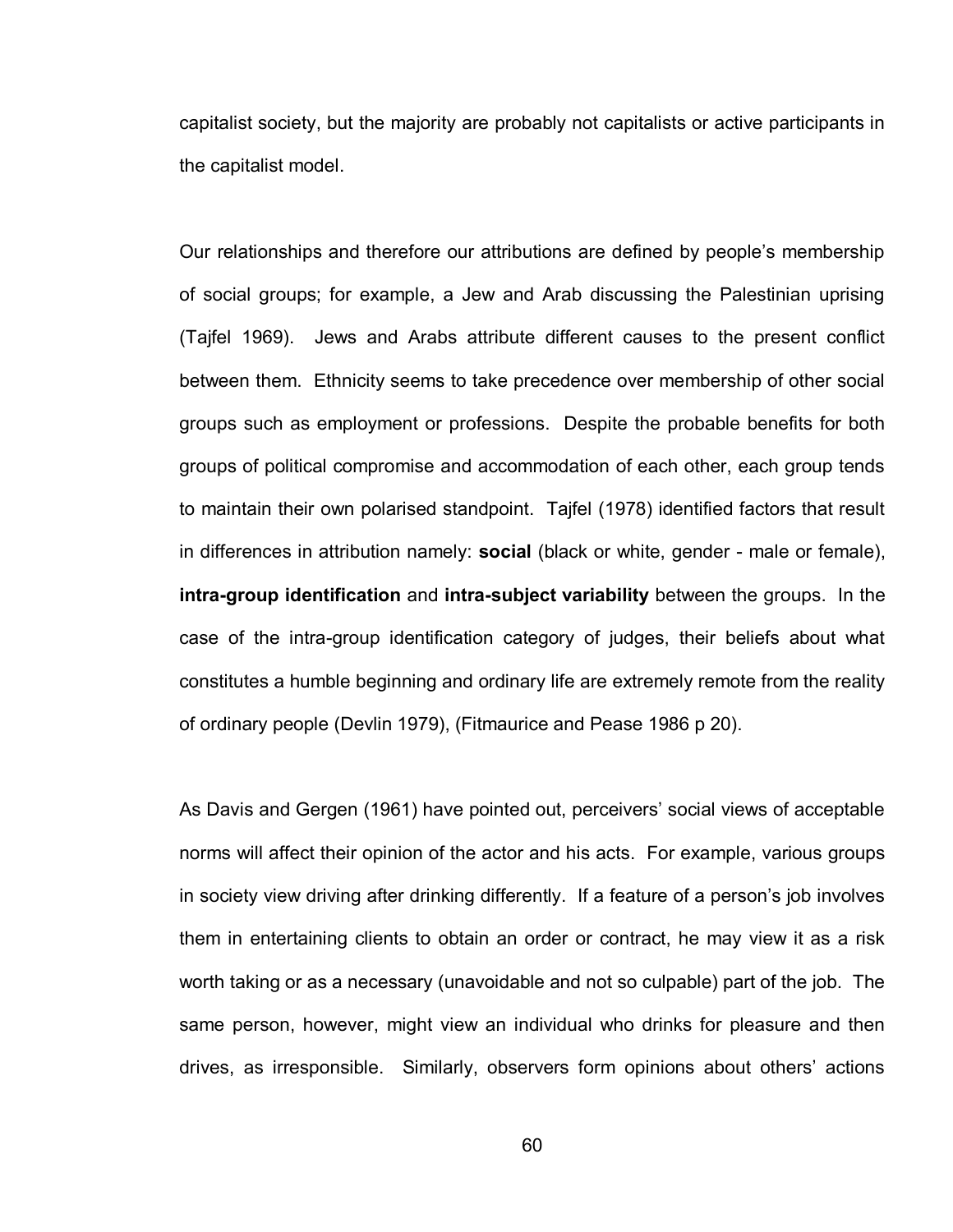based on cultural and social factors. Taylor and Jaggi"s (1974) study of Hindu perceivers" attributions for positive and negative acts by Hindus and Muslims, found that there was bias in each group. People attributed positive events and actions to their own group, and negative events to the other group. Pettigrew (1979) extended the work of Taylor and Jaggi and arrived at the conclusion, that there exists an "ultimate attribution error", which he defined as a "systematic patterning of inter-group misattribution shaped in part by prejudice". It is a bias that influences the explanation and attribution of other groups' behaviour. Pettigrew specified the ultimate attribution error in the form of two main predictions:

Across-group perceptions are more likely than within-group perceptions, especially for prejudiced individuals, to include the following:

- 1 For acts perceived as negative (antisocial or undesirable), behaviour will be attributed to personal, dispositional causes. Often these causes will be seen as innate characteristics, and role requirements will be overlooked.
- 2 For acts perceived as positive (prosocial or desirable), behaviour will be attributed to any one of the combination of the following: A. to the exceptional, even exaggerated, special case individual who is contrasted with his/her group; B. to luck or special advantage (and often seen as unfair); C. to high motivation or effort; and /or D. to manipulable situational context. (Pettigrew, (1979) p 469).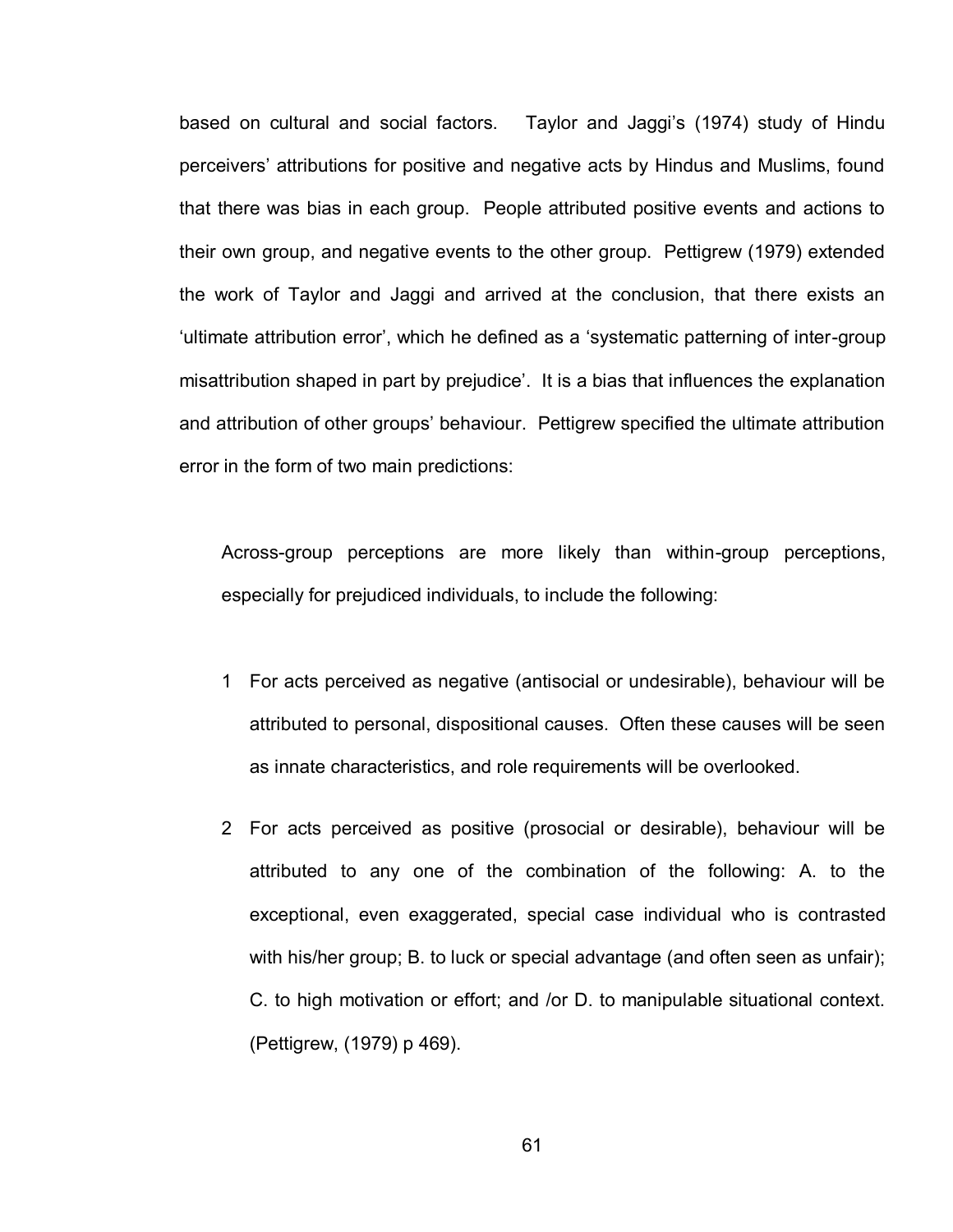Pettigrew"s findings are similar of misattribution for the cause of events that (Ross 1977) called the fundamental attribution error.

The findings of Taylor and Jaggi, Pettigrew, and Ross, indicate how offenders with particular backgrounds, or from some localities, are likely to be viewed more suspiciously by police and treated differently by the courts than offenders from different localities. There have been many claims made by ethnic minority offenders, of racial prejudice and racial discrimination by the police and courts Belloni and Hodgson 2000). In some instances, these claims have been upheld. A prominent example is the McPherson Report into the police handling and investigation of the murder of Stephen Lawrence. The report identified procedures and failures of process that had been used by the Metropolitan police in the investigation of his murder were influenced by racial prejudice. The report concluded that there was institutional racism within the Metropolitan police force (Macpherson 1999).

There is also a distorted view held by many offenders that they will not receive a fair trial in magistrate courts due to the attitude of magistrates. This view is held mainly on the basis of social tradition rather than substantiated fact.

#### **3.5 Individual's use of Causal Attributions.**

In general, little attention has been paid to the mental processes involved in making causal inferences. Jaspers (1984) claims none of the classical contributions (Heider, 1944, 1958: Jones and Davis, 1965: Kelley, 1967) give an indication of how the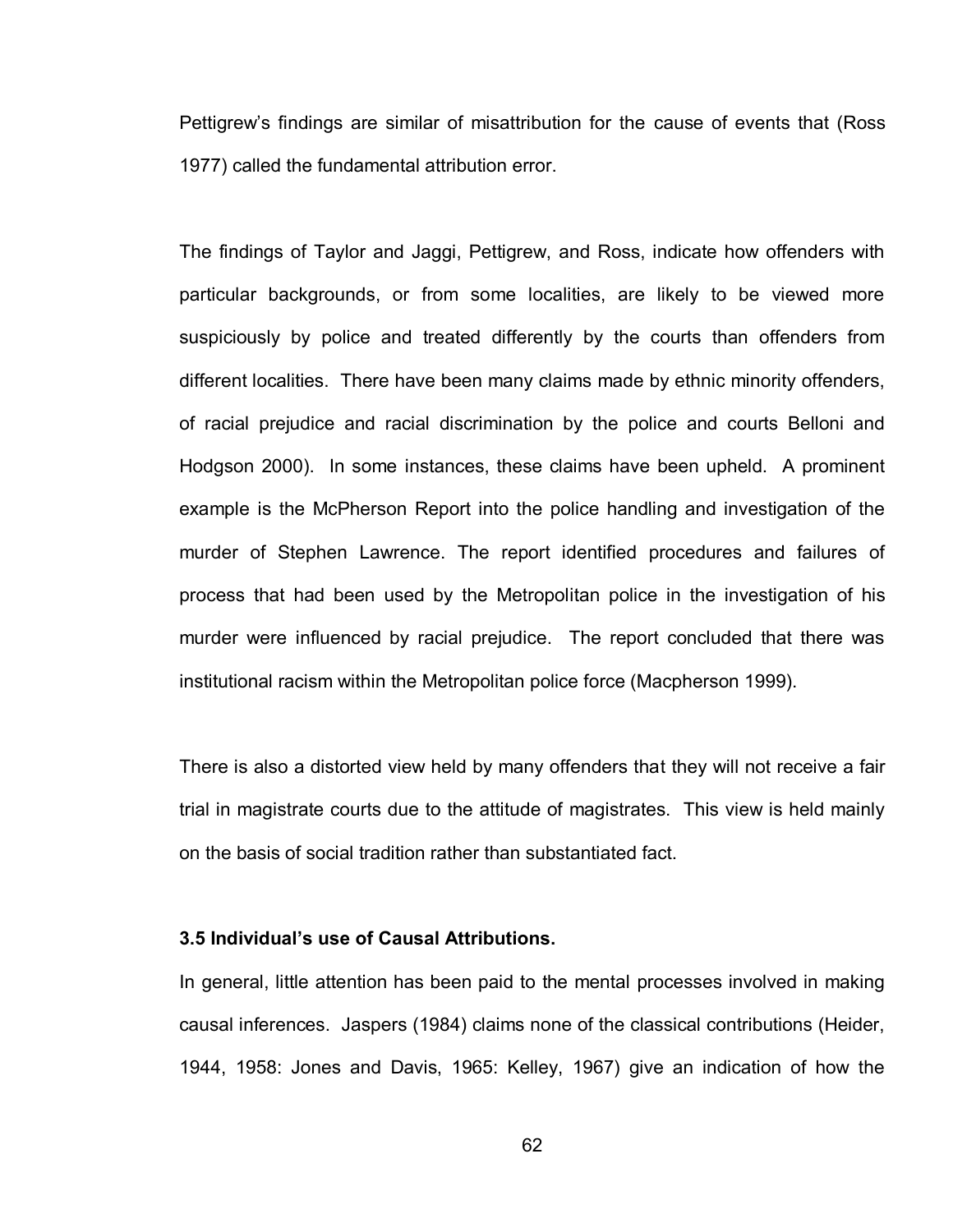information used to make causal inferences is encoded. There is also no evidence to show how the inferences which are made, are related to immediate behaviour or future behaviour. Attempts to explain causal attributions using ANOVA models or Kelley"s Cube (Kelley 1967), have been considered too scientific. These mathematical modelling concepts were criticised by others investigating causal attribution processes (Miller 1979: Druian and Omessi 1992). The criticism of the mathematical modelling is that all the analysis were ascribed some identical factors, for example, identical thought processing response times were applied to every scenario. It is unlikely that in real life situations this would be the case, and individuals would think longer about some scenarios than others before responding. Jaspars, Hewstone and Fincham (1983) developed an analytical grammar/syntax model. Inferences about the differences in causal attributions of actors and observers made using this model are dependent upon statistical analysis. It is difficult to conceive of most people being so logical and consistent when making inferences or decisions, that their attributions can be revealed by using a statistical analysis of syntax.

Heider (1958) has taken a different approach. He stressed that our everyday model of the individual can be represented as goal-directed. This model equates well with how individuals behave and plan their life using a problem-solving approach, but it does not elaborate on how goal-orientated decisions that affect behaviour are made. People do not tend to respond uniquely to each different situation. An individual tends to have scripts, life plans and goals for organising their life. Some are short-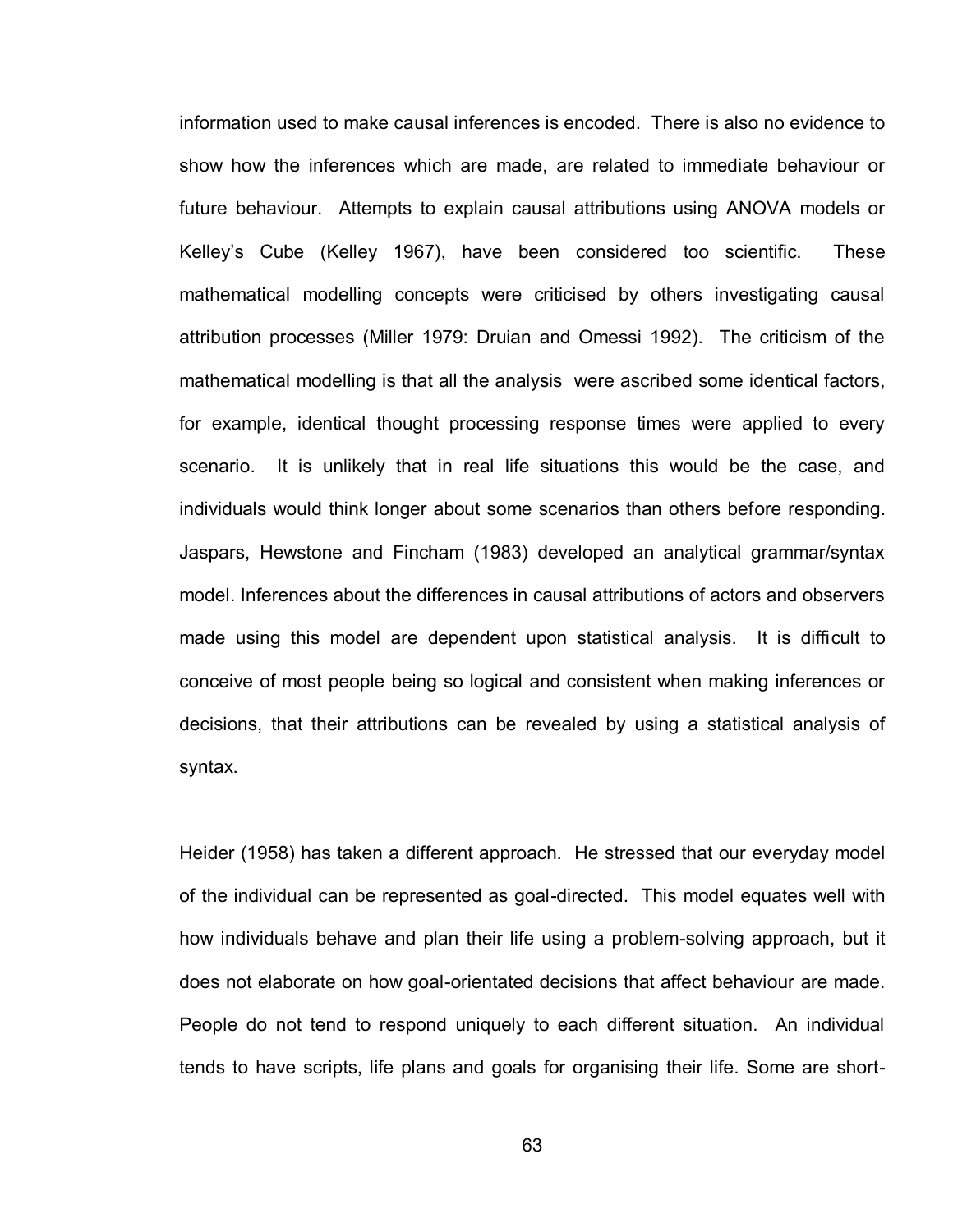term and some long-term. Goals provide an overall sense of stability and direction, and these goals may also enable reasonably accurate attributions to be inferred about a person, but not necessarily the cause of the individual"s actions or behaviour.

Scripts are considered to be a commonly used central device, employed by most people in understanding and organising their social life using routine-stereotyped sequences for dealing with events (Bartlett 1932). Schemas based on past experience, are used to generate responses to new situations. Existing schemas are modified by information related to the new situation, and used to generate a response or course of action. Schemas are too general to be reliable predictors of causation.

Social context and communal beliefs are important factors in causal attribution and the shaping of behaviour. Communal beliefs provide: (a) an orientating structure (b) a specific content and shared view and (c) an assumed validity. Most individuals have a need for structure, clear views shared with others, and a sense that their views and beliefs are valid, to allow them to function within society. The need for structure, is the desire to have some guiding knowledge on a given topic. Any knowledge, whether it is right or wrong, is better than existence in a maelstrom of confusion and ambiguity. Such knowledge and beliefs provide a basis for action and are causal factors of behaviour. In parts of society where criminal behaviour is considered an acceptable way of life, this belief becomes a causal attribution of offending. It is also easier to comply with existing structures than face the crisis of rejecting them, and creating an alternative set of values to live by. Thus, the need for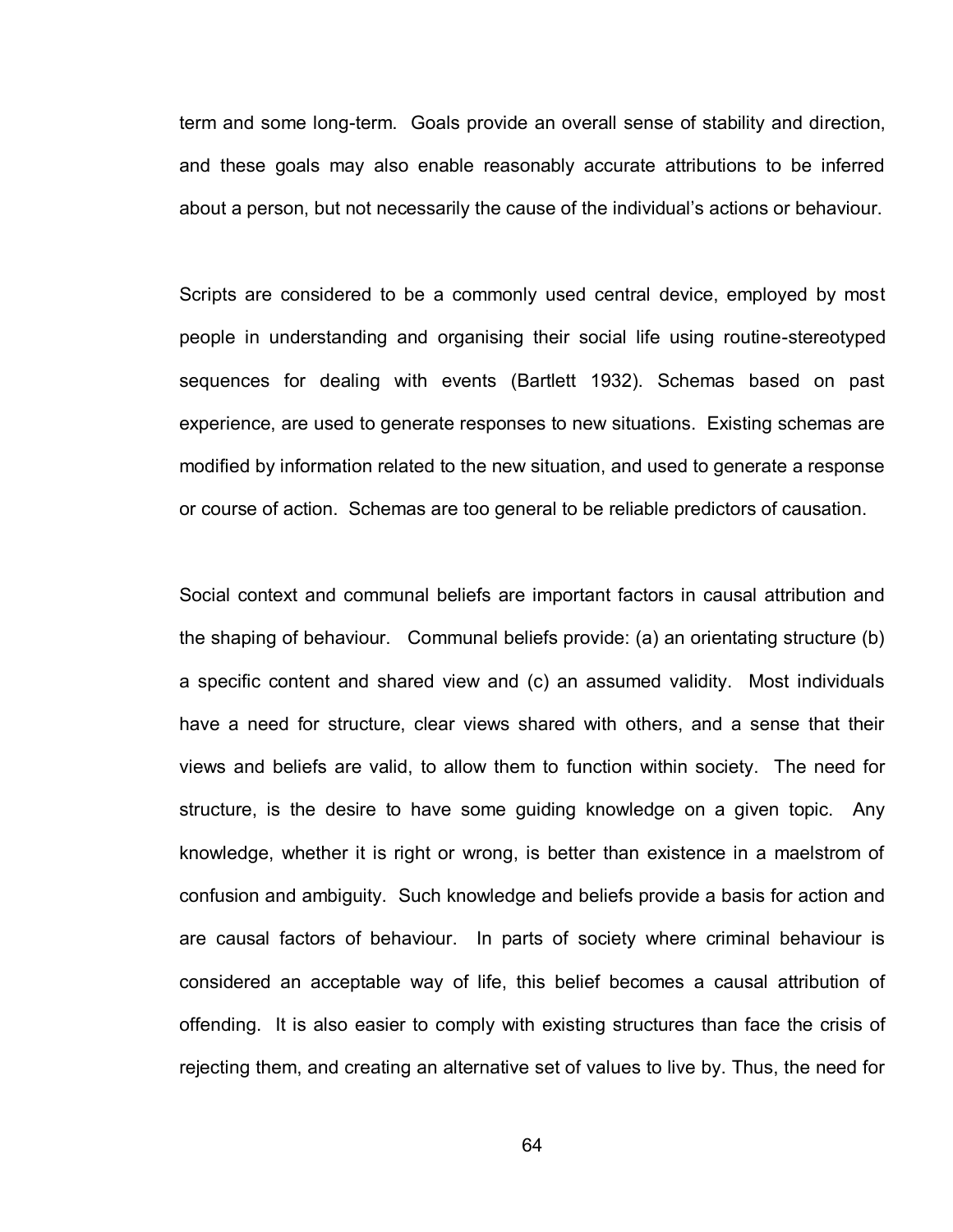structure "freezes" the inclination to develop an alternative hypothesis and predisposes the individual to conform to the prevailing beliefs within their peer group. Where situations arise that provoke goal conflict, a process which is different from that which operates in everyday scenarios comes into play

Goal conflict situations can frustrate the efforts of an individual to achieve a novel goal. In this circumstance, the person is likely to resort to learned schemas and beliefs (Bartlett, (1932), Rummelhart and Norman, (1983)) and refrain from probing and assessing the cause of their frustration. People often want to concur with, and maintain shared views, since they act as a justification of their behaviour. The offender can attribute the cause of his behaviour to the environment, and the customs in the society, where he lives. This justification of an act is often preferable to acknowledging personal responsibility and guilt. The individual"s tendency to avoid developing alternative views is reinforced in these circumstances, by the fact that a belief in the influences of external causes is desirable as a means of self-justification. Shared structures and views, become a causal attribution that allows the offender to grant himself permission to offend.

A balancing influence to the need for structure and shared views, is the need for validity. In general, no knowledge or view can be sustained in the face of obvious invalidity. To know something to be true, while believing it to be false, is a contradiction in terms. The awareness of inconsistency alongside the need for validity, can initiate the process enabling the individual to abandon structure in favour of validity. The offender faced with incontrovertible prosecution evidence of his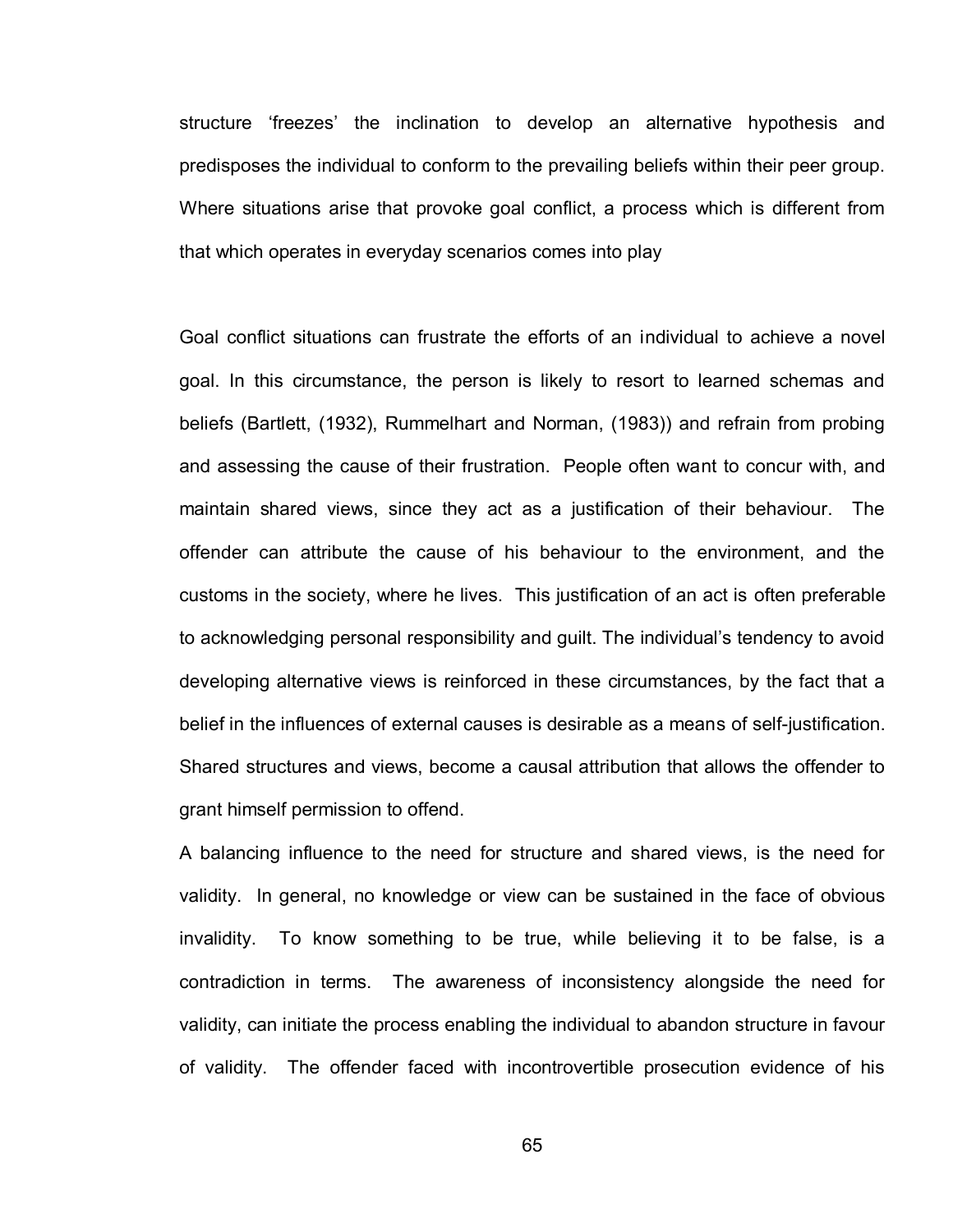offence might conclude it is wiser to change his plea to guilty. This may not necessarily be the result of an acknowledgement of guilt, but may be due to acquiescence to the pressures the offender feels is stacked against them. Arriving at a decision to change his plea, the offender has made causal attributions about how invalid he feels his alibis will be considered, and concluded that to change plea and plead for leniency is a more valid option. The change of plea can be internally justified by using a criterion ascribing causality to an external entity. For example, ' the weight of evidence was so great, I had no alternative but to change my plea." The offender will also be aware, or made aware, that a guilty plea at the start of the trial will attract a less severe sentence. A reduced sentence for a guilty plea may seem fair and reasonable from a Criminal Justice System perspective, but it does put pressure on a defendant. Such pressure of the guarantee of a reduced sentence may be a cause of the individual"s guilty plea although he may in fact be innocent of the alleged offence.

In a similar manner, an offender may attribute his offending behaviour to circumstances, and deny personal responsibility. He may attribute his behaviour to impersonal factors or circumstances beyond his control. When forming beliefs about their world, attributers use less than completely rational information-processing "heuristics" (Kruglanski et. al. (1983)). This forming of attributions and plans by a trial and error process, can result in valid conclusions. When, however, crucial information is excluded from the calculation, there is a potential to arrive at faulty conclusions. Errors result because heuristics, like schemas, take short-cuts that omit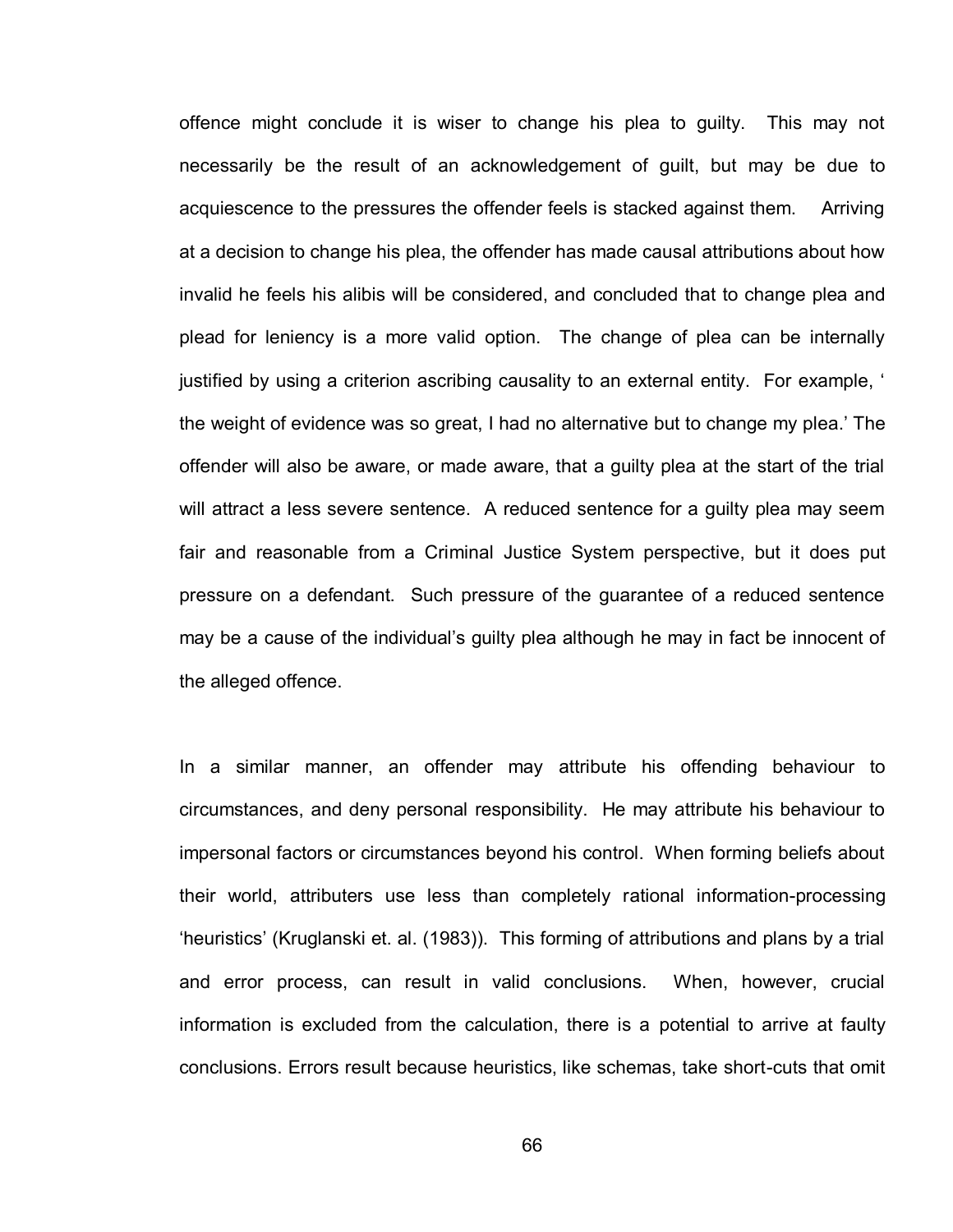optimal processing of all the available information. This limited processing leads to misjudgement and faulty conclusions. Such errors give rise to unforeseen behaviour and outcomes. An offender caught in the midst of carrying out a crime rarely attributes his arrest to the lack of planning or foresight. Most offenders attribute being caught, to bad luck or some other misfortune, such as the getaway vehicle having no petrol, or vehicle breakdown. When the claim is analysed, it can be seen the actor was responsible for the avoidable mishap.

#### **3.6 Differences in Attributions by Actors and Observers**

There are notable differences between actors and observers. Actors are selfobservers who view their own behaviour in terms of its surrounding context, and attribute cause accordingly. The actor is involved in a process which Mead (1927), describes as self-reflexivity. Using this process, the actor looks for factors that will justify his behaviour to himself and others. In comparison, a person who is solely an observer of another individual is bound by the constraints of objectivity. Although we can imply from observation of behaviour and body language what a person feels, we can never with certainty explore and verify the motives and actions of another. For example, it is possible to empathise with someone who has suffered loss through bereavement, but it is impossible to experience his personal pain. Similarly, we can as an observer, impute motive to the action of others. It is possible that the actor does not even know his true motive and all the factors that influenced or controlled his behaviour.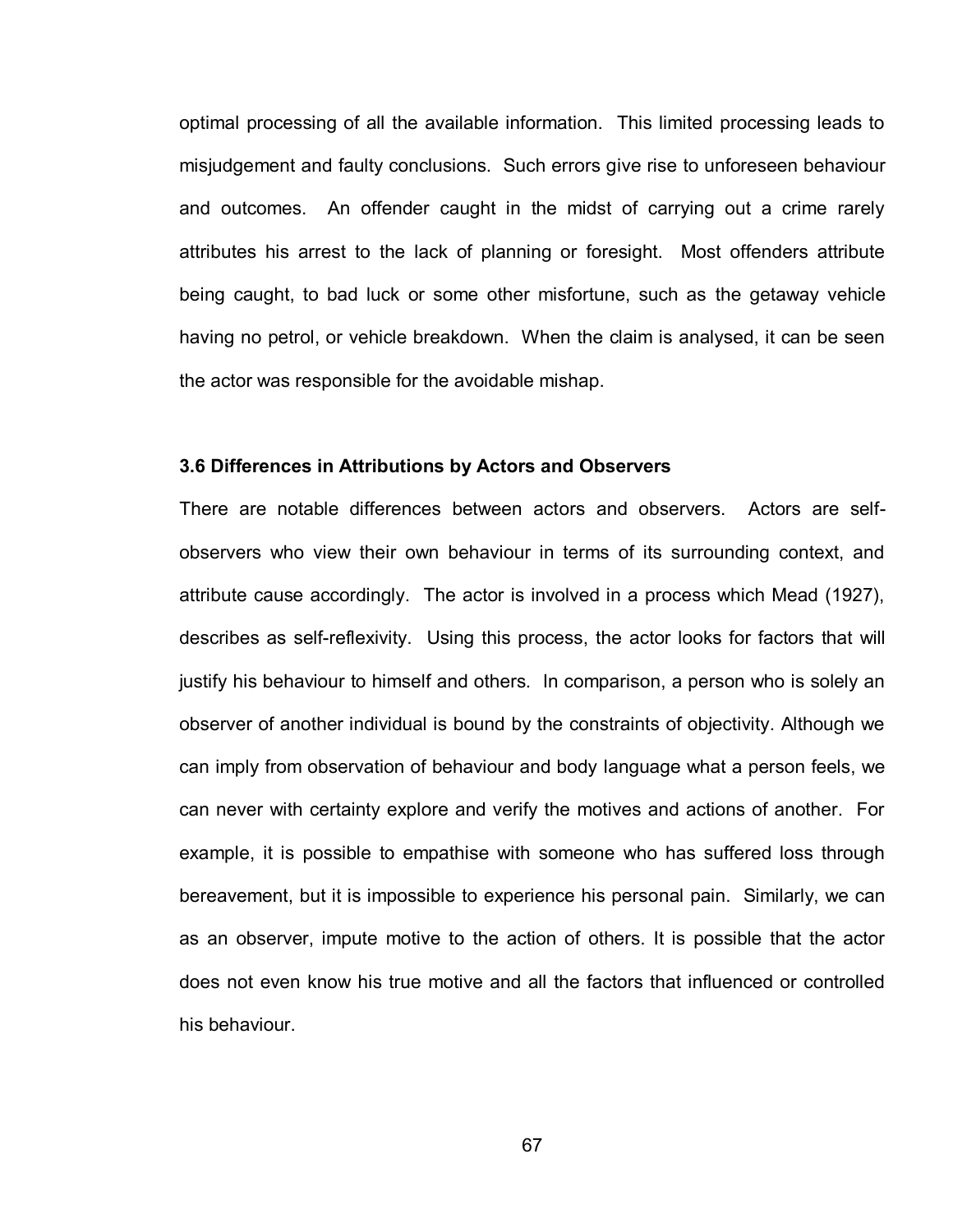Explanations from Learning Theory (Bandura 1978) indicate that through the process of social interaction at an early stage of development, individuals learn and adopt patterns of behaviour. These learned patterns of behaviour become formative elements of the individual"s lifestyle. The individual can be unaware of the extent to which these factors influence their behaviour.

# **3.7 Actors Attributions**

Causal attributions are often used as self-validating inferences, and explanations are often shaped by bias, rather than knowledge and facts that provide evidence of real cause. Kruglanski et.al. (1983) have claimed that bias and error are inevitable aspects of all inferences, including scientific inferences. Such claims indicate why actor-observer inferences of causality are in many instances dichotomous. Kruglanski et.al.(1983) found that particularly in goal-conflict situations, behaviour is substantially affected. When a goal cannot be achieved due to some unforeseen cause, then planned behaviour based on previous experience and knowledge is abandoned, and a totally irrational course of action may result. A typical example, is the armed robber who does not intend to use the weapon other than as a threat, but when trapped, shoots someone or takes a hostage. Despite the initial plan not to use the weapon, and the knowledge that its use will aggravate the seriousness of the offence, in the tense conflict situation, the robber will abandon his original non-violent script. Given that an actor"s behaviour may be modified substantially by goal-conflict factors, then it raises questions regarding the validity of attributions that observers attach to the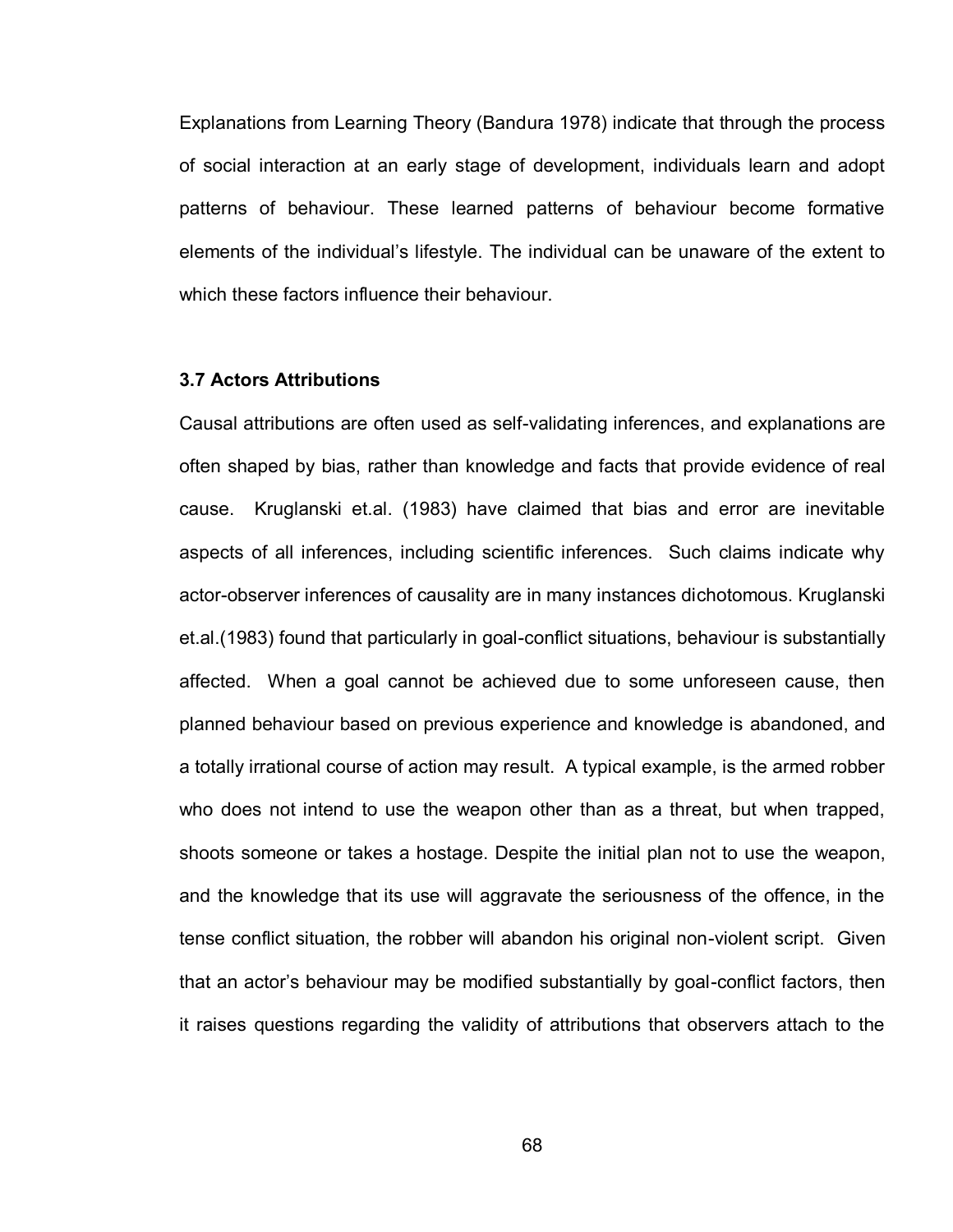actions of others. An observer from a different section of society and social class is likely to imply faulty attributions to the behaviour of others.

There is generally a marked difference in social and economic status of magistrates in comparison to the majority of offenders. These differences may result in faulty causal attributions being made about the offender"s behaviour.

# **3.8 Observers' Attributions**

Kelley and Michela (1980) have drawn attention to the different ways in which people process and understand the behaviour of others. Kelley and Michela claim that unexpected behaviour is explained more in terms of the person, whereas expected behaviour is explained in terms of the situation. Where there are two plausible causes for an event, one cause is discounted. When the actor"s behaviour is consistent with the contextual setting, then the observer attributes the appropriate behaviour to be a consistent and positive aspect of the actor"s character, or the appropriate way to behave. If the behaviour is inconsistent with the contextual setting, the inappropriate behaviour is attributed to having been caused by the actor.

The implications of these findings are important in understanding the attribution of sentencers about an offender. Magistrates carry out their role in the observer mode and the decisions of courts often confirm Kelley and Michela"s (1980) findings. In the case where a person normally assumed to be of good character and standing within the community is charged, the court tends to disbelieve prosecution evidence, and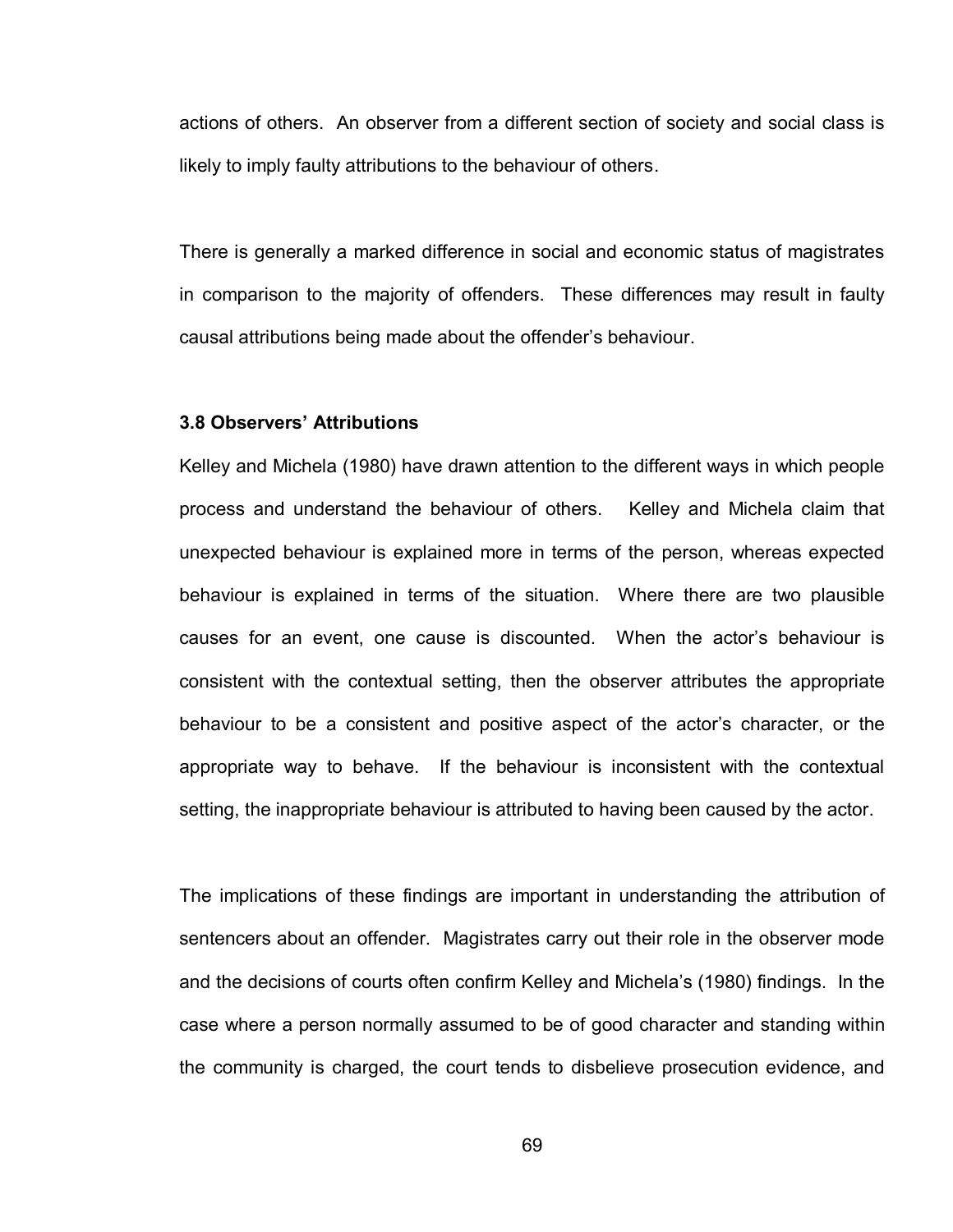give the accused the benefit of the doubt. Fitmaurice and Pease (1986) claim that differences in the use of punishment are easy to find in the type of cases outlined above.

Griffith (1977) investigated differences in sentencing in relation to social class. A similar study was carried out by Nagel (1962) into sentencing and political alliance. Both Griffith and Nagel concluded that there was sentencing bias in relation to social class and party political alliance. Hood (1962) investigating variations in magistrate sentencing found that middle-class magistrates in small and stable middle-class towns imposed relatively severe sentences on working-class offenders.

In recent years, there have been a number of prominent cases of alleged conspiracy to pervert the course of justice, police corruption and falsifying of evidence, on the part of the police. The following prominent examples support the claim of bias in court proceedings and sentencing. The "Guildford Four" were sentenced to life imprisonment after being convicted of pub bombings in Guildford and Woolwich. Following the discovery that the police investigators had fabricated evidence the "Guildford Four" were released by the Court of Appeal 14 years after their original conviction. Lord Chief Justice Lane concluded that the police officers must have lied to the court. The police detectives involved in questioning the Guildford Four were prosecuted for conspiracy to pervert the course of justice, and acquitted at their subsequent trial.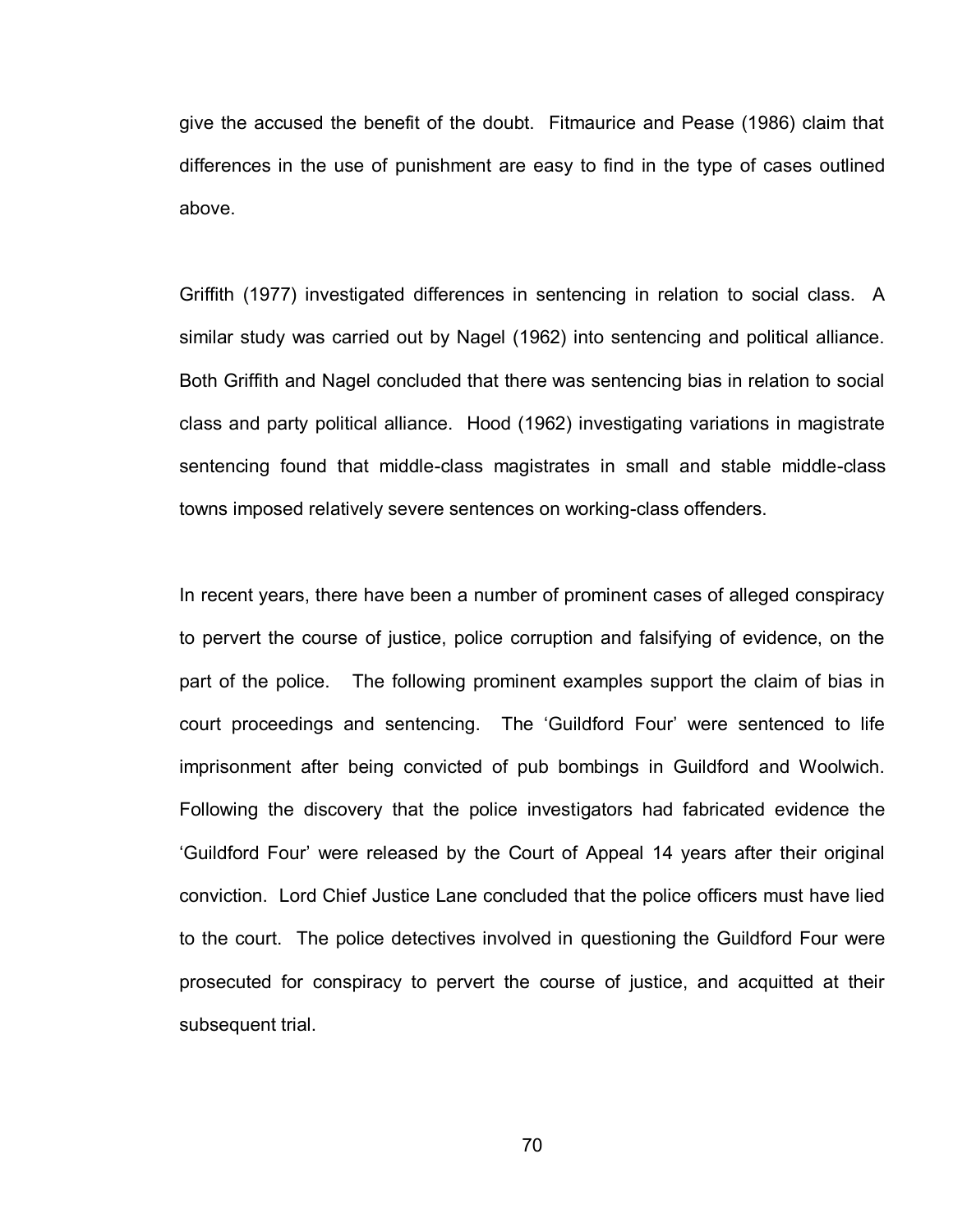In the similar case of the "Birmingham Six", the Appeal Court found that the police had witheld expert forensic evidence at the original trial and had falsified alleged confession interview notes. Three of the detectives investigating the "Birmingham Six" offences were subsequently charged with perjury and conspiracy to pervert the course of justice, however, the charges were dropped without trial.

Despite the fact these cases against the police were brought after the Court of Appeal quashed the original criminal convictions, juries have failed or been robbed of the opportunity to convict the police officers involved Events of this nature support the view that evidence alone is not the major factor that influences decisions reached in Criminal Justice trials.

When observers attribute motive to the action of others, their judgement is not valuefree, but influenced by preconceptions, prejudice and situational factors. Contextual situations do not only affect an actor's behaviour, but may also affect the attributions that an observer infers caused his behaviour. Weiner (1971,1980) identified two other important dimensions. One of control, (which refers to the extent that events are controllable by the actor), the other stability (which is a dimension of time relating to whether the causes of behaviour are a relatively enduring factor). An example of the interaction of the three dimensions of contextual situation, control and stability can be seen in the way that individuals behave when on holiday and away from the constraining factors of their normal life. Out of character bouts of reckless behaviour, holiday romances and excessive drinking can be common holiday features. Because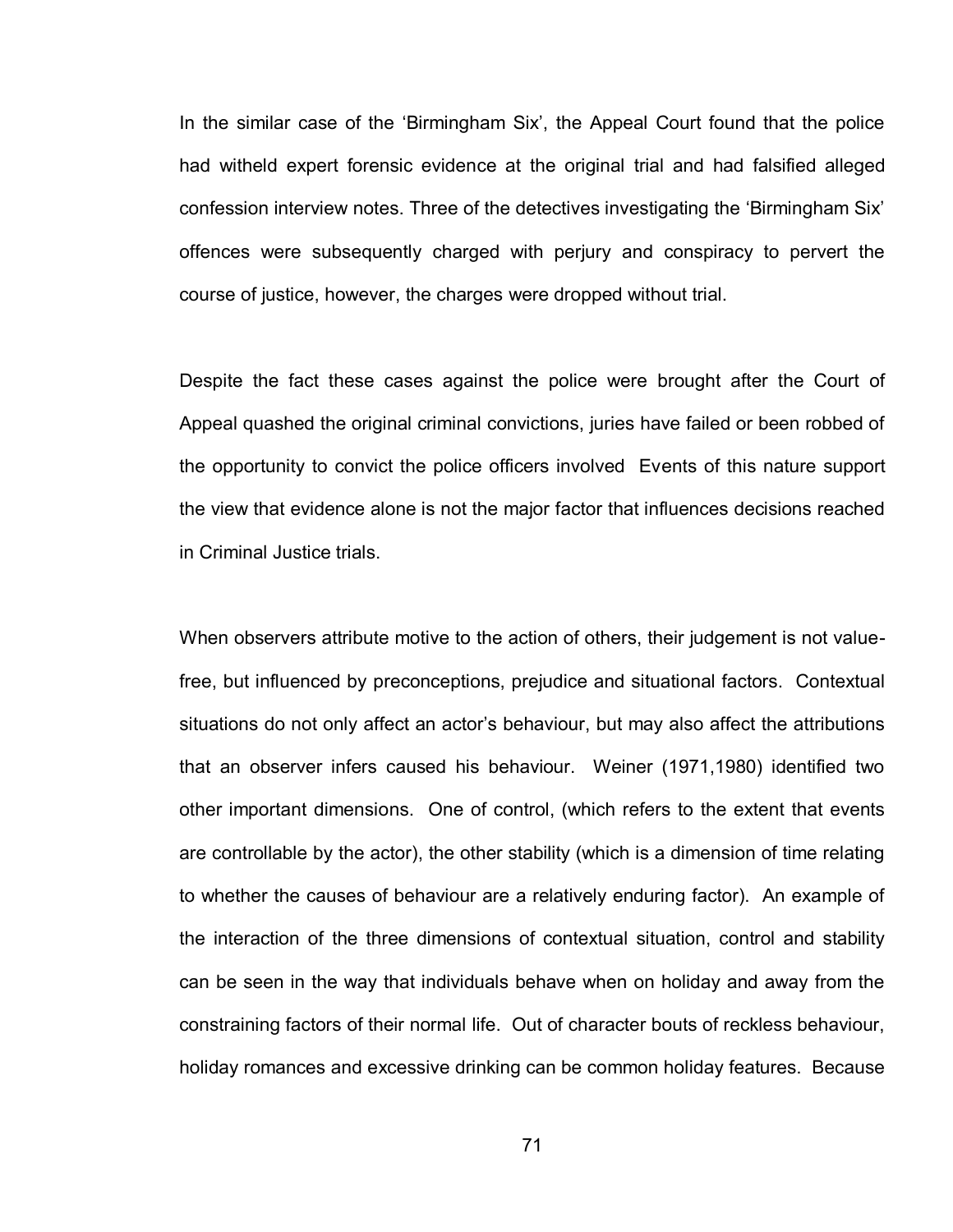of a change of situation, and a limited period of contact with comparative strangers, the individual (actor) attributes little risk to behaving recklessly for a limited period. The same person on return to his everyday life resorts to a more sober and conventional life style. In addition to the dimensions identified by Weiner(1980), Lalljee, Furnham and Jaspars (1982), found that dimensions underlying the explanations for moral and immoral behaviour, are also concerned with the motive of the actor. Using the holiday analogy, the concept that a holiday is an opportunity to relax, "drop one"s guard" and "let off steam", equates well with changes in behaviour that are less disciplined and controlled. Similar to an often typical holidaymakers behaviour, offenders interviewed about their offences indicated that they also take greater risks when they believe that discovery of their crime and conviction is unlikely.

## **3.9 Social Representations and Attributions**

Social influence has been identified as a powerful force (Moscovici"s 1961). Social Representation research, suggests that knowledge and common-sense theories are formulated through engaging in real-life experiences. It is largely an experiential knowledge, resulting from participating in situations and developing an appropriate response to deal with them. Moscovici (1976) defines social representations as:

"A system of values, ideas and practices with a twofold function: first, to establish an order which will enable individuals to orientate themselves in their material and social world and to master it; and secondly, to enable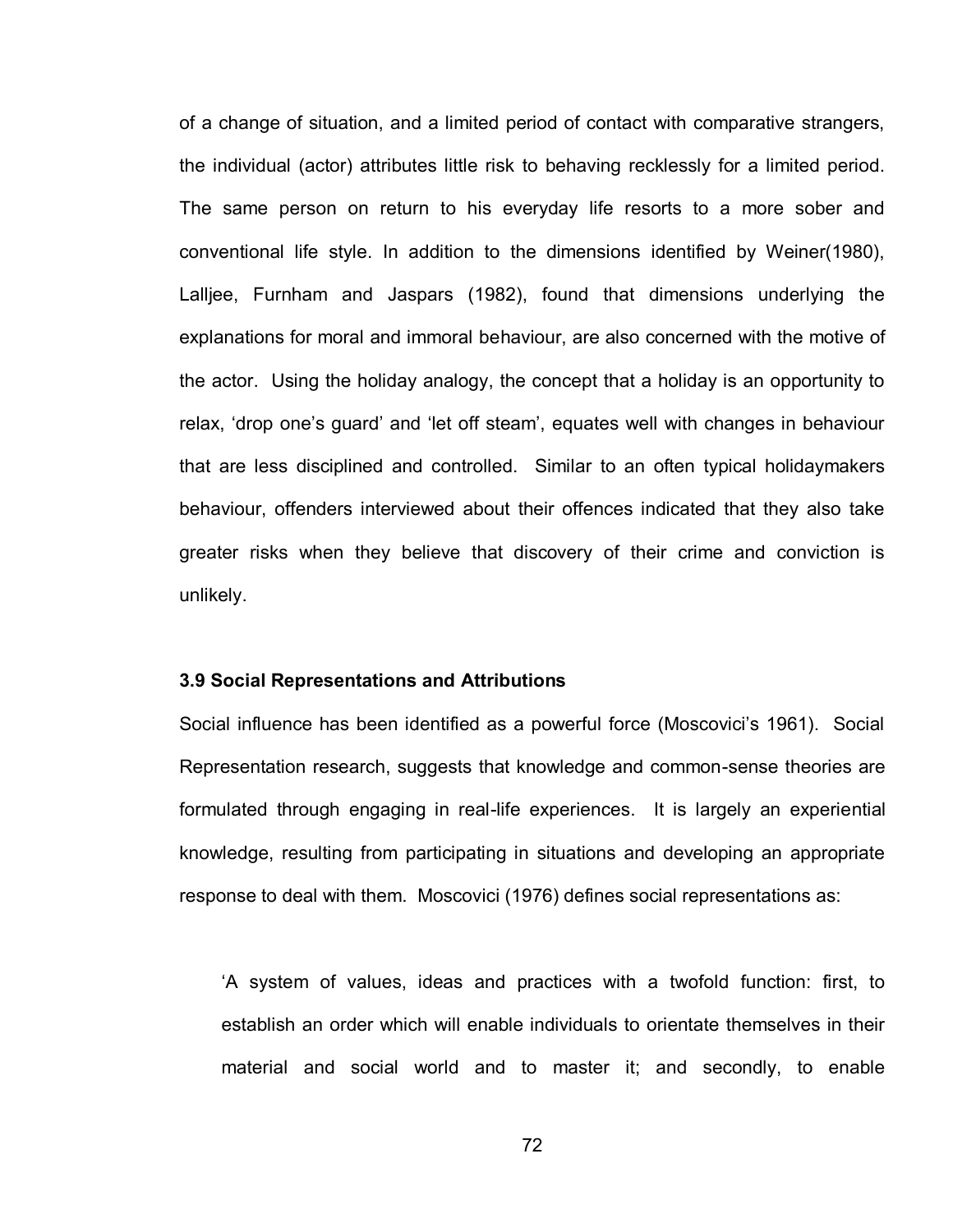communication to take place among the members of a community by providing them with a code for social exchange and a code for naming and classifying unambiguously the various aspects of their world and their individual and group history.' (Moscovici (1976) p xiii).

Moscovici and Hewstone (1983) claimed that attributions are often made to serve explicit psychological and social functions. For example, Fauconnet (1928), considered the concept of responsibility a part of a system of representations. Responsibility attributions serve a social purpose. In the case of crime they provide the incentive to find a culprit, and punish the perpetrator or cause of crime, to prevent its return or increase. Moscovici (1984) claimed that:

"Social representations provide a crucial homogenizing force for groups because they supply a conventional code for communication and because people who share representations agree in their understanding and evaluation of aspects of the world." (Moscovici (1984) p 204).

Conversely, social representations that encourage individuals" to join a specific group must also bring about polarisation between diverse groups. The difference between offenders and magistrates, and the social groups to which they belong, was highlighted in the previous chapter. These differences provide some explanation of why offenders and magistrates see offending from different perspectives. The difference in perspectives between offenders and magistrates supports the premise that observers can only speculate about why the person involved in a situation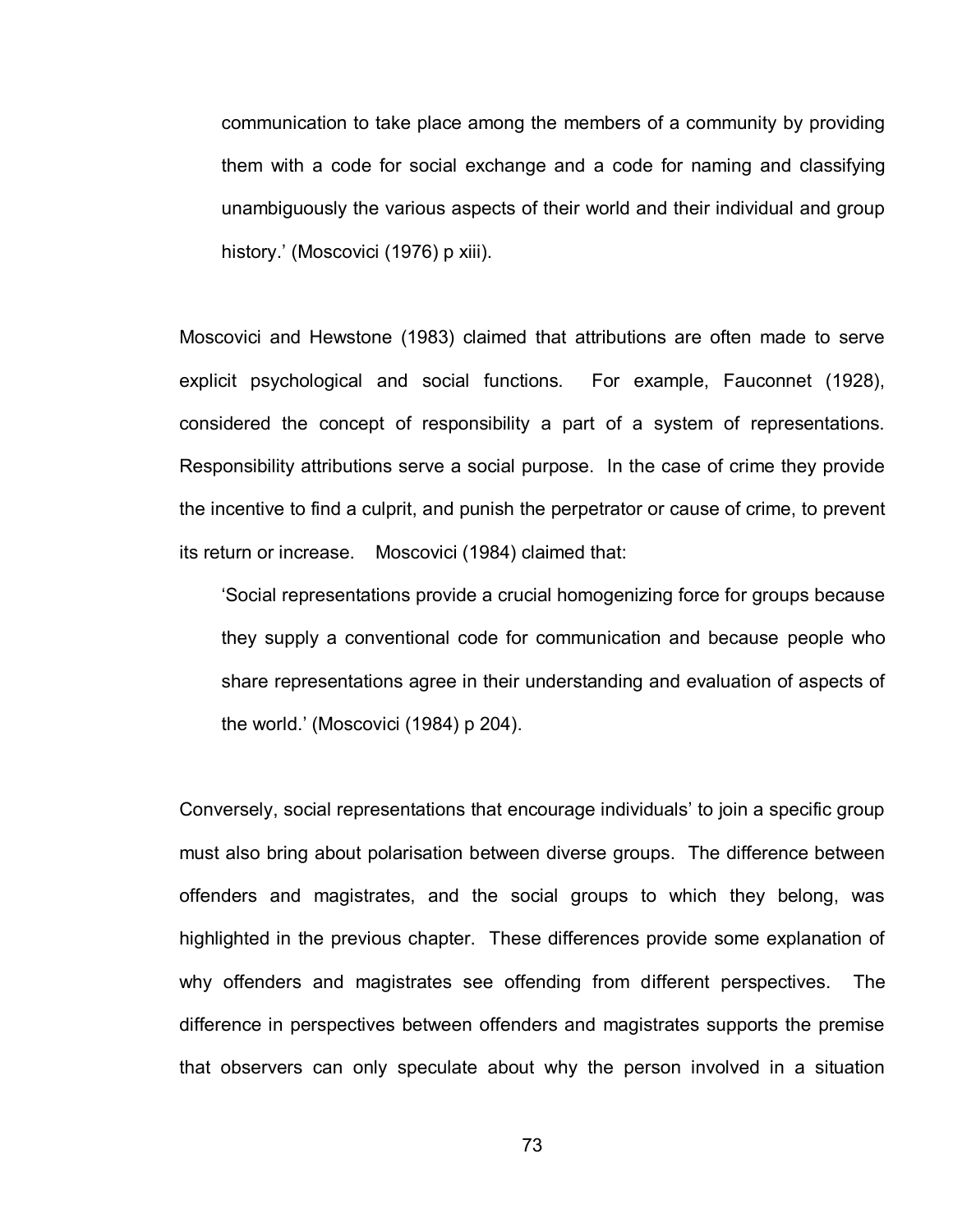responded to it in a particular way. The actor is likely to understand better the effect of social and environmental factors and their causal influence upon him, than a person who only observes the behaviour or considers a second hand account. Although the observer sees more of an event the outsider may not understand the internal perspectives of the offender. The observer, however, can strip away the maze of taken for granted 'truths' in which the offender lives.

Pepitone (1981) and Lalljee (1981) investigated the origin of individuals" attributions. This line of enquiry led them to conclude that observers of behaviour attribute cause and effect based on their own perspectives and social norms. It is, therefore, more difficult for an individual who does not engage in criminal activity as a way of life, to understand the perspectives and causal attributions that offenders believe are the causes of their offence behaviour.

The complex nature of behaviour, including that of offenders, cannot be explained entirely in terms of the actor"s internal cognitions and motivation. It is more likely that offending results from an amalgam of interactions between social influence, cognition and motives. Perceptions, beliefs and motives of an offender, whether or not others see them as rational and legitimate, are a fundamental part of the causal attributions of his behaviour. Attribution Theory suggests that an understanding of an offender"s casual attributions and how these are shaped by influences within society, cannot be gained from the theoretical perspective of an observer, and should be investigated from the perspective of the offender. It is, therefore, more difficult for sentencers to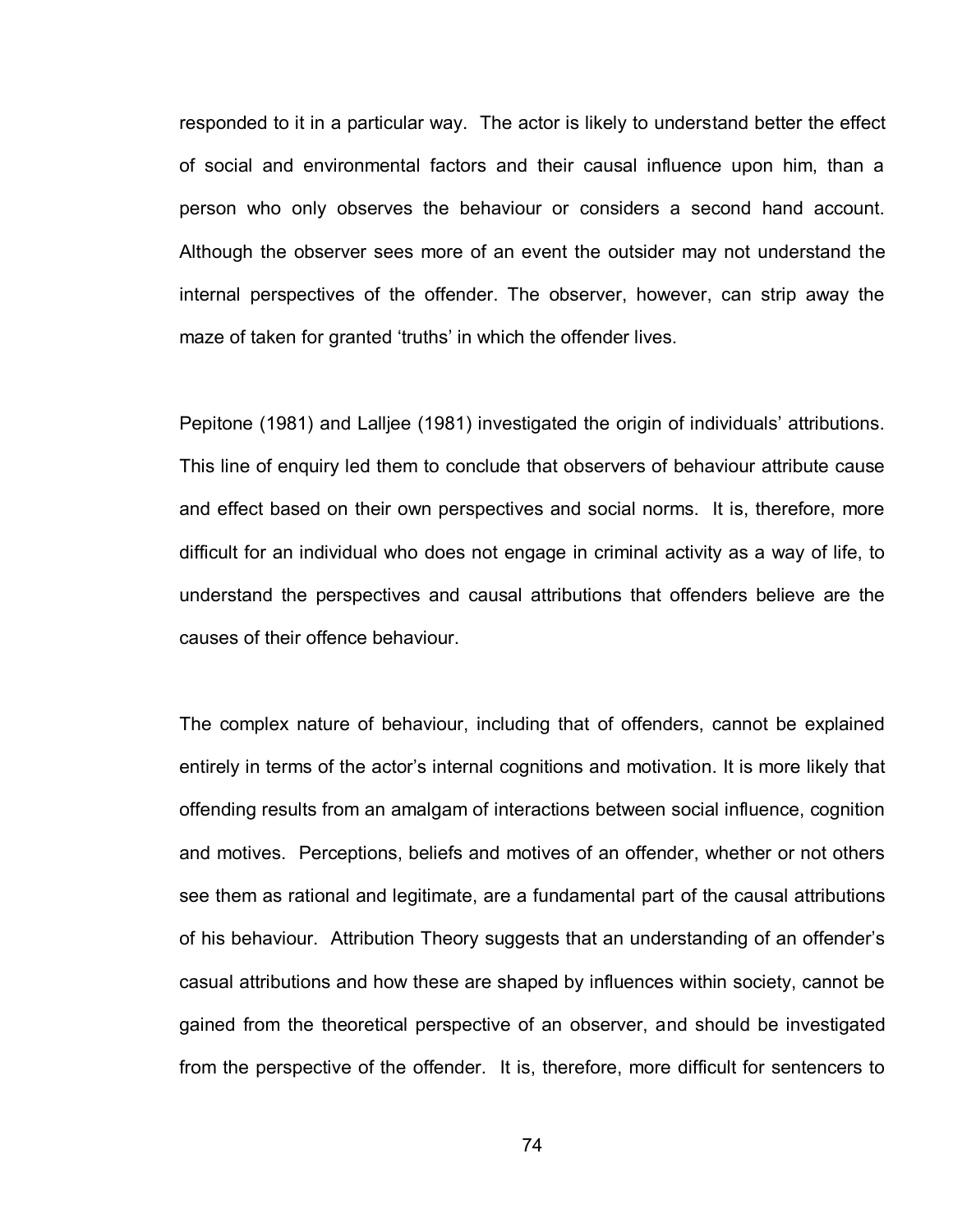reach informed decisions about offenders behaviour, and to make allowance for aspects of offence behaviour, when they lack experiential knowledge of the offender"s social circumstances.

There are a number of views held about what motivates and justifies a person to offend, and how offenders neutralise responsibility for their actions within their thoughts and feelings. Many offenders claim that they are not really criminals. An initial reaction to this is to categorise the offender"s responses as a denial of responsibility. This view, however, expressed by offenders becomes more understandable in the light of Matza"s (1964) findings. Matza claimed that offenders (Matza used the term delinquents) drift into crime. The offenders" behaviour is not an outright rejection of accepted social and conventional values, but a process of loosening of commitment and identity with these values. Matza's 'drift' concept is a gradual process of movement into offending that can be reversed by the offender (actor). It is claimed by Matza that an individual drifts into and out of delinquent behaviour at various times in their life, with periods of remission (Matza 1969). Matza argued that delinquents are not very different from other people. Most of the time they subscribe to conventional views, beliefs and conduct. According to Matza, there are no rules that enable us to predict who will, and who will not, conform to social norms.

Similar to Matza"s views, Heidensohn (1989) claims that crime is a socially constructed concept. Crime can only be defined against accepted but varying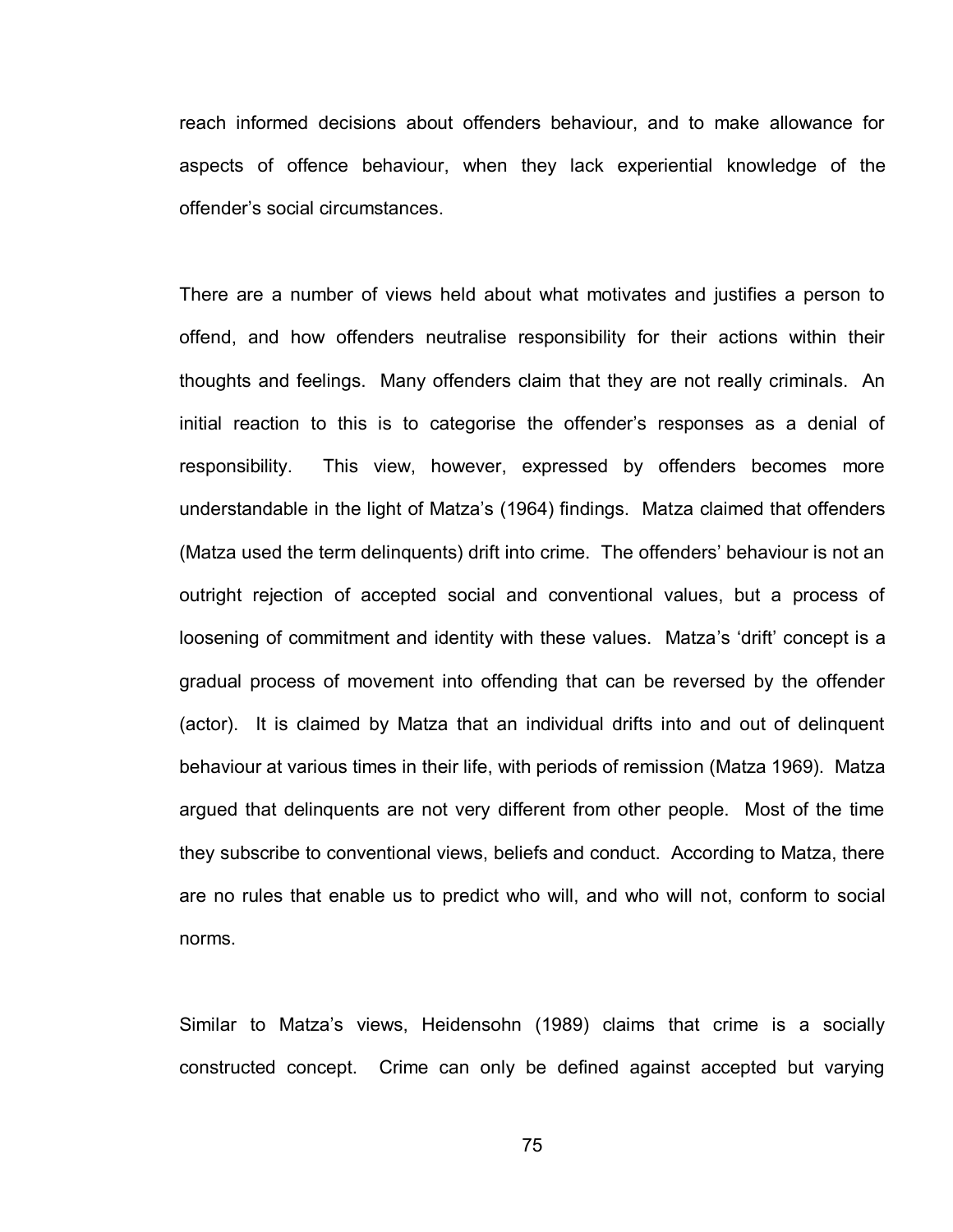conduct norms that differ across the strata of society. The arguments of Matza and Heidensohn, help to explain why many offenders do not consider themselves as 'real' criminals. The view of offenders about what defines a "real criminal" emphasises the different social representation and attributions held by diverse social groups.

Attribution Theory supports an expectation that offenders, non-offenders and sentencers, would hold different perspectives. The difference in attributions between offenders, and those deciding on what treatment the offender should receive, is an important factor that can determine the suitability of the intervention. Factors that influence this are beliefs about the causes of crime and attributions about why some people offend. There are many theories of crime, some of which were referred to in the previous chapter. Each theory contains what it considers the main cause of crime, for example: poverty, environment, differences in class structures, conflict, individualism, to mention but a few. The inevitable conclusion is that there are many causes. Since the causes of crime are so numerous, there must also be numerous reasons for offending. Due to the multiple causes of crime and reasons for offending, it cannot be tackled using a "one size or one model fits all" approach.

# **3.10 Social Class Differences and Attributions**

Moscovici and Hewstone (1983) have indicated that there may be differences in attribution between social classes and between cultures. By way of illustration, they compare "Western" man with a rational approach and intellectual analysis of situations, to some other cultures that will engage in a more 'spiritual' and cultural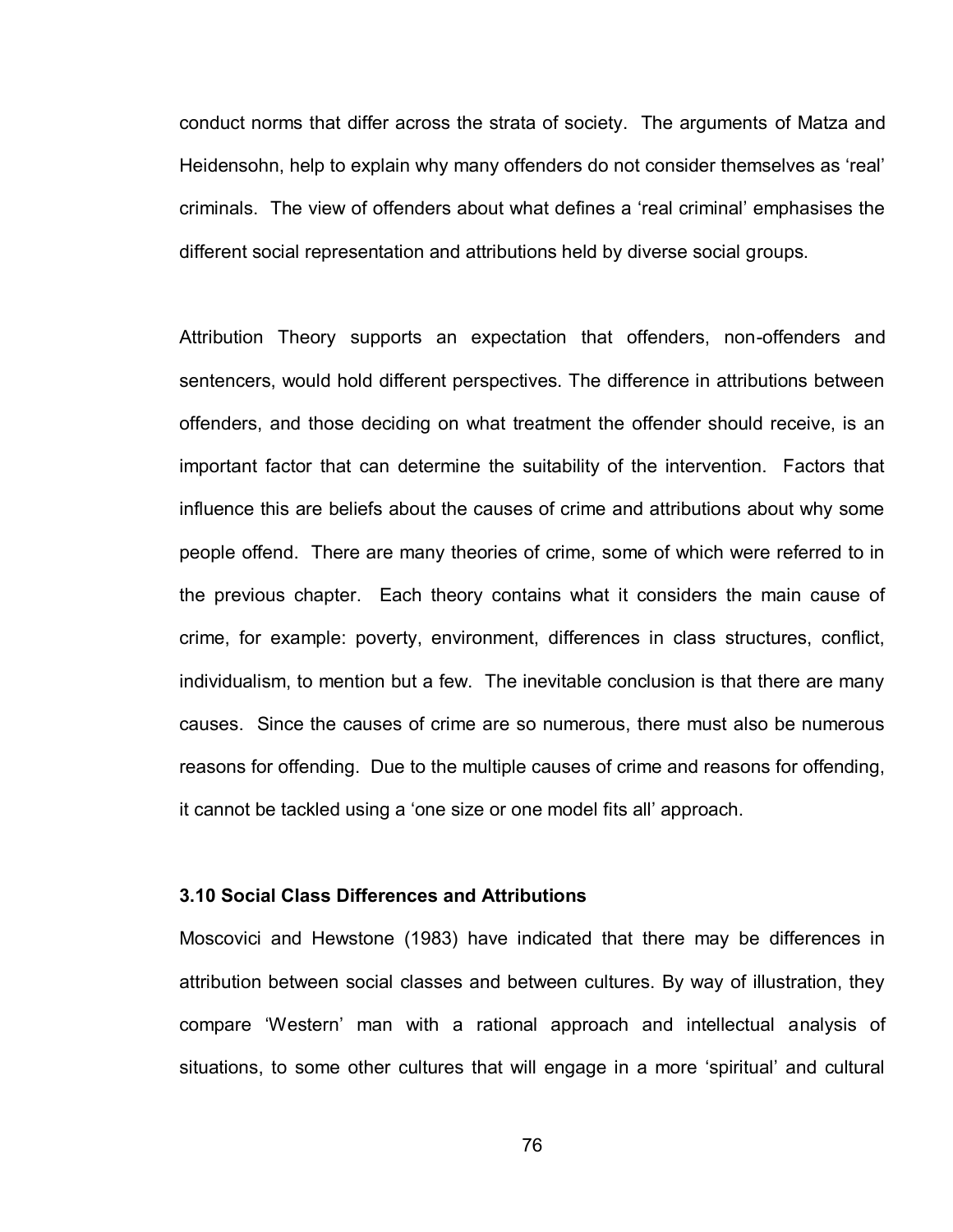evaluation of a situation and make a less "scientific" analysis. From a social representation perspective, causal attributions are shaped within society, as with "common sense" psychology. Common sense comprises the mental images and metaphors used when trying to explain familiar problems and predict their outcomes.

Magistrates who are unfamiliar with the social and cultural background of the accused, are likely to attribute incorrect motives for the offender"s behaviour. The effect may lead to a lack of justice by mitigating factors being ignored, or equally, to inappropriate leniency, from a failure to forge links between causes of behaviour, and social and cultural factors (Bruner 1957).

Findings of guilt and sentencing decisions, particularly in Magistrate Courts, can be influenced by the extent of hurt or injury caused to the innocent party. The research of Flood-Page and Mackie (1998) showed that inherent to the decision reached, and the sentence handed down, is an assessment of the amount of harm the offender intended towards the victim. Some sentencing decisions raise the question, how reliable are these assessments and on what are they based? With respect to Magistrate Courts, a number of factors need to be considered. The court appearance is often short and the defence evidence fairly limited. It is only after a verdict of guilty is reached, that a Pre-Sentence Report is commissioned with a view to imposing a penalty. The report is short, and irrespective of social background reports or mitigating evidence within it, the guilty verdict will not be reversed.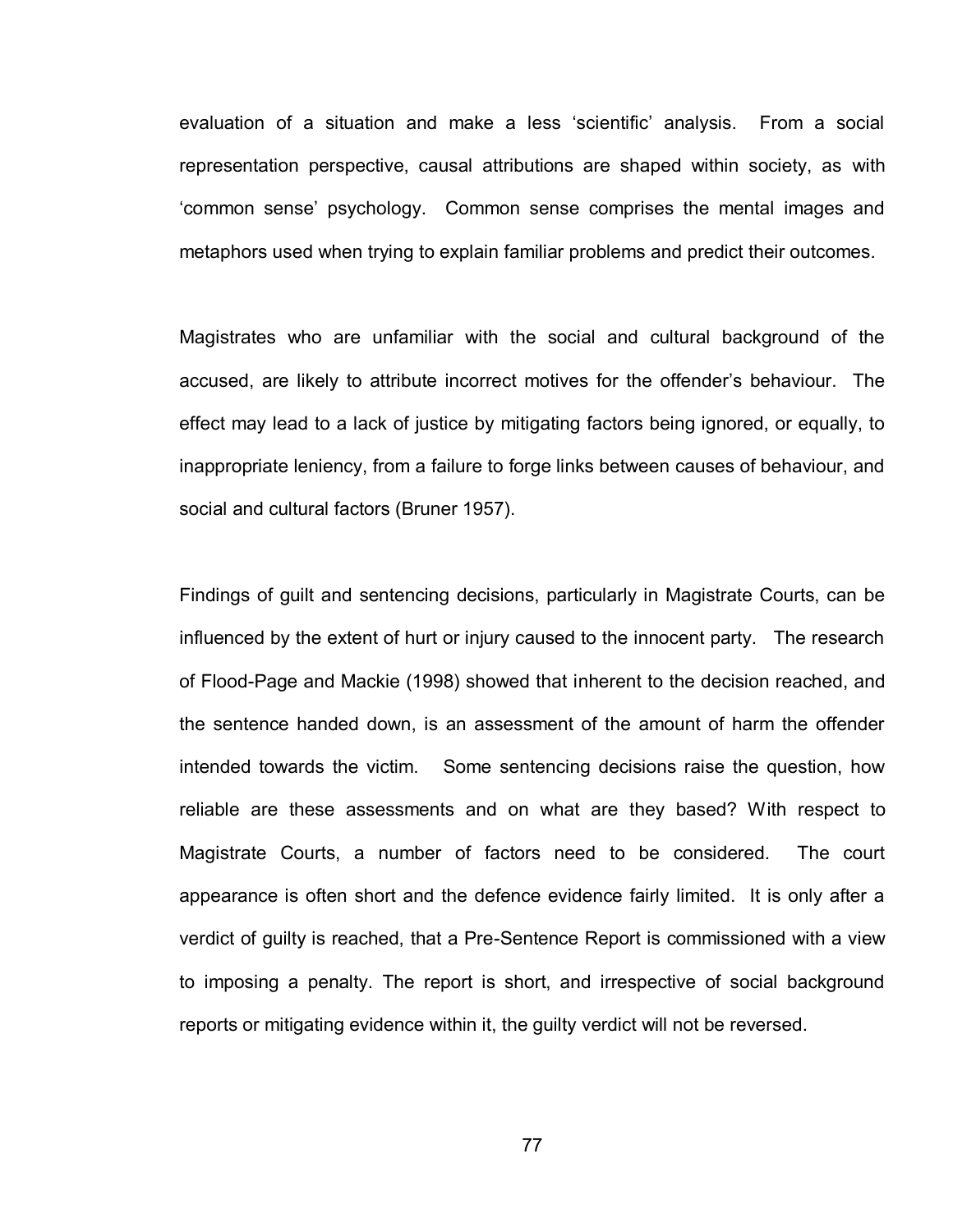Additionally, the majority of lay magistrates have very little, if any legal training as confirmed by the reports of Baldwin (1976) and Lord Justice Auld (2001) They also lack training in the assessment of evidence and imputing of motive that would be expected of a County or High Court judge. Although the Clerk to the Court can legally advise magistrates, the magistrates are not duty bound to take this advice. The social dimensions that can be associated with sentencing also need to be taken into account, as a factor that influences decisions. Jones and Davis (1965) in their theory of attribution referred to the "social desirability" of perceiver"s beliefs. Factors such as social class, the perceived expectations of society, bias and prejudice, can all play a part in shaping a perceiver's beliefs about another person's actions. Differences in social experience and values, together with a lack of accurate knowledge of the actor"s circumstance, may well contribute to an inappropriate inference of motive and culpability by the perceiver.

The perceiver"s own needs and views may distort attributions. An emotional response to facts about the case and the evidence presented might influence the judgement of the court. There is also evidence from case law of judges who obtain a reputation for dealing severely with certain types of offence, while showing leniency with others. Some magistrates wish to portray themselves as severe to enhance their own reputation on the local bench and within their community. Jones and De Charm (1957) research suggests that the more relevant the act is to the perceiver, the stronger will be the correspondence between the act, intention and sentence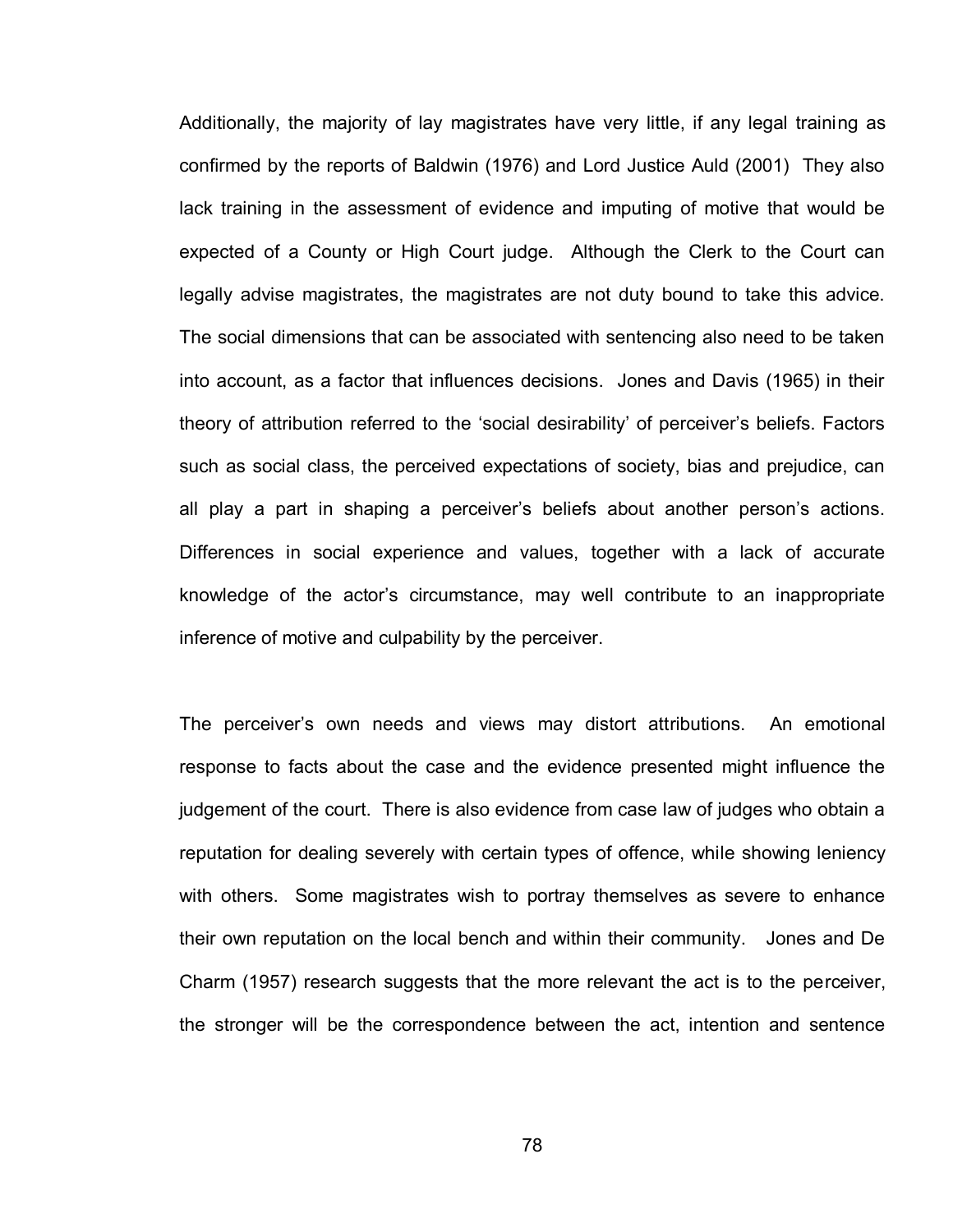imposed. Nisbett and Ross (1980) claimed that there is a need for a more systematic analysis of bias in attribution and other social judgements.

Social attitudes and perspectives within different sections of society are often inaccurate. Moscovici and Hewstone (1983) claim that social representations are influenced by prejudices, superstitions, common illusions and ideas that are lacking in reason. They are based on opinions, attitudes and stereotypes shared by the peer group. The views of magistrates and sentencers may be influenced by faulty premises and caricatures that can lead to unsafe convictions and unfair sentences. As Moscovici and Hewstone (1983) suggest, the inner core of representations is difficult to discover. Inside each individual are thoughts and values stored for reflective analysis. Outside is the physical and social reality. Interacting with internalised concepts and external reality are other factors, such as societal expectations and representations that will influence judgement. Given the complex interaction of facts, opinions and societal expectations, it would be naïve to assume that a sentencer arrives at his decision on the evidence alone. The sentence imposed in such circumstances may be inappropriate and unable to assist the offender to change or reduce his level of offending.

This chapter has outlined aspects of attribution theory and social representations. Using these theories the relationship between offender"s criminal behaviour and the attitude of sentencers and sentencing decisions have been examined including how differences in cultural beliefs and influence that often exists between magistrates and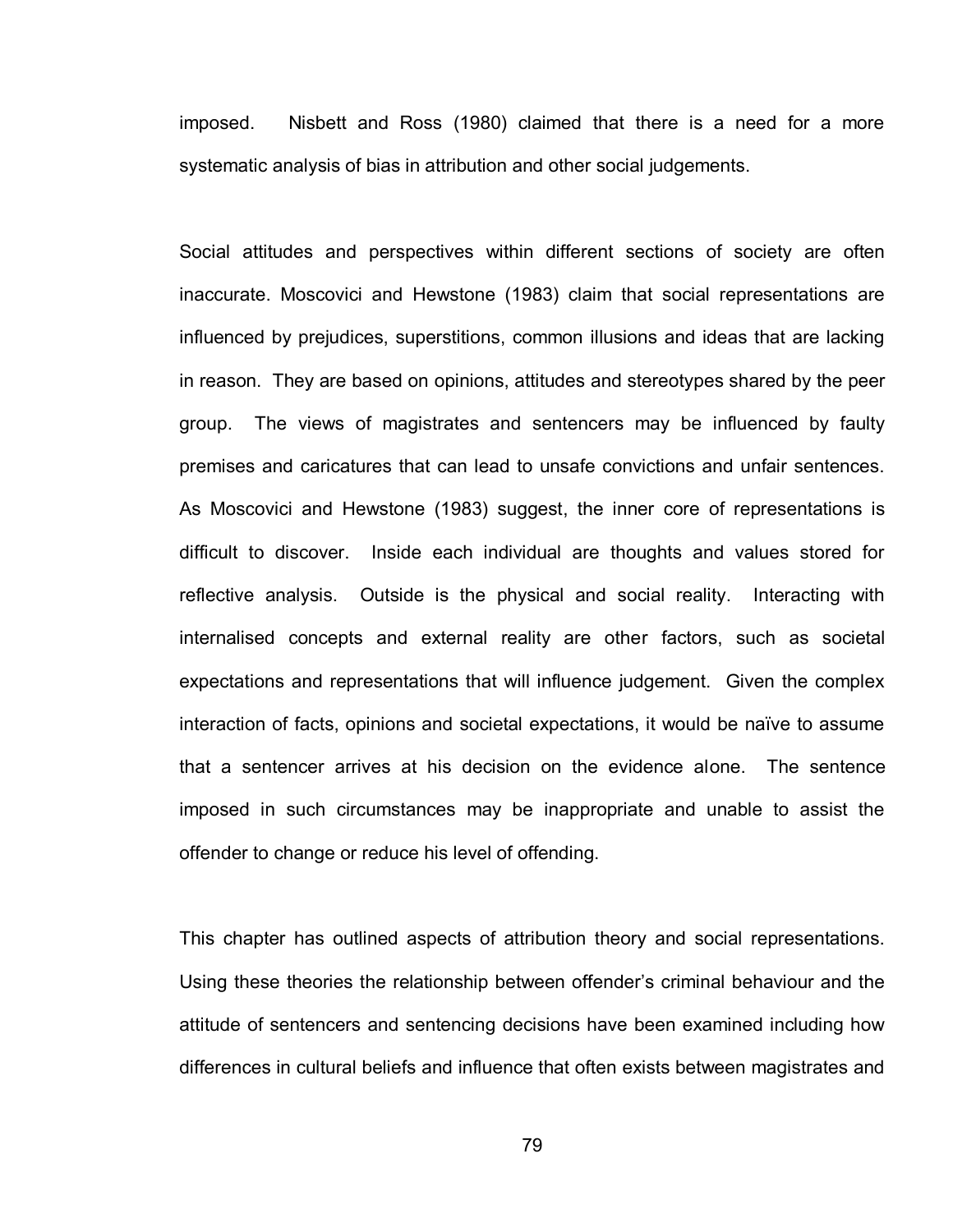offenders can influence how they view each other and their respective behaviour. The affect these differences may have on sentencing decisions and the treatment prescribed for offenders particularly under the "What Works" approach is examined in more detail in the next chapter.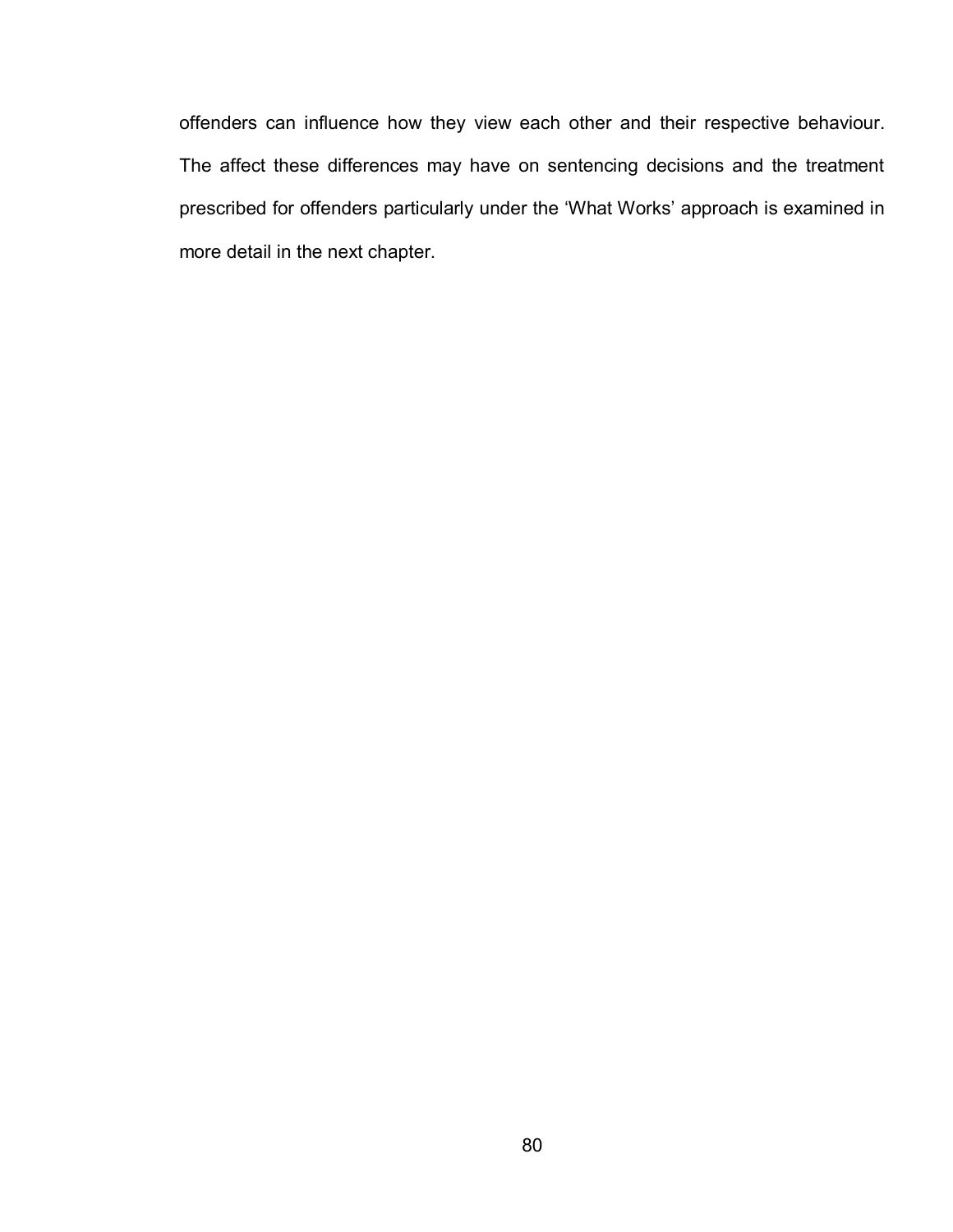# **Chapter 4 What Works**

### **4.1 Introduction**

This chapter examines how cognitive behavioural psychology, and in particular the "What works" approach became an increasingly influential feature in the sentencing and treatment of offenders. The implementation and effectiveness of the "What Works" approach within the UK, particularly within the National Probation Service is examined.

### **4.2** "**What Works' Approach**

In the latter part of the last century "What Works" became a dominant approach within the criminal justice system. The practice of imprisoning offenders for long periods, without attempting to address the causes of their offending and rehabilitate them so that they could be reintegrated into society, was considered a wasteful use of resources. The Cognitive Behavioural model was initially used in North America and Canada, in prisons and with offenders in the community. There was no clear agreement between academics (Martinson 1974, Lipton et al 1975, Nellis 2002, Farrel 2002) who questioned the validity of using the "What Works" approach and those who championed it (McGuire 1995, Hollins 1996) This has led to claims and counter claims by academics about 'What Works', which were to become increasingly bitter and polarised either in favour or against the use of the "What Works" model. The enthusiasm of McGuire and Hollins was rebutted by the comments of others. Mair (2004) writing about the origins of "What Works" in England and Wales described it as "house built on sand" and (Hough 2004)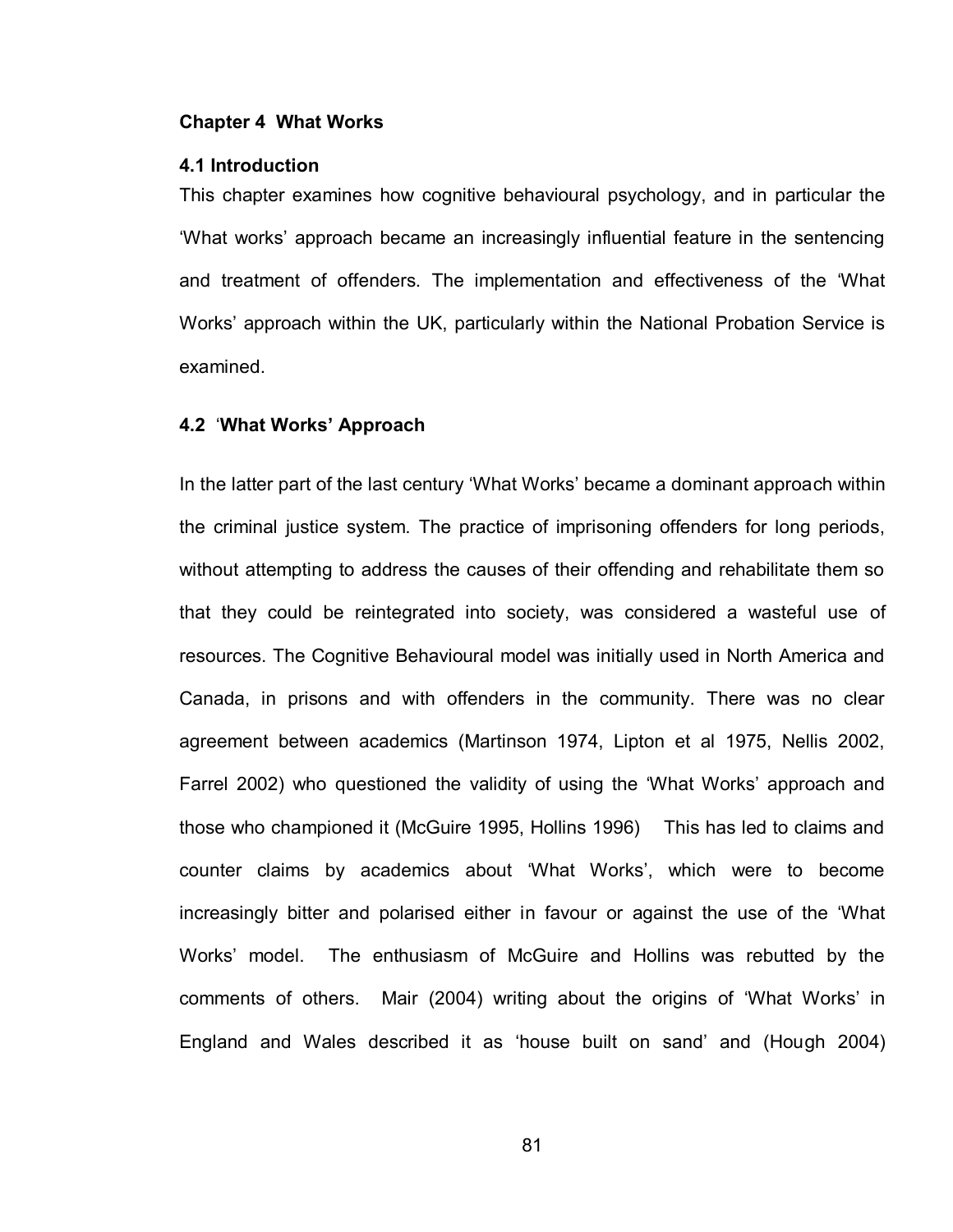complained that research findings were being "cherry picked" to justify the use of the "What Works" approach.

Practitioners within the probation and prison service also tended to become ambivalent about "What Works. Underwood (1998) believed it to be an effective way of working and was in denial of any weaknesses inherent within the approach. Its likely effectiveness was considered by others to be unrealistically optimistic (Merrington and Stanley 2001; Sharp 2000). There was little dispute about the fact that if the model could be used with offenders in the community as an alternative to custody, then it would be more cost effective and politically attractive.

In relation to the UK, the debate about the use of imprisonment and the lower cost of using Cognitive Behavioural Approaches with offenders in the community, took place in the context of increasing levels of crime and the increasing cost of managing a growing prison population. The incoming "New Labour" government of 1997 were enthusiastic about reducing the size of the prison population and treating offenders in the community. They decided to proceed with what had become by this time known as the "What Works" Approach, despite the fact that it was a largely under-researched model that had not been proven to be successful. The validity of the research methodology being used to investigate and justify the use of "What Works" has been challenged by the Home Office"s own Statistic and Research Directorate (Harper and Chitty 2005).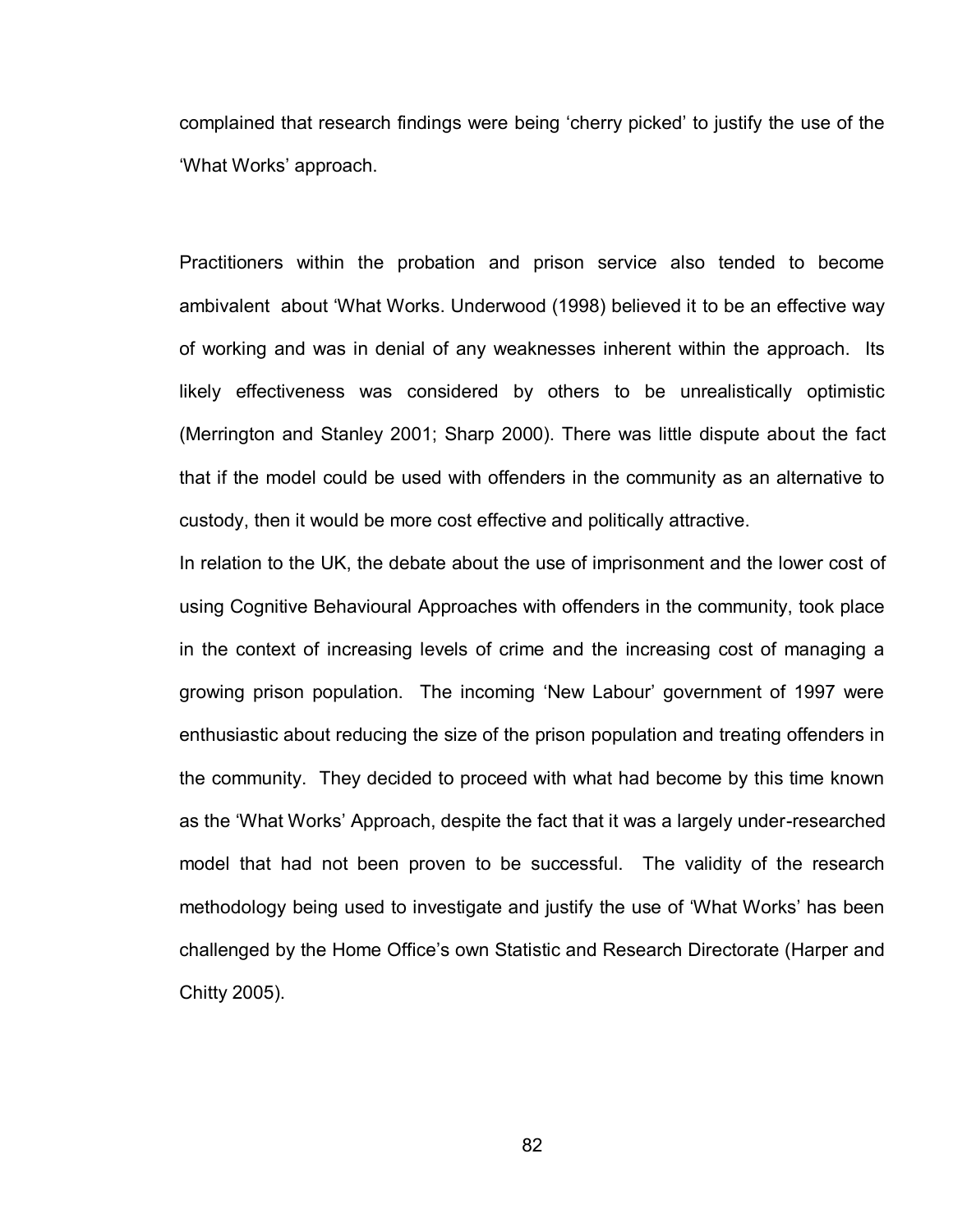# **4.3 'What Works' Principles.**

The current major Home Office approach in the UK to crime reduction is mainly based on the "What Works" philosophy. The adoption of this approach has increasingly affected the sentencing policy of the Courts and the interventions used with offenders. It was launched in 1998 within the Probation Service, as part of an Evidence Based Practice initiative (Chapman and Hough 1998). At the centre of the initiative has been the borrowing of methods from a number of diverse psychological theories and a process of synthesising these, to produce the "What Works" approach and Accredited Programmes for use with offenders. "What Works' uses, primarily, elements of Social Learning Theory, Emotional Rational Therapy, Cognitive Behavioural Therapy, Problem Solving, and Cognitive Skills Training. The impetus for the development of 'What Works' was a reaction to Martinson's alleged claim (Martinson 1974), that "Nothing Works". Martison did not in fact make such a bold claim. The heading on Martinson"s paper on the treatment of offenders is presented in the form of a question, "Nothing Works?" The article written by Martinson was based on a pre-print of selected findings from a larger study by Lipton and a number of other colleagues of Martinson (Lipton et al 1975). Martinson, in his 1974 paper "Nothing Works?" states,

"This is not to say that we found no instances of success or partial success; it is only to say these instances have been isolated, producing no clear pattern to indicate the efficacy of treatment" (Martinson 1974).

Martinson's views were based on his findings that the available studies were generally very poorly controlled in methodological terms. He could not identify an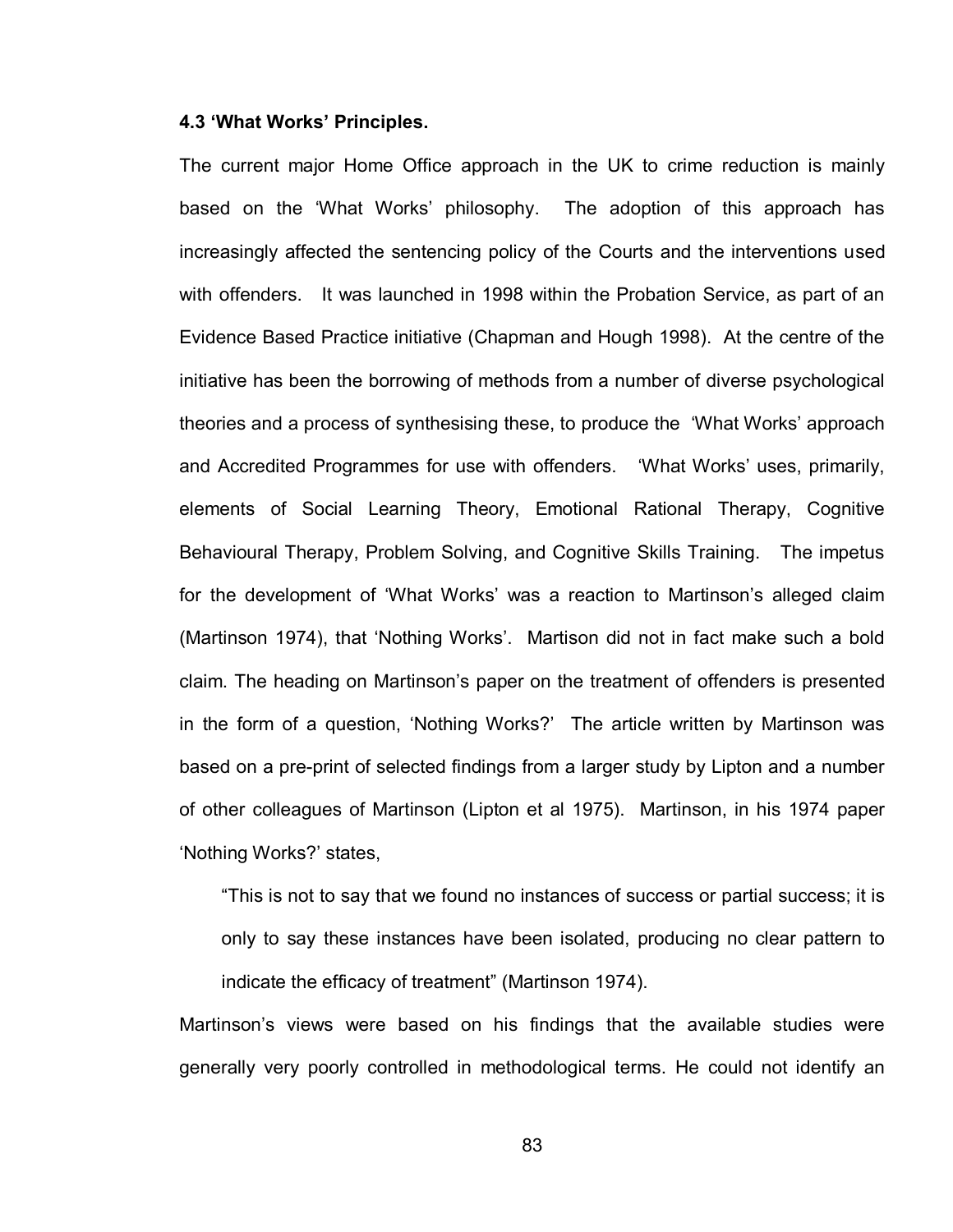underpinning reliable theoretical base to the studies, and there were too many differences in the studies to arrive at clear conclusions about "What Works". The main study (Lipton et al 1975) and Brody (Brody 1976) also concluded that there was no evidence that attempts to reform offenders and reduce recidivism were particularly effective.

As a reaction to Martinson, the 'What Works' enthusiasts encapsulated their approach and communicated it through use of the rhetorical affirmation, "What Works'. This created a platform for their methods. The title and use of a rhetorical question was a convenient and useful linguistic device to stifle incipient opposition or challenge, perhaps, since at best there was only tentative evidence to support their claims that it would be effective.

The ready acceptance by the UK Government of the "What Works" agenda was surprising. Justification for the large amount of expenditure and faith placed in the "What Works" approach was based largely on some mainly North American Meta-Analysis studies, and the untested opinion of a number of UK academics. It seems unlikely that the psychologists within the "What Works" movement were not aware of the potential risk that predicted outcomes would not be achieved using treatment models based on inadequately researched theories. The effectiveness of psychological treatments, including Cognitive Behavioural therapy to change behaviour, had already been challenged.

Beech (1969) wrote: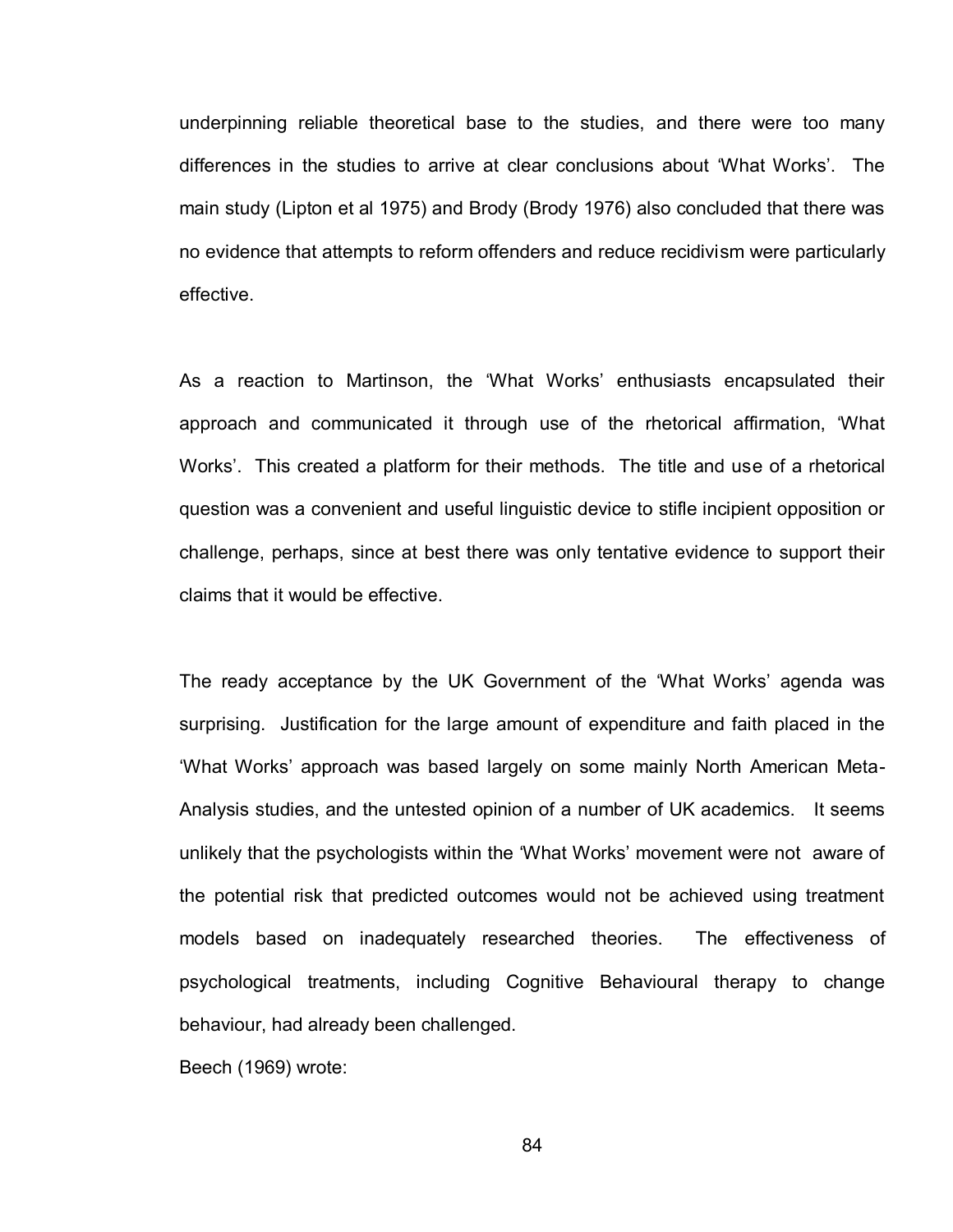"There is an understandable tendency, especially in popular expositions of psychological treatments to paint a somewhat optimistic picture of the results obtained. Opinions cannot, and should not be regarded as an adequate substitute for facts. It is reasonable to argue that we should base our conclusions about the relevance and importance of treatment upon the kind of evidence which we would consider to be necessary when choosing a car – not opinions, but figures concerning performance." (Beech 1969 p. 257)

An acknowledgement of Beech"s warning about placing too much trust in Cognitive Behavioural Therapy does not deny the effectiveness of its use in clinical psychology, counselling or in treating phobias. It is, however, a reminder that success in one sphere should not be extrapolated as an indicator for its use in other fields without evidence to indicate its effectiveness. Evidence based on rigorous research that (Beech 1969, Hough 2005, Harper and Chitty 2005) suggests is necessary has not been produced by the advocates of "What Works" to prove effectiveness of the Cognitive Behavioural Therapy approach within the Criminal Justice System.

The use of Meta-analysis as a suitable method for assessing research into criminal justice interventions is not universally accepted. Meta-anlysis is viewed by a number of researchers as no-more-nor-less than describing, synthesising and analysing research findings (Wood 1995). In order to view the results from meta-analysis with confidence there needs to be a review of all aspects of the various research studies. For studies included in the research, knowledge of the content, methodology, the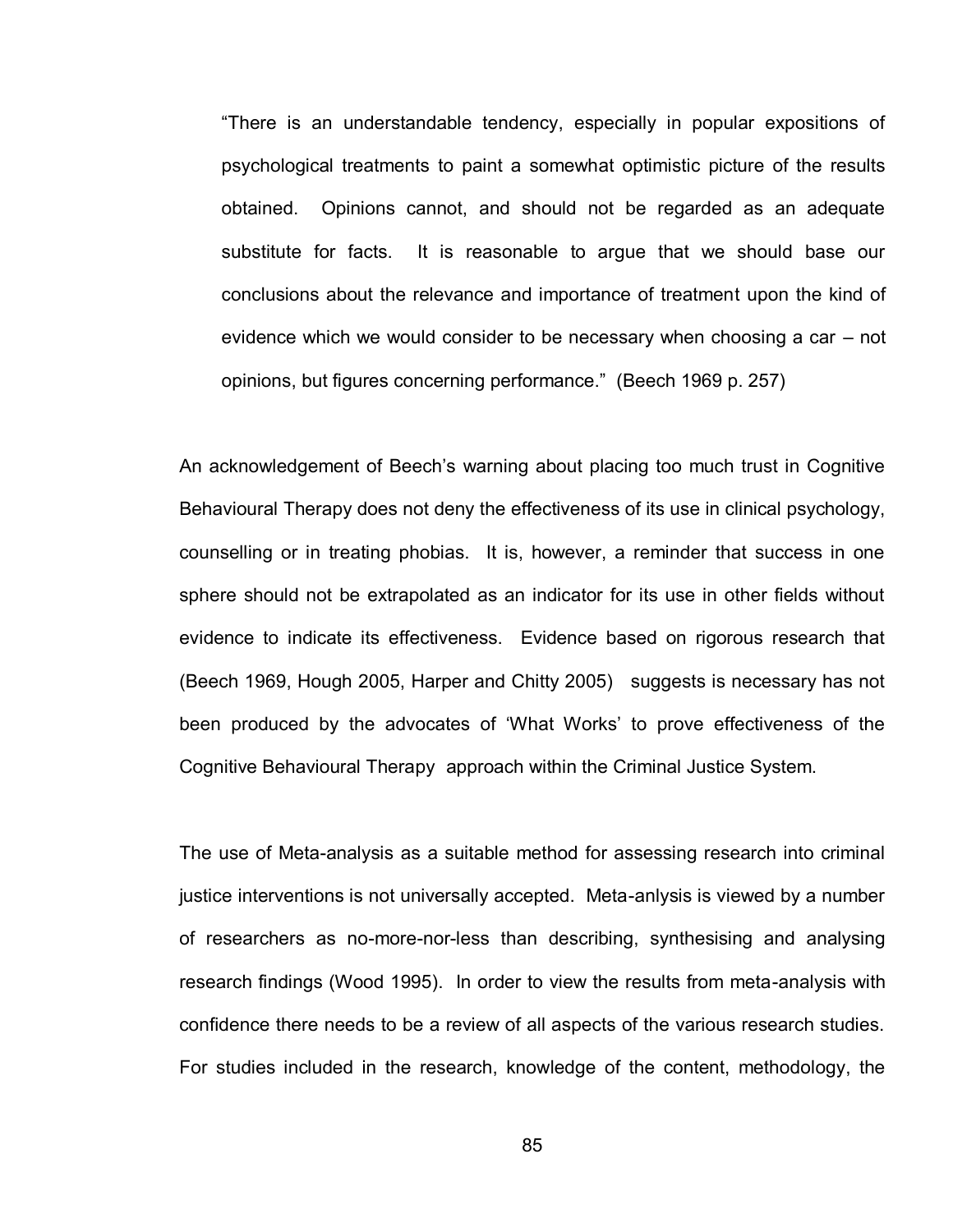variables and how they have been defined, the measures employed and the context of each study is required. The meta-analysis of studies that report on interventions delivered in different social and cultural settings, by differently qualified staff, using programmes that are not identical, and researched using different methodologies, makes it implausible that the research studies being synthesised are comparable. Given the above variations, the reliability of the meta-analysis conclusions can reasonably be viewed with some scepticism.

The "What Works" enthusiasts, due to the lack of reliable data within the UK Criminal Justice system to enable them to carry out research to support their claims, resorted to the meta-analysis of North American and Anglo-American studies. They pointed to the usefulness of meta-analysis methods within the field of medicine, and claimed that results in treatment and interventions with offenders produced equivalent if not better results than drug and medical treatment studies. Such claims failed to acknowledge the difference between the more rigorous scientific methods and controls used in medical research, in comparison to the less rigid and quasi-scientific methods used within the criminal justice system. In order to illustrate the claim that medical and criminal justice interventions cannot be taken as synonymous, consider the following:

In medicine, a drug used in any number of studies is manufactured to the same chemical formula under stringent quality control, administered in prescribed doses and the time that each dose is given, recorded. Other checks on aspects of the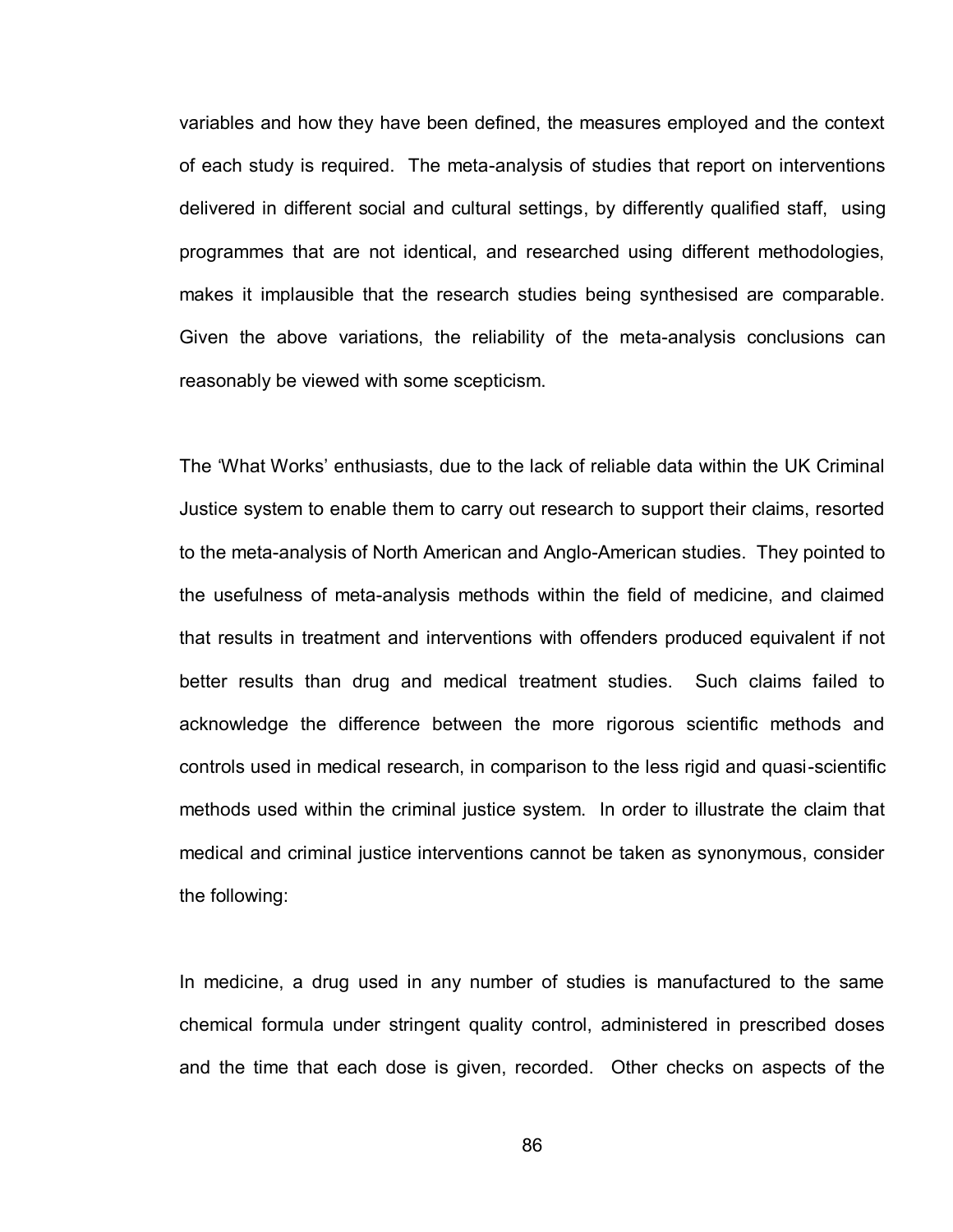patient"s body functions are also regularly carried out and recorded in patient treatment records. In comparison, when accredited programme treatments are delivered in a number of different criminal justice settings, difference in the programme material and methods of delivery used by facilitators can result in programme drift and loss of programme integrity. The environment and dosage, is not identical in all delivery situations, or rigidly controlled. These aspects cannot be taken into account in a meta-analysis of different criminal justice interventions. Eysenck (1978) raised the issue of the inclusion of studies that had very different parameters in meta-analysis, and levied the charge that "apples were being counted with oranges'. The charge of trying to compare 'apples and oranges' at the same time, may to some extent be justifiably levied against those that drove the adoption of the "What Works" approach with adult offenders in the UK criminal justice system. The results from meta-analysis studies that they most relied upon were from Juvenile delinquent studies (Lipsey 1992, Losel 1995).

### **4.4 'Implementation and 'What Works' Outcomes**

The Government, through the agency of the Home Office placed considerable resources into using "What Works" (Macguire 2004). Reductions of the order of 5% by 2004, in reconviction rates 2 years after the initial offence, and following attendance on a "What Works" Cognitive Behavioural, General Offending Behaviour Programme, were forecast (Home Office 2001).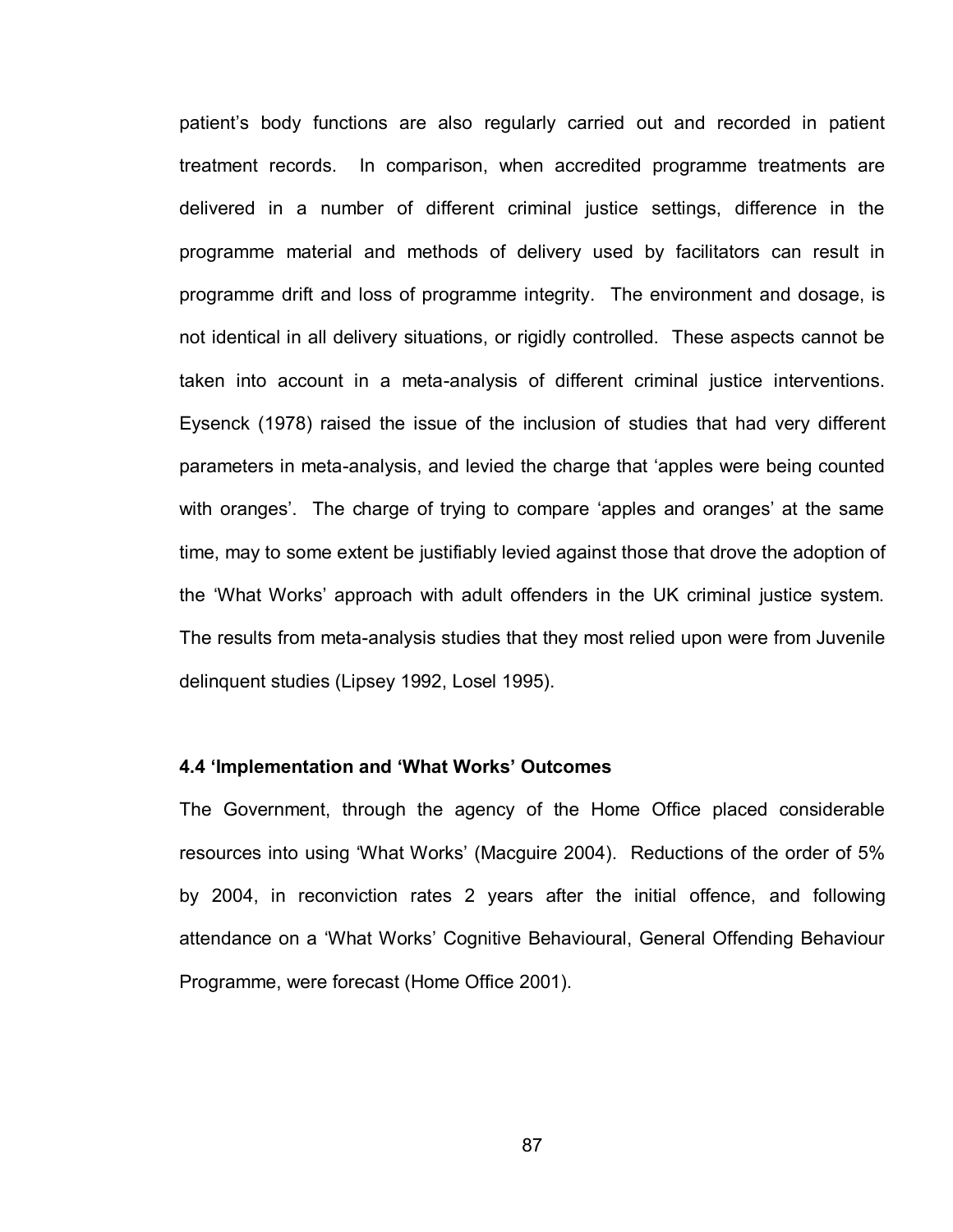Targets were set for year 2001-02 planning for 20,457 commencements on "What Works" Accredited General Offending Behaviour Community based programmes, with 14,320 completions within England and Wales. (Home Office 2000). Despite the failure to achieve these targets, or put in place the infra-structure required to support this bold initiative, a three year strategy was announced in 2001 relating to the SR 2000 Probation Settlement : What Works. The revised strategy was aimed at 20,000 offenders completing community based accredited Programmes in year 2002/3 and a further 30,000 completing programmes in year 2003/4. (Home Office 2001). When it became evident that these targets were clearly unattainable, the Home Office dramatically reduced the targets. The further lowered targets for Offending Behaviour Programme completions, and the actual number of completions achieved, published by the Home Office (Home Office 2004) are shown in Table 4.1

# **Table 4.1**

**Home Office General Offending Accredited Programmes Reduced Targets and Actual Completions 2001-2004** 

| Year    | Гarget | Completions | Shortfall | Shortfall % |
|---------|--------|-------------|-----------|-------------|
| 2001/02 | 6,267  | 3,431       | 2836      | 45.25       |
| 2002/03 | 12,000 | 7,716       | 4284      | 35.70       |
| 2003/04 | 15,000 | 13,136      | 1864      | 12.43       |
| Totals  | 33,627 | 24,283      | 8984      | 26.76       |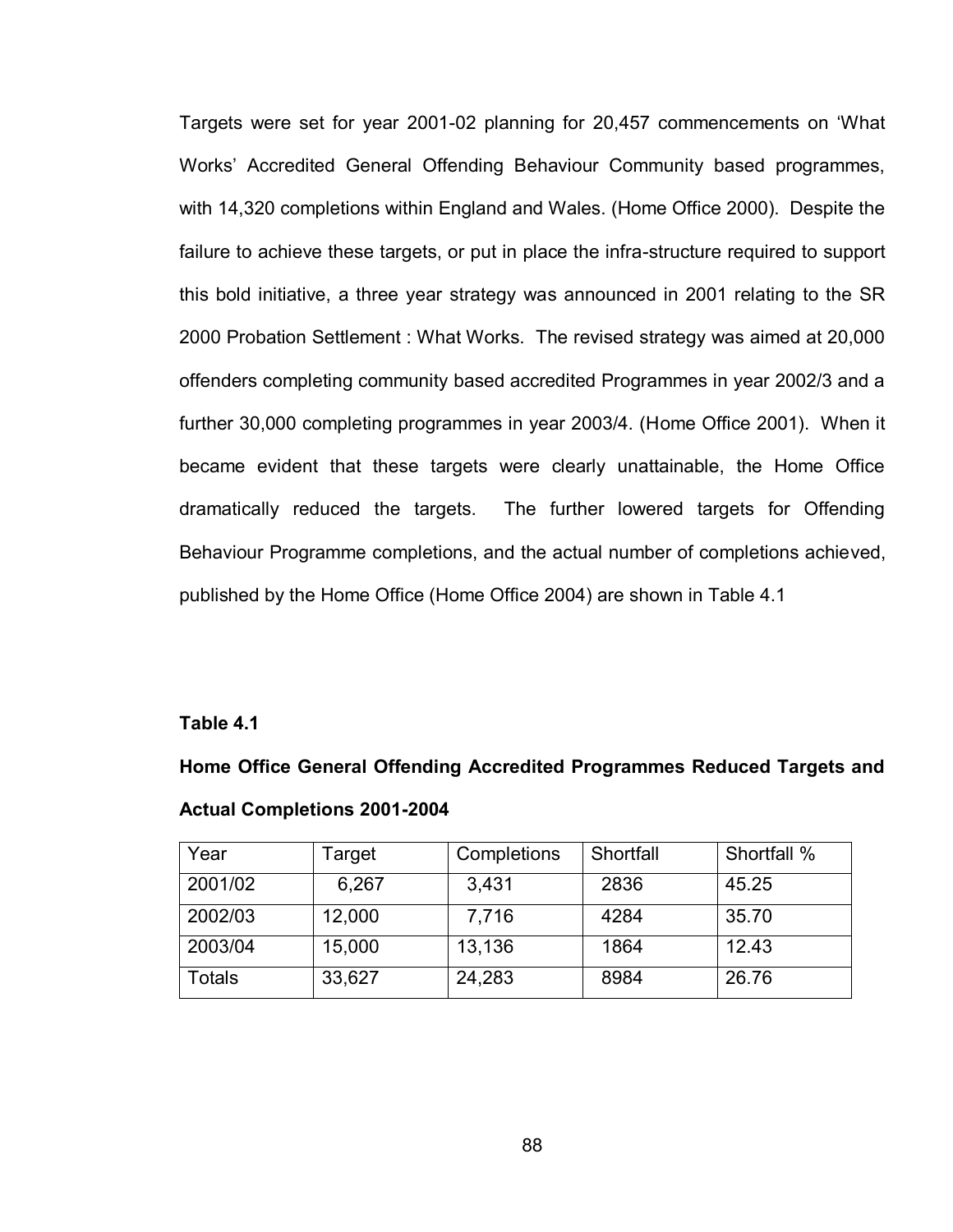The above details show the continuing failure to meet revised target completions for the years 2000-2004 of 26.76%. The above table indicates an improvement in the level of shortfall for year 2003/04, however, this was only achieved by cutting the target for the period 2003/04 from 30,000 completions to 15,000 completions. If the Home Office had retained its original target for the period 2001/04 of 46,320, against the actual completions of 24,283 then the shortfall and failure to reach target completions would have been 47.56%.

There are a number of reasons for the failure to achieve targets. The implementation strategy of the Home Office and National Probation Directorate for Accredited Programmes was over-ambitious and lacked professional management. The Home Office Research study, "The Impact of Corrections on Re-offending: A review of What Works" (Harper and Chitty 2005) reports;

"The essence of the task to understand "what works" is to establish which policies and interventions the correctional services should implement in order to achieve their objective.------- The state of knowledge to date is not sufficient to do this in most cases. There are two main reasons for this: poor implementation and sub-optimal research design. ---- over the last decade or so, many of the interventions delivered by the correctional services have suffered from poor implementation." (Chitty 2005 p. 79).

The appointment of training consultants and the standard of training provided for programme tutors was poor. A large number of the trainers appointed were known by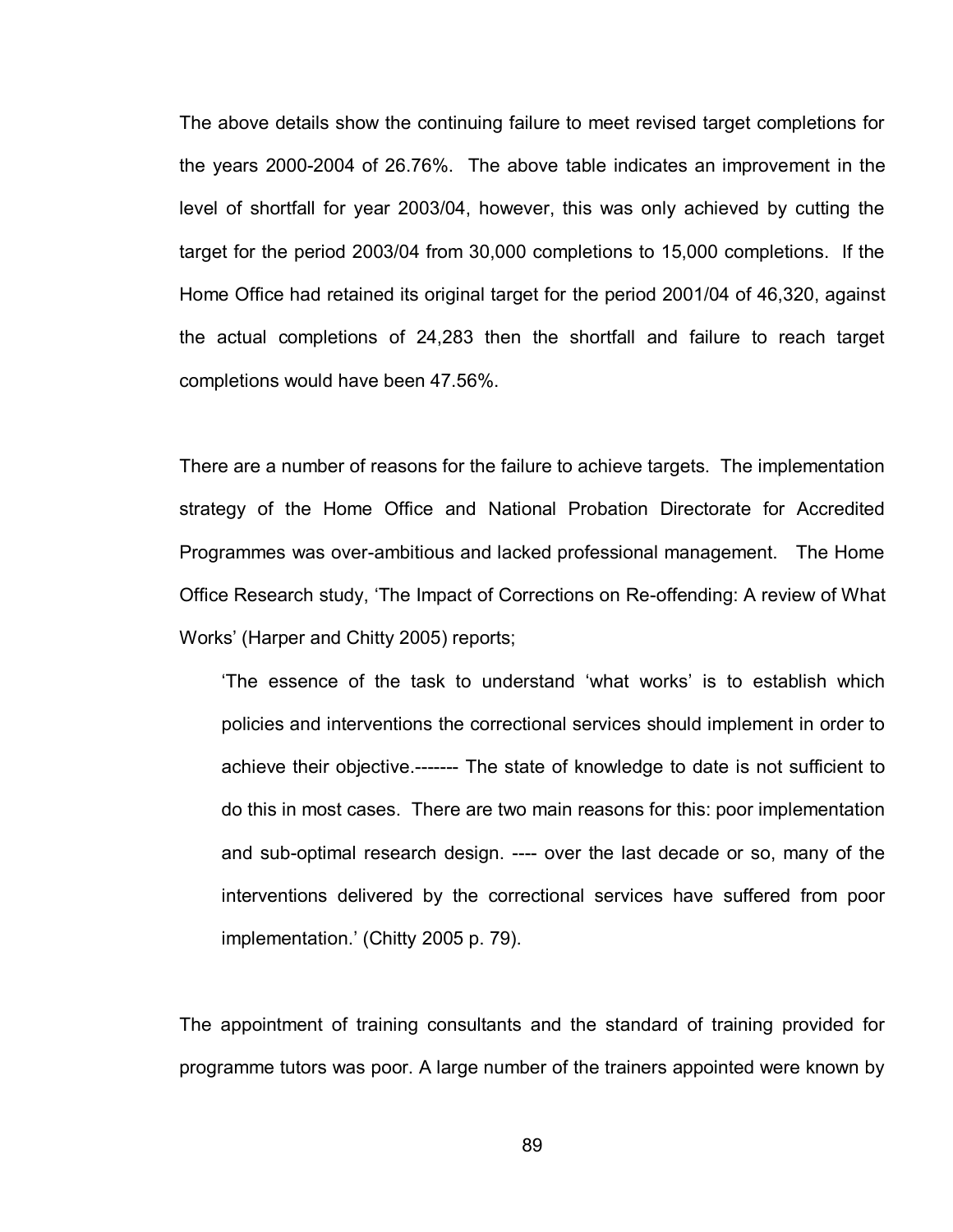me. Despite a large component of the "What Works" accredited programmes being based on Cognitive Behavioural Psychology approaches, the external training organisation appointed did not employ psychologists. Internal appointees within the Probation Service trained by the external training organisation were mainly probation officers and Probation Service officers with no psychology qualifications. In my role within the Probation Service, I manage a team of programme tutors. The common practice across the whole Probation Service was to appoint staff as tutors who did not necessarily have previous experience of working in probation or have qualifications in psychology or sociology. Resulting from the quality of training tutors received, they only had a superficial understanding of the "What Works" approach and the psychological models underpinning accredited programmes. The entire training process was and still is, dogged by weak administration and inadequate management. Training is arranged on an ad hoc basis at short notice, instead of on a planned strategy. The implementation of the Accredited Programmes was criticised in the Accreditation Panel Reports (Accreditation Panel Report 2004) and in other evaluations (Raynor 2004), (Hough 2004). The failure to achieve the planned reduction in reconviction rates and the failure of the implementation strategy for Accredited Programmes had an effect on the number of Programmes delivered to offenders. More crucially however, attrition rates have been very high on the Programmes. A number of studies into the cause of the high dropout rate and failure to attend Programmes have been carried out (Kemshall 2002).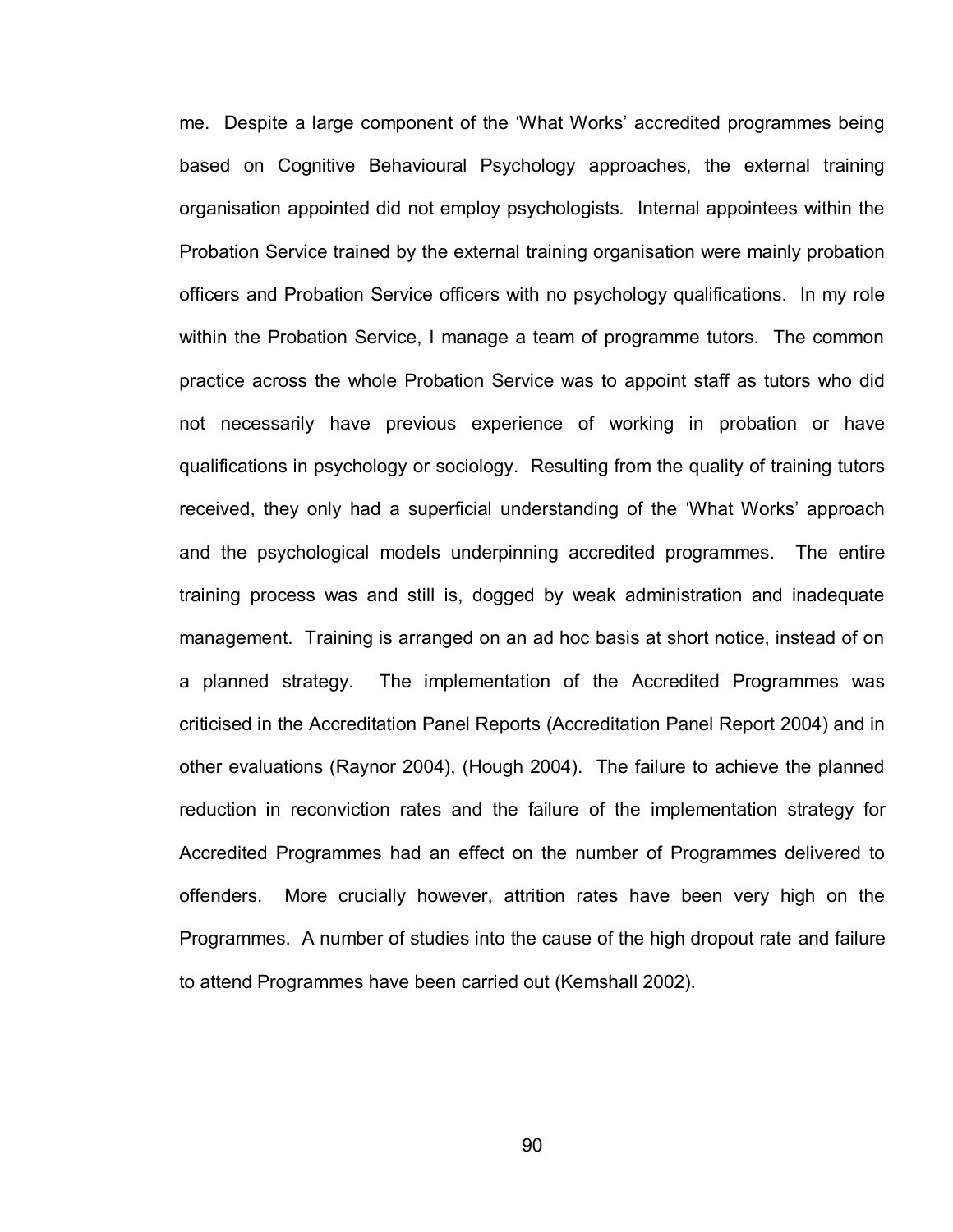Research findings show that a considerable portion of the content of the "What Works" Accredited Programmes used within the Probation Service are viewed by a large number of offenders as simplistic, unrealistic, and irrelevant to them. Offenders complain that the Programme session examples do not reflect the daily situations they have to deal with. The concepts and Programme examples used to deliver programme strategies, and the suggested ways of dealing with situations likely to cause offenders' to offend, are not representative of their real-life experiences and circumstances. The programme examples either portray circumstances an offender would rarely, if ever, encounter, or when advice on handling the situations is given, then the advice and strategies offered would not work. This disengagement of offenders from the programmes will ultimately be fatal to their usefulness and success.

The weakness of the "What Works" approach is becoming more evident as reconviction data and more stringent research investigation into its implementation and effectiveness is carried out. Table 4.2 presents a tables from Home Office Research Study 291 (Harper and Chitty 2005) showing reconviction study results for Programmes delivered in prisons and in the community.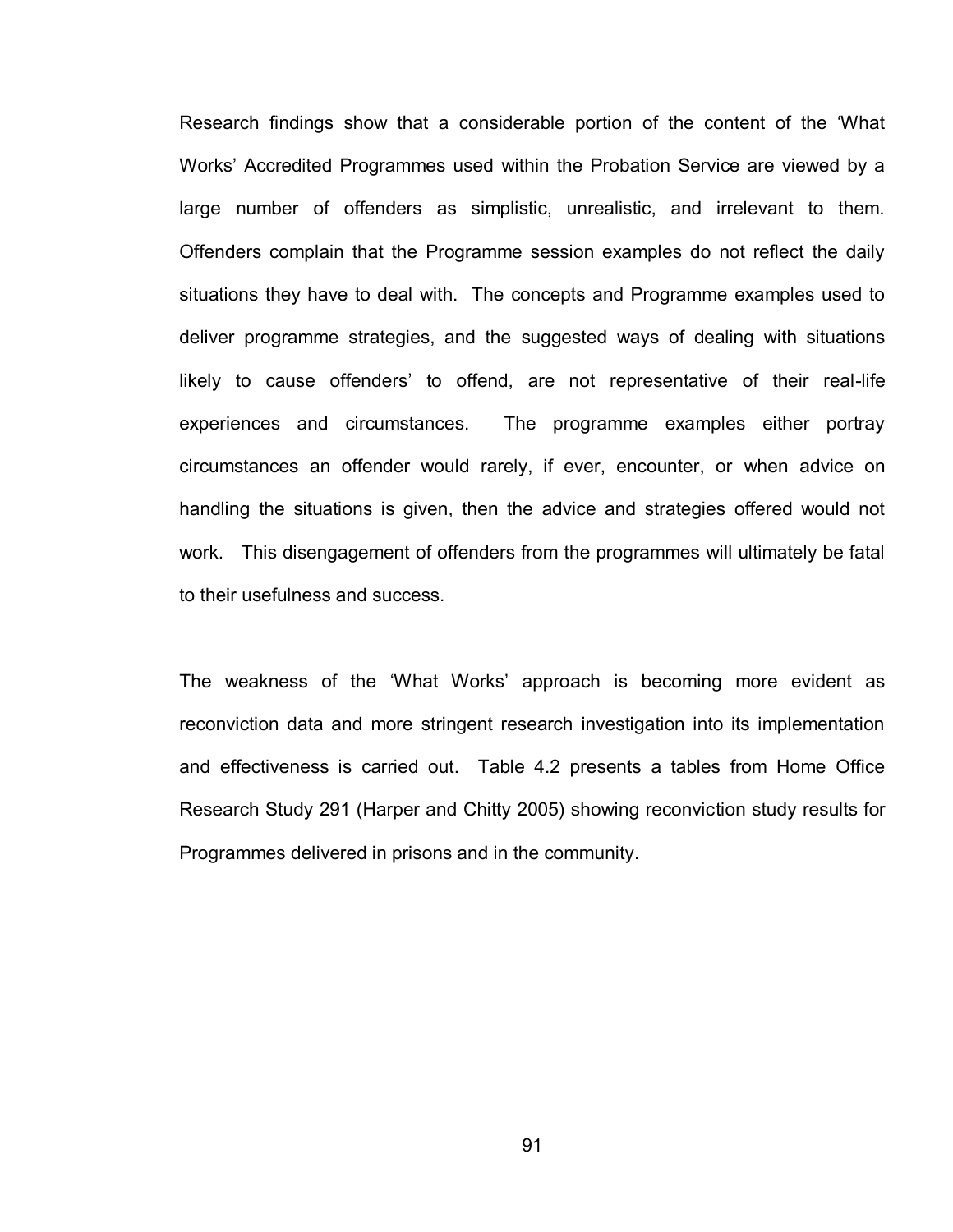# **Table 4.2**

| <b>Study</b> | <b>Intervention</b> | Rating         | <b>Key findings</b>            | <b>Sample sizes</b> | <b>Critical</b>     |
|--------------|---------------------|----------------|--------------------------------|---------------------|---------------------|
|              |                     |                |                                |                     | comments            |
| Cann<br>et   | Accredited          |                | No differences in the one and  | Treatment men:      | <b>No</b><br>random |
| al., (2003)  | Enhanced            |                | two-year rates between adult   | 2,195               | assignment/         |
| England      | Thinking            |                | men or young offenders who     | Treatment           | no control of       |
| and Wales    | Skills (ETS)        | $\overline{4}$ | started a programme and an     | young               | dynamic             |
|              | and                 |                | individually matched           | offenders: 1,534    | factors.            |
|              | Reasoning &         |                | comparison group.              | Control<br>men:     |                     |
|              | Rehabilitatio       |                | Significantly lower            | 2,195               |                     |
|              | n(R&R)              |                | reconviction rate for men and  | Control<br>young    |                     |
|              | Prison              |                | young offenders who            | offenders: 1,534    |                     |
|              |                     |                | completed after one year but   |                     |                     |
|              |                     |                | not two.                       |                     |                     |
| Falshaw      | Accredited          |                | No significant differences in  | Treatment: 649      | No random           |
| et al.,      | ETS and             |                | the two-year reconviction      | Control: 1,947      | assignment/         |
| (2003,       | R&R                 | $\overline{4}$ | rates for adult male prisoners |                     | no control of       |
| 2004)        | Prison              |                | who had participated in        |                     | dynamic             |
| England      |                     |                | cognitive skills programmes    |                     | factors.            |
| and Wales    |                     |                | and individually matched       |                     |                     |
|              |                     |                | comparison group who had       |                     |                     |
|              |                     |                | not.                           |                     |                     |
| Friendship   | Pre-                |                | Significantly lower            | Treatment: 667      | No random           |
| et al.,      | accredited          |                | reconviction rate of 14        | Control: 1,801      | assignment/         |
| (2002,       | ETS and             | 4              | percentage points for          |                     | no control of       |
| 2003)        | R&R                 |                | medium-low risk and 11         |                     | dynamic             |
| England      | Prison              |                | percentage points for          |                     | factors.            |
| and Wales    |                     |                | medium-high risk adult male    |                     |                     |

Table 2 (Home Office reference ) "What works" evidence: offending behaviour programmes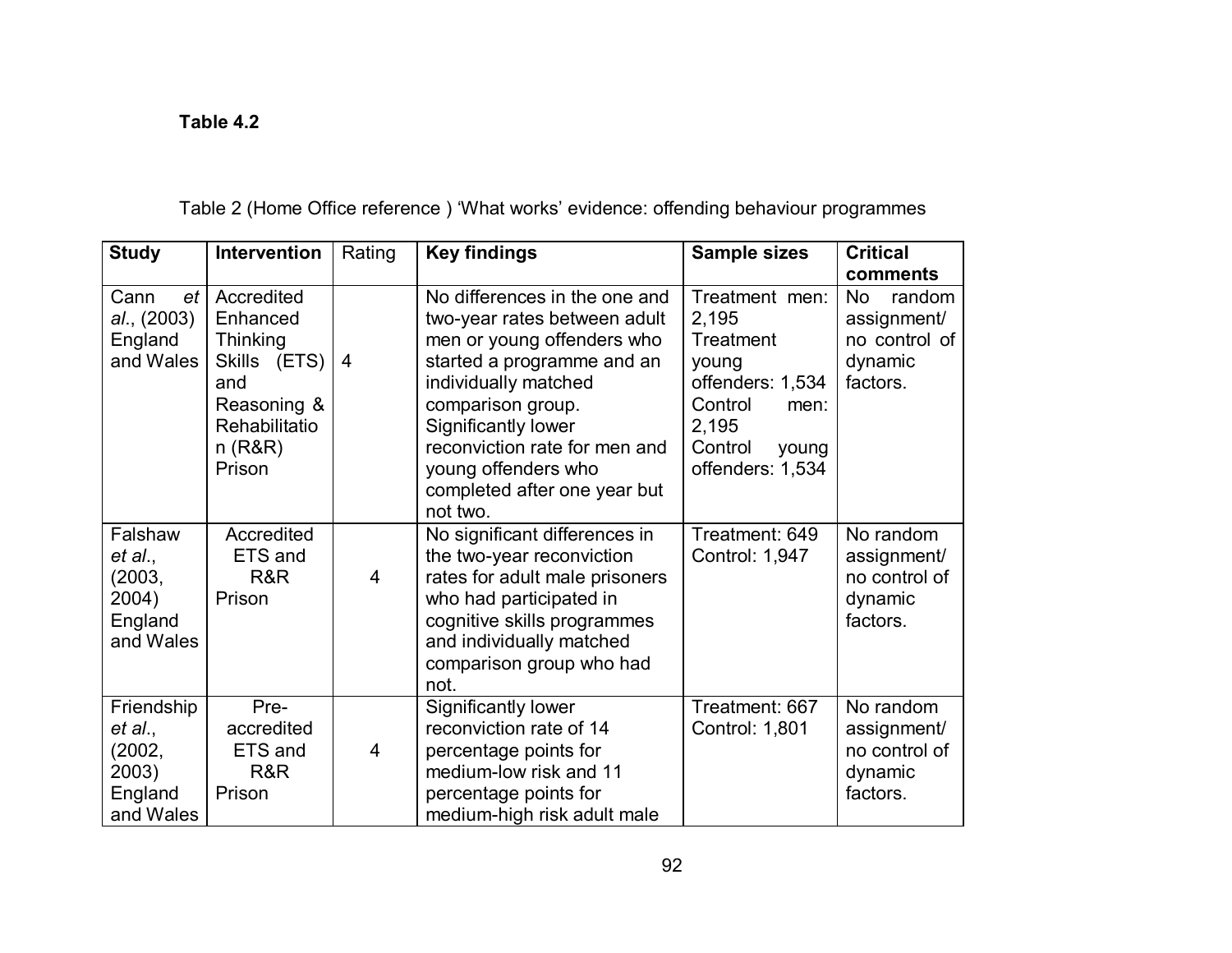|                                                         |                                                                                      |                | offenders compared to<br>individually matched control<br>group.                                                                                                                                                  |                                  |                                                                   |
|---------------------------------------------------------|--------------------------------------------------------------------------------------|----------------|------------------------------------------------------------------------------------------------------------------------------------------------------------------------------------------------------------------|----------------------------------|-------------------------------------------------------------------|
| Friendship<br>et al.,<br>(2003)<br>England<br>and Wales | Pre-<br>accredited<br><b>Sex</b><br>Offender<br><b>Treatment</b><br>(SOTP)<br>Prison | $\overline{4}$ | Significant lower reconviction<br>rate of 3.5 percentage points<br>in two-year reconviction rates<br>for sexual or violent offences<br>for treatment group compared<br>to individually matched<br>control group. | Treatment: 647<br>Control: 1,910 | No random<br>assignment/<br>no control of<br>dynamic<br>factors.  |
| Allam,<br>(1998)<br>England<br>and Wales                | Pre-<br>accredited<br><b>SOTP</b><br>Probation                                       | 3              | Significantly lower<br>reconviction rates of 8.1<br>percentage points for child<br>sex abusers compared to<br>control group followed up for<br>1 to 3 years.                                                     | Treatment: 155<br>Control: 74    | Weakly<br>matched<br>comparison<br>group and<br>small<br>sample.  |
| Dobash et<br>al., (1996)<br>Scotland                    | Two<br>programmes<br>for domestic<br>violence<br>Probation                           | 3              | Significantly lower rates in<br>frequency of violence and<br>further violence for<br>programme group at 12-<br>month follow-up compared to<br>control groups, based on<br>partner's reports.                     | Treated: 51<br>Control: 71       | Weakly<br>matched<br>comparison<br>groups and<br>small<br>sample. |
| Farrington<br>et al.,<br>(2002)<br>England<br>and Wales | ETS as part<br>of intensive<br>regime for<br>Young<br><b>Offenders</b><br>Prison     | 3              | Significantly lower rates by 10<br>percentage points for<br>experimental group after one<br>year but not after two when<br>compared to control group.<br>Experimental group took<br>longer to re-offend and      | Treatment: 175<br>Control: 127   | Weakly<br>matched<br>comparison<br>group and<br>small<br>sample.  |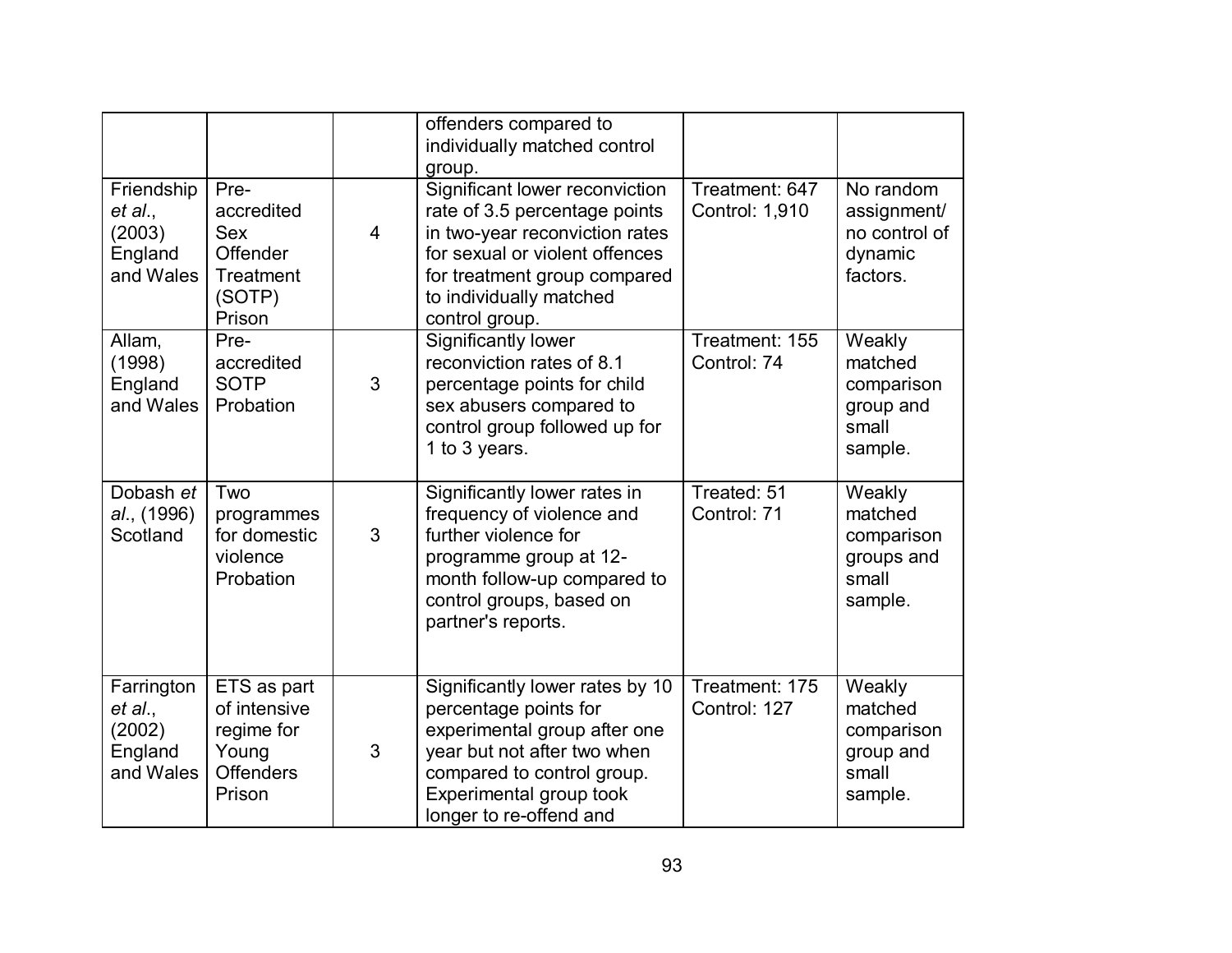|                                                                         |                                                              |   | committed significantly fewer<br>crimes after two years.                                                                                                                                               |                                                        |                                                                    |
|-------------------------------------------------------------------------|--------------------------------------------------------------|---|--------------------------------------------------------------------------------------------------------------------------------------------------------------------------------------------------------|--------------------------------------------------------|--------------------------------------------------------------------|
| Raynor<br>and<br>Vanstone,<br>(2001)<br>England<br>and Wales            | Pre-<br>accredited<br>R&R<br>Probation                       | 3 | Lower reconviction rate for<br>community-sentenced<br>treatment group compared to<br>prison-sentenced group after<br>one year but not two. Lower<br>rates for completers.                              | Treatment: 107<br>Control: 82                          | Weakly<br>matched<br>comparison<br>groups and<br>small<br>samples. |
| <b>Steele</b><br>and Van<br>Arendsen,<br>(2001)<br>England<br>and Wales | <b>Think First</b><br>Probation                              | 3 | Higher reconviction rate after<br>one year for treatment group<br>of adult men and women<br>compared to non-treatment<br>group serving community<br>sentence in same period.                           | Treatment: 74<br>adult men and<br>women Control:<br>40 | Weakly<br>matched<br>comparison<br>group and<br>small<br>sample.   |
| Stewart-<br>Ong et al.,<br>(2003)<br>England<br>and Wales               | Pre-<br>accredited<br><b>Think First</b><br>Probation        | 3 | Significantly higher two-year<br>reconviction rate of 24<br>percentage points for adult<br>males on community-based<br>programme compared to<br>adult males sentenced to<br>custody without programme. | Treatment: 267;<br>Control: 254                        | Weakly<br>matched<br>comparison<br>group.                          |
| Sugg,<br>(2000)<br>England<br>and Wales                                 | Aggression<br>Replacemen<br>t Training<br>(ART)<br>Probation | 3 | Lower rate of 9.2 percentage<br>points for treatment group<br>compared to non-treatment<br>group with similar community<br>penalties. Lower rates for<br>completers.                                   | Treatment: 153<br>Control: 153                         | Weakly<br>matched<br>comparison<br>group and<br>small<br>sample.   |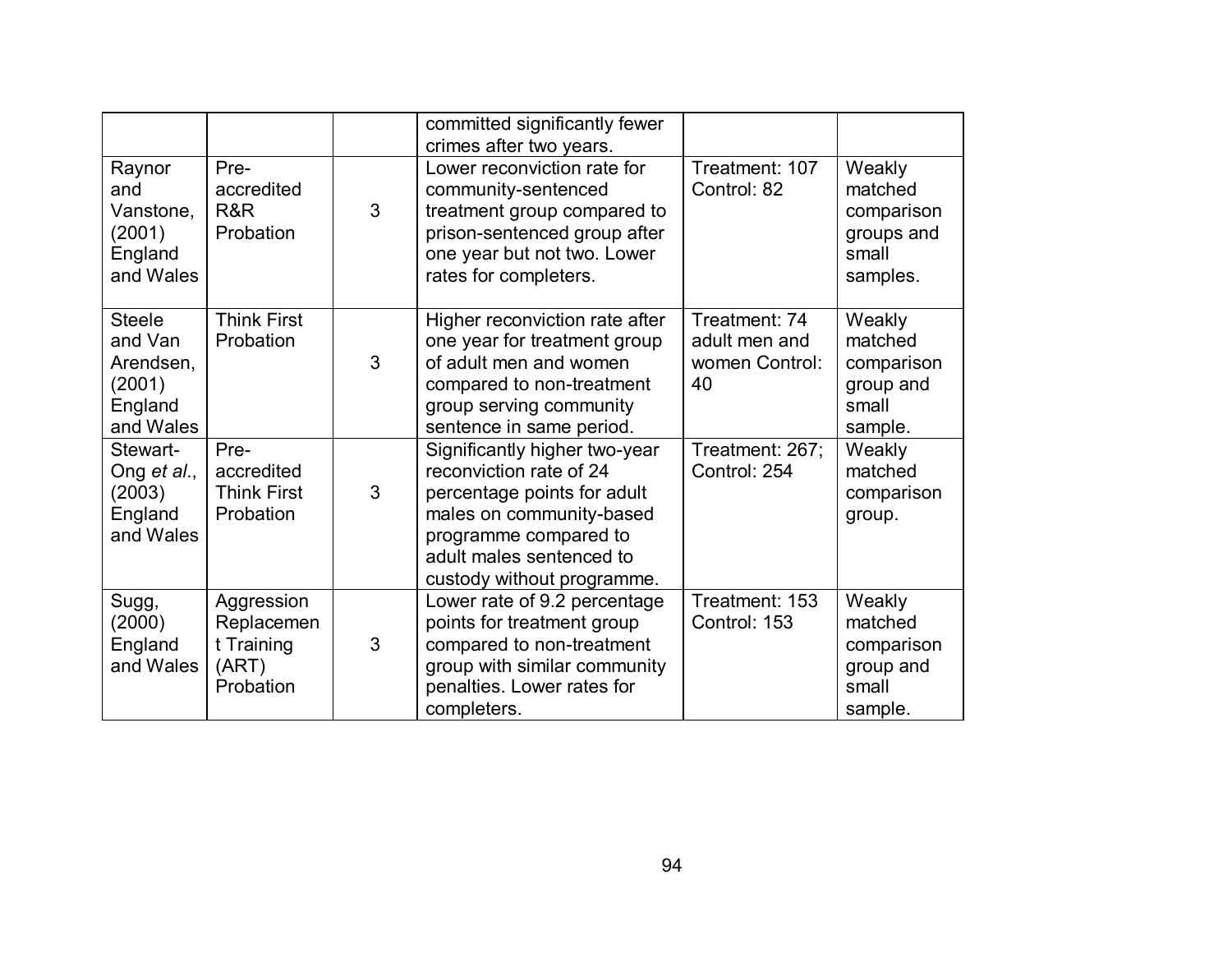| Sugg,     | <b>Drink</b>  |   | Lower rate of 2 percentage   | Treatment: 100 | Weakly     |
|-----------|---------------|---|------------------------------|----------------|------------|
| (2000)    | Impaired      |   | points in reconviction for   | Comparison:    | matched    |
| England   | Drivers (DID) | 3 | drink-related offences for   | 101            | comparison |
| and Wales | Probation     |   | treatment group compared to  |                | group and  |
|           |               |   | custodial sentence group and |                | small      |
|           |               |   | lower rate of 1 percentage   |                | sample.    |
|           |               |   | point compared to other      |                |            |
|           |               |   | disposals.                   |                |            |

The above table is subject to Crown copyright. It has been reproduced by permission of the Home Office under a Crown copyright waiver.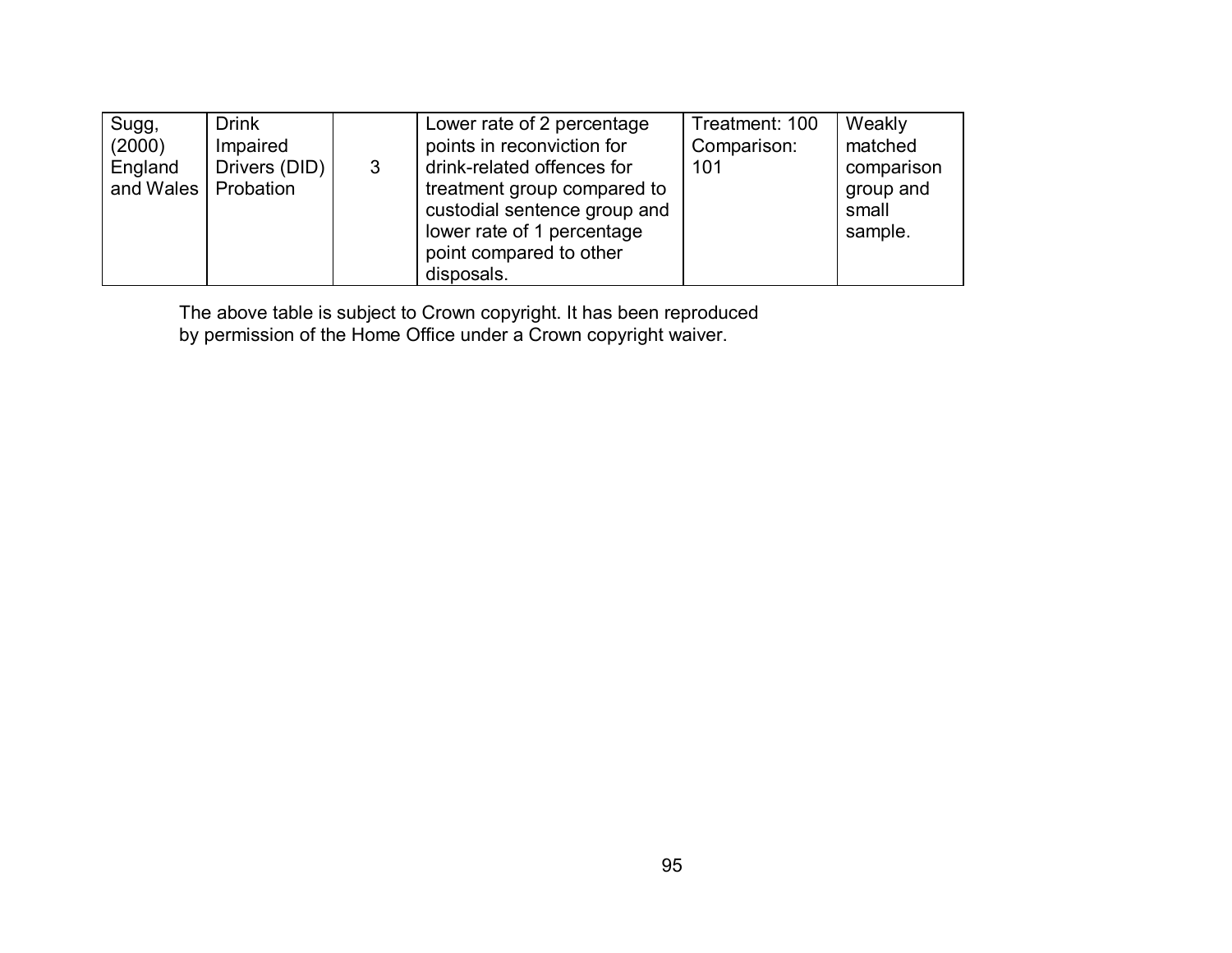The research ratings in the above table have been inserted by the Home Office researchers. They are based on the Scientific Methods Scale (Sherman et.al.,1997), but adapted for the purpose of the Harper and Chitty report on programme outcomes as measured by reconviction. Level 1, is the lowest standard and level 5, the highest standard. Table 4.3 below presents a description for each standard.

# **Table 4.3**

| Standard | Description                                                      |
|----------|------------------------------------------------------------------|
| Level 1  | A relationship between intervention and reconviction outcome     |
|          | (intervention with no comparison group)                          |
| Level 2  | Expected reconviction rates (or predicted rates) compared to     |
|          | actual reconviction rates for intervention group (risk predictor |
|          | with no comparison group)                                        |
| Level 3  | Comparison group present without demonstrated comparability      |
|          | to intervention group (unmatched comparison group)               |
| Level 4  | Comparison group matched to intervention group on theoretical    |
|          | relevant factors e.g. risk of reconviction (well matched         |
|          | comparison group)                                                |
| Level 5  | Random assignment of offenders to intervention and control       |
|          | conditions (Randomised Control Trial)                            |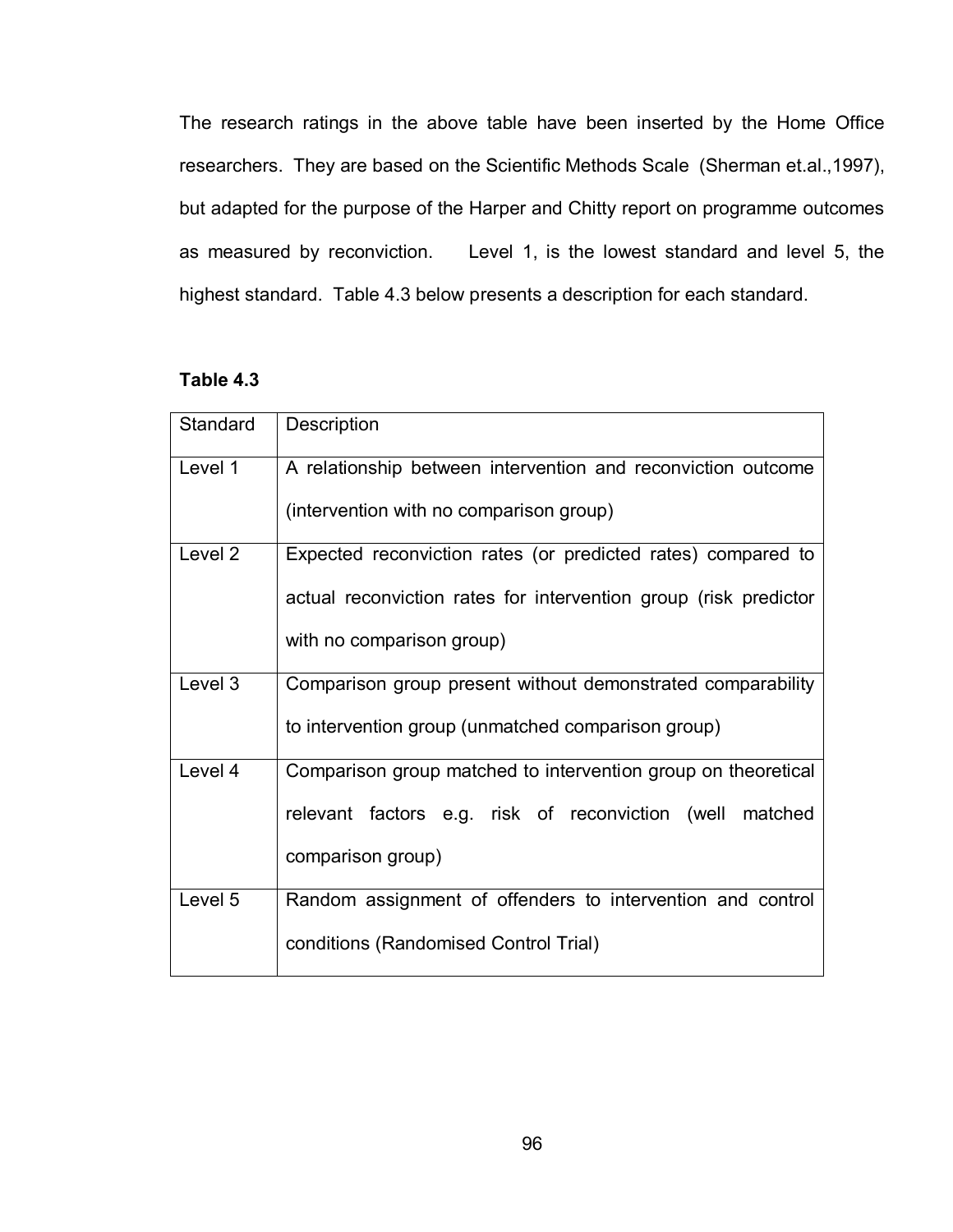The results in the above tables confirm that accredited programmes have been less effective at reducing reconviction rates than had been predicted. The research ratings also indicate that the research methods have not been particularly robust. The lack of control groups within the research methodology with considerable variation in results between studies raises doubts about their reliability and the consistency of the research methods employed. It has become evident from my discussions with other managers and programme tutors responsible for the delivery of Accredited Programmes in the probation service that with high attrition rates from programmes and low success rate in changing offenders" attitudes and behaviour, the cost of delivery outweighs the benefits.

Despite increasing evidence of the lack of success of Accredited Programmes, the Home Office continues to introduce further Programmes commissioned from the same North American and Canadian Sources. The implementation procedure for these latest programmes shows no improvement on the roll-out of the first Accredited Programmes and in some instances appears to be worse. There is still a lack of adequate training for staff. The training is being delivered by having a few Programme tutors trained by the Programme Developers, then cascading this training, using these newly trained staff as National Trainers. In some instances, the appointed National Trainers have less than two years service within Probation. Through no fault of their own, these officers have limited experience of working with offenders. They also have limited knowledge of wider Probation Service Policies and how the Probation Service is managed. This limits their ability to address queries from programme tutors on training, that are not programme specific, but have a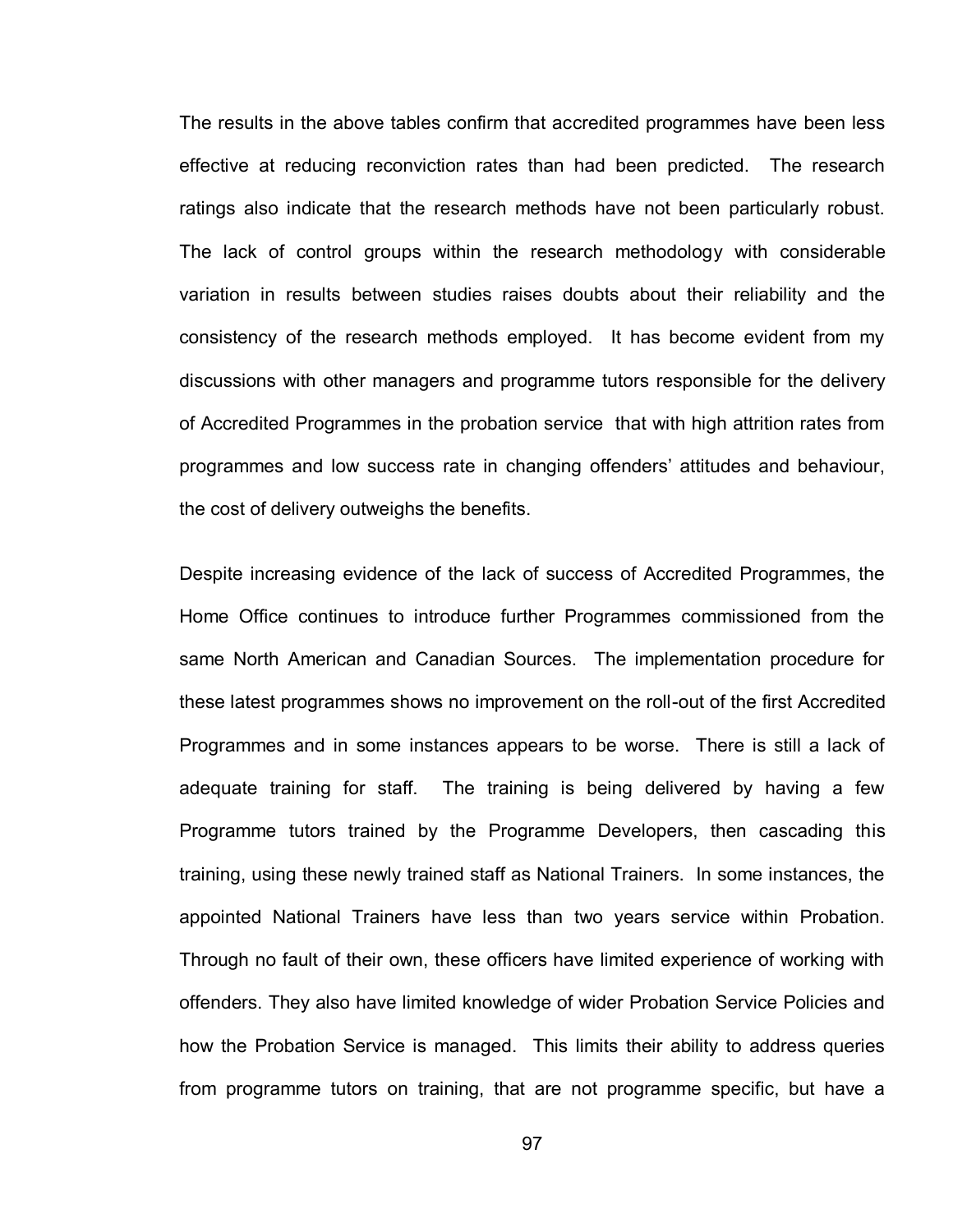relevance to wider Probation Service policy and conflicts with the advice being given within the Programme tutor training particularly if the questions are not programme specific. A similar problem exists when overseas consultants and external trainers are used to deliver programme training.

There is increasing evidence of deterioration in the overall training of programme tutors. Implementation of new programmes is quite chaotic. Given the present situation, a further deterioration in 'What Works' and Accredited Programme outcomes can be expected with a commensurate lack of success in reducing recidivism.

# **4.4 Research Evidence Collection and Evaluation**

As indicated previously, the "What Works" approach initially portrayed as researchdriven, was "sold" to politicians as an effective way of intervening with offenders to reduce recidivism and the level of crime (Macguire 2004). Mair (2004) wrote , "Early what works conferences seemed to me to be akin to an evangelical revivalist movement with charasmatic leaders being the Canadians – we were being asked to buy into cognitive behaviouralism as an article of faith" (Mair 2004 p.16). Mair comments that this may be appropriate for a religious movement but may not be an ideal basis upon which to construct a new way of working with offenders in probation. There is increasing evidence that "What Works" is failing to achieve its intended goals (Raynor 2004). Raynor"s article is largely a summary of some other researchers" findings, the main issues he highlights for accredited programmes are shown below: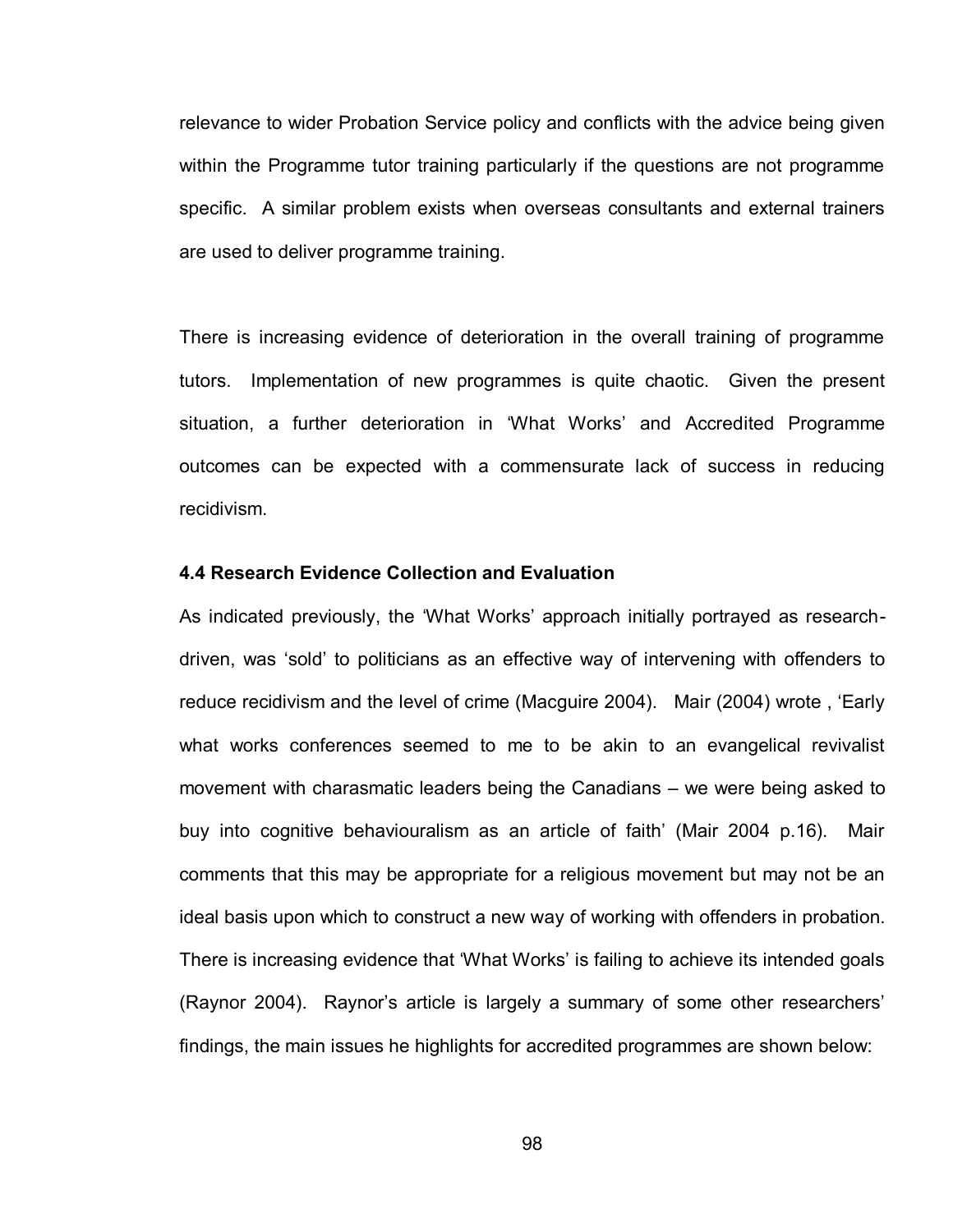- Participant completion rates are very low at 28% for the Think First Programme.
- Low-risk offenders likely to complete, but their reconviction rates did not improve.
- Reconviction rates slightly worse for offenders who attended the programme in the community than for a custodial comparison group.
- Poor implementation of Programmes and failure to keep to implementation plan
- The typical (research) results are not confirmation of "What Works".
- There are doubts about the quality of reconviction information available from central databases for evaluation purposes.

Raynor refers to the overall Crime Reduction Programme as a "politically driven initiative".

Some researchers into the effectiveness of the Crime reduction Programme, "What Works" and Accredited Programmes, claim that their research findings were witheld from publication by the Home Office, when their findings showed that the Approach was not working effectively. Other studies were "cherry picked" in order to show the Crime Reduction Programme in the best possible light. It is also suggested that the Home Office argued to have some studies re-analysed and re-interpreted to produce results more palatable to the Home Office (Macguire 2004).

It is claimed insufficient attention to the implementation of the "What Works" Accredited Programmes, and the differences between academics' and policy makers' understandings of research, has contributed to its failure to achieve the envisaged goals and successful outcomes (Maguire 2004).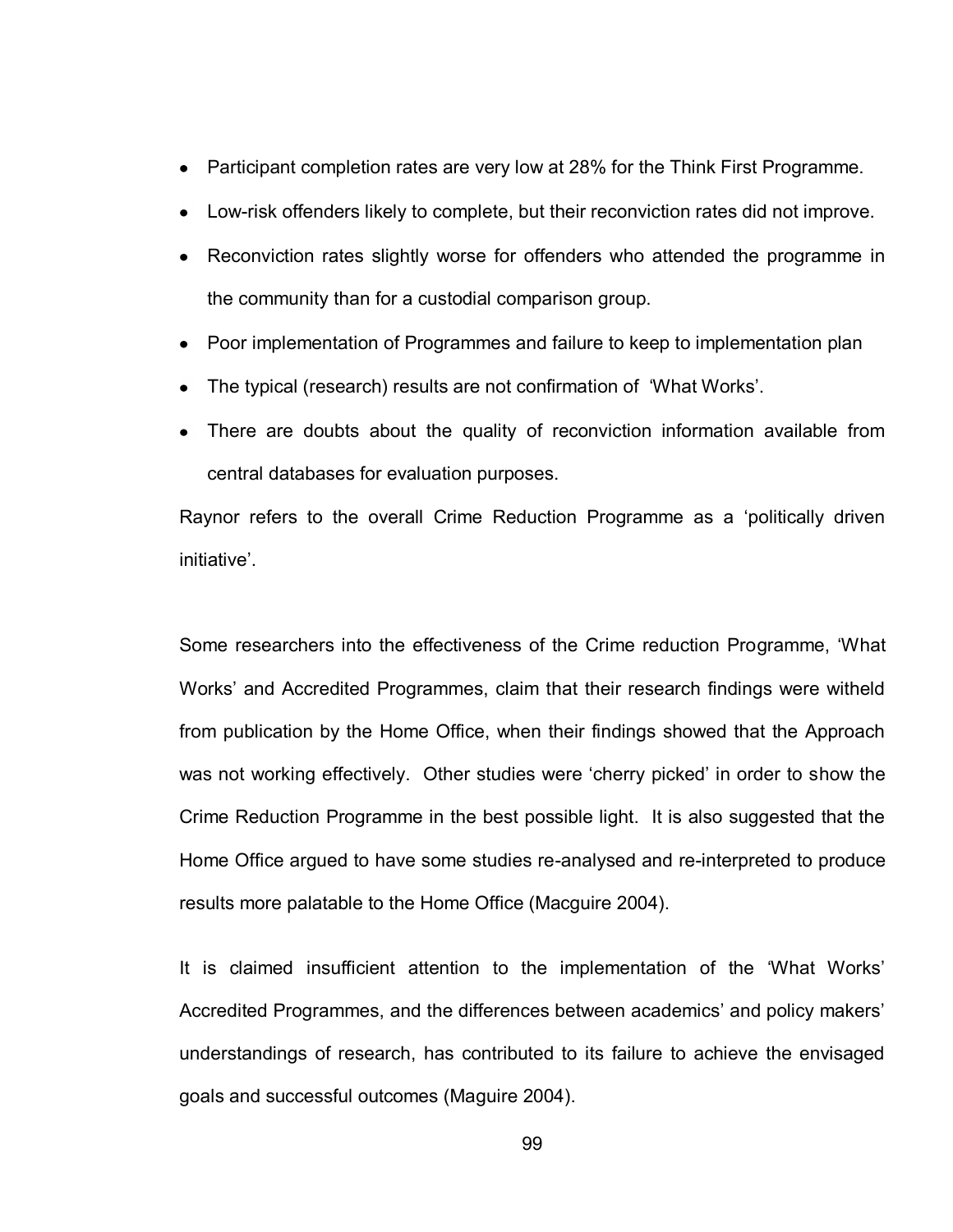In addition, action was initiated to implement the collection and analysis of research data from participants on the programmes to evaluate programme effectiveness (Home Office 2000). The data was to be collected through Psychometric testing, the collation of data relating to attendance and completion of Programmes by participants, and reconviction data available to the Home Office (Home Office 2000). A new computer system specifically intended to facilitate this research IAPS (Interim Accredited Programme Software) was announced in 2000 and intended to be quickly put into operation across the entire National Probation Service (Home Office 2001). The introduction and utilisation of the computer data collection system encountered difficulties, and by December 2004, was still not being used nationally to collect data. A mountain of paper records of psychometric testing and performance data built up in most Probation Service Areas. Due to associated storage difficulties, many of these records have been destroyed and the data lost.

The psychometric measures used to collect data and evaluate effectiveness has also limited research into the "What Works" approach. Some of the psychometric tests that were chosen to research the "What Works" approach, presumably on the advice of the Programme developers, or at least with their tacit agreement, are very old. In addition they were developed, used and validated with a very different population from the UK "What Works" General Offending Behaviour Programme participants. For example, some of the measures were developed and used with American high school and University undergraduate and post-graduate students. Others were developed and validated only with juveniles and young adolescents. Some of the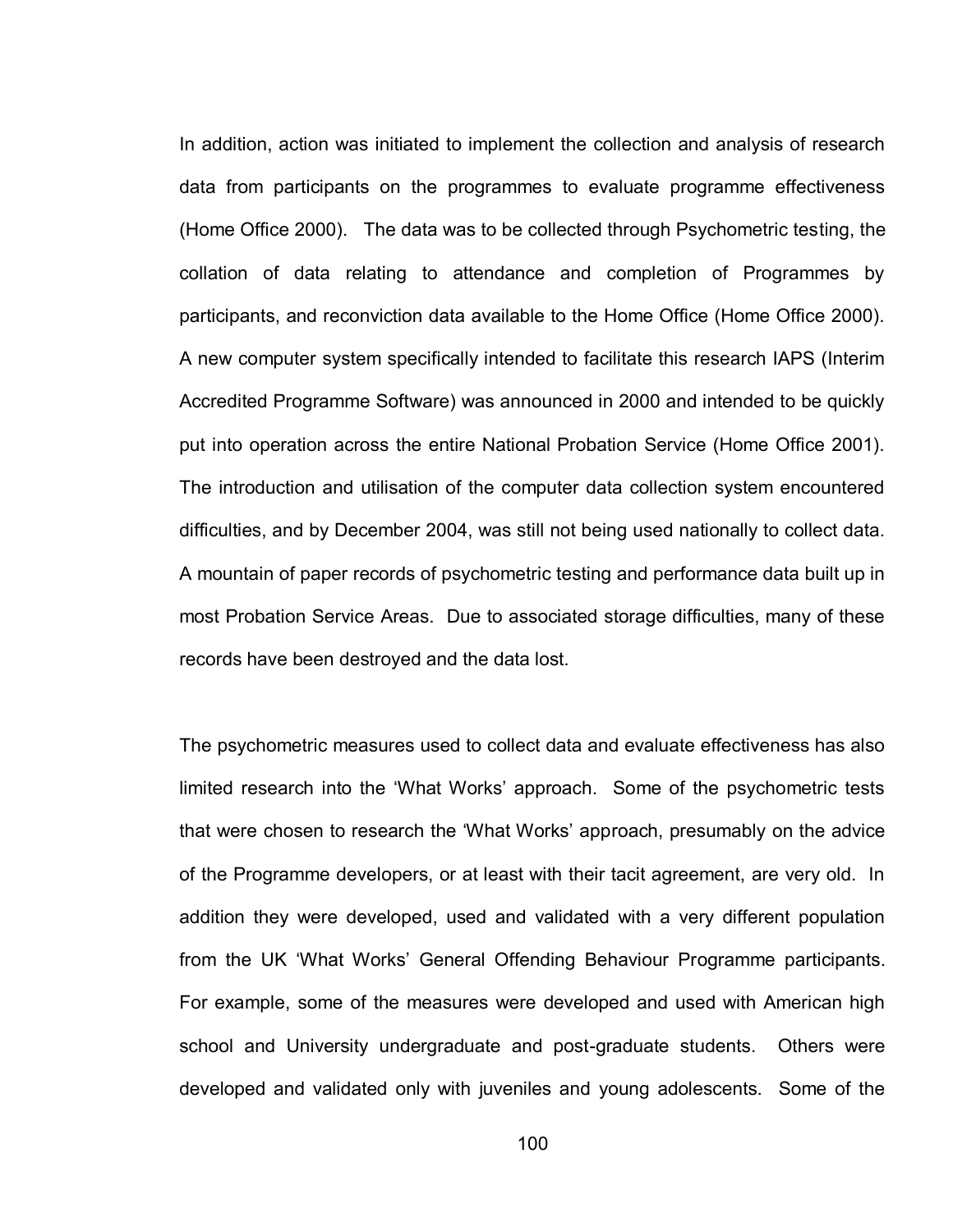tests have never been validated for use with offenders. One of the measures, the Levenson Scale, had been severely criticised and discredited by a number of experts in the field of psychometric testing, prior to the Home Office deciding to include it in its test manual (Kline 2003). Despite advice given to the Home Office over five years ago by psychologists and psychometric test administrators (myself included), that most of the psychometric tests were incomprehensible and irrelevant to offenders they chose to take no action. It is presumed, the intransigence of the Home Office displayed was influenced by the "expert" academic advice of the "What Works" movement.

A belated attempt to improve the Psychometric tests used with offenders, was made in 2004. This has resulted in fewer tests being used; however, some of the new measures have been developed by 'cherry picking' from a number of different measures and rolling these together into new questionnaires. These new measures have not been properly validated and this method of producing new tests breaches good practice for developing psychometric measures. In addition, further Social Attitude Measures from America and never properly validated with a UK population before being utilised are included. In view of the cultural difference between America and the UK, this is a serious oversight.

The offender population participating in the UK "What Works" Approach is very large. Criticism of the Home Office and the National Probation Directorate for their failure to take the opportunity to develop and validate psychometric measures, fit for purpose, and relevant to the 21<sup>st</sup> century, cannot be avoided. This was an opportunity to take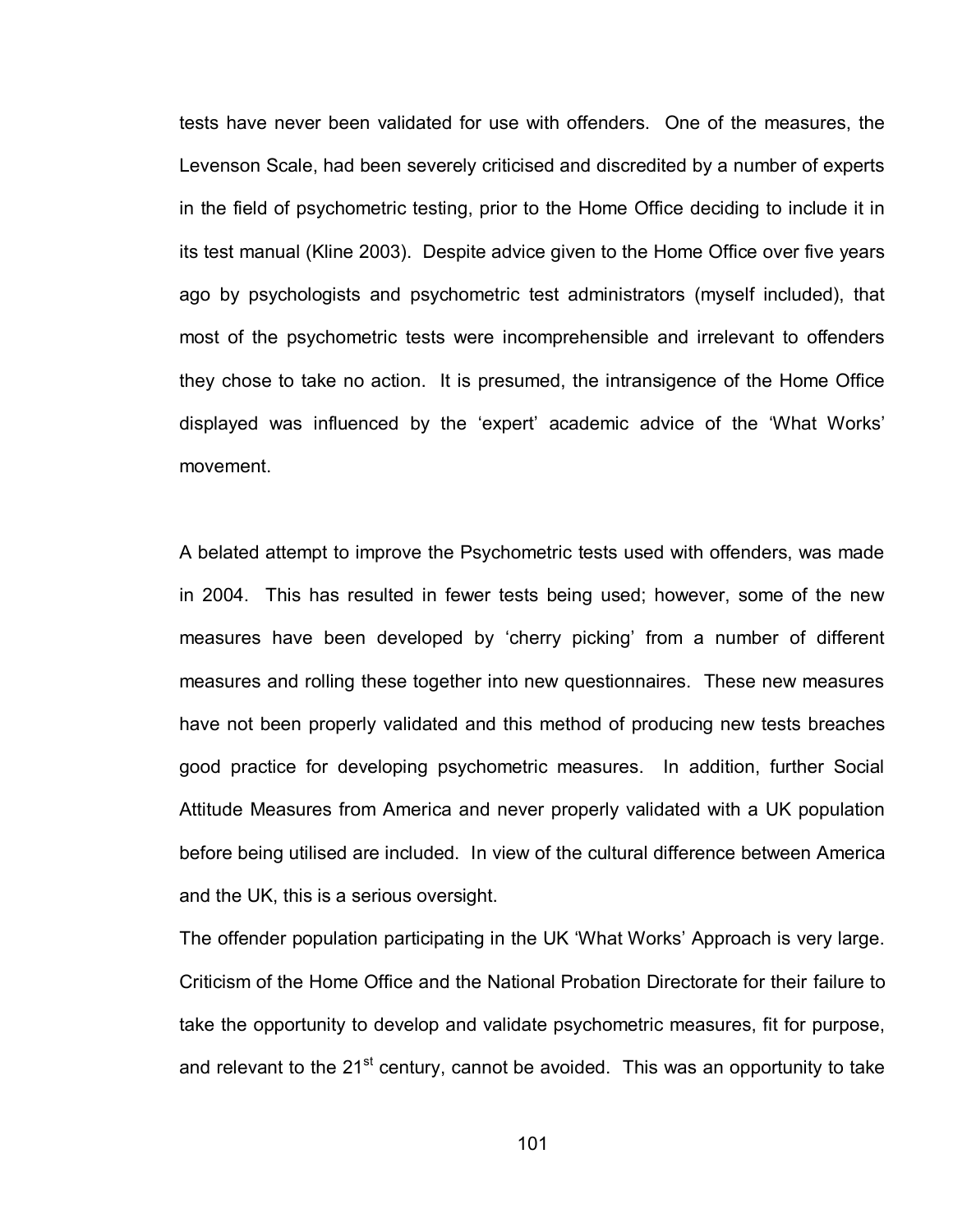a leading world role and generate income for the Criminal Justice system by marketing the new tests. Instead, there was a large expenditure purchasing test licences from other countries for tests that only partly meet our requirements.

Research to investigate the effectiveness of Accredited Programmes has mainly been in the form of prospective studies. With the data collection problems identified above, the historical database used for these studies is small and limited. In most instances there were no control group samples and therefore the predicted results were speculative. Home Office Research and Statistical Developments Directorate in a recent report indicate:

"Where there were no control groups the claims made based on the research, are highly speculative making it virtually impossible to attribute with any certainty changes in the behaviour of offenders to the Accredited Programmes, or the "What Works" approach". (Harper and Chitty (2005) p.80).

The findings from these studies have shown scant evidence that the "What Works" approach has reduced reconviction significantly. Programmes delivered in the community have shown that reconviction rates for offenders that undertake programmes are worse than for offenders given other Probation disposals.

Home Office and National Probation Service Directorate responses to these findings have been interesting. The suggestion has been made by the Home Office Minister for Prison and Probation, that the statistical methods employed to measure these Programmes have been flawed, and the results are in fact much better than the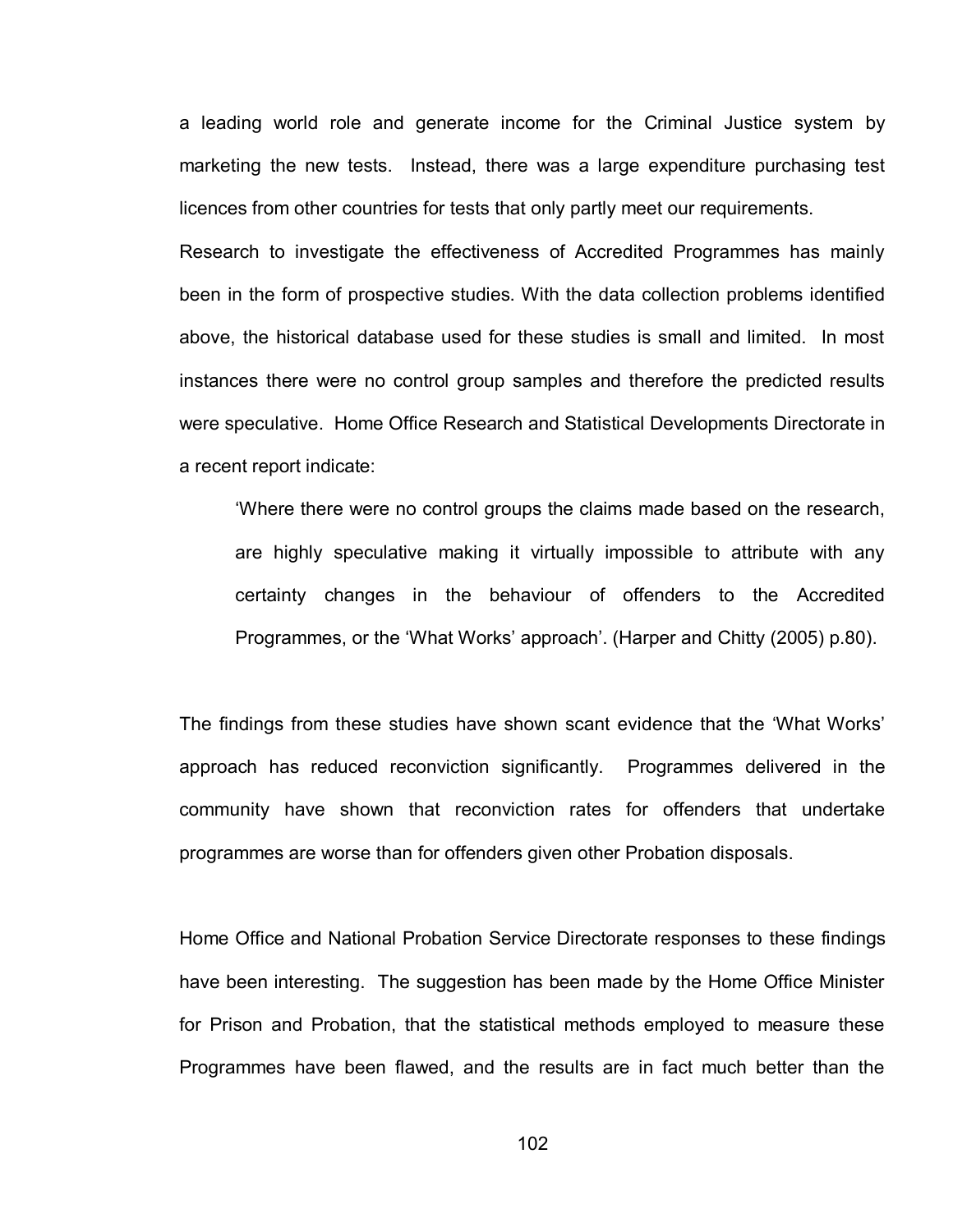research studies have shown. The likelihood of this scenario being correct is questionable, given the high level of expertise within the Home Office Research and Statistical Development Directorate. It has recently been revealed that the Home Office Research and Development Department expressed reservations about some of the proposed research into Accredited Programmes, but the Offending Behaviour Unit went ahead and commissioned the research (Harper and Chitty 2005).

A further change in the way that the effectiveness of the "What Works" approach is being communicated has been adopted. The original vision using "What Works", and the target set for reducing reconvictions by 5% by 2004 for offenders punished by community supervision, (Home Office 2001). The new measure being adopted will only compare reconviction rates with the predicted rate for reconviction. This redefining of the parameters set for measuring "What Works" appears to have been adopted to mask the ineffectiveness of the approach. This is also linked to an announcement that different statistical methods are to be employed in the future to measure "What Works" (LeVay 2004).

The Correctional Services Accreditation Panel, an international panel of academics and practitioners, appointed to accredit programmes and safeguard the quality of programme delivery, has been critical of the research and evaluation of accredited programmes. In the Panels 2003-4 Report, in relation to evaluation they record their suspicion that there might be a gap between "what had been promised and what had actually taken place." The panel also expressed an intention to "go tough" in relation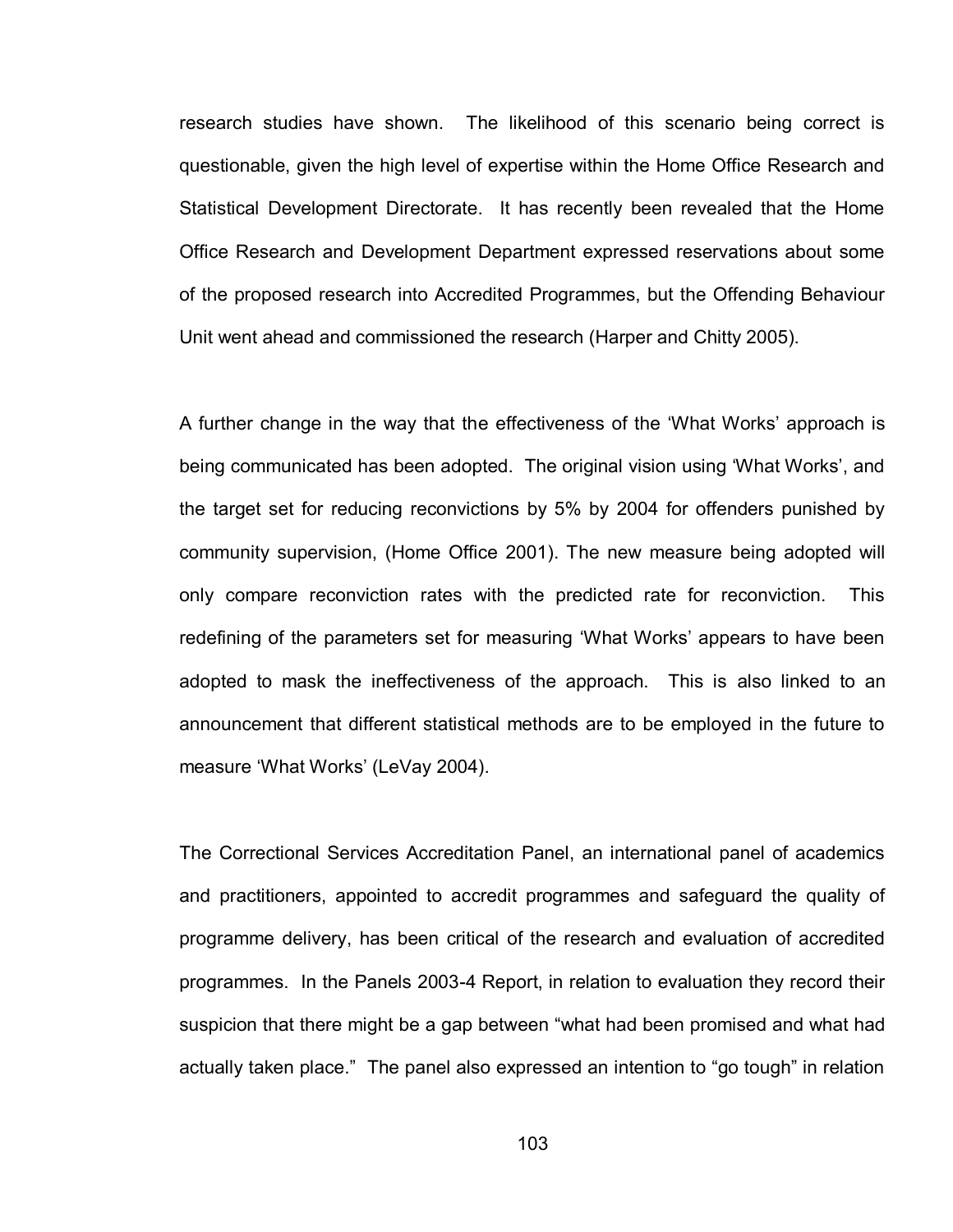to its application of the evaluation criteria. (Correctional Services Accreditation Panel Report (2004).

Despite the above weaknesses in data collection and stringent evaluation of Programmes, and also the failure to achieve targets with respect to completion rates, the Home Office has pressed on with the introduction of narrower focussed programmes aimed at addressing drink driving offences, anger management and domestic violence. Development of further Programmes is still in progress, and the current intention is to introduce these within the Probation/National Offender Management Service. The failure to put adequate structures in place to support the "What Works" Approach, is a factor that has contributed to its ineffectiveness and the failure to achieve the hoped for reduction in offender reconviction rates.

There is a rearguard action by those who instigated the "What Works" approach to shore-up and re-launch some of the original Accredited Programmes. Within the Probation Service enthusiasts for the re-launch, there is a group that do not understand research evidence or choose to ignore it, and genuinely want to keep the "What Works" faith. Politicians and government ministers are also caught up in this dilemma. The government made a large financial and political investment in the "What Works" Approach and Accredited Programmes in the Spending Reviews in 2000 and 2003. Having invested so many resources it is difficult for the government to admit that it has not been as successful as they believed it would be.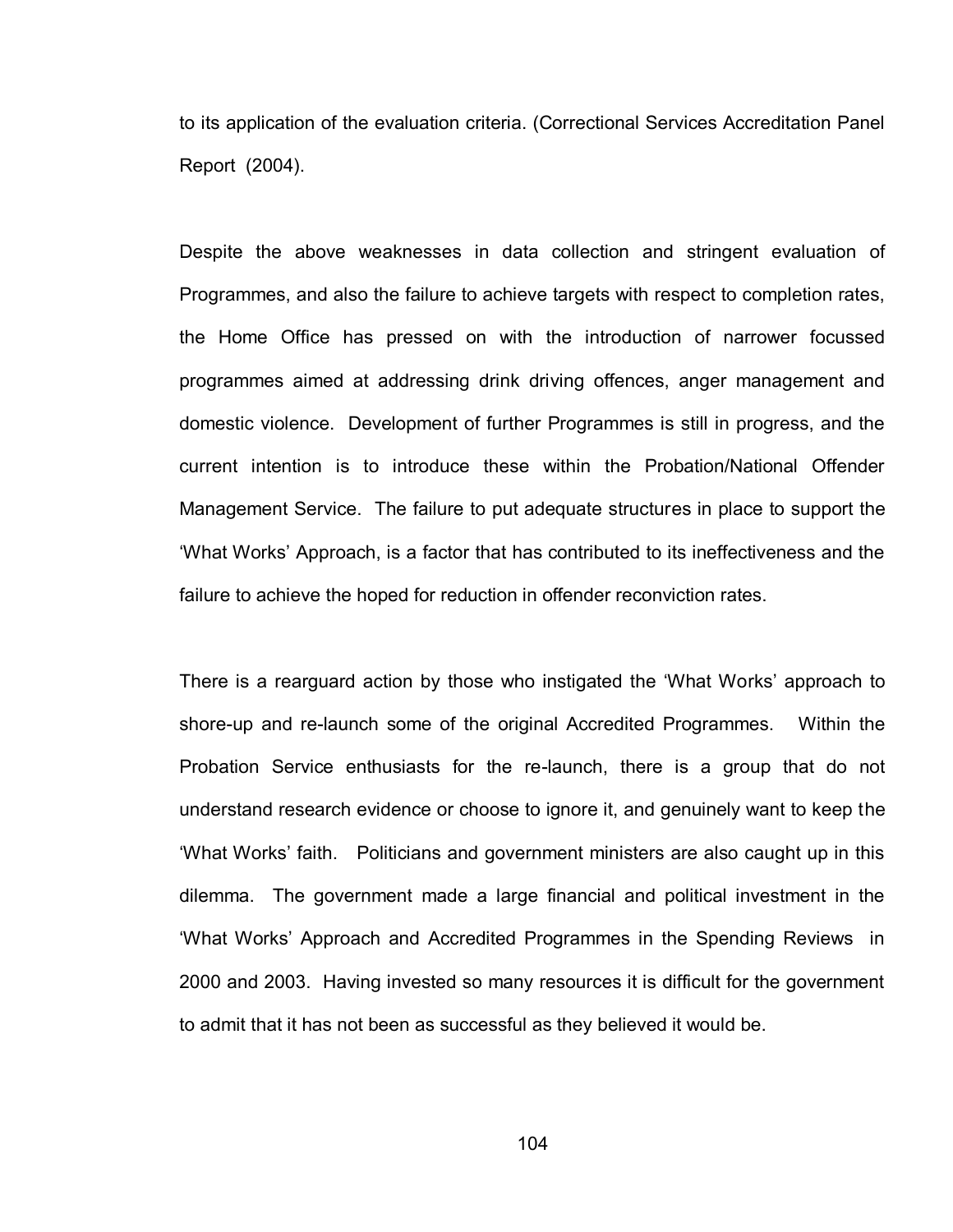If offenders' attitudes are to be changed and they are to benefit from the sentences imposed by the courts, then the punishments given and interventions used with them must be credible and relevant to the offender.

This chapter has examined the implementation and use of the "What Works within the UK criminal justice system. The use of "What Works" accredited programme outcomes in relation to my research findings will be discussed later in the thesis.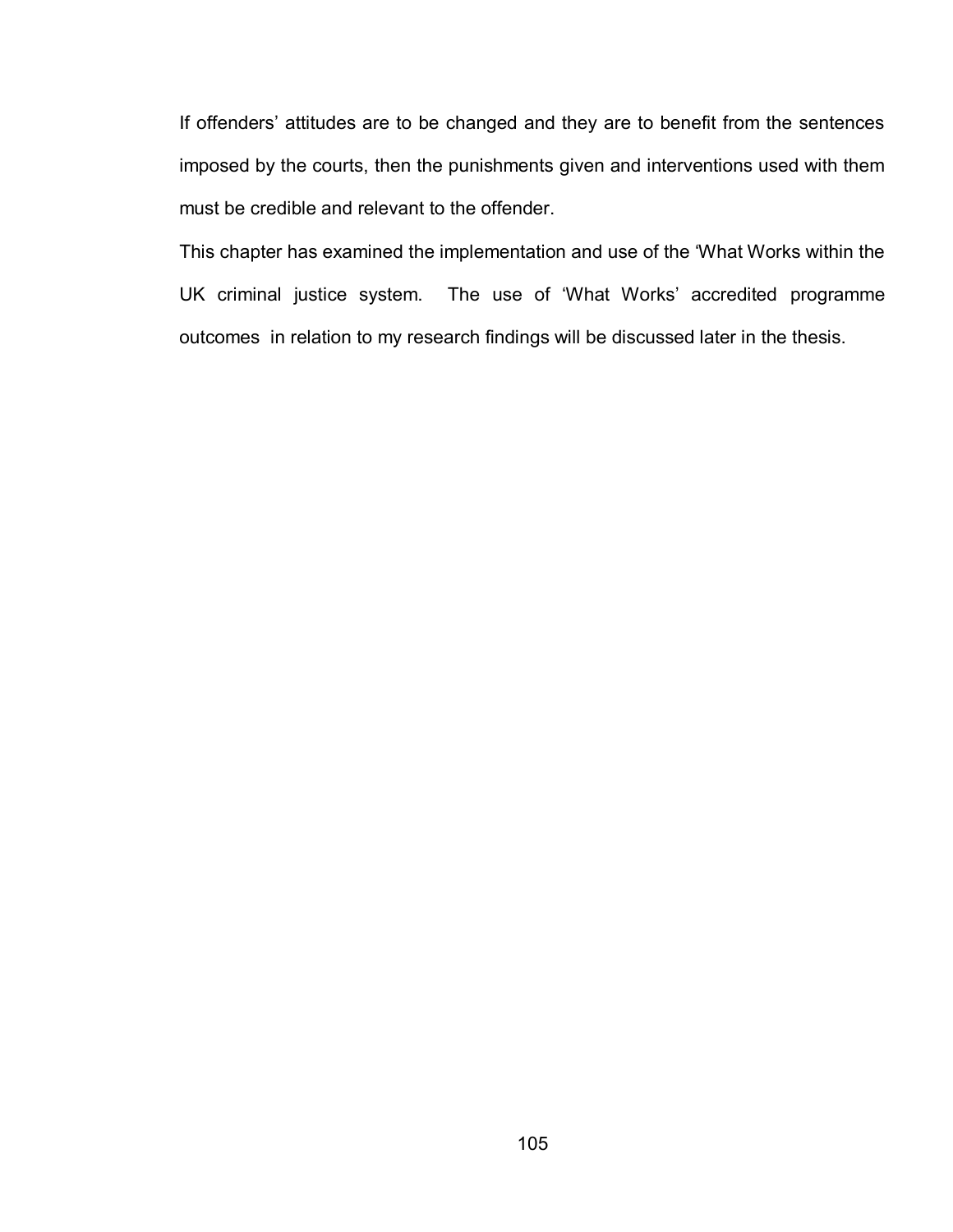### **Chapter 5 Methodology and Pilot Study.**

# **5.1 Introduction**

In this chapter an account is given of my reasons for carrying out the research and the methodology used for the pilot study. At the end of the chapter are listed the findings that influenced the design for the main study.

### **5.2 Background to the Research.**

In my role within Teesside Probation Service I was responsible for designing, implementing groupwork programmes based on the psychological cognitive behavioural approach and evaluating their outcomes. This was at the same period in 1997 as the New Labour government was adopting and planning to introduce similar "What Works" accredited programmes nationally within the probation service in England and Wales. I was involved in piloting some of the programmes before they became accredited for national use. The "What works" approach and accredited programmes were designed on the premise, that offenders committed crime because of faulty thinking, poor problem solving skills and a lack of social skills. My own programme designs followed a similar approach.

Although not directly involved with offenders on a daily basis, I became aware of this when I did meet with offenders during my investigation of programme outcomes. I also became aware when working with colleagues to implement programmes and observe their delivery of the programmes, that views about offenders that underpinned the "What Works" approach did not correspond with offenders views and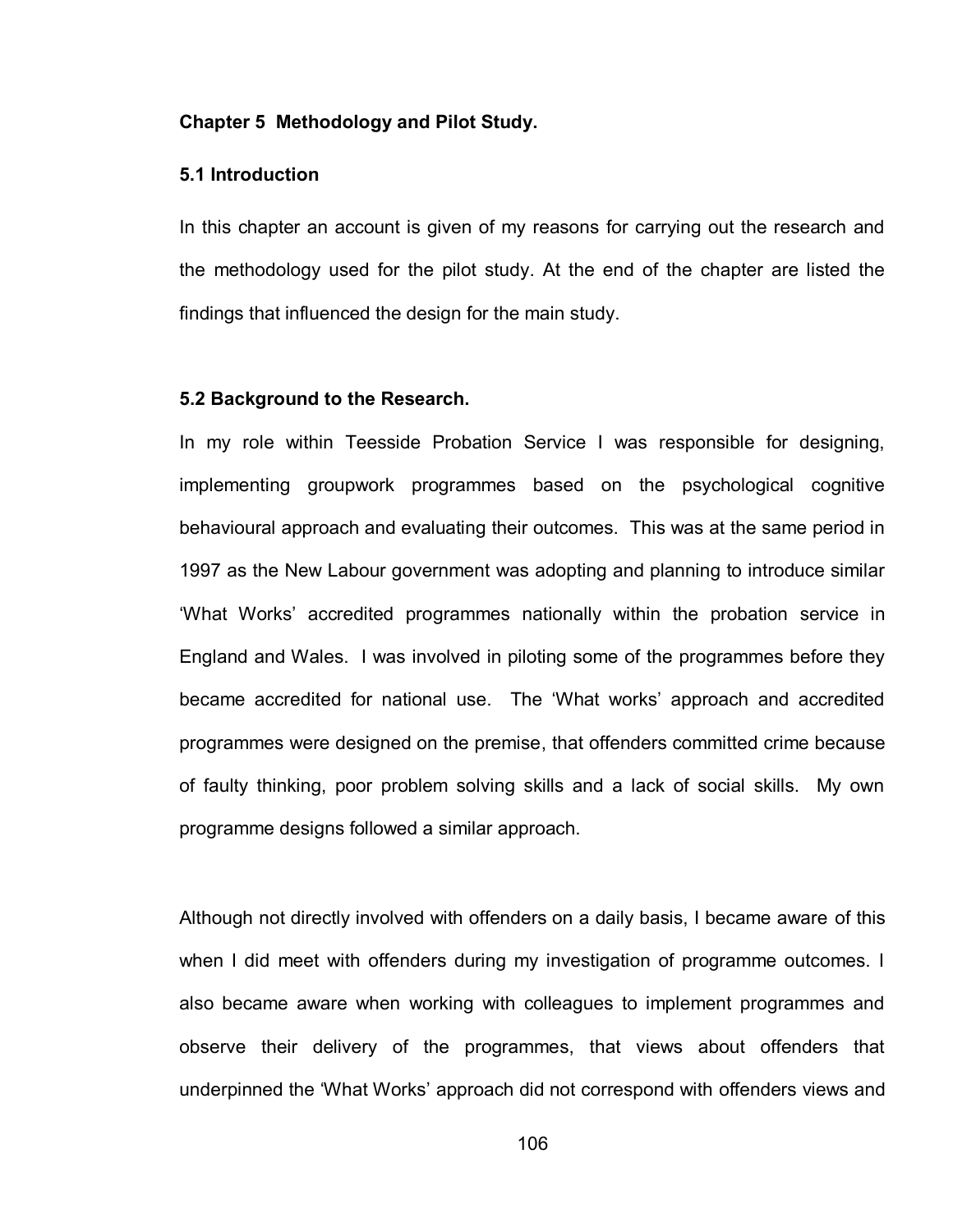attributions about their offending. I therefore decided to investigate whether the reasons that have been given to explain the causes of offending and the treatment prescribed for use with offenders were valid and sufficiently took into account the views of offenders to be relevant and effective. My research seeks to identify the difference in attribution of cause and offence seriousness between offenders and sentencers. It will also, from its findings provide information on why offenders believe they offend.

### **5.2 Pilot Study Methodology.**

An initial problem was that working within the Probation Service there was the difficulty of being objective about the research and eliminating researcher bias. I was not directly responsible for the case management of the offenders interviewed and worked in a non practitioner role within the probation service. The research being carried out was not intended to inform or change immediate practice and was of an evaluative type. Griffith and Tann (1992) indicate that all evaluative research should not be considered as action research. The research methodology did not include focus groups or dialogue with participants.

The research was not used to develop or influence practitioner practice and the methodology was reviewed by my research supervisor acting in a critical friend model (Miller 1990). The ethic and research methodology was based on the British Psychological Society guidelines for members engaged in research.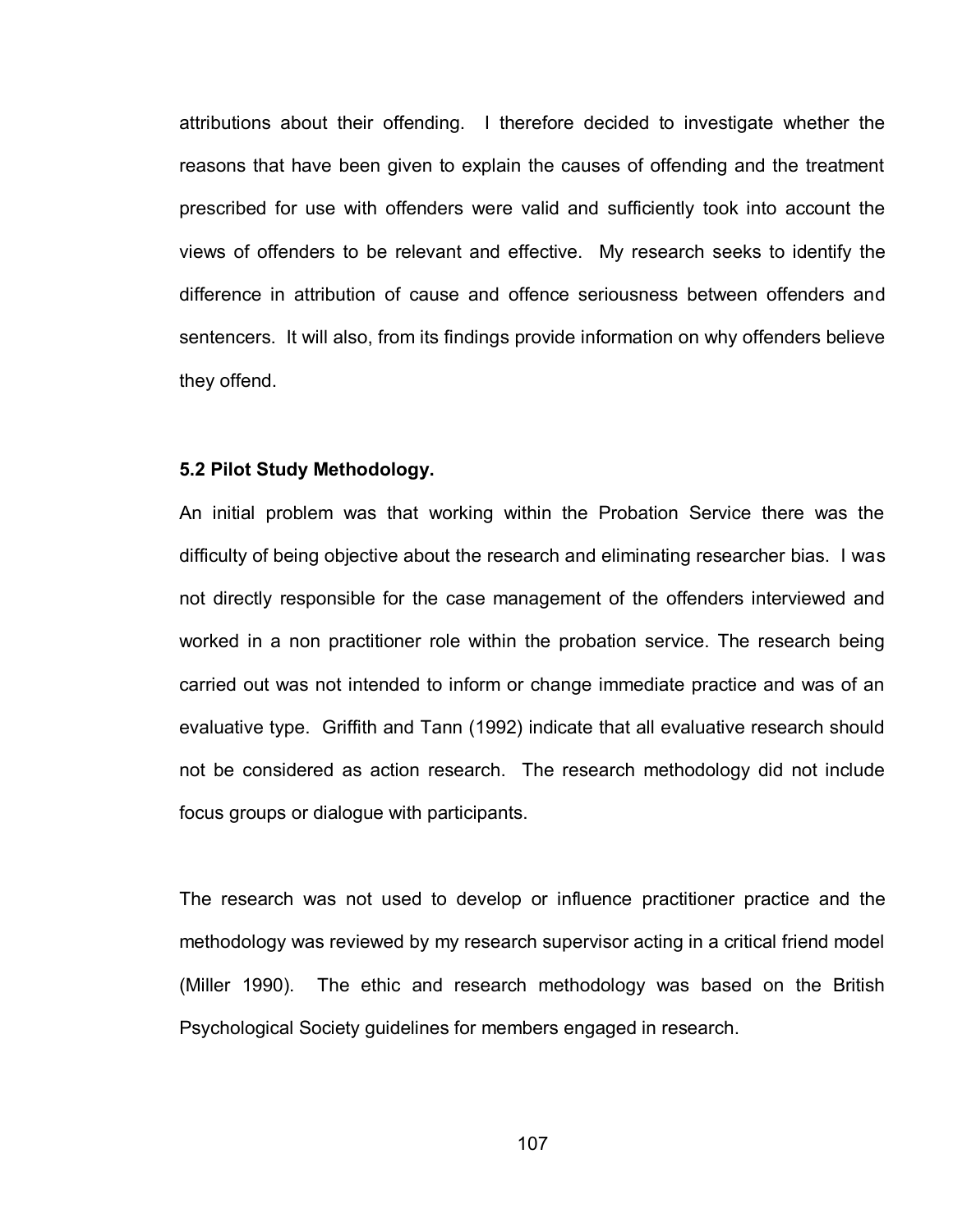The initial plan was to look for existing measures that could be used in the research to measure offenders attributions. The Blame Attribution Scale, Gudjonsson (1984), (Gudjonsson and Singh, 1989) and Attribution of Blame Scale, Loza and Clements (1991), were considered. Investigation revealed that the Attribution of Blame Scale had only been used with incarcerated offenders within the Canadian Penal system. There were only 197 participants within the Canadian study. The average number of previous convictions for each participant was 9.44 prior to participation in the study. Of the total sample 18% were serving life sentences. The Canadian research findings using the Attribution of Blame Scale did not support the Canadian study predicted outcomes.

The possibility of using Locus of Control scales was considered. The dependability of this type of measure to produce reliable results or measure what the scale developers claimed, namely external and internal control factors, has been disputed by a number of researchers (Kline 1993). Lefcourt (1991) argued that Locus of Control scales need to be tailored to particular populations. This made it impossible to use a locus of control measure with offenders and magistrates. Magistrates in their responses could only express attributions about the locus of control influencing offenders.

Following the investigation of existing measures, the view was formed that there were no existing scales that would enable the factors in my research to be investigated. The Blame Attribution Scale and the Attribution of Blame Scale had too narrow an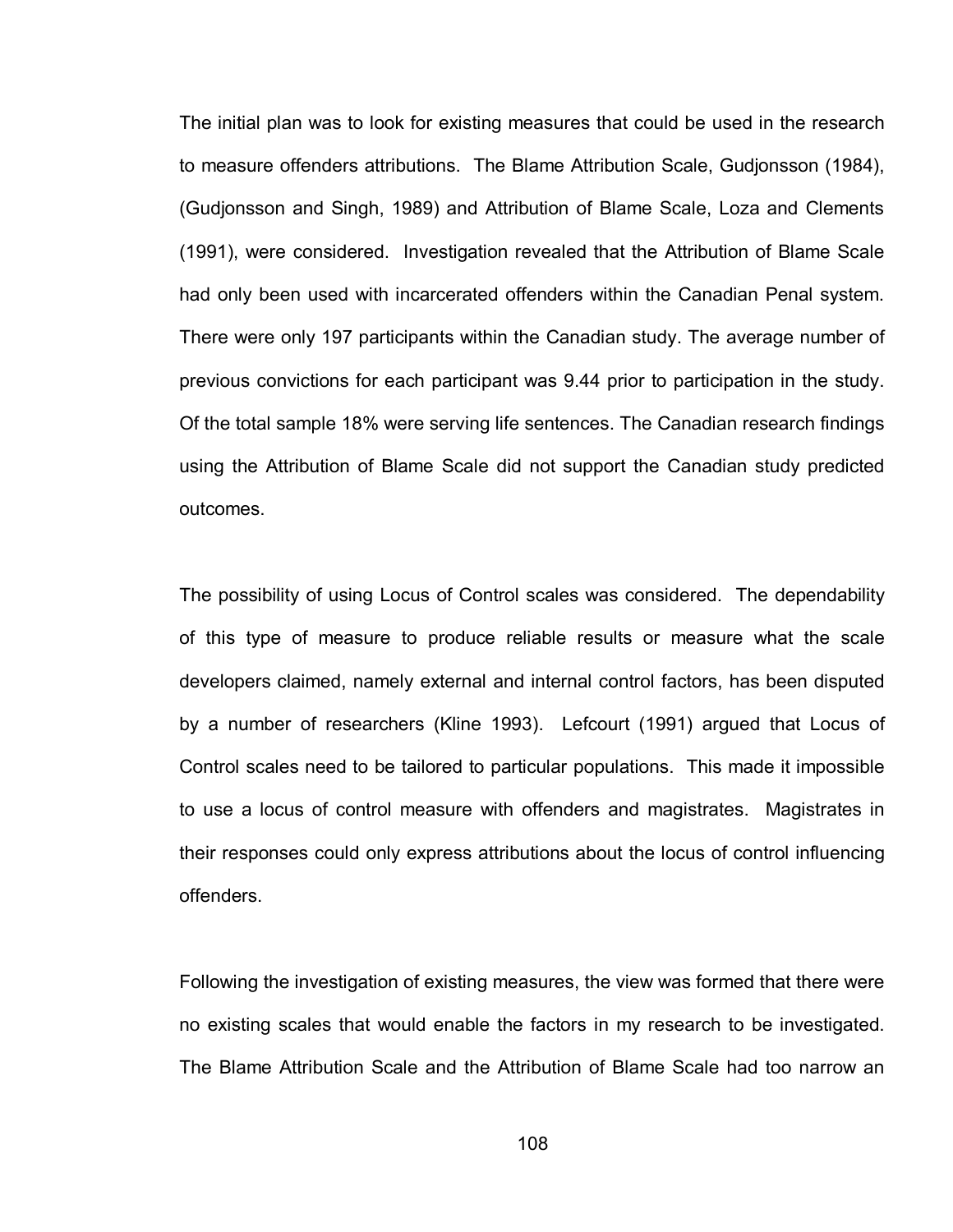offence focus. My research sample would primarily involve offenders on probation orders convicted of offences within the Home Office Standard List offence category. No existing measures of attribution could be found that had been validated for use with offenders and sentencers. The decision was made to design a new measure and to evaluate its suitability within a pilot study.

The options were to use either a quantitative approach or a qualitative approach. The attraction of a quantitative approach was the opportunity to eliminate through statistical analysis, effects that might arise by differences in intellectual ability and communication skills, between offenders and sentencers. If questionnaires were used for participants to complete themselves, then offenders with literacy skill difficulties would have been disadvantaged. The decision to use a semi-structured interview with a standard script to collect data was adopted so that respondents with limited comprehension and literacy skills could be given the opportunity to ask for clarification of the questions if needed, and give verbal responses. The interview technique was also adopted to avoid the reluctance of respondents" to complete written questionnaires for reasons of confidentiality. An interview approach using a standard script helped to minimise any effects that might arise due to differences in intellectual ability and communication skills of offenders and magistrates.

### Pilot Study

An initial pilot study was carried out by me in the Teesside Probation Service area to test the questionnaires and measures designed for use with offenders. The sample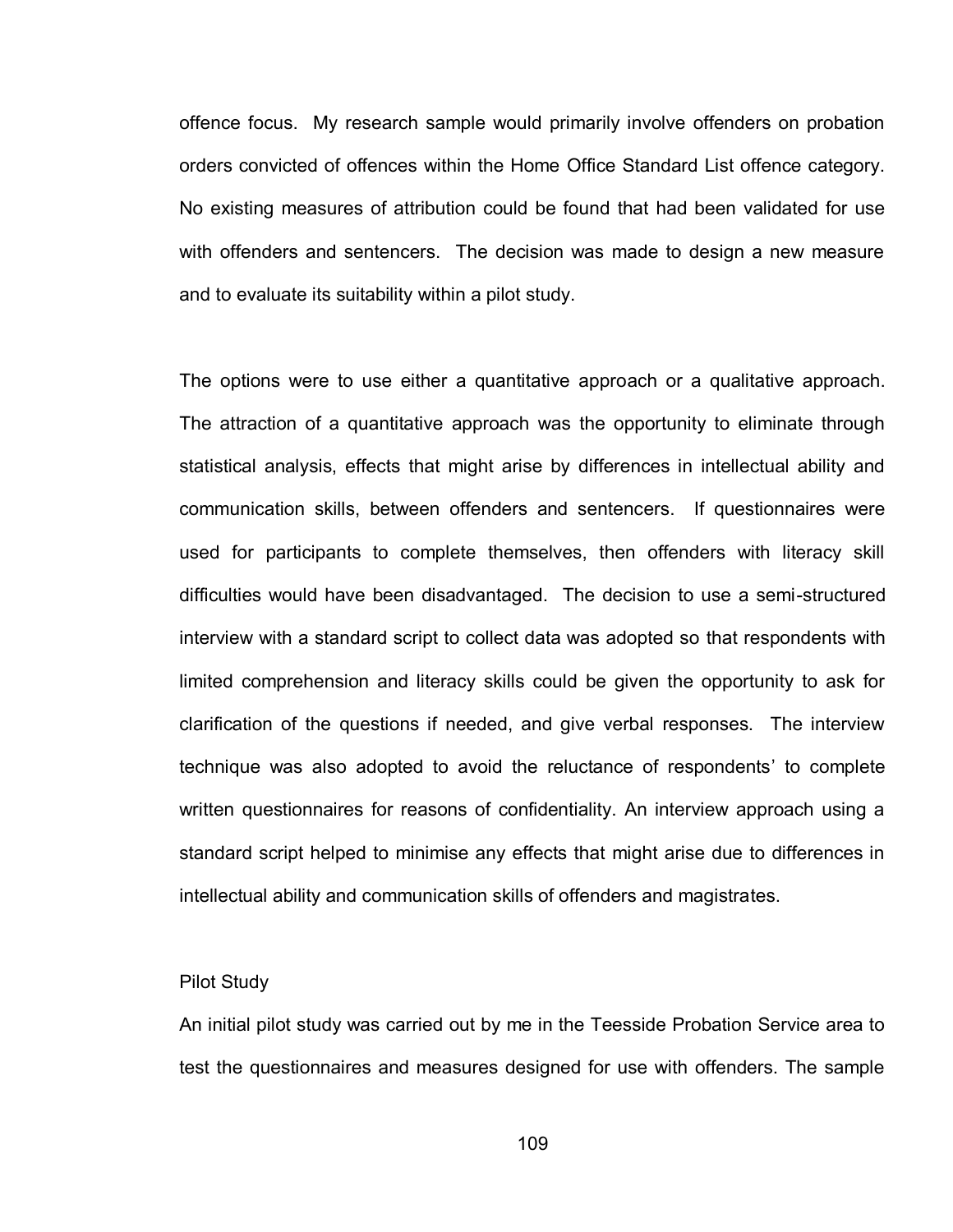for the pilot study consisted of 30 offenders sentenced by the Courts to a Probation Order of 12 months or more for a variety of offences. On initial contact the offenders were informed about the aims and nature of the research, and asked if they were willing to take part in it. They were informed that participation in the study was entirely voluntary, and should they decline, no record of their refusal would be kept nor details of their refusal made available to their Probation Officer. The offenders approached to take part in the research were all male and randomly selected. Only one individual approached declined to take part. All of the participants were between the ages of 17-27 years, with the exception of one participant who was in the age group 37+ years. Each of the interviews between the researcher and the participant were carried out within offices of the Teesside Probation Service. Only the researcher and participant were present at the interview. Data was collected using a Likert scale for two sections of the questionnaire, and a series of questions requiring an agree/disagree response for the remainder. The Likert scale responses were numerically coded to allow quantitative analysis of participants' responses. A semistructured interview technique was used, with the researcher introducing the questions to each participant using a standard script. The respondents were asked to give one answer for each question indicating which response represented their view best from the possible available responses. The Social and Environmental section of the questionnaire asks the offender to identify causes of their offending. This is not intended to imply that it made their offending inevitable. The term 'cause' is often used loosely by offenders to explain the reason why they knowingly committed an offence. A typical example is, that of a person who drives without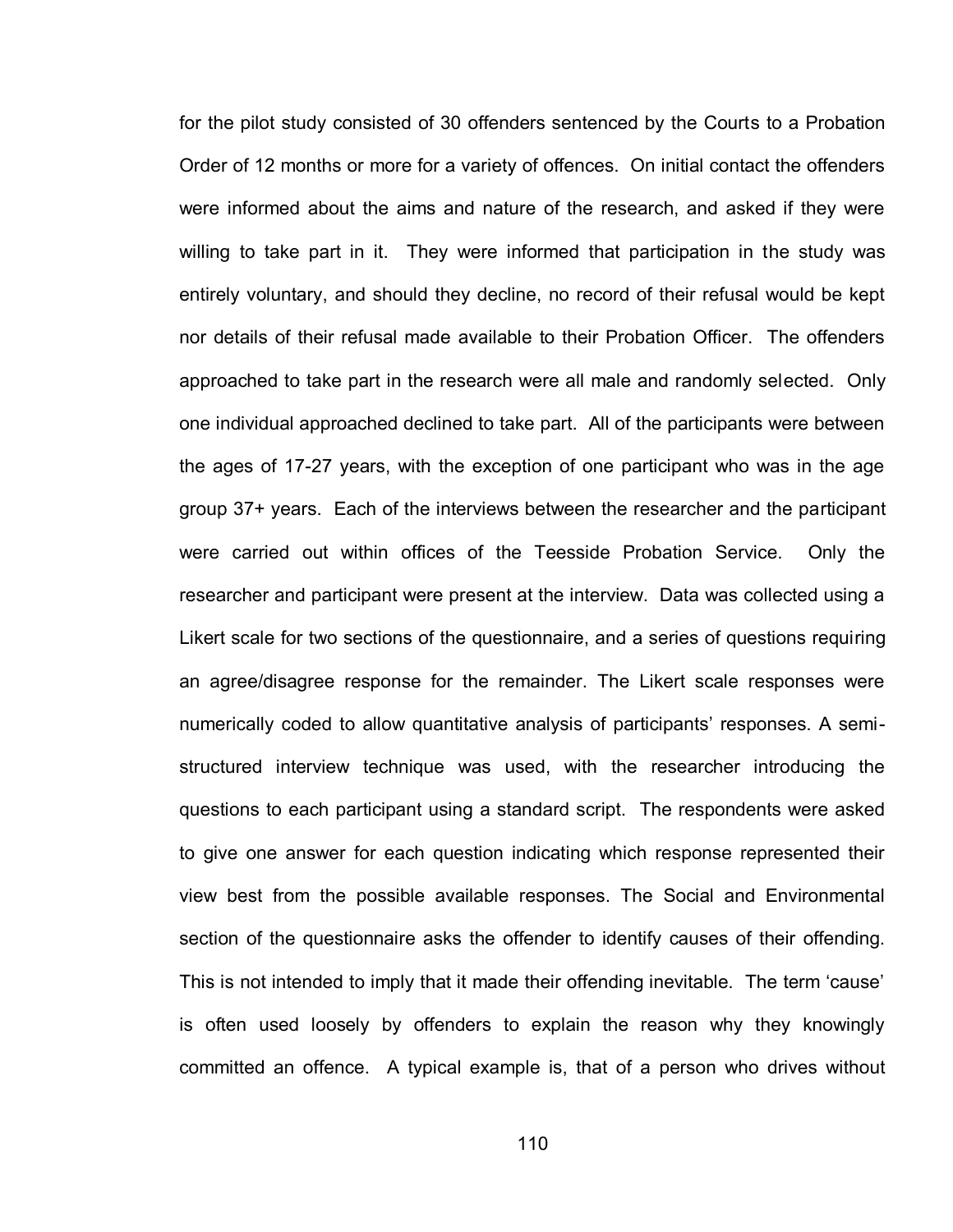insurance. This type of offence is often explained or justified by the offender stating, "I had to get to a place and had no alternative transport". Another example is the drug user who states, 'I had to shoplift, steal, burgle to get money for heroin'. Cause is used in this way, not in the sense of a compulsive factor that makes offending inevitable, but as an offender"s attribution and belief about why he offends.

The factor identified as 'cause' is often not directly related to the offence committed. The drug users' need for a 'fix', causes them to offend. In the case of the drug user, psychological and physical needs for drugs, is for him the cause of his offending. In reality, however, psychological and physical needs are probably only two of a number of predisposing factors. The importance of the research, however, is to identify the offender"s attribution of cause. After completion of the questionnaire, the participant was given an opportunity to ask any questions, or seek clarification of any matters relating to their participation in the research study. The questionnaire was administered again 3 weeks later, with 10 of the respondents, to enable test-retest reliability of the questionnaire to be assessed. The questionnaire Fig 5.1, is shown on the following pages.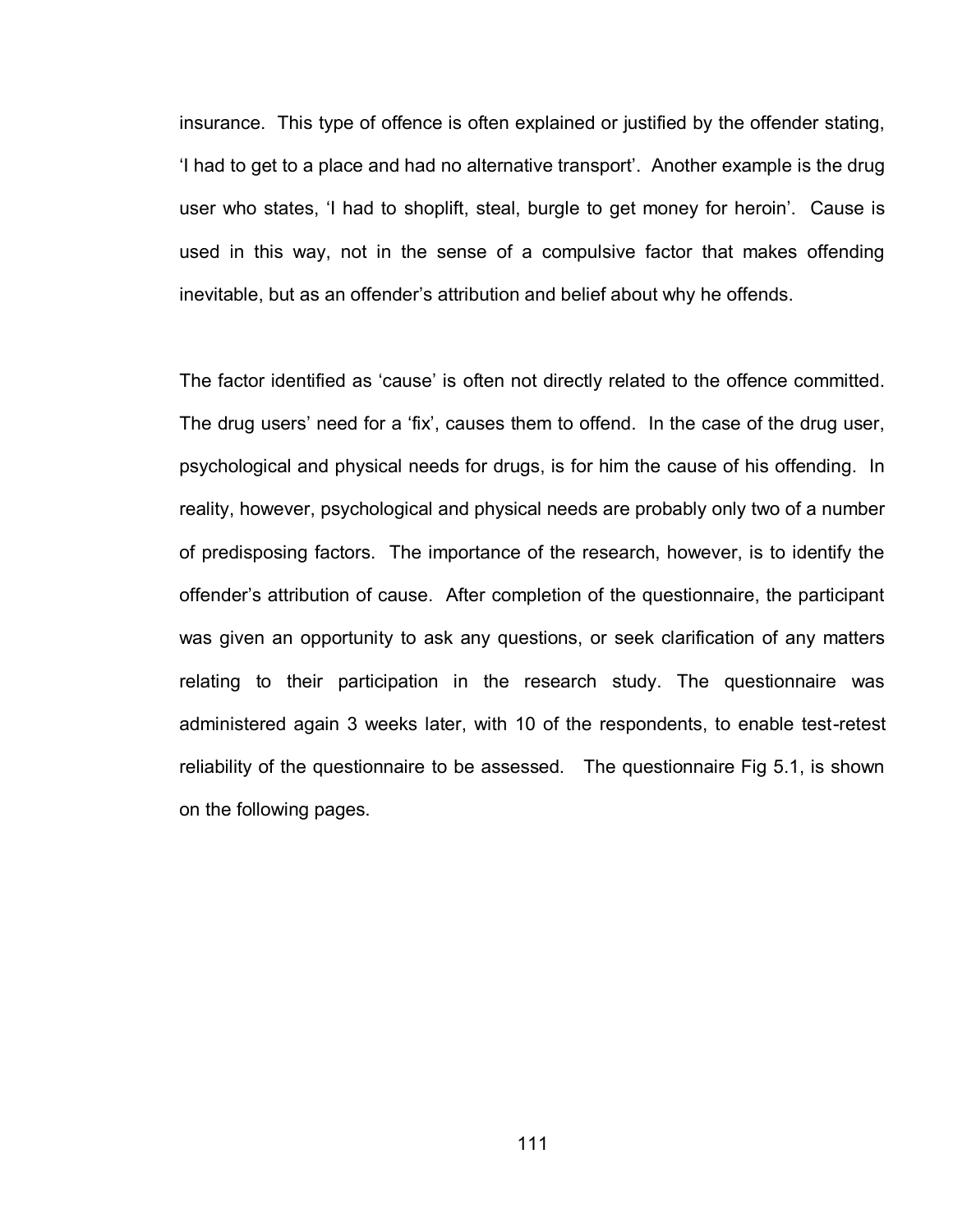Offender"s Causal Attributions of Offending Survey

Name…………………………………………………… Offender"s Ref. No………………….

Age Group 17-21 22-26 27-31 32-36 37+ Sex M F

Category : Probation Prisoner On License

### **Social/Environmental Factors**

Please indicate which of the following factors you see as cause of your offendingand to what extent they cause your offending behaviour?

| 1. Influence of friends             | greatly | quite a lot moderately a little not at all         |            |
|-------------------------------------|---------|----------------------------------------------------|------------|
| 2. Lack of money                    | areatly | quite a lot moderately a little not at all         |            |
| 3. Family members                   | greatly | quite a lot moderately a little                    | not at all |
| 4. Lack of job                      | greatly | quite a lot moderately a little                    | not at all |
| 5. Easy opportunity to commit crime |         | greatly quite a lot moderately a little not at all |            |
| 6. Housing and social conditions    | greatly | quite a lot moderately a little not at all         |            |
| 7. Excitement of offending          | areatly | quite a lot moderately a little not at all         |            |
| 8. Alcohol misuse                   | greatly | quite a lot moderately a little                    | not at all |
| 9. Drug misuse                      | greatly | quite a lot moderately a little                    | not at all |
| 10. Custom in neighbourhood         | greatly | quite a lot moderately a little not at all         |            |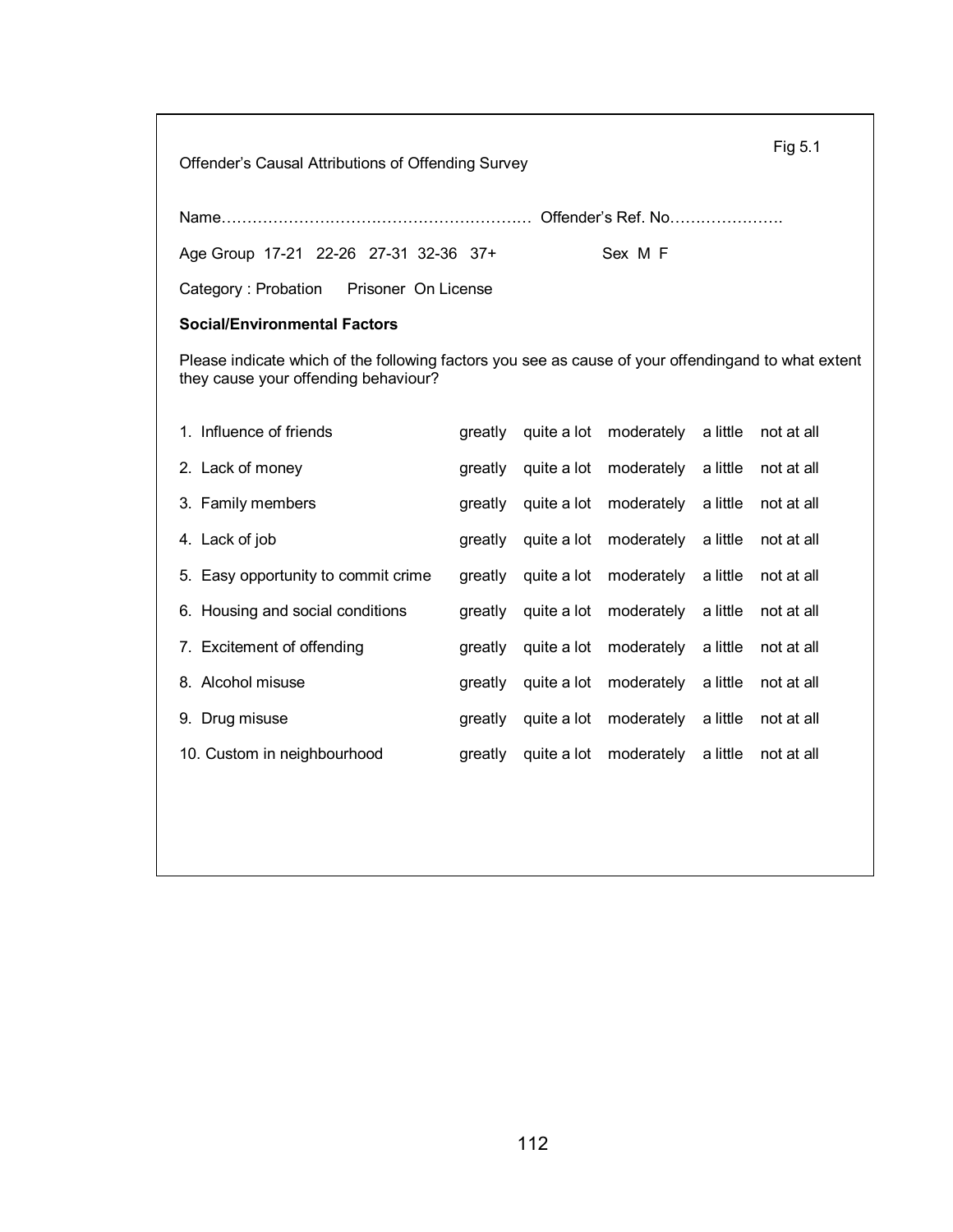# **Personal and Social Perceptions of Crime**

Fig 5 .1contd.

Which types of offence do you consider the worst?

| 1. Speeding                     |  | very serious serious moderately serious not serious |  |
|---------------------------------|--|-----------------------------------------------------|--|
| 2. Alcohol misuse               |  | very serious serious moderately serious not serious |  |
| 3. Offence against a company    |  | very serious serious moderately serious not serious |  |
| 4. Offence against a neighbour  |  | very serious serious moderately serious not serious |  |
| 5. Criminal damage              |  | very serious serious moderately serious not serious |  |
| 6. Assault/violence             |  | very serious serious moderately serious not serious |  |
| 7. Offence against a friend     |  | very serious serious moderately serious not serious |  |
| 8. Offence against a stranger   |  | very serious serious moderately serious not serious |  |
| 9. Offence against rich person  |  | very serious serious moderately serious not serious |  |
| 10. Offence against poor person |  | very serious serious moderately serious not serious |  |
| 11. Offence against police      |  | very serious serious moderately serious not serious |  |
| 12. Offence against a child     |  | very serious serious moderately serious not serious |  |

### **Offence Motives**

Please indicate which of the following factors you agree or disagree motivated your offending.

| 1. Personal needs                      | Agree | <b>Disagree</b> |
|----------------------------------------|-------|-----------------|
| 2. Family needs                        | Agree | <b>Disagree</b> |
| 3. To get what society owes me         | Agree | <b>Disagree</b> |
| 4. Need for money                      | Agree | <b>Disagree</b> |
| 5. Need for drugs                      | Agree | <b>Disagree</b> |
| 6. Boredom                             | Agree | <b>Disagree</b> |
| 7. Revenge against others              | Agree | <b>Disagree</b> |
| 8. Feeling unjustly treated by society | Agree | <b>Disagree</b> |
| 9. Lack of work                        | Agree | <b>Disagree</b> |
| 10. Need for excitement in life        | Agree | Disagree        |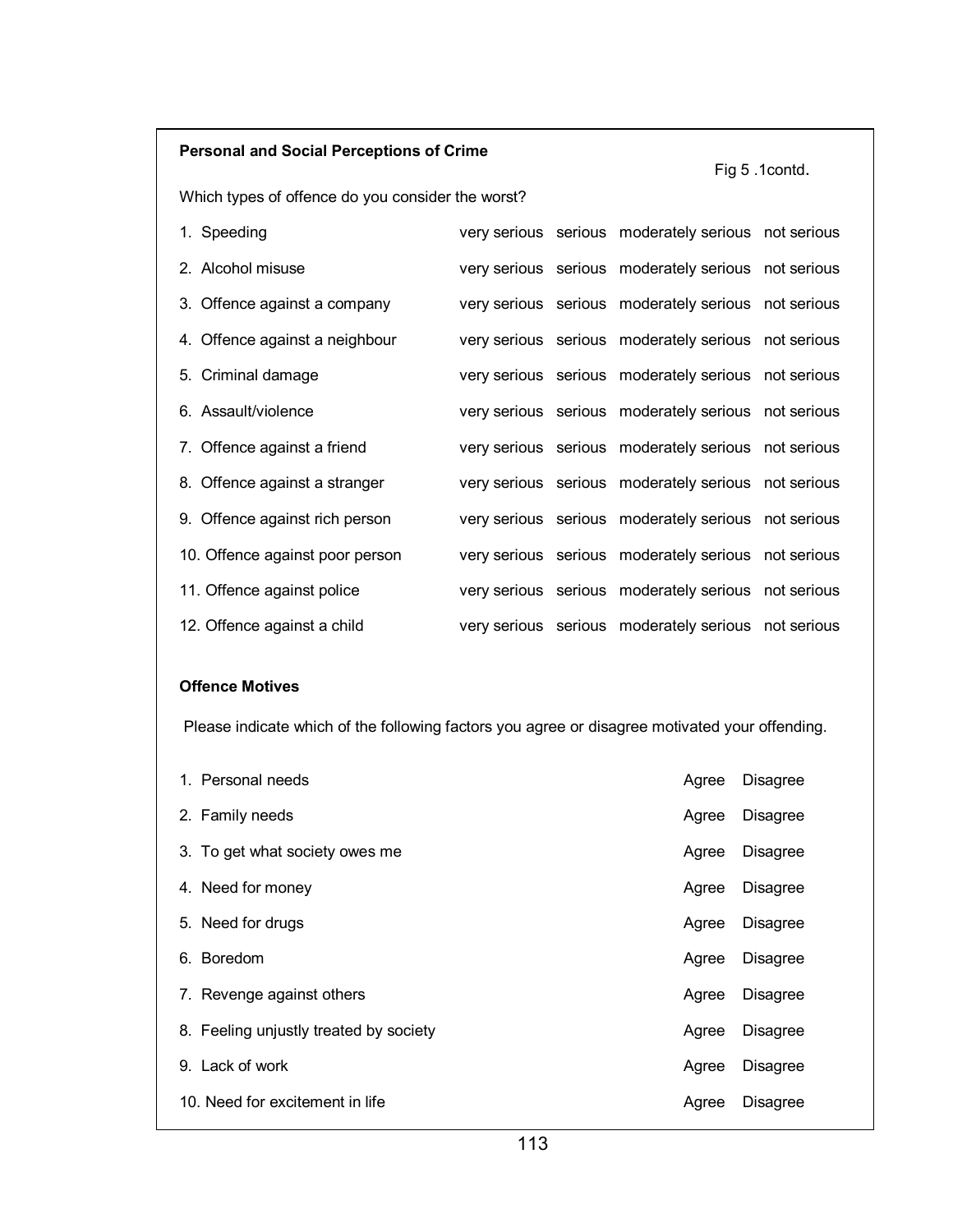Fig 5.1 contd.

### **Justification for Offending**

Please indicate which of the following factors you agree or disagree excuse or make your offending reasonable?

| 1. Need to offend to survive                                        | Agree | <b>Disagree</b> |
|---------------------------------------------------------------------|-------|-----------------|
| 2. Need of money                                                    | Agree | <b>Disagree</b> |
| 3. Everybody commits offences                                       | Agree | <b>Disagree</b> |
| 4. There are no victims of my offending                             | Agree | <b>Disagree</b> |
| 5. Everybody would offend if they thought they would not get caught | Agree | <b>Disagree</b> |
| 6. I'm just taking what society owes me                             | Agree | <b>Disagree</b> |
| 7. My offending does not really hurt anyone                         | Agree | <b>Disagree</b> |
| 8. I'm just doing what others do to me                              | Agree | <b>Disagree</b> |

### **Neutralisation of Responsibility**

Please indicate which of the following factors you agree or disagree lessens your responsibility for offending?

| 1. I need to offend to live                                           | Agree | <b>Disagree</b> |
|-----------------------------------------------------------------------|-------|-----------------|
| 2. It's the government to blame, they don't give me enough to live on | Agree | <b>Disagree</b> |
| 3. I offend because I don't have a job                                | Agree | Disagree        |
| 4. The people I offend against can afford it                          | Agree | Disagree        |
| 5. My offences are not really a crime                                 | Agree | <b>Disagree</b> |
| 6. I don't have any other choice                                      | Agree | <b>Disagree</b> |
| 7. Nobody loses, insurance companies pay                              | Agree | <b>Disagree</b> |
| 8. I was provoked                                                     | Agree | <b>Disagree</b> |
| 9. I just can't stop myself                                           | Agree | <b>Disagree</b> |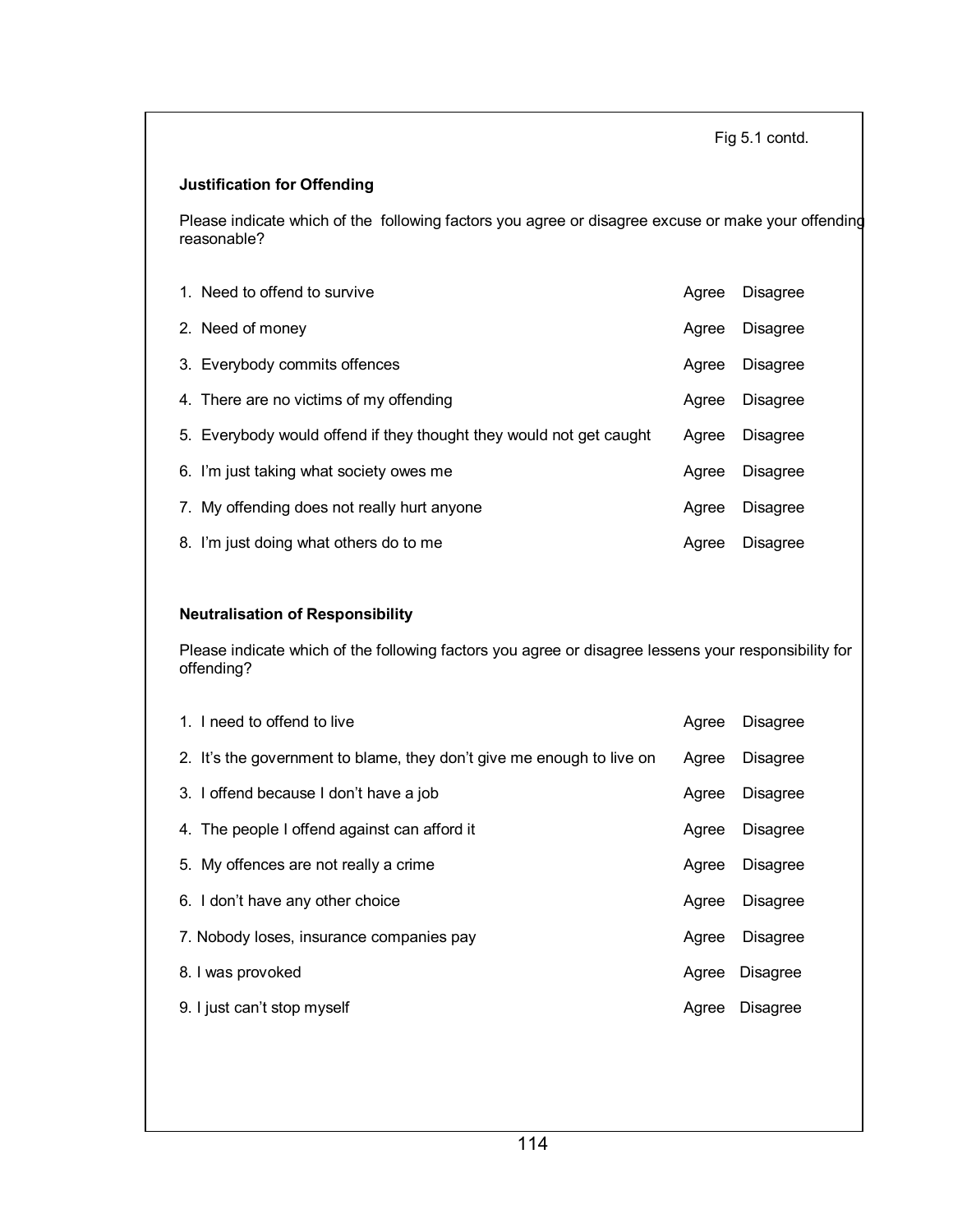# **5.3 Pilot Study Results**

A factor analysis of the participant"s responses was used to identify the main factors given by offenders, in the Social/Environmental section of the questionnaire, as the causes of their offence behaviour. The factor analysis identified three main factors as causes of offending in the following hierarchical order:-

# **Social/Environmental Factors.**

Factor 1 Substance Misuse/Social Influences

- a. Alcohol misuse (negatively correlated)
- b. Custom in the neighbourhood
- c. Drug misuse
- d. Housing and social conditions (negatively correlated).

The negative correlation for housing and social conditions suggests that the generally poor housing stock in the Teesside area is not a major factor.

It should be noted that alcohol misuse being negatively correlated, implies that excessive use of alcohol was not identified by participants as a factor that led to offending.

Factor 2 Economic/Drug Misuse

- a. Drug misuse
- b. Lack of job
- c. Lack of money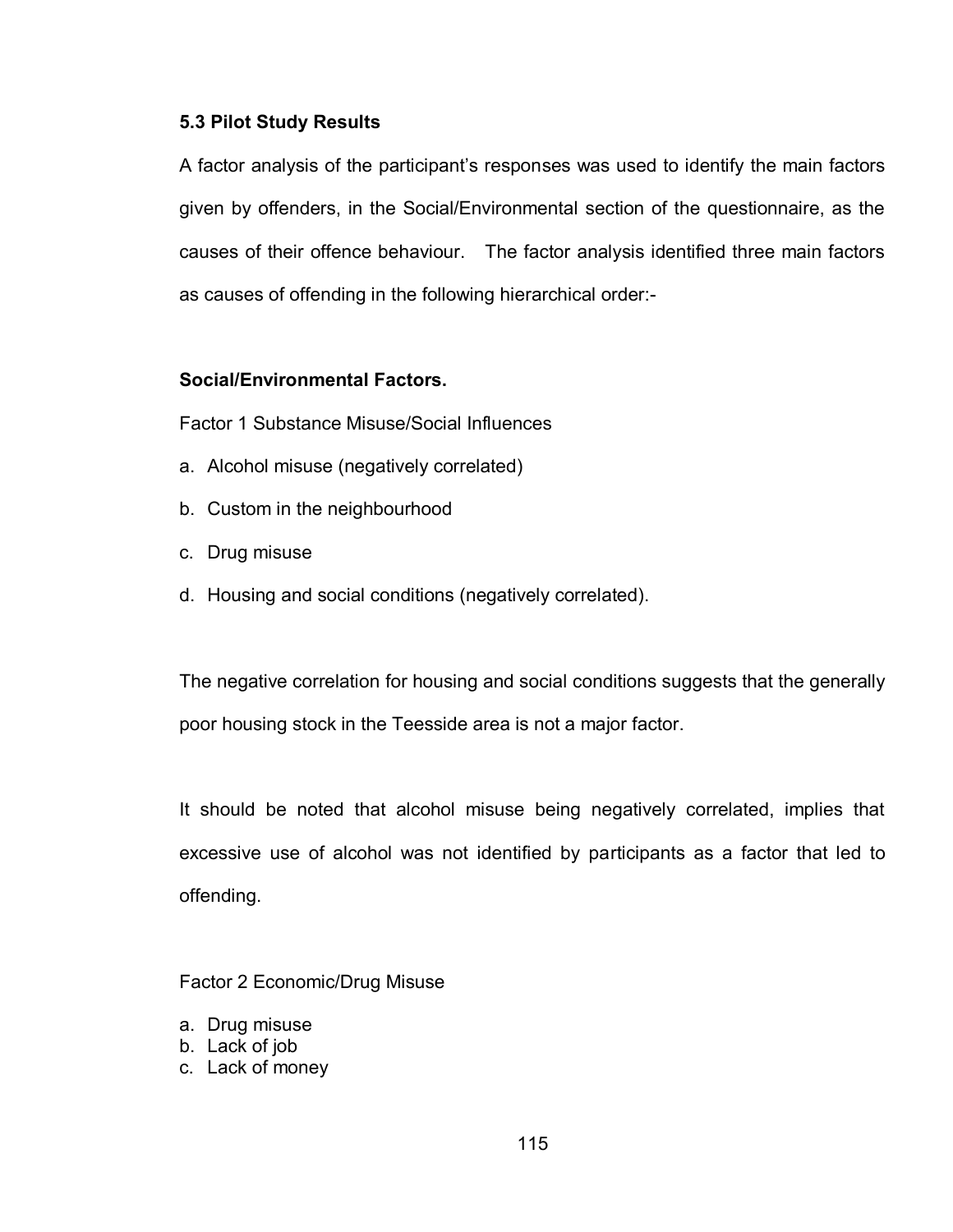# **Factor 3 Social**

- a. Influence of friends
- b. Easy opportunity to commit crime
- c. Family members

A rotated component matrix (Table 5.1) is shown below

# **Table 5.1**



An analysis of responses was carried out using Cronbach"s alpha to test the internal consistency and inter-item reliability of the questionnaire. Results on the test for internal consistency and inter-item reliability on the questions measuring Social/Environmental factor as causes of offending showed a value (alpha = .4333). The Covariance Matrix indicated that there was a positive covariance between the majority of the questions. Question 6, **'Housing and social conditions'** and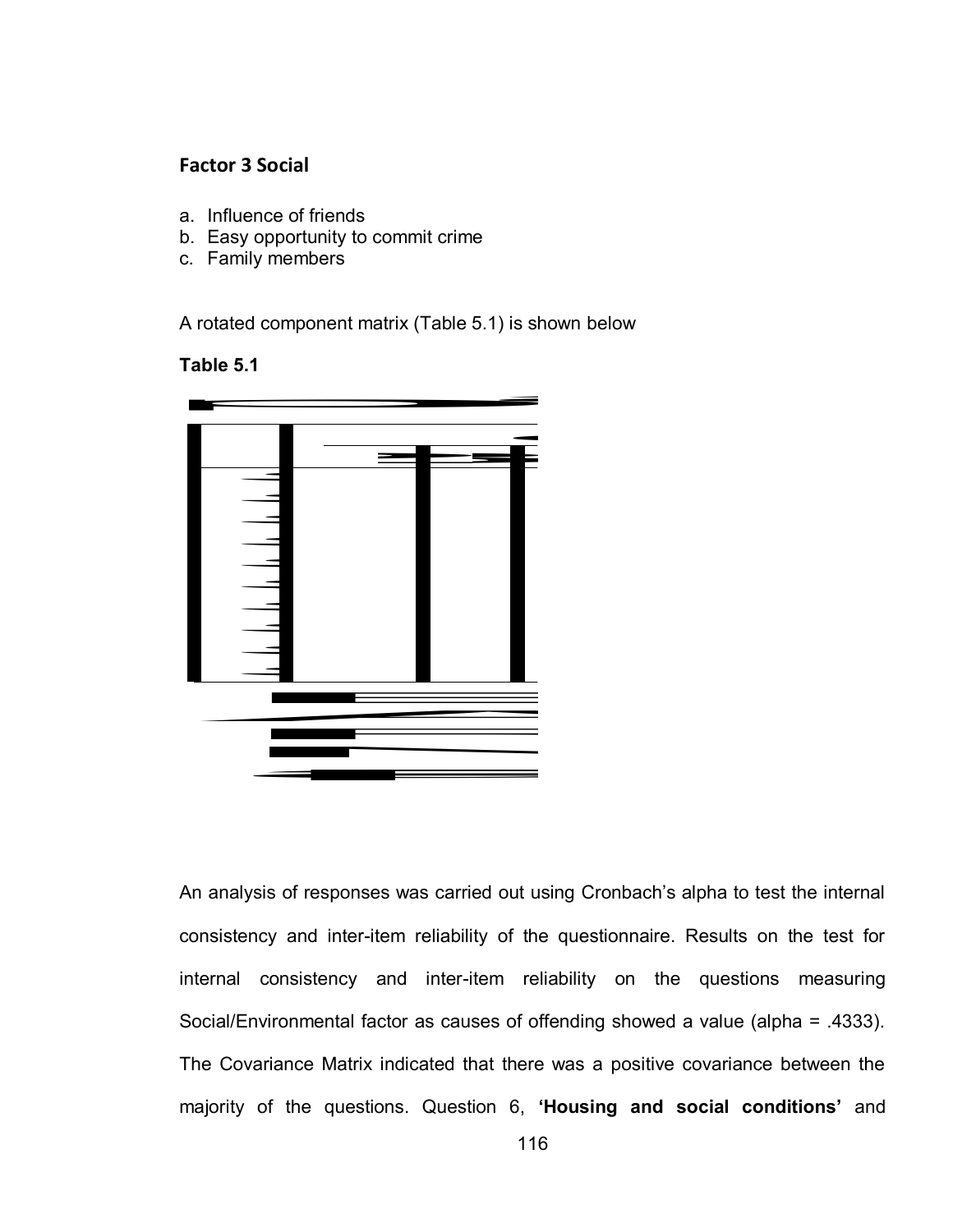Question 8, **'Alcohol misuse'** were shown by the Covariance Matrix to be negatively correlated with respect to the other questions within the Social and Environmental section of the Pilot Study questionnaire.

The alpha value obtained in the analysis was low. An examination of the data indicated that responses to the questions relating to housing and social conditions, and alcohol misuse, had considerably influenced the alpha value obtained. The sample size for the Pilot Study was small, and it was recognized that given the small sample size, the nature of the participant's offences, and the similarity of personal circumstances of the participants, then these factors could have skewed the result. Individual follow-up interviews were carried out with participants to investigate the reason for their responses and establish the validity of the responses that had been given. Some of the participants were residents in the Probation Hostel, and therefore, given hostel rules and accommodation conditions, these factors were not a dominant feature in their life. In addition, a number of the sample participants were found to be in stable relationships with satisfactory housing arrangements. An investigation was carried out by randomly interviewing offenders who had not participated in the pilot study. The purpose was to establish whether they identified alcohol misuse and housing or social conditions as factors influencing them to offend. Responses from this group indicated that housing and social conditions, or alcohol misuse, were not considered relevant to their offending. It was decided in view of the above results to omit the two negatively correlated questions from the Social and Environmental section of the questionnaire and recalculate the alpha score to identify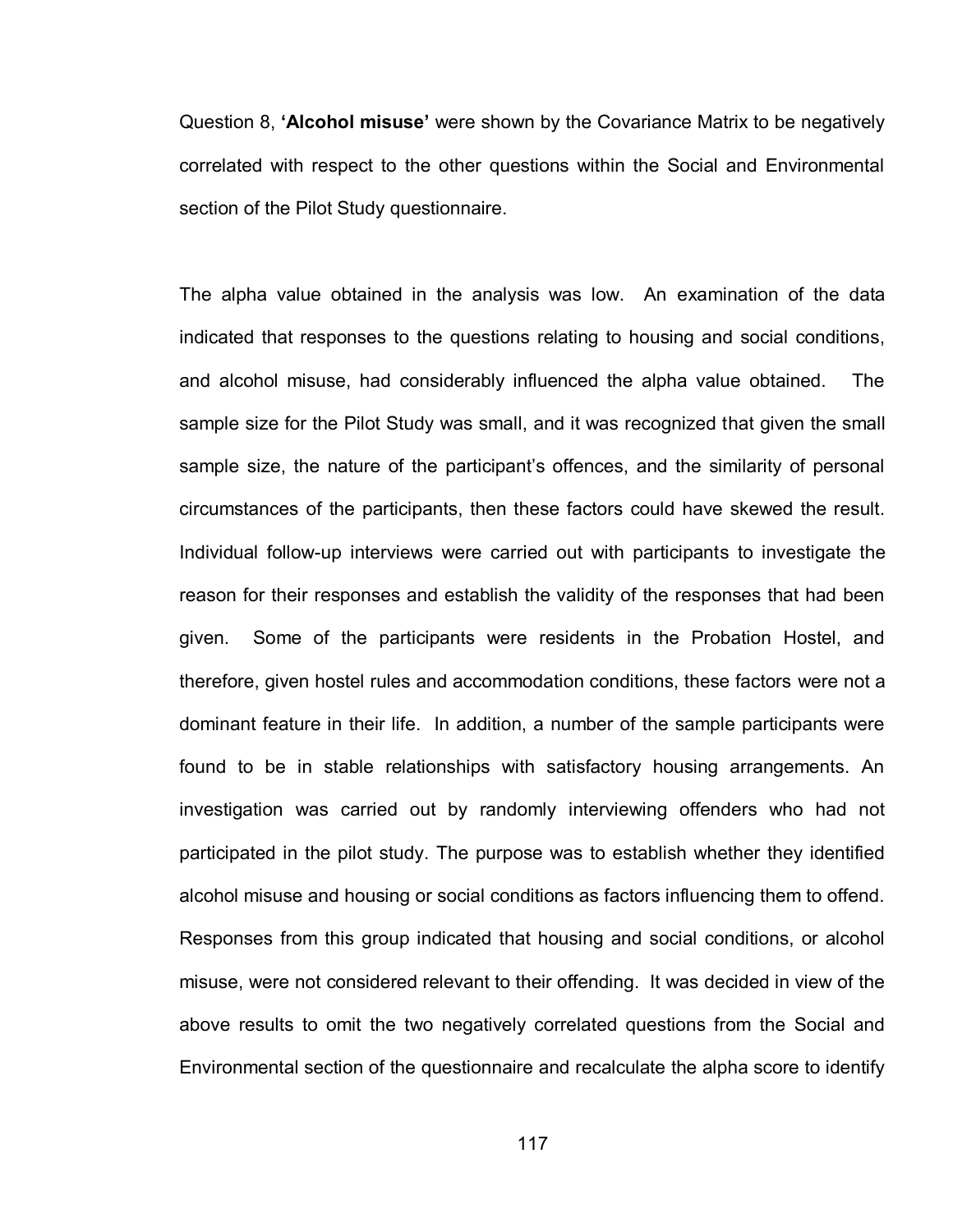the difference that resulted. The resulting improvement in the alpha score when recalculated is shown in the Factor 1 analysis discussed later in the chapter, with respect to revision of the Pilot Study questionnaire.

In view of the low alpha score in the test of internal validity and inter-item reliability referred to above, a Cronbach"s alpha test was run in respect of each of the factors. The results show that there is better internal validity and inter-item reliability within each factor.

The alpha score for each factor is shown below.

Factor 1 value (alpha = .50477) with negatively correlated variables excluded.

The reason for recalculating the alpha scores omitting the negatively correlated questions relating to housing and social conditions, and alcohol misuse from factor 1 was to establish how much these elements had affected the reliability of the questionnaire. The difference was quite large. When these elements were omitted the alpha score improved from 0.4333 to 0.5048. The revised score showed that the measure with these factors omitted, was more reliable. This raised an issue whether to retain these questions within the measure with the score values reversed or whether to omit them from the questionnaire to be used in the main study. The decision with respect to the main study is discussed later in the chapter.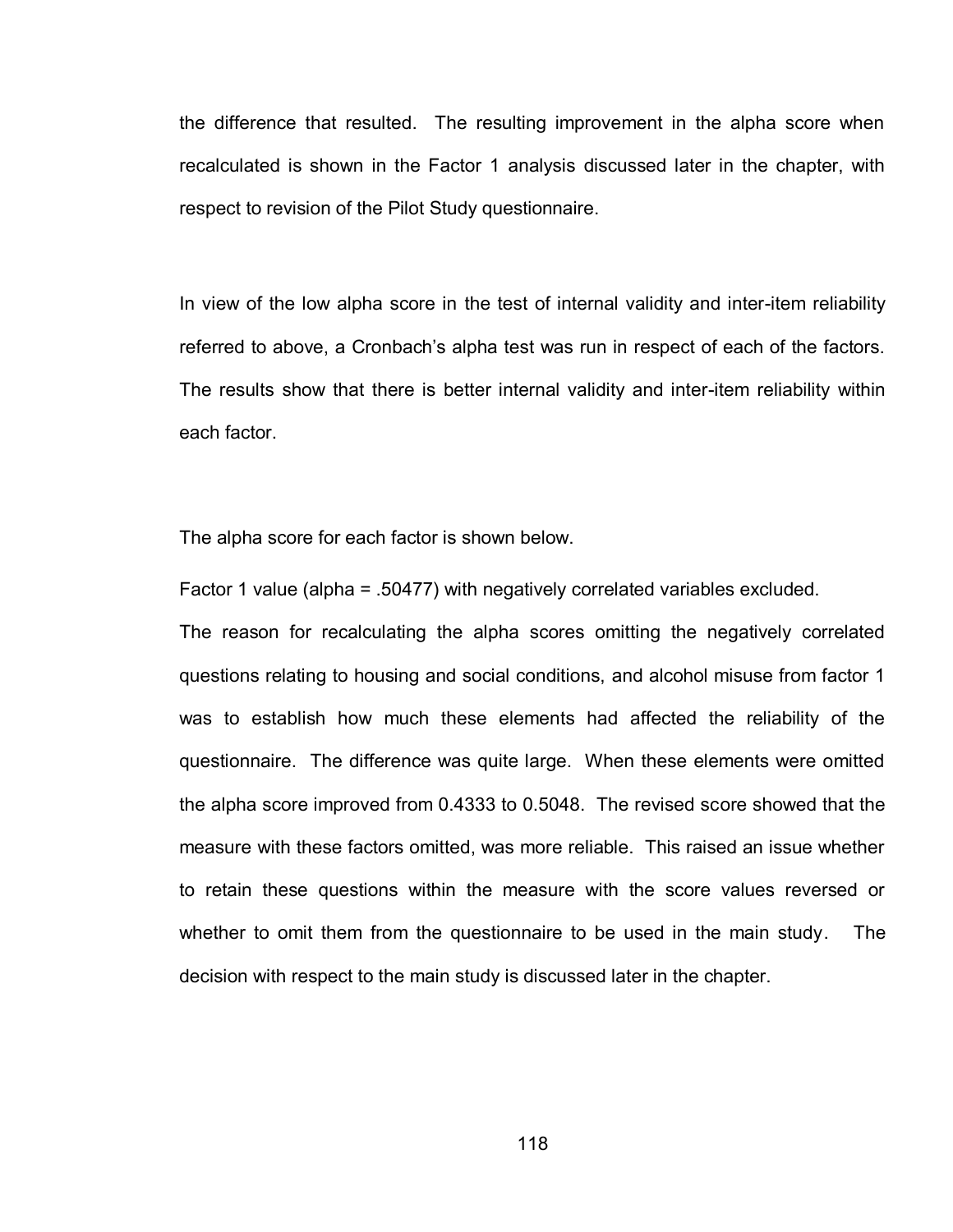### Factor 2 value (alpha = .6537)

The alpha score 0.6537 is moderately large. The questions within this factor relate to personal responsibility. Responses in the Pilot study indicate that offenders accept some responsibility for their own actions. They attribute the cause of their offending behaviour to themselves, and do not blame it all on their social environment, circumstances or other people.

### Factor 3 value (alpha = .4287)

The alpha score 0.4287 is low and very similar to that obtained for factor 1. It is different, however, from factor 1 in that none of the items are negatively correlated with other questions within the Social and Environmental Factor section of the questionnaire. The items all relate to interpersonal relationships, and the scores for items within the factor are strongly correlated with each other. The scores were lower than desirable, but in view of the small sample size, it was decided to persevere with the majority of pilot study questionnaire items, and carry out a reassessment when a larger sample was available from the main research study.

Results suggest that offenders view the causes of offending as an interaction of a number of related factors. The pilot study findings indicated that offenders see customs in their neighbourhood and drug misuse, as major causes of offending in factor 1. This is consistent with Home Office research findings, that indicate 60% of all acquisitive crime is drug related. The fact that alcohol misuse is strongly negatively correlated in this factor, was to be expected, since other research has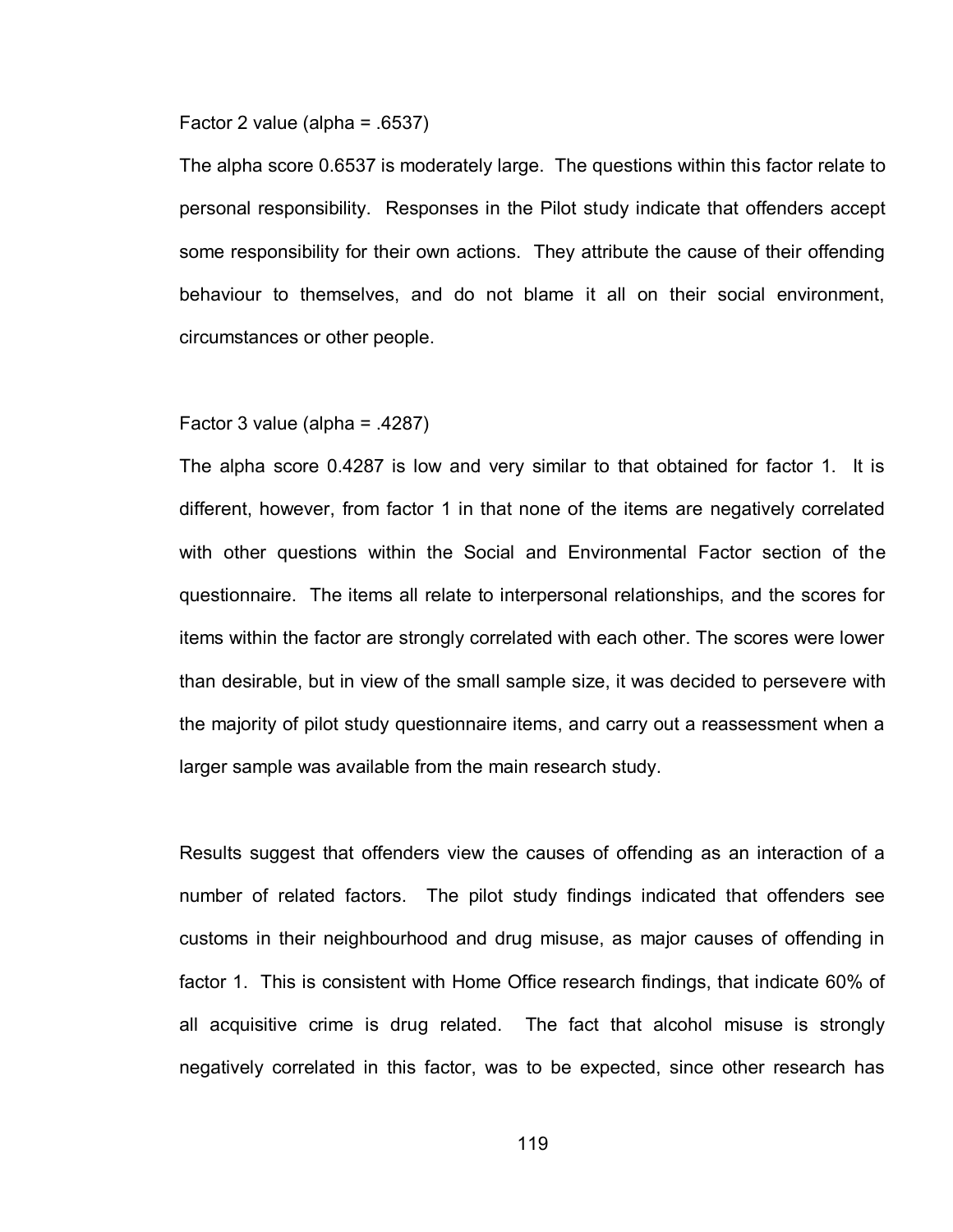indicated that offenders who seriously misuse drugs, particularly opiates, do not tend to misuse alcohol. The misuse of substances by offenders in the survey is shown in Table 5.2 below

### **Table 5.2**

|             | Offenders misusing drugs   Offenders misusing drugs   Offenders misusing |              |
|-------------|--------------------------------------------------------------------------|--------------|
| and alcohol | only                                                                     | alcohol only |
|             |                                                                          |              |

The influence of **'customs in the neighbourhood'** is to be expected. Most drug users tend to operate within community areas "policed" and controlled by dealers. There was a weak correlation between Customs in the neighbourhood (factor 1) and the influence of friends (factor 3). The negative correlation of housing and social conditions in factor 1, indicates that offenders" do not view **'poor housing conditions'** as a major factor they believe encourages them to offend. The response on housing and social conditions is surprising. It is generally assumed in criminology research findings, that social and environmental deprivation, poor housing, lack of social amenities, correlates strongly with offending. Taken at face value, the responses by participants in the pilot study seem to run contrary to the commonly held view. This is particularly surprising, since the housing stock in the Teesside conurbation tends to be generally of poor quality, and the level of deprivation high, due to the adverse effects caused by heavy industry and economic downturn.

Factor 2 identifies a link between drug misuse, lack of job, and lack of money. This association of interactions may appear obvious, however, the indication of lack of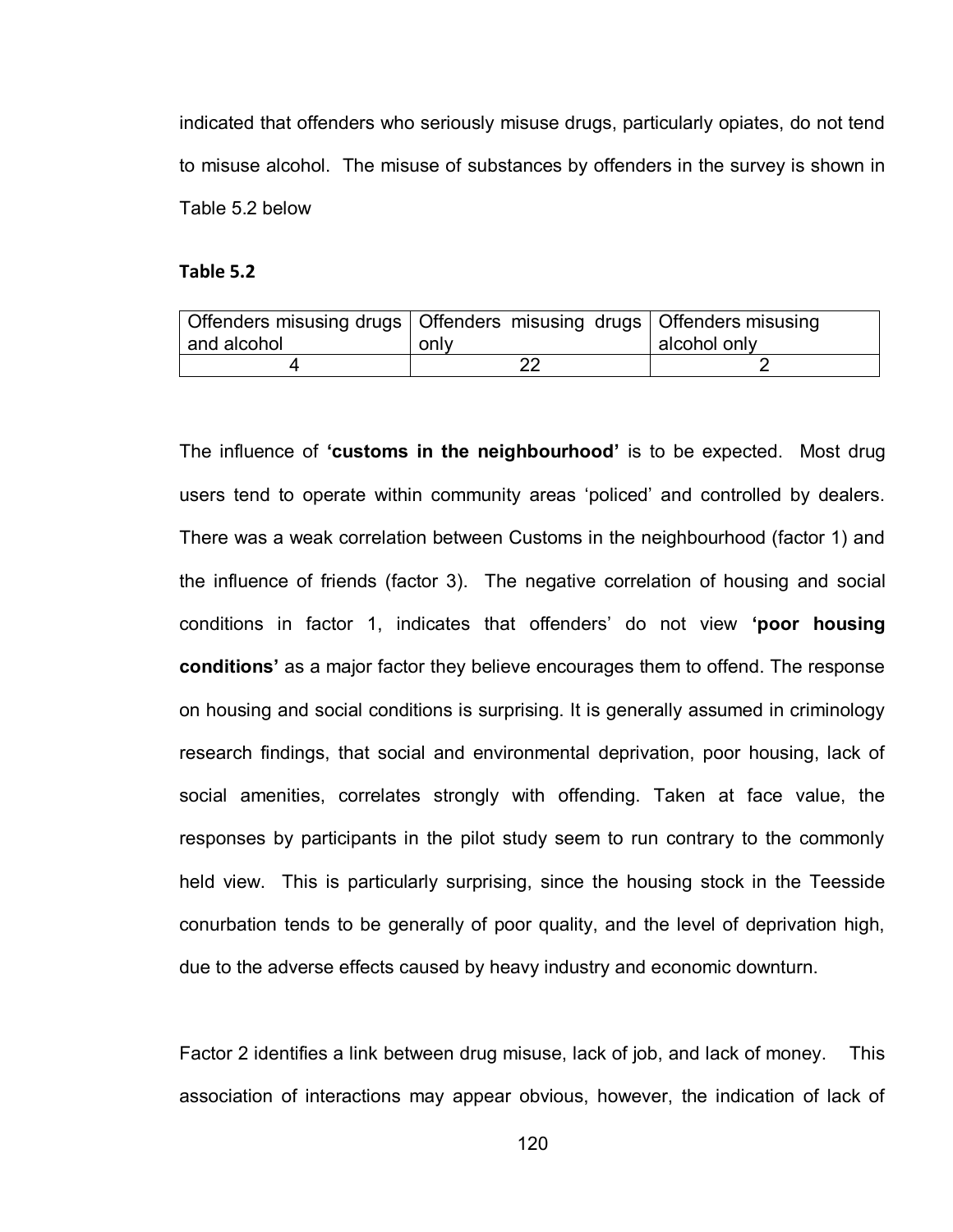employment as more relevant than lack of money, challenges the view that a significant number of offenders prefer to live off of Social Security Benefits, as an alternative to seeking employment. There has been some urban regeneration in the Teesside area in recent years, but unemployment remains higher than the national average. The indications are, that social and urban regeneration that does not bring with it significant employment opportunities, is likely to be ineffective in reducing crime in the area. Other studies carried out by the Home Office, indicate that finding gainful employment for offenders reduces recidivism (May 1998).

Social relationships are indicated in Factor 3 as causes of offending. In view of the important contribution of drug misuse indicated in factor 1 and 2, it is not surprising that the **'influence of others'** is indicated as a cause of offending, given the current drug culture and habits in the Teesside area. The general attitude within a neighbourhood appears to contribute to the causes of offending. This may suggest that where unemployment levels are high, a communal sense of helplessness and entrapment arises, which encourages a culture of offending to develop, as the principal method of coping with economic deprivation. Anecdotal evidence and accounts from probation interview records suggest this is the case. The influence of **'other family members'** is consistent with police and probation records, which show that in many immediate, and extended families, there is a shared culture of crime.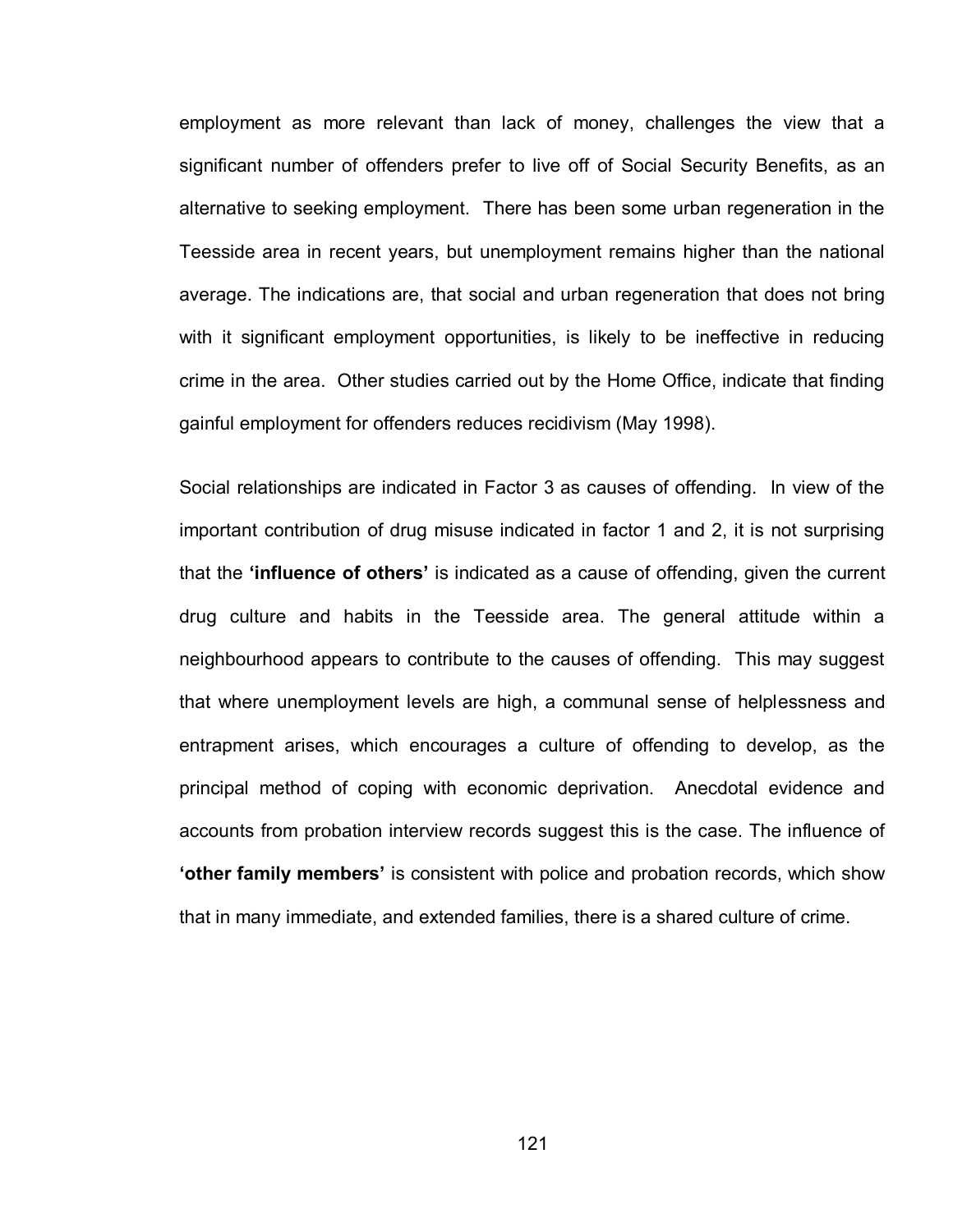# **Offence Seriousness**

The factor analysis identified the four following group of offences as considered most

serious in the following hierarchical order.

Factor 1 Offences against the Person/Property

- a. Offence against a rich person
- b. Offence against a company
- c. Offence against a neighbour
- d. Criminal damage
- e. Offence against a friend

Factor 2 Level of Association with Victim/Nature of Offence

- a. Assault/violence
- b. Offence against a stranger
- c. Offence against police

Factor 3 Social Responsibility and Nature of Offence

- a. Alcohol misuse
- b. Offence against poor person

Factor 4 Social Misdemeanour

a. Speeding

A rotated component matrix Table 5.3 is shown on the following page below.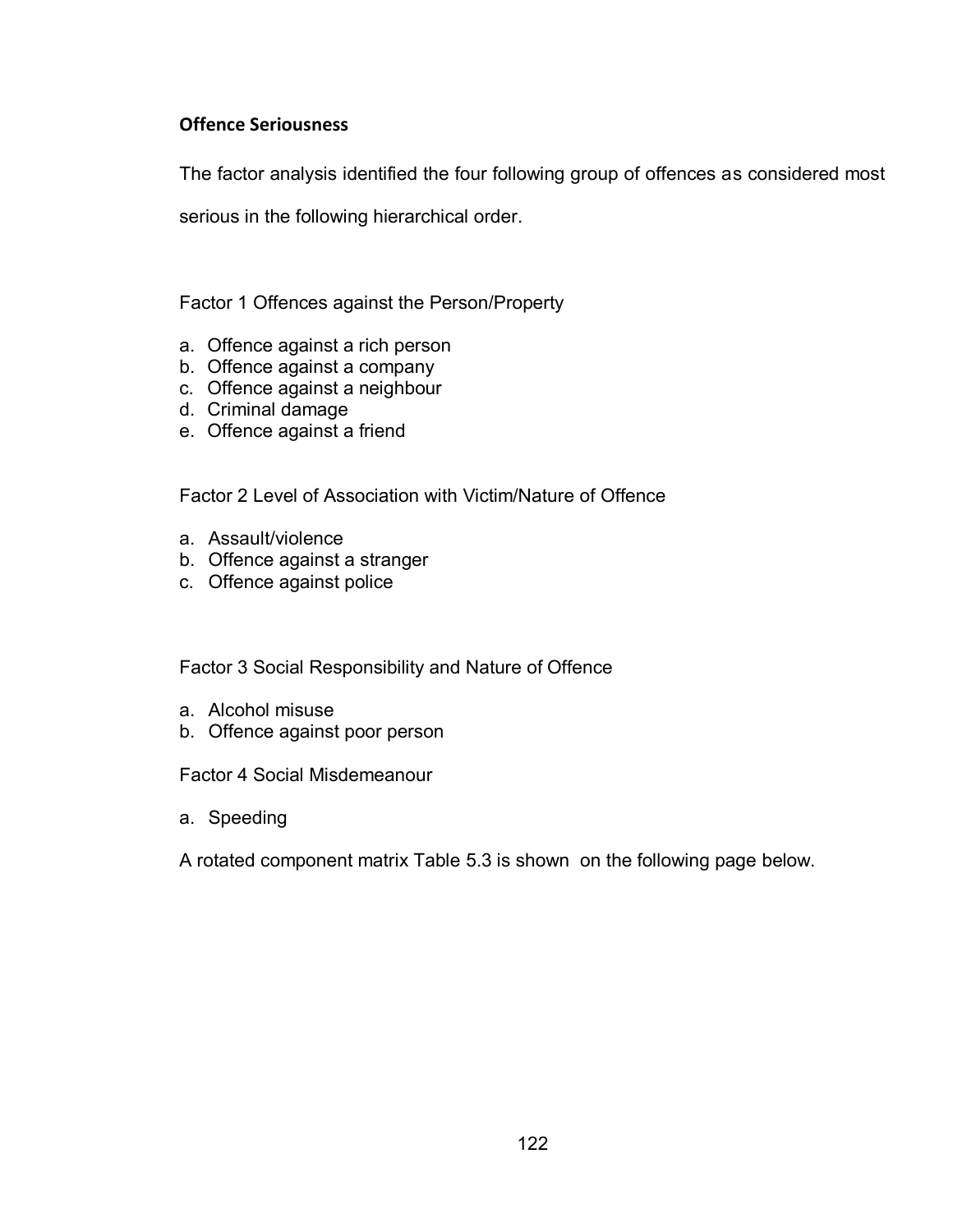### **Table5.3**

|                               | Component |                |      |      |  |
|-------------------------------|-----------|----------------|------|------|--|
|                               |           | $\overline{2}$ | 3    | 4    |  |
| S2Q9                          | .738      |                |      |      |  |
| S2Q3                          | .736      |                |      |      |  |
| S2Q4                          | .641      |                |      |      |  |
| S2Q5                          | .580      |                |      |      |  |
| <b>S2Q7</b>                   | .539      |                |      |      |  |
| S2Q6                          |           | .796           |      |      |  |
| S2Q8                          |           | .626           |      |      |  |
| S2Q11                         |           | .618           |      |      |  |
| S <sub>2</sub> Q <sub>2</sub> |           |                | .809 |      |  |
| S2Q10                         |           |                | .754 |      |  |
| S2Q1                          |           |                |      | .951 |  |

**Rotated Component Matrix** 

Extraction Method: Principal Component Analysis. Rotation Method: Varimax w ith Kaiser Normalization.

a. Rotation converged in 6 iterations.

The results on the section of the questionnaire dealing with perceptions of the seriousness of offences showed a consistent response between offenders. The view expressed about offences against a child was expected. The hierarchy within Factor 1 appeared to reflect, how offenders perceive sentencers views of seriousness, rather than their own. The fact that **'offences against a rich person'** and **'criminal damage'** appear in Factor 1, showed a perception of Class structures and attitudes within society that would not normally be associated with offenders. The above results, raised the possibility that offenders were answering the questions in relation to what they believe are the values of society in general and sentencers, instead of indicating their own views. To test this hypothesis, further interviews were carried out with the participants. The subsequent interviews established that offenders had responded by giving what they thought would be the view of sentencers. In order to obviate this possibility, it was decided to revise the questionnaire for the main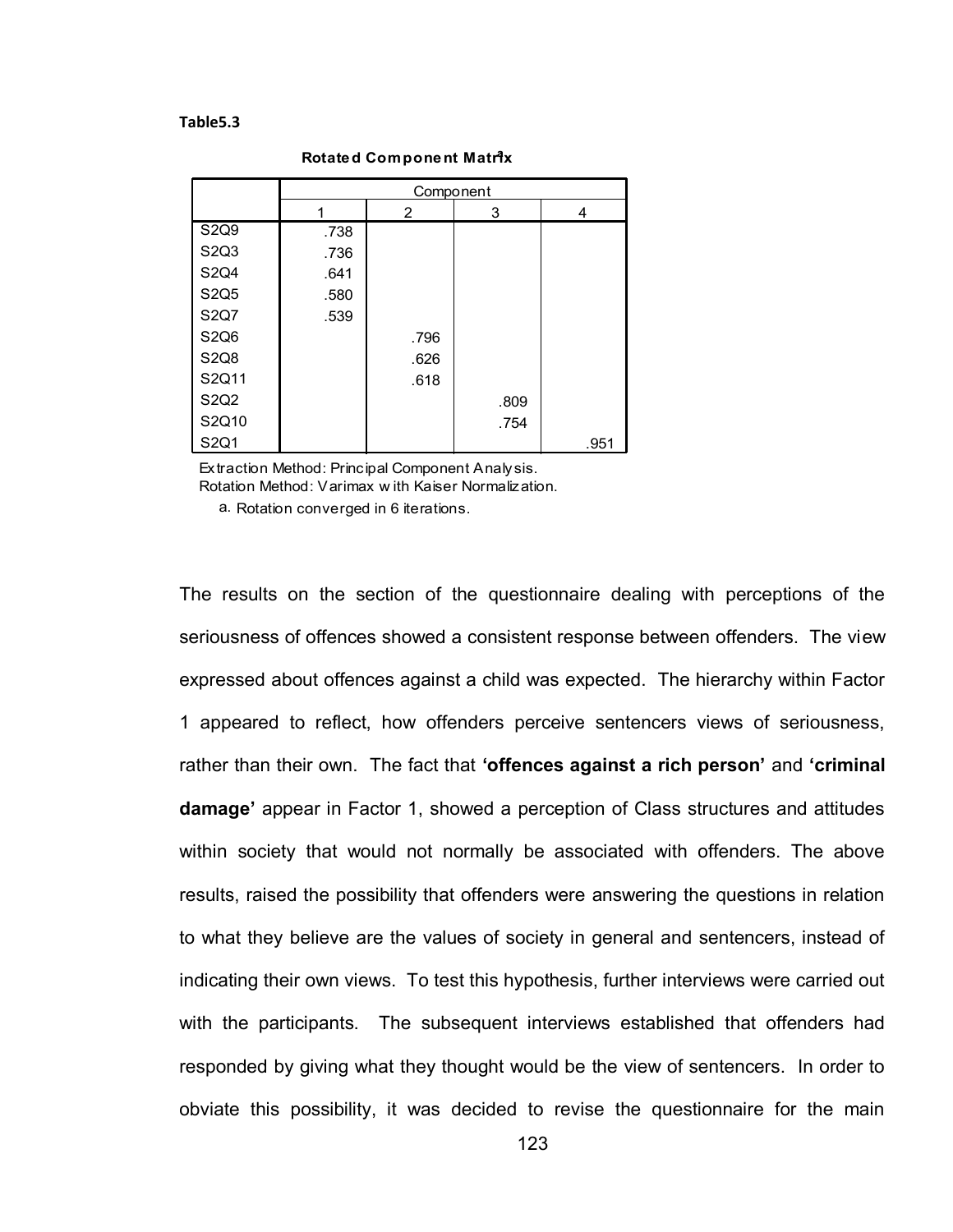research data collection, to include separate sections that would elicit from offenders their understanding of; a) the view of society in general, and, b) their personal view.

The hierarchical structure of Factor 2, reflects perceptions of victims. It was surprising that the category of **'assault/violence'** in this factor did not appear in Factor 1. Perhaps, again, this emphasises the importance often placed on property, rather than people within society. The revised questionnaire for the main research study, that will enable both general and personal views of the social perceptions of crime to be expressed, should assist in clarifying this aspect of the research.

Factor 3 categories indicated that substance misuse impinges on the sense and values of social responsibility. The factor 4 response regarding **'speeding'**, was as expected.

# **Offence Motives, Justification of Offending and Neutralisation of Responsibility.**

Data collected in these sections of the pilot study questionnaire, were compared with the responses for the Social and Environmental factors, and Offence Seriousness responses.

An analysis of the relationship between similar Social and Environmental factors and Offence Motives was carried out. In order to compare the Social and Environmental factors interval data, with the Offence Motives categorical variables, a crosstabulation and Eta analysis, was used to measure correlations. The results for the compared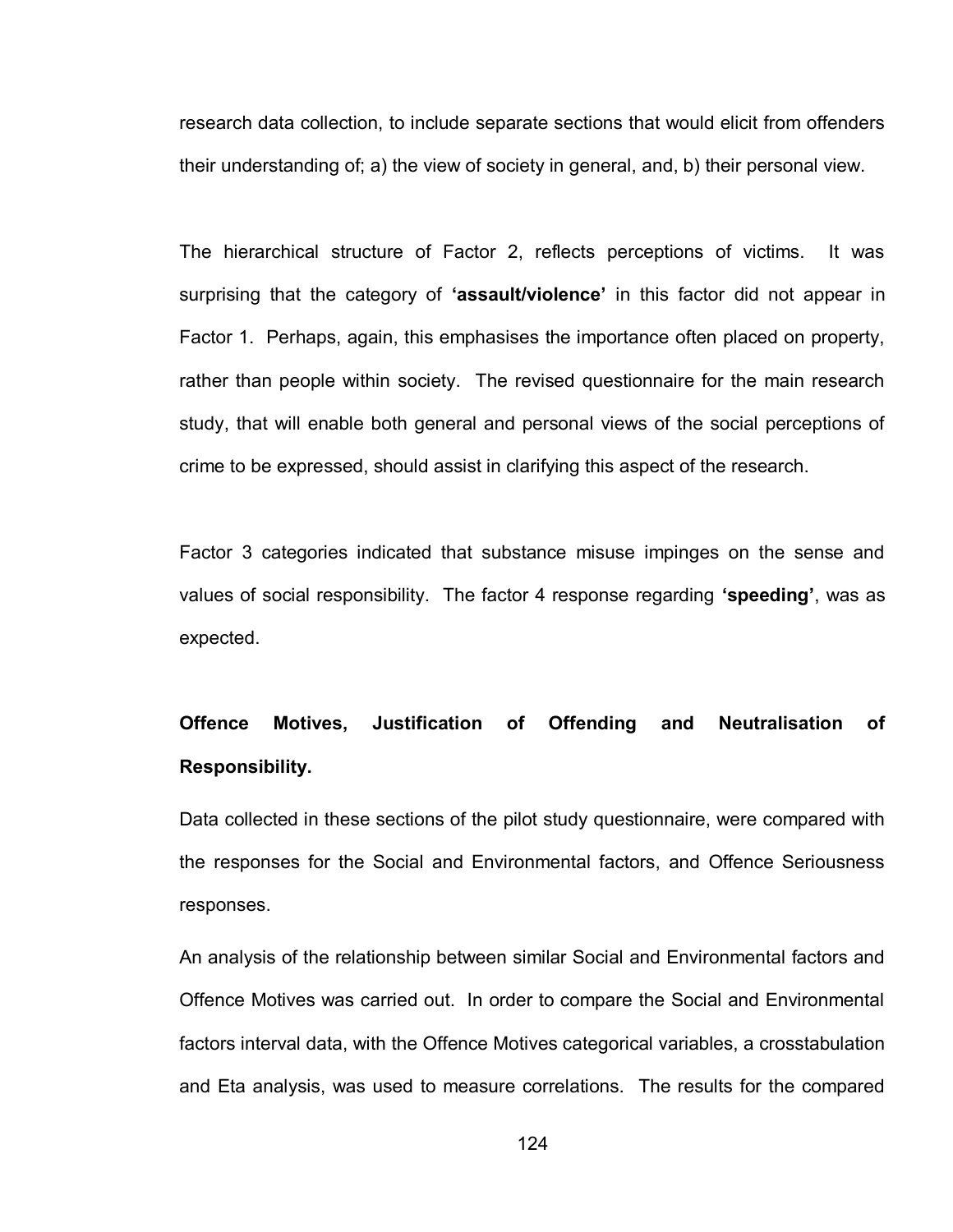variables, are shown below. The dependent variable is shown in the left hand column of each of the following tables: 5.4, 5.5, and 5.6.

# **Table 5.4**

# **Social and Environmental Factors/Offence Motive**

| <b>Social/Environmental Factor</b> | <b>Offence Motive</b>       | Eta<br><b>Value</b> |  |
|------------------------------------|-----------------------------|---------------------|--|
| Lack of money                      | Need for money              | $0.624$ **          |  |
| Excitement of offending            | Need for excitement in life | 0.084 NS            |  |
| Drug misuse                        | Need for drugs              | $***$<br>0.618      |  |

| <b>Offence Motive</b>       | <b>Social/Environmental Factor</b> | Eta<br><b>Value</b> |
|-----------------------------|------------------------------------|---------------------|
| Need for money              | Lack of money                      | **<br>1.00          |
|                             | Excitement of offending            | 0.234 NS            |
| Need for excitement in life |                                    |                     |
| Need for drugs              | Drug misuse                        | **<br>0.680         |

 $*$  p<0.05  $*$  p<0.005 NS not significant

A similar comparison was carried out between a) Social and Environmental factors

and Justification of Offending, b) Social and Environmental factors and Neutralisation

of Responsibility for Offending.

# **Table 5.5 Social and Environmental Factors/Justification of Offending**

| <b>Social/Environmental Factor</b> | <b>Justification of Offending</b> | Eta<br>Value |
|------------------------------------|-----------------------------------|--------------|
| Lack of money                      | Need to offend to survive         | $0.463$ *    |
| Lack of money                      | Need of money                     | 0.514        |

| <b>Justification of Offending</b> | <b>Social/Environmental Factor</b> | Eta<br>Value |
|-----------------------------------|------------------------------------|--------------|
| Need to offend to survive         | Lack of money                      | 0.551        |
| Need of money                     | Lack of money                      | 0.864        |

 $*$  p<0.05  $**$  p<0.005 NS not significant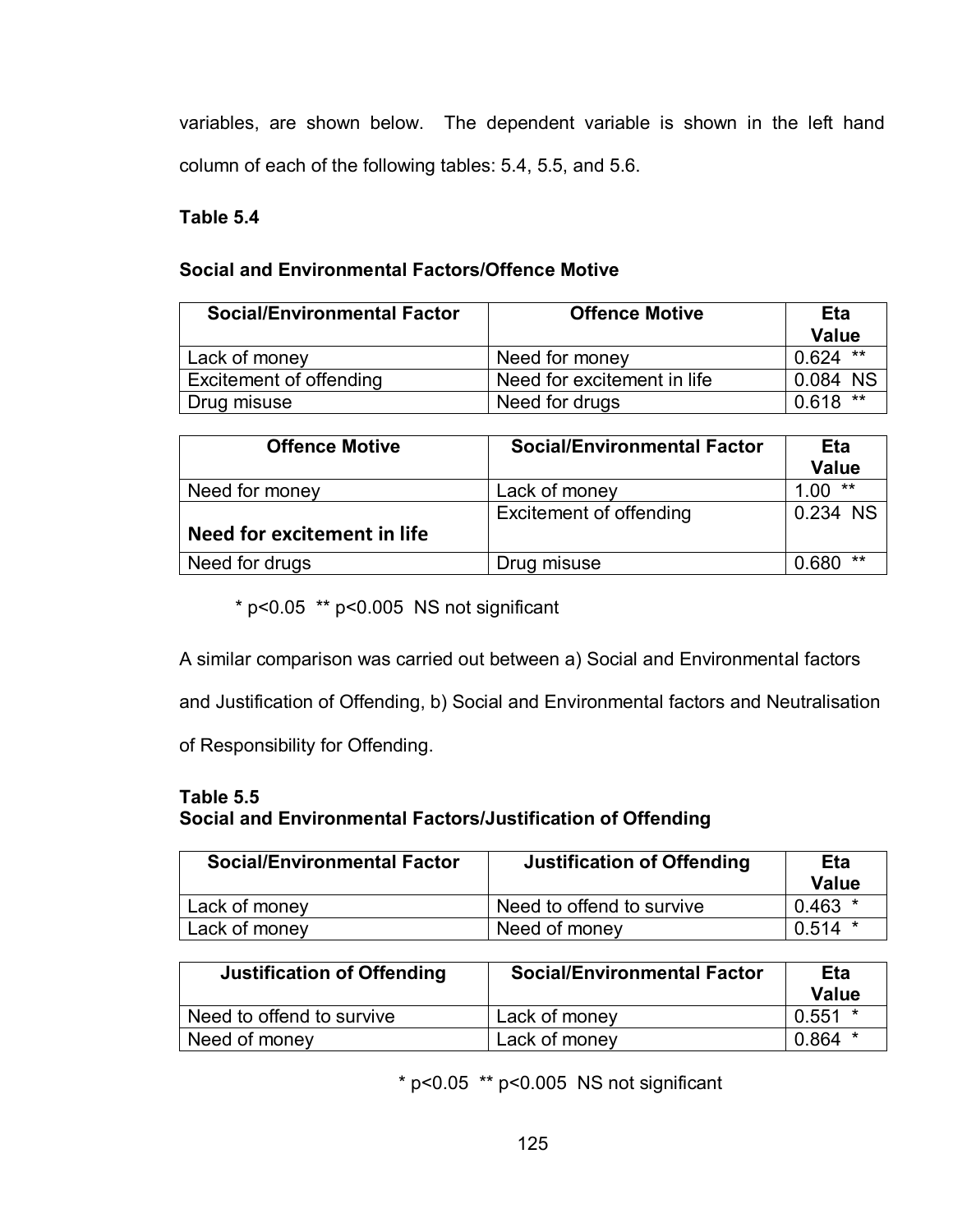# **Table 5.6**

| Social and Environmental Factors/Neutralisation of Responsibility |  |
|-------------------------------------------------------------------|--|
|-------------------------------------------------------------------|--|

| <b>Social/Environmental Factor</b> | <b>Neutralisation of Responsibility</b> | Eta            |
|------------------------------------|-----------------------------------------|----------------|
|                                    |                                         | <b>Value</b>   |
| Lack of money                      | I need to offend to live                | $***$<br>0.400 |
| Lack of money                      | I offend because I don't have a         | 0.233 NS       |
|                                    | job                                     |                |
| Lack of money                      | It's the Government to blame they       | 0.191 NS       |
|                                    | don't give me enough to live on         |                |
| Lack of job                        | I offend because I don't have a         | $0.263$ *      |
|                                    | job                                     |                |

| <b>Neutralisation of Responsibility</b> | <b>Social/Environmental Factor</b> | <b>Eta</b>   |  |
|-----------------------------------------|------------------------------------|--------------|--|
|                                         |                                    | <b>Value</b> |  |
| I need to offend to live                | Lack of money                      | $0.555$ **   |  |
| I offend because I don't have a job     | Lack of money                      | 0.260 NS     |  |
| It's the Government to blame they       | Lack of money                      | $0.342$ NS   |  |
| don't give me enough to live on         |                                    |              |  |
| I offend because I don't have a job     | Lack of job                        | $0.477*$     |  |

 $*$  p<0.05  $*$  $*$  p<0.005 NS not significant

The above tables show the association between the two variables and significance levels.

The responses in the sections of the questionnaire dealing with the relationship between social and environmental factors/offence motives gave insights into an offender"s motivations for offending. Although such motives might not appear rational, they nevertheless are meaningful to the offender. The investigation of the relationship between Social and Environmental Factors and Offence Motives, indicates there are strong links between them. The **'lack of money'** and the **'need for money'** as an offence motive, was strongly positively correlated (Eta 0.624). The **'need for money'** as an offence motive and the **'lack of money'** is shown as a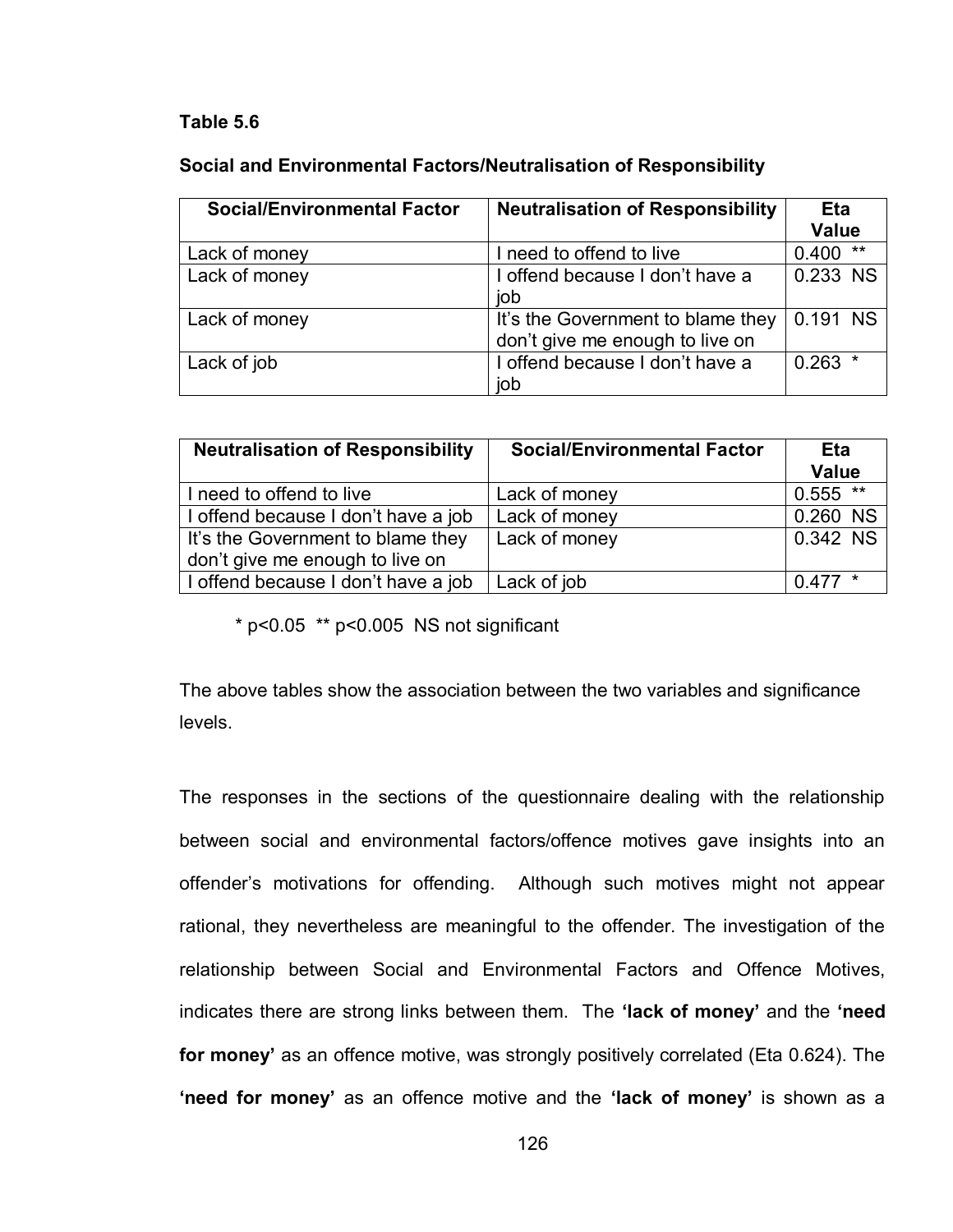perfect correlation (Eta 1.00). This is the outcome and result that was expected. Similarly, a strong positive correlation is shown between the **'need for drugs'** as an offence motive and **'drug misuse'** (Eta 0.680). The part that drug misuse is claimed to play as a cause of offending in Factor 1 of the Social and Environmental factors, is corroborated by these correlations relating to offence motives.

The **'need for excitement in life,'** is shown as a fairly insignificant offence motive (Eta 0.283). The low Eta value (Eta 0.084), in relation to the **'excitement of offending'** as a social/environmental factor, and the **'need for excitement'** as an offence motive, is evidence that any excitement associated with offending does not satisfy this need, and is only coincidental. As a result of this finding, it was decided to remove the question about the excitement of offending from the questionnaire to be used in the main research.

**Offenders justify their offending by referring to various other events in their present or past life experiences. In some instances, such inferences may be correct; in others, they justify for them their lifestyle and offending behaviour that is generally unacceptable to society. Whether society agrees with the offender or not, is largely irrelevant in terms of an offender's justification of offending. To the offender their perceptions are important for rationalising and excusing their behaviour. As discussed in the previous chapter, an understanding of the offender's perceptions is important in planning interventions and programmes aimed at changing an offender's lifestyle.**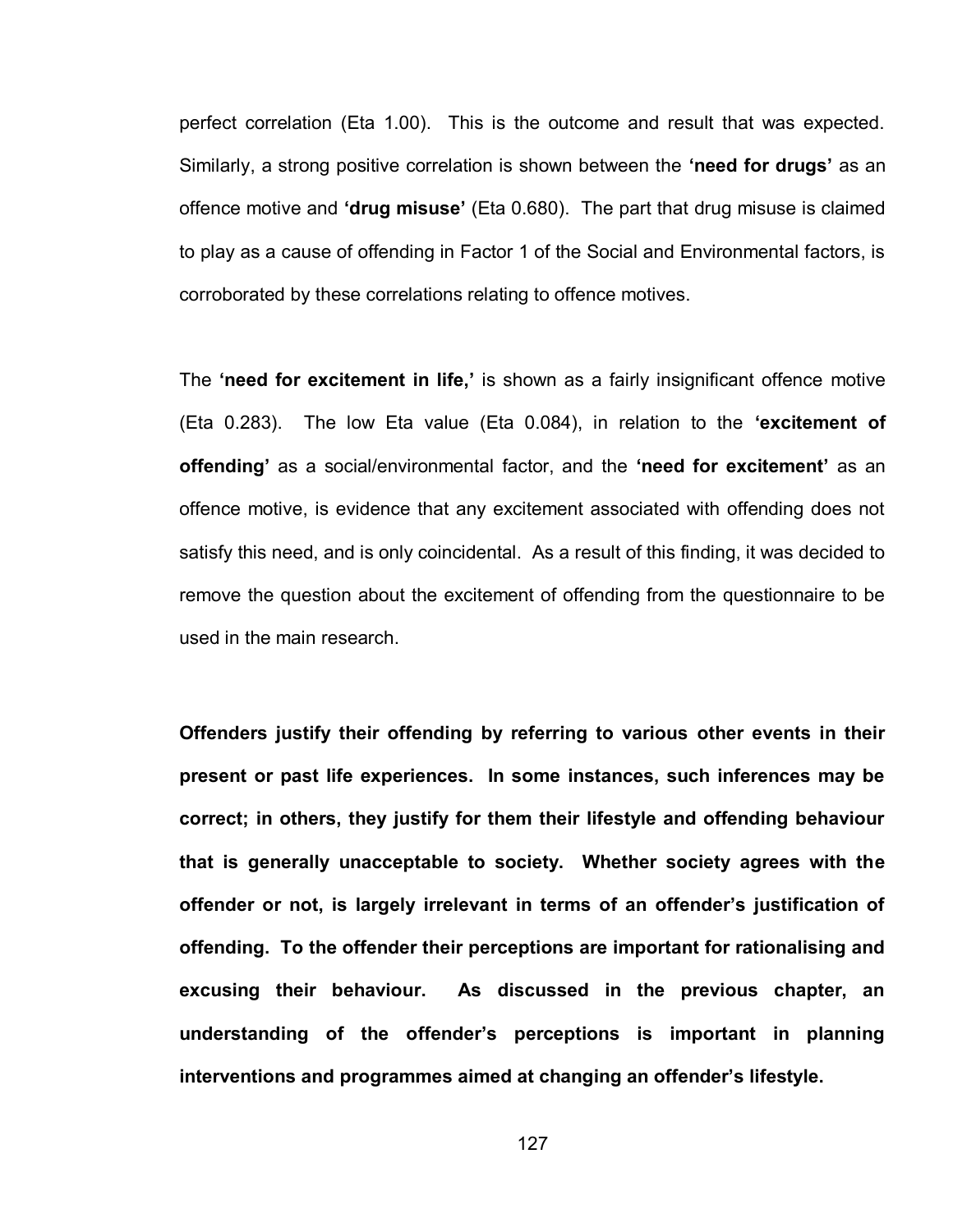**The** "lack of money" **correlates with the view that there is a** "need to offend to survive" **that justifies offending (Eta 0.463). This is a moderately strong correlation, which was even stronger when the** "need to offend to survive," **as a justification for offending, is related to the** "lack of money" **(Eta 0.551)** 

**The** "lack of money," **as a social factor is also positively correlated with the** "need for money," **as a justification for offending (Eta 0.514). This social dimension is identified as a strong justification of offending (Eta 0.864), along with the lack of money. There is evidence from acquisitive crime statistics and interviews with offenders, that they tend to steal 'designer' label goods. This is not entirely based on the view that the goods will be easier to sell to others. Many offenders seek to display a sense of affluence by the clothes and jewellery they wear. Discussions with offenders indicate that the quality of the merchandise they wear does not relate to their disposable income. The results agree with the identification of lack of money in Factor 2 of the Social and Environmental factors, as a cause of offending.** 

**Offenders provide excuses for their offending as a means of minimising their personal responsibility for offending. These justifications serve to minimise internal conflicts between conscience and behaviour. The rationale behind neutralisation of responsibility statements, is to excuse for the offender, the more objectionable effects and outcomes of their offending behaviour.**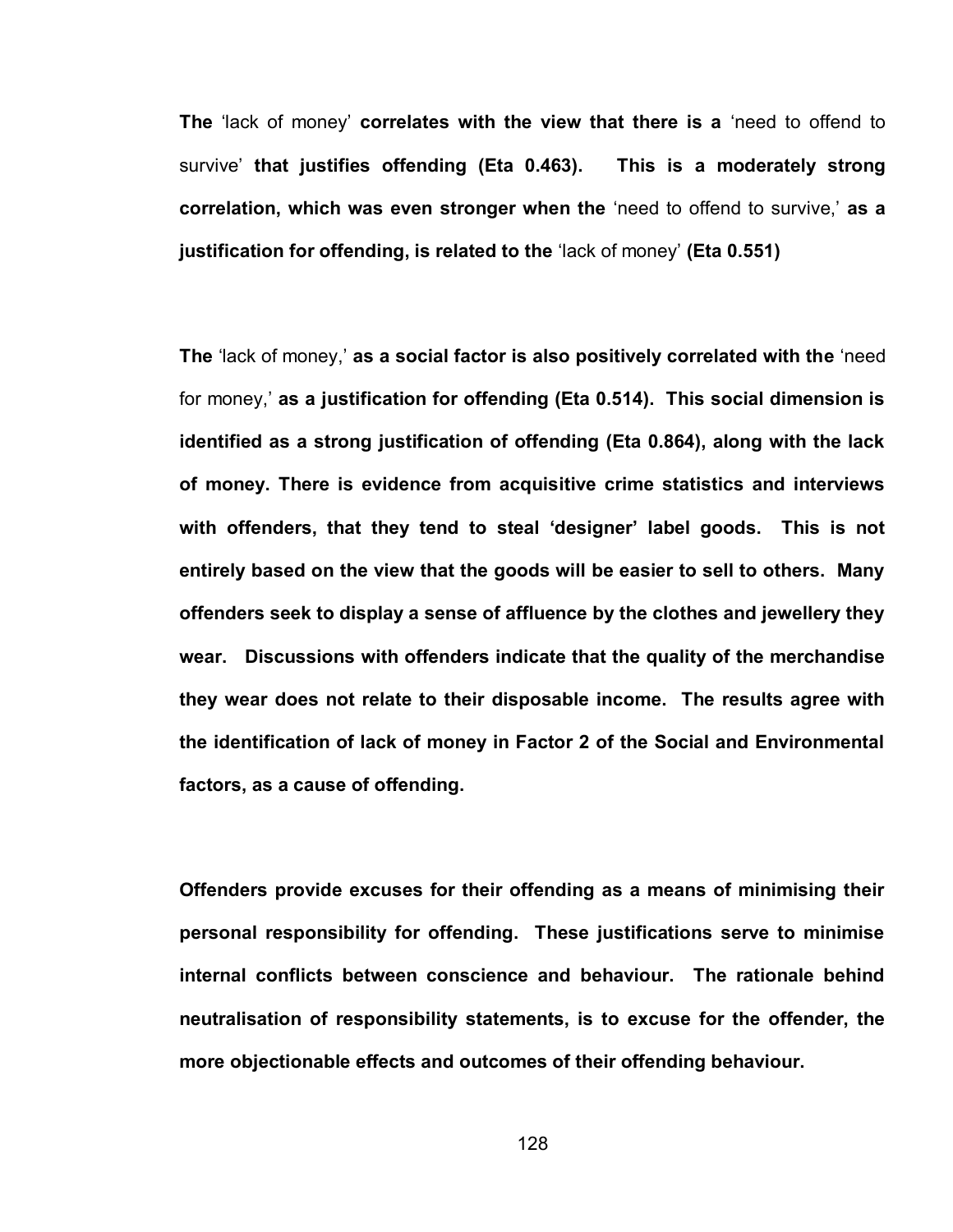**The factor of** "lack of money," **was compared with the neutralisation of responsibility statement** "I need to offend to live"**. A moderately strong positive correlation, was indicated by the responses (Eta 0.400). When the neutralisation statement is given as dependent on the** "lack of money," **the correlation is stronger (Eta 0.555). The indications are that offenders in the pilot study viewed a lack of money with which to live, as reasonable grounds for committing an offence to resolve their difficulty. Interestingly, they did not see the lack of sufficient Social Security, 'It's the Government to blame they do** not give me enough to live on"**, as reasonable grounds for neutralising their responsibility for offending (Eta 0.342).** 

**Offending because they do not have a job, linked to, the lack of money, although only a weak positive correlation (Eta 0.260), it supports the Home Office Research Findings that employment can reduce recidivism. The correlation also tends to support the Personal and Social Perception of Crime Factor 2 indication, that lack of a job is a factor that causes offending. This is further confirmed by the correlation between the Neutralisation of Responsibility statement** 'I offend because I don't have a job' and Social / **Environmental factor** "Lack of job" **(Eta 0.477).** 

### **Test -Retest Reliability**

Following the administration of the pilot study questionnaire to participants the questionnaire was again administered 3 weeks later with 10 of the respondents in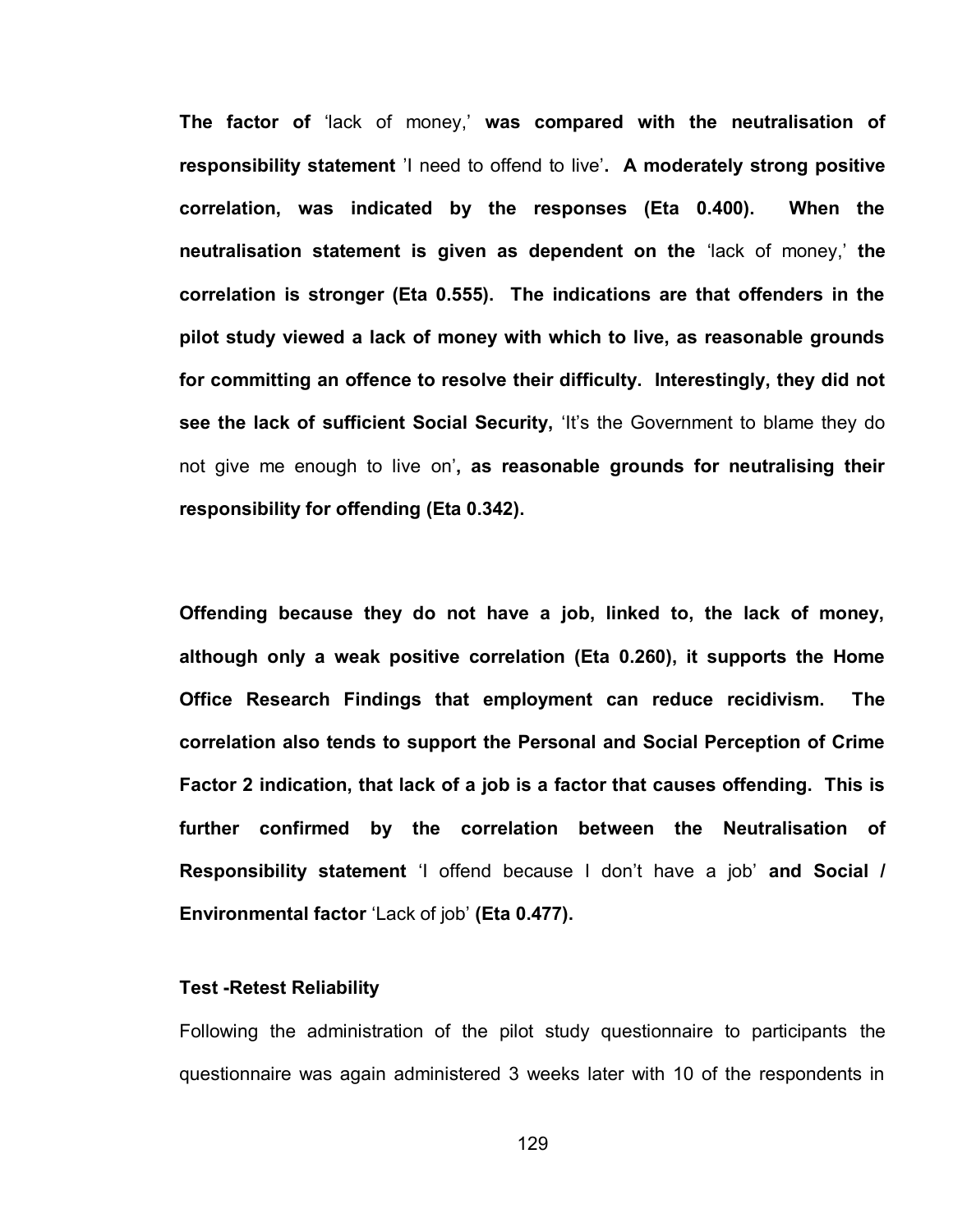order to enable test-retest reliability of the questionnaire to be assessed. Test – retest reliability, was measured using a Pearson correlation to compare and analyse the response on the first and repeated test with the same participants. The test – retest reliability of the questionnaire for all questions using a Pearson Correlation ranged from  $(R = -0.3$  to 1.0). The majority of values were  $(R = 0.8)$  or above. It was concluded from the above results, that the overall test-retest reliability of the questionnaire was robust.

### **Pilot Study Implications for Main Research**

Results from the pilot study indicated that, subject to some revision of the questionnaire, the questionnaire and measures had achieved its purpose of eliciting the offender"s causal attributions **of** offending.The responses obtained were in some instances different from those expected, suggesting that the main study would provide evidence of differences in views between the offender (actors) in the offence, and those who observed the offender"s behaviour, and passed judgement upon it. The original proposal for the research was only to compare the views of offenders and sentencers. It was decided, however, as a result of the pilot study findings, to collect, in addition, a non-offenders' sample, paralleling the magistrates in terms of origin and representative of "their class", but outside the magistracy for comparison with convicted offenders and sentencers. The term 'non-offenders' is used in a generic sense and does not imply that all members of the sample will not ever have offended. The comparison sample is likely to include people who have offended but have never been convicted, or people who do not disclose any conviction history to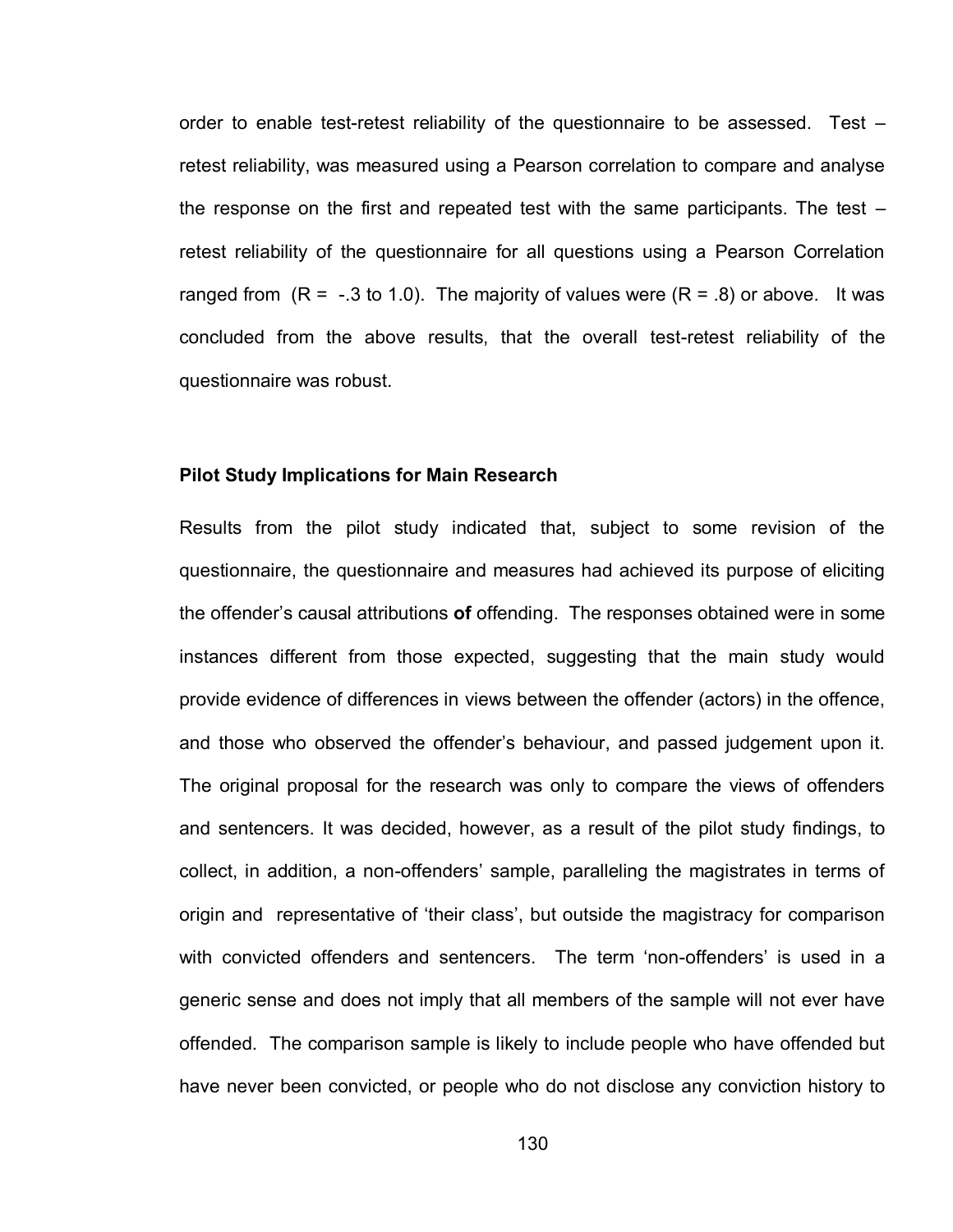the researcher. The purpose of including a non-offending publicly collected sample in the main research study, is to establish whether there are any differences in beliefs about the causes of offending and perceptions about crime, between convicted offenders, sentencers and the comparison group. Most people commit offences of some description, for example motoring offences and other social misdemeanours. As noted earlier in relation to convicted offenders, these members of the comparison group would not, however, describe themselves as a criminal.

The Pilot Study questionnaire was modified as discussed earlier in the chapter, for use in the main research. The revised measures are included in chapter 6, containing an account of the main study.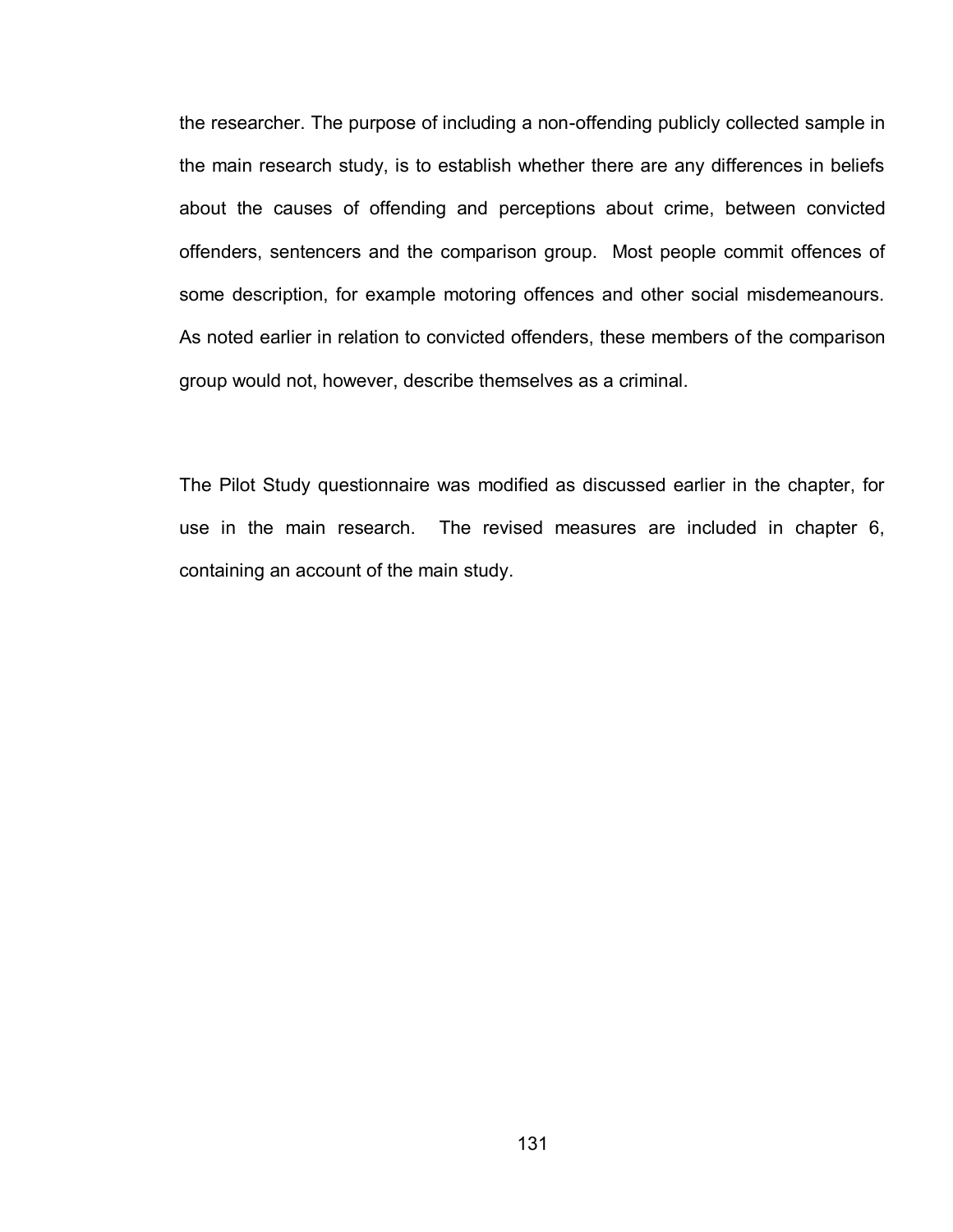### **Chapter 6 Main Study**

This chapter outlines the methodology and execution of the main study. The characteristics of interviewees, and how the members within the sample represented their respective group is also considered. The pilot study investigated whether offenders conformed to the generally held views among criminal justice professionals of why offenders committed crimes and what motivated them to offend. The offenders views on perceptions of a selection of criminal offences was also investigated and neutralisation of their responsibility for offending. A prime focus of the pilot study was to construct and validate measures for use in the main study.

Results from the pilot study suggested that offenders held different attributions and views from professionals working within the criminal justice system about the causes of offending, and factors that motivate or mitigate offence behaviour. In the light of the pilot study findings, it was decided to proceed with the main research study using a revised questionnaire. The difference between the pilot study questionnaire and the main study questionnaire was the elimination of the items relating to "the excitement of offending" (Question 7, Social and Environmental factors section) that was used in the pilot study. Results from the pilot study indicated that the "excitement of offending" factor was considered irrelevant by offenders. Another indication from the pilot study as reported in the previous chapter, showed that offenders tended to answer some of the questions from a third party perspective in the Social Perceptions of Crime section of the questionnaire.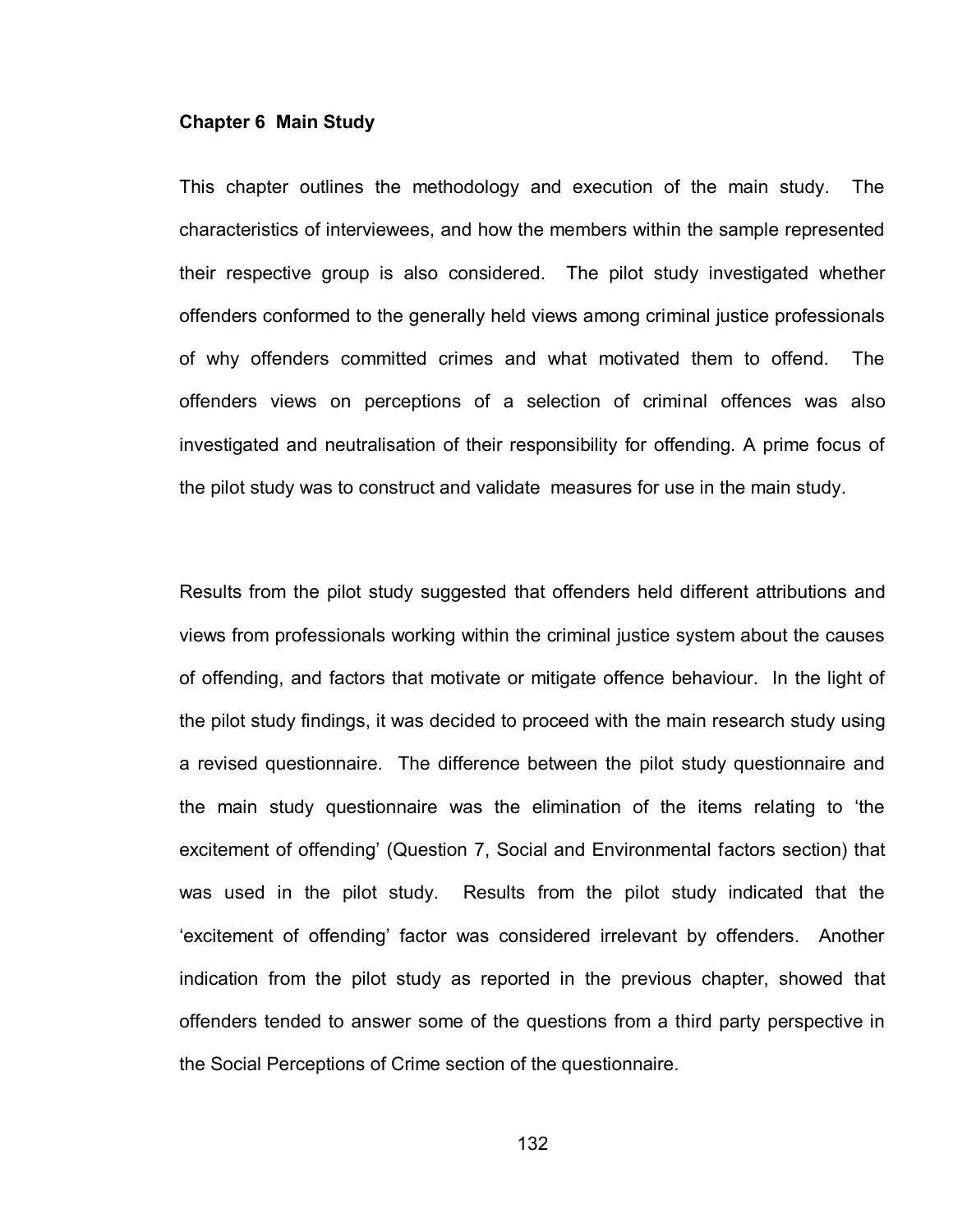These responses were in the form of what might be considered "socially approved responses" or the views they felt that magistrates might be likely to hold.

The main study was conducted with offenders on Community Rehabilitation orders, or Community Punishment and Rehabilitation Orders, within the Teesside, South-East London, and Warwickshire Probation areas. In addition, prisoners at Hewell Grange Prison and offenders released on licence also participated. A group of magistrates from the Warwickshire Petty Sessions area provided the sentencer sample. This sample was comprised of all the responses received from the magistrates. Every magistrate in the petty session area was sent a questionnaire and given the opportunity to respond allowing a representative sample to be collected.

As the research data collection proceeded, an initial comparison of responses, suggested that considerable differences of views existed between offenders and sentencers, with regards to attributions about the causes of offending. The difference in views was greater than expected by the researcher, when the main study was commenced.

This early finding raised the issue of whether this was a phenomenon attributable to antagonism and disdain of each other and their disparate roles in society between offenders and magistrates, or genuine differences of belief regarding the causes of offending and offence seriousness.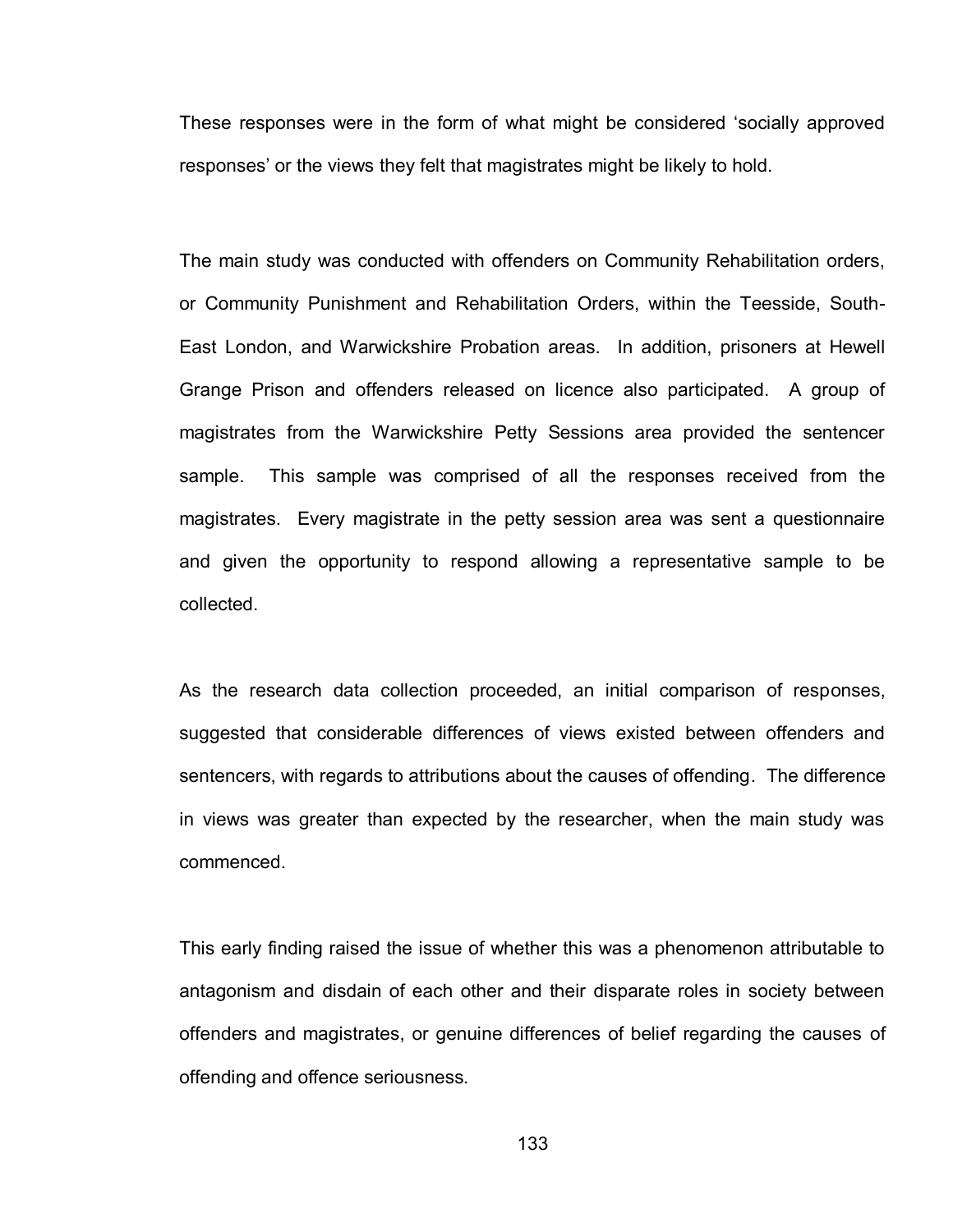In order to assess any element of bias that might be influencing responses, it was decided to include a general public sample for comparison purposes. The importance, and also conversely the difficulty of obtaining a general public sample that matched the offender and magistrate sample as closely as possible was recognised. An effort was made to match the general public sample by interviewing residents in social housing areas typical of the areas where many offenders live. In addition, people living in private housing areas representative of the type of area that magistrates tend to live in were interviewed. The general public sample was collected in the London, Warwickshire, West Midlands, North-East England and Glasgow area.

The sample was collected from everyday contacts that the researcher met. A small number of telephone interviews were also used and random sampling in public places. The random sampling in public places was done in main thoroughfares of shopping areas that bordered on local authority housing estates and private housing developments. The researcher also before approaching members of the general public tried to assess the likely socio-economic group and age of potential respondents. Although this judgement was subjective, it did assist in the attempt to obtain a balanced sample. Some of the contributors to this sample volunteered their occupation details and this was helpful in assessing the cultural and socio-economic balance of the sample. On completion of the collection of the data from the general public, the data for each sample group was analysed to assess how well the sample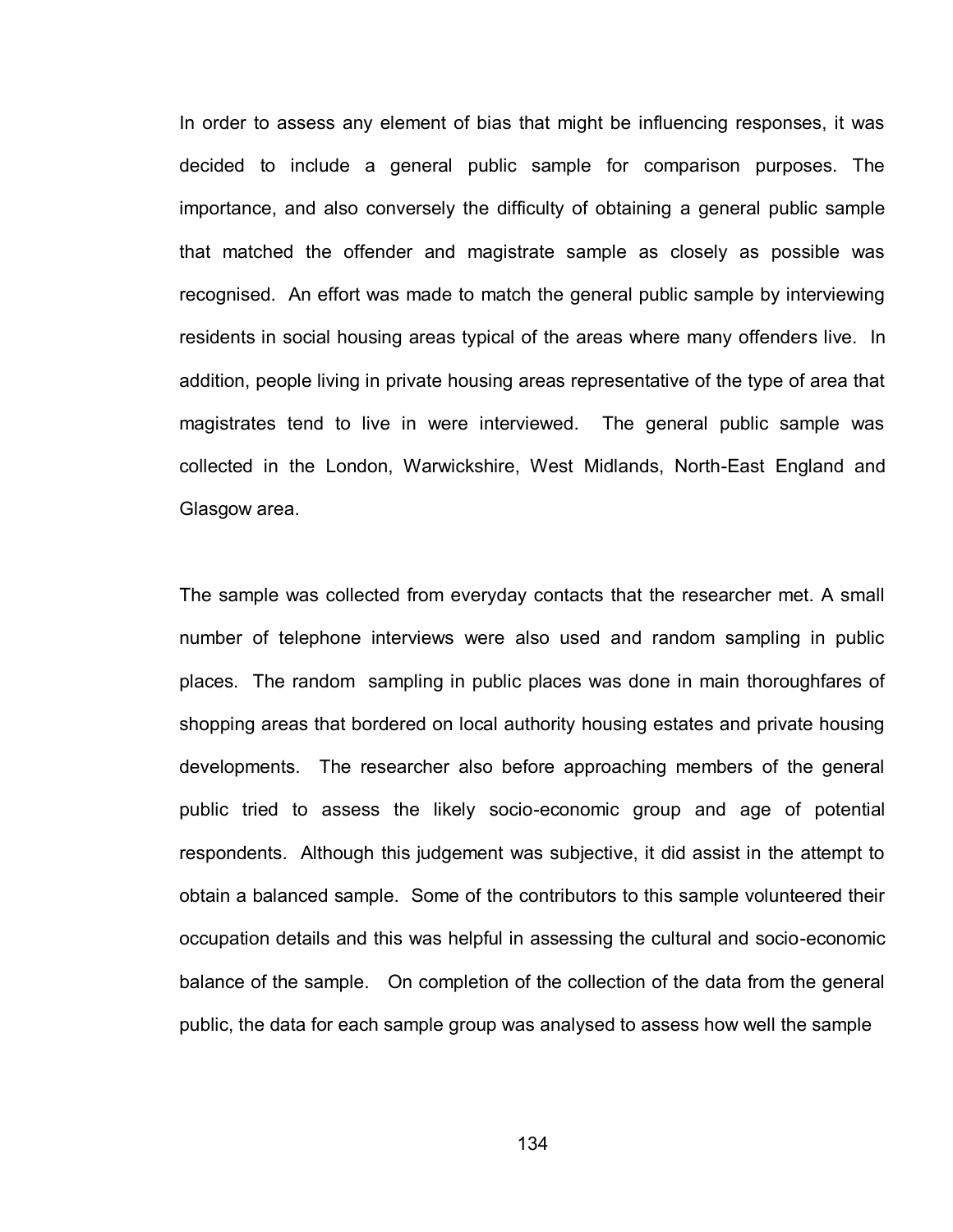was balanced with respect to the age of respondents. The mode for the age category of each group was offenders 22-26, magistrates 56+ and general public 37+. There were no magistrates under 46 years old.

The table below shows the numbers in each group:

| Participants            | Numbe |
|-------------------------|-------|
| <b>Offenders</b>        |       |
| <b>CRO or CPRO</b>      | 146   |
| Prisoners or on licence | 30    |
| Magistrates             | 46    |
| <b>General Public</b>   | 101   |
| Total                   | 323   |

The purpose of the main study was to investigate the difference in attributions about the causes of offending and offence seriousness between offenders, sentencers and members of the public. Offence seriousness studies generally focus on the views of victims. The British Crime Survey uses a seriousness scale ranging from zero to 20. The lower values relate to less serious offences. Maung (1995) has pointed out that there are weaknesses in the BCS methods, in that it does not repeat biennial samples with the same participants. Variation in sample size may also be a factor that influences responses.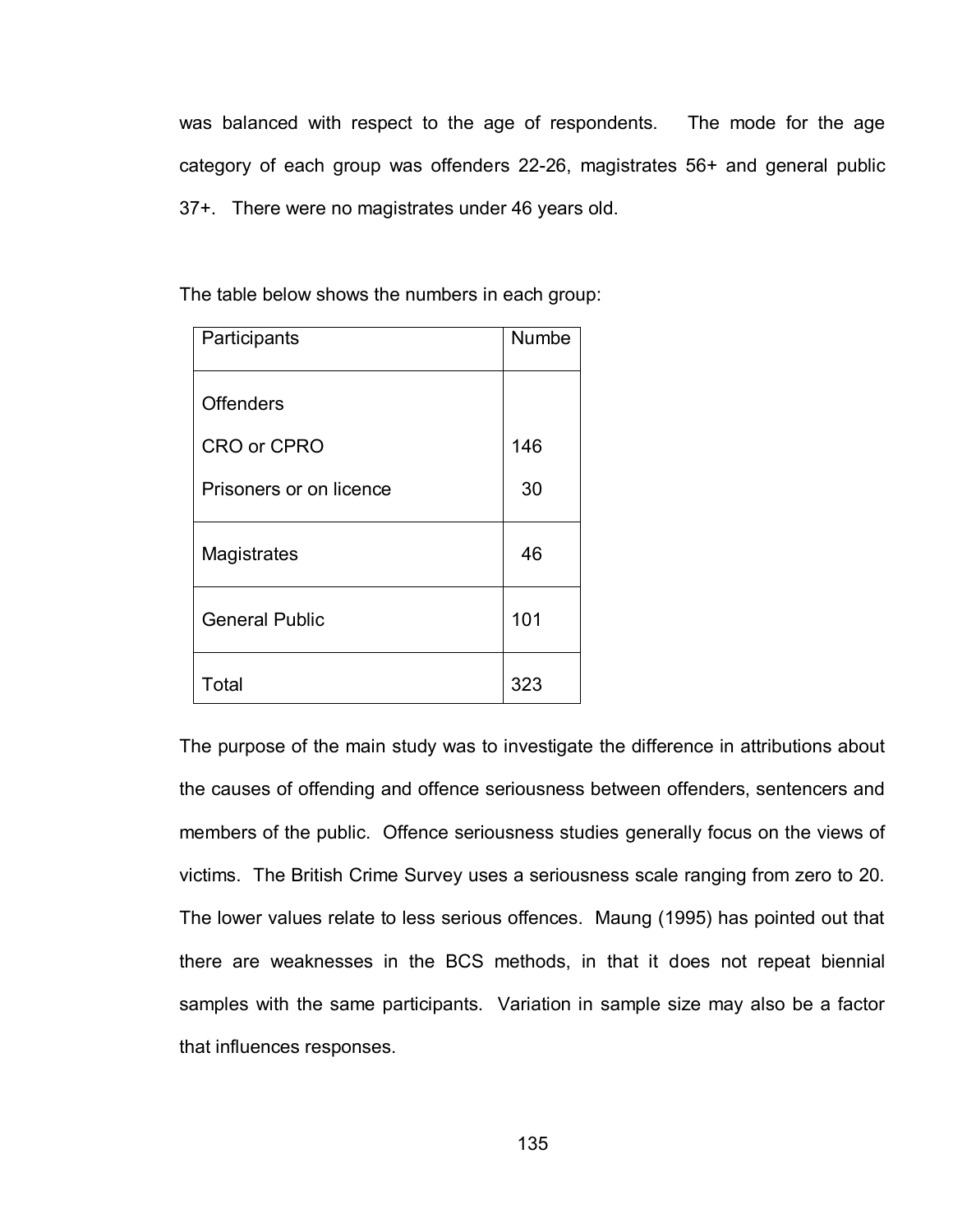The BCS also excludes crime against commercial properties from its sample. Budd, Sharp and Mayhew (2005) note that the BCS uses objective judgements which relate to the level of force used, the value of damage done and the value of property stolen, as parameters for assessing seriousness. A small amount of offender self-reporting is used and this results in crimes such as substance misuse being included. Bottomley and Pease (1986), suggested that self-reporting by offenders has advantages in that it will pick up "victimless" crime, and also avoids the partiality that a victim may express. My research uses the self-reporting of offenders since it allows the offender to express their view on seriousness, regardless of whether or not they have committed the offence. By using the same approach with magistrates and members of the general public, it enabled differences in attributions and attitudes between each sample group to be assessed. In addition, offenders and sentencers were also asked to record their causal attributions in respect of offence motives, justification for offending and neutralisation of responsibility.

As established at the pilot study stage, there were no existing scales available which measured the above factors. The questionnaire developed for the pilot study and used with offenders was modified and enlarged in the light of the pilot study findings. In addition, the form was enlarged to enable respondents to express their view on general concepts of offence seriousness, and what they believe is the view of people in general regarding offence seriousness in the Perception of Crime section of the questionnaire.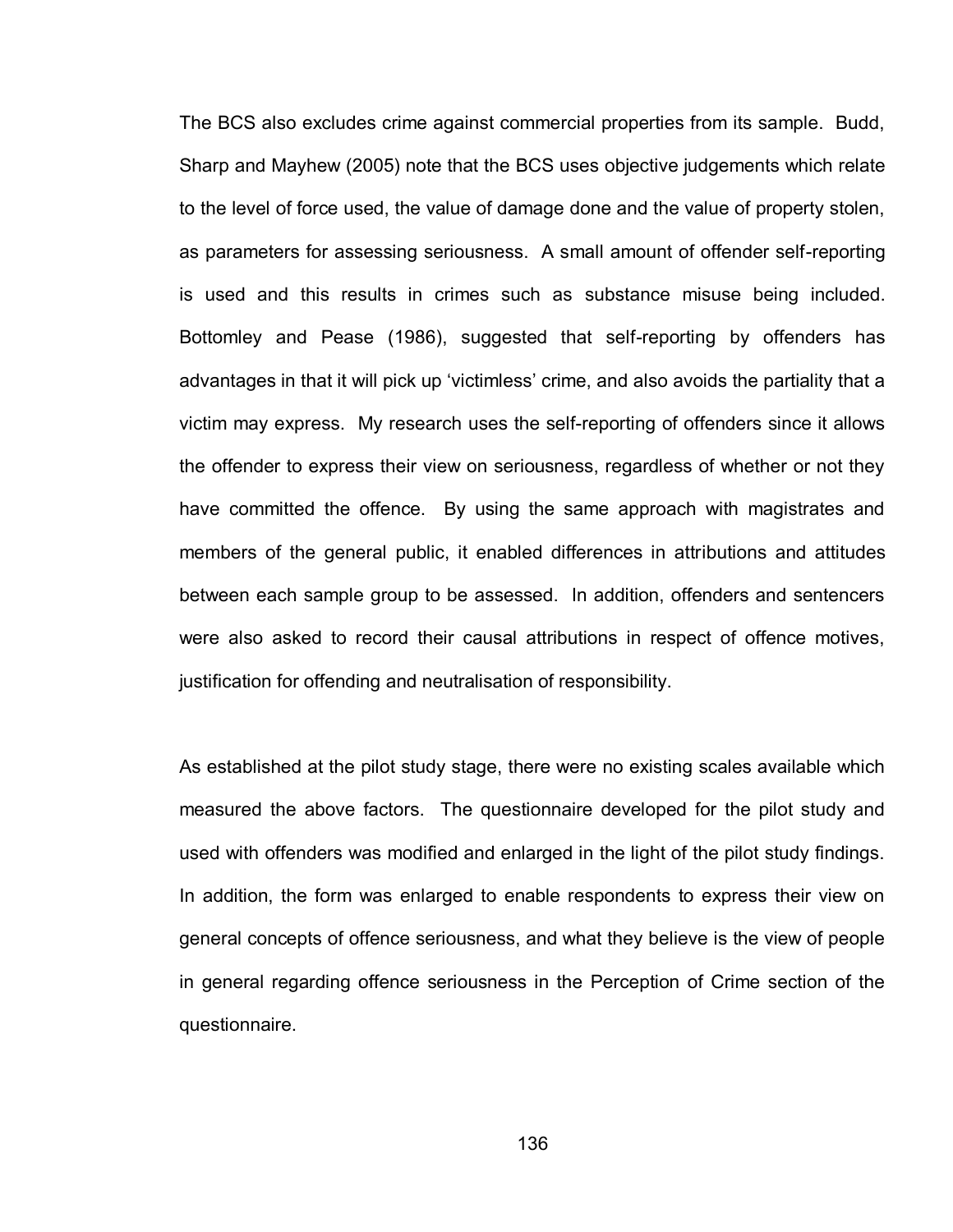Offenders" responses within the Probation Service and Prison Service sample, were collected in a similar manner to that used in the pilot study. A semi-structured interview approach was used, with volunteer offenders being interviewed by the researcher. Participants were permitted to respond without providing their name in order to preserve their anonymity, provided they gave details with respect to their gender, age and ethnicity. Respondents were given information about the purpose of the research, and the opportunity to ask questions prior to completing the research questionnaire. After completion of the questionnaire, a further opportunity was given for respondents to seek any clarification that they required. The revised questionnaire for use with offenders in the main study (Fig 6.1) is shown on the following pages.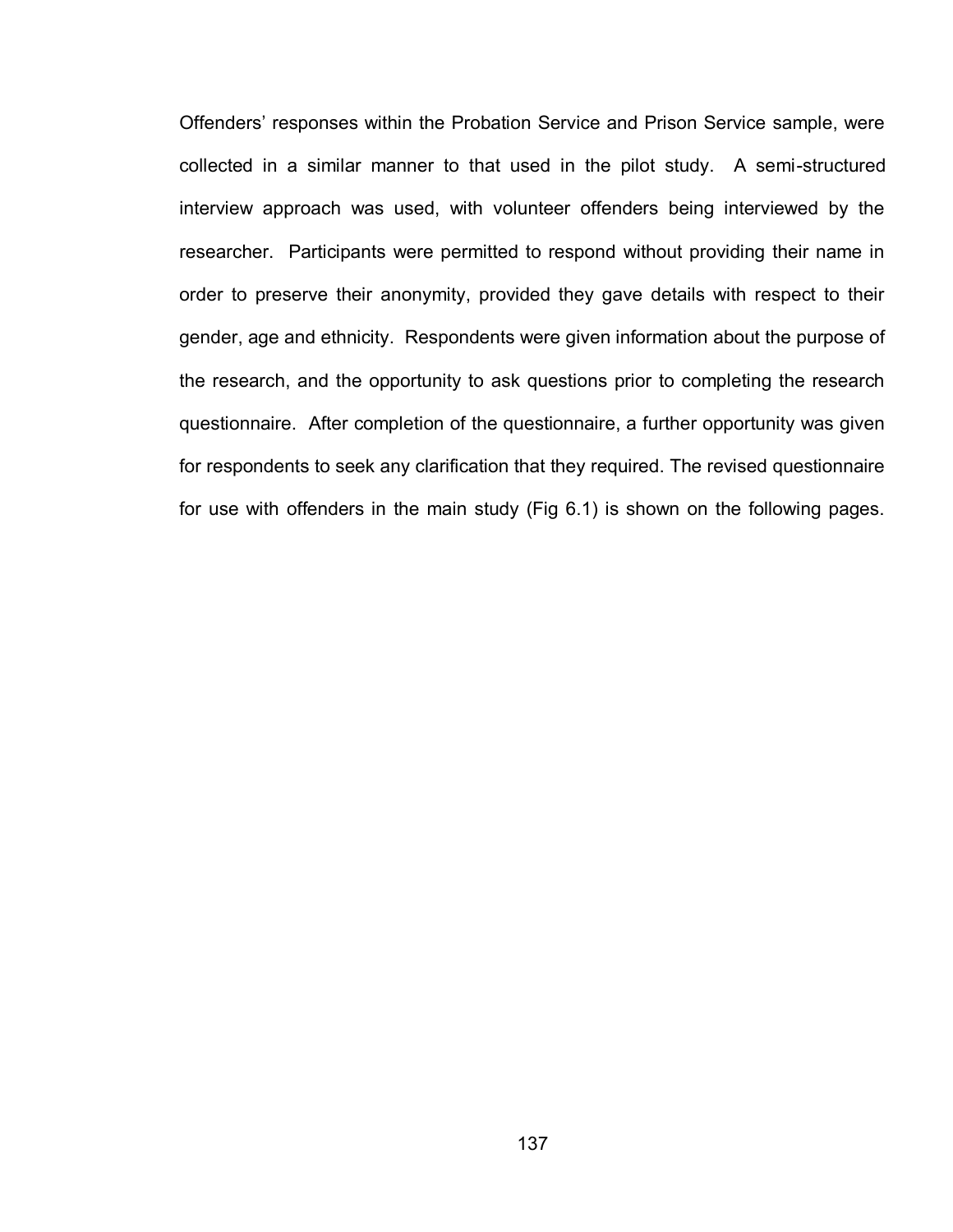Offender"s Causal Attributions of Offending Survey **Fig. No. 6.1**  Name………………………………………………………… Offender"s Ref No……………… Age Group 17-21 22-26 27-31 32-36 37+ Sex M F Ethnicity White Black Other Category Probation Prisoner On License **Social/Environmental Factors**  Please indicate which of the following factors you see as cause of your offending and to what extent they cause your offending behaviour? 1. Influence of friends The greatly quite a lot moderately a little not at all 2. Lack of money **greatly** quite a lot moderately a little not at all 3. Family members greatly quite a lot moderately a little not at all 4. Lack of job greatly quite a lot moderately a little not at all 5. Easy opportunity to commit crime greatly quite a lot moderately a little not at all 6. Housing and social conditions greatly quite a lot moderately a little not at all 7. Alcohol misuse greatly quite a lot moderately a little not at all 8. Drug misuse **greatly** quite a lot moderately a little not at all 9. Custom in neighbourhood greatly quite a lot moderately a little not at all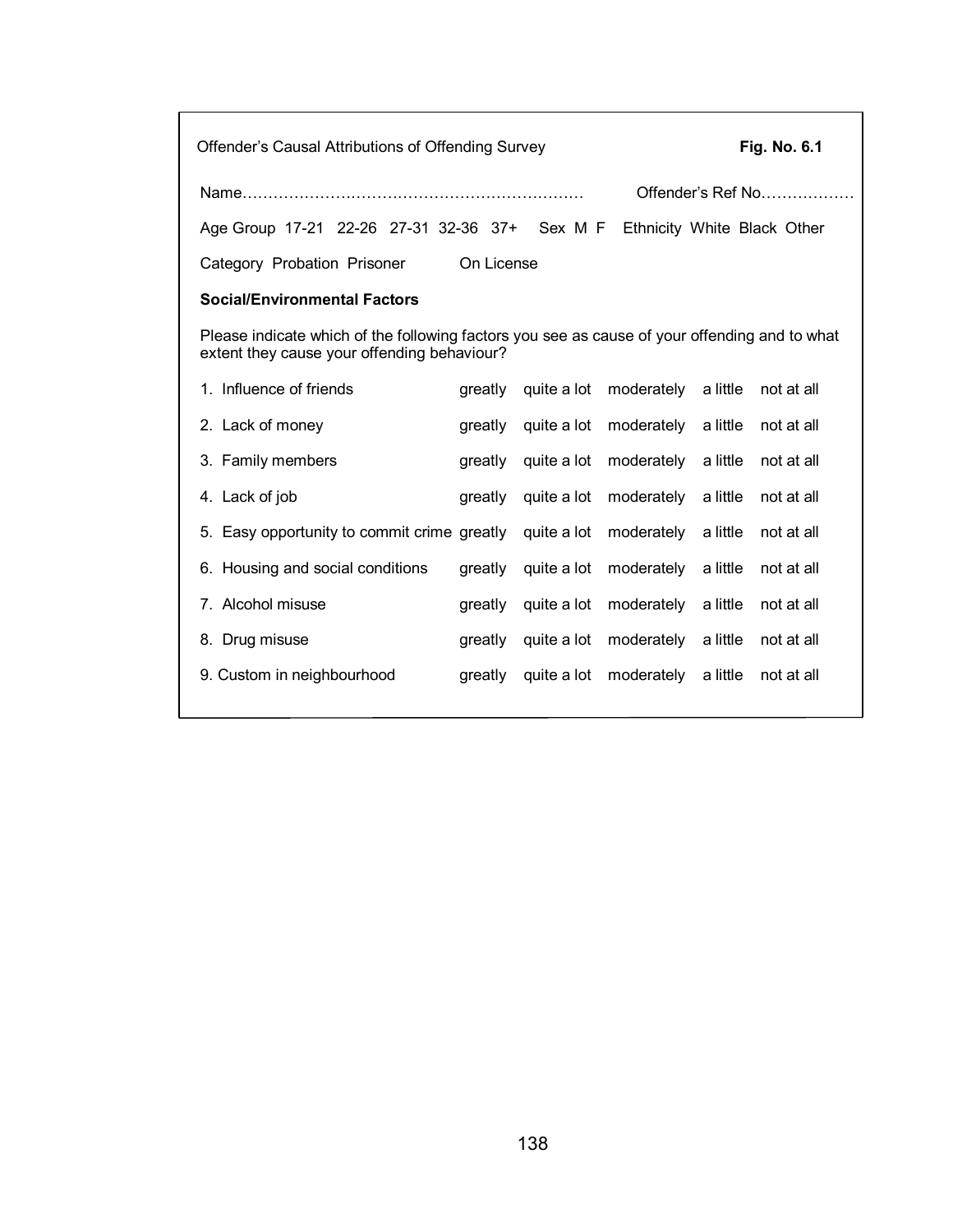# Social Perceptions of Crime **Fig 6.1 contd.**

Which types of offence do you think **MOST PEOPLE** consider the worst?

| 1. Speeding                     |  | very serious serious moderately serious not serious |  |
|---------------------------------|--|-----------------------------------------------------|--|
| 2. Alcohol misuse               |  | very serious serious moderately serious not serious |  |
| 3. Offence against a company    |  | very serious serious moderately serious not serious |  |
| 4. Offence against a neighbour  |  | very serious serious moderately serious not serious |  |
| 5. Criminal damage              |  | very serious serious moderately serious not serious |  |
| 6. Assault/violence             |  | very serious serious moderately serious not serious |  |
| 7. Offence against a friend     |  | very serious serious moderately serious not serious |  |
| 8. Offence against a stranger   |  | very serious serious moderately serious not serious |  |
| 9. Offence against rich person  |  | very serious serious moderately serious not serious |  |
| 10. Offence against poor person |  | very serious serious moderately serious not serious |  |
| 11. Offence against police      |  | very serious serious moderately serious not serious |  |
| 12. Offence against a child     |  | very serious serious moderately serious not serious |  |
|                                 |  |                                                     |  |

# **Personal Perceptions of Crime**

Which types of offence do **YOU** consider the worst?

| 1. Speeding                     |  | very serious serious moderately serious not serious |  |
|---------------------------------|--|-----------------------------------------------------|--|
| 2. Alcohol misuse               |  | very serious serious moderately serious not serious |  |
| 3. Offence against a company    |  | very serious serious moderately serious not serious |  |
| 4. Offence against a neighbour  |  | very serious serious moderately serious not serious |  |
| 5. Criminal damage              |  | very serious serious moderately serious not serious |  |
| 6. Assault/violence             |  | very serious serious moderately serious not serious |  |
| 7. Offence against a friend     |  | very serious serious moderately serious not serious |  |
| 8. Offence against a stranger   |  | very serious serious moderately serious not serious |  |
| 9. Offence against rich person  |  | very serious serious moderately serious not serious |  |
| 10. Offence against poor person |  | very serious serious moderately serious not serious |  |
| 11. Offence against police      |  | very serious serious moderately serious not serious |  |
| 12. Offence against a child     |  | very serious serious moderately serious not serious |  |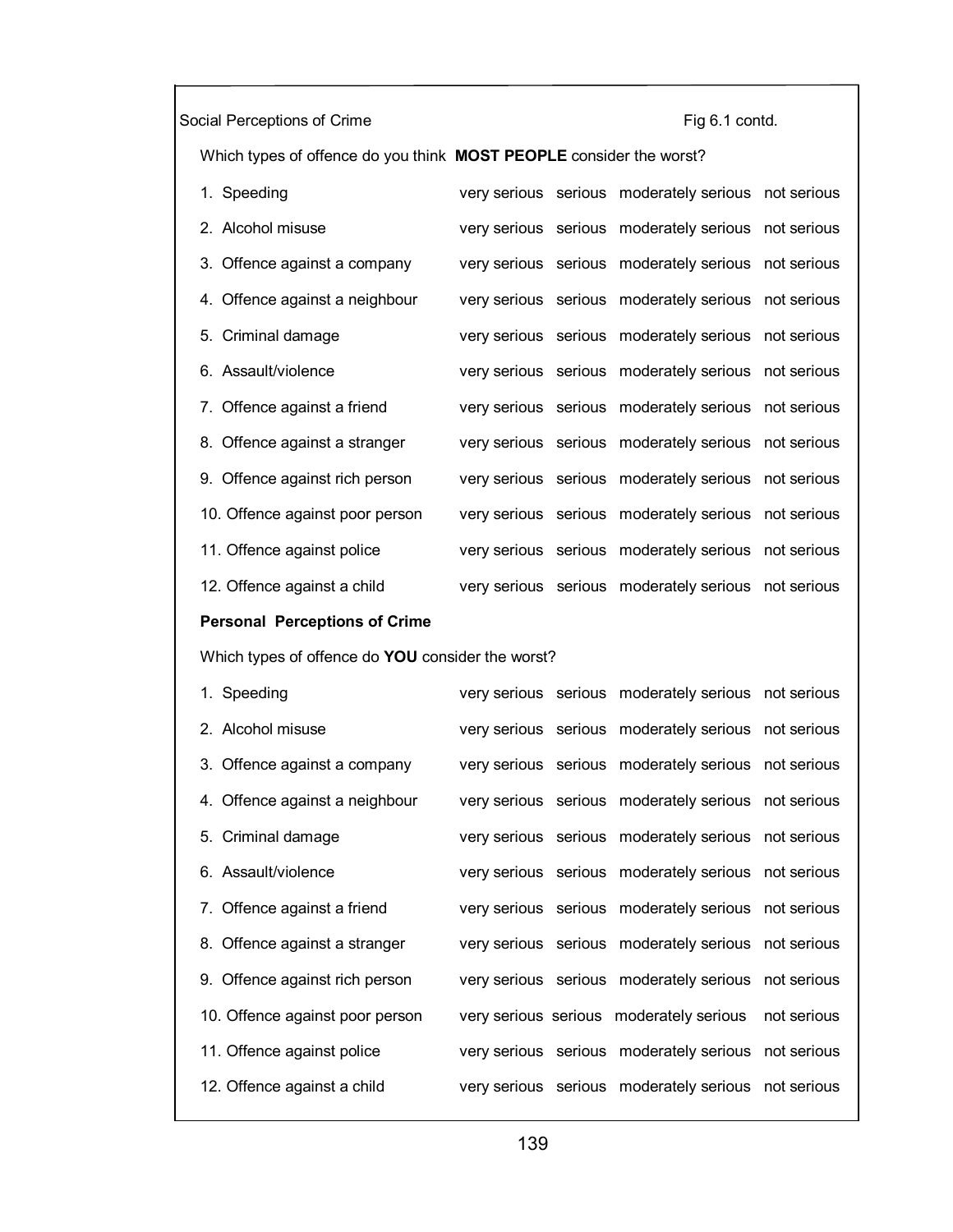| <b>Offence Motives</b><br>Fig 6.1 contd                                                                               |       |                 |  |  |  |
|-----------------------------------------------------------------------------------------------------------------------|-------|-----------------|--|--|--|
| Please indicate which of the following factors you agree or disagree motivated your<br>offending.                     |       |                 |  |  |  |
| 1. Personal needs                                                                                                     | Agree | <b>Disagree</b> |  |  |  |
| 2. Family needs                                                                                                       | Agree | <b>Disagree</b> |  |  |  |
| 3. To get what society owes me                                                                                        | Agree | <b>Disagree</b> |  |  |  |
| 4. Need for money                                                                                                     | Agree | <b>Disagree</b> |  |  |  |
| 5. Need for drugs                                                                                                     | Agree | <b>Disagree</b> |  |  |  |
| 6. Boredom                                                                                                            | Agree | <b>Disagree</b> |  |  |  |
| 7. Revenge against others                                                                                             | Agree | <b>Disagree</b> |  |  |  |
| 8. Feeling unjustly treated by society                                                                                | Agree | <b>Disagree</b> |  |  |  |
| 9. Lack of work                                                                                                       | Agree | <b>Disagree</b> |  |  |  |
| 10. Need for excitement in life                                                                                       | Agree | <b>Disagree</b> |  |  |  |
| <b>Justification for Offending</b>                                                                                    |       |                 |  |  |  |
| Please indicate which of the the following factors you agree or disagree excuse or make<br>your offending reasonable? |       |                 |  |  |  |
| 1. Need to offend to survive                                                                                          | Agree | <b>Disagree</b> |  |  |  |
| 2. Need of money                                                                                                      | Agree | <b>Disagree</b> |  |  |  |
| 3. Everbody commits offences                                                                                          | Agree | <b>Disagree</b> |  |  |  |
| 4. There are no victims of my offending                                                                               | Agree | <b>Disagree</b> |  |  |  |
| 5. Everybody would offend if they thought they would not get caught Agree                                             |       | <b>Disagree</b> |  |  |  |
| 6. I'm just taking what society owes me                                                                               | Agree | <b>Disagree</b> |  |  |  |
| 7. My offending does not really hurt anyone                                                                           | Agree | <b>Disagree</b> |  |  |  |
| 8. I'm just doing what others do to me                                                                                | Agree | <b>Disagree</b> |  |  |  |
|                                                                                                                       |       |                 |  |  |  |

 $\ddot{\phantom{0}}$ Г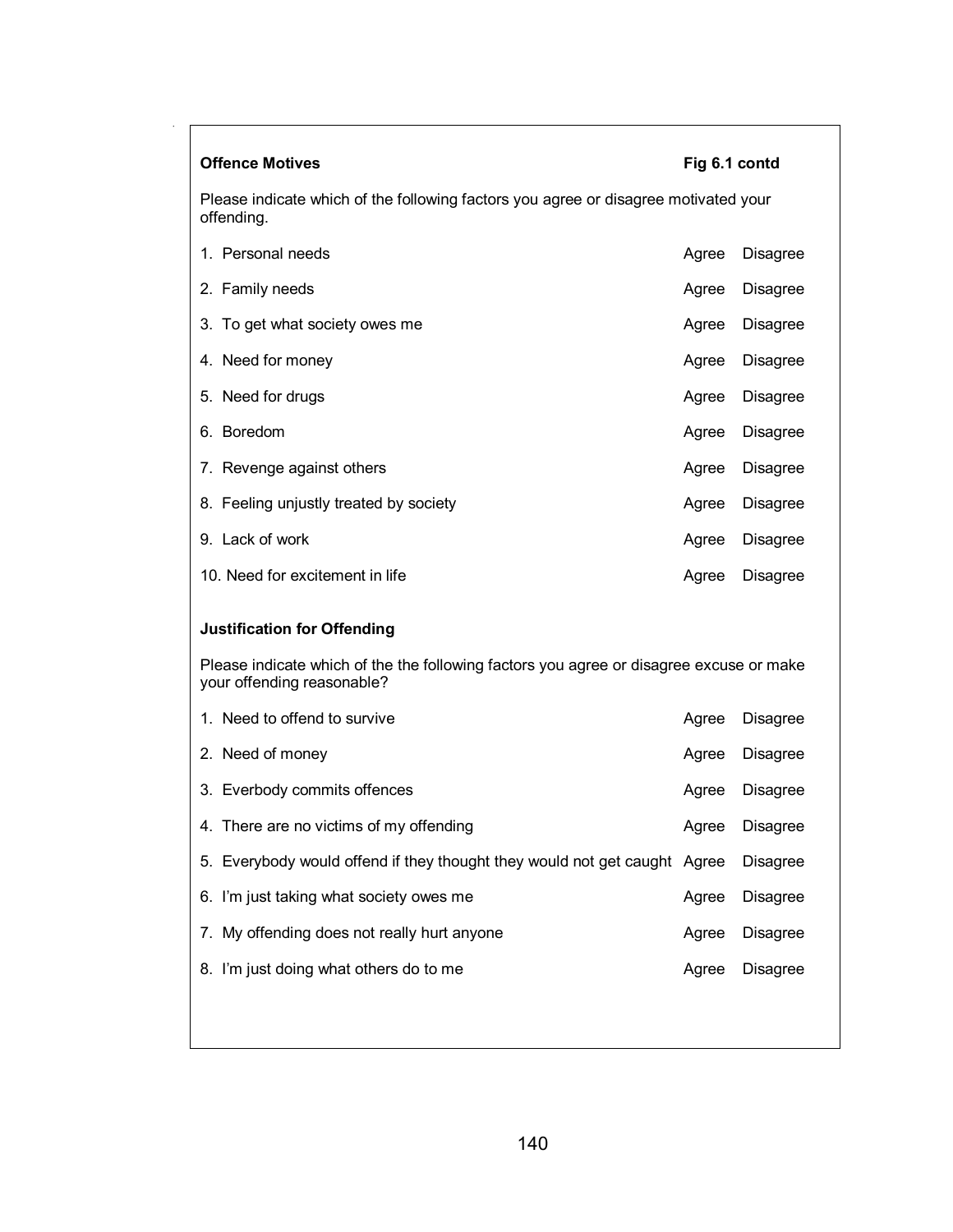| <b>Disagree</b>                    |
|------------------------------------|
| <b>Disagree</b>                    |
| <b>Disagree</b>                    |
| <b>Disagree</b>                    |
| <b>Disagree</b>                    |
| <b>Disagree</b>                    |
| <b>Disagree</b>                    |
|                                    |
|                                    |
|                                    |
| <b>Disagree</b><br><b>Disagree</b> |

The questionnaire used with offenders was adapted for use with magistrates. The adapted questionnaire requested sentencers to express their views on the same questions as offenders, but from an observer"s perspective. This questionnaire allowed sentencers to express what they believed were the responses and attributions that offenders would give. Responses from sentencers were obtained using a mixture of semi-structured interviews and by issuing detailed instructions to sentencers in groups, and providing them with written instructions on how to complete the questionnaire.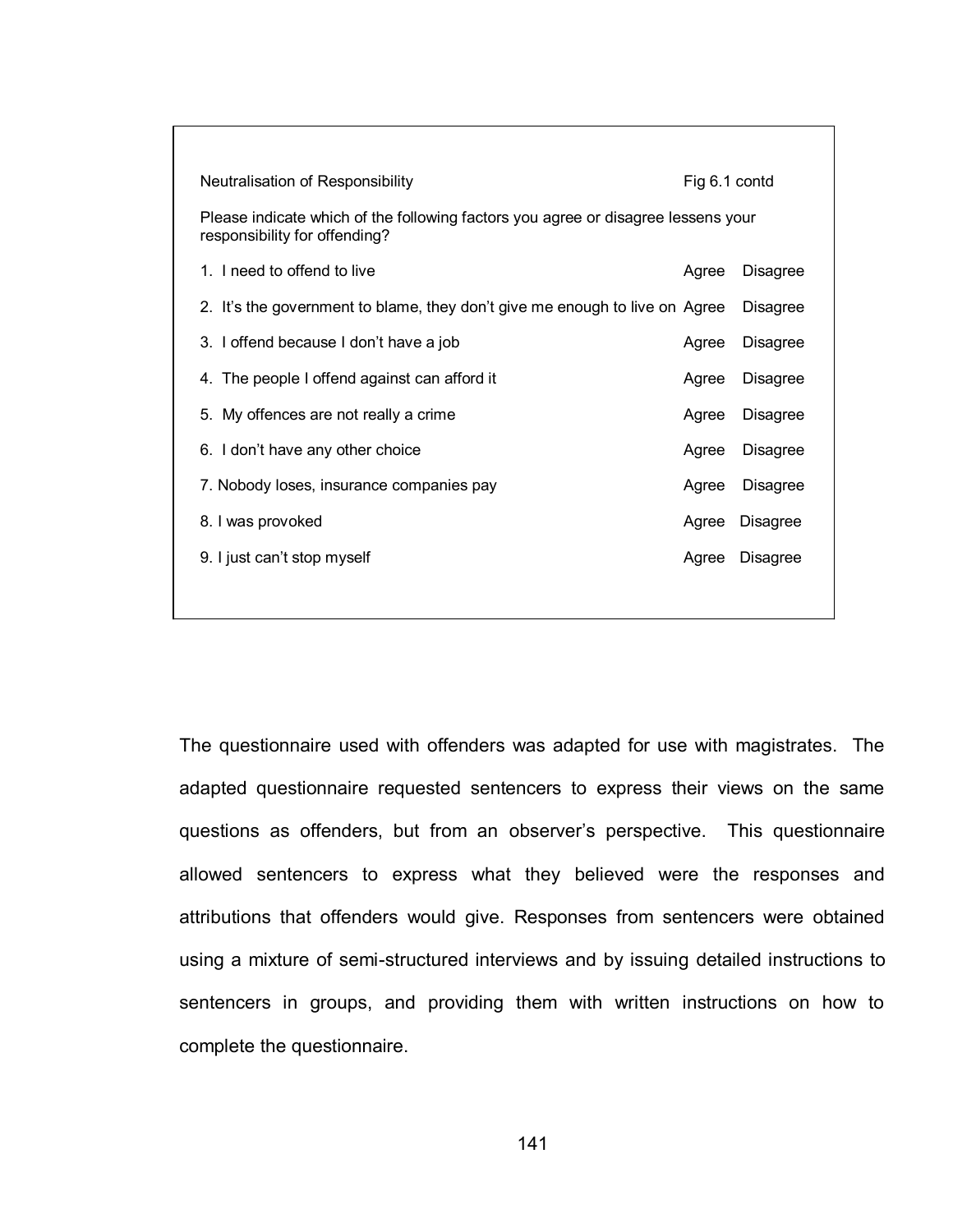The opportunity to ask for clarification and information after completion of the research questionnaire was available to respondents. The same rights of anonymity that were granted to offenders was also offered to magistrates. The questionnaire used with magistrates (Fig 6.2) is shown below:

| Magistrate's Causal Attributions of Offending Survey                                                |         |             |                                 | Fig 6.2  |            |
|-----------------------------------------------------------------------------------------------------|---------|-------------|---------------------------------|----------|------------|
|                                                                                                     |         |             |                                 |          |            |
| Age Group (please circle category) 21-26 27-31 32-36 37-45 46-55 56+                                |         |             |                                 |          |            |
| Sex (please circle category) M F Ethnicity (please circle category) White Black Other               |         |             |                                 |          |            |
| Category (please circle response) Stipendary Lay Magistrate                                         |         |             |                                 |          |            |
| <b>Social/Environmental Factors</b>                                                                 |         |             |                                 |          |            |
| Please indicate which of the following factors you believe offenders see as causes<br>of offending. |         |             |                                 |          |            |
| 1. Influence of friends                                                                             | greatly | quite a lot | moderately                      | a little | not at all |
| 2. Lack of money                                                                                    | greatly | quite a lot | moderately                      | a little | not at all |
| 3. Family members                                                                                   | greatly | quite a lot | moderately                      | a little | not at all |
| 4. Lack of job                                                                                      | greatly | quite a lot | moderately                      | a little | not at all |
| 5. Easy opportunity to commit crime greatly                                                         |         | quite a lot | moderately                      | a little | not at all |
| 6. Housing and social conditions                                                                    | greatly | quite a lot | moderately                      | a little | not at all |
| 7. Alcohol misuse                                                                                   | greatly | quite a lot | moderately                      | a little | not at all |
| 8. Drug misuse                                                                                      | greatly | quite a lot | moderately a little             |          | not at all |
| 9. Custom in neighbourhood                                                                          | greatly |             | quite a lot moderately a little |          | not at all |
|                                                                                                     |         |             |                                 |          |            |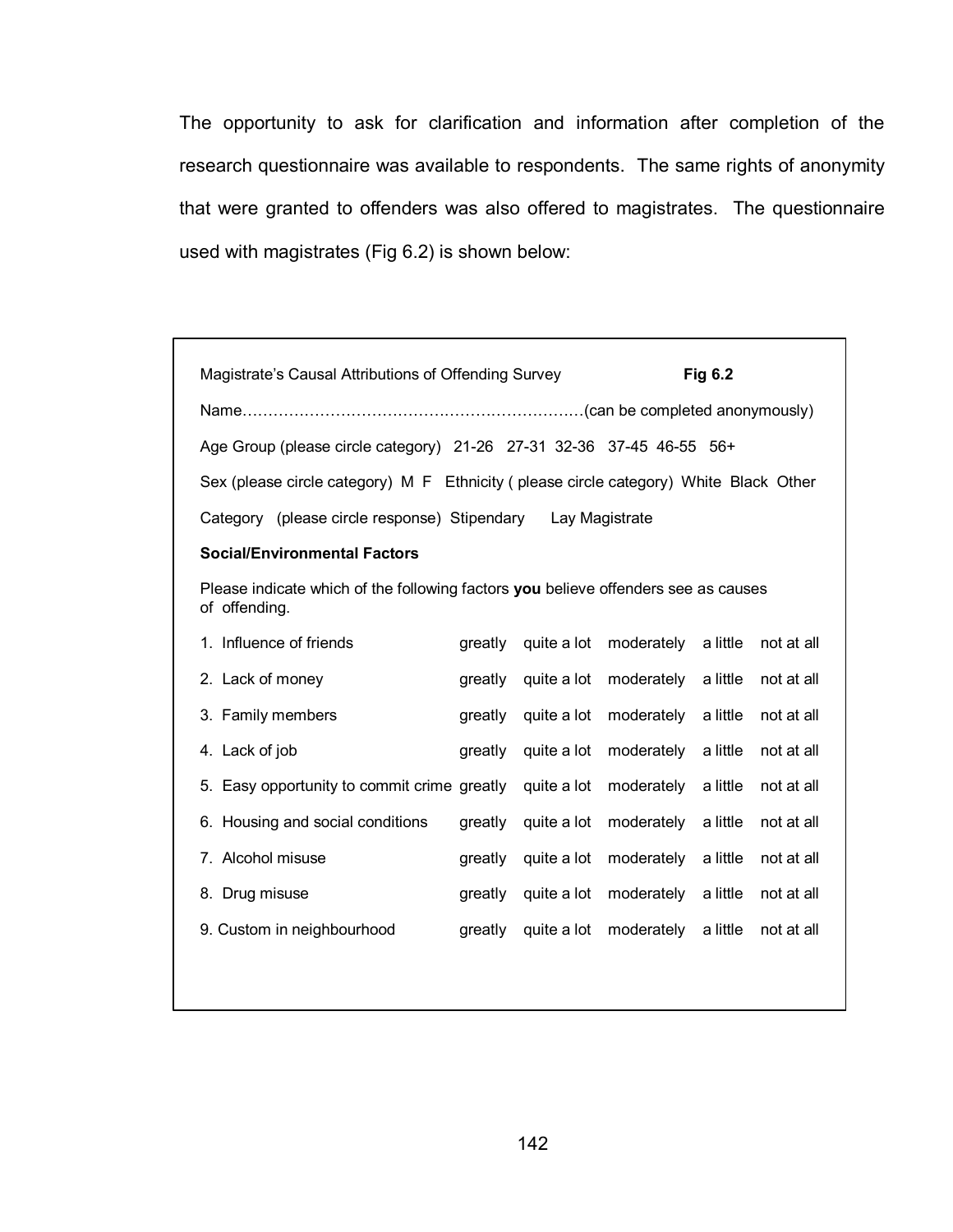# **Social Perceptions of Crime** Fig 6.2 contd

Which types of offence do **you** think **MOST PEOPLE** consider the worst?

| 1. Speeding                     |  | very serious serious moderately serious not serious |  |
|---------------------------------|--|-----------------------------------------------------|--|
| 2. Alcohol misuse               |  | very serious serious moderately serious not serious |  |
| 3. Offence against a company    |  | very serious serious moderately serious not serious |  |
| 4. Offence against a neighbour  |  | very serious serious moderately serious not serious |  |
| 5. Criminal damage              |  | very serious serious moderately serious not serious |  |
| 6. Assault/violence             |  | very serious serious moderately serious not serious |  |
| 7. Offence against a friend     |  | very serious serious moderately serious not serious |  |
| 8. Offence against a stranger   |  | very serious serious moderately serious not serious |  |
| 9. Offence against rich person  |  | very serious serious moderately serious not serious |  |
| 10. Offence against poor person |  | very serious serious moderately serious not serious |  |
| 11. Offence against police      |  | very serious serious moderately serious not serious |  |
| 12. Offence against a child     |  | very serious serious moderately serious not serious |  |
|                                 |  |                                                     |  |

# **Personal Perceptions of Crime**

Which types of offence do **YOU** consider the worst?

| 1. Speeding                     |  | very serious serious moderately serious not serious |  |
|---------------------------------|--|-----------------------------------------------------|--|
| 2. Alcohol misuse               |  | very serious serious moderately serious not serious |  |
| 3. Offence against a company    |  | very serious serious moderately serious not serious |  |
| 4. Offence against a neighbour  |  | very serious serious moderately serious not serious |  |
| 5. Criminal damage              |  | very serious serious moderately serious not serious |  |
| 6. Assault/violence             |  | very serious serious moderately serious not serious |  |
| 7. Offence against a friend     |  | very serious serious moderately serious not serious |  |
| 8. Offence against a stranger   |  | very serious serious moderately serious not serious |  |
| 9. Offence against rich person  |  | very serious serious moderately serious not serious |  |
| 10. Offence against poor person |  | very serious serious moderately serious not serious |  |
| 11. Offence against police      |  | very serious serious moderately serious not serious |  |
| 12. Offence against a child     |  | very serious serious moderately serious not serious |  |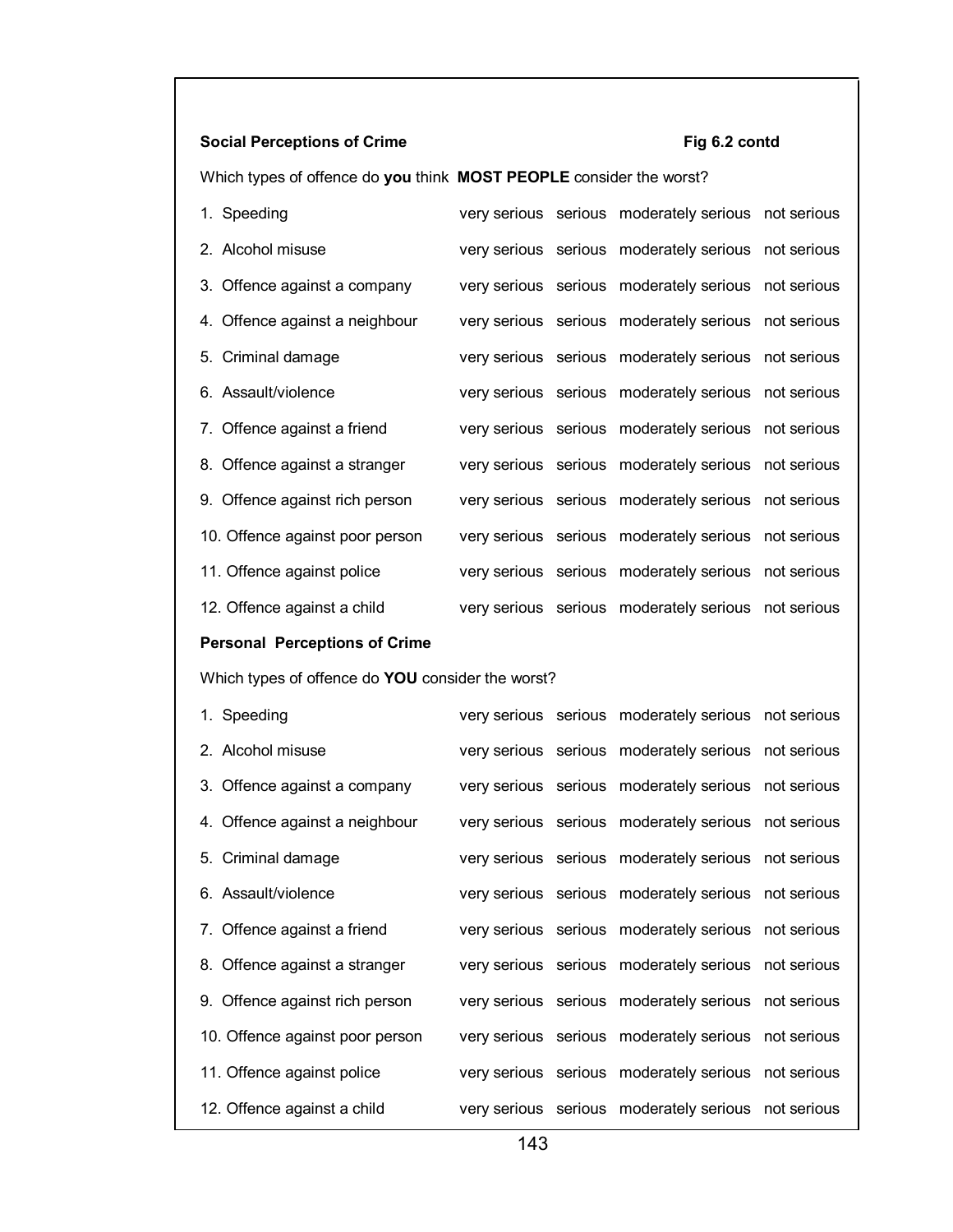| <b>Offence Motives</b><br>Fig 6.2 contd                                                                                                |       |                 |  |  |  |
|----------------------------------------------------------------------------------------------------------------------------------------|-------|-----------------|--|--|--|
| Please indicate which of the following factors you agree or disagree motivate offenders<br>to offend.                                  |       |                 |  |  |  |
| 1. Personal needs                                                                                                                      | Agree | <b>Disagree</b> |  |  |  |
| 2. Family needs                                                                                                                        | Agree | <b>Disagree</b> |  |  |  |
| 3. To get what they think society owes Them                                                                                            | Agree | <b>Disagree</b> |  |  |  |
| 4. Need for money                                                                                                                      | Agree | <b>Disagree</b> |  |  |  |
| 5. Need for drugs                                                                                                                      | Agree | <b>Disagree</b> |  |  |  |
| 6. Boredom                                                                                                                             | Agree | <b>Disagree</b> |  |  |  |
| 7. Revenge against others                                                                                                              | Agree | <b>Disagree</b> |  |  |  |
| 8. Feeling unjustly treated by society                                                                                                 | Agree | <b>Disagree</b> |  |  |  |
| 9. Lack of work                                                                                                                        | Agree | <b>Disagree</b> |  |  |  |
| 10. Need for excitement in life                                                                                                        | Agree | <b>Disagree</b> |  |  |  |
|                                                                                                                                        |       |                 |  |  |  |
| <b>Justification for Offending</b>                                                                                                     |       |                 |  |  |  |
| Please indicate which of the following factors you agree or disagree offenders<br>believe excuses or makes their offending reasonable? |       |                 |  |  |  |
| 1. Need to offend to survive                                                                                                           | Agree | <b>Disagree</b> |  |  |  |
| 2. Need of money                                                                                                                       | Agree | <b>Disagree</b> |  |  |  |
| 3. Everybody commits offences                                                                                                          | Agree | <b>Disagree</b> |  |  |  |
| 4. There are no victims of my offending                                                                                                | Agree | Disagree        |  |  |  |
| 5. Everybody would offend if they thought they would not get caught Agree                                                              |       | <b>Disagree</b> |  |  |  |
| 6. I'm just taking what society owes me                                                                                                | Agree | <b>Disagree</b> |  |  |  |
| 7. My offending does not really hurt anyone                                                                                            | Agree | <b>Disagree</b> |  |  |  |
| 8. I'm just doing what others do to me                                                                                                 | Agree | <b>Disagree</b> |  |  |  |
|                                                                                                                                        |       |                 |  |  |  |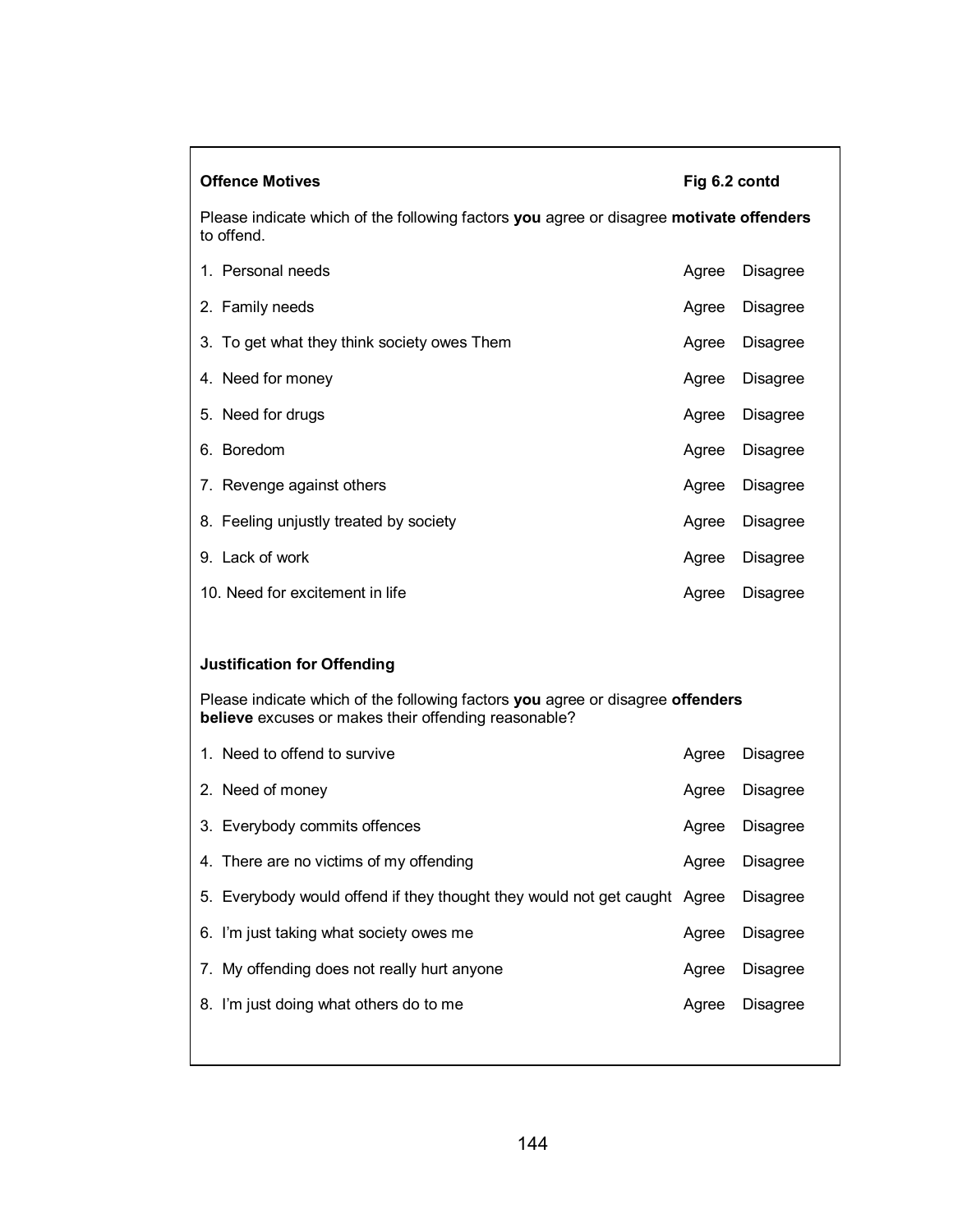| <b>Neutralisation of Responsibility</b>                                                                                                | Fig 6.2 contd |                 |  |  |  |
|----------------------------------------------------------------------------------------------------------------------------------------|---------------|-----------------|--|--|--|
| Please indicate which of the following factors you agree or disagree offender's<br>believe lessens their responsibility for offending? |               |                 |  |  |  |
| 1. I need to offend to live                                                                                                            | Agree         | <b>Disagree</b> |  |  |  |
| 2. It's the government to blame, they don't give me enough to live on Agree                                                            |               | <b>Disagree</b> |  |  |  |
| 3. I offend because I don't have a job                                                                                                 | Agree         | <b>Disagree</b> |  |  |  |
| 4. The people I offend against can afford it                                                                                           | Agree         | <b>Disagree</b> |  |  |  |
| 5. My offences are not really a crime                                                                                                  | Agree         | <b>Disagree</b> |  |  |  |
| 6. I don't have any other choice                                                                                                       | Agree         | <b>Disagree</b> |  |  |  |
| 7. Nobody loses, insurance companies pay                                                                                               | Agree         | <b>Disagree</b> |  |  |  |
| 8. I was provoked                                                                                                                      | Agree         | <b>Disagree</b> |  |  |  |
| 9. I just can't stop myself                                                                                                            | Agree         | <b>Disagree</b> |  |  |  |
|                                                                                                                                        |               |                 |  |  |  |

Reference was made earlier to the greater than expected difference in responses from offenders and magistrates that gave rise to the collection of a general public comparison sample. The use of the term "general public" as a convenient term for describing this group of respondents was discussed in chapter 1. The major differences between offenders" and magistrate responses related mainly to the Social and Environmental Factors, Social Perceptions of Crime and Personal Perceptions of Crime, sections of the questionnaire. It was decided to use only these sections to construct a questionnaire for use with the general public comparison sample.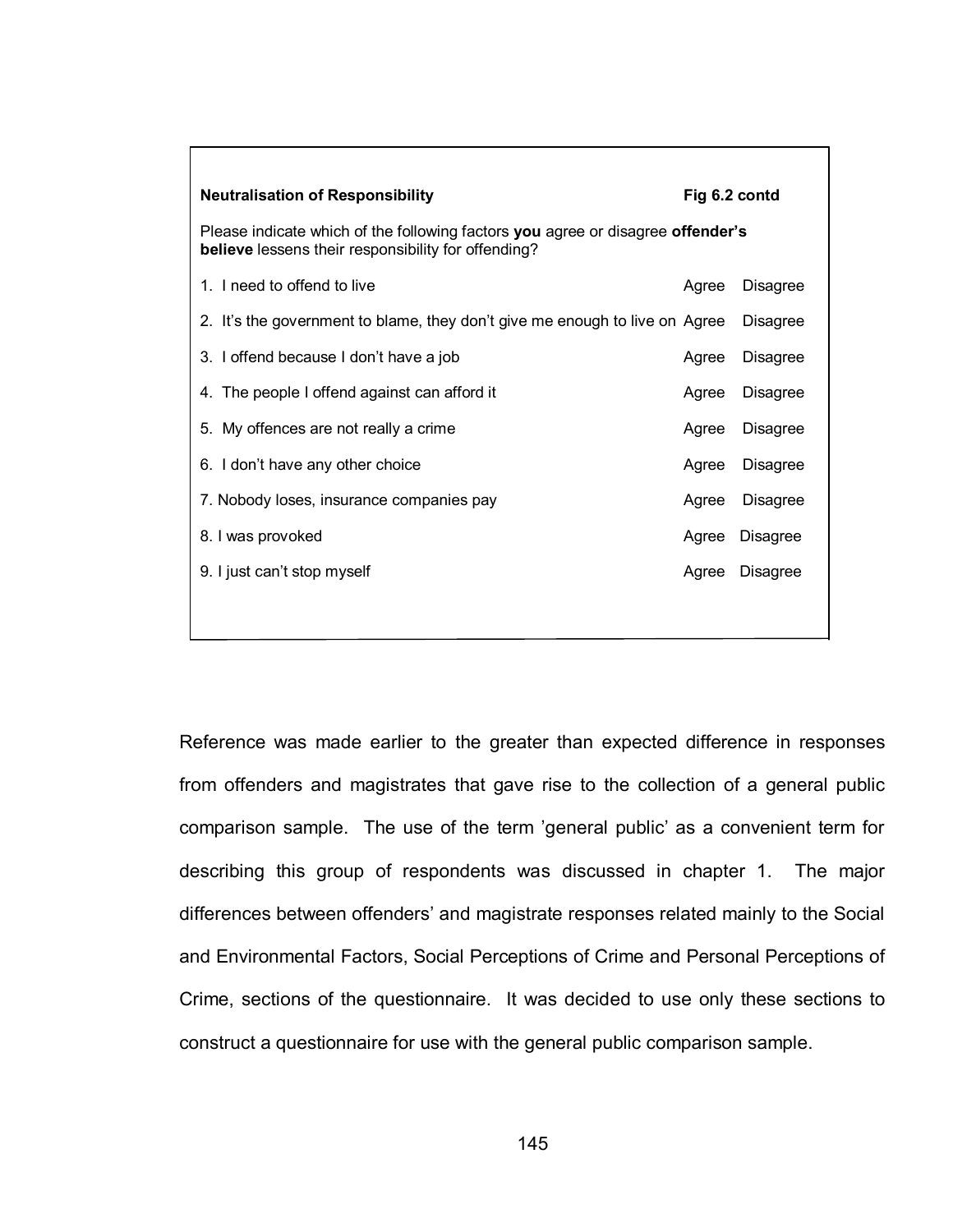The general public were not asked to express views on Offence Motives, Justification for Offending or Neutralisation of Responsibility.

The general public sample data collection procedure is described earlier in the chapter. For research purposes, the general public respondents have been classified as non-offenders, however, this may not be the case. No enquiries were made about their offending status.

The questionnaire used with the general public (Fig 6.3) is shown on the following pages:

| Offender's Causal Attributions of Offending Survey General Public Views Fig 6.3 |  |
|---------------------------------------------------------------------------------|--|
|                                                                                 |  |

Age Group 17-21 22-26 27-31 32-36 37+ Sex M F Ethnicity White Black Other

### **Social/Environmental Factors**

Please indicate which of the following factors you see as cause of crime?

| 1. Influence of friends                                                     | greatly | quite a lot moderately a little not at all         |            |
|-----------------------------------------------------------------------------|---------|----------------------------------------------------|------------|
| 2. Lack of money                                                            | greatly | quite a lot moderately a little not at all         |            |
| 3. Family members                                                           | greatly | quite a lot moderately a little                    | not at all |
| 4. Lack of job                                                              | greatly | quite a lot moderately a little                    | not at all |
| 5. Easy opportunity to commit crime greatly quite a lot moderately a little |         |                                                    | not at all |
| 6. Housing and social conditions                                            | greatly | quite a lot moderately a little                    | not at all |
| 7. Alcohol misuse                                                           | greatly | quite a lot moderately a little                    | not at all |
| 8. Drug misuse                                                              | areatly | quite a lot moderately a little                    | not at all |
| 9. Custom in neighbourhood                                                  |         | greatly quite a lot moderately a little not at all |            |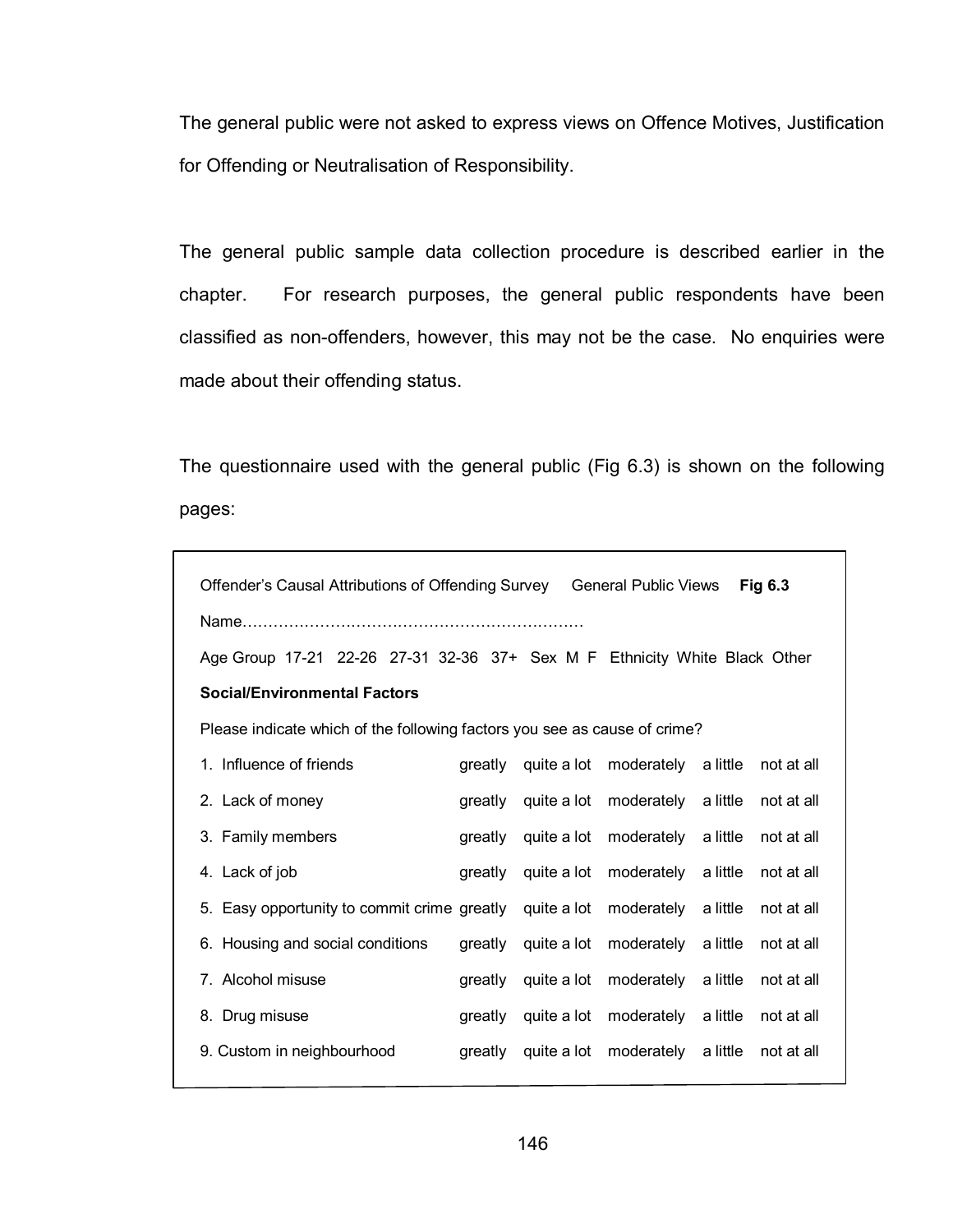# **Social Perceptions of Crime Fig 6.3 contd**

Which types of offence do you think **MOST PEOPLE** consider the worst?

| 1. Speeding                     |  | very serious serious moderately serious not serious |  |
|---------------------------------|--|-----------------------------------------------------|--|
| 2. Alcohol misuse               |  | very serious serious moderately serious not serious |  |
| 3. Offence against a company    |  | very serious serious moderately serious not serious |  |
| 4. Offence against a neighbour  |  | very serious serious moderately serious not serious |  |
| 5. Criminal damage              |  | very serious serious moderately serious not serious |  |
| 6. Assault/violence             |  | very serious serious moderately serious not serious |  |
| 7. Offence against a friend     |  | very serious serious moderately serious not serious |  |
| 8. Offence against a stranger   |  | very serious serious moderately serious not serious |  |
| 9. Offence against rich person  |  | very serious serious moderately serious not serious |  |
| 10. Offence against poor person |  | very serious serious moderately serious not serious |  |
| 11. Offence against police      |  | very serious serious moderately serious not serious |  |
| 12. Offence against a child     |  | very serious serious moderately serious not serious |  |
|                                 |  |                                                     |  |

# **Personal Perceptions of Crime**

Which types of offence do **YOU** consider the worst?

| 1. Speeding                     |  | very serious serious moderately serious not serious |  |
|---------------------------------|--|-----------------------------------------------------|--|
| 2. Alcohol misuse               |  | very serious serious moderately serious not serious |  |
| 3. Offence against a company    |  | very serious serious moderately serious not serious |  |
| 4. Offence against a neighbour  |  | very serious serious moderately serious not serious |  |
| 5. Criminal damage              |  | very serious serious moderately serious not serious |  |
| 6. Assault/violence             |  | very serious serious moderately serious not serious |  |
| 7. Offence against a friend     |  | very serious serious moderately serious not serious |  |
| 8. Offence against a stranger   |  | very serious serious moderately serious not serious |  |
| 9. Offence against rich person  |  | very serious serious moderately serious not serious |  |
| 10. Offence against poor person |  | very serious serious moderately serious not serious |  |
| 11. Offence against police      |  | very serious serious moderately serious not serious |  |
| 12. Offence against a child     |  | very serious serious moderately serious not serious |  |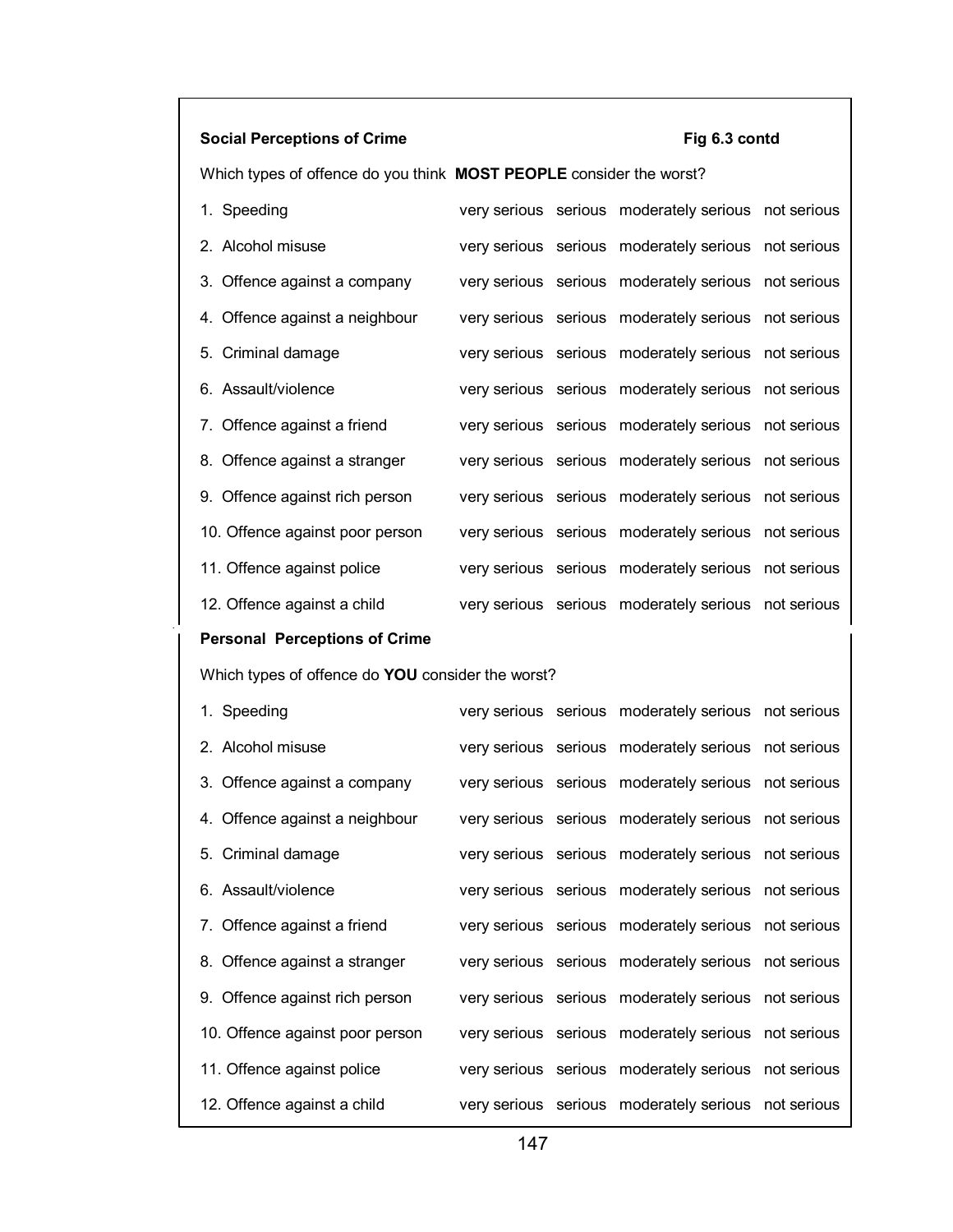Reliability Analysis using Cronbach"s Alpha of the questionnaires for the pilot study had shown some low scores. The revised questionnaires for the main study were analysed for reliability using Cronbach"s Alpha and achieved Cronbach Alpha levels ranging between point .78 and .87 for the questionnaires measures. These levels are acceptable (Coolican 1999).

Statistical analysis of the questionnaire responses to identify differences between the sample groups was carried out using Discriminant Analysis, Crosstabulations and Chi-Squared analysis. The use of these measures and how they were used is indicated in the results analysis in chapter 7.

Supplementary questions were asked of some respondents to clarify why a particular response had been given to some questions, when their response was different from most other respondents' score. The information obtained from the additional questions is included with the statistical analysis results within the next chapter.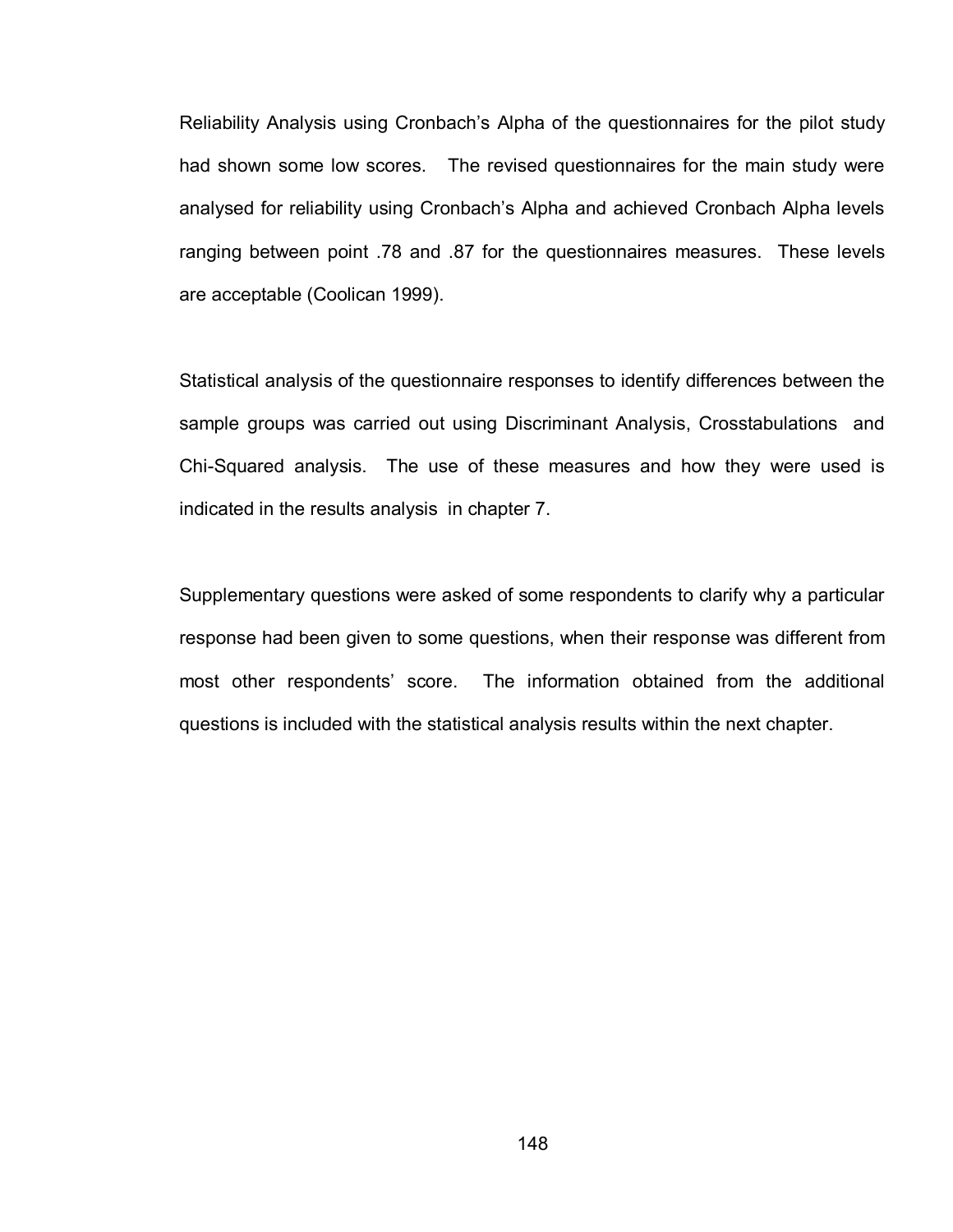### **Chapter 7 Main Study Results**

This chapter reports the results from the statistical analysis of the main study data, and the follow up interviews with some respondents to clarify their responses. The relationship of research findings to the research hypothesis is also discussed.

Results from the initial discriminant analysis of the research data, showed that offenders in the community, prison inmates and prisoners released on licence, viewed the causes of offending very similarly. It was decided to combine the above categories into a single group category of offenders, for making a comparison with magistrates and the general public. Analysis was carried out by comparing the responses of offenders and magistrates. A separate comparison of magistrates and the "general public" was carried out. A comparison of responses of offenders and the "general public" was also conducted. Finally, a comparison of offenders, magistrates and the "general public" was conducted, to establish an overall comparison of the groups.

### **Offenders and Magistrates**

### **Social and Environmental Factors**

An analysis of responses from the Social and Environmental Factors section of the questionnaire was scored statistically significantly different by magistrates and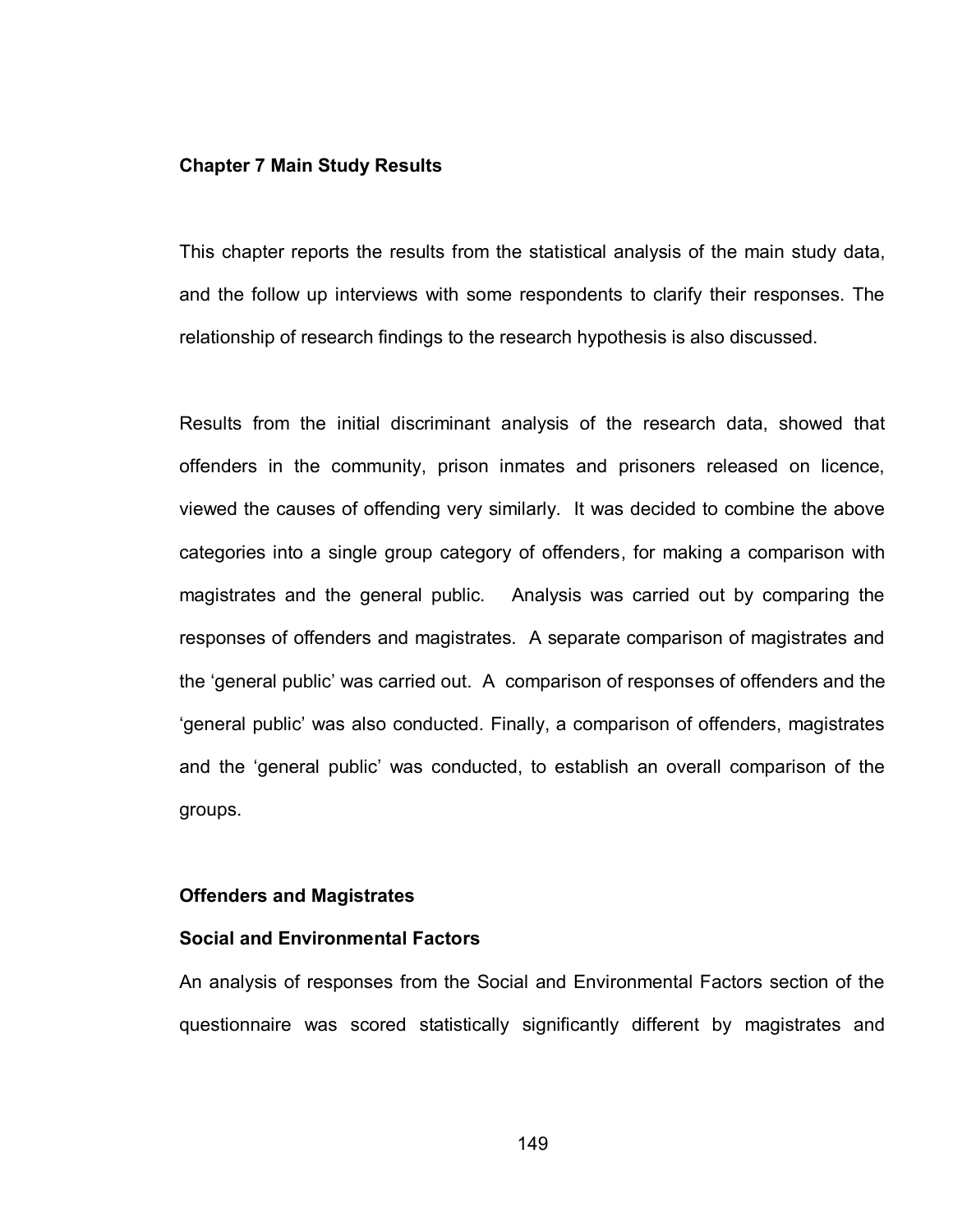offenders. Magistrates identified the following factors as a greater underlying cause of offending than did offenders:

- Drug abuse
- Family members
- Influence of friends
- Alcohol misuse

The difference of importance that magistrates and offenders placed on these factors

is shown by the discriminant analysis results in Table 7.1 and 7.2 .

# **Table 7.1**

# **Social and Environmental factors**

| <b>Canonical Discriminant</b> | Magistrates |         | <b>Offenders</b> |         |
|-------------------------------|-------------|---------|------------------|---------|
| <b>Function 1 Factor</b>      |             |         |                  |         |
|                               | sd<br>mean  |         | mean             | sd      |
| Drug Misuse                   | 4.7391      | 0.61227 | 2.3466           | 1.60687 |
| Family members                | 2.7174      | 1.02552 | 1.4943           | 0.96212 |
| Influence of friends          | 3.8261      | 0.94996 | 2.3523           | 1.31935 |
| Alcohol misuse                | 4.0870      | 1.11208 | 2.5227           | 1.60341 |

# **Table 7.2**

|            | <b>Wilks</b> | Chi-Square | df | Sig  | <b>Group Centroids</b> |                  |
|------------|--------------|------------|----|------|------------------------|------------------|
|            | Lambda       |            |    | p<   |                        |                  |
|            |              |            |    |      | Magistrates            | <b>Offenders</b> |
| Function 1 | .552         | 129.368    |    | .001 | 1.753                  | $-458$           |

The results indicate that magistrates see drug and alcohol misuse as major factors in the cause of offending, whereas offenders view them as less important. The difference in attribution is quite large, as indicated by the mean and standard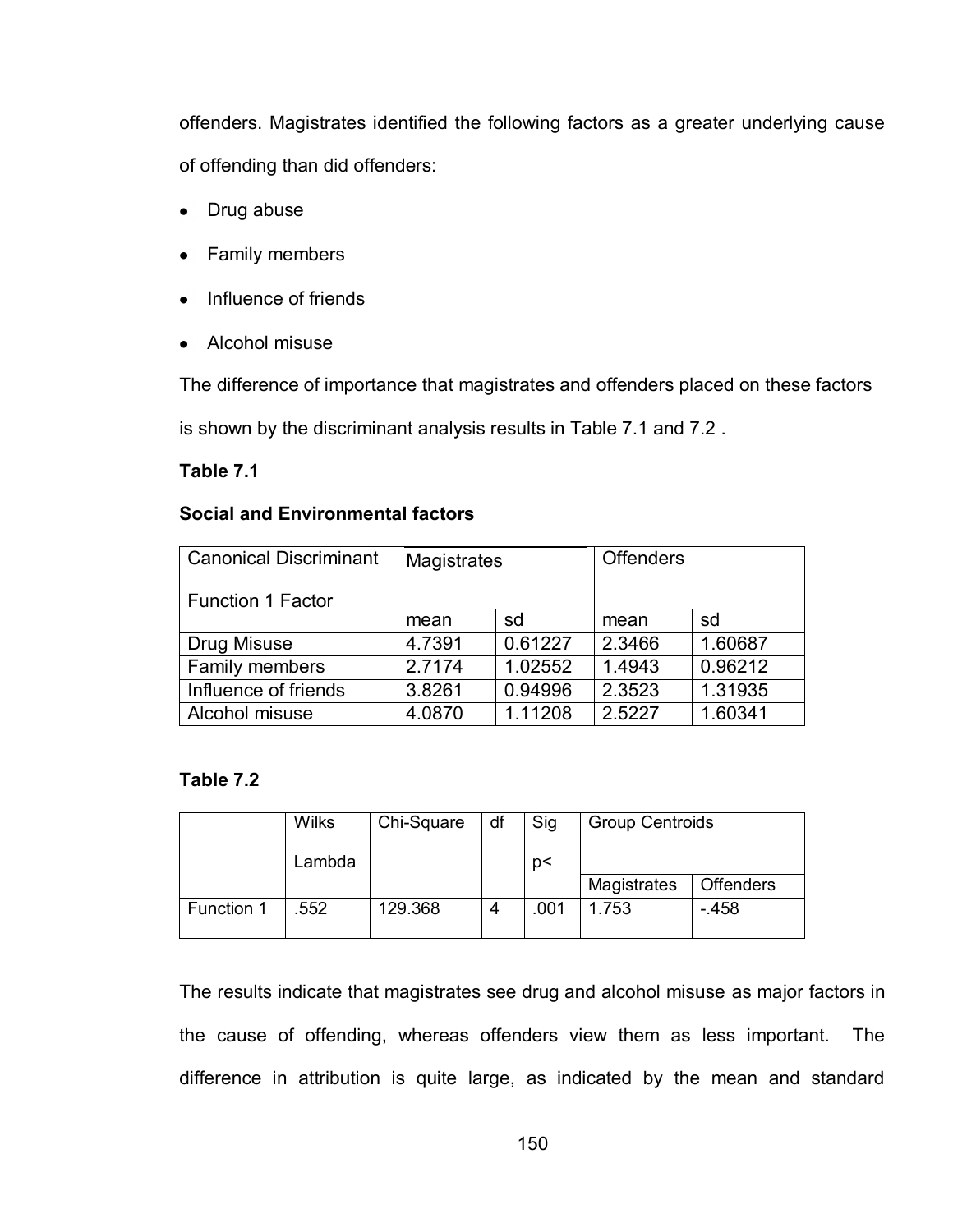deviation scores for each group. The high mean value for drug misuse, alcohol and influence of friends recorded by magistrates with relatively low standard deviation values, indicates that most magistrates see these as major factors that lead to offending. In comparison, offenders report a much lower mean and larger standard deviations indicating their view that these factors are less important. Offenders" reason for viewing drugs very differently may be that some use drugs such as cannabis and ecstacy on a recreational basis and intermittently. Use of the class A drug ecstacy, has become commonplace in youth culture and the nightclub scene. Cannabis is also widely used by a large number of people.

Although the difference between magistrates and offenders is less pronounced, the influence of family and friends is also viewed quite differently. The Wilks Lambda value of .552 shows that 55.2% of the variance between magistrates and offenders is not explained by the canonical discriminant function. The discriminant function accounts for 54.8% difference of attributions between magistrates and offenders. The amount that each component variable within the discriminant function analysis contributes to the difference in attributions of magistrates and offenders has been calculated from the discriminant function stepwise Wilks Lambda statistics shown in Table 7.4 .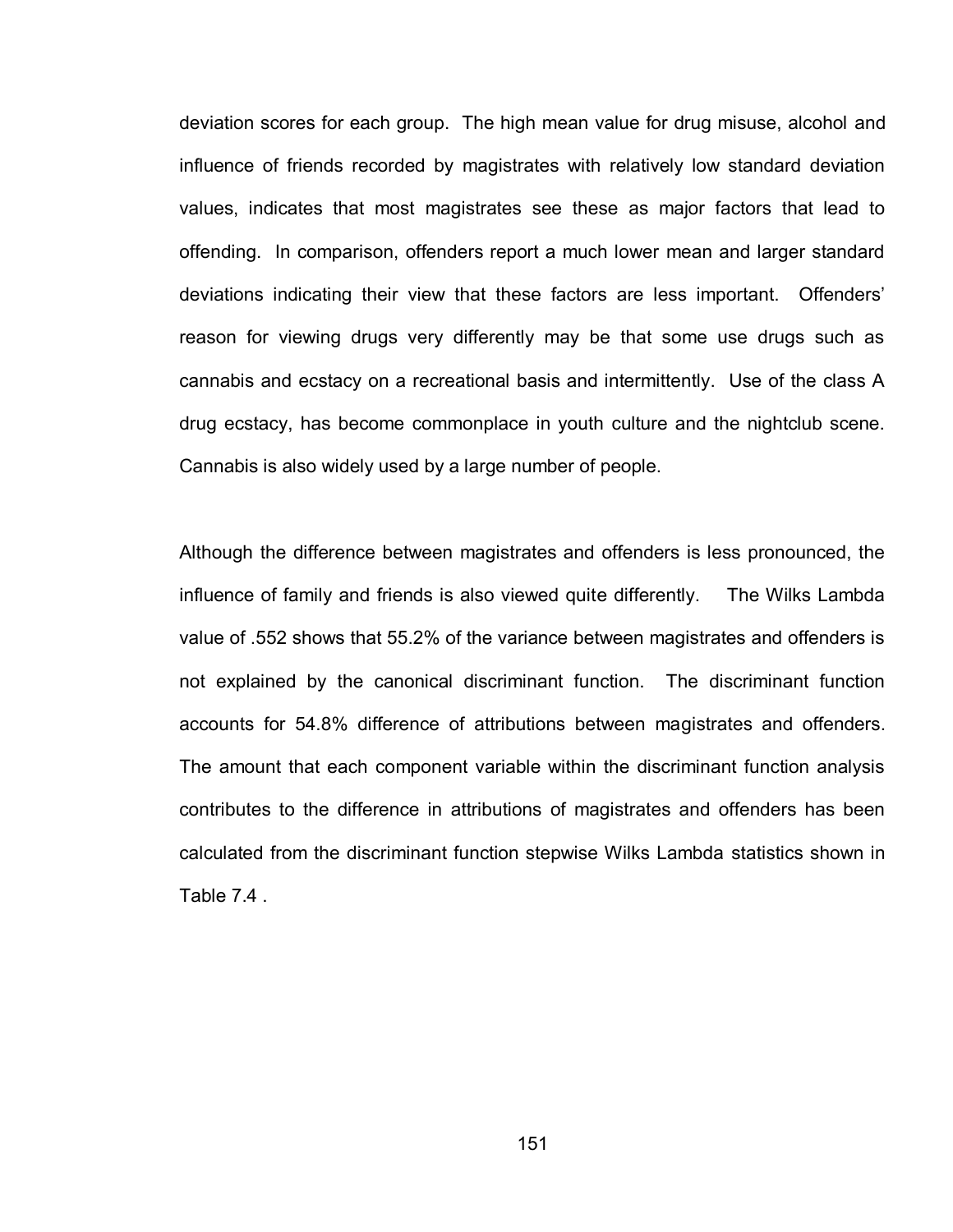### **Table 7.4**

| <b>Canonical Discriminant</b> |              |
|-------------------------------|--------------|
| <b>Function 1 Factor</b>      | Contribution |
| Drug Misuse                   | 27.1%        |
| Family members                | 24.2%        |
| Influence of friends          | 24.2%        |
| Alcohol misuse                | 23.9%        |

The above table shows that each of the factors contribute a very similar amount to the difference in views expressed between magistrates and offenders on the social and environmental factors affecting offending. The similar contribution by each of the factors, emphasises the importance all of them play, and shows that no single factor accounts for the overall difference in attitude between the two groups. The overall level of disparity between magistrates and offenders, on their attributions of the social and environmental factors that cause offending is indicated by the group centroid scores (magistrates 1.75: offenders -.458). The separation between the groups is large indicating that they hold very different opinions.

The results above support the research hypothesis, that magistrates and offenders view the causes of offending significantly differently. This is consistent with the claims of attribution theory that actors (offenders) and observers (magistrates) attribute different causes to events, actions and behaviour. Resulting from such disparities in causal attributions, magistrates when trying cases approach the facts of the offence and its causes from different perspectives than the offender. Similarly, when the circumstances surrounding the offence are considered different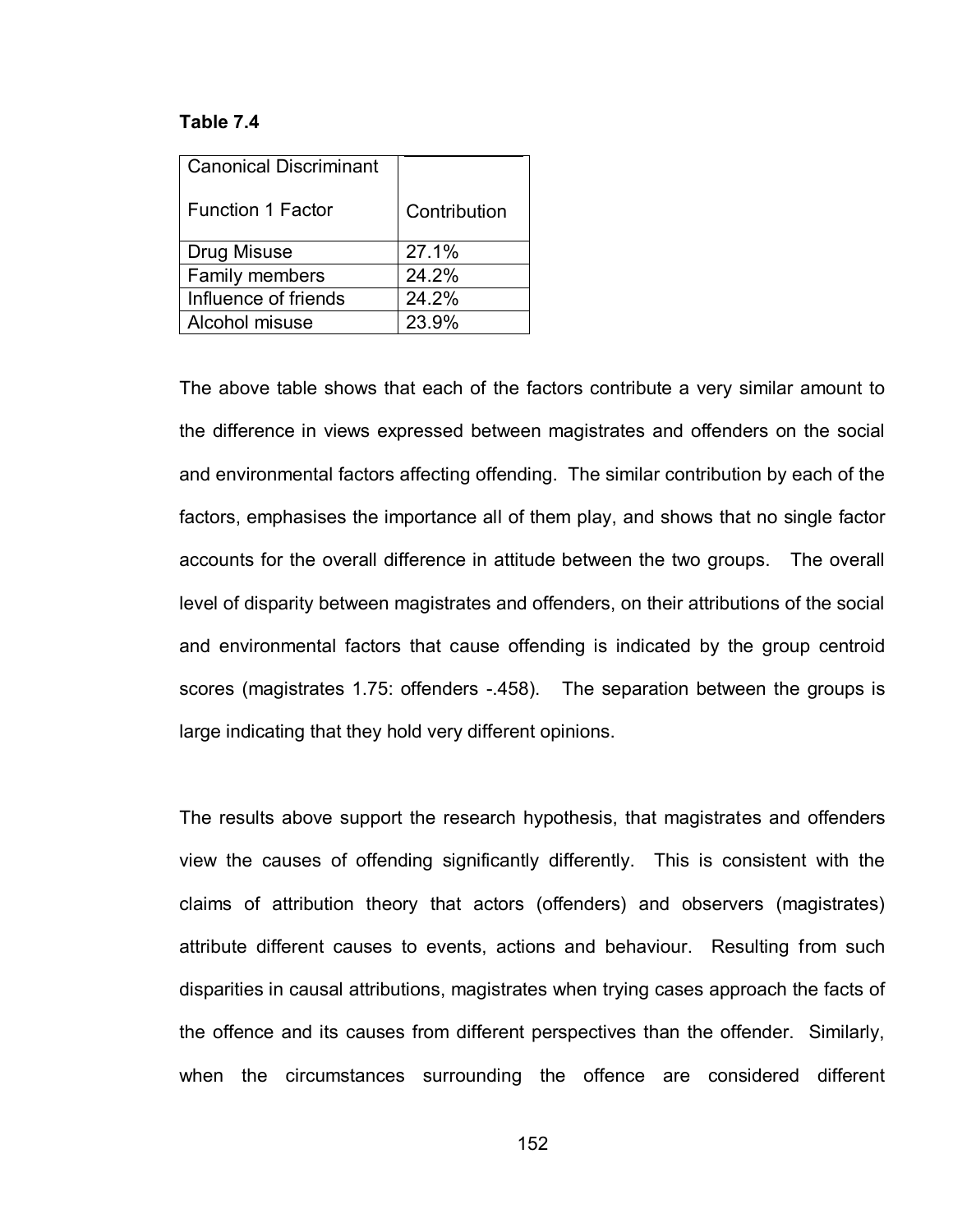perspectives play a part. Due to different understandings and perspectives sentencers may wrongly convict an individual or impose a harsher or more lenient sentence than would be the norm for the offence.. For example, a sentencer unfamiliar with the social lifestyle or circumstances of the offender may attribute the offender"s behaviour entirely to the offender"s wilful disregard of the law and his victims. It may be the case, however, that an offender"s personal circumstances, made it impossible for the offender to see a viable alternative to offending. If for example, occasional drug misuse is not seen by offenders as causal of offending, then the treatment imposed is unlikely to be effective.

The consistency of views within the magistrate group and the offender group, is shown by the Canonical Discriminant Function 1 Factor means and the standard deviations. The smaller value for the standard deviations, for drug misuse, influence of friends and alcohol misuse, indicate that magistrates hold a more consistent view than offenders, and see these factors as more important than offenders do. In relation to the influence of family members, offenders have a more consistent view than magistrates, and do not consider this factor seriously influences their offending.

The internal validity of each group's responses for the canonical discriminat function, was assessed using Cronbach's alpha and is shown below:

Magistrates alpha =  $0.5288$ 

Offenders alpha = 0.3620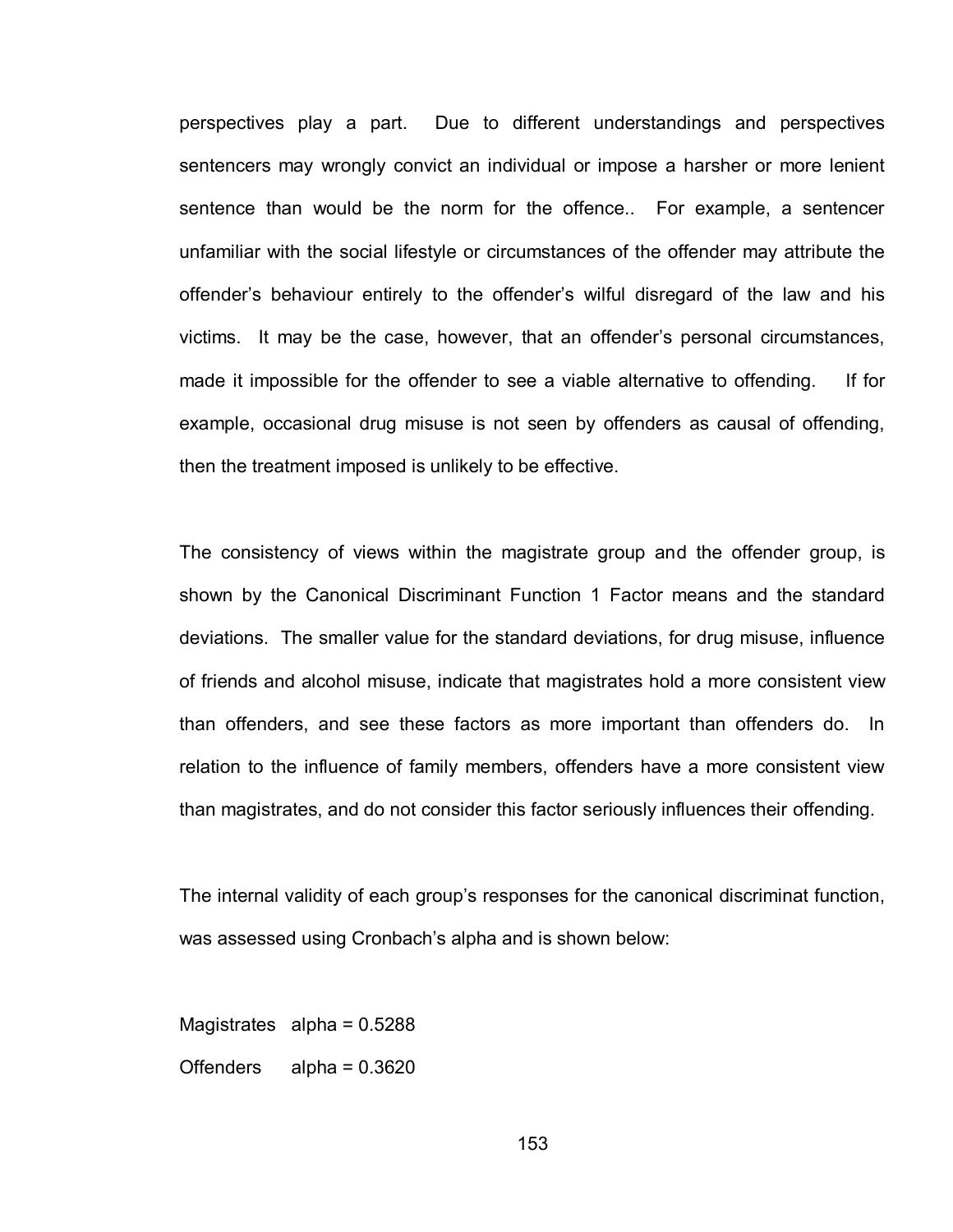As the above low/medium alpha values indicate, neither magistrates or offenders share within their respective group reliably consistent views on the discriminating factors.

## **Attributions about Others' Social Perceptions of Crime**

The second section of the research questionnaire investigated social perceptions of crime. Respondents were asked to identify which type of offences they believed most people consider the worst/most serious.

Analysis of the Social perceptions of crime data that identified offences, also indicated that magistrates and offenders held statistically significantly different views. The offence types which magistrates and offenders viewed differently are listed below:

- Offence against a rich person
- Offence against a friend
- Assault/violence
- Offence against a company
- Criminal damage
- Speeding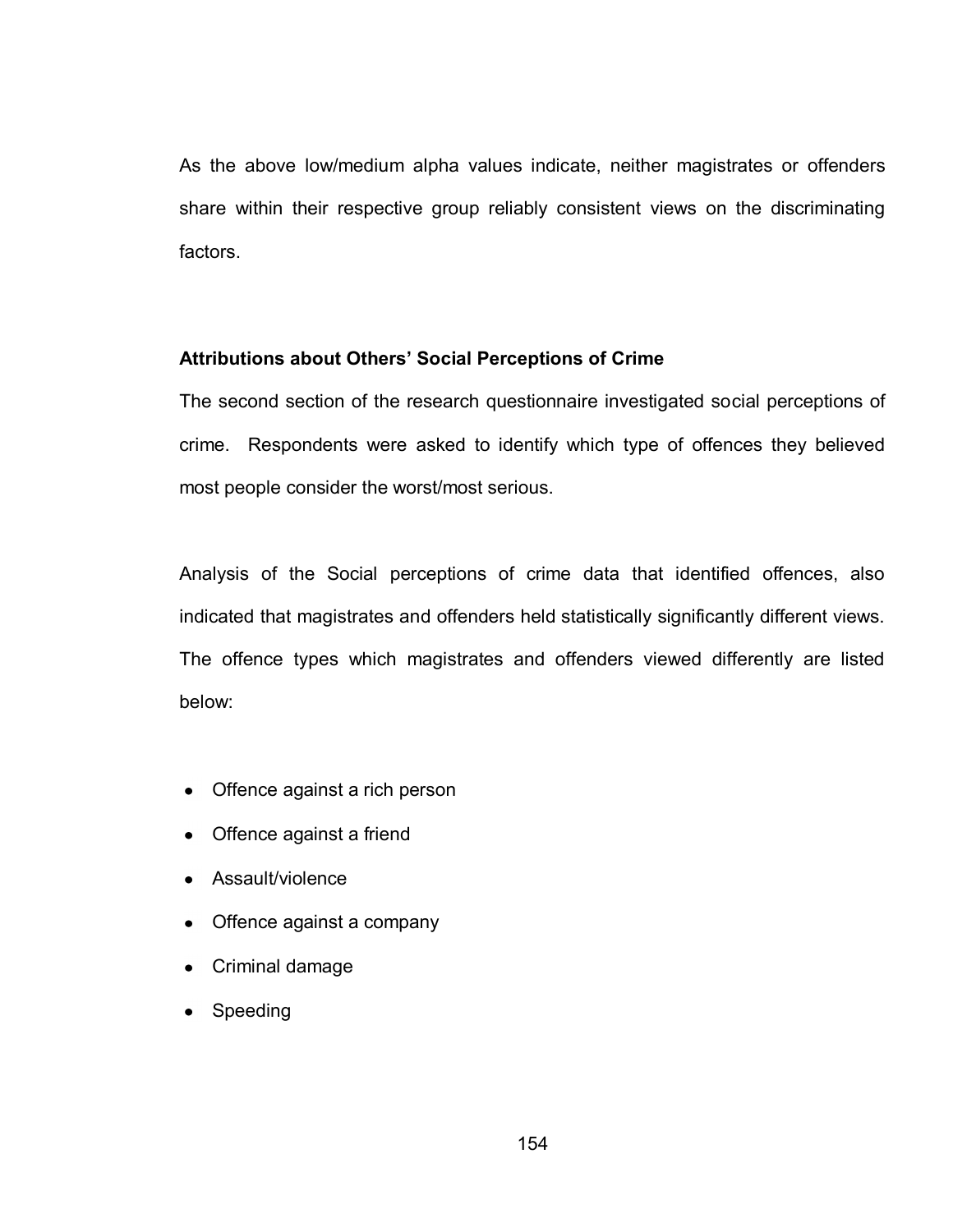The difference between magistrates and offenders is shown by the discriminant analysis results in Table 7.5 and 7.6 :

# **Table 7.5**

| <b>Canonical Discriminant</b> | Magistrates |         | <b>Offenders</b> |         |
|-------------------------------|-------------|---------|------------------|---------|
| <b>Function 1 Factors</b>     | mean        | sd      | mean             | sd      |
| Offence against a rich        | 2.2609      | 0.74341 | 2.6875           | 0.82050 |
| person                        |             |         |                  |         |
| Offence against a friend      | 3.2391      | 0.79400 | 2.7159           | 0.77753 |
| Assault/violence              | 3.8261      | 0.38322 | 3.3693           | 0.72897 |
| Offence against a             | 1.7391      | 0.61227 | 2.2557           | 0.85354 |
| company                       |             |         |                  |         |
| Criminal damage               | 2.8478      | 0.75916 | 2.5114           | 0.87498 |
| Speeding                      | 1.5000      | 0.65828 | 2.0000           | 0.92582 |

### **Table 7.6**

|            | <b>Wilks</b> | Chi-Square | df | Sig  | <b>Group Centroids</b> |                  |
|------------|--------------|------------|----|------|------------------------|------------------|
|            | Lambda       |            |    | p<   |                        |                  |
|            |              |            |    |      | Magistrates            | <b>Offenders</b> |
| Function 1 | .716         | 72.476     | 6  | .001 | 1.226                  | $-320$           |

The Wilks Lambda value of .716 shows that 71. 6% of the variance between magistrates and offenders, is not explained by the canonical discriminant fuction. The discriminant function accounts for 28.4% difference in attributions between magistrates and offenders. The amount that each component variable within the discriminant function analysis contributes to the difference in attributions of magistrates and offenders has been calculated from the discriminant function stepwise Wilks Lambda statistics and is shown in Table 7.7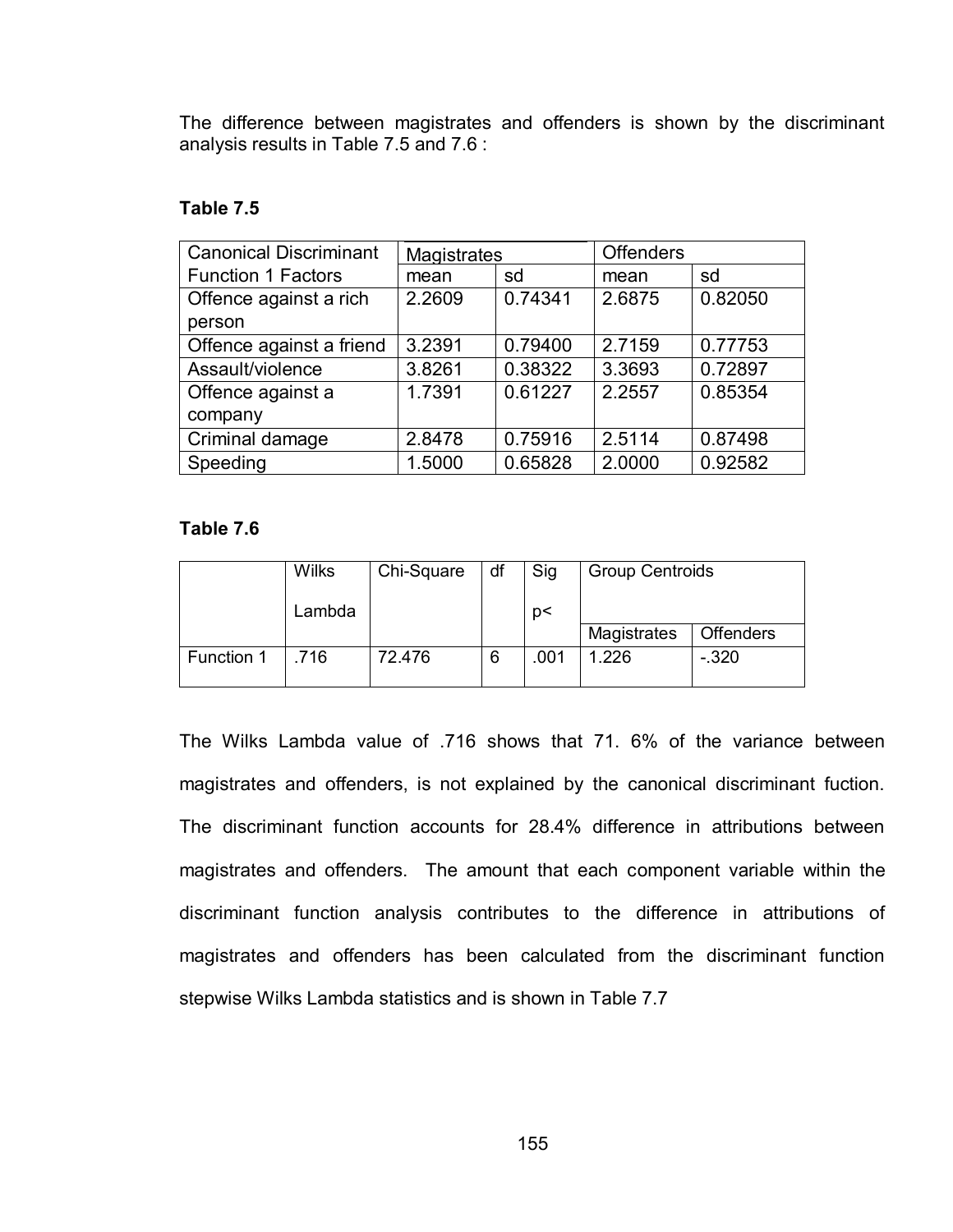# **Table 7.7**

| <b>Canonical Discriminant</b> | Contribution |
|-------------------------------|--------------|
| <b>Function 1 Factors</b>     |              |
| Offence against a rich        | 17.0%        |
| person                        |              |
| Offence against a friend      | 17.1%        |
| Assault/violence              | 16.8%        |
| Offence against a             | 16.6%        |
| company                       |              |
| Criminal damage               | 16.3%        |
| Speeding                      | 16.2%        |

The internal validity of each groups' responses for the canonical discriminant function was assessed using Cronbach's alpha, and is shown below.

Magistrates alpha = 0.5834 Offenders alpha = 0.6073

The above alpha values indicate that offenders answered with greater consistency than the magistrates, however, there is very little difference between each group. Although the alpha values are higher than for the Social and Environmental influences section of the questionnaire they are only moderate values. Overall however, magistrates and offenders do not share similar attributions about offence seriousness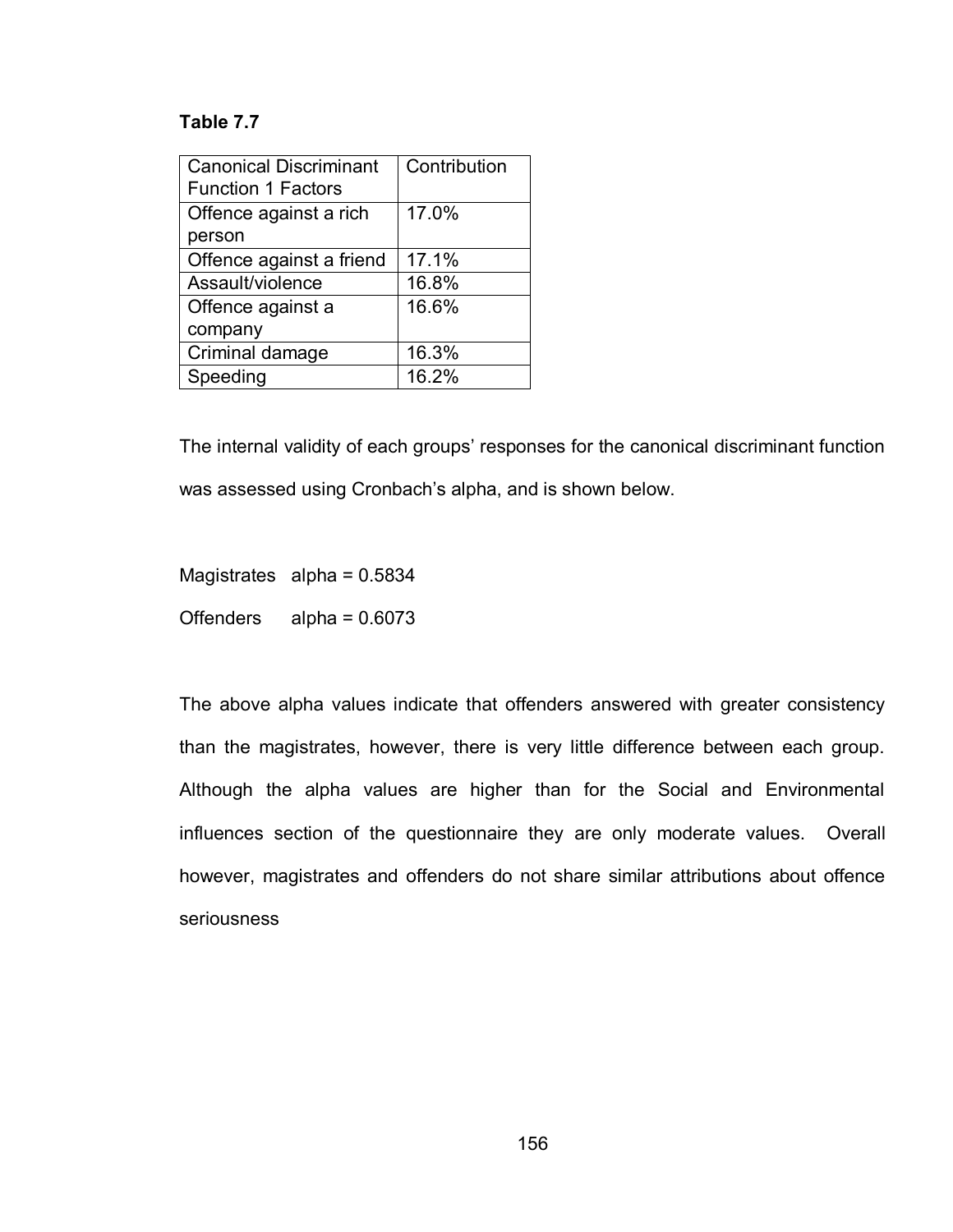# **Personal Attributions about the Social Perceptions of Crime**

When invited to respond to the same questions to indicate their personal views, both magistrates and offenders identified in terms of offence seriousness different types of offences. Magistrates identified the following offences:

- Assault and violence
- Offence against police
- Offence against a company
- Alcohol misuse

The difference between magistrates and offenders is shown by the discriminany

analysis results in Tables 7.8 and 7.9.

# **Table 7.8**

Personal Perceptions of Crime

| <b>Magistrates</b> |         | <b>Offenders</b> |         |
|--------------------|---------|------------------|---------|
| mean               | sd      | mean             | sd      |
| 3.9130             | 0.35441 | 3.2216           | 0.81542 |
| 3.7174             | 0.55418 | 2.8125           | 1.01083 |
|                    |         |                  |         |
| 2.8478             | 0.66558 | 2.0455           | 0.94305 |
|                    |         |                  |         |
| 2.9783             | 0.68278 | 2.3011           | 0.92285 |
|                    |         |                  |         |

# **Table 7.9**

|            | <b>Wilks</b> | Chi-Square | df | Sig  | <b>Group Centroids</b> |                  |
|------------|--------------|------------|----|------|------------------------|------------------|
|            | Lambda       |            |    | p<   |                        |                  |
|            |              |            |    |      | Magistrates            | <b>Offenders</b> |
| Function 1 | .777         | 54.894     |    | .001 | 1.042                  | $-272$           |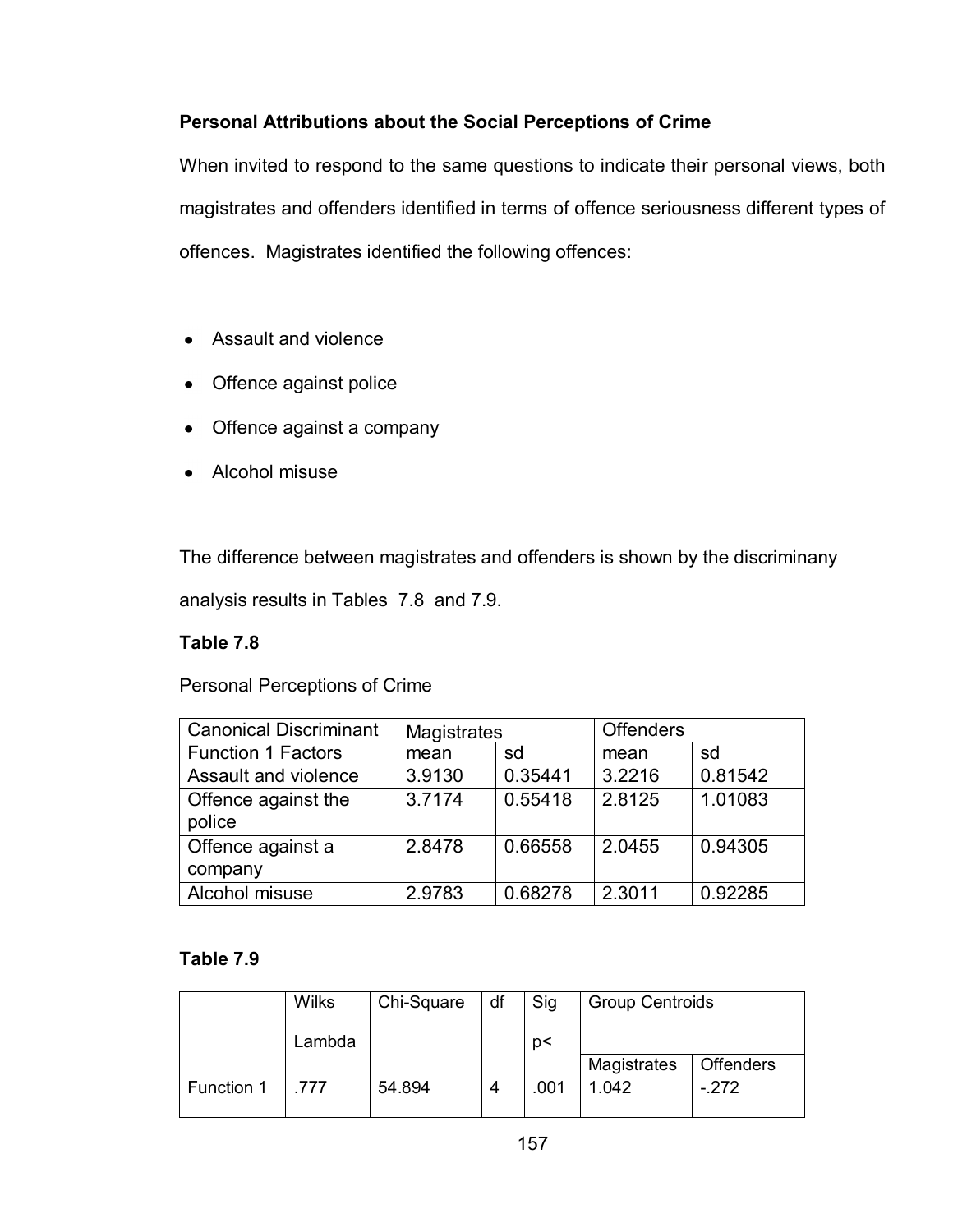The Wilks Lambda value of .777 shows that 77.7% of the variance between magistrates and offenders, is not explained by the canonical discriminant fuction. The discriminant function accounts for 22.3% difference in attributions between magistrates and offenders. The very low standard deviation for the magistrates' scores with respect to assault and violence, indicates how consistent and strong an opinion is held on the seriousness of this type of offending. The amount that each component variable within the discriminant function analysis contributes to the difference in attributions of magistrates and offenders has been calculated from the discriminant function stepwise Wilks Lambda statistics and is shown in Table 7.10

### **Table 7.10**

| <b>Canonical Discriminant</b> | Contribution |
|-------------------------------|--------------|
| <b>Function 1 Factors</b>     |              |
| Assault and violence          | 25.2%        |
| Offence against the           | 25.0%        |
| police                        |              |
| Offence against a             | 24.8%        |
| company                       |              |
| Alcohol misuse                | 25.0%        |
|                               |              |

The results show that each of the factors in the above table make a very similar contribution to the overall difference in views between magistrates and offenders. No single factor within the Cannonical Discriminat function is responsible for the difference of views expressed by magistrates and offenders.

The internal validity of each groups' responses for the canonical discriminant function was assessed using Cronbach"s alpha and is shown on the following page: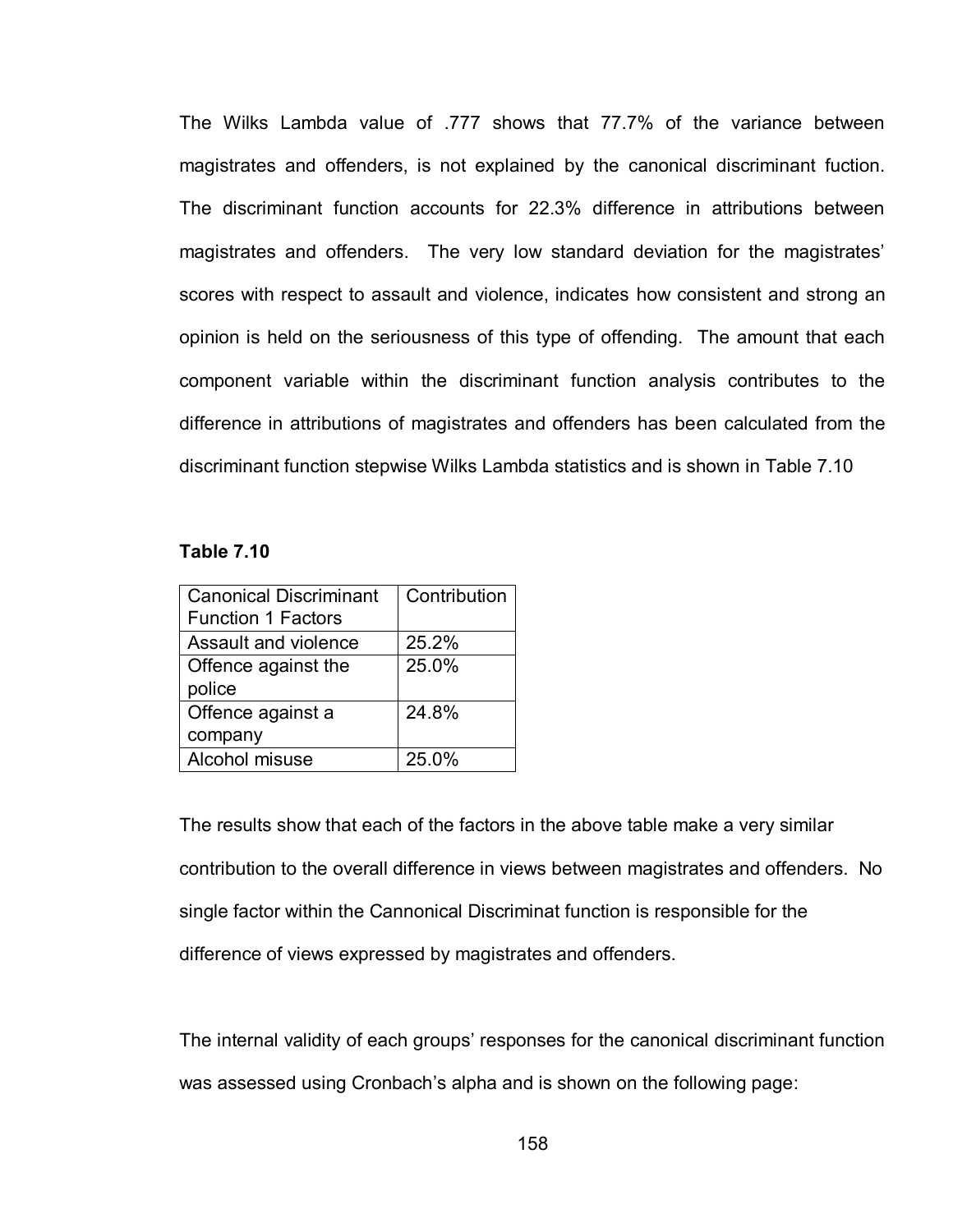Magistrates alpha =  $0.4914$ Offenders alpha = 0.6181

The above alpha values indicate that offenders answered with a somewhat greater consistency than the magistrates. The consistency of responses from offenders slightly improved in comparison to the previous section questions. The consistency of responses from magistrates deteriorated indicating that individual magistrates" views differ about what types of offences were considered most serious. The deterioration in magistrates score was 15.76%. This difference is quite large and tends to support the claim of offenders that prejudicial and inconsistent attitudes on the part of a magistrate seem to influence trial outcomes and sentencing decisions.

These measures do not only show the difference in perspective between magistrates and offenders, but also, as the measure was intended to assess their different understanding of how people in general view the seriousness of various offences. The difference of opinion between offenders and magistrates of what their attributions of most people"s view would be of offence seriousness is quite marked. This is confirmed by the group centroid scores (magistrates 1.226: offenders -.320).

Examination of the discriminant analysis results, when magistrates and offenders were asked to express their personal views of the worst type of offences (questionnaire section 3) is slightly less pronounced. The group centroid scores for this measure are (magistrates 1.042: offenders -.272). The difference on the types of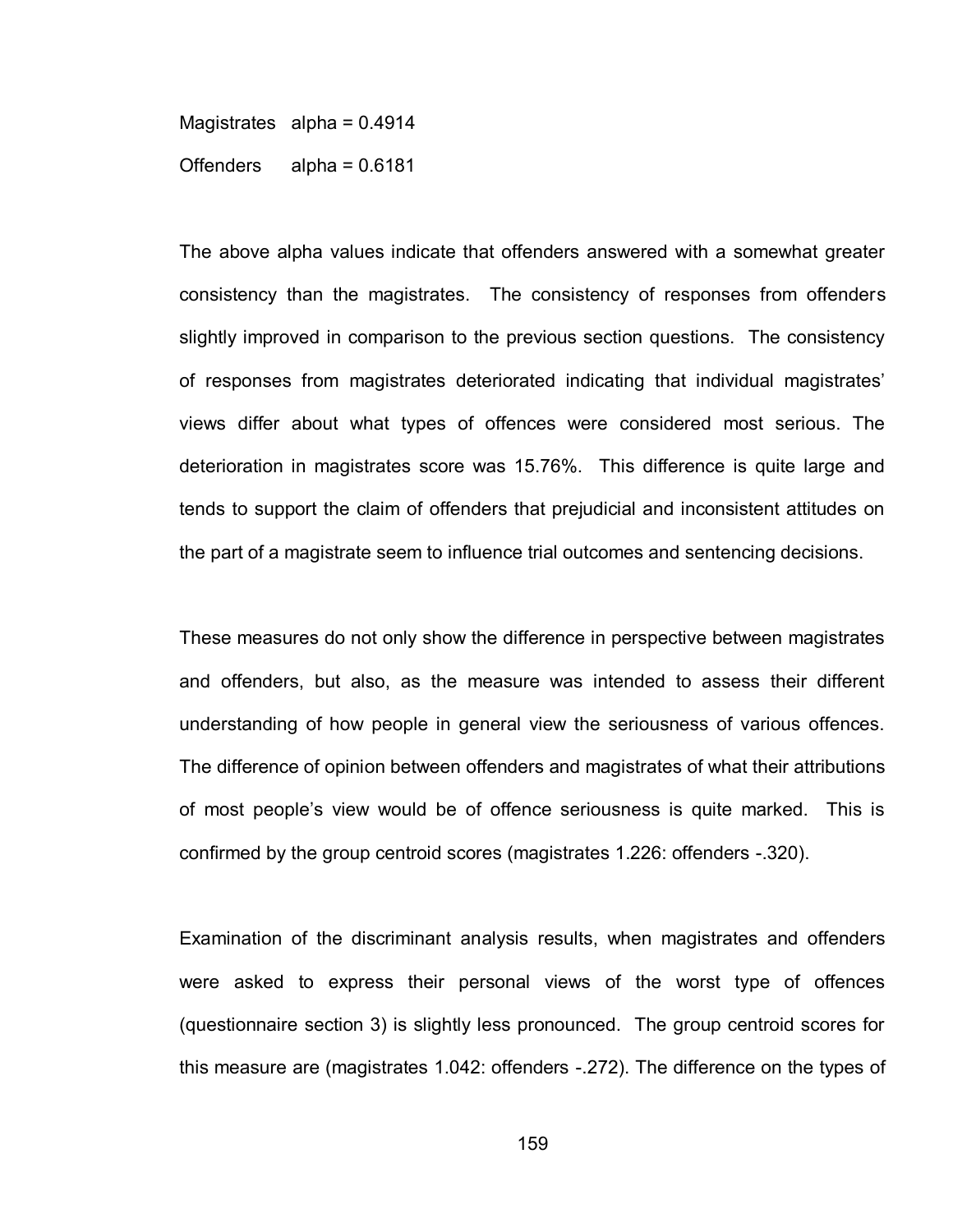offence is interesting. The number of offences where they hold divergent opinions that are significant for the discriminant analysis, is reduced from six to four. Two new offences appear in the list that distinguishes the magistrates and offenders that were not included in the perception of most people"s attitudes (questionnaire section 2). The new offences in the analysis of section 3 of the questionnaire are; **'an offence against the police'** and **'alcohol misuse'**. In addition, "an offence against a friend", "criminal damage", "an offence against a company" and "speeding" is viewed by both magistrates and offenders more similarly, and eliminated from the discriminating factors.

The results lend credence to offender"s view that magistrates view crime from different perspectives and attribute a different significance to some types of offence than offenders. An example of this difference of approach is indicated by the scores of magistrates and offenders in relation to the question relating to an "offence against the police". When asked to express a view on what most people"s opinion would be (questionnaire section 2) the mean score for each group was (Magistrates 3.000 : 0ffenders 2.9716) Asked to express their personal view (questionnaire section 3) the mean scores for "offence against the police" were (Magistrates 3.7174 : 0ffenders 2.8125). As the means indicate, the view expressed by offenders showed little change, whereas, the magistrates score changed considerably. The difference in magistrates scores tends to support the belief of offenders that magistrates align themselves with the police, and show partiality when they consider prosecution and defence evidence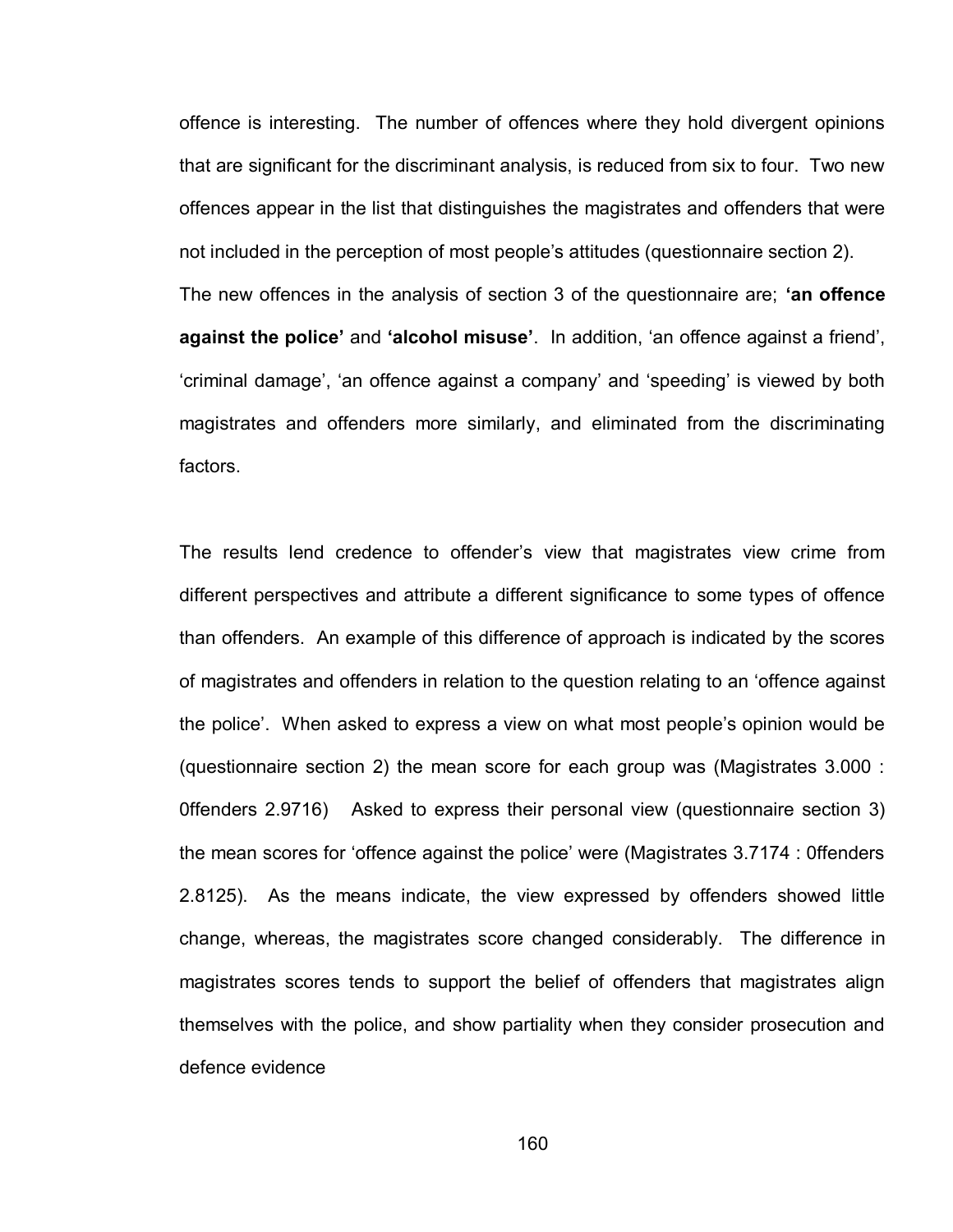In relation to speeding, offenders gave a very similar response in both sections of the questionnaire. Offenders mean scores for this question were (most people 2.0000; personal view 2.0398). The responses from magistrates varied considerably as indicated by the mean scores (most people 1.5000; personal view 2.4348). A similar pattern can be found in relation to "offences against a company" and "alcohol misuse".

Given that the principle for magistrate selection is that they are selected from a nonoffending group of the public and hopefully representative of the general public view, the results are surprising. It would have been more logical to expect the magistrates views to remain consistent in both sections of the questionnaire and different views to be expressed by offenders. The findings provide some evidence in support of the claim made by offenders (reported in chapter 1), that when appearing in court offenders feel their circumstances are not understood by magistrates. It is claimed by offenders that sentencing decisions are unfair and do not take account of the real world. Magistrates responses suggest they appear to have an opinion that their view of the seriousness is better than that of offenders and people in general.

### **Post Data Collection Interviews**

Follow-up interviews with offenders in relation to their response to question 11, (Offence against the police) to find out why they had rated it mainly as "serious" or "very serious", provided insight into their perspectives on the legal process. They indicated that they did not view the statement as relating, for example, to a disagreement or fight with arresting police officers. They did not consider such an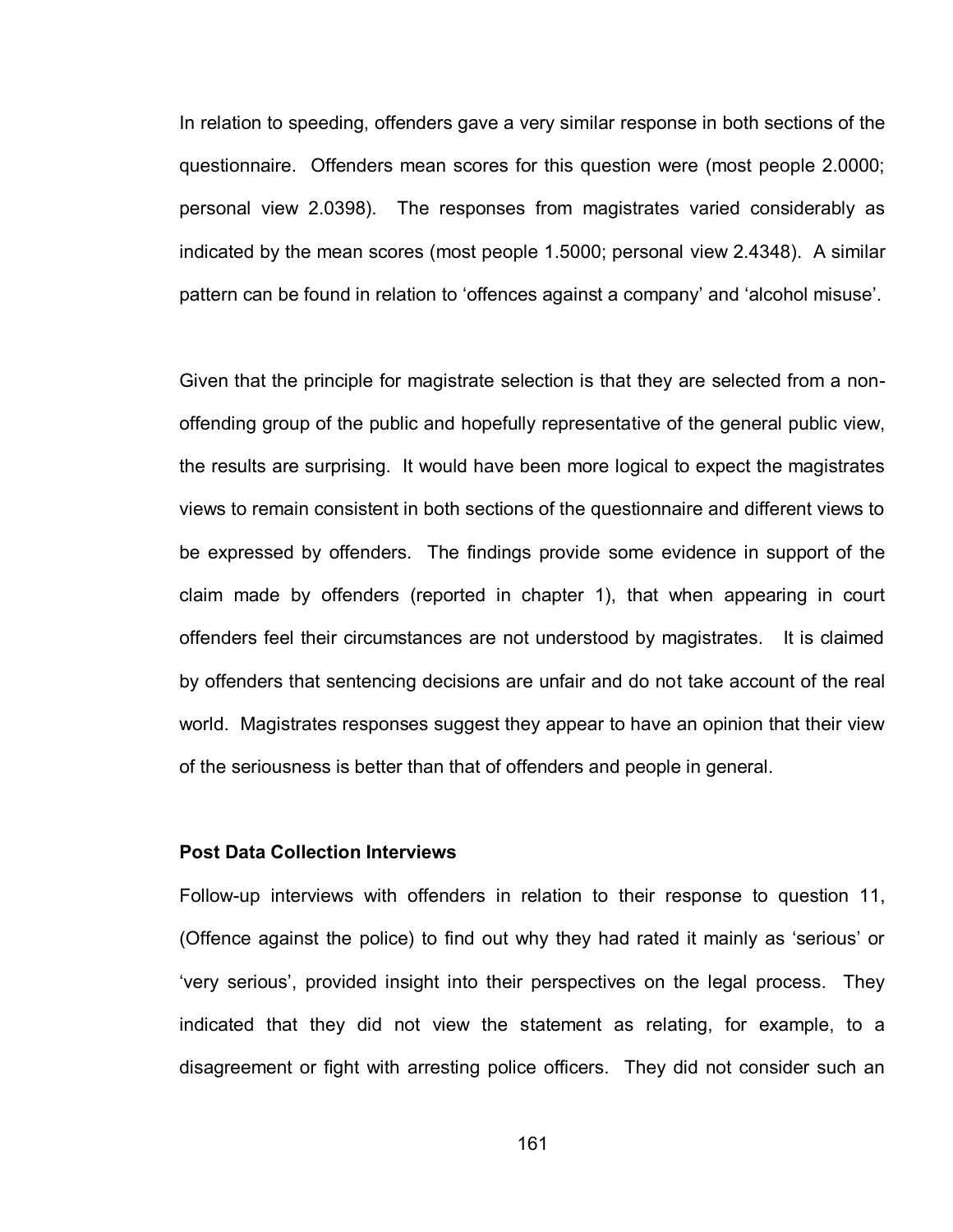event significant or a cause for concern. In responding to the question the majority of respondents had viewed it in its technical usage within the criminal justice system. They interpreted it as failing to report to the police, attend court or pay fines, and as a result a warrant for their arrest being issued. This interpretation reflects the view expressed by offenders that they find it difficult to deal with a criminal justice system that fails to relate to them and appears irrelevant to their life experiences. Offenders see the Criminal Justice System as profession driven by solicitors, barristers and judges. Offenders indicated that they feel unable to put their points across in ways that the Courts can understand. They also indicated difficulties in understanding the legal process and procedures.

# **Offence Motives, Justification of Offending and Neutralisation of Responsibility.**

The remainder of the questionnaire that related to offence motives, justification of offending and neutralisation of responsibility, was analysed using crosstabulation and chi-squared methods. The purpose was to identify whether offenders and magistrates identified similar motives, justification and neutralisation of responsibility for offending. One of the claims of Attribution theory is that actors and observers identify and attribute different causes for the actor"s behaviour (Jones and Nisbet 1971). It is further claimed that only the actor can with certainty attribute cause to their behaviour. The cause the actor attributes might not be accurate, but it is "real" for him. A further claim of attribution theory is that observers of behaviour can only speculate and infer cause for another person"s actions (Jones and Davis 1965). The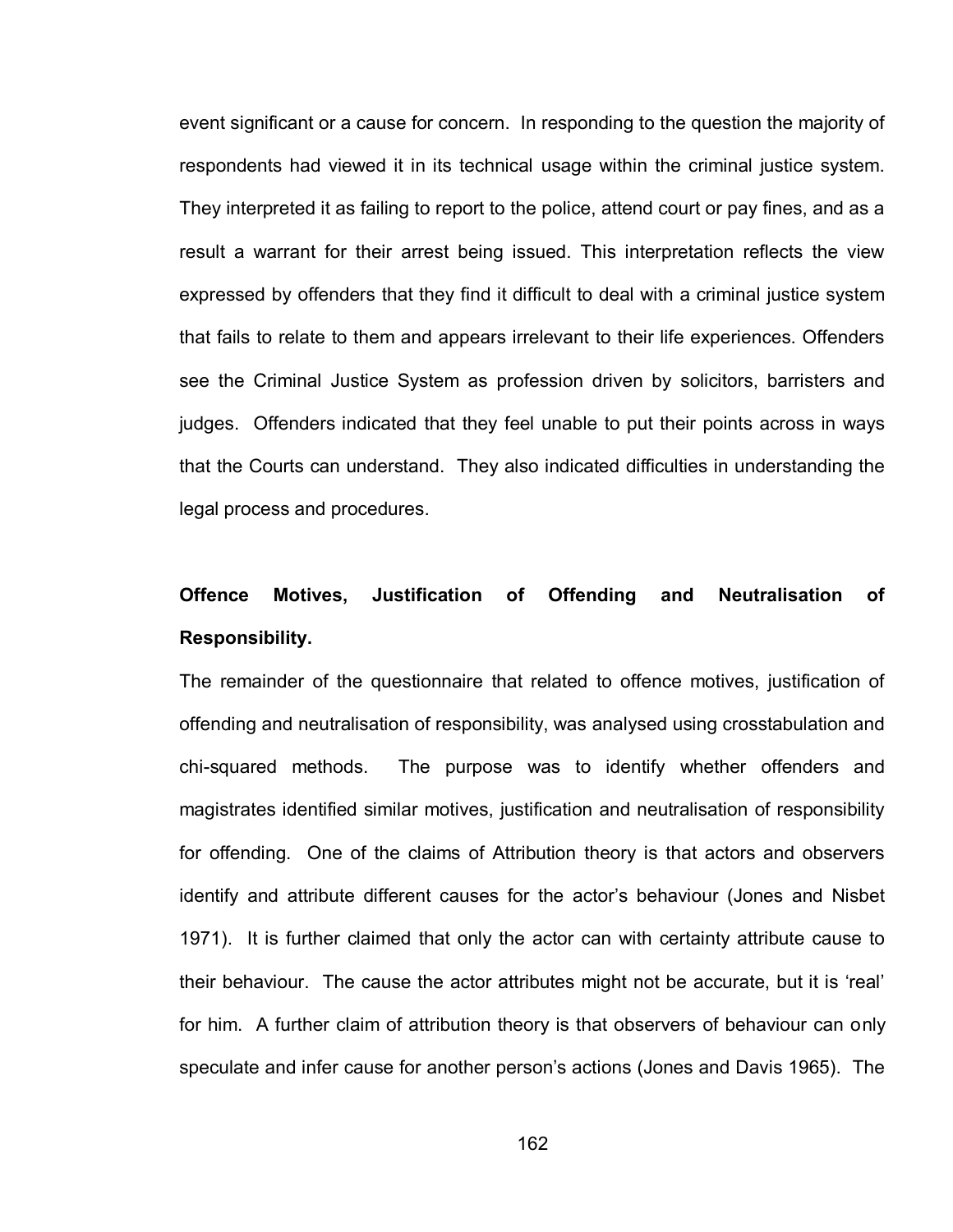observer"s attribution of cause for the behaviour of another person may be correct, but they can never be certain that this is the case (Kelley 1967).

### **Offence Motives**

Analysis of the offence motive data shows that magistrates and offenders attribute statistically significant different motives for offending. The statistical significance difference, using continuity correction ratio statistics, which provide a more rigorous measure of the nominal dichotomous variables than Pearson chi-squared, indicates for the majority of the analysis, a significance level  $p < 0.001$ .

The difference in attribution between magistrates and offenders of the factors that motivate offenders to offend is very marked. Many of the factors indicated by magistrates as significant are viewed by offenders as insignificant. Table 7.11 on the following page shows the statistically different factors that magistrates and offenders identified in their questionnaire responses.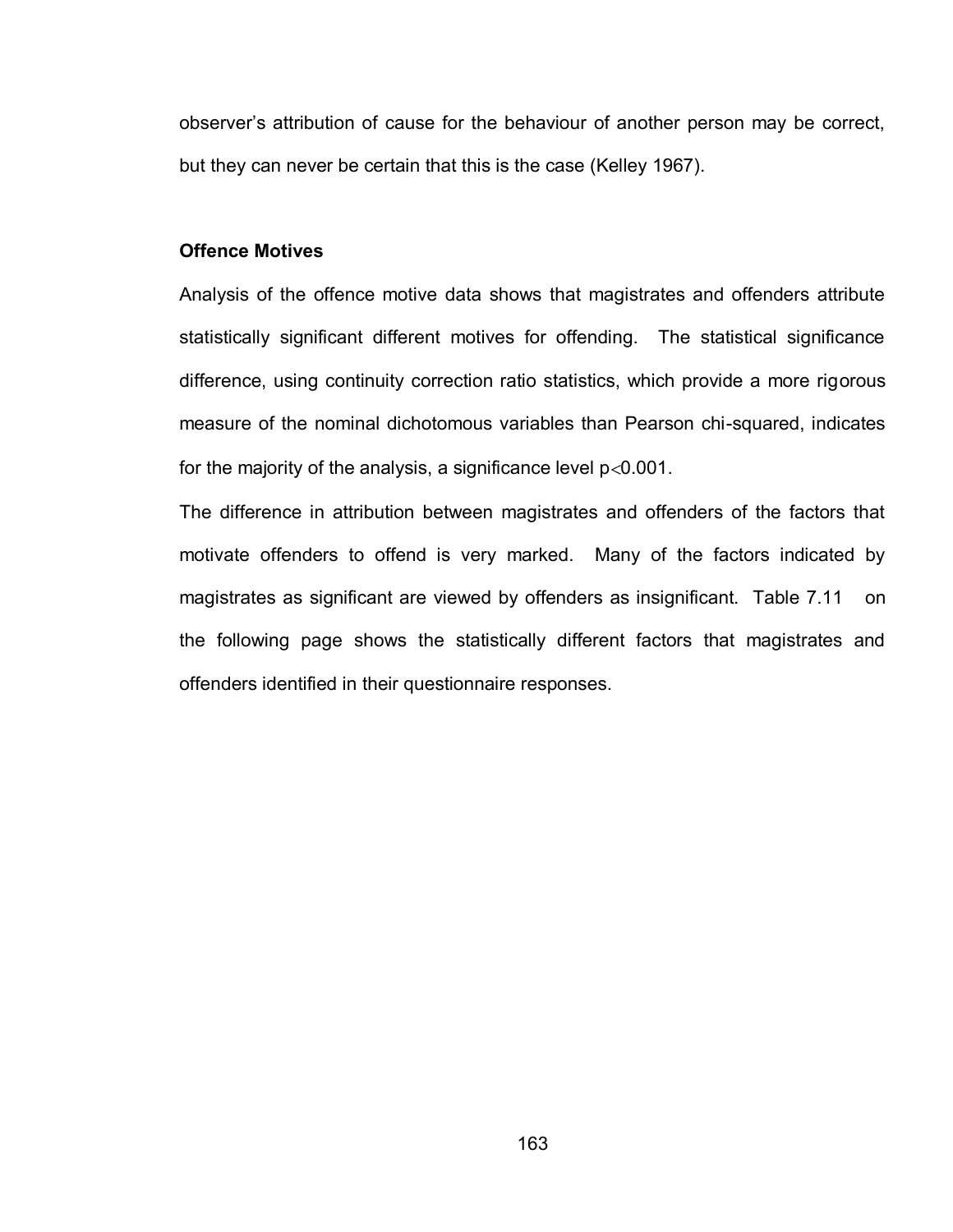# **Table 7.11**

### **Offence Motive**

| Question           | Agree      |          | <b>Disagree</b> | Sig      |      |
|--------------------|------------|----------|-----------------|----------|------|
|                    |            |          |                 | P<       |      |
|                    | Magistrate | Offender | Magistrate      | Offender |      |
|                    | %          | %        | %               | %        |      |
| Personal needs     | 95.7       | 58.0     | 4.3             | 42.0     | .001 |
| Family needs       | 60.9       | 24.4     | 39.1            | 75.6     | .001 |
| To get what        | 47.8       | 11.4     | 52.2            | 88.6     | .001 |
| Society owes me    |            |          |                 |          |      |
| Need for money     | 97.8       | 55.7     | 2.2             | 44.3     | .001 |
| Need for drugs     | 100.0      | 31.8     | 0.0             | 68.2     | .001 |
| <b>Boredom</b>     | 65.2       | 38.1     | 34.8            | 61.9     | .05  |
| Revenge against    | 67.4       | 26.7     | 32.6            | 73.3     | .001 |
| others             |            |          |                 |          |      |
| Feeling unjustly   | 56.5       | 26.7     | 43.5            | 73.3     | .001 |
| treated by society |            |          |                 |          |      |
| Lack of work       | 80.4       | 53.4     | 19.6            | 46.6     | .05  |
| Need for           | 54.3       | 35.2     | 45.7            | 64.8     | .05  |
| excitement in life |            |          |                 |          |      |

The results in column 1 above, indicate that magistrates are consistently more likely to claim that any of the items, are an offence motive for offenders. Five of the magistrates' endorsed every item in the list as a motive. All magistrates endorsed a minimum of one item in the list as a motive of offenders' for their offending.

The above table shows that 95.7% of magistrates indicated that offenders are motivated to offend to meet **'personal needs.**" Offenders did not agree with this judgement, and only 58% of them indicate that **'personal needs'** motivate them to offend. There is a similarly large difference between magistrates and offenders with respect to **'family needs'** as a motivating factor of offending. A similar difference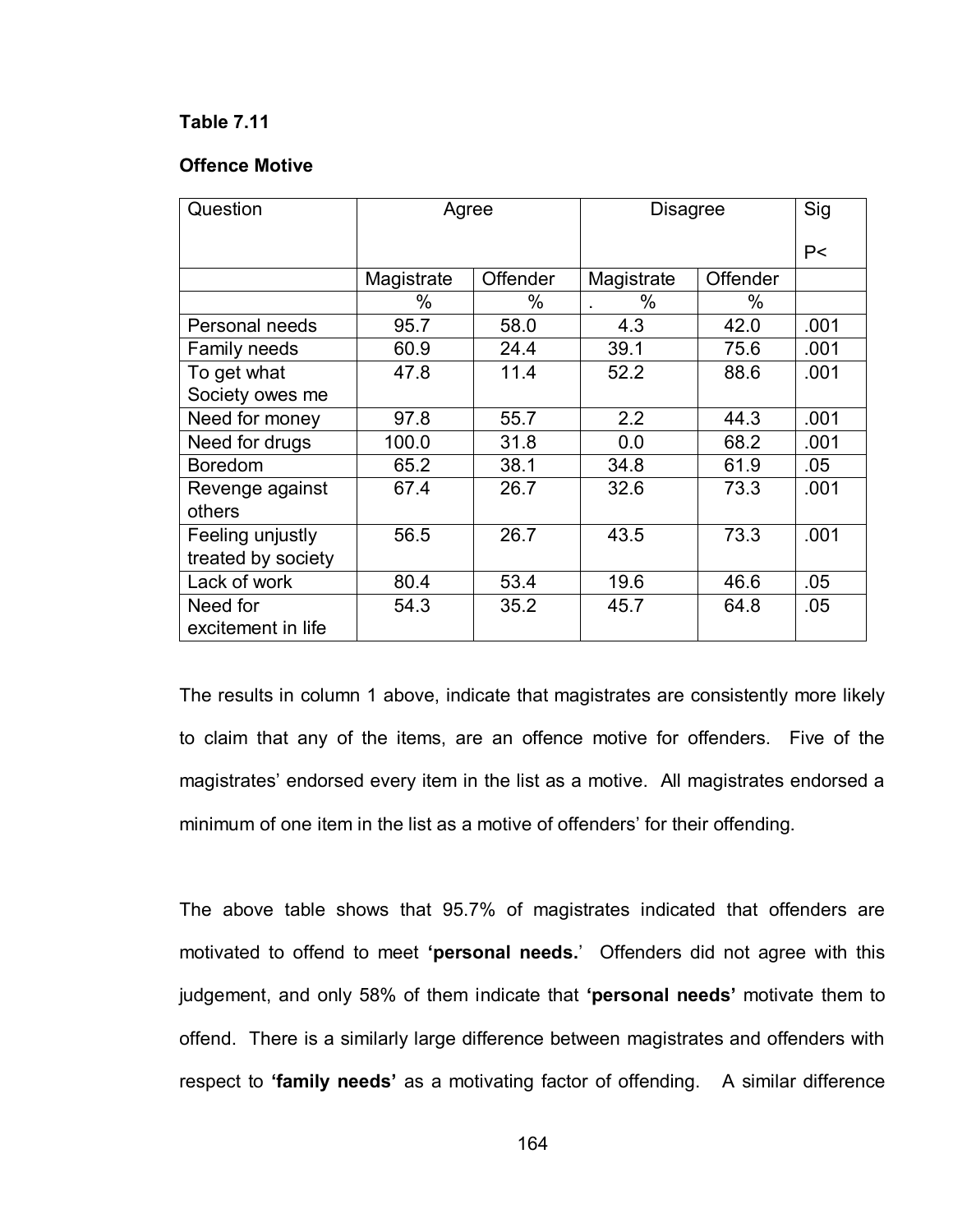can be linked with the **'need for money'** as a factor that motivates offenders to offend. It should be noted that a **'lack of work'** was indicated by offenders as almost as important a motivating factor of their offending, as a "**need for money'**. Initially, it might seem reasonable to associate **'boredom'** as a contributing factor, however, only 38.1% of offenders indicated this to be a motivating factor of their offending. Magistrates saw **'boredom'** as a more important factor, as indicated by 65.2% of them.

Discussing with offenders their responses in relation to the **'lack of money'** and **'lack of work'** they indicated that a job was important to them. The ability to earn money was not all that was important to them. A sense of self-esteem and respect from others was linked to having a job. There was also a sense of responsibility to support their family expressed by some offenders. One offender who had managed to find employment stated that he was now pleased to be paying the rent for his flat instead of it being paid by the DHSS. Offenders commented on the fact that when socialising with others the conversation was quite often about what had happened at work that day. Offenders who were unemployed felt excluded from that dimension of social interaction and marginalised.

The **'need for drugs'** as a motivating factor of offending is expressed by all magistrates as a cause of offending. In comparison, only 31.8% of offenders saw the **'need for drugs'** as a motivating factor of their offending. The difference can be explained in part by the attitude to drug use expressed by offenders in follow-up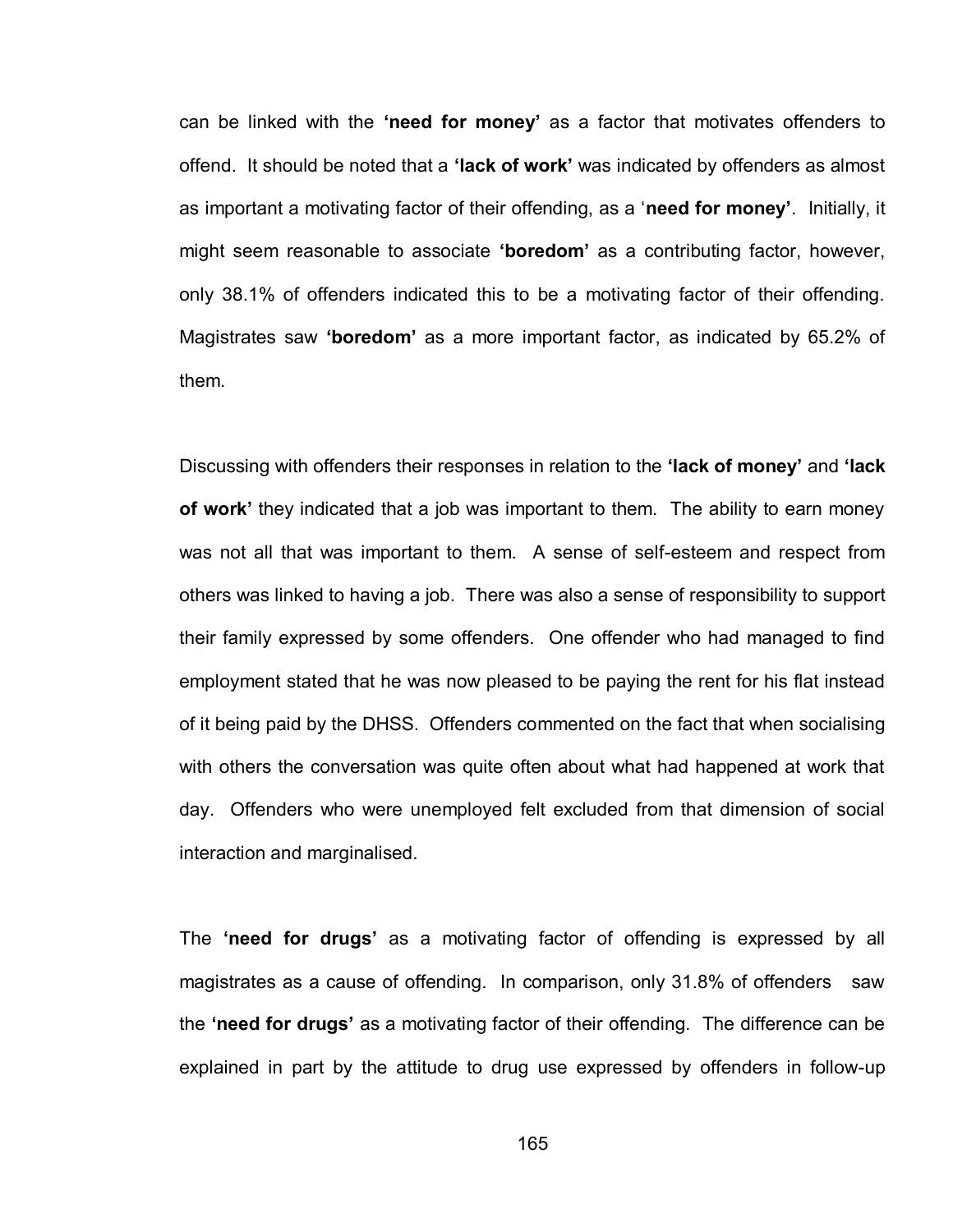interviews. Some offenders indicated that they did not use drugs and therefore it was not a factor relevant to them. Other offenders admitted to the use of "recreational" drugs, for example cannabis, ecstasy, however, they indicated this was a personal lifestyle choice. These offenders were adamant that they did not need the drug. While recognising that the use of a banned substance was illegal, offenders considered it similar to choosing to consume alcohol. Offenders who use drugs recreationally indicated concern that all users of drugs are grouped together. These offenders saw the users of heroin and other class "A" drugs as addicts who were driven by their need for drugs. In discussing their responses with them in the light of magistrates" responses, the majority of the offenders interviewed felt that magistrates were out of touch with reality. Recreational drug users who felt they were being categorised as "needing drugs" claimed they were being stigmatised by this social attitude. The difference in responses between magistrates and offenders supports the claims of attribution theory that actors and offenders hold different perspectives on the causes that motivate an actor and influence his behaviour.

Research results support the claims of offenders that magistrates do not understand them and therefore when considering evidence presented to them often arrive at inappropriate sentencing decisions. The results suggest that magistrates are more likely to impute more motives for offending than offenders admit. The view held by offenders that magistrates misconstrue offenders motives for offending is supported by attribution theory. Jones and Davis (1965), indicate that perceivers of an action make judgements based on inferences about what the actor hoped to achieve.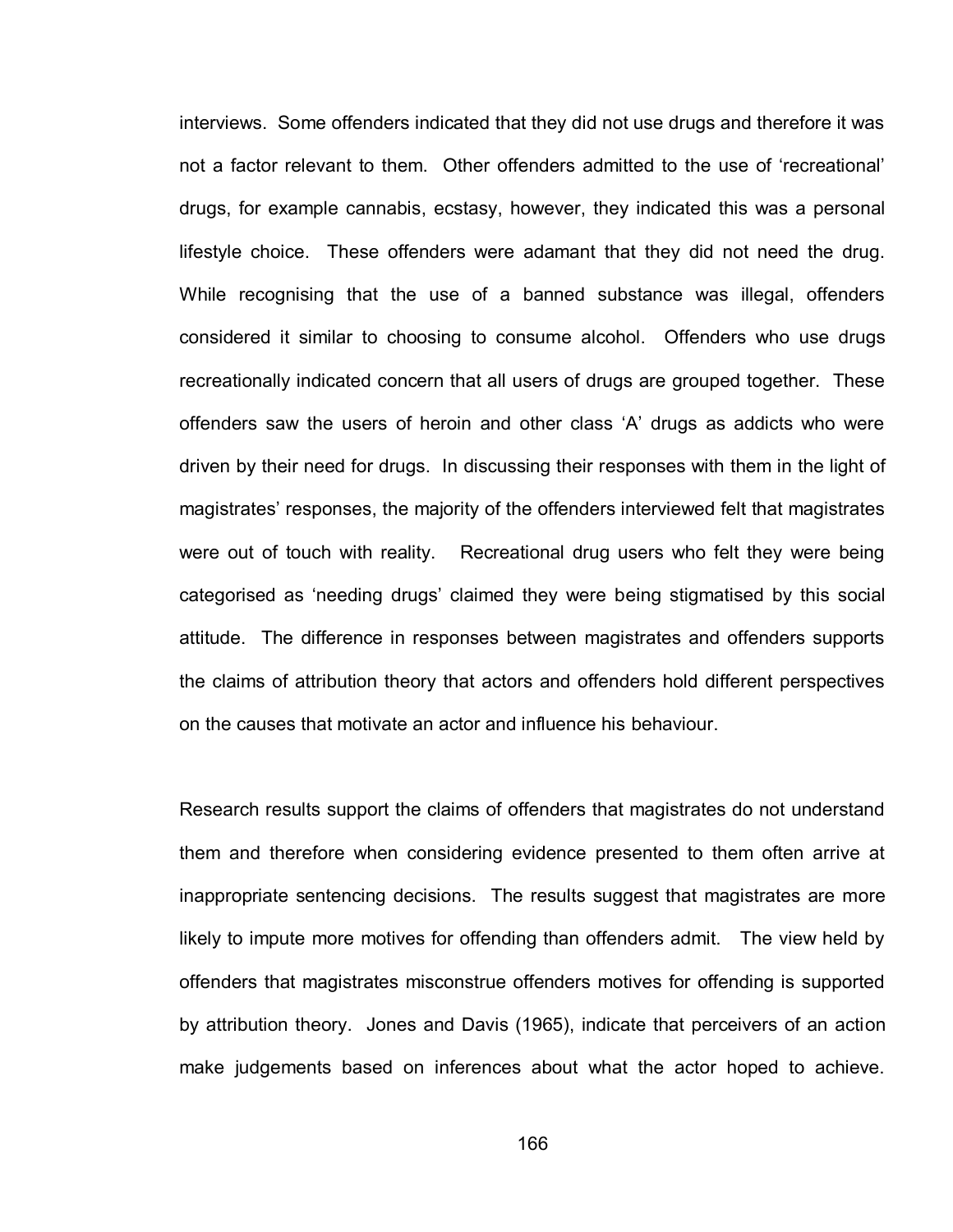When making inferences, the perceiver or observer views the action as occurring within a particular social context. If the observer of the contextual situation are inaccurate then the inferences made and the conclusions reached by the observer are likely to be flawed.

### **Justification for Offending**

Analysis of the justification for offending data, also shows that magistrates and offenders attribute statistically significant different reasons for justifying offending. Offenders were asked to identify the factors they agreed or disagreed excused or made their offending more reasonable. Magistrates were asked to indicate the factors they thought that offenders' believed excused or made their offending more reasonable.

The statistical significant difference using continuity correction ratio statistics, indicate that for the majority of the analysis, a significance level  $p < 0.001$ . The causal attributions are very different between magistrates and offenders about the factors that justify offending. Table 7.12 shows the statistically different factors that magistrates and offenders identified in their questionnaire responses: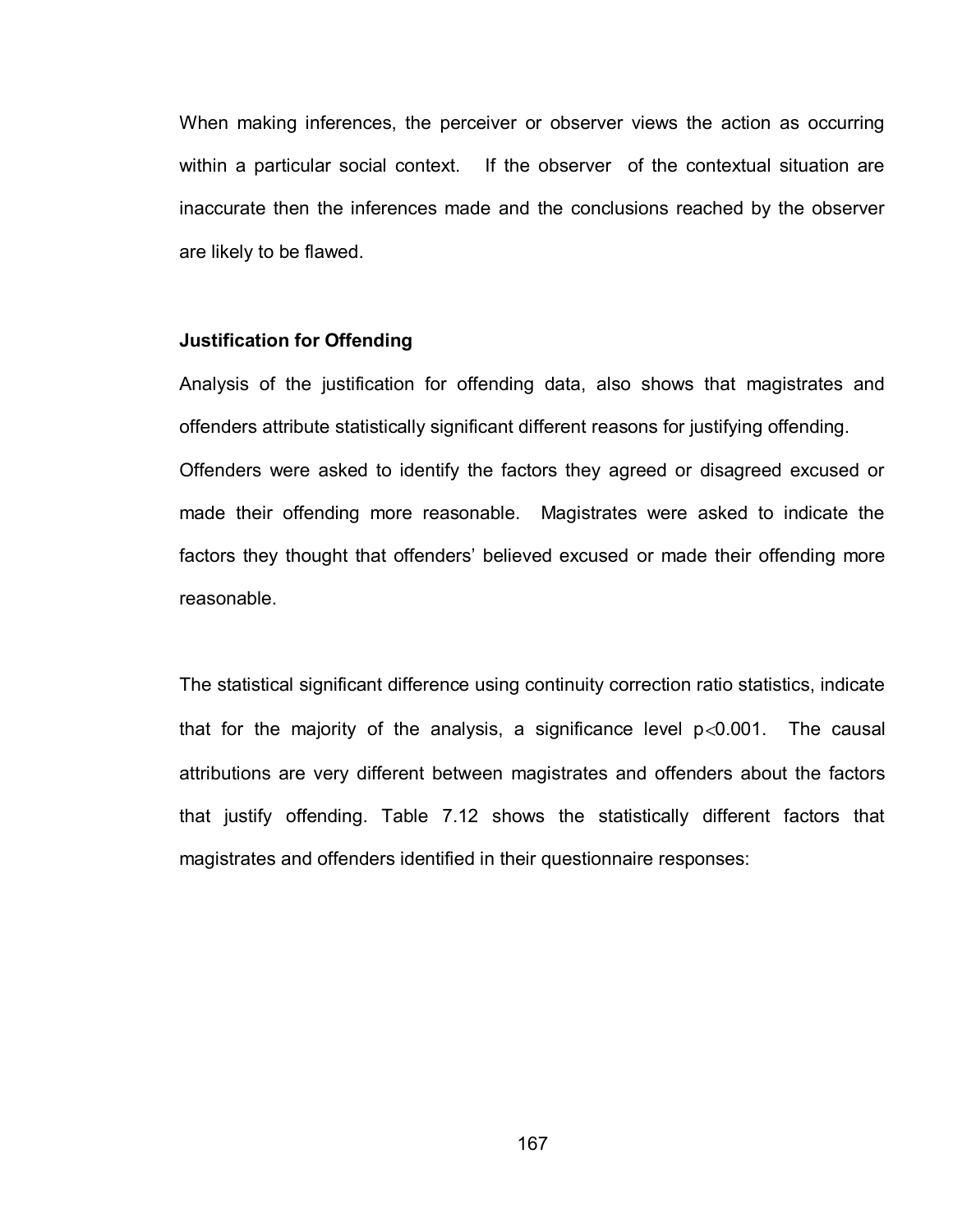# **Table 7.12**

# **Justification of offending**

| Question            | Agree      |          | <b>Disagree</b> | Sig      |      |
|---------------------|------------|----------|-----------------|----------|------|
|                     |            |          |                 |          | p<   |
|                     | Magistrate | Offender | Magistrate      | Offender |      |
|                     | %          | %        | $\%$            | $\%$     |      |
| Need of money       | 93.5       | 56.8     | 6.5             | 43.2     | .001 |
| There are no        | 76.1       | 31.3     | 23.9            | 68.8     | .001 |
| Victims of my       |            |          |                 |          |      |
| offending           |            |          |                 |          |      |
| I'm just taking     | 43.5       | 9.7      | 56.5            | 90.3     | .001 |
| what society owes   |            |          |                 |          |      |
| me                  |            |          |                 |          |      |
| My offending does   | 71.7       | 27.3     | 28.3            | 72.7     | .001 |
| not really hurt     |            |          |                 |          |      |
| anyone              |            |          |                 |          |      |
| I'm just doing what | 41.3       | 18.2     | 58.7            | 81.8     | .05  |
| others do to me     |            |          |                 |          |      |

In the above table, the magistrate's scores in the agree category indicate that their view is that offenders tend to produce reasons to justify their offending and see their crimes as largely victimless. Offenders" responses show, however, that offenders do not see their offending as victimless.

Similar to the responses for factors that motivate offending, magistrates identified the **'need for money'** as being considerably more important than did offenders. The magnitude of difference between the magistrates and offenders is almost identical for the motivation to offend and the justification for offending, in their response to the **'need of money'** statement. The results indicate that magistrates view financial need as a factor that offenders use to justify offending. The responses from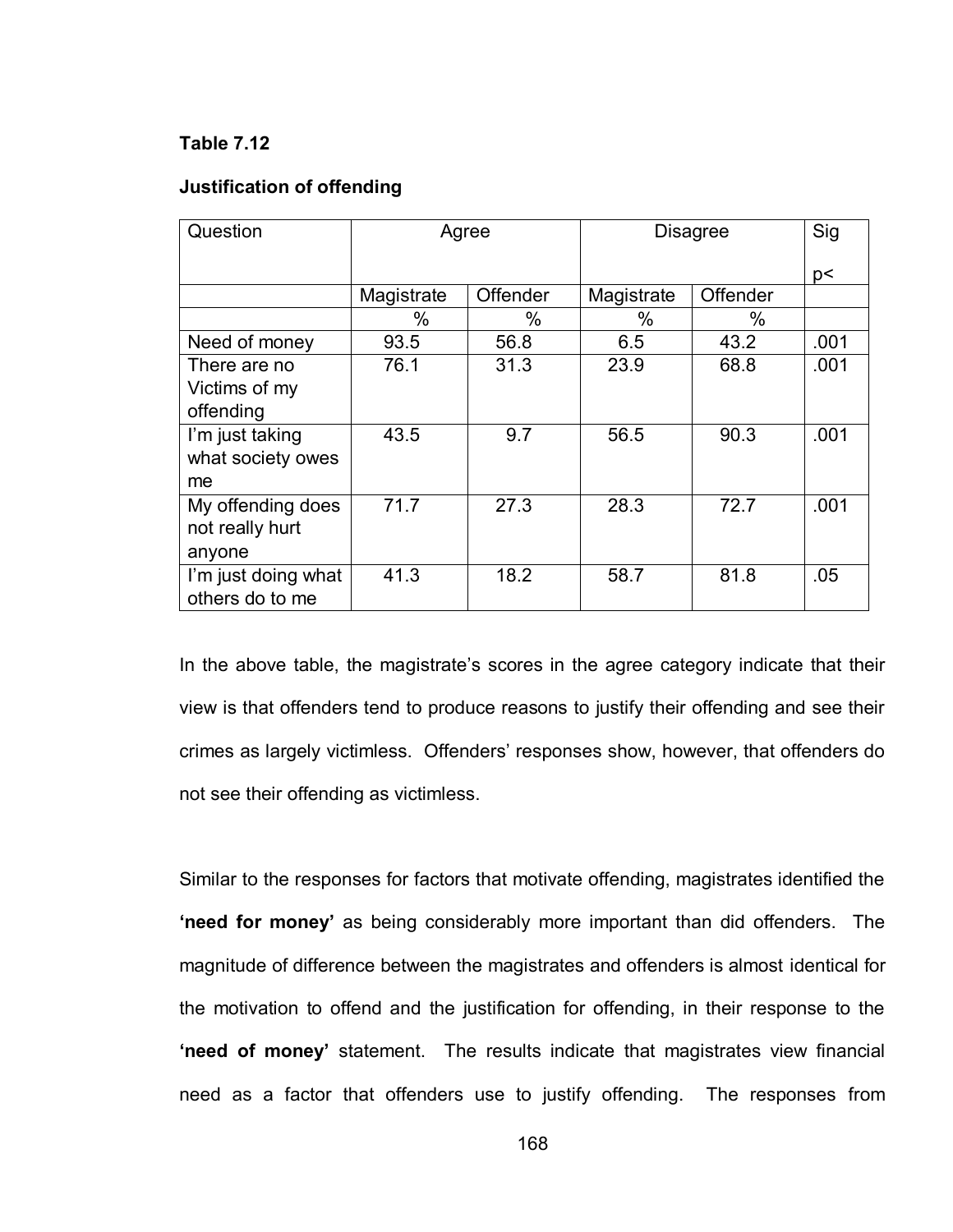offenders, however, suggest this is not an important factor for them. The difference in responses indicates again a failure of magistrates to understand the causal attributions of offenders for their offending. These results are consistent with the predictions of attribution theorists, that observers infer cause and motive to another person"s actions (Jones and Nisbett 1971). Observers of behaviour also look for evidence to correspond with their beliefs and inferences about the actors' intentions and dispositions. (Jones and Davis 1965).

In relation to the attitude towards victims, the responses to the statements **'There are no victims of my offending'** and **'my offending does not really hurt anyone'** indicates a significant difference of view between magistrates and offenders. In relation to both statements, 75% of magistrates indicate their belief that a lack of victim empathy on the part of offenders is used by the offender to justify their offending. This suggests that magistrates attribute little concern about victims to most offenders and view them as mainly self-interested. In contrast, however, only about 29% of offenders see their offending as victimless or view this as a justifying factor for offending.

Discussions with offenders in follow-up interviews confirm that most offenders are aware that they create victims by their offending. They see this as a secondary and unfortunate consequence, similar to the way that politicians view the killing of innocent civilians and the destruction of their property in war situations as collateral damage. Offenders do not consider their attitude to be significantly different from that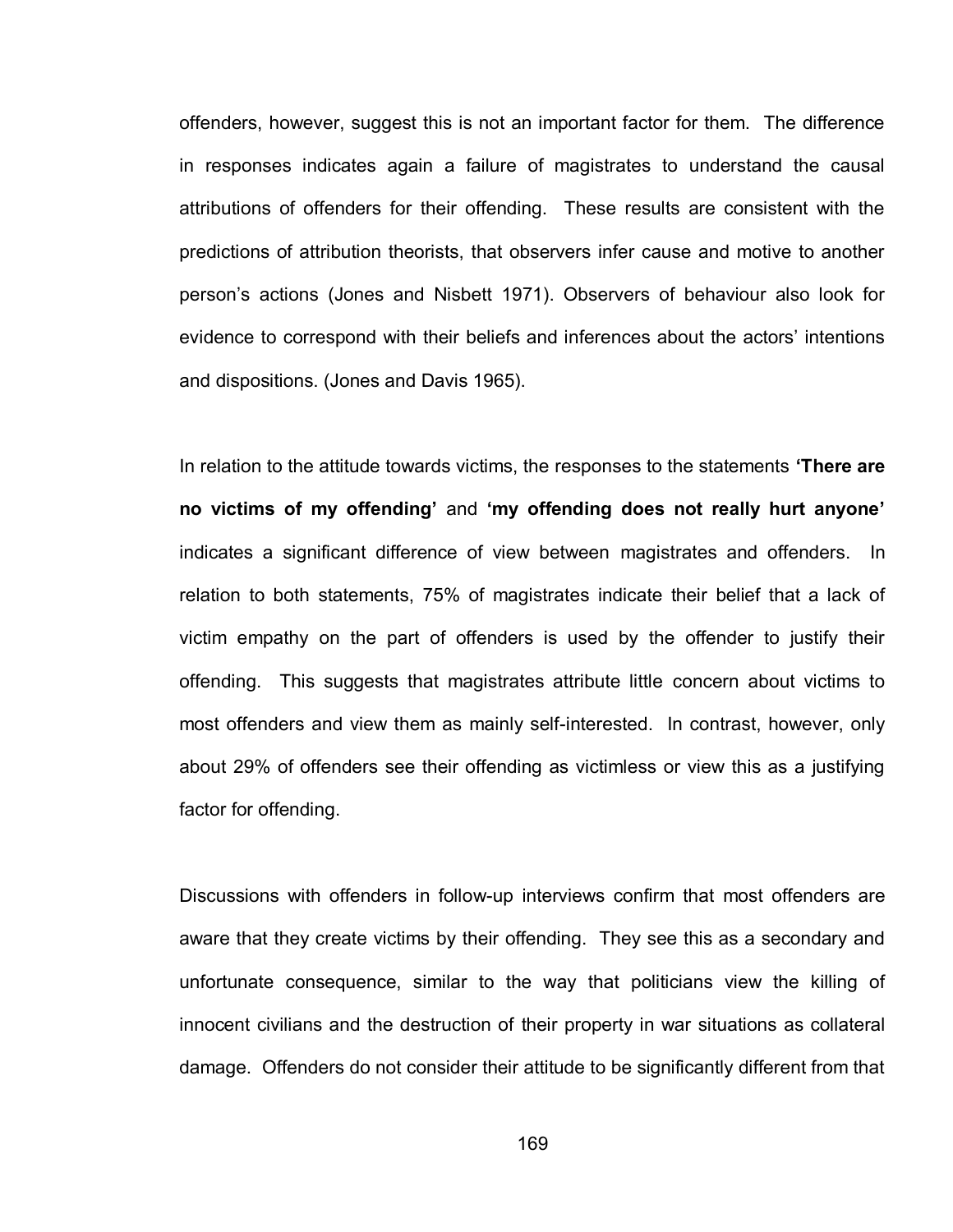expressed by the legislators that frame the law. Most offenders do not view their offending from a self-interest perspective. The majority of offenders do not see themselves as victims of their own offending. It is quite common for offenders to express the view that they deserve the punishment imposed by the court.

The response of magistrates to the statement **'I'm just taking what society owes me'** indicates that they are unsure about whether this excuse is used by offenders. As the data shows, only 43.5% of magistrates think that offenders use this excuse. Although the magistrates" judgement is in the same direction as the view expressed by offenders, it is still in numerical and statistically significant terms very different. Only about 9% of offenders indicate that they believe that society owes them anything that can justify their offending.

The difference in the view of magistrates and offenders is not surprising. Some magistrates when discussing offenders with me have described them as "people with a chip on their shoulder". They also think of offenders as "being work shy" or use similar comments that imply the majority of offenders illegitimately and without real need claim social security benefits. Offenders claim that in court they are often viewed as "second class" citizens. Offenders sense this by the way they are treated and addressed in court.

There is a considerable difference of opinion between how magistrates and offenders justify offending in relation to others. The response to the statement **'I am just doing**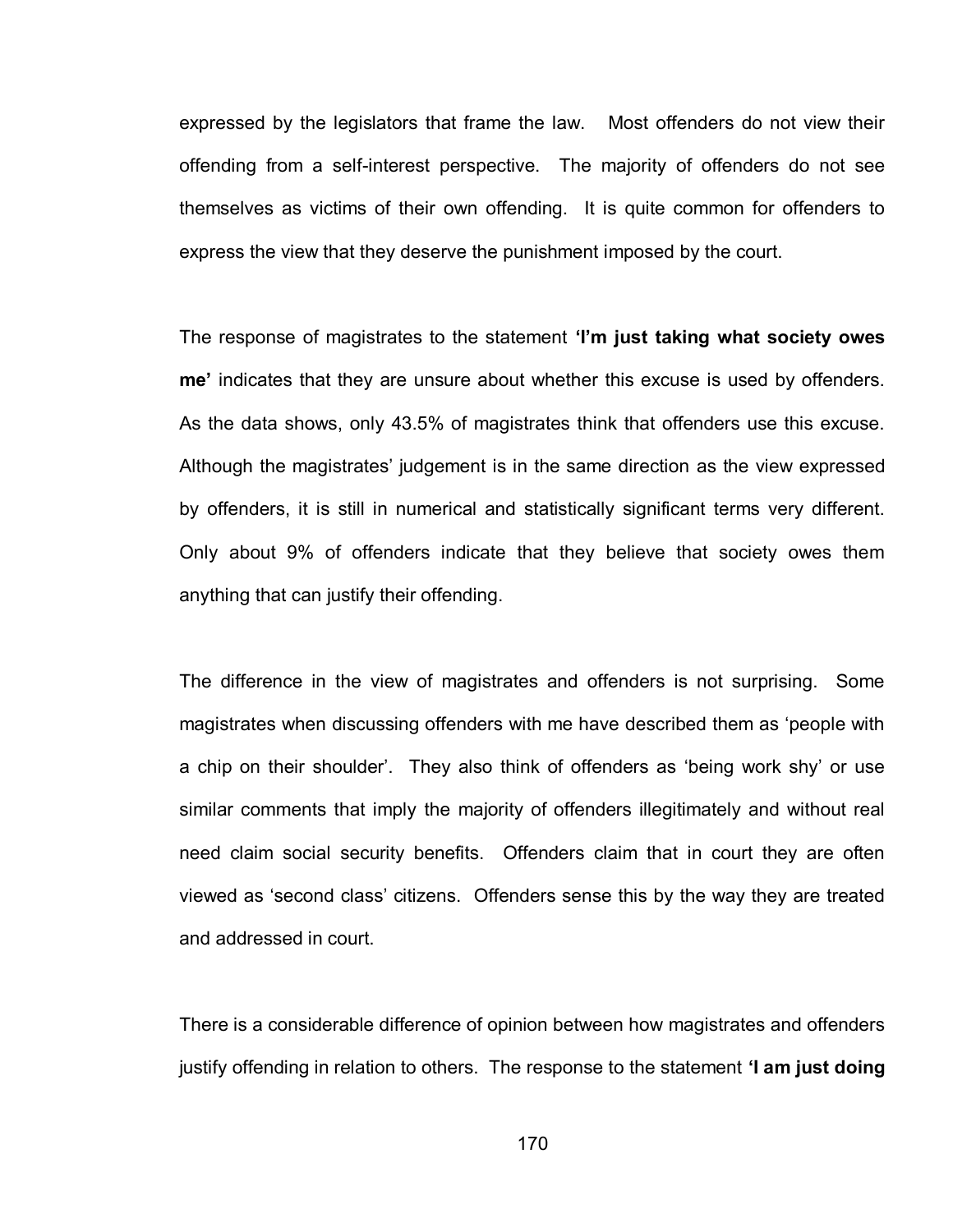**to others what they do to me'** shows that 41.3% of magistrates think that offenders use this excuse to justify their offending. In contrast, only about 18% of offenders believe that the way they are treated by others might justify their offending. This inference by magistrates about the belief and actions of offenders is likely to influence their judgement and sentencing decisions when interpersonal disputes are relevant to a case. The motive that they attribute to the offender will shape their belief concerning the action of the offender. There is no obvious evidence to support the view held by magistrates. The theory of Jones and Davis (1965) that an actor"s behaviour might have hedonic relevance for the perceiver may give a clue to magistrates" attitudes. Jones and Davis showed that observing the action of another can promote or undermine the perceiver"s values. Magistrates" beliefs that offenders act on the basis of retribution may serve in a hedonic way to bolster their own selfesteem and set them apart from offenders. Alternatively, given the class difference between the majority of magistrates and offenders, magistrates might be reflecting how they act when they feel that someone has injured or offended them in some way. It may also be the case, that magistrates may find it easier to condemn and punish someone who they believe have fundamentally different values from themselves.

### **Neutralisation of Responsibility.**

The data relating to the responses of magistrates and offenders about attitudes and factors that neutralise responsibility for offending show statistically significant differences. The statistical significant difference using continuity correction ratio statistics indicates for the majority of the analysis a significance level  $p$ <0.001.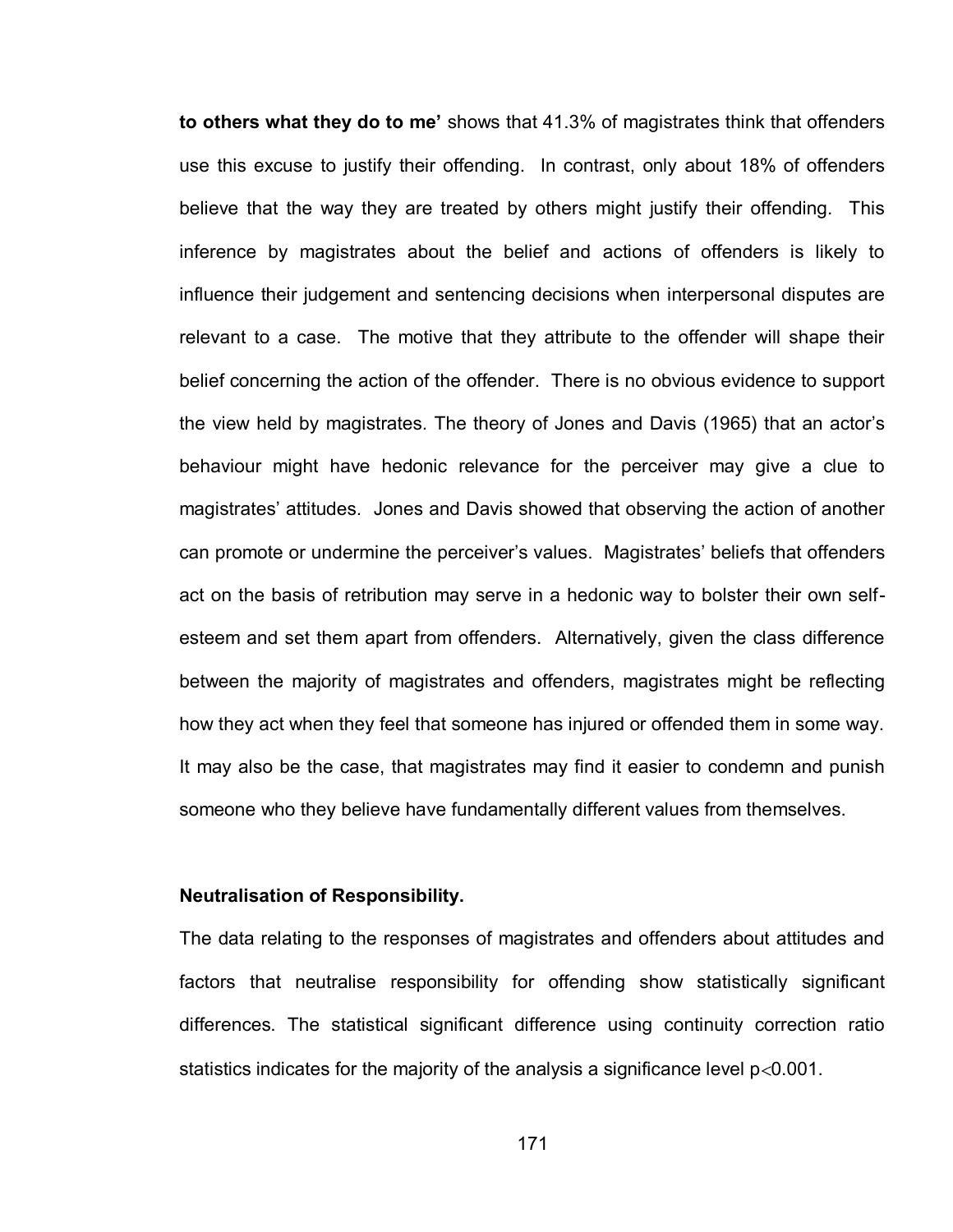Offenders" were asked to indicate the factors that they agreed or disagree lessened their responsibility for offending. Magistrates' were asked to indicate the factors they believed offenders used to lessen their responsibility for offending. In responses on questionnaires, magistrates identified more reasons which they believed offenders would use to neutralise responsibility for offending than offenders. This was not the outcome expected. There could be a number of possible explanations for this:

- 1) Magistrates genuinely believe a number of the reasons for neutralisation of responsibility in the questionnaire are justified. This seems an unlikely scenario.
- 2) As suggested in chapter 1, the views of magistrates" have been influenced by the sociological theories and beliefs gathered from their magistrate training.
- 3) Magistrates are out of touch with how offenders view their offences and make faulty attributions about offenders.
- 4) Magistrates believe that offenders use social circumstances and excuses to neutralise their responsibility for offending.

The most plausible explanation is that a combination of items 2), 3) and 4) above account for the responses of the magistrates. If this is the case, it lends weight to the claim of offenders that magistrates are out of touch with offenders" lifestyles and do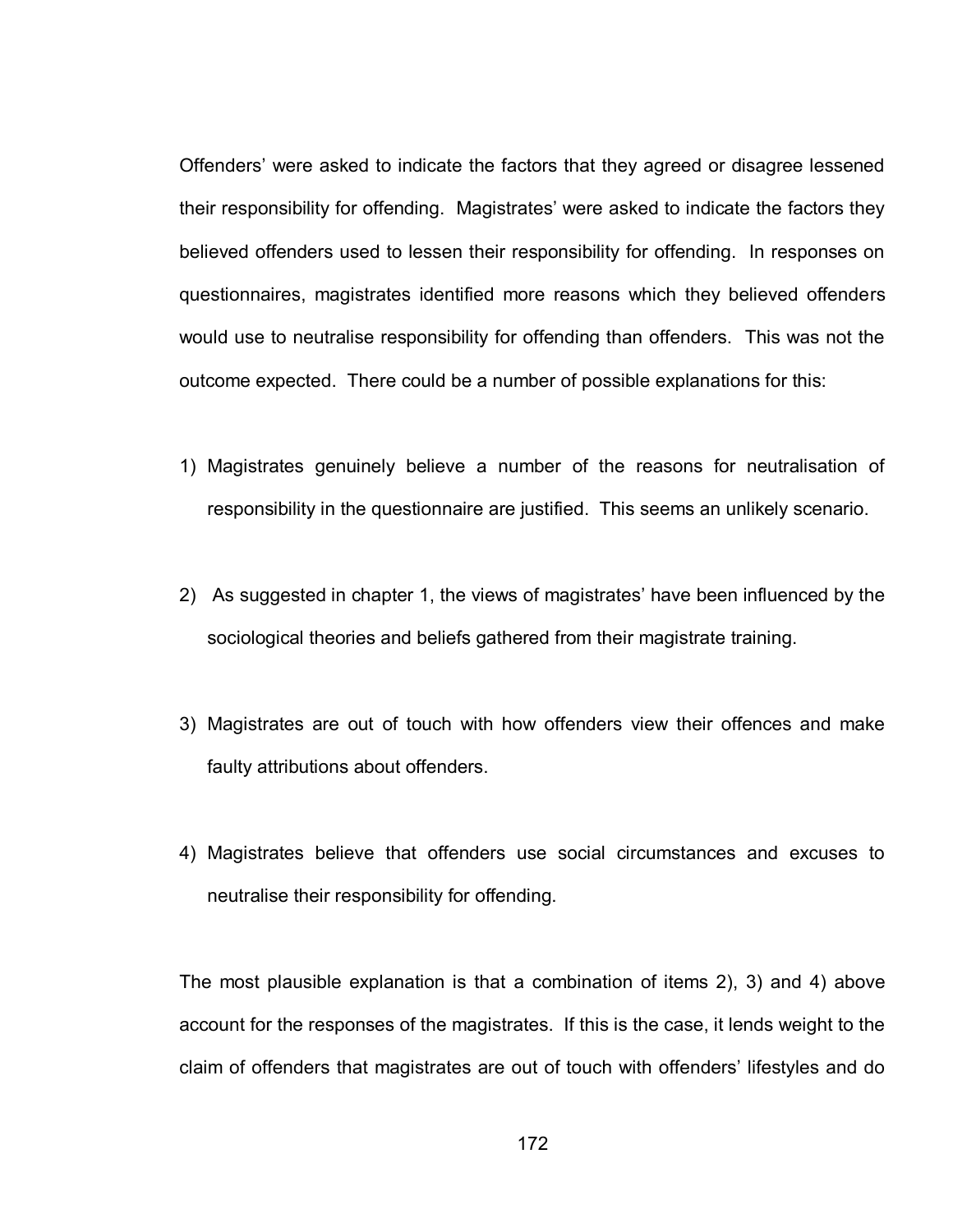not understand them. Offenders indicate that if they show remorse or accept responsibility for their offence in court magistrates sometimes appear to treat such statements as disingenuous. This fosters within the offender disrespect for the court and the criminal justice system.

Table 7.13 shows the statistically different factors that magistrates and offenders identified in their questionnaire responses.

### **Table 7.13**

### **Neutralisation of responsibility**

| Question                                        |            | Agree    | <b>Disagree</b> | Sig<br>p< |      |
|-------------------------------------------------|------------|----------|-----------------|-----------|------|
|                                                 | Magistrate | Offender | Magistrate      | Offender  |      |
|                                                 | %          | %        | %               | $\%$      |      |
| I need to offend to<br>live                     | 67.4       | 31.8     | 32.6            | 68.2      | .001 |
| I offend because I<br>Don't have a job          | 67.4       | 42.0     | 32.6            | 58.0      | .05  |
| The people I<br>offend against can<br>afford it | 73.9       | 25.0     | 26.1            | 75.0      | .001 |
| My offences are<br>Not really a crime           | 50.0       | 28.4     | 50.0            | 71.6      | .05  |
| Nobody losses<br>insurance<br>companies pay     | 73.9       | 25.6     | 26.1            | 74.4      | .001 |
| I was provoked                                  | 78.3       | 33.5     | 21.7            | 66.5      | .001 |
| I just can't stop<br>myself                     | 43.5       | 20.5     | 56.5            | 79.5      | .05  |

The above results show that there is a considerable disparity between the understanding of magistrates and offenders of the excuses offenders use to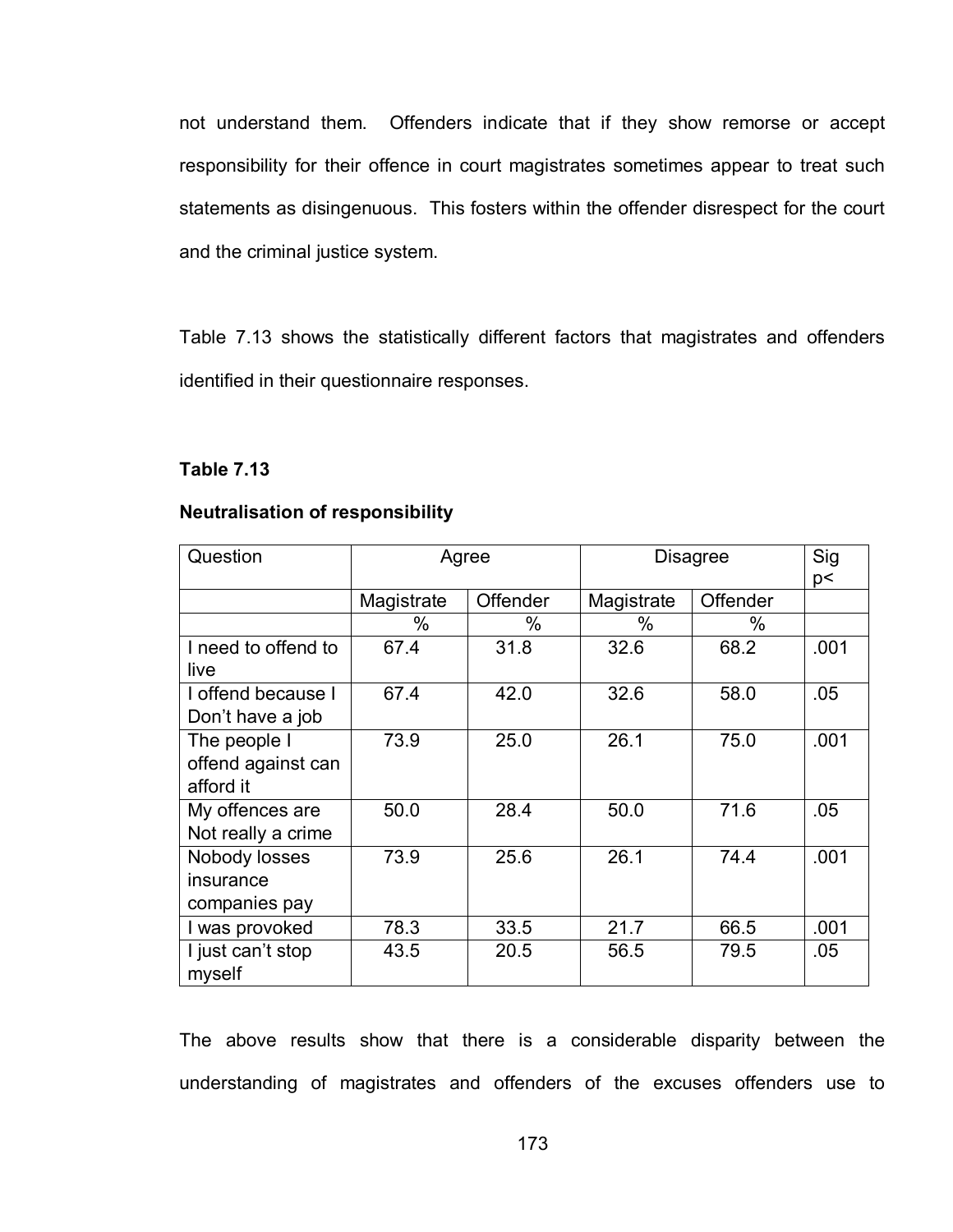neutralise their responsibility for offending. In each of the above "agree" responses magistrates indicate by a large margin their belief that offenders' seek to use excuses to lessen their responsibility for offending. Offenders responses indicate this is not the case to the extent magistrates believe. The majority of magistrates 67.4% in response to the statement **'I need to offend to live'** indicated this was an excuse used by offenders. In comparison, only 31.8% of offenders believed this neutralised their responsibility for offending. The magnitude of the difference, suggests that magistrates hold a view of offenders that is not accurate. It may be that magistrates believe offenders will use any excuse to justify their offending. The response from offenders indicates that the majority do not believe they need to offend in order to live. The implications of the difference of view between magistrates and offenders, is that when offenders state in court that they offended in a moment of desperation, their excuse may be disregarded. One offender when interviewed recounted his story where such desperation had caused him to offend. Having failed to receive unemployment benefit because he had been too ill to sign at the job centre he was subsequently refused a DHSS emergency payment. Short of money he stole from a supermarket one small loaf and a packet of pasta. He was apprehended, charged and taken to court for this his first and only recorded offence. The magistrates refused to accept in mitigation his story about his illness and lack of money. The findings from my research that indicate the predominant view of magistrates suggests they might display prejudice when presented with evidence in mitigation.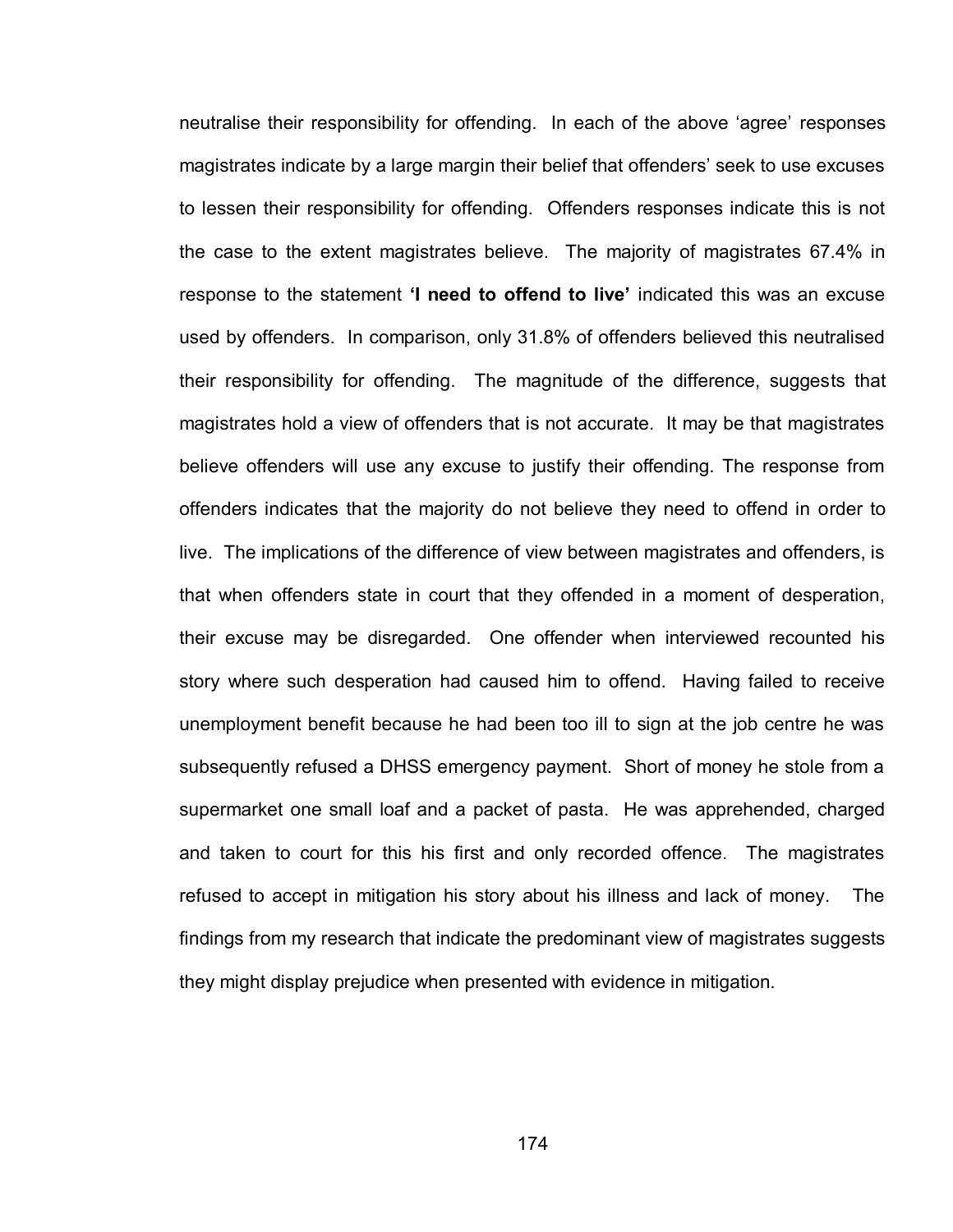Similarly, 67.4% of magistrates indicated that they believed offenders used a "**lack of a job**" to neutralise their responsibility for offending. Only 42.0% of offenders saw this as a factor that neutralises their responsibility for offending. These results further emphasise the difference of views and attitude between magistrates and offenders.

Magistrates also indicated that they believed offenders neutralised their responsibility for offending by claiming that those they offended against could afford it and insurance companies met the costs involved. These beliefs were held by 73.9% of magistrates. Offenders responded differently with only 25.3% indicating that they thought these factors neutralised their responsibility for offending. These findings support the claim made by offenders that magistrates hold views about offenders that are not accurate. Offenders believe that magistrates think of them as totally unprincipled. In follow-up interviews some offenders indicated that the magistrates attitude disturbs them since they are often willing to acknowledge that their offending is wrong. The consequence of magistrates' perception of offenders is that offenders believe they are often dealt with inappropriately by the Courts. Some of the offenders interviewed have cited cases where they have genuinely offered to pay compensation to a victim and the magistrates have disregarded their offer. The effect when this happens is that the offender leaves court with the feeling that the legal system has made it impossible for him to make amends in a tangible way for the damage and hurt he has caused. Such an attitude on the part of magistrates flies in the face of the principle of restorative justice that has been an important part of the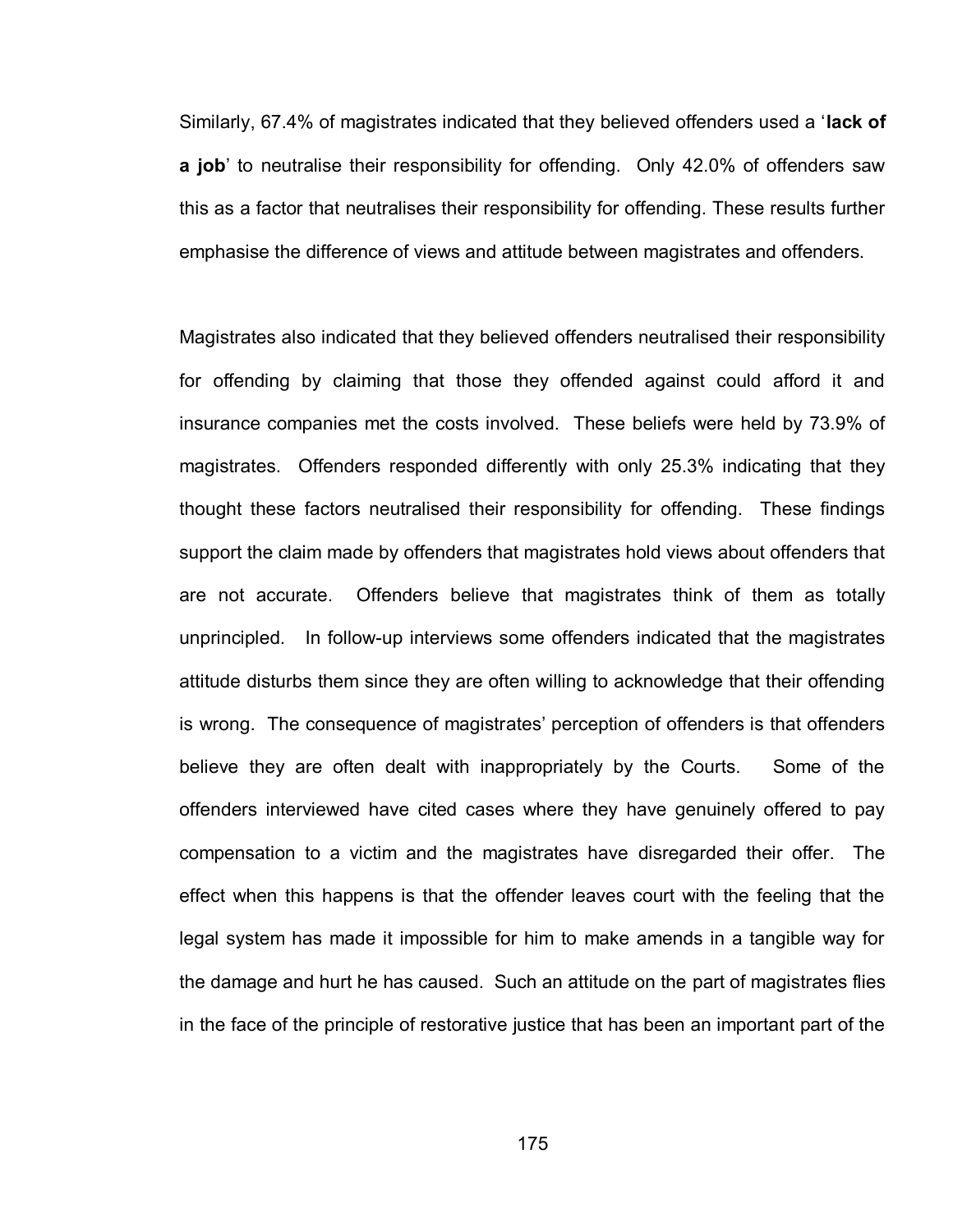government"s criminal justice policy (Restorative Justice: the Government Strategy, Homeoffice 2003).

Some offenders claim they could be helped to reduce their offending if they were given different sentences and interventions to help them to change. There are indications from other responses that offer some support to the offenders" view. In response to the statement **'I just can't stop myself'** 43.5% of the magistrates indicated that they believed offenders used this statement to neutralise their responsibility for offending. Offenders were more frank about their responsibility for offending than magistrates had predicted with only about 20.5% indicating they were incapable of stopping offending.

A large number of magistrates 78.3% also indicated in their response to the statement **'I was provoked'** that this was an excuse offenders" would use to neutralise their offence responsibility. This was not the case and only 33.5% of offenders indicated that they believed provocation by others neutralised their responsibility for offending. Offenders discussing their responses confirmed that it was often in situations when they had been provoked that they offended. Some claimed that the provocation was caused on occasions by the police. Despite this claim the majority acknowledged that such situations did not neutralise their responsibility for their actions.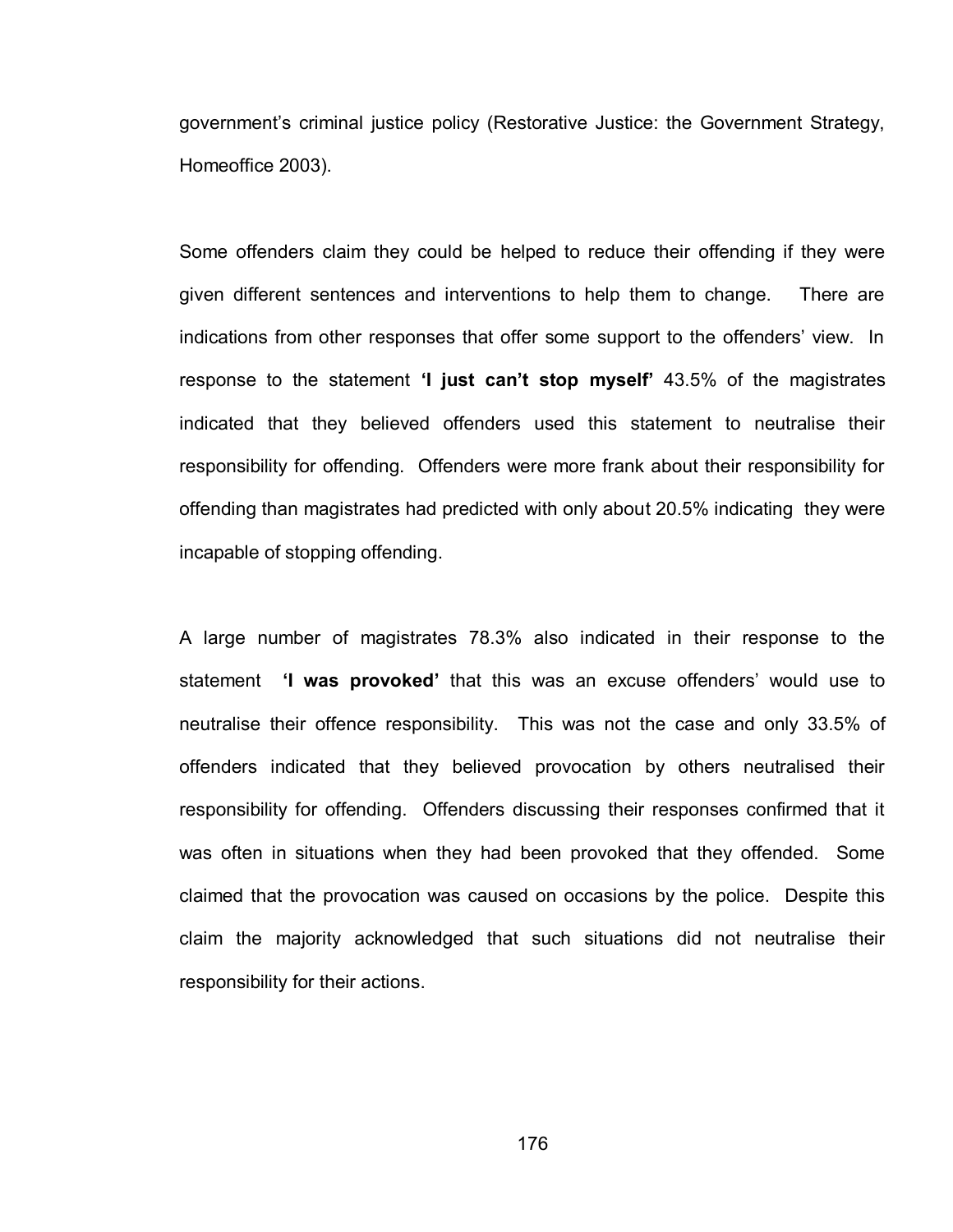The significantly different responses between magistrates and offenders confirm the research hypothesis, that each group hold different views on the causal attributions of offending. The understanding of magistrates and offenders of the factors that motivate and justify offending is quite different.

### **Magistrates and the General Public.**

As indicated in chapter 4, which discussed the research methodology being used it was decided to collect a "general public" sample in relation to Social and Environmental factors that cause offending and offence seriousness. The reason for this was to assess the relationship of magistrates and offenders with the "general public". This comparison was made to help establish whether magistrates or offenders hold views closest to those of the "general public". It was decided to compare offenders and the "general public", and separately magistrates and the "general public", using discriminant analysis techniques.

# **Social and Environmental Factors**

The reference to a "general public" sample as indicated in previous chapters represents the collection of responses from individuals" in sections of the community from which magistrates may be selected. For convenience this group is referred to as a "general public" sample.

The items from the Social and Environmental Factors section of the questionnaire, were scored statistically significantly differently by magistrates and the "general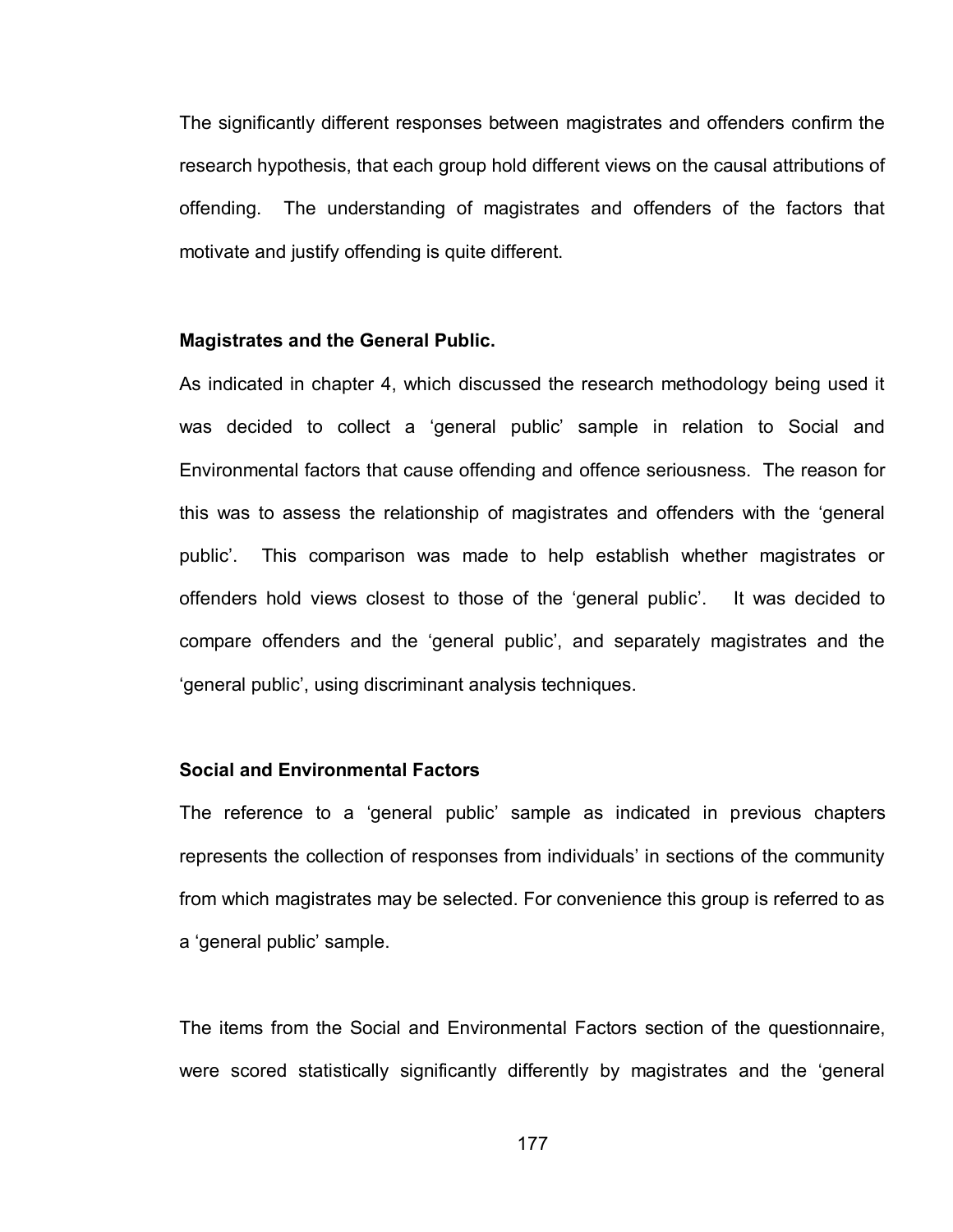public'. The following factors were identified differently as underlying cause of offending:

- Lack of Money
- Housing and social conditions

Magistrates saw **'lack of money'** as an underlying cause, but the "general public" placed a greater emphasis on **'housing and social conditions'** shown by the discriminant analysis results in Tables 7.14 and 7.15:

# **Table 7.14**

# **Social and Environmental factors**

| <b>Canonical Discriminant</b> | Magistrates |         | <b>General Public</b> |         |  |
|-------------------------------|-------------|---------|-----------------------|---------|--|
|                               | mean        | sd      | mean                  | sd      |  |
| Lack of money                 | 4.2609      | 0.94996 | 3.7228                | 1.14995 |  |
| Housing and social            | 3.1522      | 1.07429 | 3.3861                | 1.06743 |  |
| conditions                    |             |         |                       |         |  |

# **Table 7.15**

|            | <b>Wilks</b> | Chi-Square | df | Sig  | <b>Group Centroids</b> |             |
|------------|--------------|------------|----|------|------------------------|-------------|
|            | Lambda       |            |    | p<   |                        |             |
|            |              |            |    |      | Magistrates            | Gen. Public |
| Function 1 | .890         | 16.758     | റ  | .001 | .517                   | $-235$      |

The Wilks Lambda value of .890 shows that 89.0% of the variance between magistrates and the "general public" is not explained by the canonical discriminant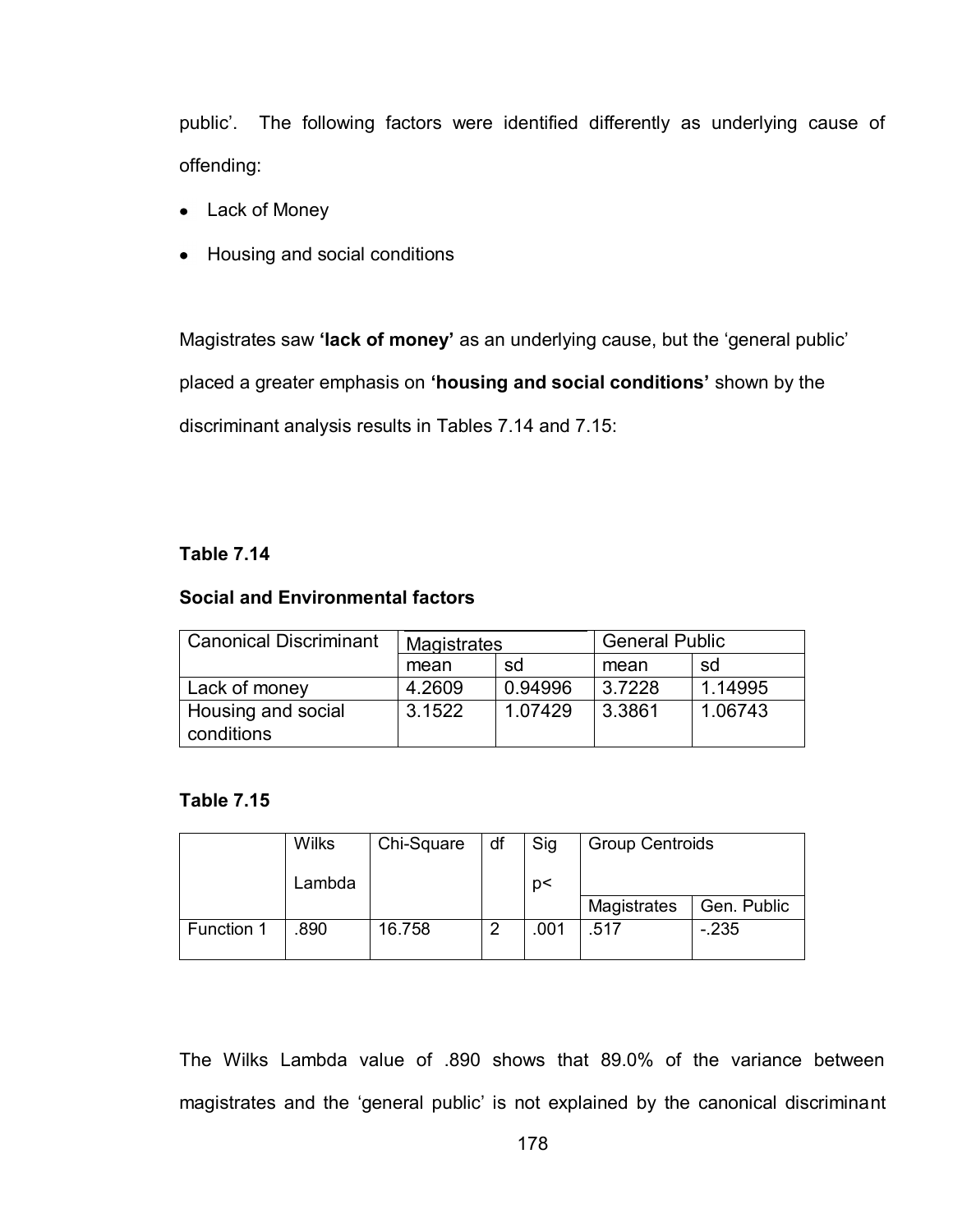function. The discriminant function accounts for 11.0% in the difference of attributions between the magistrates and offenders. The amount each component variable within the discriminant function analysis contributes to the difference in attributions of magistrates and offenders has been calculated from the discriminant function stepwise Wilks Lambda statistics and is shown in Table 7.16 .

### **Table 7.16**

| <b>Canonical Discriminant</b> | Contribution |
|-------------------------------|--------------|
| <b>Function Factor 1</b>      |              |
| Lack of money                 | 51.1%        |
| Housing and social            | 48.9%        |
| conditions                    |              |

The above table shows that each of the factors made a very similar contribution. Each factor therefore makes an almost equally important contribution to the difference of views expressed between magistrates and the "general public".

The internal validity of group responses for the canonical discriminant function was assessed, using Cronbach"s alpha and is shown below.

Magistrates alpha = 0.5229

General Public alpha = 0.7251

The above alpha values indicate the "general public" answered with greater consistency than the magistrates. The consistency of responses from the "general public" is about 92% better than from the magistrates. The fact that the magistrates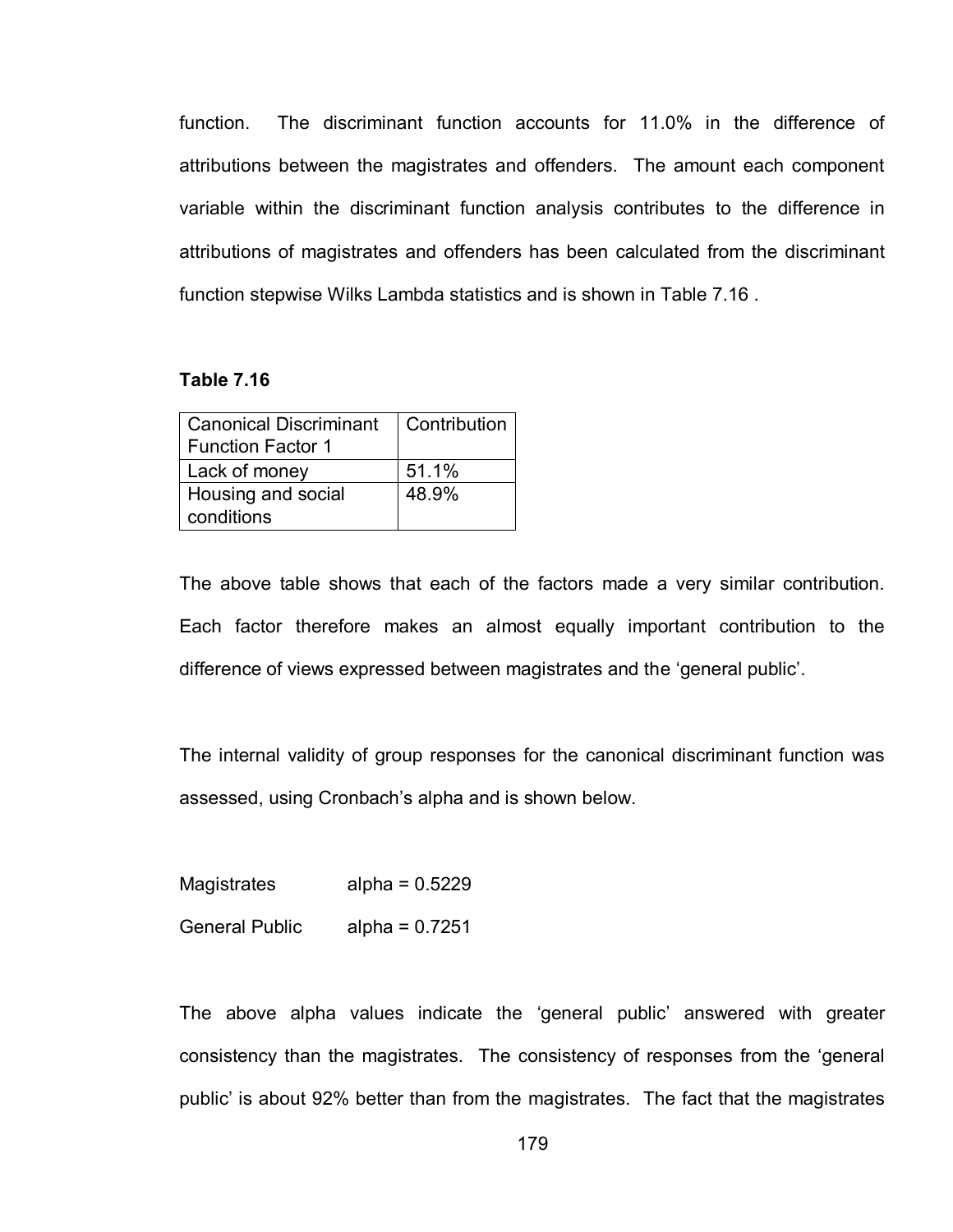have answered less consistently than the "general public" is surprising in view of the magistrates" training and their Criminal Justice Service experience. The findings lend credence to the expressed opinion of offenders, that magistrates act inconsistently when arriving at verdicts and imposing sentences for very similar cases. The amount of variation in the response of magistrates raises questions, about the consistency of decision making, and level of justice dispensed by the courts.

Although magistrates and members of the "general public" expressed different views on other factors of the Social/Environmental section of the research survey, they were not statistically significant. The overall difference between magistrates' and "general public" responses was substantial as confirmed by the group centroid scores for this measure (magistrates .517: general public -.235).

### **Attributions about Others' Social Perceptions of Crime**

The second section of the research questionnaire investigated social perceptions of crime. Respondents were asked to identify which type of offences they believed that most people consider the worst/most serious.

Analysis of the Social perceptions of crime data that identified offences respondents considered the most serious, also indicated that magistrates and the "general public" held statistically significant different views. The offence types which magistrates and the "general public" viewed differently are listed below: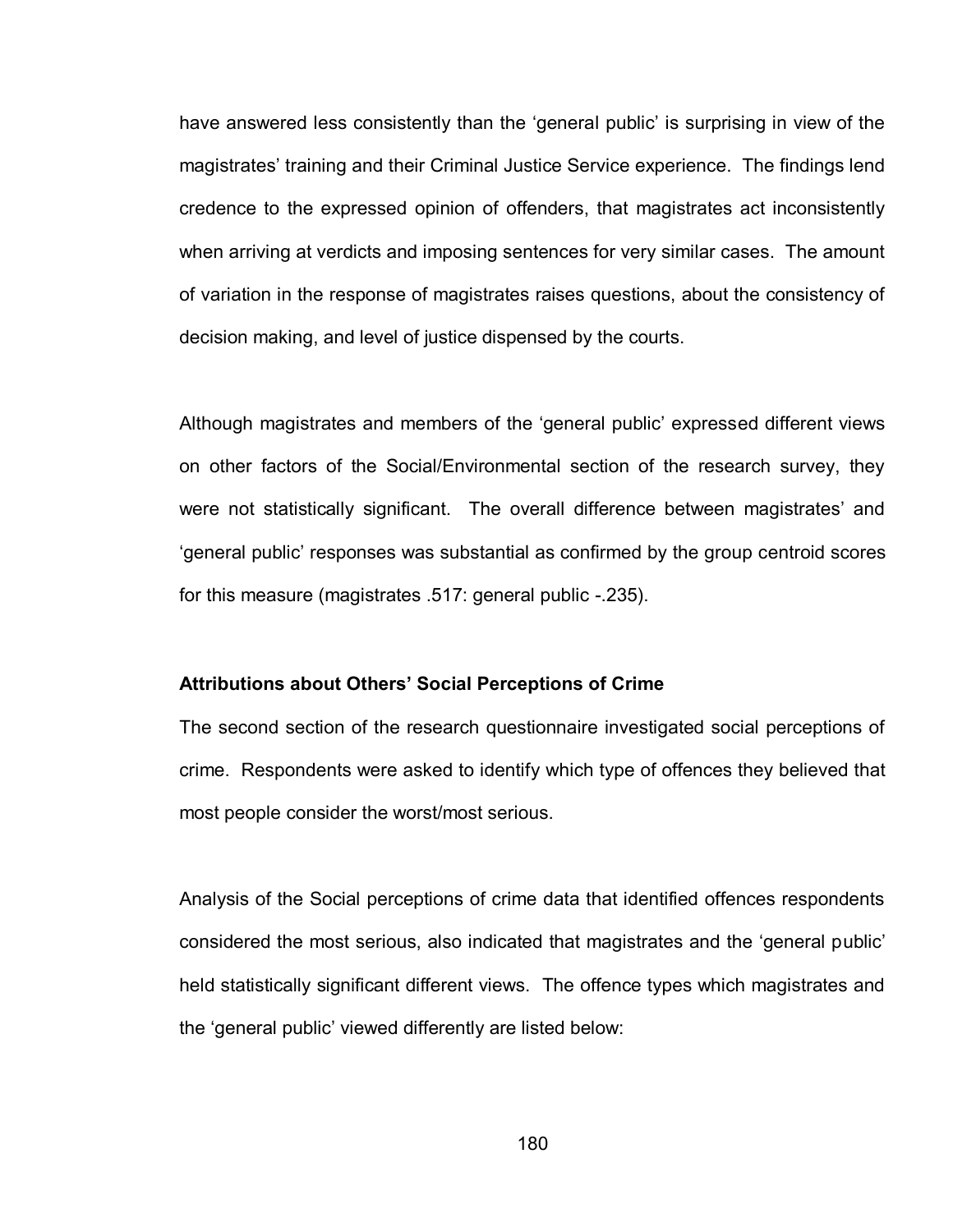- Speeding
- Alcohol misuse
- Offence against a company

Magistrates saw **'alcohol misuse'** as more serious than the "general public". The "general public" placed a greater emphasis on **'speeding'** and **'offence against a company'** as shown by the discriminant analysis results in Tables 7.17 and 7.18.

# **Table 7.17**

# **Perceptions of Crime others belief**

| <b>Canonical Discriminant</b> | Magistrates |         | <b>General Public</b> |         |
|-------------------------------|-------------|---------|-----------------------|---------|
| <b>Function 1 Factors</b>     | sd<br>mean  |         | mean                  | sd      |
| Speeding                      | 1.5000      | 0.65828 | 1.7624                | 0.77651 |
| Alcohol misuse                | 2.3478      | 0.84898 | 2.1485                | 0.79229 |
| Offence against a             | 1.7391      | 0.61227 | 1.9802                | 0.76132 |
| company                       |             |         |                       |         |

# **Table 7.18**

|            | <b>Wilks</b> | Chi-Square | df | Sig  | <b>Group Centroids</b> |             |
|------------|--------------|------------|----|------|------------------------|-------------|
|            | Lambda       |            |    | p<   |                        |             |
|            |              |            |    |      | Magistrates            | Gen. Public |
| Function 1 | .884         | 17.663     | 3  | .001 | -533                   | .243        |

The Wilks Lambda value of .884 shows that 88.4% of the variance between magistrates and the "general public" is not explained by the canonical discriminant function. The discriminant function accounts for 11.6% of the difference in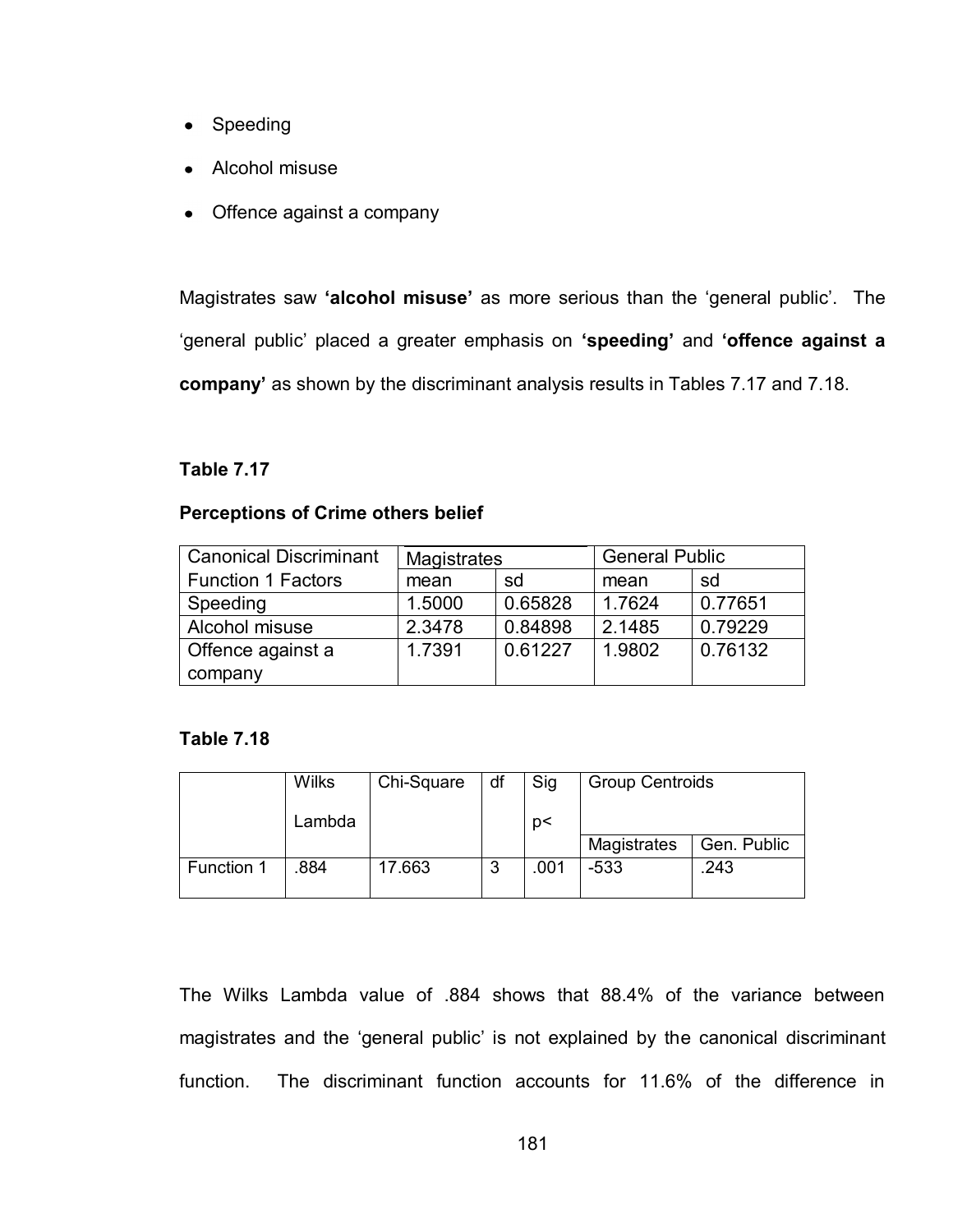attributions between the magistrates and the "general public". The amount each component variable within the discriminant function analysis contributes to the difference in attributions of magistrates and offenders has been calculated from the discriminant function stepwise Wilks Lambda statistics and is shown in Table 7.19

## **Table 7.19**

| <b>Canonical Discriminant</b> | Contribution |
|-------------------------------|--------------|
| <b>Function 1 Factors</b>     |              |
| Speeding                      | 33.3%        |
| Alcohol misuse                | 33.8%        |
| Offence against a             | 32.9%        |
| company                       |              |

The above table shows that each of the factors made a very similar contribution to the difference of views expressed by magistrates and the "general public". In view of this, it is important that each of the factors are considered when identifying the difference between magistrates and members of the 'general public's' views.

The internal validity of each group response for the canonical discriminat function was assessed using Cronbach"s alpha and is shown below:

Magistrates alpha = 0.5812 General Public alpha = 0.5790

The above alpha values are moderate indicating that there was limited consistency in the response of both the magistrate and general public group. The response of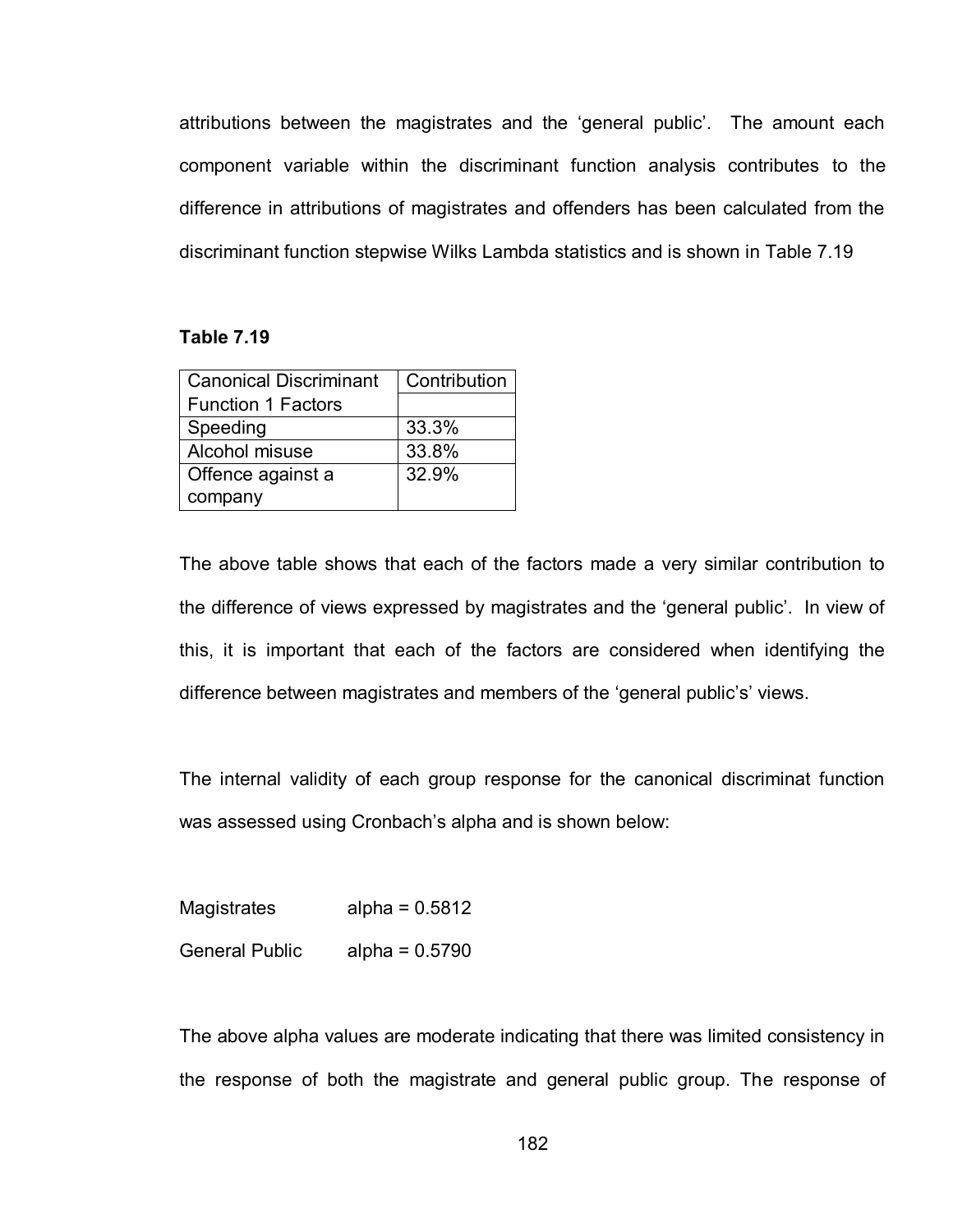magistrates was slightly more consistent than that of the "general public". The difference in group centroids for this measure (magistrates .-533: general public .243) although in the opposite direction, they indicate a similar magnitude of difference in responses as they do for the Social and environmental factors measure.

The result in relation to speeding is interesting. It was expected that magistrates would view speeding as more serious than the "general public" based on the way they tend to deal with offenders in court. Magistrates actually considered speeding less serious than did the 'general public'. This may suggest that magistrates view speeding not in terms of seriousness, but on a more "fixed penalty" basis approach. It is possible that when hearing this type of case magistrates do not pay a great deal of attention to the evidence presented or the circumstances surrounding a speeding offence.

#### **Personal Attributions about the Social Perceptions of Crime**

When invited to respond to the same questions and indicate their personal views, both magistrates and the "general public" did not identify the same offences as for the previous section. Magistrates and the "general public" only statistically significantly differed in their responses, with respect to an **'offence against the police'**. Magistrates viewed this offence more seriously than the "general public". The discriminant analysis results are shown in Table 7.20 and Table 7.21.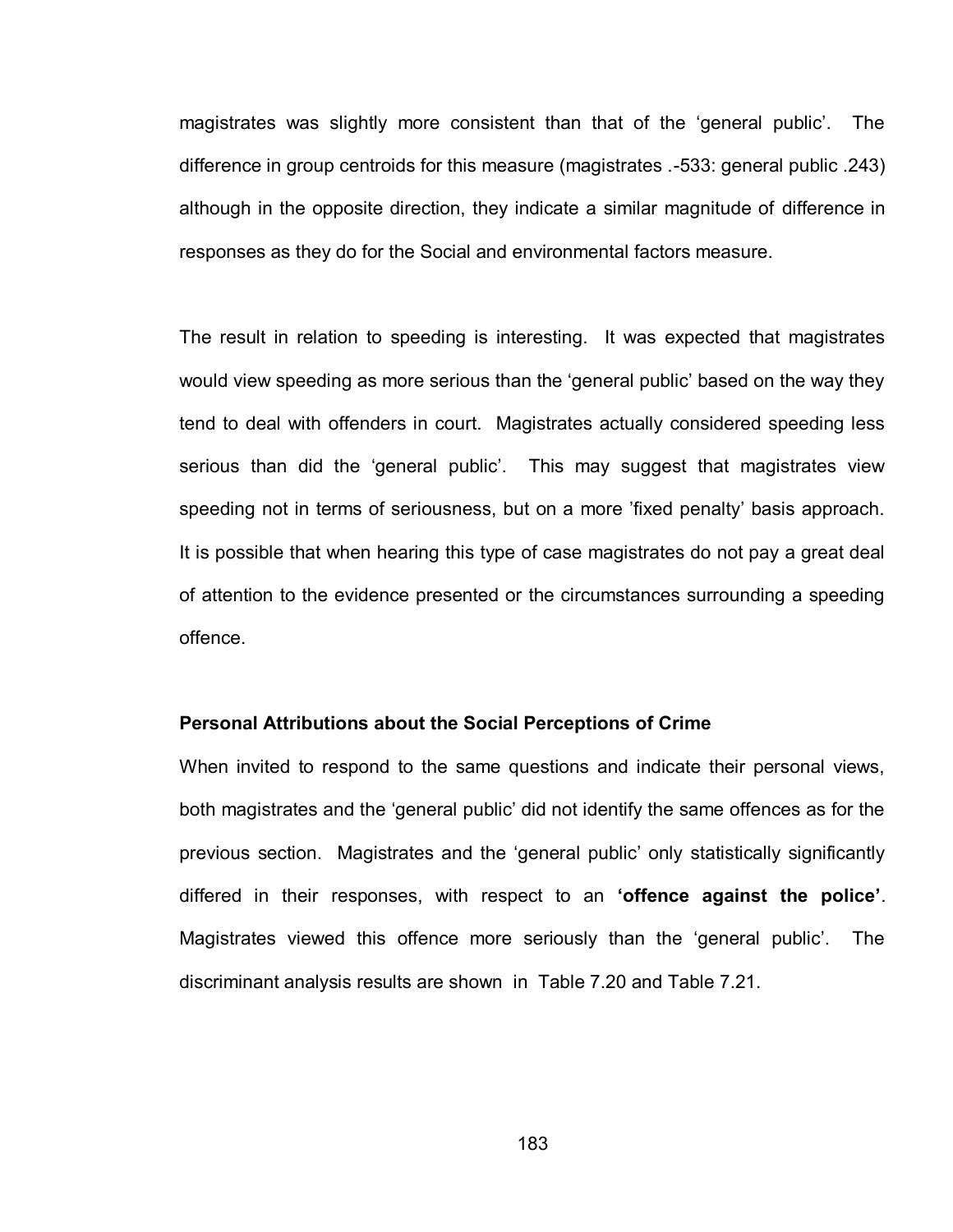### **Table 7.20**

### **Personal Perceptions of Crime**

| <b>Canonical Discriminant</b> | Magistrates |         | <b>General Public</b> |         |
|-------------------------------|-------------|---------|-----------------------|---------|
| <b>Function Factor 1</b>      | sd<br>mean  |         | mean                  | sd      |
| Offence against the           | 3.7174      | 0.55418 | 3.4455                | 0.68520 |
| police                        |             |         |                       |         |

### **Table 7.21**

|            | <b>Wilks</b> | Chi-Square | df | Sig  | <b>Group Centroids</b> |             |
|------------|--------------|------------|----|------|------------------------|-------------|
|            | Lambda       |            |    | p<   |                        |             |
|            |              |            |    |      | Magistrates            | Gen. Public |
| Function 1 | .963         | 5.436      |    | .005 | .290                   | $-132$      |

As the Wilks Lambda score indicates the discriminant function factor only accounted for less than 4% of the differences in responses between magistrates and the "general public" on this measure. It was, however, the only difference of statistical significance. When the responses of magistrates to what they believe others consider most serious is made with the magistrates" personal beliefs, discrepancies occur. There are a variety of plausible explanations for this; a) they are out of touch with public opinion; b) they have been influenced by their training or information passed to them in criminal justice briefings; c) they seek to portray a public persona that is not consistent with their own views. An alternative explanation consistent with attribution theory is that they make faulty attributions (Ross 1977) about "general public' views. The implication of all of the above for offenders tried by magistrates, is that magistrates in trying to reach verdicts and pass sentences, may treat the offender unjustly.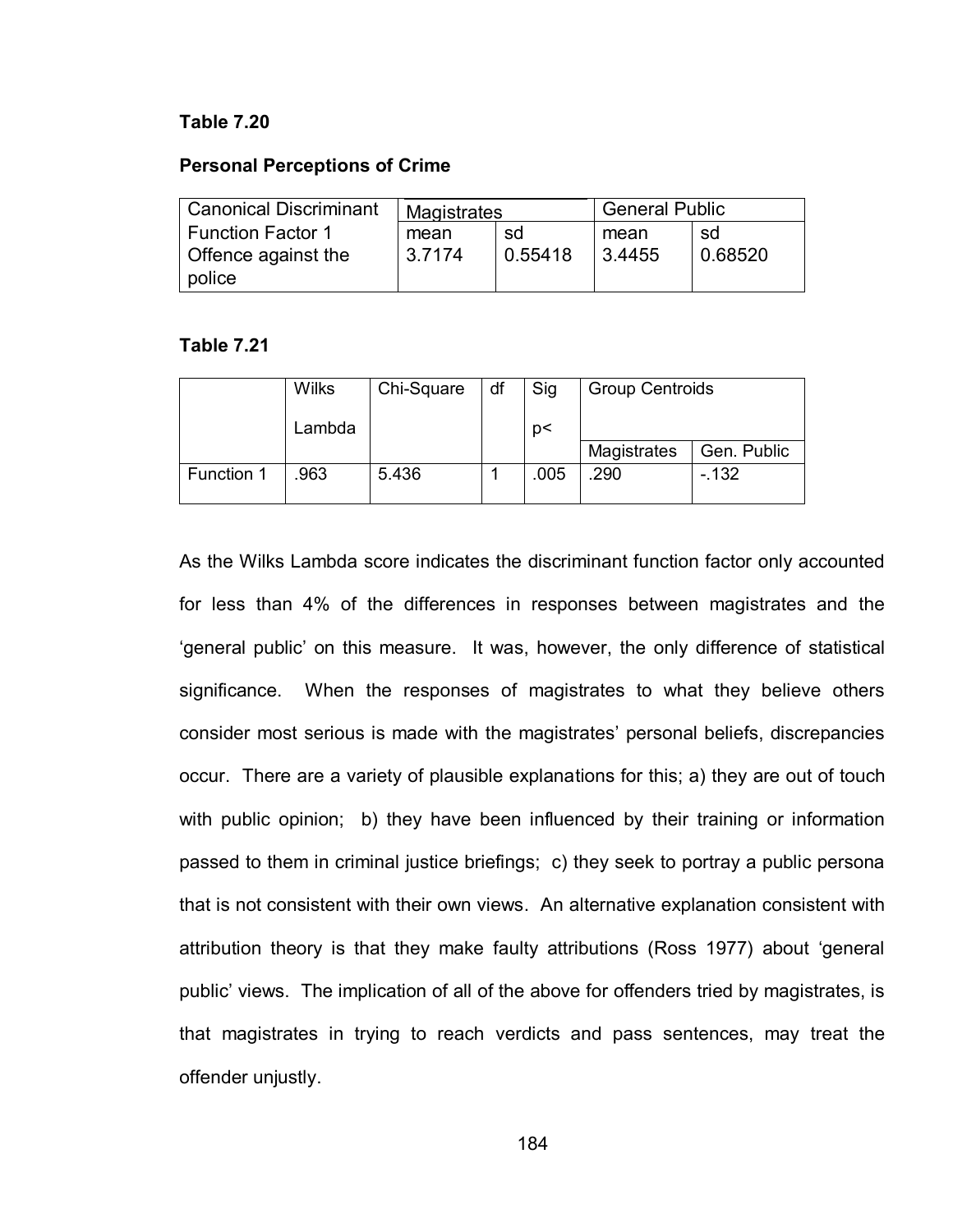# **Offenders and the General Public**

# **Social and Environmental Factors**

Responses of offenders and the "general public" were also analysed. The purpose was to see if the responses of offenders and the 'general public' were similar. Items from the Social and Environmental Factors section of the questionnaire were scored statistically significantly different by offenders and the 'general public'. The following factors were identified as underlying causes of offending.

- Influence of friends
- Lack of money
- Family members
- Housing and social conditions
- Alcohol misuse
- Drug misuse

The general public saw all the above factors as an underlying cause of offending as shown by the discriminant analysis results in Tables 7.22 and Table 7.23.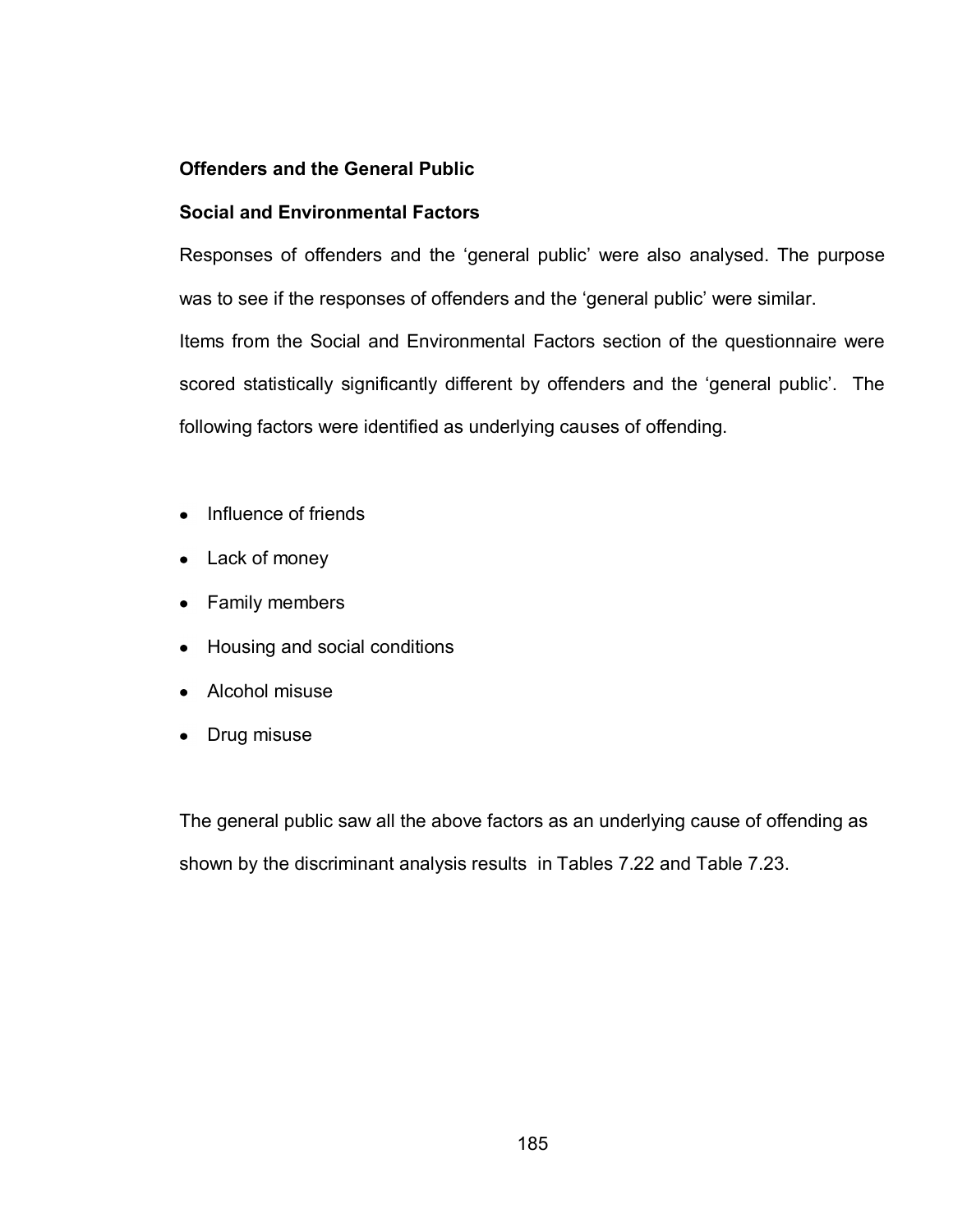## **Table 7.22**

### **Social and Environmental factors**

| <b>Canonical Discriminant</b> | <b>Offenders</b> |         | <b>General Public</b> |         |
|-------------------------------|------------------|---------|-----------------------|---------|
| <b>Function Factor 1</b>      | mean             | sd      | mean                  | sd      |
| Influence of friends          | 2.3523           | 1.31835 | 3.9307                | 0.72467 |
| Lack of money                 | 2.8693           | 1.51562 | 3.7228                | 1.14995 |
| Family members                | 1.4943           | 0.96212 | 3.0000                | 0.91652 |
| Housing and social            | 1.9261           | 1.25593 | 3.3861                | 1.06743 |
| conditions                    |                  |         |                       |         |
| Alcohol misuse                | 2.5227           | 1.60341 | 4.0792                | 0.89088 |
| Drug misuse                   | 2.3466           | 1.60687 | 4.4950                | 0.68737 |

### **Table 7.23**

|            | <b>Wilks</b> | Chi-Square | df | Sig  | <b>Group Centroids</b> |             |
|------------|--------------|------------|----|------|------------------------|-------------|
|            | Lambda       |            |    | P<   |                        |             |
|            |              |            |    |      | <b>Offenders</b>       | Gen. Public |
| Function 1 | .405         | 246.145    | 6  | .001 | $-916$                 | 1.596       |

The Wilks Lambda value of .405 shows that 40.5% of the variance between magistrates and the general public is not explained by the canonical discriminant function. The discriminant function accounts for 59.5% in the difference of attributions between the offenders and the "general public". The amount each component variable within the discriminant function analysis contributes to the difference in attributions of offenders and "general public" has been calculated from the discriminant function stepwise Wilks Lambda statistics and is shown in Table 7.24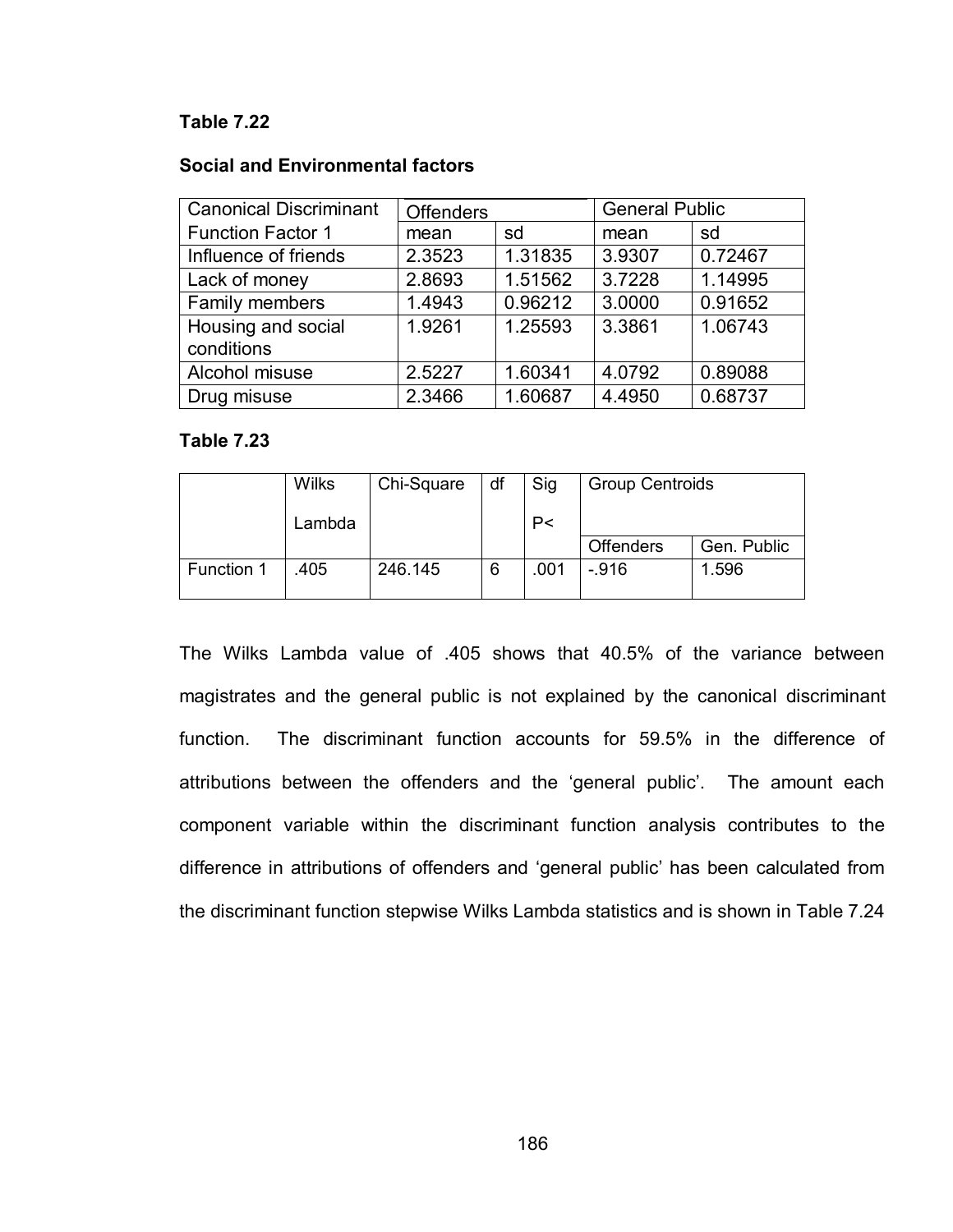### **Table 7.24**

| <b>Canonical Discriminant</b> | Contribution |
|-------------------------------|--------------|
| <b>Function Factor 1</b>      |              |
| Influence of friends          | 16.4%        |
| Lack of money                 | 15.9%        |
| Family members                | 17.1%        |
| Housing and social            | 15.8%        |
| conditions                    |              |
| Alcohol misuse                | 16.9%        |
| Drug misuse                   | 17.8%        |

The above table shows that each of the factors made a similar contribution. There is no single factor that accounts for the overall difference in views expressed between offenders and the general public.

The internal validity of each group response for the canonical discriminant function was assessed using Cronbach's alpha and is shown below:

Offenders alpha = 0.6212 General Public alpha = 0.6207

The above alpha values are moderate indicating that there was limited internal consistency in the response of both the offenders and "general public" group. The consistency is almost identical for each group.

Results indicate that the "general public" identified considerable more social and environmental factors as causes of offending than did offenders. The overall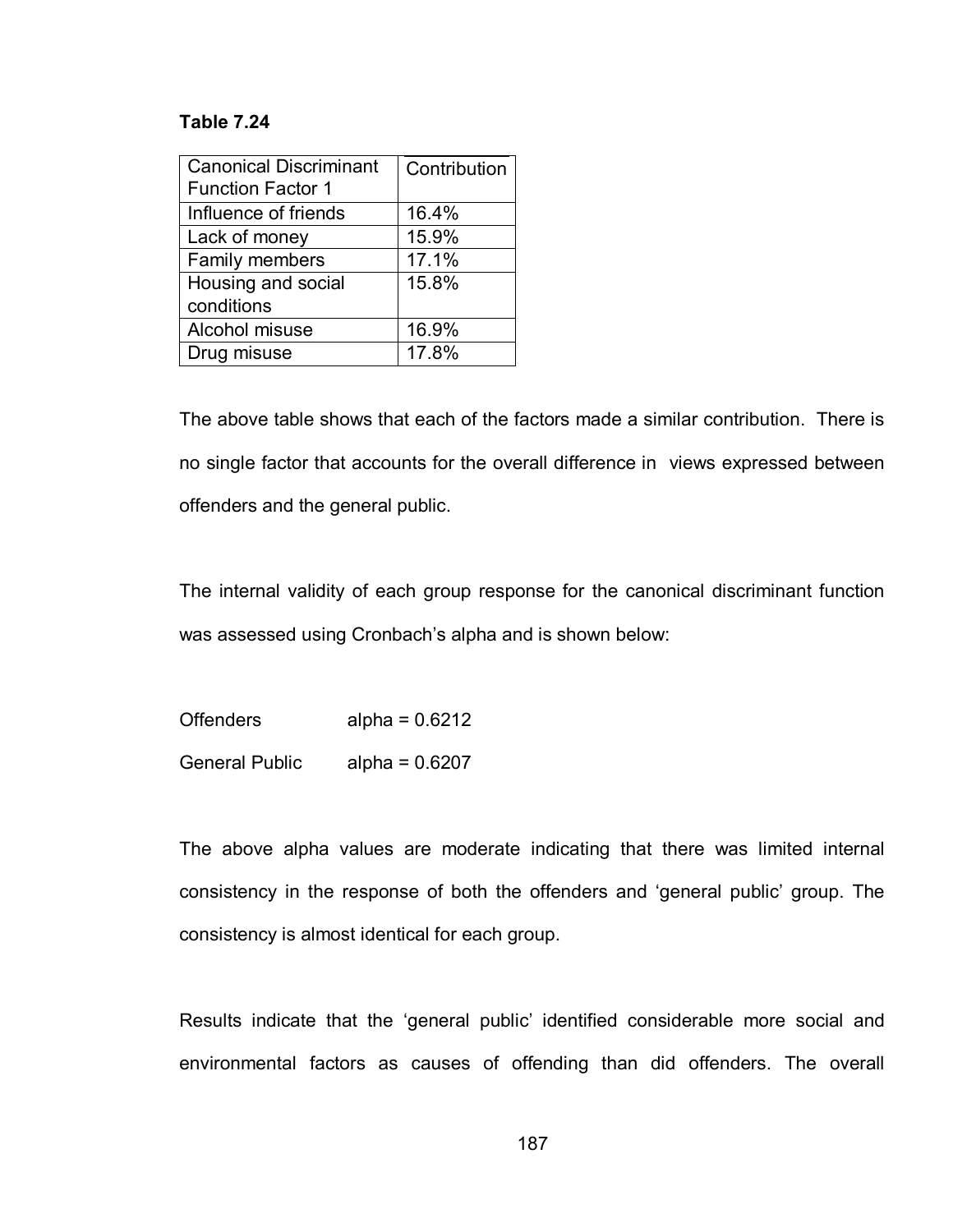difference was large, as confirmed by the group centroid scores for this measure (offenders -.916: general public 1.596).

Although the factors 'influence of friends, 'family members', 'alcohol misuse' and "drug misuse" were identified by magistrates as causes of offending, none of the factors that the "general public" indicated were considered by offenders as causes of their offending. These results do not prove that magistrates' and the 'general public' beliefs are incorrect; but they support the claim of attribution theory, that observers cannot accurately predict the causal attributions of actors (Jones and Nesbett 1971). The results also lend some support to the claim of offenders, that magistrates and non-offenders have faulty beliefs and make incorrect attributions about the underlying causes of offending. Interestingly, both magistrates and the "general public" identified more factors that might mitigate the liability for offending, than did offenders. Offenders, therefore, do not appear to seek to excuse their offending by claiming their offending was due to the adverse influence of social and environmental factors, as has generally been assumed in the past. Criminologists and researchers investigating social and environmental factors (Baldwin and Bottoms 1976; May 1999) have indicated that social and economic deprivation correlate with increased levels of criminal activity.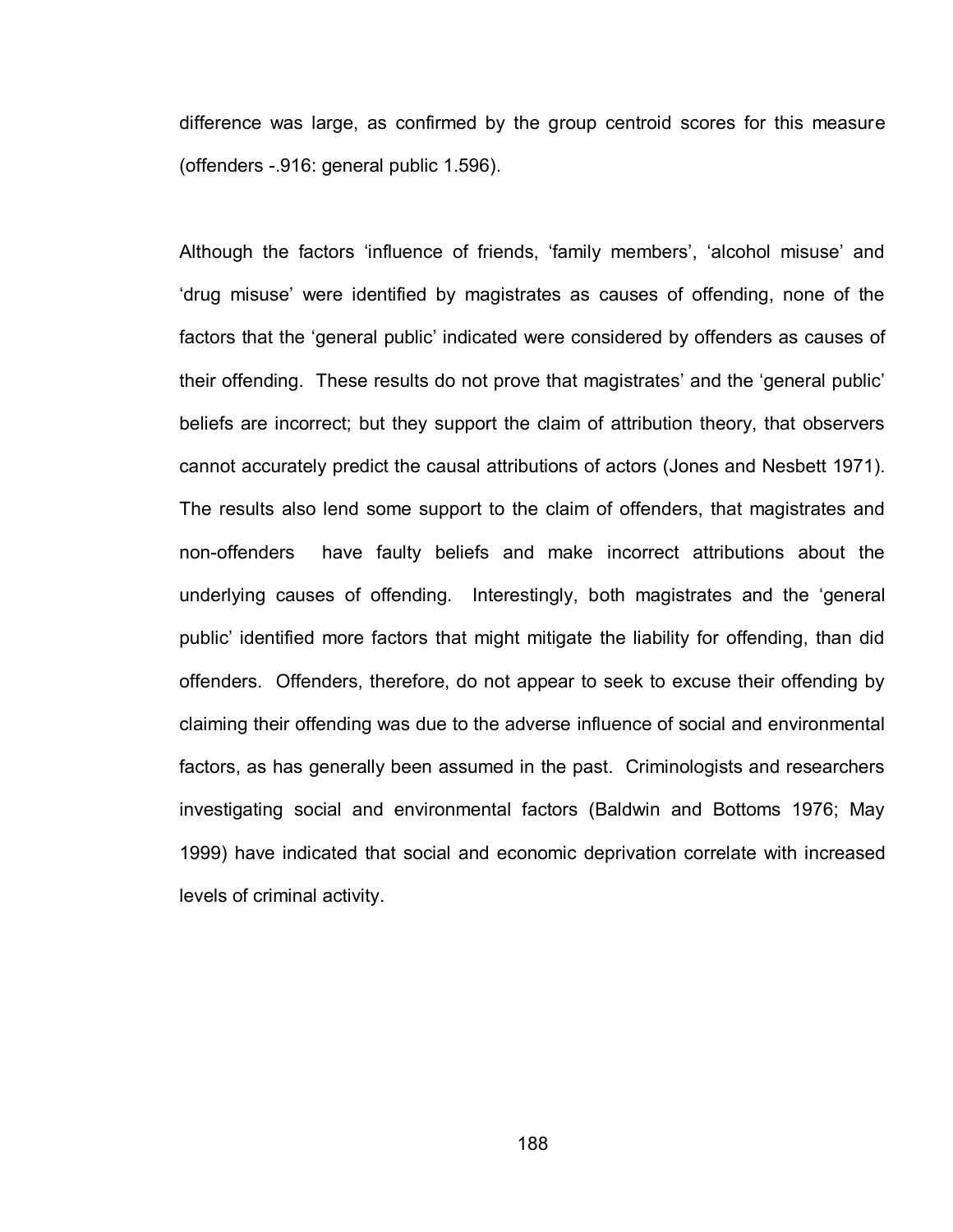## **Attributions about Others' Social Perceptions of Crime.**

The second section of the questionnaire investigated social perceptions of crime and the list of offences that the respondents believed others would consider the more serious.

Analysis of the Social perceptions of crime data, that identified offences that respondents believed others would consider the most serious, also indicated that offenders and the "general public" held statistically significant different views. The offence types which offenders and the "general public" viewed differently are listed below:

- Assault/violence
- Offence against a friend
- Offence against a rich person

The "general public" placed a greater emphasis on "Assault/violence" and an "offence against a friend " than did offenders. Offenders viewed "an offence against a rich person" as more serious than did the "general public".

The difference between offenders and the "general public" is shown by the discriminant analysis results in Tables 7.25 and 7.26.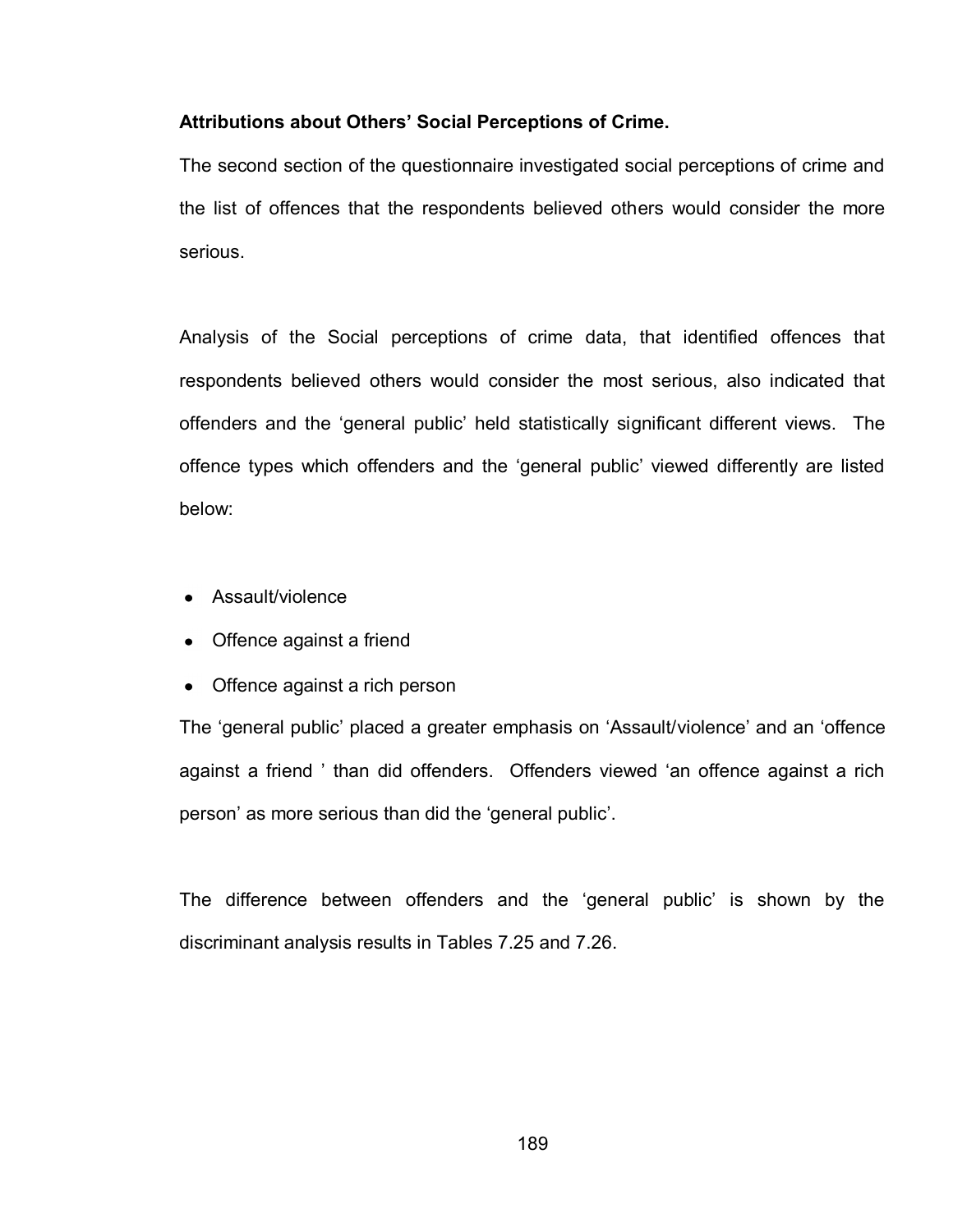# **Table 7.25**

# **Perceptions of Crime Others' belief**

| <b>Canonical Discriminant</b> | <b>Offenders</b> |         | <b>General Public</b> |         |
|-------------------------------|------------------|---------|-----------------------|---------|
| <b>Function 1 Factors</b>     | mean             | sd      | mean                  | sd      |
| Assualt/violence              | 3.3807           | 0.72307 | 3.6832                | 0.54646 |
| Offence against a friend      | 2.7159           | 0.77753 | 3.0891                | 0.77587 |
| Offence against a rich        | 2.6875           | 0.82050 | 2.2574                | 0.92362 |
| person                        |                  |         |                       |         |

# **Table 7.26**

|            | <b>Wilks</b> | Chi-Square | df     | Sig  | <b>Group Centroids</b> |             |
|------------|--------------|------------|--------|------|------------------------|-------------|
|            | Lambda       |            |        | p<   |                        |             |
|            |              |            |        |      | <b>Offenders</b>       | Gen. Public |
| Function 1 | .810         | 57.655     | ≏<br>J | .001 | $-366$                 | .637        |

The Wilks Lambda value of .810 shows that 81.0% of the variance between offenders and the general public is not explained by the canonical discriminant function. The discriminant function accounts for 19.0% of the difference in attributions between the offenders and the general public. The amount that each of the component variables within the discriminant function analysis contributes to the difference in attributions of offenders and "general public" has been calculated from the discriminant function stepwise Wilks Lambda statistics shown in Table 7.27:

# **Table 7.27**

| <b>Canonical Discriminant</b> | Contribution |
|-------------------------------|--------------|
| <b>Function 1 Factors</b>     |              |
| Assualt/violence              | 32.6%        |
| Offence against a friend      | 32.6%        |
| Offence against a rich        | 34.8%        |
| person                        |              |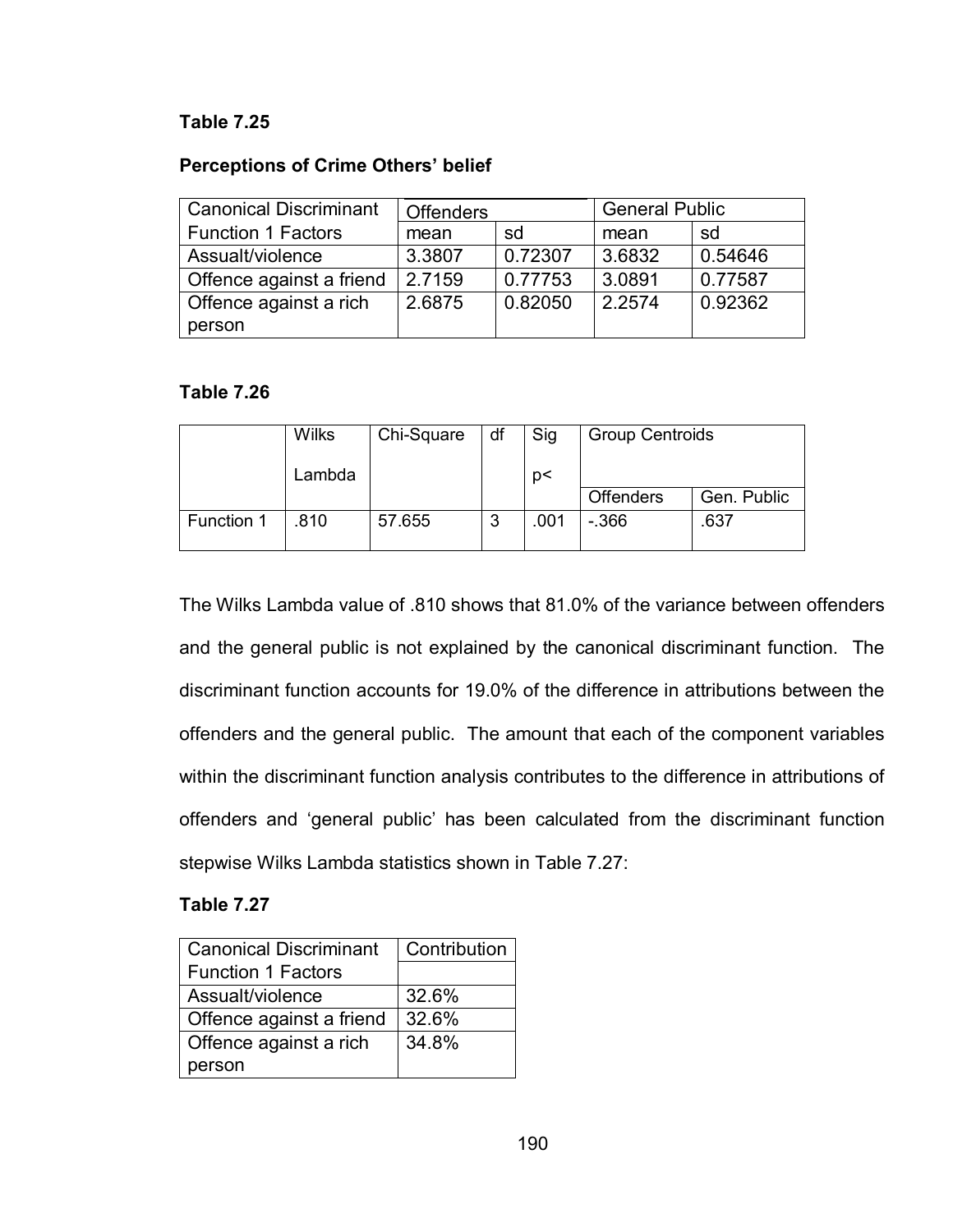As the percentage for each factor shows they all contribute almost identically to the difference between the two groups views on offence seriousness. The contribution of all the factors need to be taken into account, when considering the difference of views between the two groups.

The internal validity of each groups response for the canonical discriminant function was assessed using Cronbach's alpha and is shown below:

Offenders alpha = 0.5277

General Public alpha = 0.5267

The above alpha values are moderate indicating that there was limited internal consistency in the responses of both the offender and the "general public" group. The consistency is very similar for each group. Results indicate that the "general public" identified one more type of offence as more serious than offenders. The overall differences in responses between offenders and the general public to the canononical discriminant function factors was large as confirmed by the group centroid scores for this measure (offenders -.366: general public .367).

The results in relation to "Assault/violence" and "offence against a friend" are not surprising. The indication that offenders view an "offence against a rich person" as being more serious than the "general public", was unexpected. In follow up interviews with offenders, they indicated the reason for viewing an offence against a rich person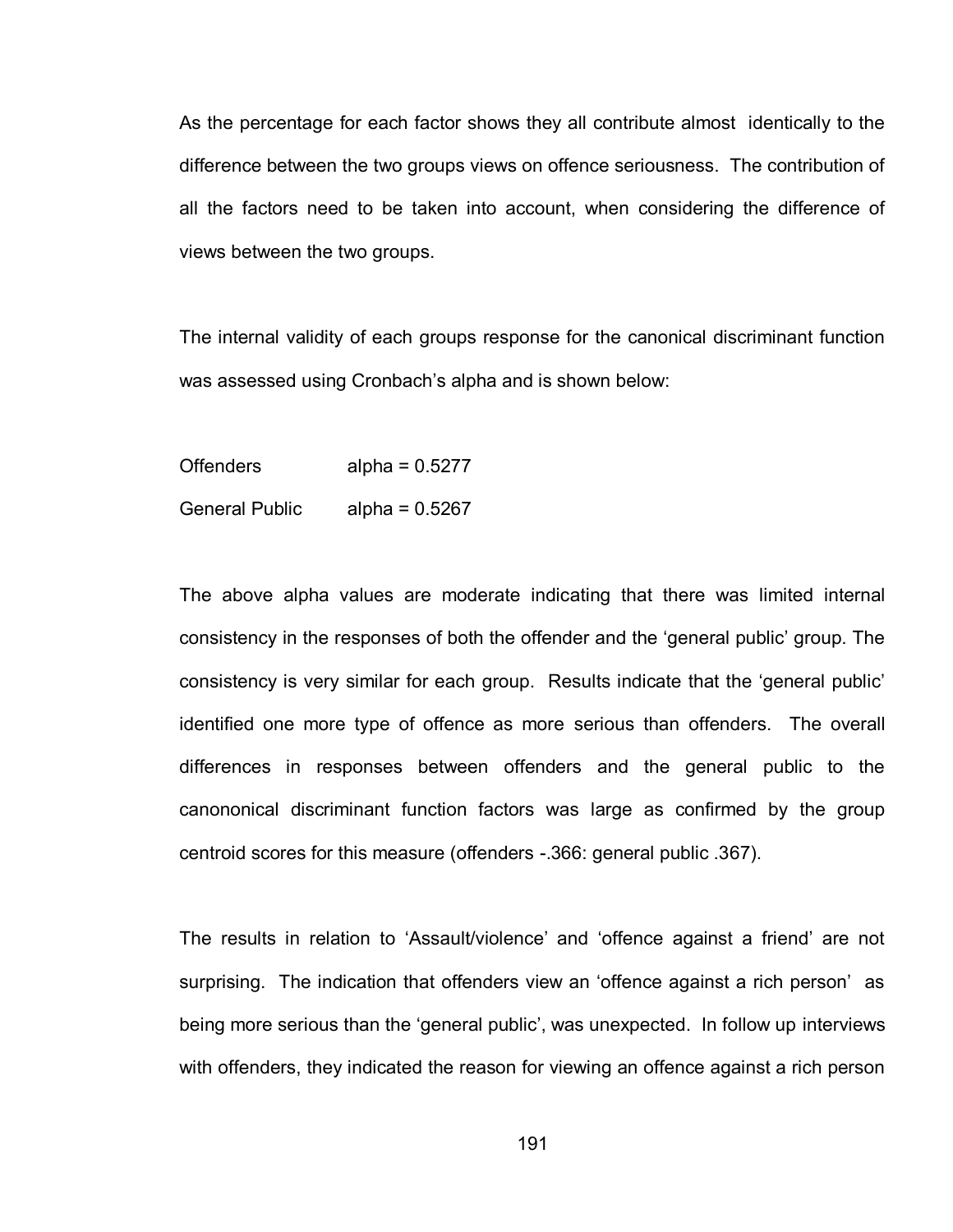as more serious, was because they believed this to be the attitude magistrates held. Consequently, if being tried for this type of offence, offenders would expect a severe sentence. A comparison of the responses between magistrates and the "general public", and magistrates and offenders; showed magistrates in both samples had actually viewed an offence against a rich person to be less serious. This indicates that offenders" perceptions of magistrates are incorrect.

#### **Personal Attributions about the Social Perceptions of Crime**

The third section of the questionnaire asked for responses to the same questions; but indicating their personal views on the most serious offences from the list of offences. Offenders and the "general public" did not identify the same offences as in the previous section of the questionnaire. The offence types which offenders and the "general public" viewed differently are listed below.

- Offence against a company
- Criminal damage
- Assault/violence

The "general public" viewed all the above offences as more serious, than did the offenders. The discriminant analysis results are shown in Tables 7.28 and 7.29: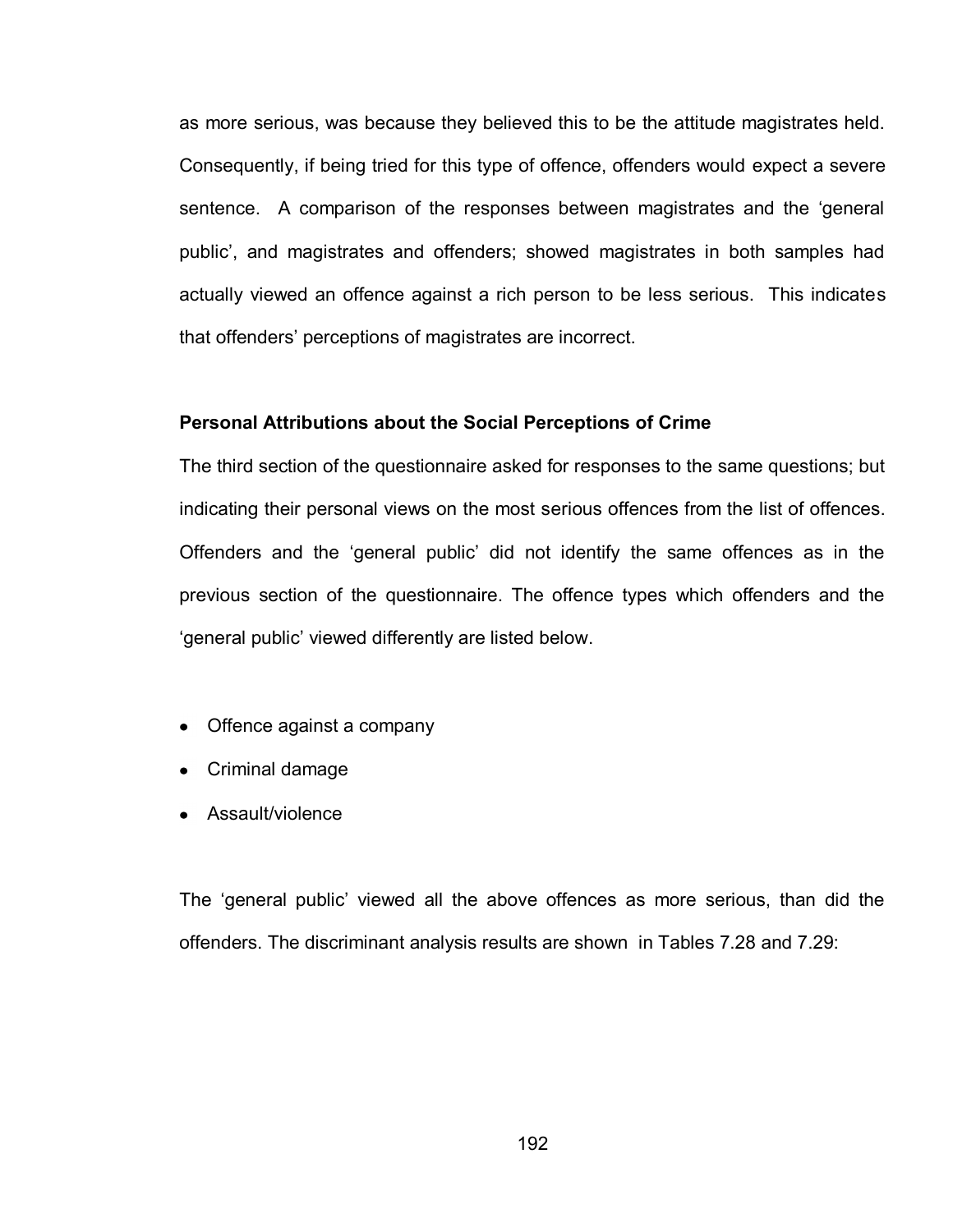# **Table 7.28**

## **Personal Perceptions of Crime**

| <b>Canonical Discriminant</b> | Offender |         | <b>General Public</b> |         |
|-------------------------------|----------|---------|-----------------------|---------|
| <b>Function 1Factors</b>      | mean     | sd      | mean                  | sd      |
| Offence against a             | 2.0455   | 0.94305 | 2.6832                | 0.70613 |
| company                       |          |         |                       |         |
| Criminal damage               | 2.4205   | 0.94683 | 3.1836                | 0.73525 |
| Assault/violence              | 3.2216   | 0.81542 | 3.8614                | 0.37496 |

### **Table 7.29**

|            | <b>Wilks</b> | Chi-Square | df     | Sig  | <b>Group Centroids</b> |             |
|------------|--------------|------------|--------|------|------------------------|-------------|
|            | Lambda       |            |        | p<   |                        |             |
|            |              |            |        |      | <b>Offenders</b>       | Gen. Public |
| Function 1 | .770         | 71.379     | ≏<br>J | .001 | $-412$                 | .439        |

The Wilks Lambda value of .77 shows that 77.0% of the variance between offenders and the "general public" is not explained by the canonical discriminant fuction. The discriminant function accounts for 23.0% of the difference in attributions between offenders and the "general public". The amount that each component variable within the discriminant function analysis contributes to the difference in attributions of offenders and "general public" has been calculated from the discriminant function stepwise Wilks Lambda statistics and are shown in Table 7.30.

# **Table 7.30**

| <b>Canonical Discriminant</b> | Contribution |  |
|-------------------------------|--------------|--|
| <b>Function 1Factors</b>      |              |  |
| Offence against a             | 32.7%        |  |
| company                       |              |  |
| Criminal damage               | 32.8%        |  |
| Assault/violence              | 34.5%        |  |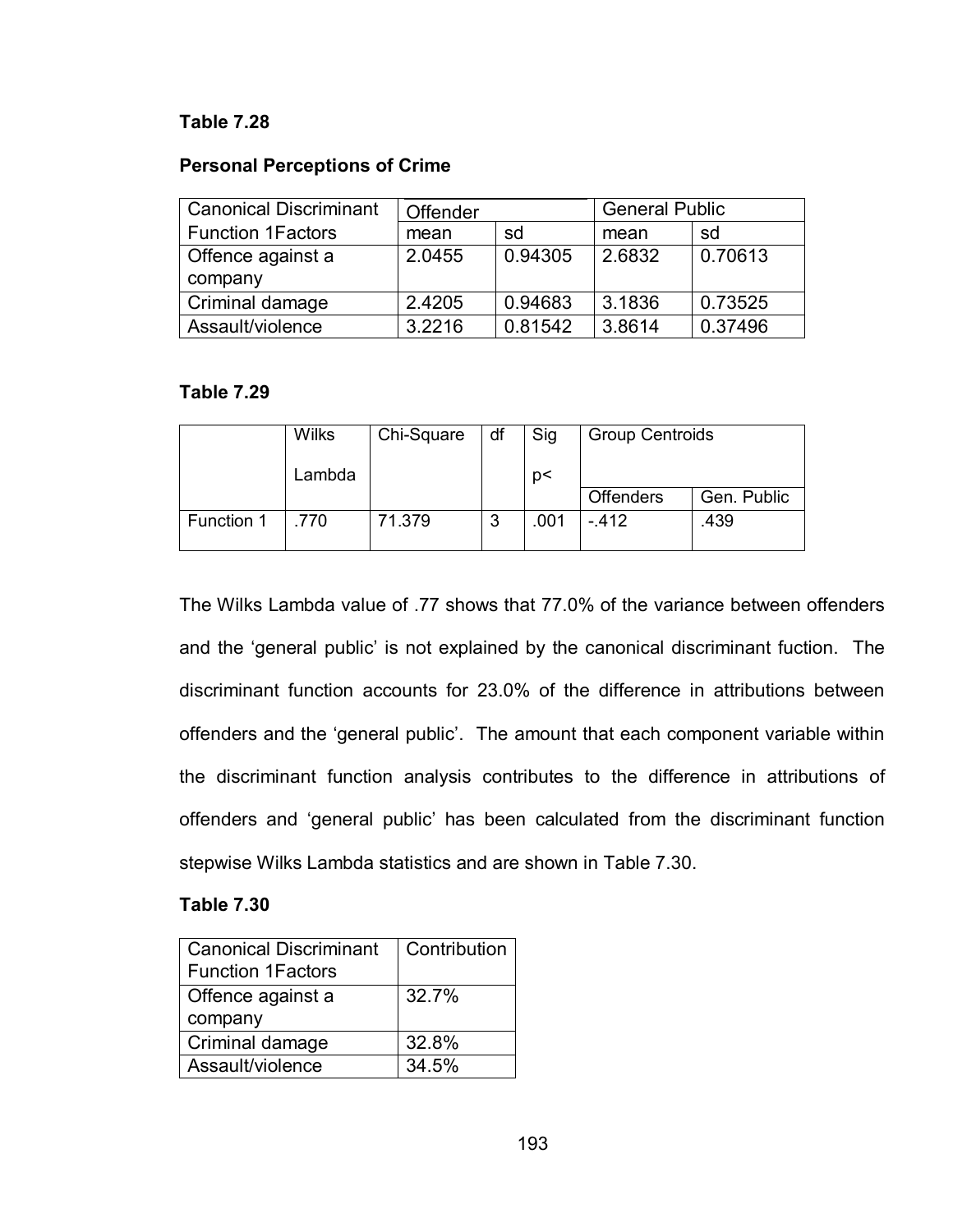Similar to the views others are believed to hold on the serious of offence types the discriminating factors make an almost equal contribution to the overall difference in views between offenders and the "general public.

The internal validity of each groups responses for the canonical discriminant function was assessed using Cronbach's alpha and is shown below:

| <b>Offenders</b>      | alpha = $0.6235$ |
|-----------------------|------------------|
| <b>General Public</b> | alpha = $0.5131$ |

The above alpha values are moderate, indicating that there was limited internal consistency in the response of both the offenders and the "general public" group. The consistency of responses is considerably higher for the offender group in comparison to the 'general public' group.

The results indicate that the "general public" identified one more type of offence as being more serious than did offenders. The offences identified for their personal perceptions of offence seriousness are different from the offences identified when they were indicating what they considered were the offences that others believed to be more serious. The overall difference in responses between offenders and the general public to each of the canononical discriminant function factors was large as confirmed by the group centroid scores for this measure (offenders -.412: general public .439).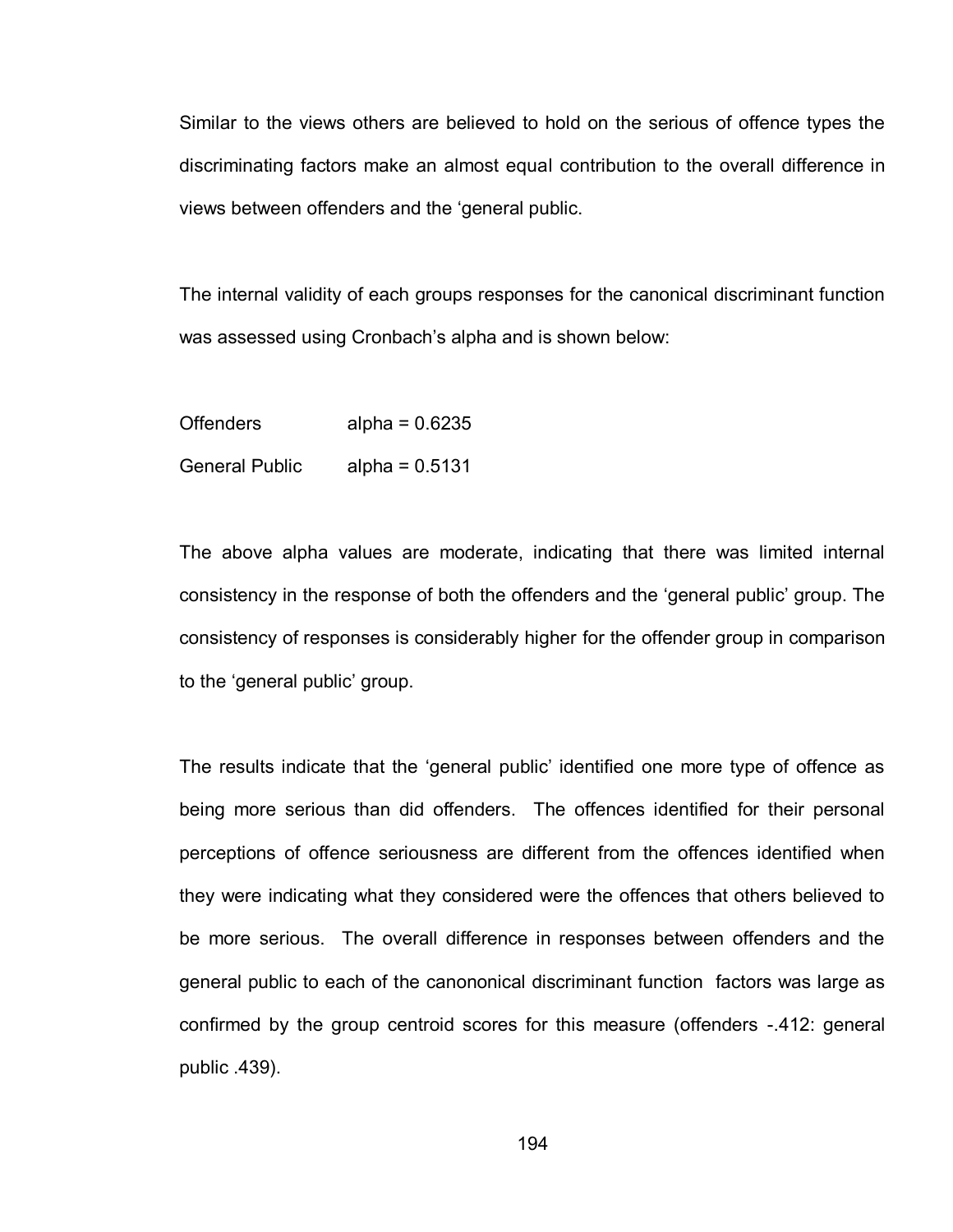A comparison of the group centroids for the three groups (offenders, magistrates and "general public") shows that the views of offenders and the general public, are more similar than the views of magistrates and the general public. Since offenders are a minority group within society then this is not the result that one would necessarily expect. In relation to section 2 of the questionnaire, that measures the perception of respondents about the view others would have about the most serious crimes; the difference in views between magistrates and the general public is less marked. Nevertheless, the difference is still significant. The indications seem to be that the views of magistrates are out of touch with both offenders and the "general public".

The research results do not provide us with insights into the causes of crime. They do, however, provide us with the attributions that each of the parties invited to participate (offenders, magistrates and the "general public") consider from their perspectives to be factors that make a contribution to, or are related to, criminal activity. The responses given may or may not be valid, but from their individual group perspective, they are relevant. It is not surprising that the views of offenders and magistrates differ. A closer correlation of magistrates' and the 'general public' views was expected. The difference raises questions of how representative magistrates are of society. The principle, that magistrates should be a representative sample of their community appears not to be the case.

In chapter 2 (p 21-24) reference was made to the study (Baldwin 1976), the Royal Commission (1948) 0n Justices of the Peace and (Auld 2001) The Criminal Courts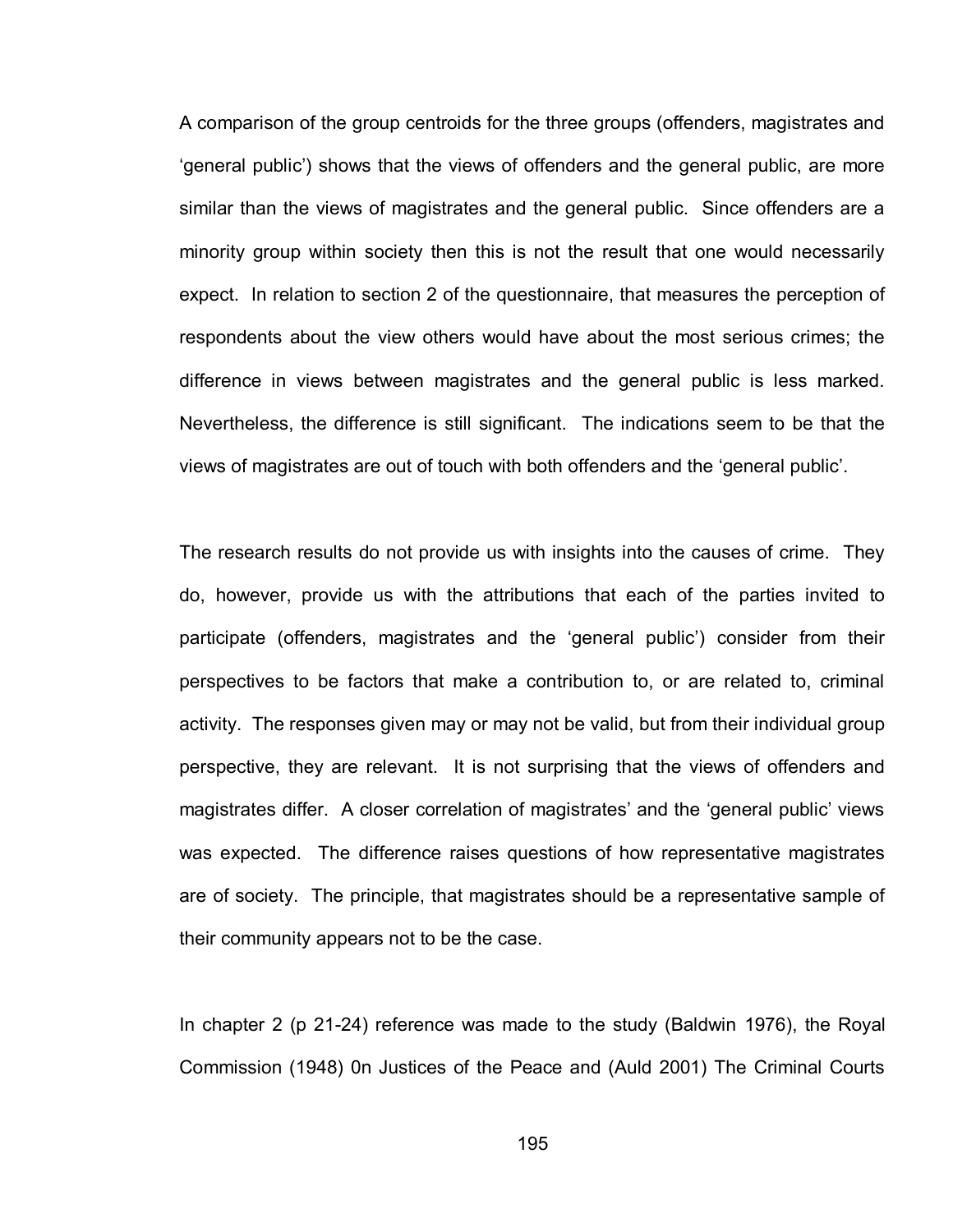Review in relation to the composition of the Magistracy. Baldwin concluded that "the importance of having some degree of social mix on the bench cannot be exaggerated. In the final analysis, the question of the importance of the social composition of the magistracy is that justice must be seen to be done". Auld, in the 2001 Criminal Courts Review arrived at a very similar conclusion.

Tackling crime is likely to be more effective if there is a consensus within society about the issues that need to be addressed and the methods that should be used to reduce offending.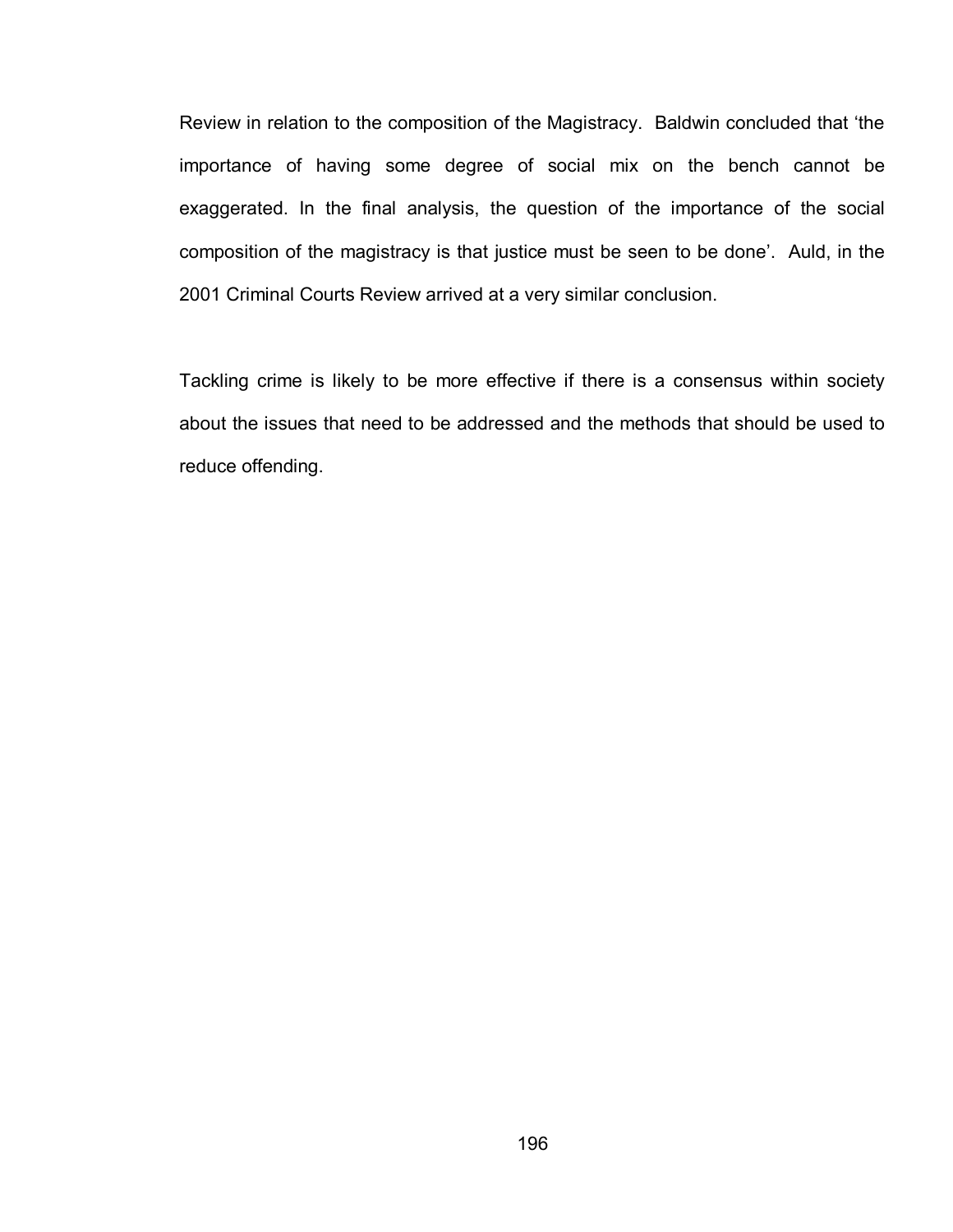#### **Chapter 8 'Present Influences on Future Practice.**

#### **8.1 Introduction**

This chapter will reflect on the research and its findings reported in chapters 6 and 7, and how this relates to the treatment of offenders within the Criminal Justice System. Findings from the research will be used to make recommendations for future practice within the criminal justice system.

One of my research aims was to investigate the claim made by offenders that they lived and functioned in a different social world from magistrates, judges and criminal justice professionals. As a result of these differences, offenders claimed that they were misunderstood which resulted in them being often wrongly convicted of alleged offences and sentenced to treatments that would not help them change. In court hearings offenders felt their "voice" is not heard and their views ignored or disregarded. Evidence of the differing social worlds and respective attitudes and behaviour of magistrates, criminal justice professionals and offenders towards each other was cited in chapter 2.

The reason for the injustices does not only arise out of class differences but also arises because of differences of attributions and beliefs between magistrates and offenders about why the offences were committed and the motives for offending. Each of the different social groups, magistrates, and offenders were affected by cultural and differing social representations and expectations that were shaped by traditions, environmental and social circumstances of their respective social worlds.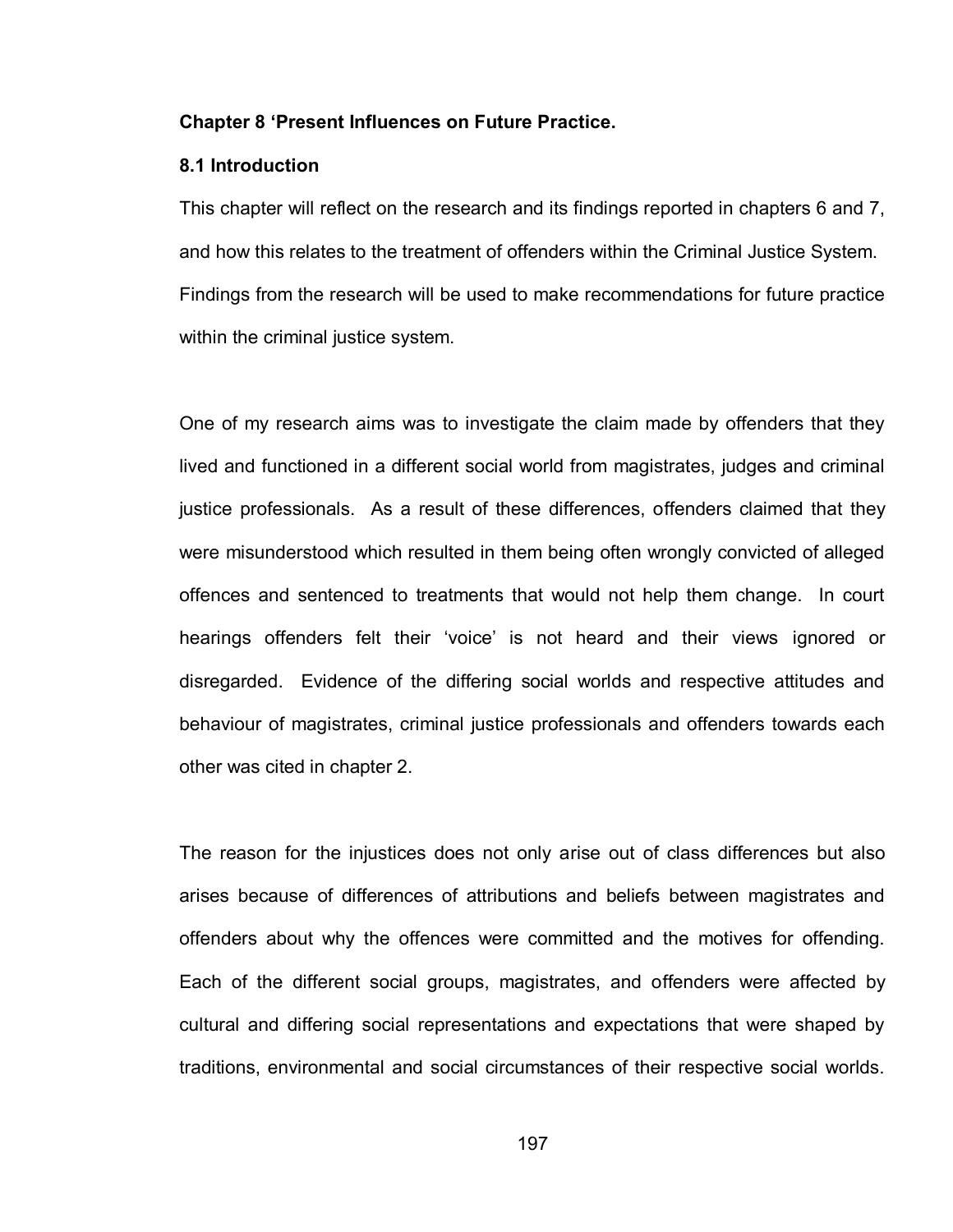Heider (1958) suggested this arises as a result of the influences of common-sense psychology. Tajfel (1969) pointed out that different social groups hold different sets of values and these cultural and social values they use are unreliable for interpreting the behaviour of members of different social groups. The difference in responses from magistrates and offenders to my research questionnaires are consistent with the research findings of Heider and Tajfel. Pettigrew (1979) investigating differences between groups claimed there exists an ultimate attribution error. It is a bias that leads to faulty interpretation, explanations and attributions about the behaviour and actions of members that belong to a different social group than the person observing or interpreting the behaviour.

Sentencing policy has mainly been influenced by the views of lawyers and politicians most of whom are unrepresentative of the offenders. The attributions of offenders about why they offend and what might enable them to reduce their level of offending is rarely sought and taken into account.

.

One of my research aims was to collect the views of offenders and members of the general public about causal attributions of offending, offence seriousness, motives for offending and neutralisation of responsibility and compare them with the attributions of magistrates. The research findings therefore can be used to examine present sentencing policy inform future sentencing decisions and the interventions used with offenders to reduce their level of offending.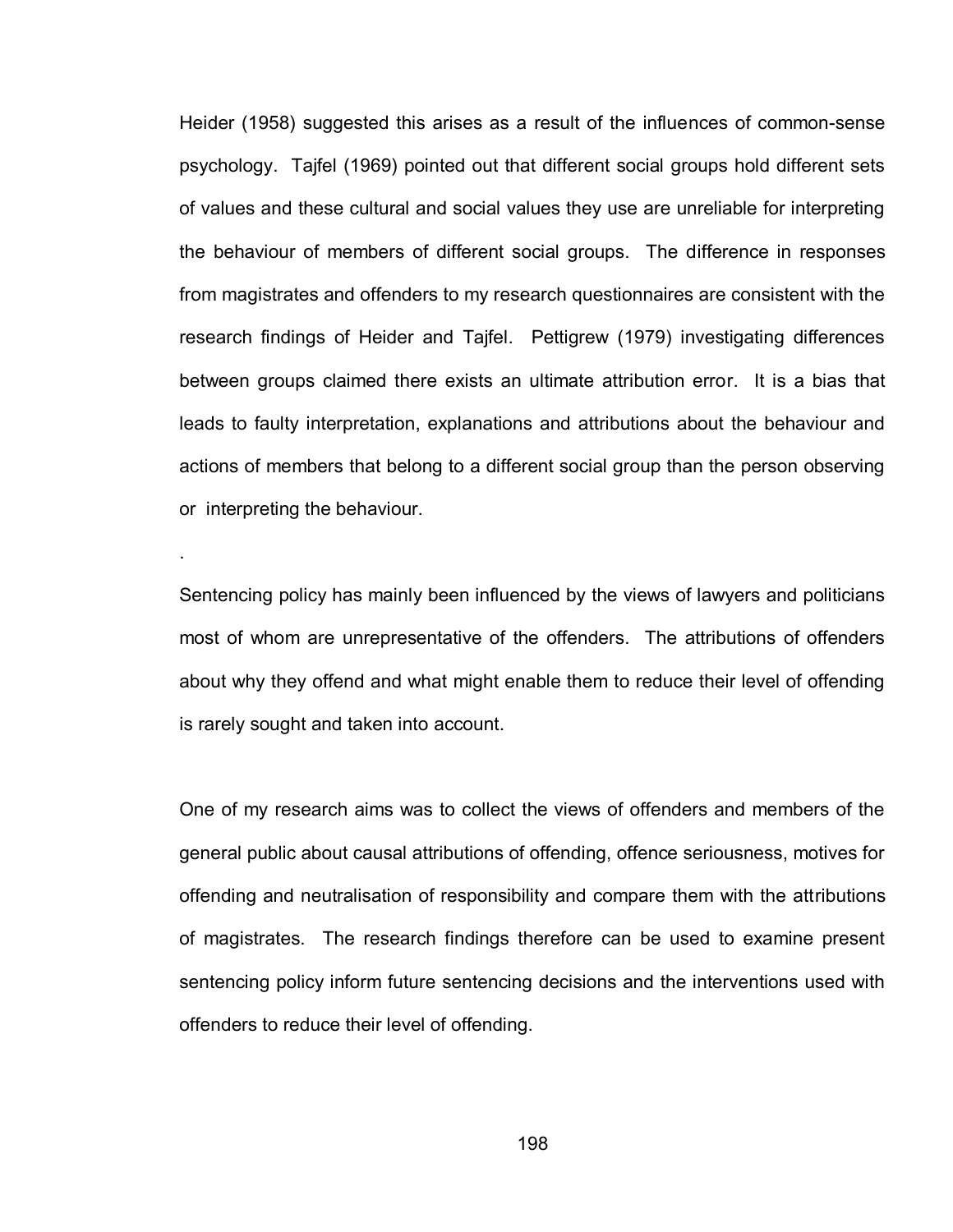A second aim of my research was to consider how likely the interventions included in sentencing decisions would assist offenders to change their offence behaviour. In particular, how effective the sentencing of offenders associated with the "What Works approach to attend accredited programmes within the community was likely to achieve change. Part of my investigation was instigated because of claims made by offenders that the content of accredited programmes were irrelevant to them and that the scenarios, approaches and methods being introduced to them to enable them to change were not relevant to the social world in which they lived and had to survive. This echoed the earlier claims of Martinson (1974) that "Nothing Works" in his research review of interventions used with offenders in the USA.

My research findings, reporting the attributions of offenders about what influences them to offend and their motives for offending can be used to inform a better understanding and development of interventions for use with offenders. In chapter 1, reference was made to the weaknesses in the "What Works" approach and its implementation and use within the National Probation Service. Insights from my research will be used to identify and suggest ways of working more effectively with offenders to reduce re-offending. Suggestions and recommendations will also be made later in the chapter for further research to enhance the interventions used with offenders.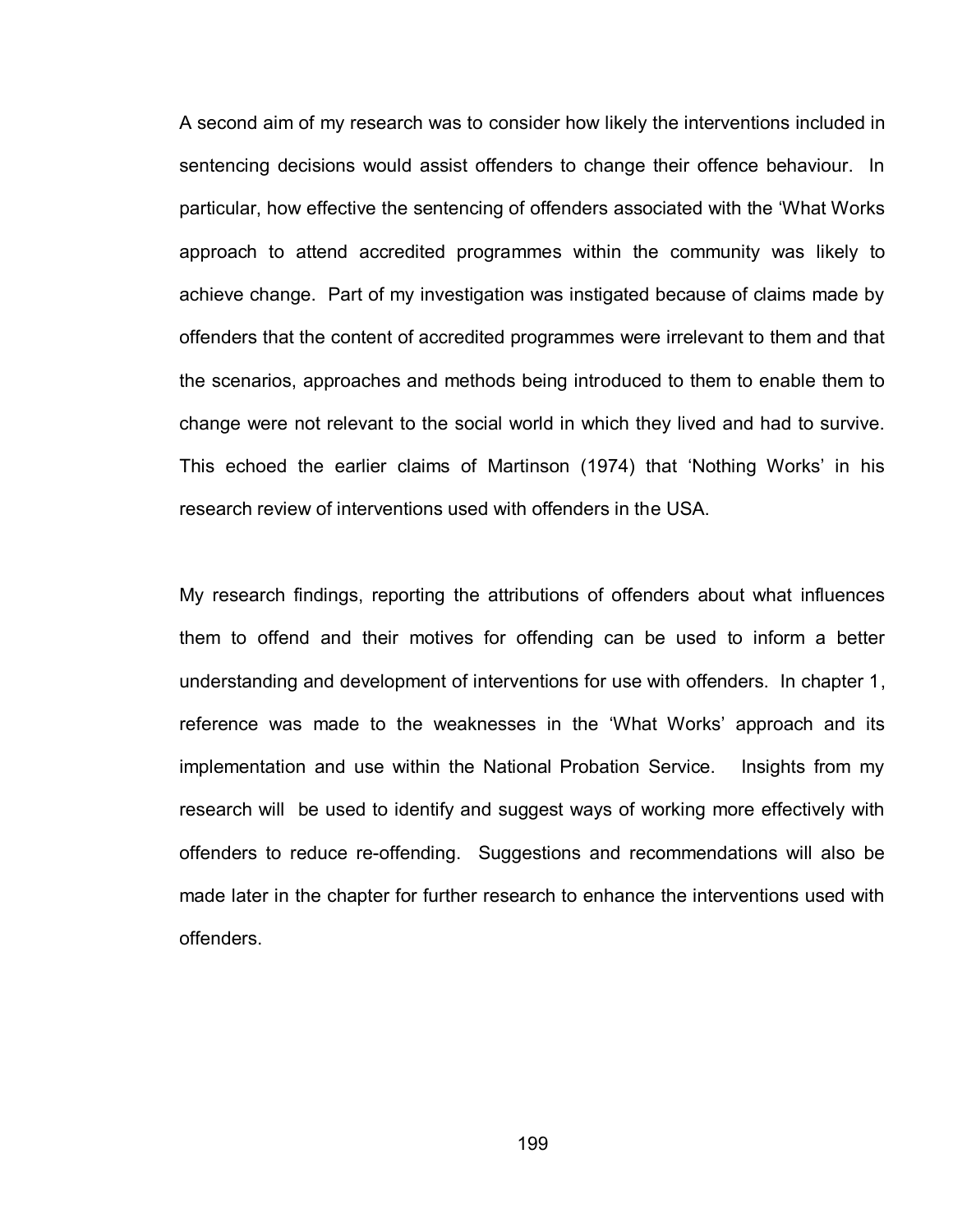A third aim of my research was to produce evidence and recommendations to improve future practice with offenders and improve treatments and interventions used with offenders to enable them to reduce their offending.

#### **8.2 Offenders and the Courts**

My research began in chapter 2, by drawing attention to the suspicion and ambivalence that offenders have for the legal system and Courts. Some offenders claims that they were treated disrespectfully by the Courts were reported (Gill 1976). These views contributed to offenders disrespect for the judicial system. More importantly, offenders believed the situations and factors that led them to offend were not understood by magistrates, or disregarded by them. Linked to offender"s beliefs was their view that the misunderstanding of magistrates affected sentencing decisions and the way they were treated in Court. Other attitudinal differences of offenders and magistrates have been identified by my research, and are included in the research results reported in chapter 7.

My research findings show that the effect of Social and Environmental Factors are seen as less important by offenders than by magistrates. As previously indicated in chapter 3, Heider (1958) has shown that actors" and observers" attribute different causes to behaviour. Observers form their view of another"s actions based on their own experience and limited knowledge of the actor"s situation. In addition, an observer is unaware of all the peripheral circumstances and influences that affect the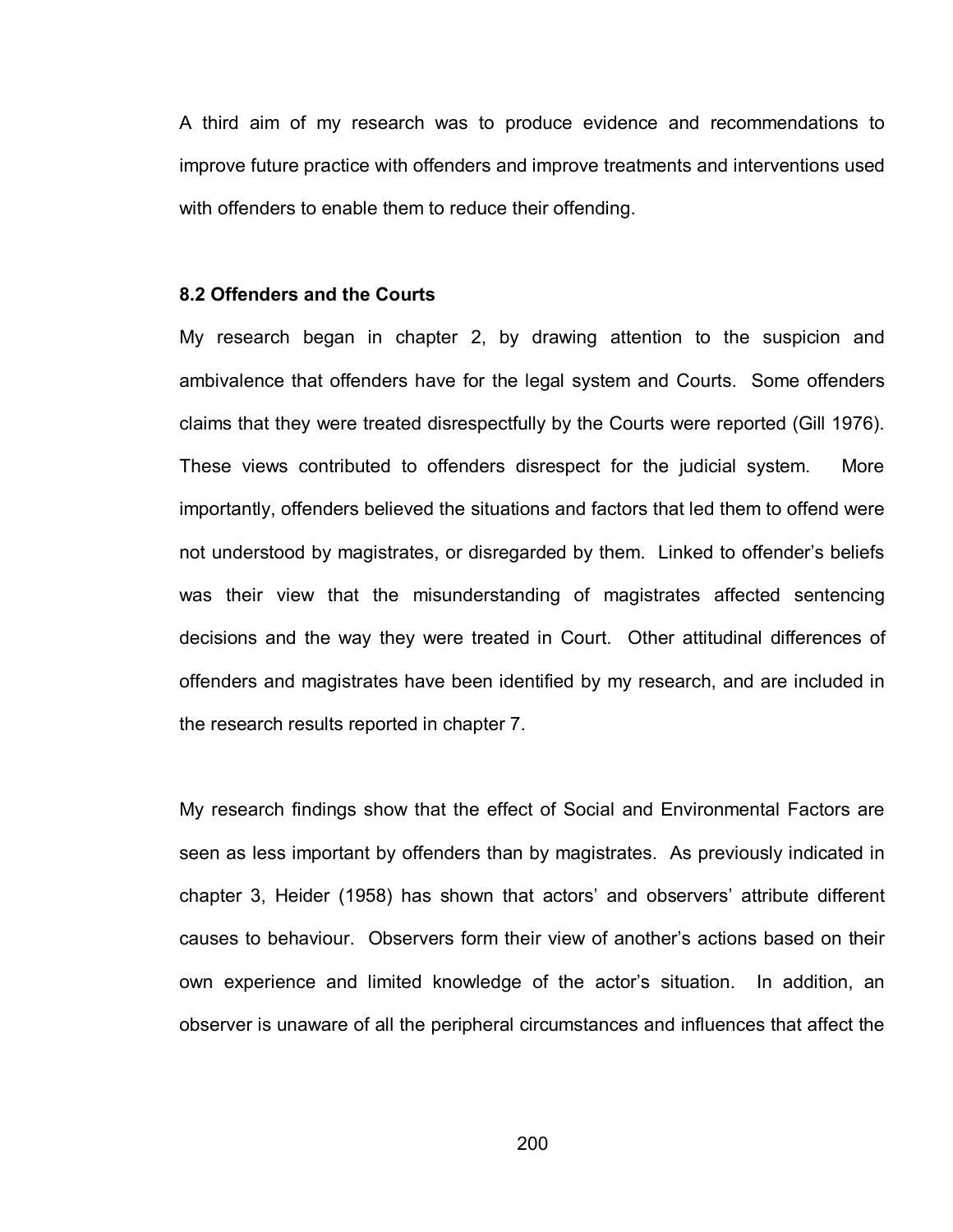actor"s behaviour. My research has shown that magistrates (observers) attribute different causes and influences to the behaviour of offenders (actors).

In their attributions, offenders and magistrates identified different factors as being significant causes of offending. The factors that offenders attributed as the four most significant causes of their offending were; **lack of money, lack of job, easy opportunity to commit crime, alcohol misuse**. Similar views have been reported by sociologists investigating the causes of crime in urban and socially deprived communities (Rex and Moore 1967; Baldwin and Bottoms 1976: Hall et al 1976) Magistrates expressed different views than offenders. The four factors magistrates considered contributed most to the likelihood of someone offending were in order of priority, **drug misuse, lack of money, alcohol misuse, influence of friends.** There is only one factor, that occurs within the offenders' and magistrates' list namely, alcohol misuse, but it appears in a different place in their order of priority. We cannot be sure the factors selected by offenders did cause them to offend. The difference in choice between offenders and magistrates, however, supports the claim that actors attribute different causes for an event than observers of the event (Heider 1958, Jones and Nisbett 1972). Observers are believed to regularly attribute incorrect causes to other people"s actions, and Ross referred to this in his research, as the fundamental attribution error (Ross 1977). The finding of Ross lends credence to the claim of offenders, that magistrates fail to understand them and the reasons for their offending.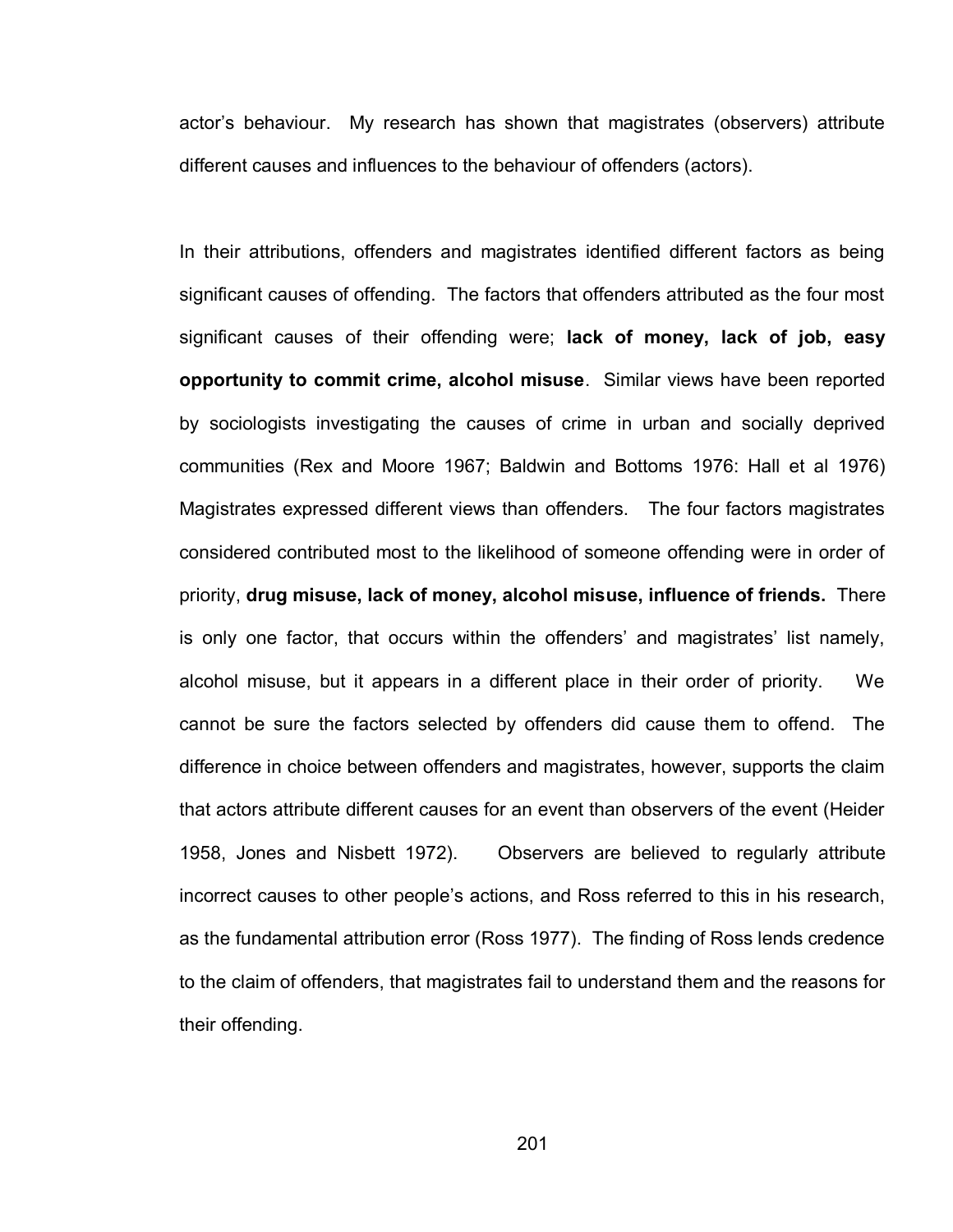In chapter 2 the account was recorded of offenders that felt ignored and disbelieved by magistrates and criminal justice professionals, even when they were telling the truth (Gill 1976). This difference in understanding contributes to the lack of respect that exists between offenders and magistrates. The belief on the part of offenders that it affects the way they are treated by magistrates and sentencing decisions is quite plausible. A further important factor when considering the difference in the views of the courts and offenders about what they believe are the causes of offending, is the influence such attributions have on the sentences imposed by the court. It may not be appropriate to impose a form of treatment that reflects the court"s view rather than that of the offender. If the basis of the sentencing decision is flawed, then offenders may be directed to address and work on areas of their life which they do not belief are causes of their offending. Conversely, things that the offender knows cause him to offend may be disregarded and the offender left without professional help to address these matters in ways that could assist them to change.

My research results reported in chapter 6 and 7 show also, that views of magistrates are different when compared with those of members of the "general public" who took part in the research. As indicated in earlier chapters, this "general public" sample was collected from a population from which one might expect magistrates to be appointed. The fact that magistrates seem so out of touch with opinions within this general group of society raises concerns about the way that justice is dispensed and for the interventions ordered by the Courts in the hope of reducing recidivism.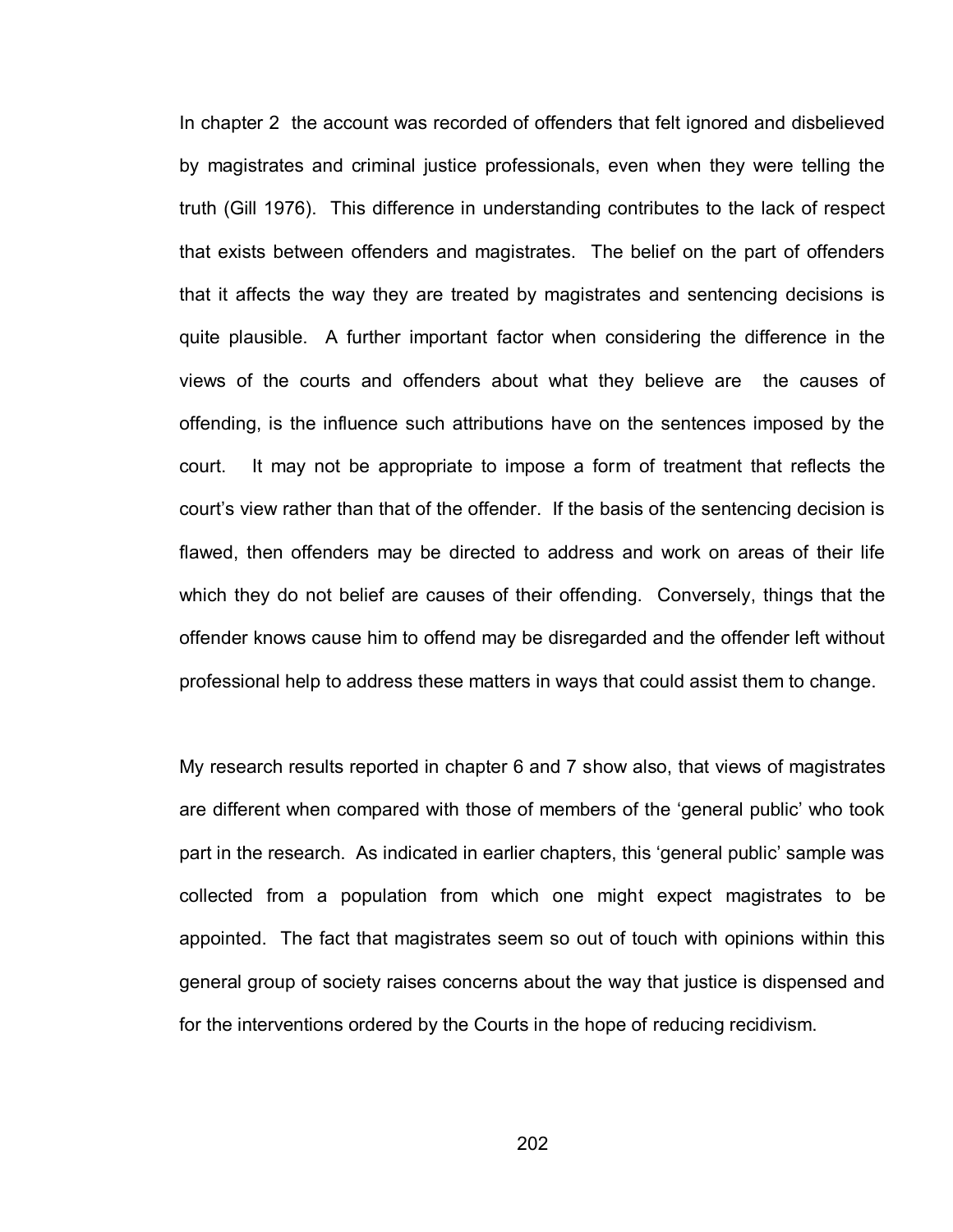Some of the possible causes for magistrates being out of touch with offenders and the "general public", are already known (Fitzmaurice and Pease 1986; Ross 1977). Investigations into the composition of the magistracy over the last century have shown that magistrates mainly come from the professional and employing class, or management. Statistics about the composition of the magistracy is cited in chapter 2. Home office surveys show there are only a few magistrates that are skilled or unskilled manual workers. Ethnic minority groups are also under represented. There is a narrow representation of the main political parties within the magistracy. Attempts to get a broader representation of society serving as magistrates has had limited success (Baldwin 1976; Auld 2001). In my opinion, the fact that most magistrates do not have personal knowledge of the culture and section of society that the majority of the offenders live or operate within, compromises magistrates capacity to understand offenders. Devlin (1979) puts forward the contrary opinion that such knowledge and experience is unnecessary.

The views of magistrates are also influenced by the briefing and training they receive. Magistrates" training was handled at a local area level until 2005. Most of the material available to magistrates has been available through the Magistrates Association, but not all magistrates choose to join this organisation. Examining the training material available to magistrates I found the material to be quite old and written mainly by local magistrate groups or the Institute of Personnel and Development. A few criminologists have contributed to training courses but their contribution is quite limited. A mere 2-3 days training is provided by the Department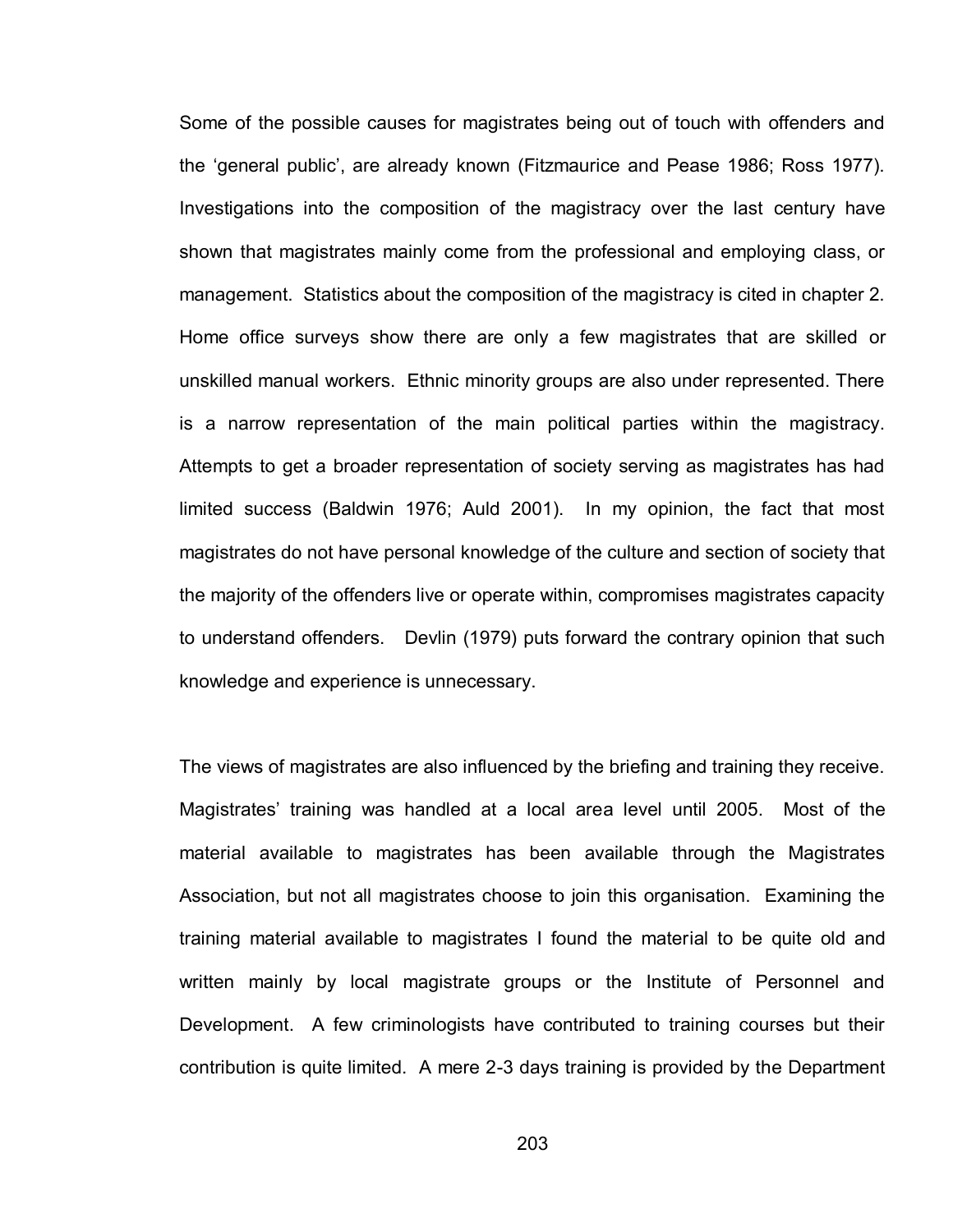of Constitutional Affairs for new magistrates. This mainly deals with procedural matters and includes a visit to a Prison, a Youth Offending Institution and a Probation Service facility. The situation changed in 2005, when the Judicial Studies Board took on the responsibility of overseeing magistrate training. The effect of the change will only be gradual and will initially apply to newly appointed magistrates. Information about the causes of crime given to magistrates is based on the main sociological theories of crime current within criminology.

Many of the theories within the training material were developed about half a century ago but continue to be regularly restated in criminological texts. This leads to theories maintaining ongoing acceptance of being relevant today despite the radical differences in culture and society from the time when they were first published. For example, there is increased access available through the internet that could affect trends in offending and encourage people to offend. Child pornography, online gambling, e-commerce sites are readily available on line. Breakdown of marriages, changing social values relating to the family and sexual freedom, a relaxation on what can be broadcast has influenced behaviour. Different attitudes have developed during the late  $20<sup>th</sup>$  century towards what is socially acceptable and unacceptable behaviour. Training relating to the findings of psychological research into the causes of offending and motives for offending would enable magistrates to better understand the cases they judge and could improve sentencing decisions.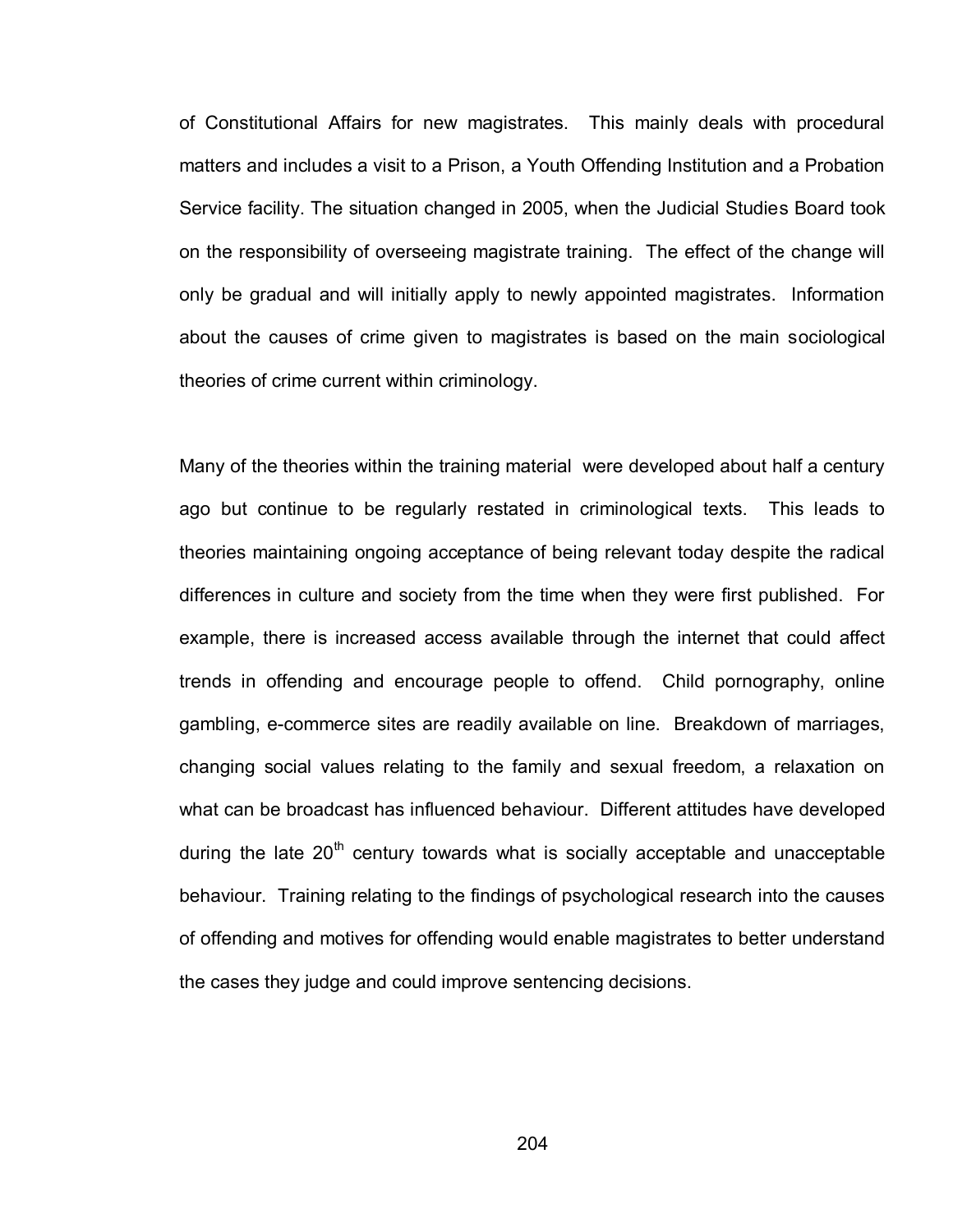The "What Works" Approach has also influenced the policy of the courts and the decisions of magistrates. This approach has led to the Probation Service recommending in Pre-Sentence Reports the imposition of prescribed interventions, treatments and "What Works" accredited programmes when offenders fall within a target band of the Home Office Offenders' General Reconviction Scale.

#### **8.3 Magistrates, Courts and Offenders Attitudes**

In chapter 2 a number of examples were cited that illustrated the gulf in perspectives between court officials, magistrates and offenders (Gill 1976; Carlen 1976). The research results and reports of discussions with offenders and magistrates during my research demonstrate the magnitude of these differences in their views and understanding. The assistance and treatment that will help offenders change is viewed very differently by the magistracy and offenders. It was reported in earlier chapters that many offenders find the "What Works" approach and Accredited Programmes irrelevant to them. A clear understanding between offenders and magistrates is a crucial component for the effective working of the Criminal Justice Service and the delivery of justice. Magistrates need to accept that their role is to reflect the attitude of the society they serve and to evaluate evidence excluding as far as humanly possible their own preconceptions, approaching each case on the basis that the alleged offender is innocent until proven guilty by reliable and convincing evidence.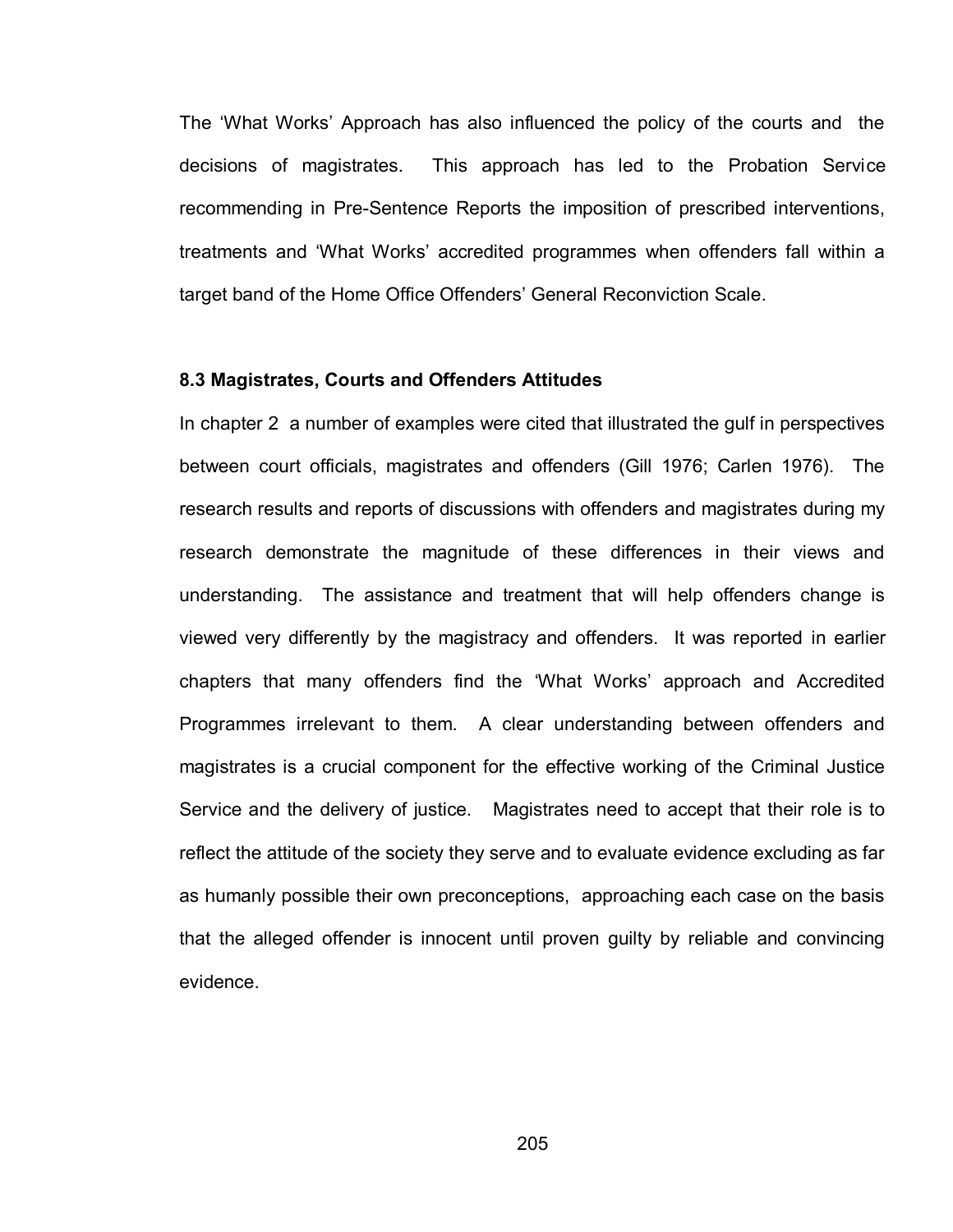#### **8.4 Magistrates and Courts**

Sentencing decisions and the imposition of interventions on offenders needs to be improved. In the case of magistrates, they need a better understanding of offenders and the causes of offending. This should be addressed through training, not only by academics, but also by practitioners that work daily with offenders. The responsibility for being ill informed about offenders does not entirely lie with magistrates. Visits arranged by Probation and other agencies within the criminal justice service for magistrates to meet offenders are generally arranged on a basis that is not helpful to magistrates. The offenders are often "cherry picked" from a group of offenders that are not representative of the entire caseload of the organisation. Offenders are chosen so that they will not embarrass the agency, or cause offence to the magistrates. It is also seen as an opportunity for the agency to present itself in the best possible light of how effectively it has worked with the offenders. Magistrates, however, are given a distorted view of offenders by the offender selection process and by this type of event.

Magistrates need also to gain a better understanding of the communities they serve and circumstances offenders encounter on a daily basis. A more representative social mix is required within the magistracy. Manual workers, ethnic minority groups, in addition to professionals and businessmen, need to be encouraged to serve as magistrates (Auld 2001). For many people there are economic barriers that prevent them from committing the time to be magistrates, since they would incur loss of income. Payment for loss of earnings is an issue needing to be addressed if the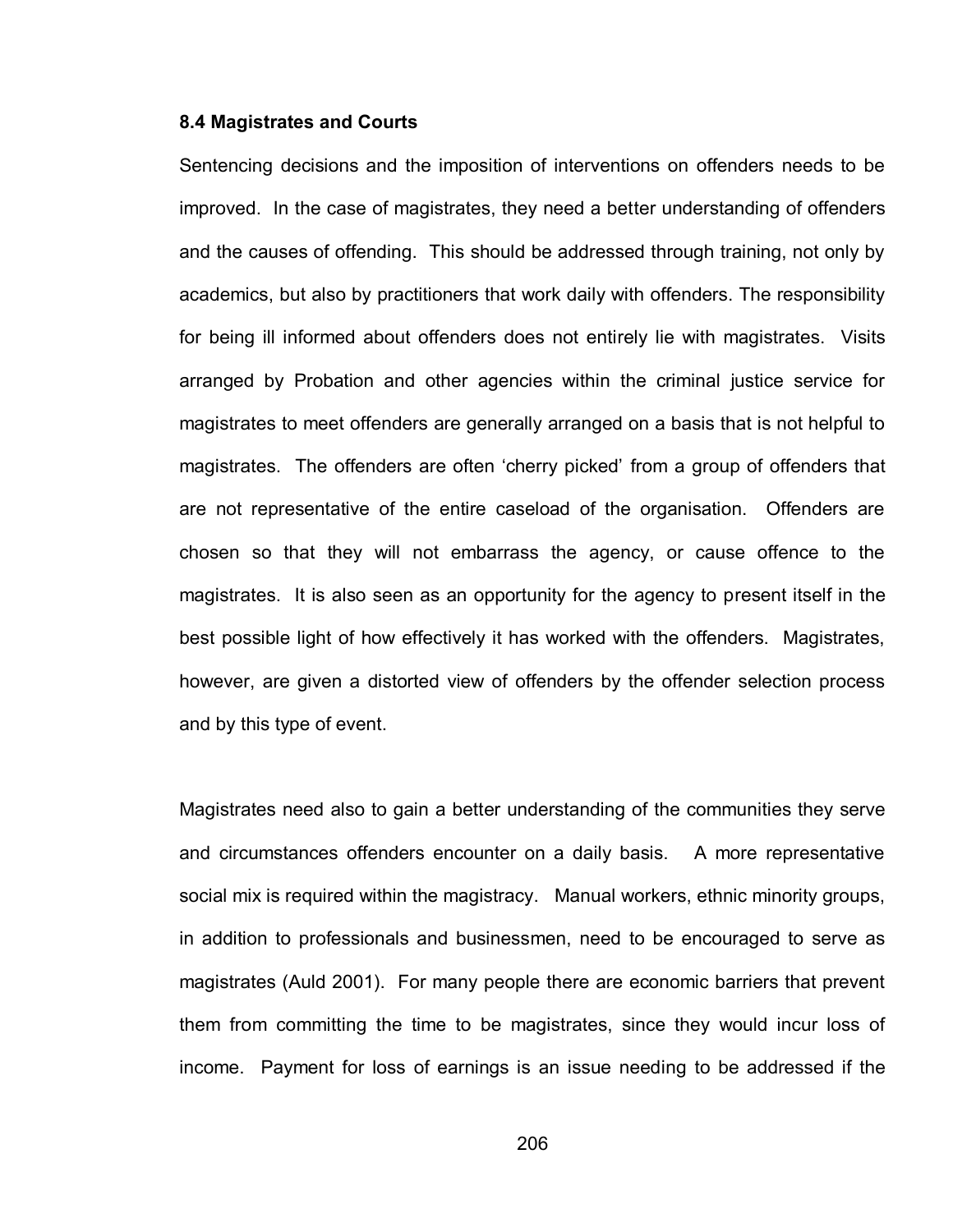magistracy is to become more representative of the society it serves. A similar recommendation was made in the Criminal Courts Review (Auld 2001). In the interest of justice, a wider representation of society in general within the magistracy is essential.

There needs to be a change in practise by the legal profession and courts towards offenders. It was noted earlier, that offenders are often treated disrespectfully in the courts. Gill (1976) reports of court proceedings indicates the process can be overbearing and contain elements that are prejudicial to the offender. The effect of this is to create a rebellious response in offenders and a feeling that magistrates are not interested in them or their views. As standard practice, offenders are required to attend at the start of the Court sitting and may wait for hours before their case is heard. Victims and witnesses also experience a similar disadvantage due to court procedure. On some occasions the offender, witnesses and victims may be required to wait most of the day, and then find the case is postponed to a later date. During these long periods of waiting, offenders are rarely advised about the progress being made towards the hearing of their case. In this situation frustration, psychological pressure and tension arises and affects offender"s attitudes towards the court and the criminal justice process. When these circumstances occur, the behaviour displayed by the defendant and court staff towards each other tends to deteriorate as the court delay lengthens. This heightening of tension can affect the defendant adversely and the defendant during the trial may well be disadvantaged due to the behaviour that he displays during the trial and the attributions that the magistrate makes about the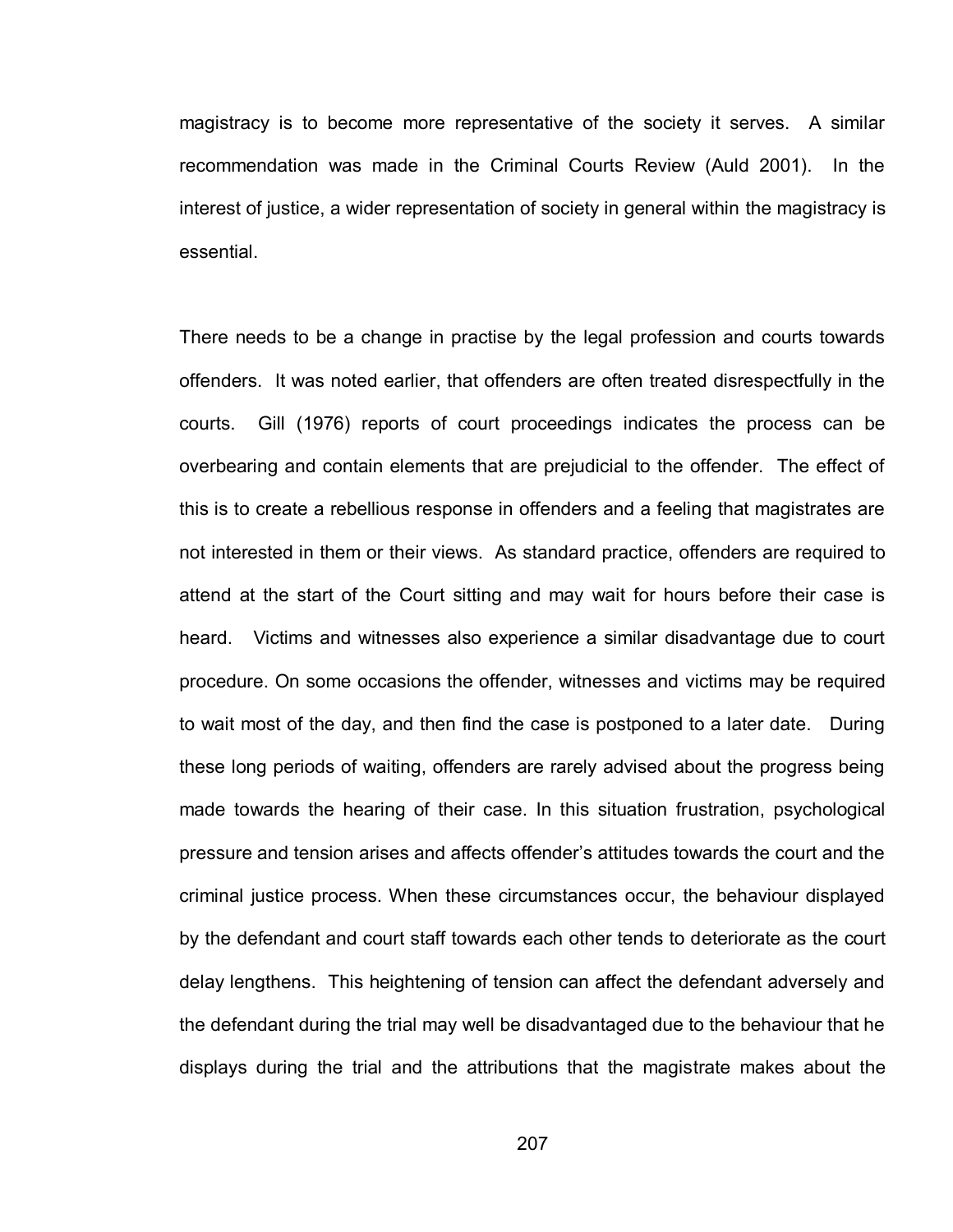causes of that behaviour. The increased arousal levels that the defendant displays may be interpreted as a form of ambivalence or give an impression leading the magistrates to attribute to it a sign of guilt.

The court system needs to be organised in a way that it treats all parties fairly and with equality. Prosecution witnesses, often giving freely of their time to give evidence are like the accused similarly disadvantaged by the present process. Police officers waiting to give evidence are at times also inconvenienced, however, in contrast they often accrue large amounts of overtime payment for simply sitting around in court waiting areas. In addition, defence solicitors and counsel are affected by these delays that results in escalating legal costs. Representation has recently been made to the Department for Constitutional Affairs by the professional bodies representing barristers that handle legal aid criminal cases. The complaint has been that the fees paid for legal aid work does not cover the time spent on cases.

If the respect of offenders for the criminal justice system is to be improved, a change of attitude towards offenders in the courts and by the legal profession is needed. Offenders, irrespective of what they have done, deserve to be treated with dignity, particularly before they have been tried for the alleged offence. Pro-social modelling towards them is important if they are to be expected to interact appropriately with the Courts and within society.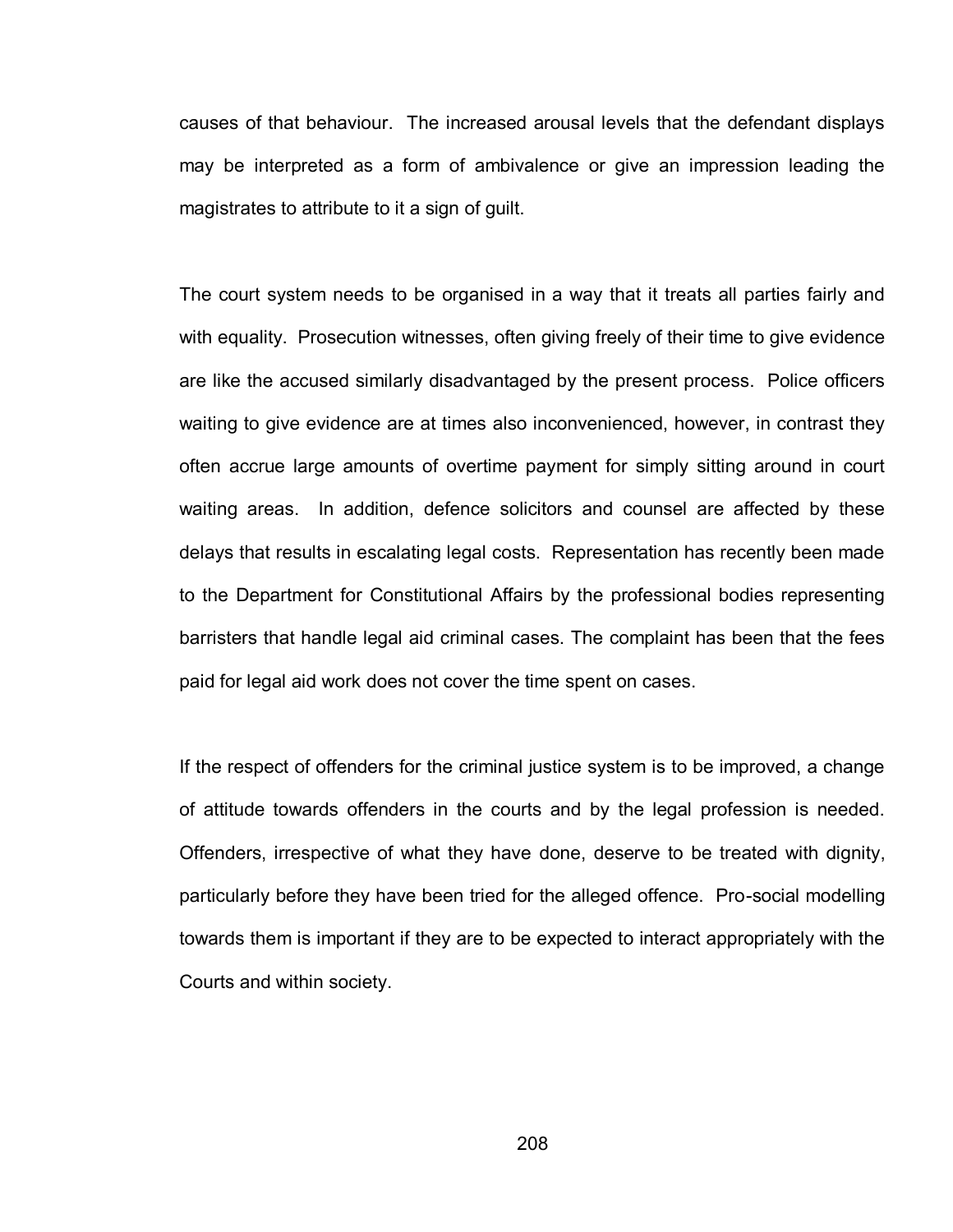#### **8.5 Offenders Attitudes to Crime and Sentencing.**

The attitude of offenders also needs to be addressed. Offenders are often ambivalent about their offending behaviour and their attitude towards the courts disrespectful. Many accept offending as a way of life that is quite rewarding for them (Bottoms et al 2001). This is measured not only in monetary terms but in access to drugs and for some a type of lifestyle they could not achieve through conventional employment. This attitude is partly due to their circumstances, but circumstances do not cause or excuse their offending (Hall et al 1978). Most offenders appearing before magistrates expect a fine or Community Punishment Order. Since the introduction of the Criminal Justice Act 1991, there has been a rise in the use of Probation and Community Orders by magistrate courts (Flood-Page and Mackie 1998). Sentencing guidelines (Halliday 2001) has brought about an increase in the use of fines as an alternative to custody and probation orders. The majority of fines as current government statistics show, are not paid or only partly paid, and this situation has been allowed to exist for many years (Home Office, 2003). Community punishments are viewed by most offenders as an inconvenience that they can manage, either by engaging in minimal compliance, or by devising ways to have them revoked (Home Office 2003).

It is acknowledged that there has been a long and considerable debate about whether the sentence of the court should contain a deterrent component. During this period of debate there has been very little, if any, deterrent component included in sentencing. At the same time, current sentencing policy appears to have been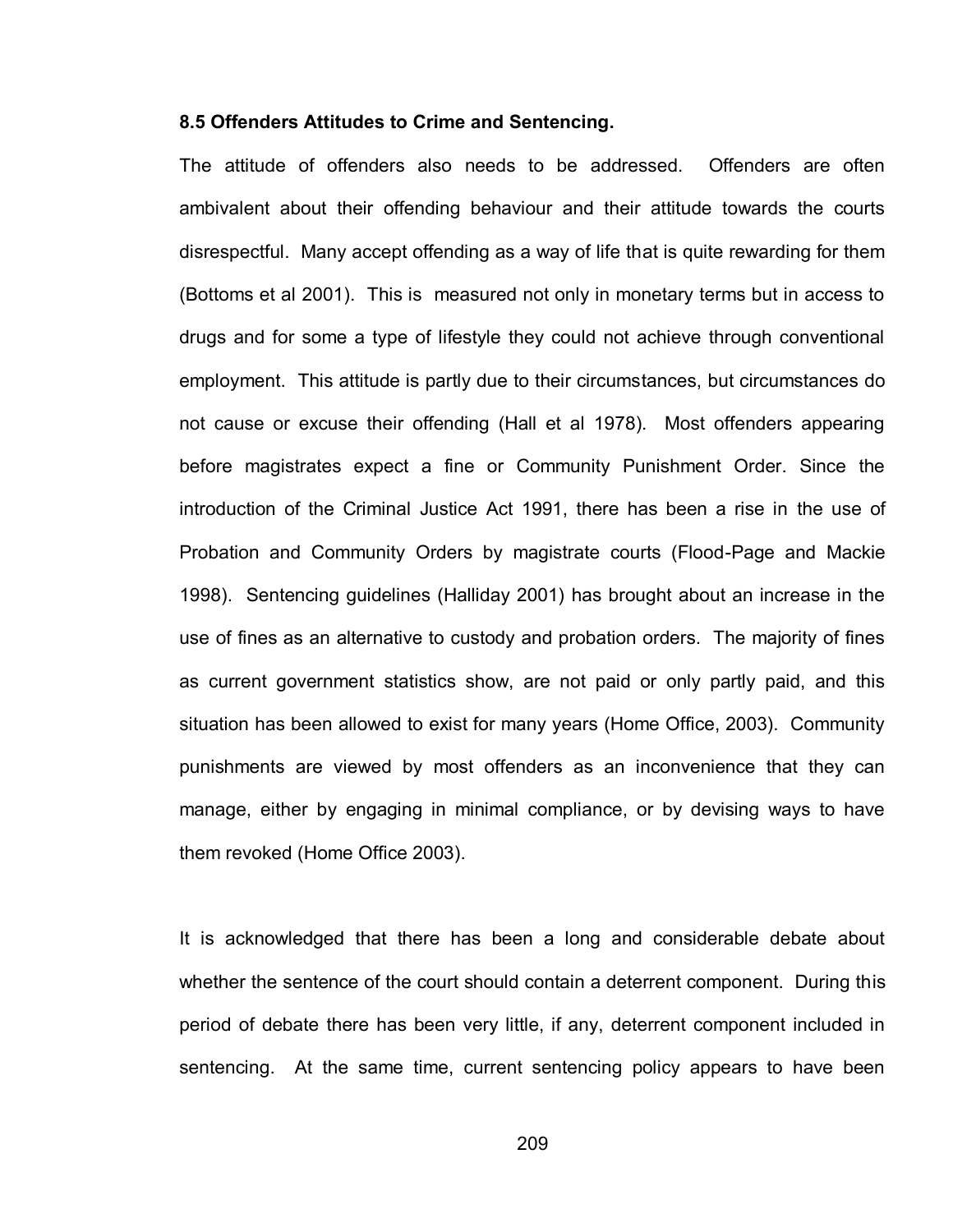ineffective in contributing to reducing crime. With continuing high levels of crime there is a case for including a deterrent component within sentences. Evaluation of whether a deterrent factor can contribute to reducing crime and re-offending is crucial if this approach is adopted.

The principle of using deterrents is well established in other aspects of crime reduction policy. Speed cameras are used to deter motorists from speeding. There is nothing in principle to prevent the inclusion of a deterrent component within all sentences imposed by the courts. What is more important, is that if adopted, it is applied consistently and equitably across the entire country. This could be achieved by issuing sentencing guidelines to courts that detailed the deterrent component to be included in all sentences for Standard List offences. The deterrent component should stand alone, and not be subject to amelioration in the light of mitigating circumstances or early admissions of guilt.

If offenders' attitudes are to be changed in ways that will reduce offending, they need to be made more aware of the negative consequences of their offending. The displeasure of society, and the fact their behaviour will not be tolerated needs to be made plain to them. Excusing offender"s behaviour on the basis that offenders are the outcome of their environment, victims of their social circumstances and culture is counter-productive. Where there is genuine evidence of damage resulting from life events, this can be acknowledged in mitigation and taken into account in the overall sentence for that particular offender. Better detection, with tougher sentencing, is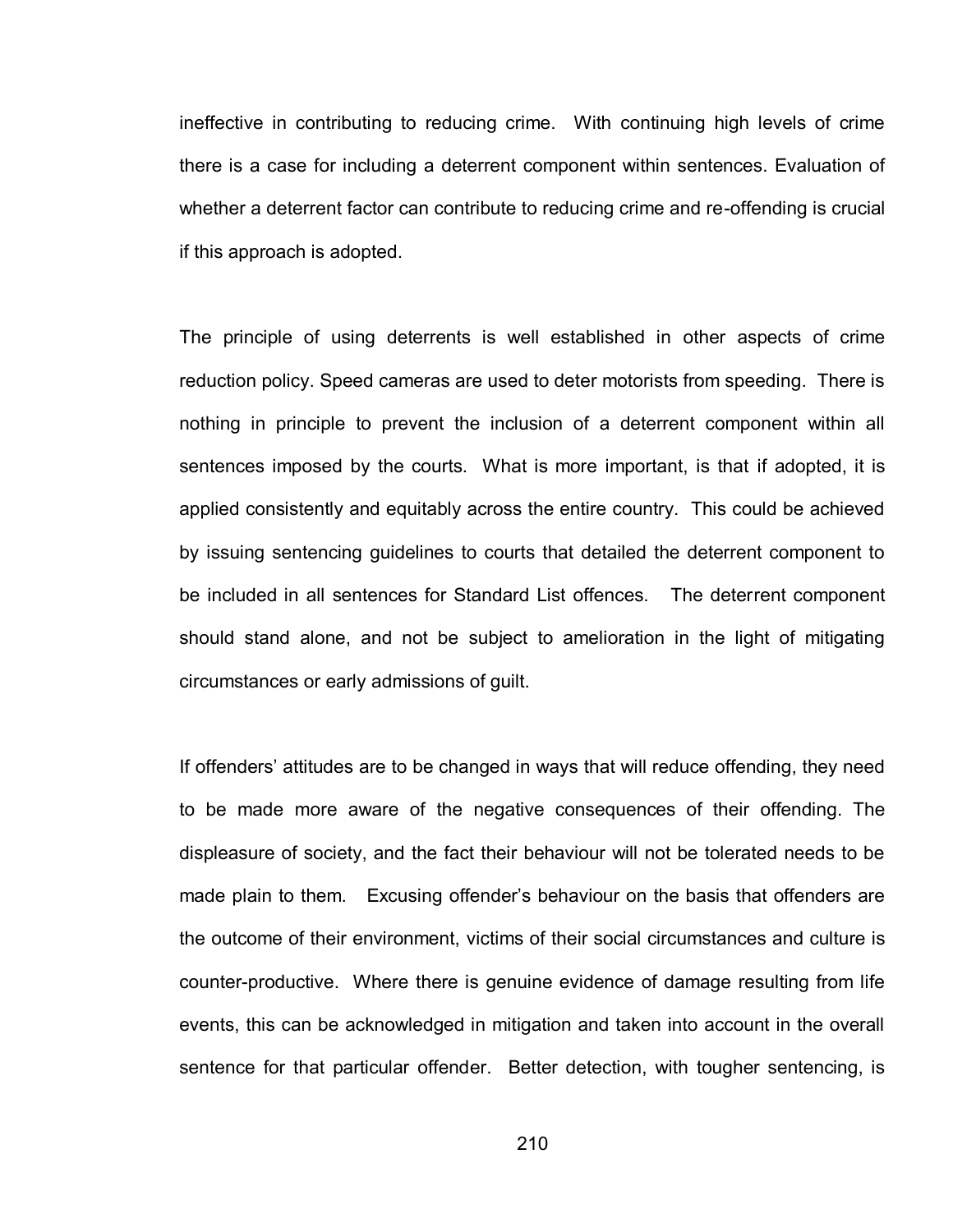required to change the attitude of offenders. If the personal cost of offending outweighs the advantages for offenders, this will encourage some offenders to offend less (Festinger 1957).

Magistrates and court staff also have an important part to play. Offenders need to be motivated to comply with the sentence of the court, particularly when a Community Punishment or fine is imposed. Currently, at the court hearing, motivation of the offender to comply with the sentence is not a feature. If an approach that included motivation as part of the procedure of announcing the sentence became the responsibility of the presiding magistrate, then it could act as a powerful motivator for offenders. This motivation should include two features; a) a clear message to the offender of the advantage of receiving a community punishment or fine instead of a custodial sentence; b) a warning of the likely consequences should the person be brought before the court for failing to comply with the sentence being imposed. Recognising that in the tense situation of the Court hearing the exhortation to comply with the sentence might be partly lost, the details should be confirmed in writing within 10 working days.

Offenders who failed to comply with the original sentence and appear before the court for breach need to be dealt with more severely. The further penalty should be exemplary to bring about compliance, or the offender re-sentenced for the original offence. Similarly, an offender who re-offends when serving a Community Penalty would be re-sentenced for the previous offence as if it were a breach and for the new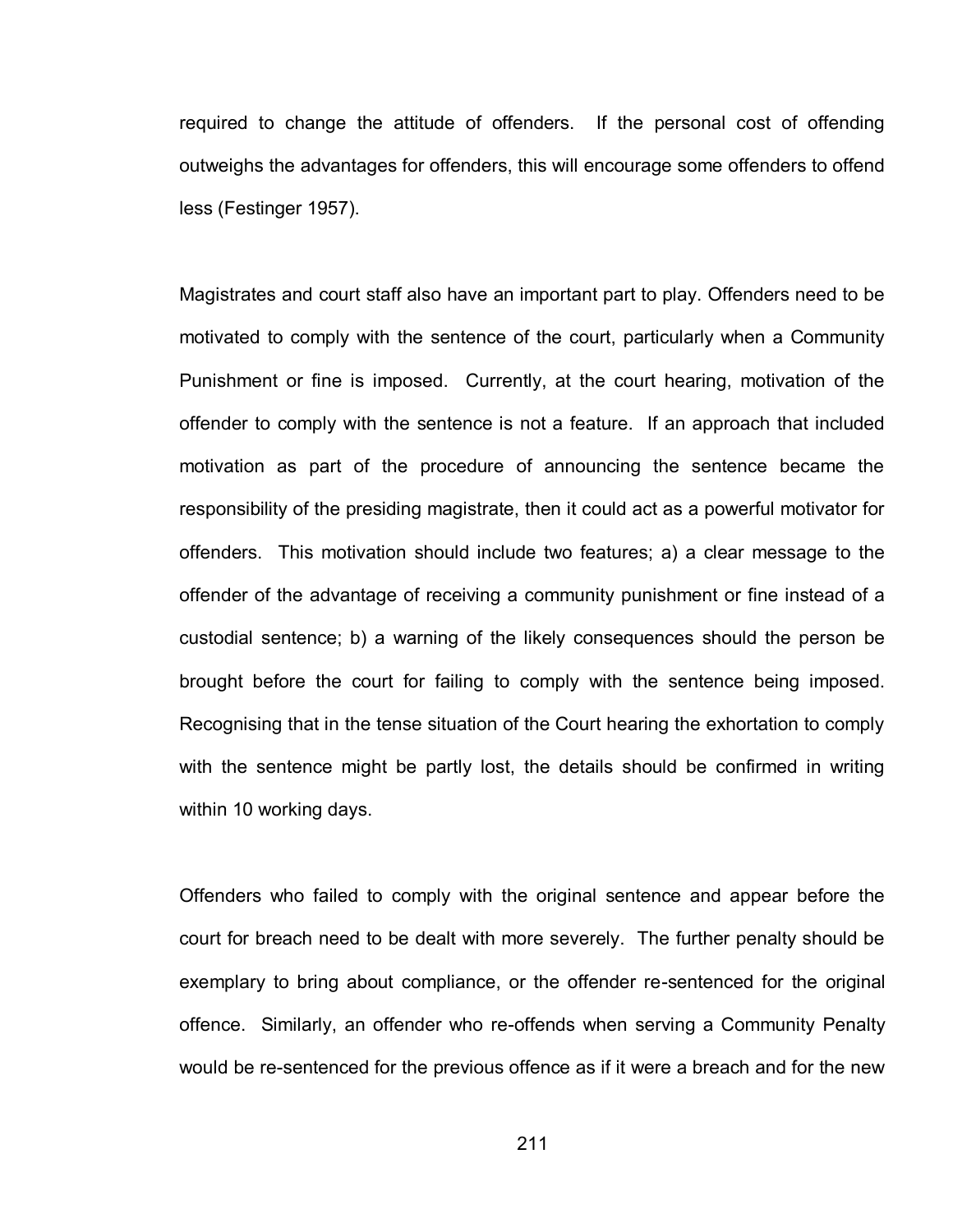offence. The new sentences should not be allowed to run concurrently which at present is often the case, but should be made consecutive. If this model was adopted as standard practice within the Criminal Justice System, it could have a positive effect on reducing recidivism.

My suggestions given above were written prior to publication and implementation of the Criminal Justice Act 2003. It is acknowledged that some of the above recommendations are enshrined in principle within the Criminal Justice Act 2003. Part of the new Act came into force in April 2005, but the implementation date for various sections and schedules of the Act has not been promulgated, and may never be implemented. The suggestions made above, go beyond parts of the existing provisions of the Criminal Justice Act 2003. Further legislation or amendment to existing legislation might be required to put the new recommendations into effect.

The "What Works" approach and its implementation is discussed earlier in chapter 3. Evidence identifying weaknesses in the model and its failure to produce the hoped for results is cited. The intention was not to create the impression that the "What Works" approach is entirely flawed, but to highlight features that could be changed to give it the possibility of being more effective.

### **8.6 Recommendations for Future Practice**

Results from my research findings indicates there is a case for making changes within the criminal justice system and in the approaches presently used with offenders to reduce their level of offending. My recommendations are a review of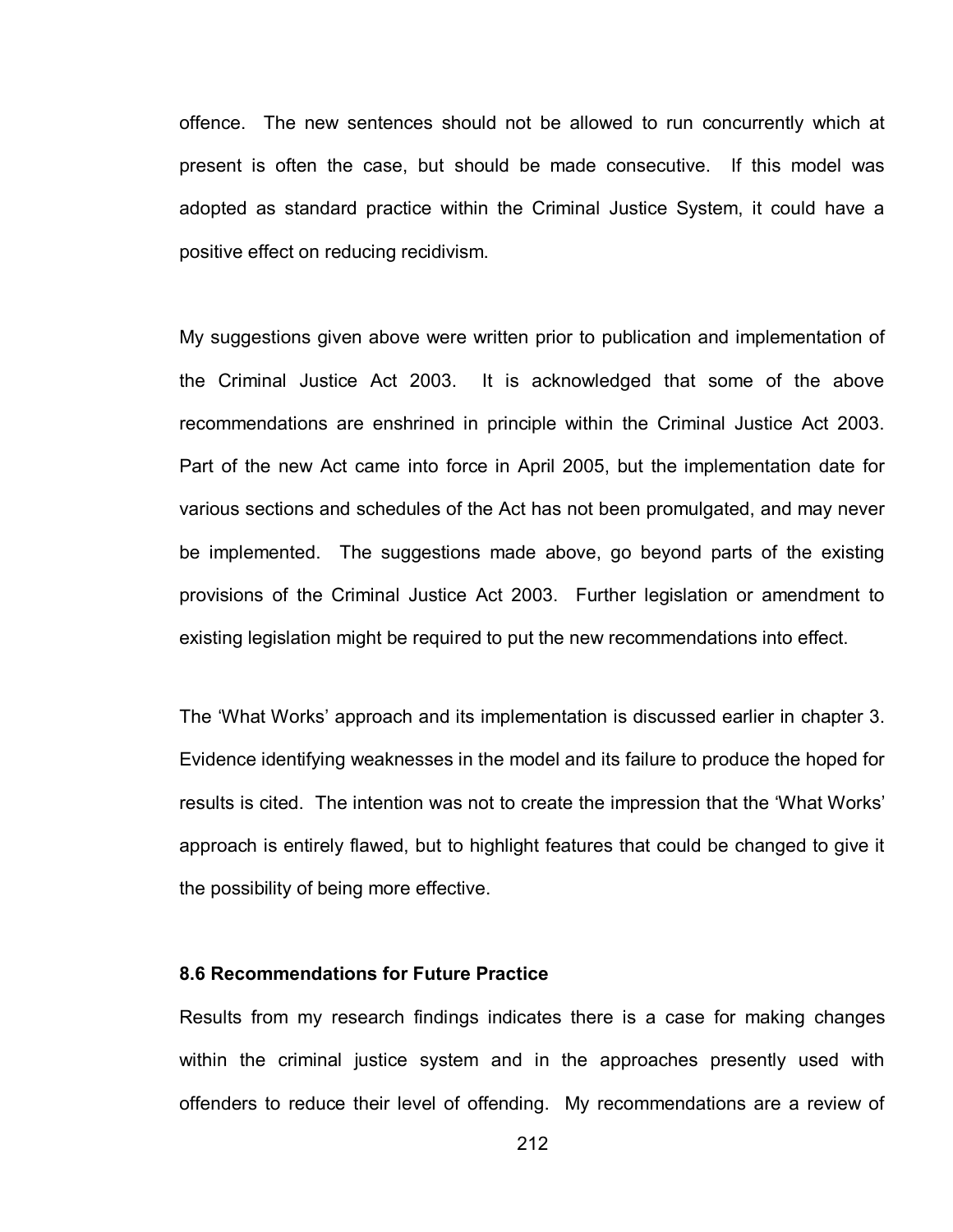sentencing policy and practice including the training of magistrates, the introduction of a deterrent related to the interventions and treatments used with offenders and a review of the 'What Works' approach.

#### **8.7 Sentencing Policy and Practice**

Despite the changes made (Carter 2003) a new sentencing approach and the way that magistrate courts operate is required. This should take into consideration the points raised earlier about the way offenders are dealt with by the courts and sentencing policy.

Training for magistrates should be improved so that a) they are more aware of the social and economic conditions within which the majority of offenders live. This could be achieved by making part of magistrates preparation and ongoing training a requirement to engage in visiting local communities and social housing estates so that they are better informed before being allowed to serve as magistrates. b) magistrates should in addition to training about court procedure be trained and examined in other aspects of their duties. Part of the training should include information from sociology and social psychology, in particular attribution and social representation theory that would make them aware of the dangers of allowing their own cultural beliefs to affect their judgement and sentencing decisions. C) the introduction of payment for magistrates to enable them to take time off from their everyday employment. This would achieve a better representation of social class and cultures within the magistracy.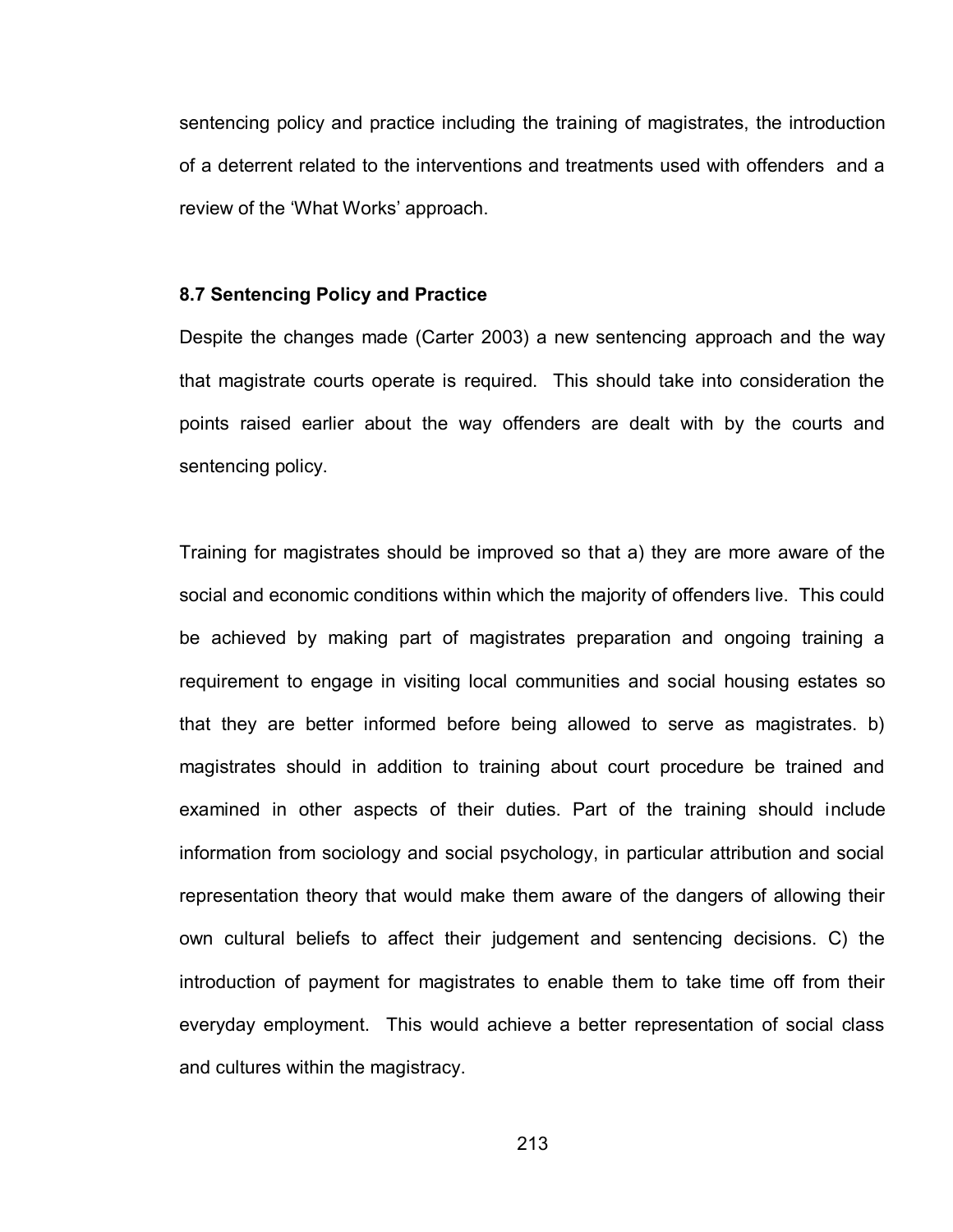#### **8.8 Deterrence Component and Senetencing Policy.**

The use of deterrents is an approach that has suffered from the vacillation of political and criminological opinion. Attention was drawn earlier to the lack of a deterrent component in sentences of the court. The Halliday Report (Halliday 2001) recognised that deterrents could work for some offenders, but stopped short of recommending the inclusion of a deterrent component in future sentencing policy.

I recommend that this matter be given further serious consideration. The theory of cognitive dissonance (Festinger 1957; Bem 1976) advocating the use of deterrents and enforced compliance fell out of favour within social psychology. Its use within the USA to reduce racial prejudice and discrimination was a major catalyst of social change. The introduction of a smoking ban in public places in the UK has similarly brought about a shift in behaviour.

I suggest that a reasonably large pilot study is implemented which would include a robust deterrent element within sentences and interventions imposed by the courts and the outcomes evaluated with respect to compliance with the sentence and changes in behaviour and levels of offending

#### **8.9 Review of What Works.**

Most reviews of the "What Works" approach have been done by the main proponents of the "What Works" movement. In effect the advocates of "what Works" have judged and provided the justification for its ongoing use. The government has largely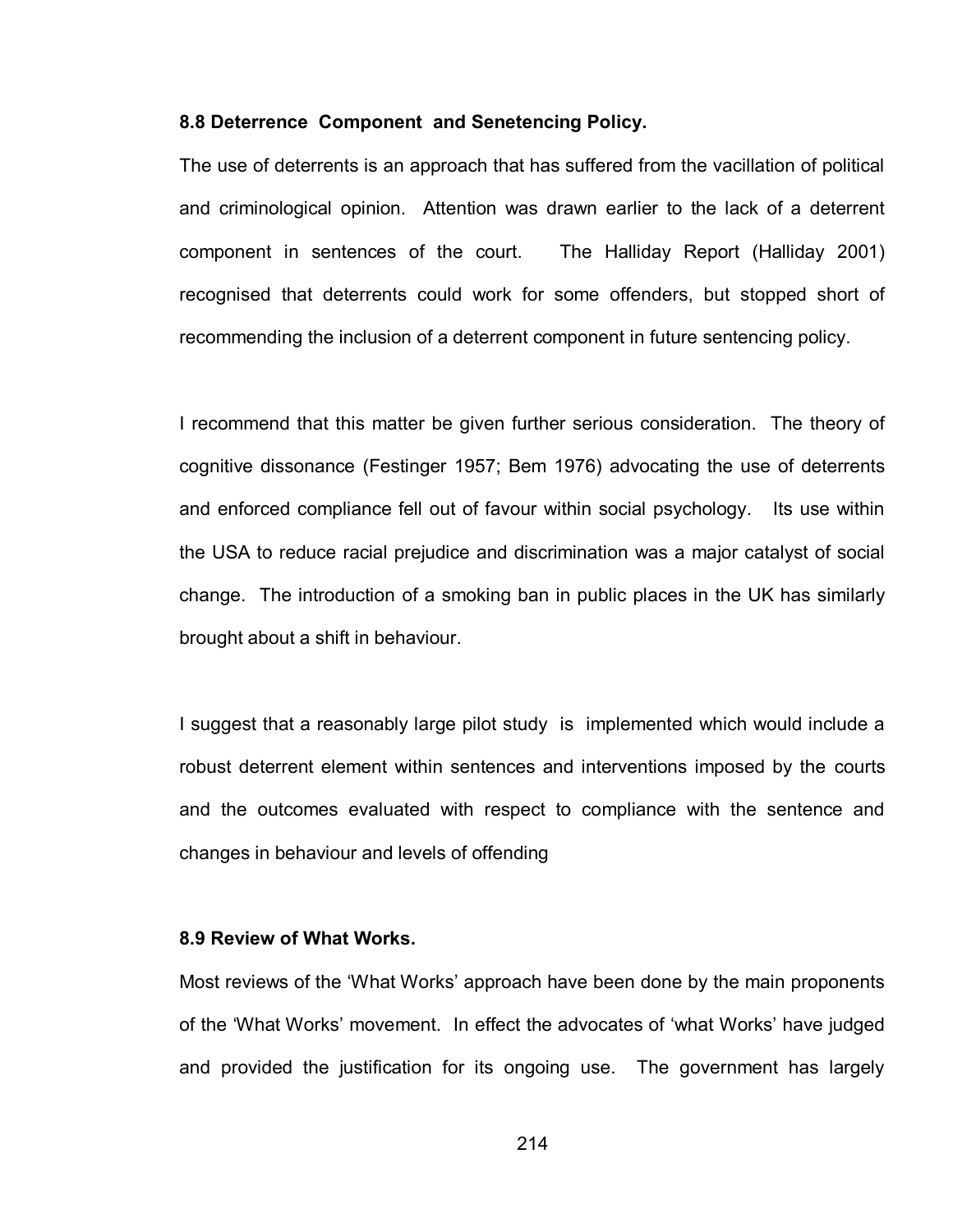ignored its own Home Office Research Directorates findings and reservations about the approach (Harper and Chitty 2005). The political investment that the new Labour government in 1997 made in "What Works" as one of its major strategies to reduce crime has probably contributed to the acquiescence and reluctance to properly evaluate the model.

I recommend that a thorough and independent review of the "What Works" approach and the use of accredited programmes be commissioned by the government. This investigation should be carried out by independent researchers of international repute from countries where the "What Work "approach is not used. The research should investigate the validity of the model, its effectiveness in treating offenders and reducing their level of offending. The implementation and the economic cost of the "What Works" within the prison and probation service should also be investigated.

I also recommend that that the research is commissioned by the Office for National Statistics and that the research report be delivered to them for publication simultaneously with its release to government.

### **8.10 Conclusion**

At the start of this research journey, I suggested there were large differences in attitudes and beliefs between offenders, the magistracy and criminal justice professionals. My research findings have shown this to be the case and that magistrates and offenders do have significantly different attributions about the social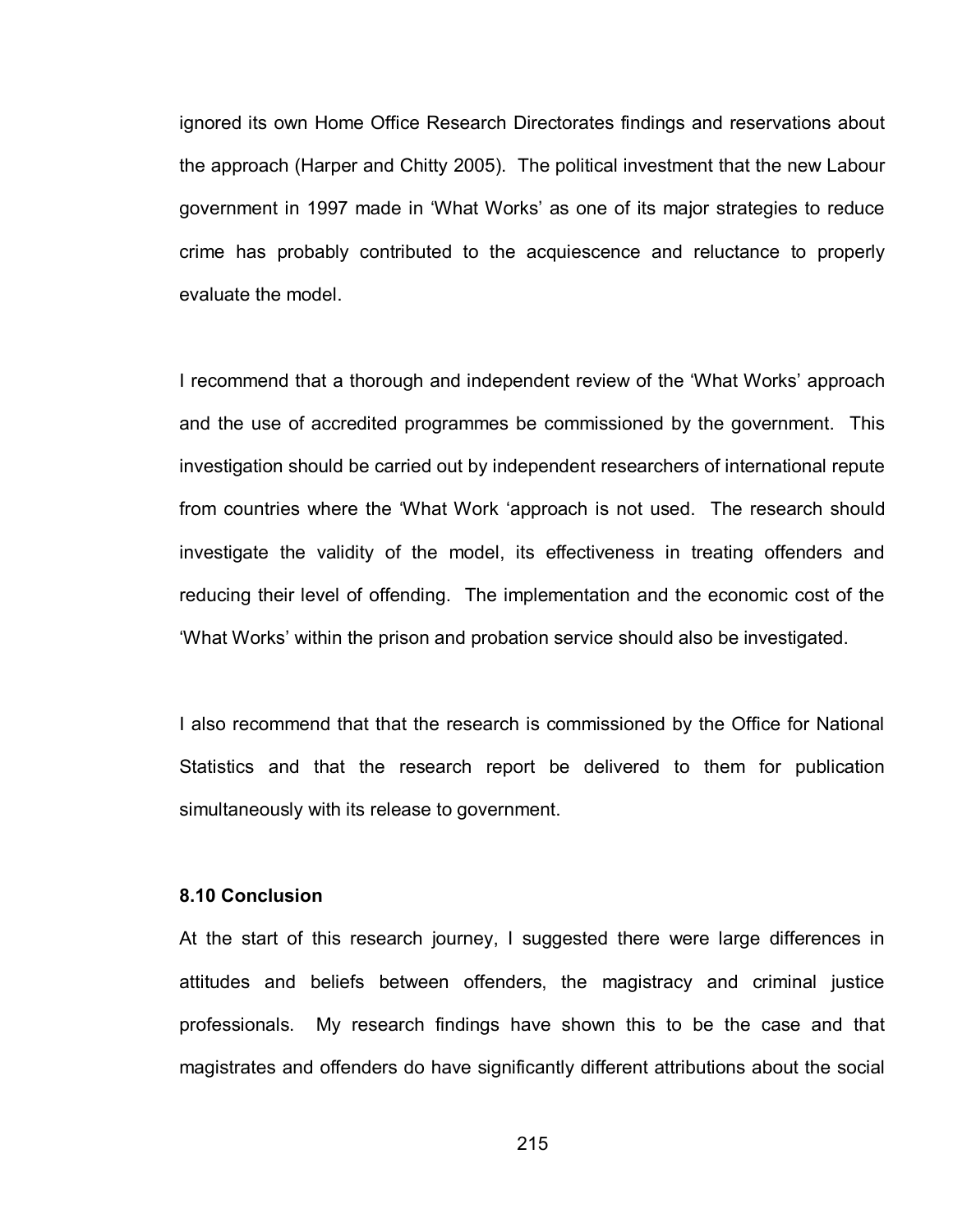and environmental factors that contribute to offending. Comparisons of offenders" and magistrates" views about the seriousness of some offence types were also shown to be significantly different.

The beliefs of offenders and magistrates about offence motives, justification of offending and neutralisation of responsibility are also significantly different. Offenders were less likely to justify and neutralise their responsibility for offending, than magistrates believed would be the case.

A concerning finding from the research was the difference in views of magistrates and a "general public" sample chosen to represent the sections of society from which magistrates are likely to be appointed. Serving magistrates had significantly different views on the social and environmental factors that contribute to offending and on offence seriousness.

Concerns were raised about the use and effectiveness of the "What Works" approach and the fact that an evidence based case for its implementation and use had not been established before it became a major component of the criminal justice system aimed at reducing crime and enabling offenders to change their behaviour.

The journey is concluded by again suggesting it is time to change some of the present approach. The changes need to be based at least in part on a better understanding of offenders and their behaviour. The attributions of offenders should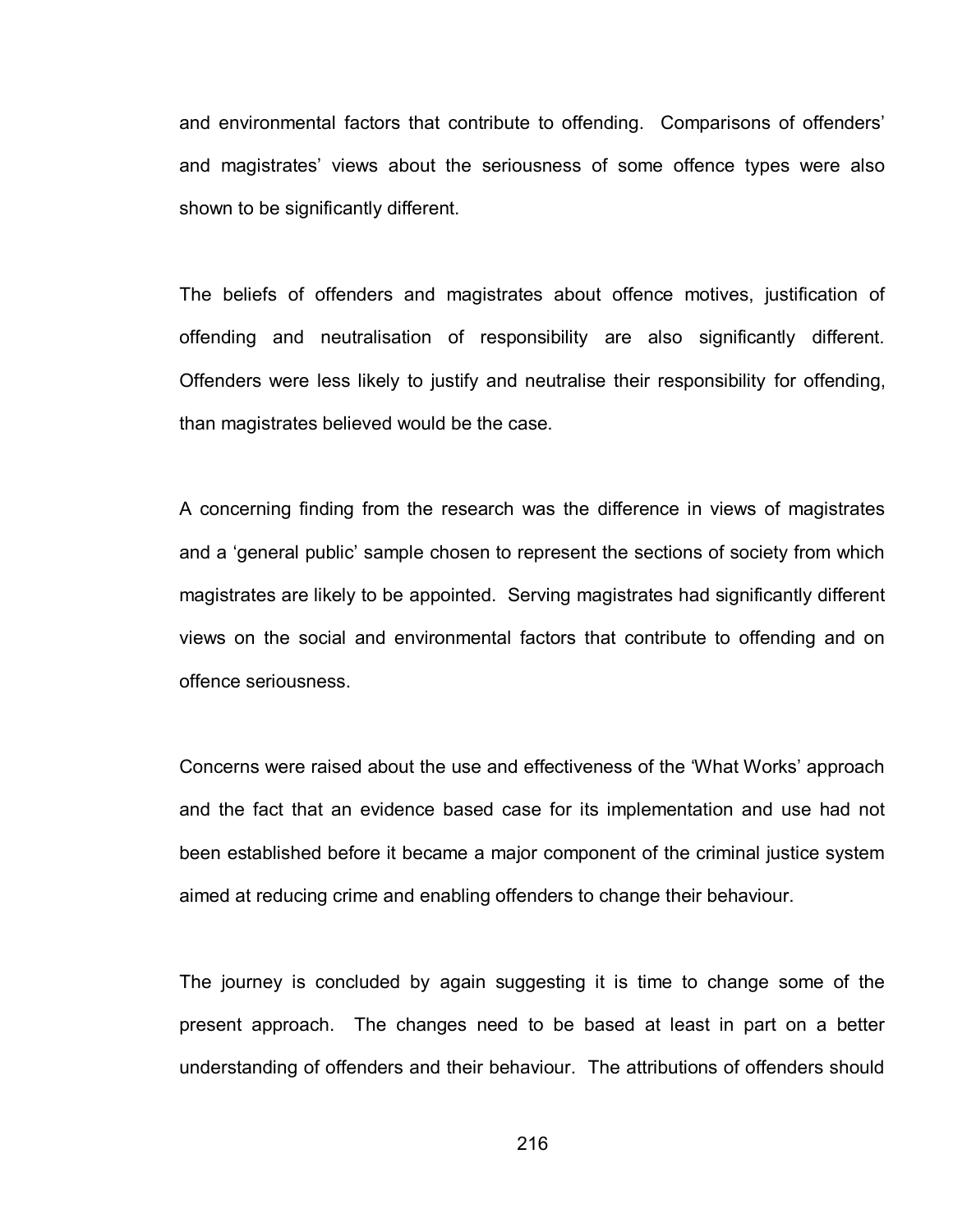be taken into account and play a part in the design and developing of the changed approach.

The Criminal Justice system owes a duty to offenders and the law-abiding citizens of our society to put in place effective measures to reduce crime, the fear of crime, and to make Britain a safer place.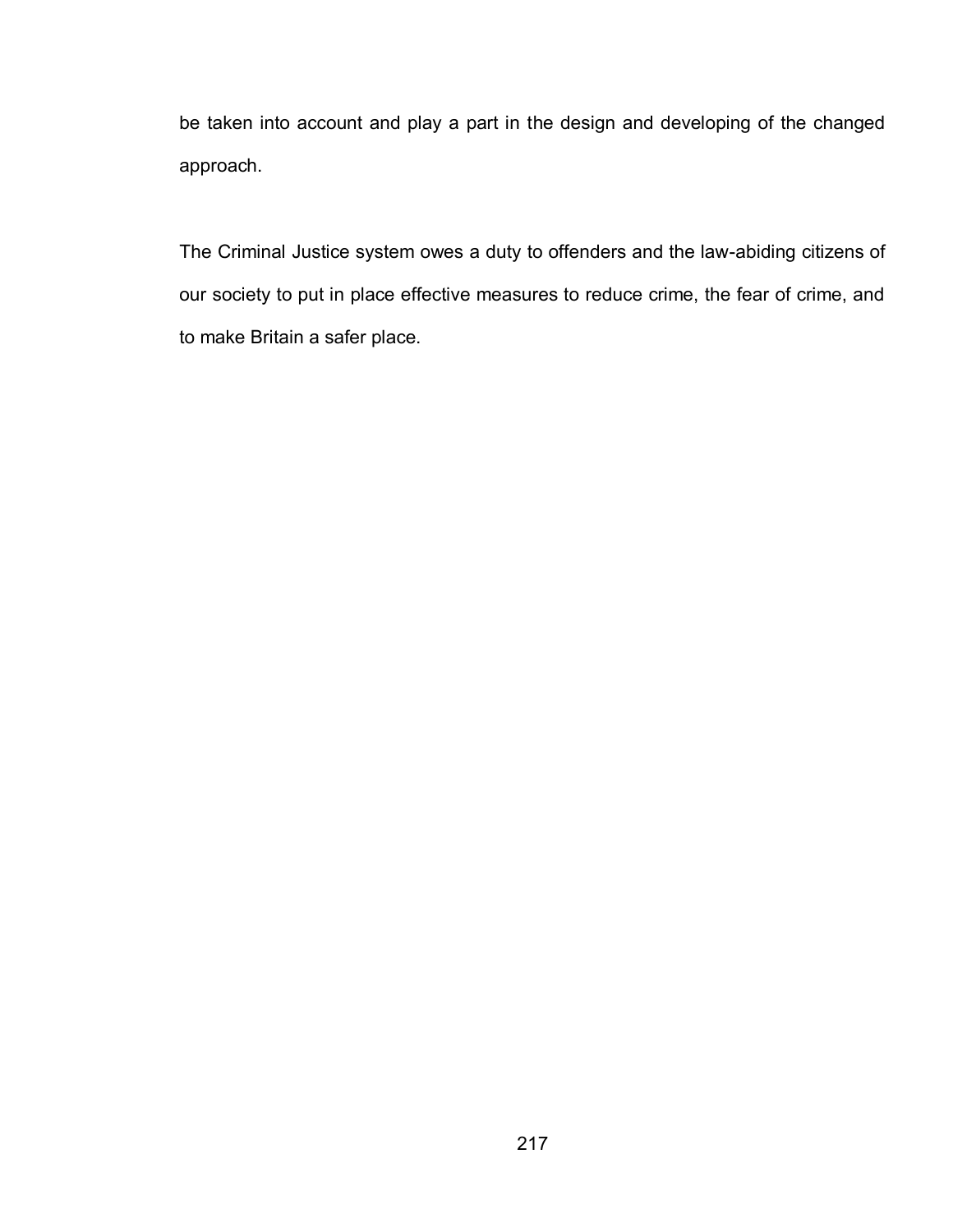## **Bibliography**

Andrews, D.A. (1995) The Psychology of Criminal Conduct and Effective Treatment. In J.McGuire (ed.) What Works: Reducing Reoffending. Chichester: John Wiley.

Andrews, D.A. and Bonta, J. (1994) The Psychology of Criminal Conduct, Cincinnati: Anderson

Ashworth, A., Genders, E., Mansfield,G., Peay, J. and Player, E. (1984) Sentencing in the Crown Court: Report of an exploratory study. Oxford Centre for Criminological Research Occassional Paper No. 10.

Auld Lord (2001) Review of the Criminal Courts of England and Wales. London: Home Office

Baldwin, J. (1976) The Composition of the Magistry. British Journal of Criminology, 4 Vol.16(2), 171-174.

Baldwin, J. and Bottoms, A.E (1976) The Urban Criminal: A study in Sheffield. London: Tavistock.

Bandler, R.J., Madras, G.R., and Bem, D.J. (1968) Self-observation as a source of pain perception. Journal of Personality and Social Psychology, **9**, 205-209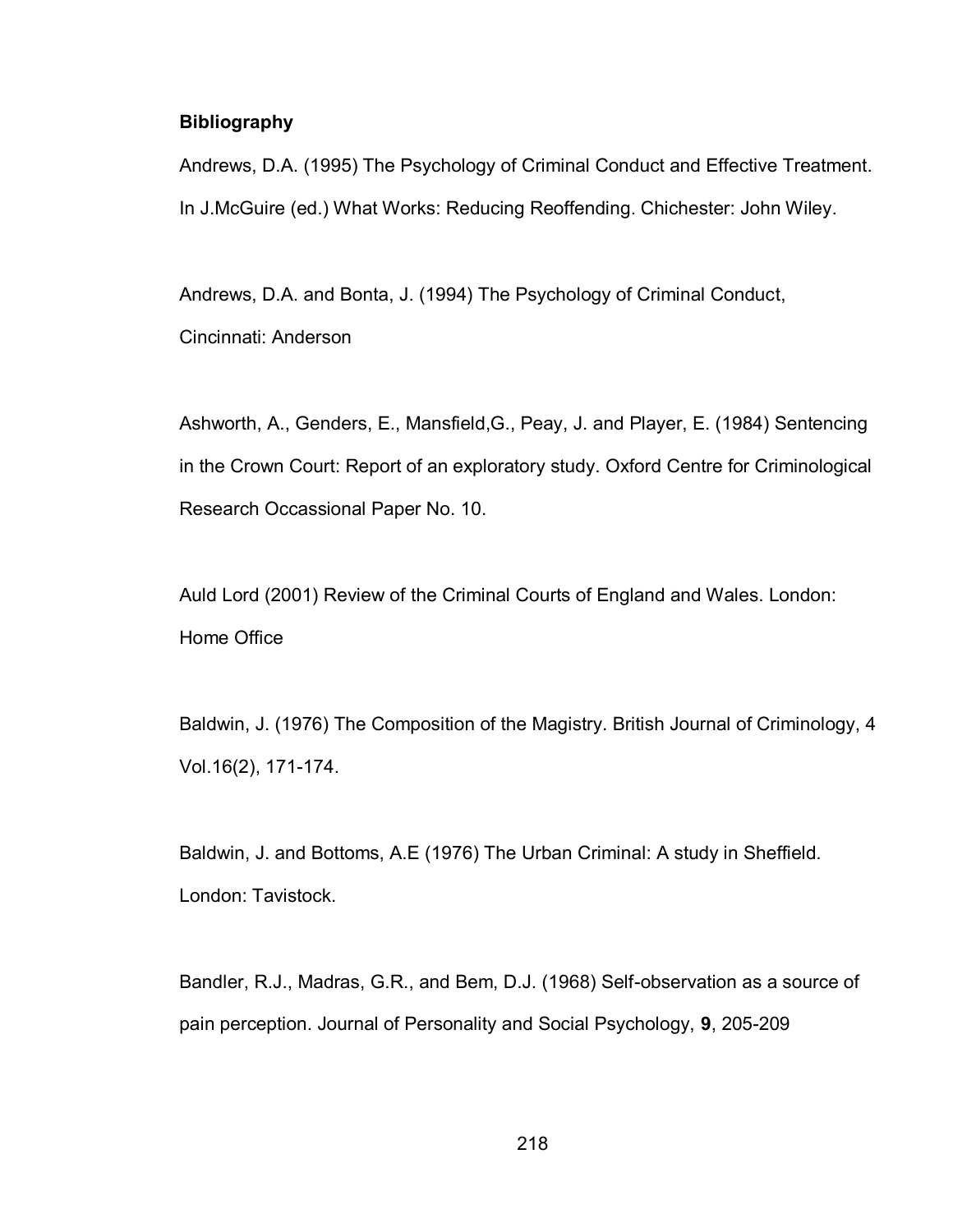Bandura, A. (1978) Reflections on Self Efficacy. In S. Rachman (ed) Advances in behaviour research and therapy (Vol.1.) Oxford: Pergammon.

Bandura, A. (1986) Social Foundations of Thought and Action. A social cognitive theory. Englewood Cliffs, N.J: Prentice Hall.

Bandura, A. (1997) Self Efficacy. The exercise of Control. New York: W.H. Freeman and Company.

Bartlett, F. (1932) Remembering: A study in experimental and social psychology. Cambridge: Cambridge University Press.

Becker, H.S.(1963) Outsiders: Studies in the sociology of Deviance. London: Macmillan.

Beech, H.R. (1969) Changing Man"s Behaviour. Harmondsworth, Middlesex: England: Penguin Books Ltd.

Belloni, F. and Hodgson, J (2000) Criminal Injustice: An evaluation of the criminal justice system in Britain, Houndsmill, Basingstoke, Hampshire: Macmillan Press Ltd.

Bem, D.J. (1967) Self-perception: An alternative interpretation of cognitive dissonance phenomena. Psychological Review, 1967, 74, 183-200.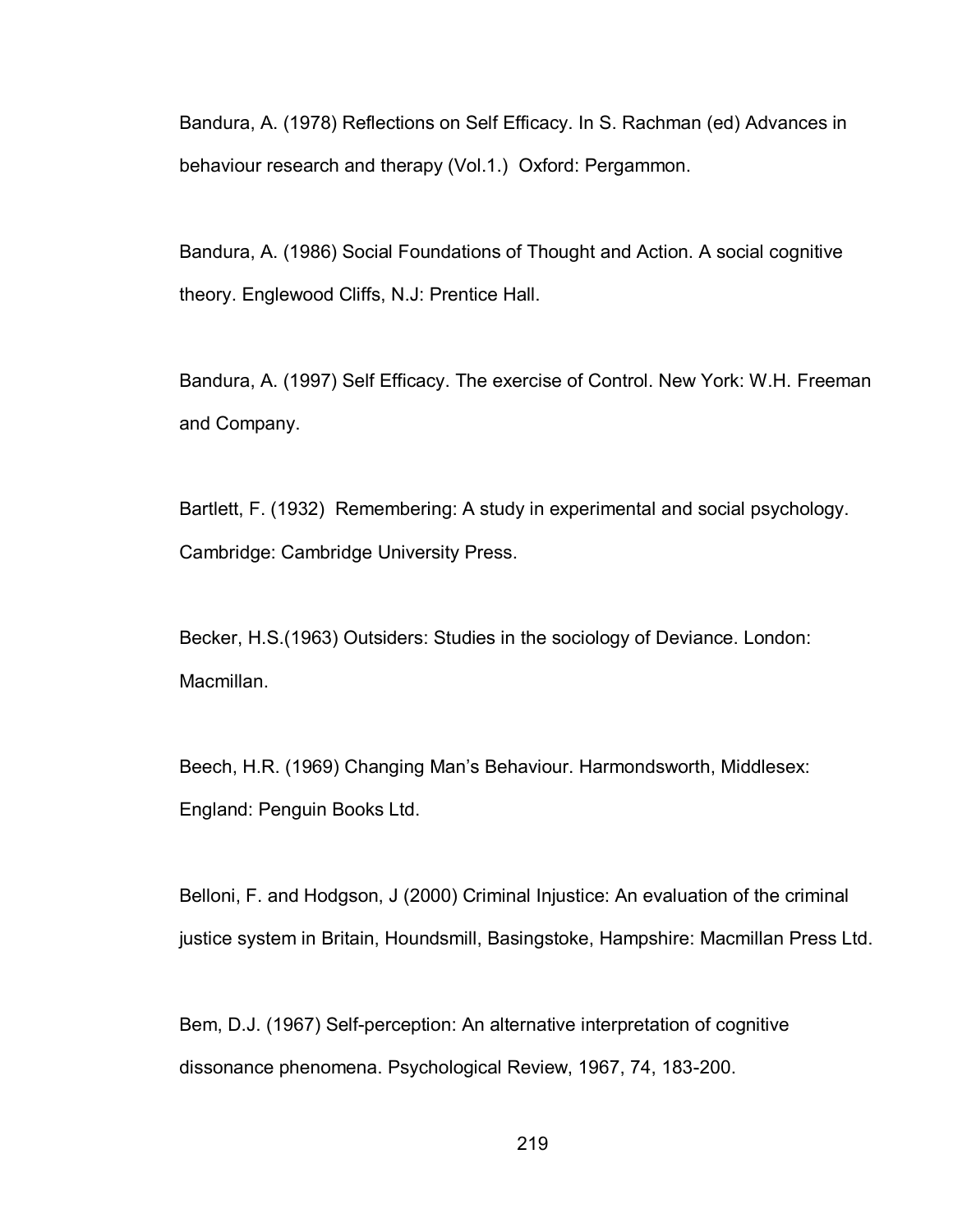Bem D.J (1970) Beliefs, Attitudes and Human Affairs. Belmont, California: Brooks/Cole Publishing Company.

Bethem, D. (1991) The legitimation of Power. London,Macmillan.

Blackburn, R. (1993) The Psychology of Criminal Conduct: Theory, Research and Practice. Chichester: John Wiley and Sons.

Bottomley, A.K. (1973) Decisions in the Penal Process. London: Martin Robertson.

Bottomley, K. and Pease, K. (1986) Crime and Punishment, interpreting the data. Milton Keynes: Open University Press.

Brody, S. (1976) The Effectiveness of Sentencing. Home Office Research Study No 35, London: HMSO.

Bruner, J.S. (1957) Going beyond the information given. In J.S. Bruner, E. Brunswick, L. Festinger, F. Heider, K. Muenzinger, C.E. Osgood and D. Rapaport (eds.), Contemporary approaches to cognition. Cambridge, Mass.: Harvard University Press.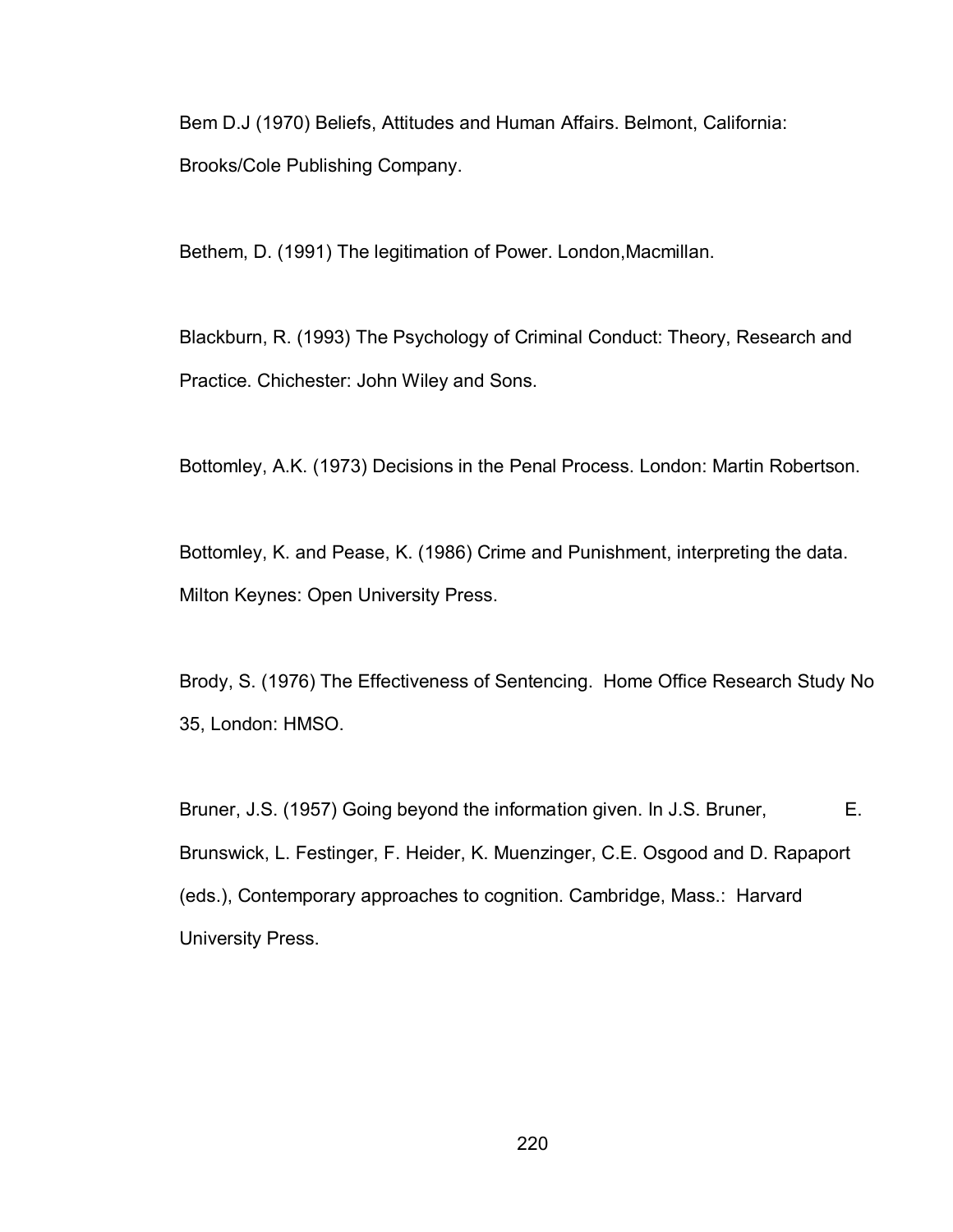Budd, T. Sharp, C. and Mayhew, P. (2005) Offending in England and Wales: First results from the 2003 Crime and Justice Survey. Home Office Research Study No. 275. London: Home Office.

Buss, A.R. (1978) Causes and reasons in attribution theory: A conceptual critique. Journal of Personality and Social Psychology, **36**, 1311-21.

Carlen, P. (1976) The Staging ofMagistrates" Justice. British Journal of Criminology, Vol. 16 No.1 48-55.

Carson, W.G. and Wiles, P (eds) 1971 Crime and Delinquency in Britain: Sociological Readings Vol 1 Oxford: Martin Robinson

Carter, P (2001) Managing Offenders, Reducing Crime. London Home Office.

Chapman and Hough (1998) Evidenced Based Practice. London: Home Office.

Cicourel, A. (1964) Methods and Measurement in Sociology. NewYork: Free Press

Cicourel, A. (1968) The Social Organisation of Juvenile Justice, New York: Wiley.

Cloward, R., and Ohlin, L. (1960) Delinquency and Opportunity. New York: Free Press.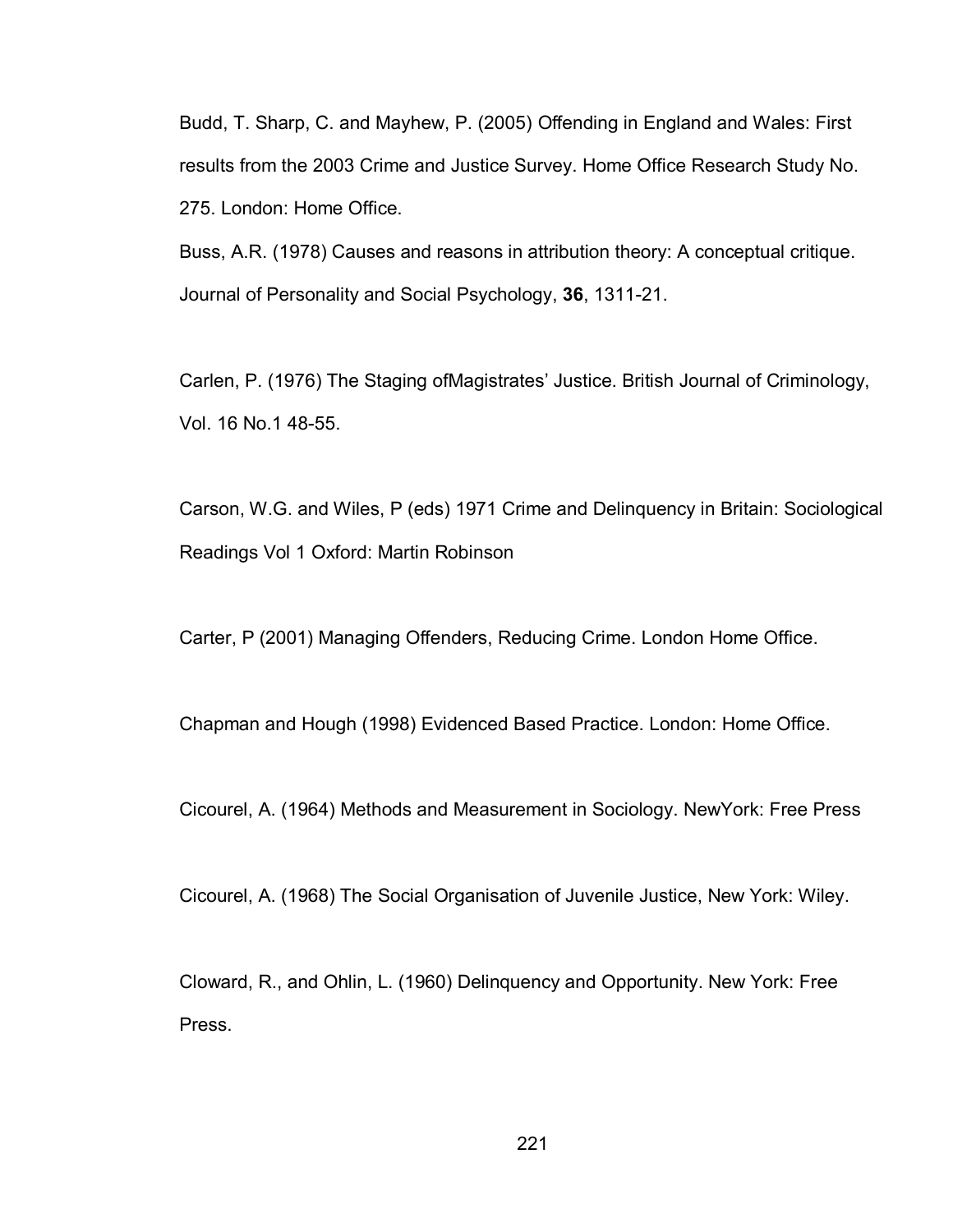Cohen, A.K. (1955) Delinquent Boys. New York: Free Press.

Coolican, H (1999) Research Methods and Statistics in Psychology. London: Hodder and Stoughton.

Correctional Services Accreditation Panel (2004) Report 2003-04. London: National Probation Directorate and H.M Prison Service.

Davies, K., Lewis, J., Byatt, J., Purvis, E. and Cole,B. (2004) An evaluation of the literary demands of general offending programmes, Research Study 233. London: Home Office.

Deschamp J.-C. (1973) L"attribution, le categorisation et les representations intergroupes, Bulletin de Psychologie, **27**, 710-721

Devlin, P. (1979) The Judge, Oxford: Oxford University Press.

Druian, P.R. and Omessi, E. (1982) A knowledge structure theory of attribution. Unpublished manuscript, Yale University.

Durkheim, E. (1964) Rules of Sociological Method, New York, Free Press.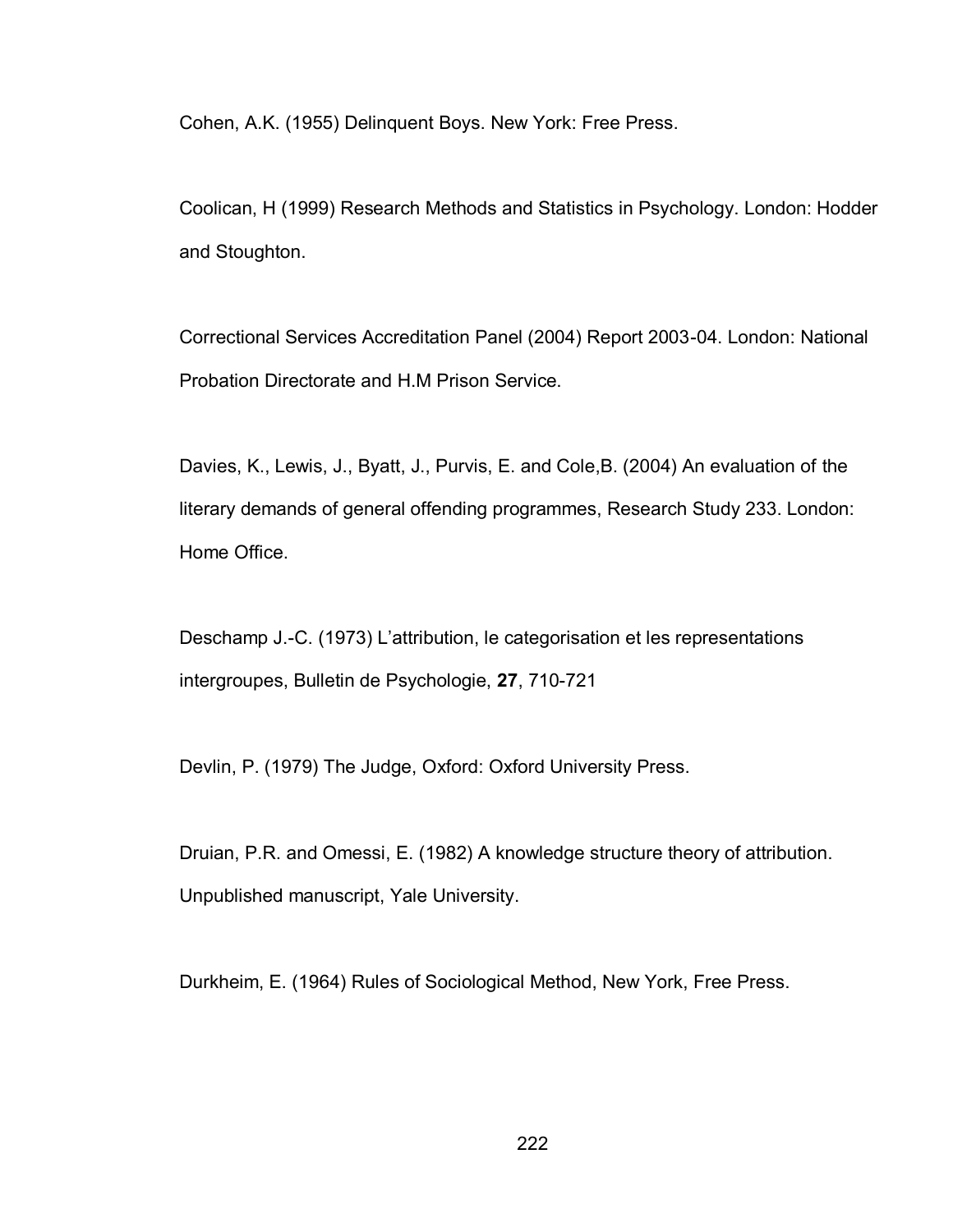Durrant, M., Thomas,M.and Wilcock H.O. (1972) Crime, Criminals and the Law, London, OPCS.

Duster, T. (1970) The Legislation of Morality. New York:

Ellis, H. (1890) The Criminal, London: Walter Scott.

Eysenck, H.J. (1978) An exercise in mega-silliness. American Psychologist, **33**: 517

Fauconnet, P. (1928) La Responsible. Paris: Alcan (2nd ed.).

Farrington, D.P. (1977) The effects of public labelling, British Journal of Criminology, 17, 112-25.

Felson, M. (1980) Human Chronography, Sociology and Social Research, 65, 1-9.

Felson, M. (1994) Crime and everyday life, Insight and Implications for Society, New York: Thousand Oaks.

Festinger, L. (1957) A Theory of Cognitive Dissonance. Stanford, California: Stanford University Press.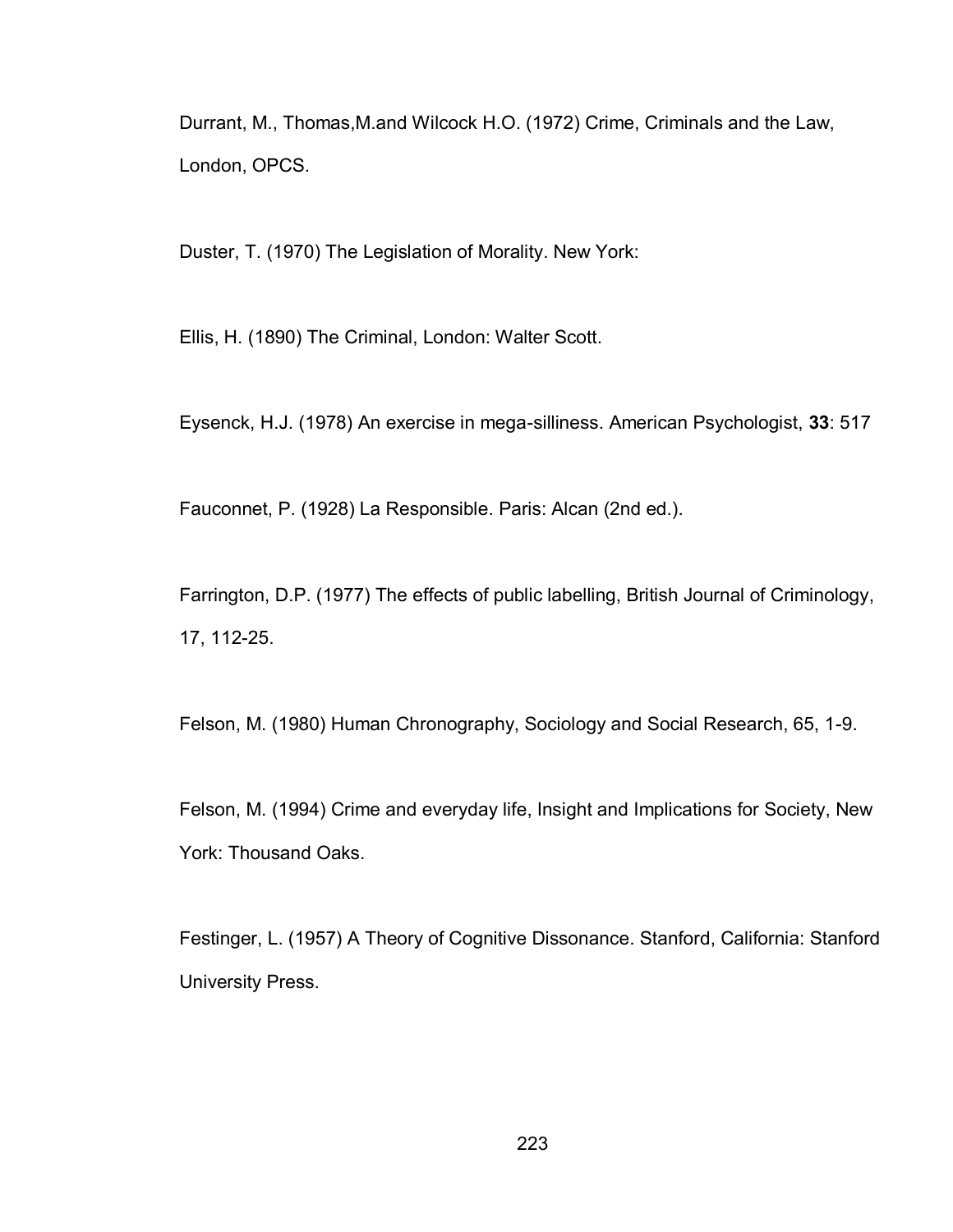Finchman, F.D. and Jaspars, J.M.F. (1980) Attribution of Responsibility: From-manthe-scientist to man-as-lawyer. In L Berkowitz (ed), Advances in experimental and social psychology (vol. 13). New York: Academic Press.

Fitzmaurice, C., and Pease, K. (1986) The Psychology of Judicial Sentencing. Manchester: Manchester University Press.

Flood-Page, C. and Mackie, A. (1998) Sentencing Practice: an examination of decisions in magistrates' courts and Crown Court in the mid-1990's. Home Office Research Study 180. London, Home Office.

Gergen, K.J. (1973) Social Psychology as history. Journal of Personality and Social Psychology, **26**, 309-320.

Gifford, T. (1986) Where"s the Justice?. Hammondsworth: Penguin.

Gill, O. (1976) Urban Stereotypes and Delinquent Incidents. The British Journal of Criminology, Vol. 16 (4), 321-336.

Gove ,W. (1975) The Labelling of Deviance, London

Griffith, J.A.G. (1977) The Politics of the Judiciary. London, Fontana.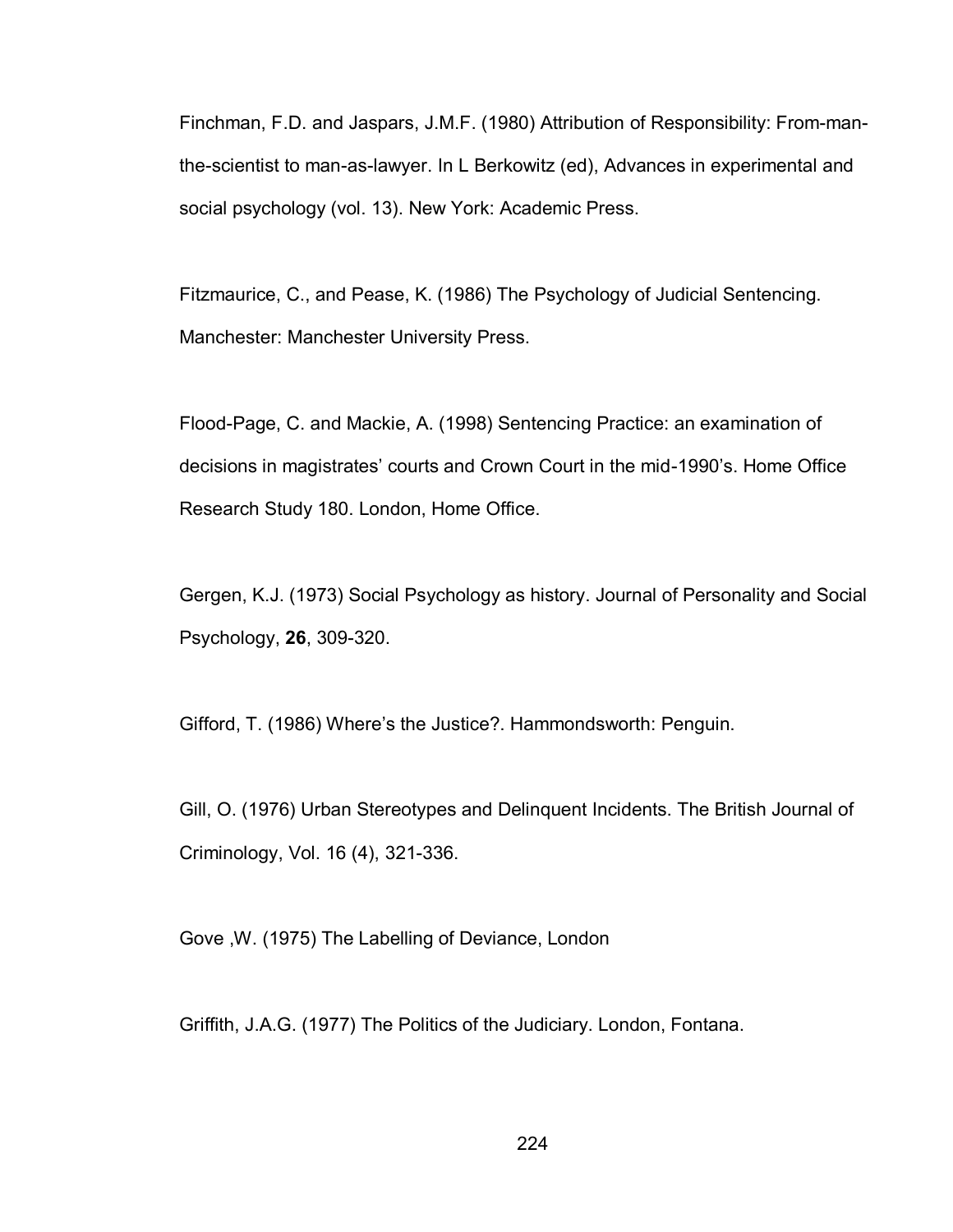Griffiths, M. And Tann,S. (1992) Using reflective practice to link personal and public theories. Journal of Education for Teaching 18.1 69-84.

Gudjonsson, G.H. (1984) Attribution of Blame for Criminal Acts in Relationship with Personality. Personality and Difference Vol. 5(1), 53-58

Gudjonsson, G.H. and Singh, K.K. (1989) The Revised Gudjonsson Blame Attribution Inventory. Personality and Difference Vol. 10(1), 67-70.

Hall, E.T. (1959) The Silent Language. Garden City, New York: Doubleday.

Hall, S. and Jefferson,T. (1976) Resistance through Rituals. London: Hutcinson.

Hall,S. Critcher,C, Jefferson,T.Clarke,J.and Roberts,B. (1978) Policing the Crisis, London, Macmillan

Halliday, J. (2001) Making Punishments Work; Report of a review of the sentencing framework for England and Wales. London: Home Office.

Harper, G. and Chitty, C. (2005) The impact of corrections on re-offending: a review of what works. Home Office Research Study 291. London: Home Office.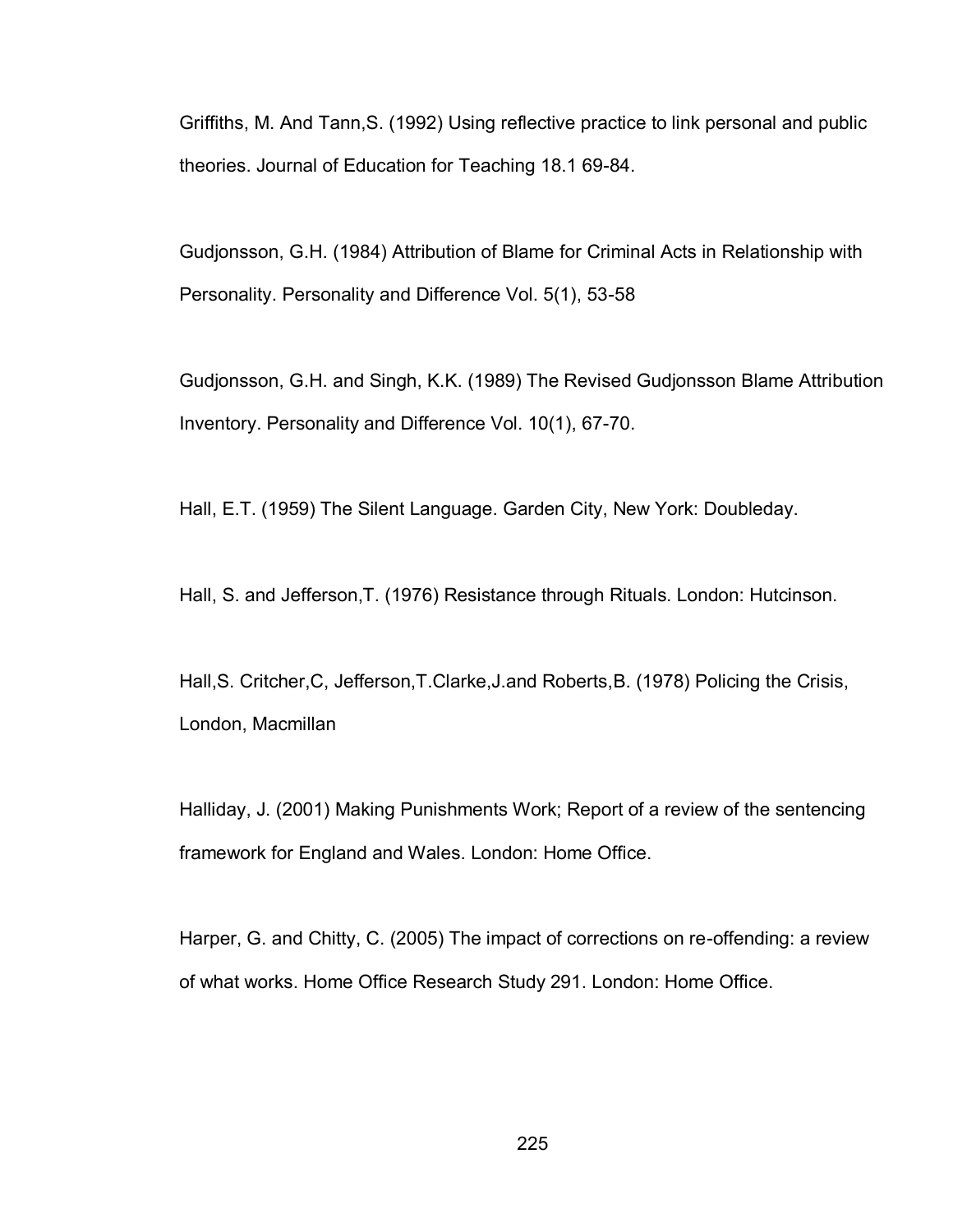Harvey, J.H. (1981) Do we need another gloss on "attribution theory"? British Journal of Social Psychology, 20, 301-304.

Hedderman, C. and Moxon, D. (1992) Magistrates' Courts or Crown Court? Mode of Trial Decisions and Sentencing. Home Office Research and Planning Unit Report No.125. London: HMSO.

Heidensohn, F. (1989) Crime and Society. Basingstoke: Macmillan.

Heider, F. (1944) Social perception and phenomenal causality, Psychological Review, **51**, 358-374

Heider, F. (1958) The Psychology of Interpersonal Relationships, New York: John **Wiley** 

Henderson, M. and Hewstone, M. (1984) Prison inmates' explanations for interpersonal violence: accounts and attributions. Journal of Consulting and Clinical Psychology, **52**, 789-94.

Home Office (1999) The Governments Crime Reduction Strategy. London: Home Office.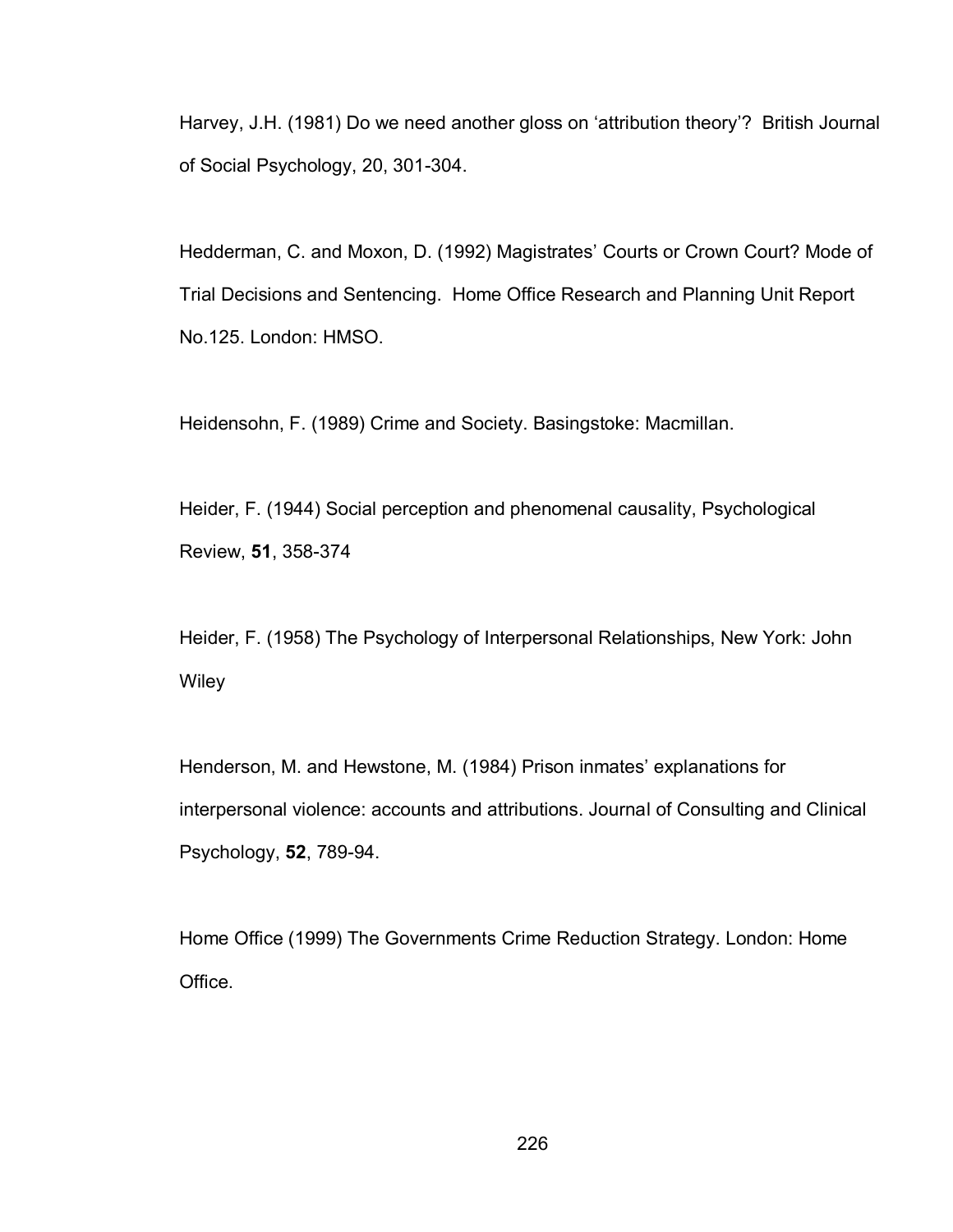Home Office (1999) Probation Circular 64/1999 What Works/Effective Practice Initiative: The Core Curriculum. London: Home Office.

Home Office (2000) Probation Circular 32/2000 What Works: Implementation of Accredited Programmes. London: Home Office.

Home Office (2001) Probation Circular 32: 2001 Interim Accredited Programme Software (IAPS) Data Collection and Reporting Requirements. London: Home Office.

Home Office (2001) Probation Circular 92/2001 What Works: Implementation 3. London: Home Office.

Home Office (2003) Probation Circular 36/2003 Revised Area Targets and Changes to the Performance Link for 2003/04. London: Home Office. Home Office (2003) Probation Circular 44/2003 Probation Area Annual Reports 2002-03. London: Home Office.

Home Office (2003) Probation Circular 24/2003 Interim Accredited Programme Software. London: Home Office

Home Office (2003) Probation Circular 59/2003 What Works – Managing Programmes Through IAPS. London: Home Office.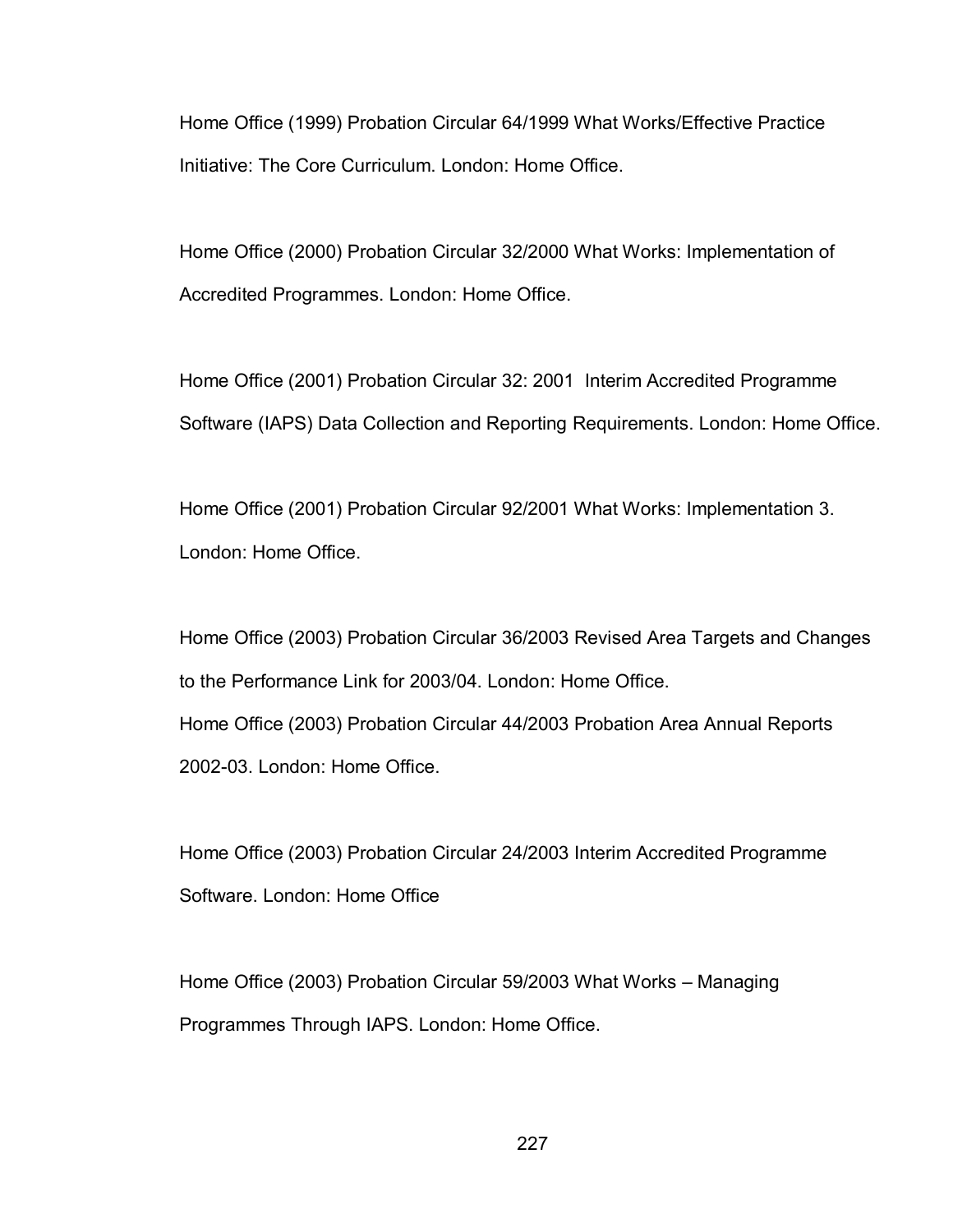Home Office (2003) Restorative Justice: The Government Strategy. London: Home Office.

Home Office (2003) Managing Offenders, Reducing Crime: A New Approach Correctional Services Review by Patrick Carter, London, Prime Minister"s Strategy Unit.

Home Office (2004) What Works Annual Report for Accredited Programmes 2003- 2004. London: Home Office.

Hough, M. (2004) Modernization, scientific rationalism and the Crime Reduction Programme, Criminal Justice Vol. 4(3), 239-253, London, Sage Publications

Jackson, J. (1993b) Trial Prcocedures. In C. Walker and K Starmer (eds) (1993) Justice in error. London, Blackstone.

Jaspars, J.M.F. (1983) The process of causal attributions in common sense. In M Hewstone (ed.) Attribution Theory: Social and functinal extensions. Oxford, Basil Blackwell.

Inhelder, B and Piaget, J. (1958) The Growth of Logical Thinking from Childhood to Adolence, London, Routledge and Kegan.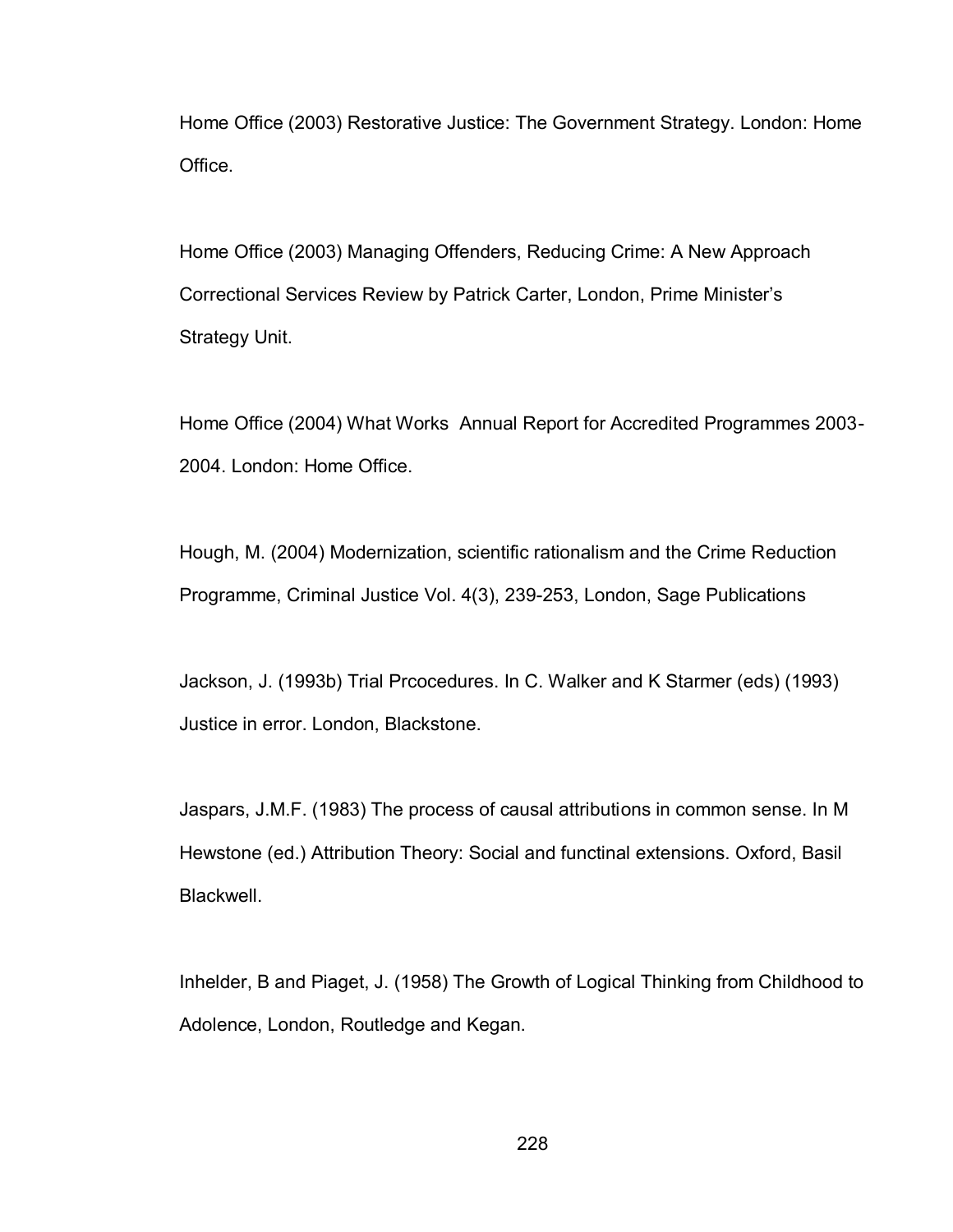Jaspars, J.M.F. (1984) Attitudes and Social Representations. In S. Moscovici and R.M. Farr (eds) Social Representations. Cambridge/Paris: Cambridge University Press/ Maison des\Sciences del"Homme.

Jaspars, J.M.F. Hewstone, M. and Finchman, F.D. (1983) Attribution theory and research, Conceptual, developmental and social dimensions. London: Academic Press.

.

Jones, E.E. and Davis, K.E. (1965) From Acts to Dispositions: The attribution process in social perceptions, in L.Berkowitz (ed) Advances in Experimental Social Psychology, vol.2, New York: Academic Press.

Jones, E.E, Davis, K.E and Gergen, K.J. (1961) Role playing variations and their informational value for person perception. Journal of Abnormal and Social Psychology, 63, 302-310.

Jones, E.E. and De charm, R (1957) Changes in Social Perception as a function of personal relevance of behaviour, Sociometry, **20**, 75-85 Jones, E.E. and Nisbett, R.E. (1971) The Actor and the observer: Divergent Perceptions of the causes of behaviour, Morristown, NJ: General Learning Press.

229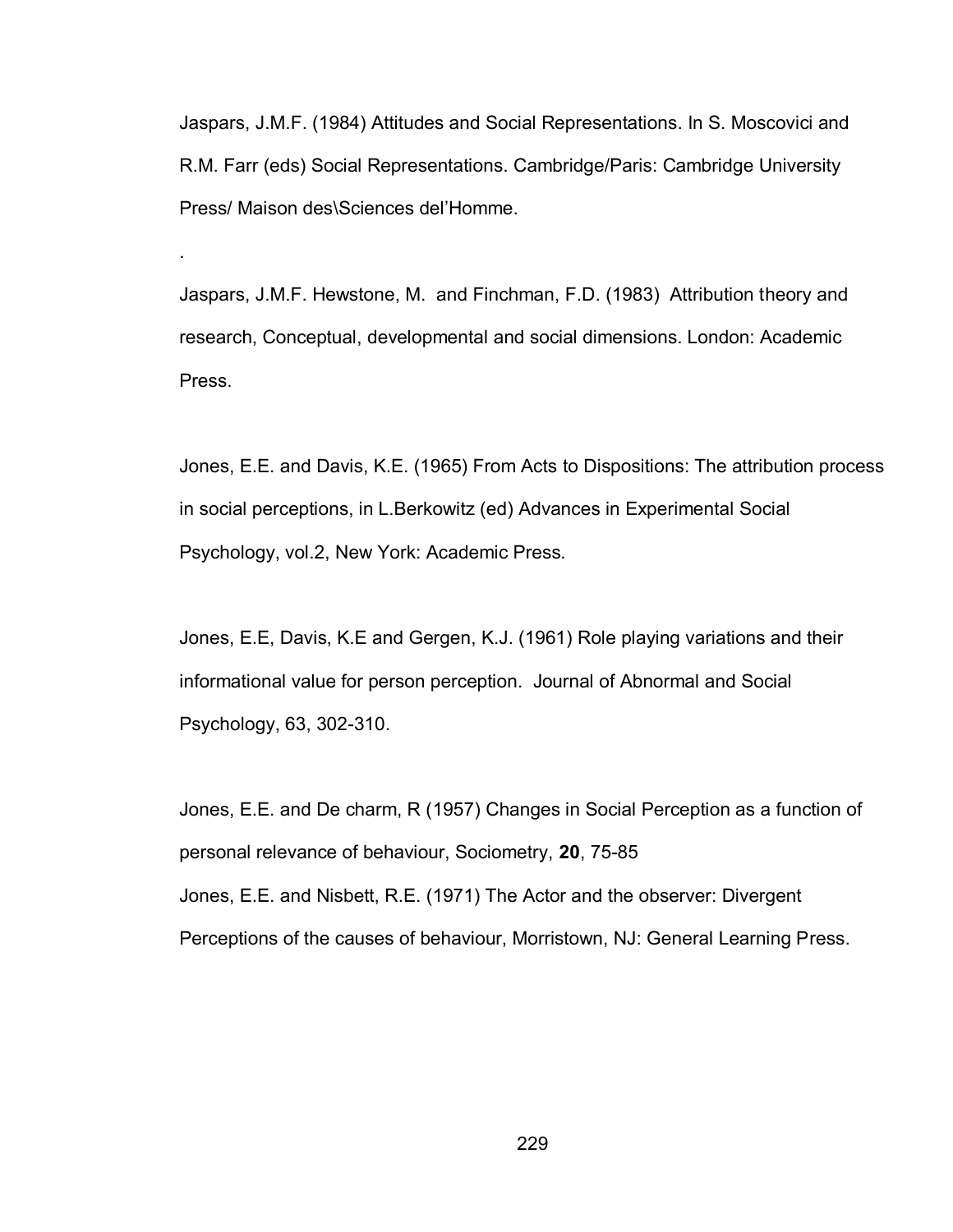Kassin, S.M. (1979) Consensus information, prediction and causal attribution: A review of the literature and issues, Journal of Personality and Social Psychology, **37**, 1966-1981

Kelley, H.H. (1967) Attribution theory in social psychology in D. Levine (ed.) Nebraska symposium on motivation. Lincoln. Neb,: University of Nebraska Press.

Kelly, G.A. (1963) A Theory of Personality: The psychology of personal constructs. New York: Norton.

Kelley, H.H. and Michela, J.H. (1980) Attribution theory and research, Annual Review of Psychology, **31**, 457-503.

Kemshall, H. (2002) Reducing Programme Attrition. Presentation to the What Works Conference, October 3<sup>rd</sup>. 2002, Nottingham.

King, P.M. (1985) Formal Reasoning in Adults: a review and critque. In Mines,R.A. and Kitchener, K.S (eds) Adult Cognitive Development. New York, Praeger

Kline, P. (2000) Handbook of Psychological Testing (second edition). London: Routledge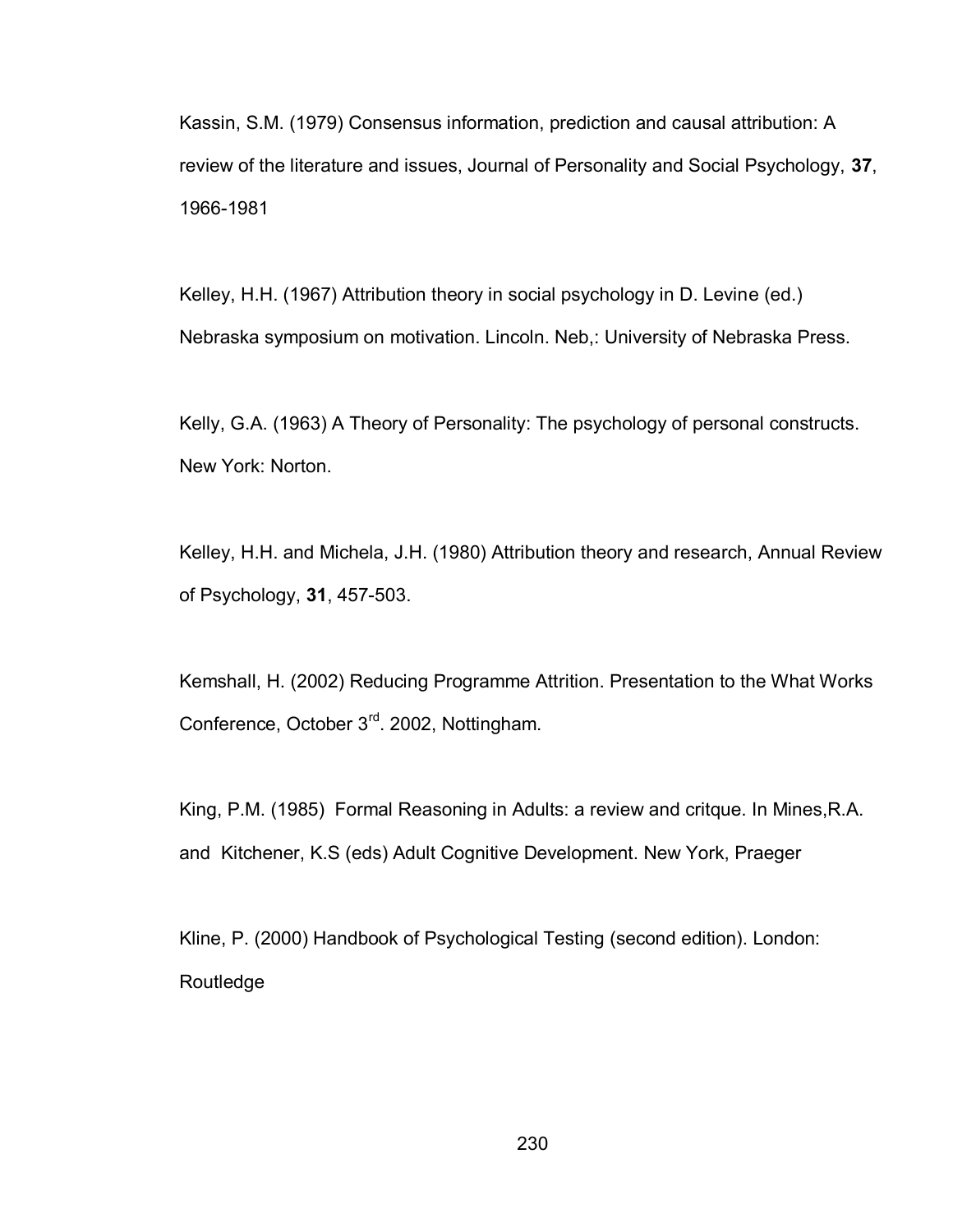Kruglanski, A.W., Baldwin, M.W., and Towson, S.M. (1983) The lay-epistemic process in attribution-making. In M. Hewstone (ed.) Attribution Theory: Social and functional extensions. Oxford: Basil Blackwell.

Lalljee, M. (1981) Attribution Theory and the analysis of explanations. In C. Antaki (ed), The psychology of ordinary explanations of social behaviour, London: Academic Press.

Lalljee, M., Watson, M. and White P., (1983) Some aspects of the explanations of young children. In J.Jaspers et. Al. (eds.) Attribution Theory:: Conceptual, developmental and social dimensions. London: Academic Press.

Lalljee, M., Furnam, A. and Jaspars, J. (1982) Explanations, attributions and the social context of unexpected behaviour. European Journal of Social Psychology, **12**, 17-29.

Lea, J. (1992) The Analysis of Crime. In J.Young and R Mathews (eds.) Rethinking Criminology. London: Sage.

Lefcourt, H.M. (1991) Locus of Control. In J.P., Saver, P.R. and Wrightsman L.S. (eds.) (1991) Measures of Personality and Social Psychological Attitudes. New York: Academic Press.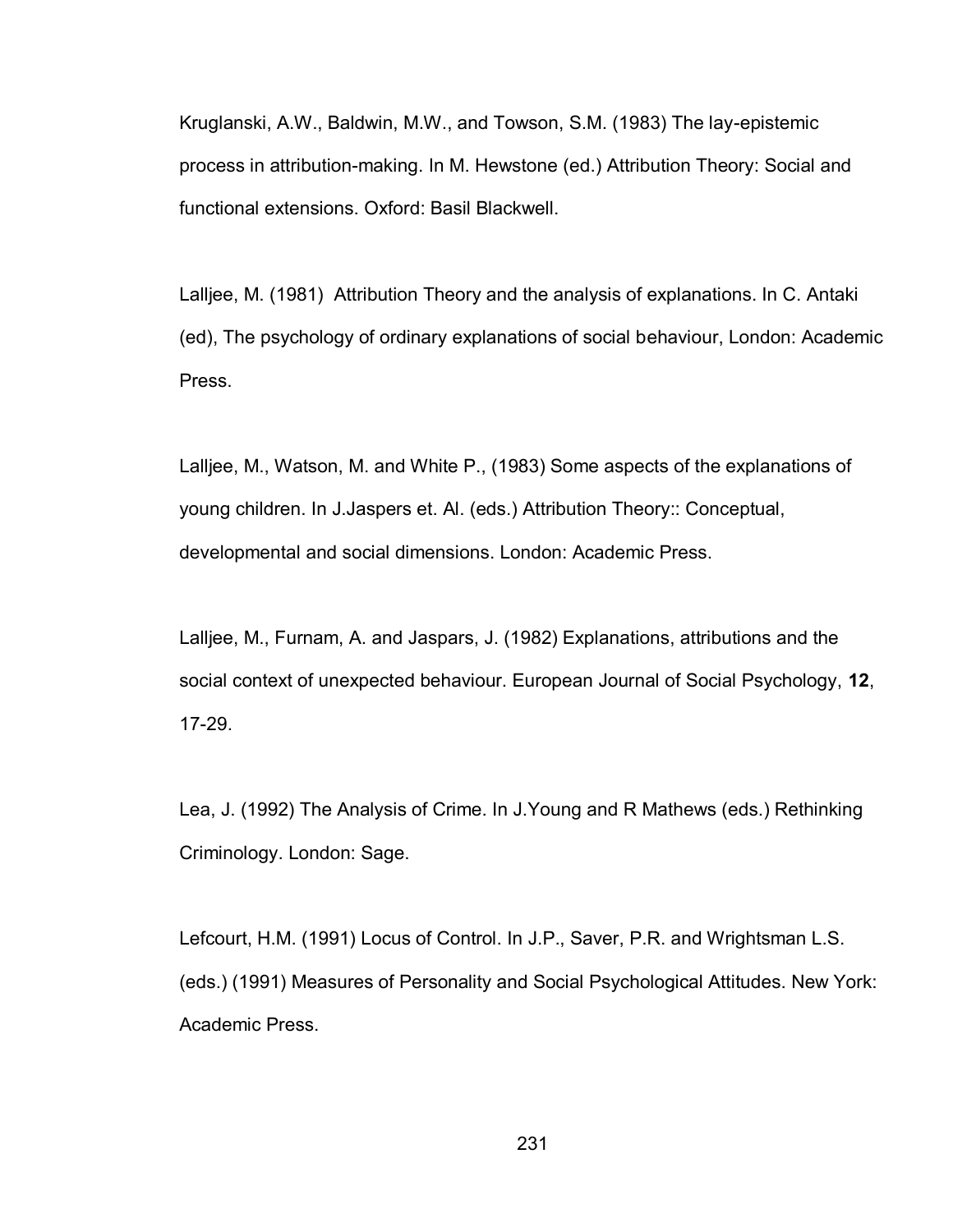Le Vay, J. (2004) National Offender Management Service, Message from the Director of Standards and Innovation. London: Home Office.

Lipsey, M. (1992) "Juvenile Delinquency Treatment: A Meta-Analysis Enquiry into the Variability of Effects" in T, Cook et al (eds) Meta-analysis for explanation: a Casebook, New York: Russell Sage Foundation

Lipton, D., Martinson, R. and Wilks, J. (1975) The Effectiveness of Correctional Treatment: A Survey of Treatment Evaluation Studies, New York: Praeger.

Losel, F. (1995) "The Efficacy of Correctional Treatment: A Review and Synthesis of Meta-evaluations" in J. McGuire (eds) (1995) What Works: Reducing Reoffending. Chichester, Wiley.

Loza, W. and Clements, P.(1991) Incarcerated Alcoholics" and Rapists" Attribution of Blame for Criminal Acts.

Macguire, M. (2004) The Crime Reduction Programme in England and Wales. Reflections on the vision and reality. Criminal ustice Vol. 4(3): 213-237.

MacPherson, W. (1999) The Stephen Lawrence Inquiry, Report of an Inquiry by Sir William Macpherson of Cluny. Advised by Tom Cook, The Right Reverand Dr John Sentamu and Dr. Richard Stone. London: Home Office.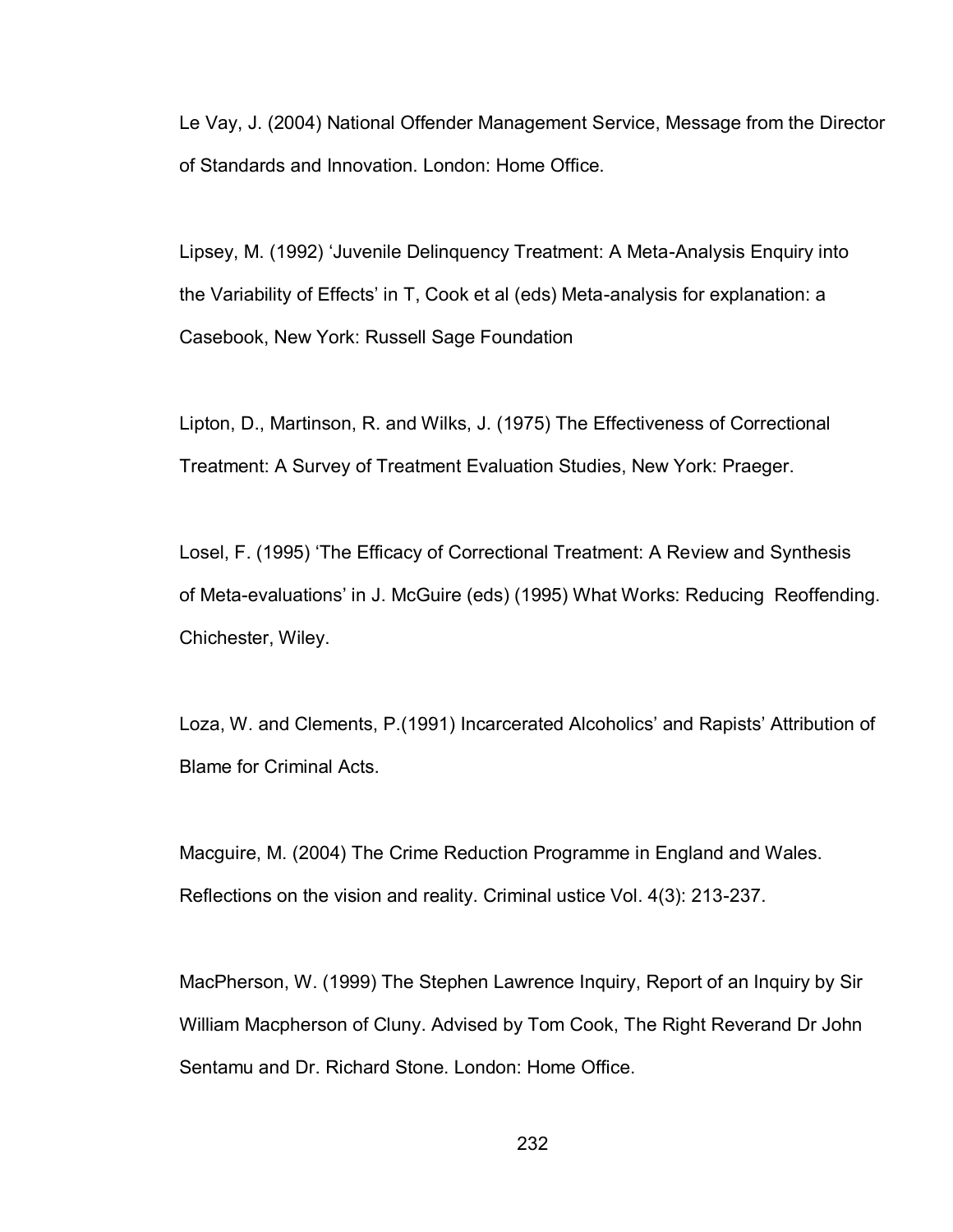Martinson, R. (1974) What Works? questions and answers about prison reform. The Public Interest **10**, 22-54.

Maslow, A.H. (1968) Towards a Psychology of Being. London: Van Nonstrand Rheinhold.

Matza, D. (1964) Delinquency and Drift. London: John Wiley.

Matza, D.(1969) Becoming Deviant. Englewood Cliffs, NJ: Prentice-Hall.

Maung, N.A. (1995) Survey Design and Interpretation of the British Crime Survey. In M.Walker (ed) Interpreting Crime Statistics. Oxford: Oxford University Press.

May, C. (1999) Explaining reconviction following a community sentence: the role of social factors. Home Office Research Study 192. London: Home Office.

McArthur, L.A. (1972) The how and what of why: Some determinants and consequences of causal attributions. Journal of Personality and Social Psychology, **2**, 171-193.

McConville, M., Hodgson, J., Bridges, L. and Pavlovic, A. (1994) Standing Accused: The Organisation and Practice of Defence Lawyers in Britain. Oxford: Clarendon Press.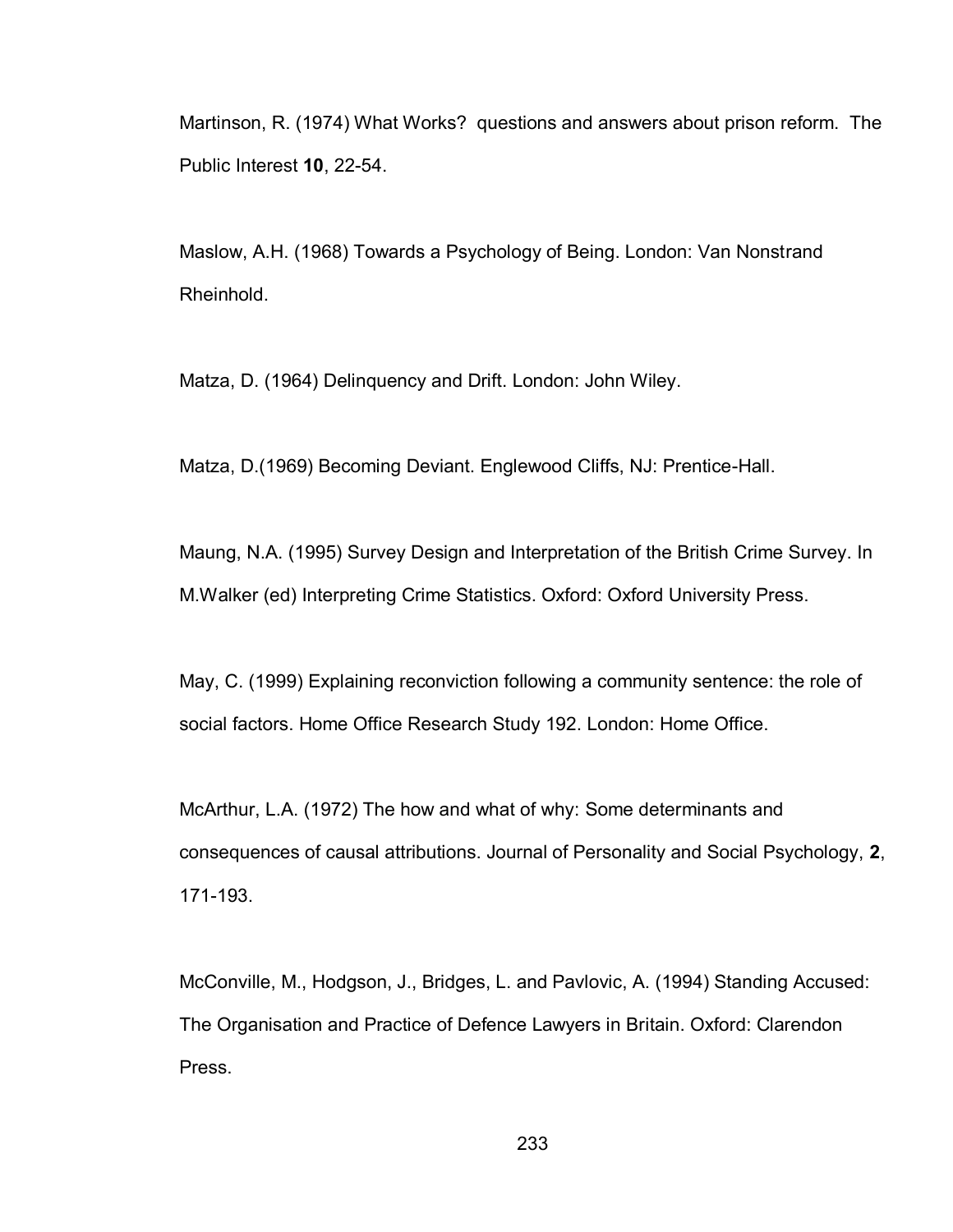McGuire, J. (ed) (1995) What Works: Reducing Reoffending. Chichester, John Wiley and Sons.

McGuire, J. (1996) Community Based Interventions. In C.R. Hollin (ed.) Working with Offenders. Chichester: John Wiley and Sons.

MacPherson, W. (1999) The Stephen Lawrence Inquiry, Report of an Inquiry by Sir William MacPherson. London: Home Office.

Mair, G. (2004) What Matters in Probation. Cullompton, Willan Publishing.

Mead, G.H. (1927) The objective reality of perspectives. In E. S. Brightman (ed.), Proceedings of the sixth international congress of philosophy, New York, Longmans.

Mead, G.H. (1934) Mind self and society: from the standpoint of a social behaviourist, edited and with an introduction, by C.W. Morris. Chicago: University of Chicago Press.

Merrington,S and Stanley, S (2000) Doubts about the "What Works" Initiative, Probation Journal 47: 272-5

Merton, R.K. (1949) Social Theory and Social Structure. New York: Free Press.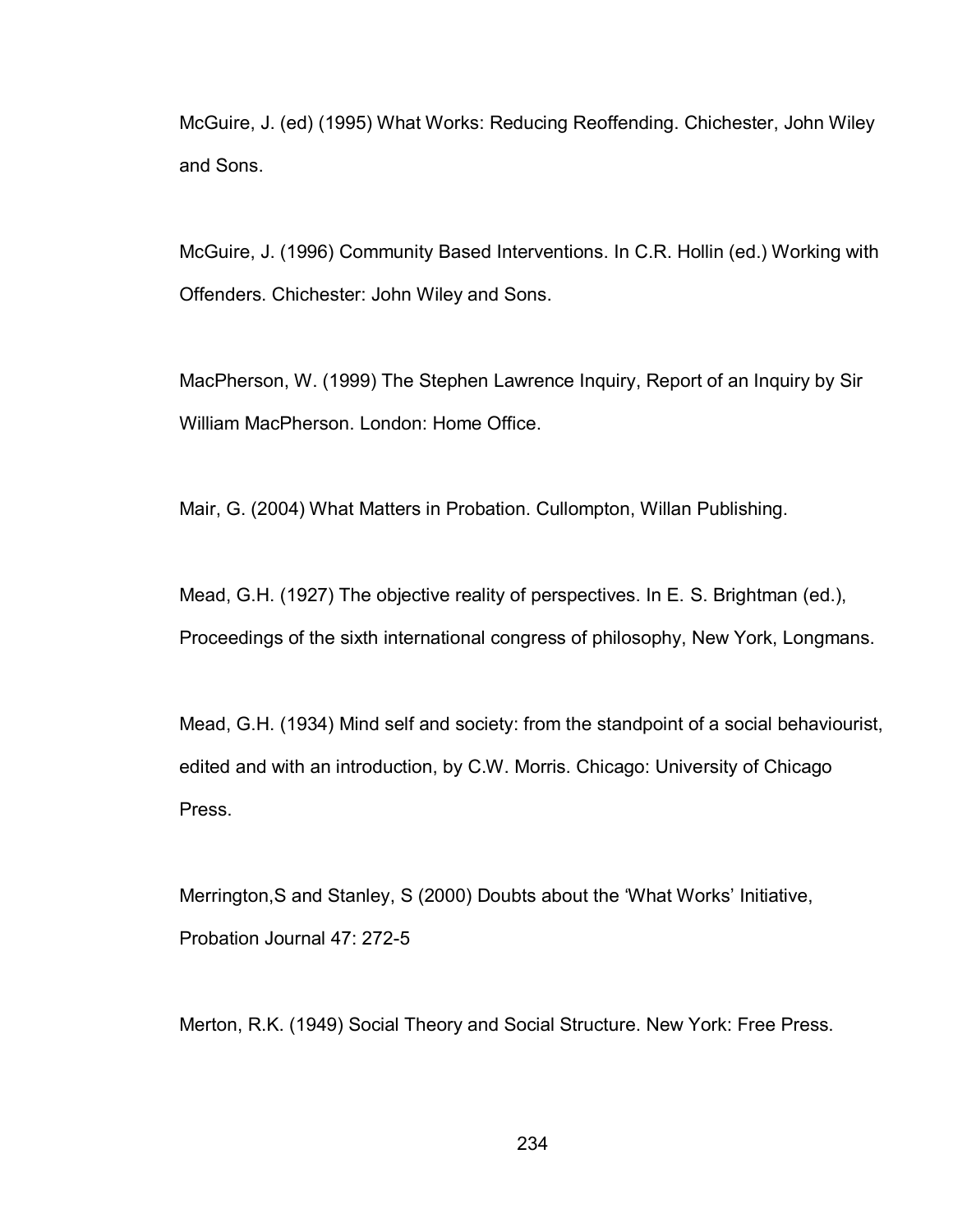Miller, G.A (1979) Psychology and Biology of Language and Thought. London: Academic Press.

Miller, J. (1990) Seductions. Studies in Reading and Culture. London: Virago Morgan, R. and Russell, N. (2000) The Judiciary in Magistrates, RDS Occasional Paper No. 66. London, Home Office.

Moscovici, S. (1961) La Psychanalyse, son image et son public. Paris: Presses Universitaires de France. Moscovici, S. (1976) 2nd. Edn. of Moscovici 1961.

Moscovici, S. (1976) Social Influence and Social Change, translated C. Sherrard and G. Heinz. London, Academic Press.

Moscovici, S (1984) The phenomenon of social representations. In R.M. Farr and S Moscovici (eds.), Social Representations. Cambridge/Paris: Cambridge University Press/Maison des\Sciences del"Homme.

Moscovici, S. and Hewstone, (1983) Social Representations and social explanations: from the "naïve" to the "amateur" scientist. In M. Hewstone (ed.), Attribution theory: Social and functional extensions. Oxford: Basil Blackwell.

Muncie, J. (1997) labelling. in the Sage Dictionary of Criminology. London: Sage Publications.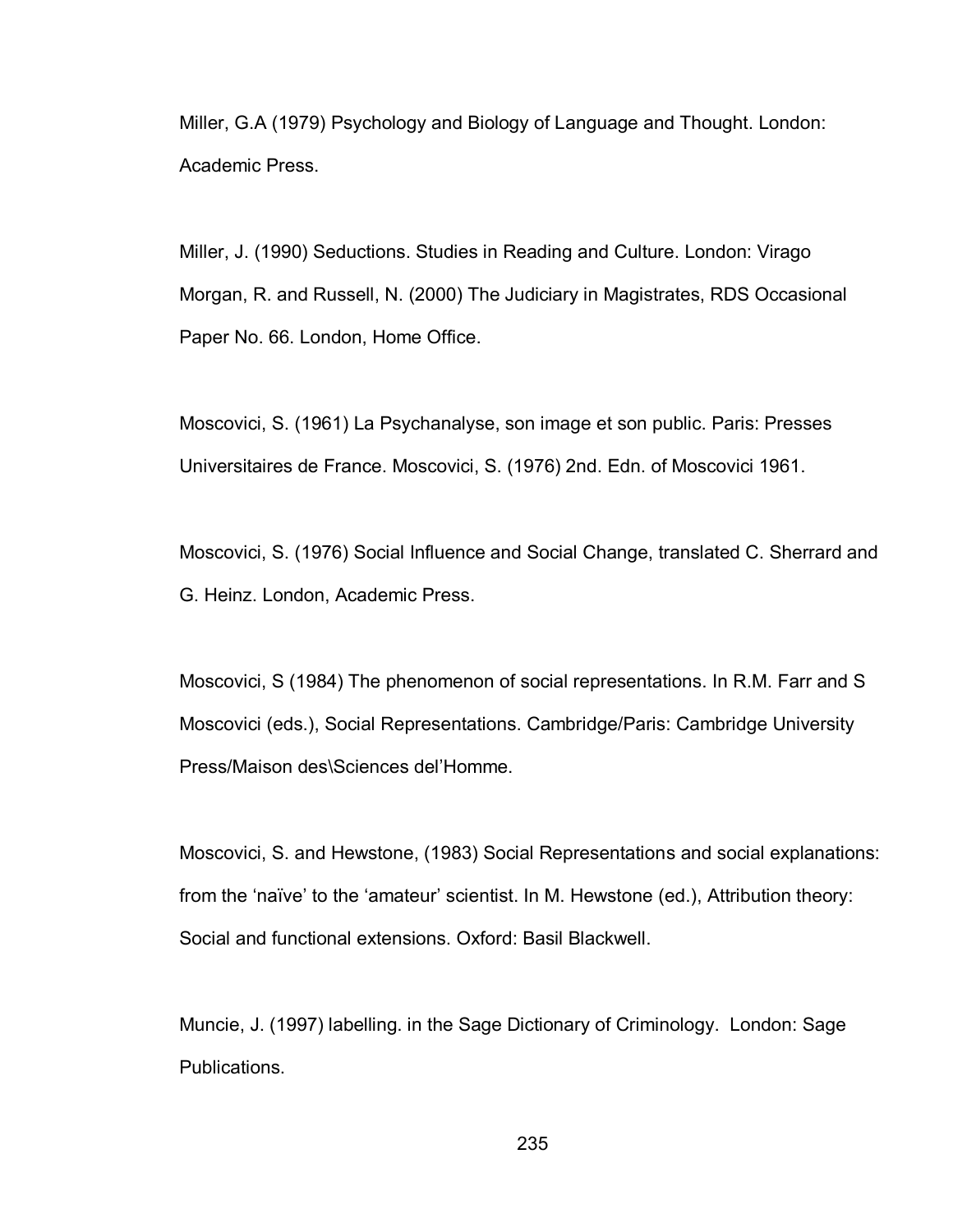Nisbett, R.E., and Ross, L. (1980) Human inferences: strategies and shortcomings of social judgement. Englewood Cliffs, NJ: Prentice Hall.

Nagel, S.S. (1962) Political Party Affiliations and Judges Decisions. American Political Science Review, 55, p. 843-850.

Newman, O (1972) Defensible Space: People and Design in the Violent City, London; Architectural Press.

Nunnally, J.C. (1978) Psychometric Theory. New York: McGraw-Hill.

Parker, H (1974) View from the Boys: A Sociology of Downtown Adolescents, Newton Abbot: David and Charles.

Paternoster, R., Brame, R., Bachman, R. and Sherman, L.W. (1997) Do Fair Procedures Matter? The Effect of Procedural Justice on Spouse Assualt. Law and Society Review, **31**, 163-204.

Pepitone, A. (1981) Lessons from the history of social psychology. AmericanPsychologist, **36**, 972-985.

Pettigrew, T.F. (1979) The ultimate attribution error: extending Allport's cognitive analysis of prejudice. Personality and Social Psychology Bulletin, 5, 461-476.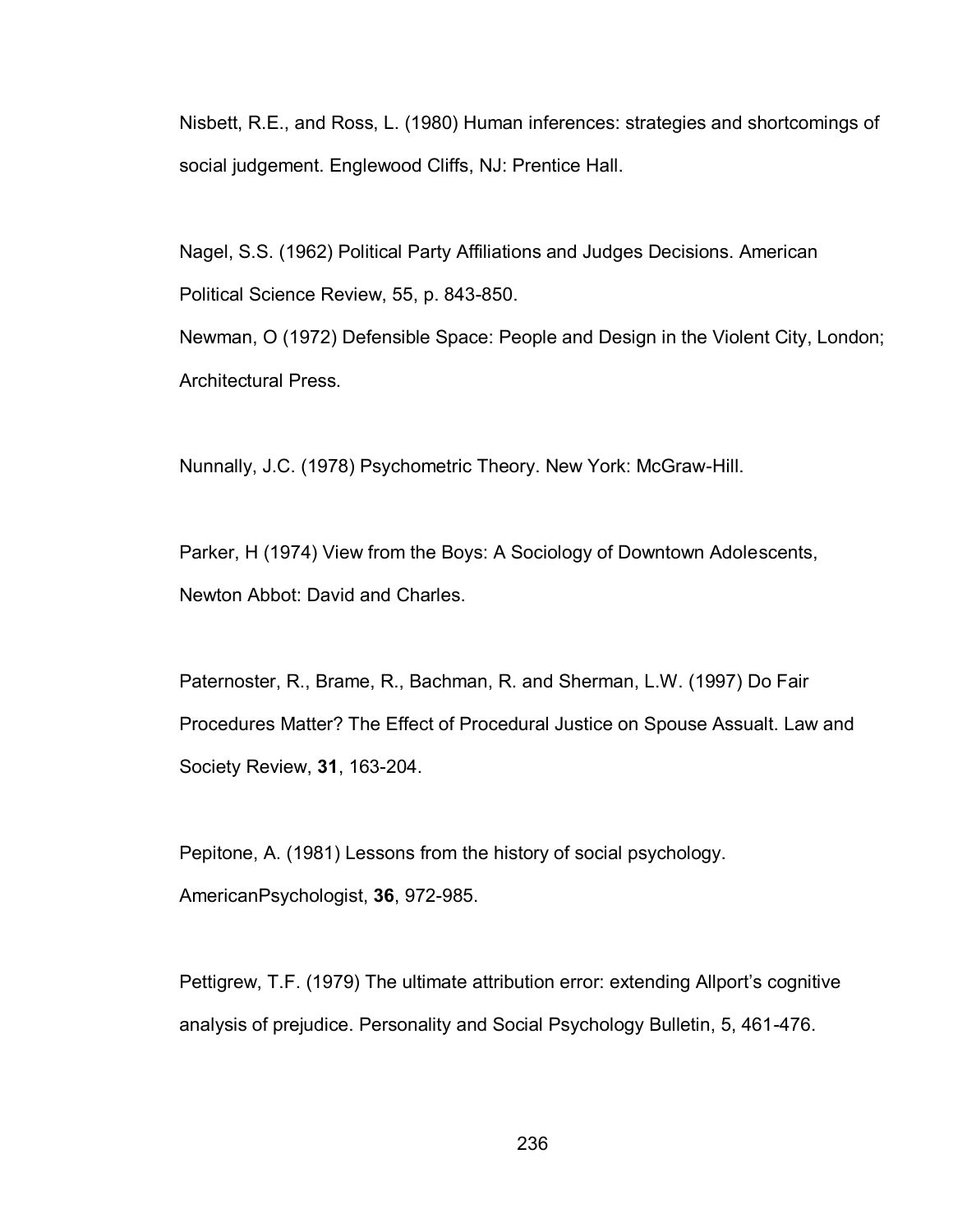Plummer, K (1979) Misunderstanding Labelling perspectives in Downes, D and Rock P (eds), Deviant Interpretation, Oxford.

Priestley, P..and McGuire, J. (1985) Offending Behaviour: Skills and Strategems for going straight. London: Batsford.

Raynor, P. (2004) The Probation Service Pathfinders, Finding the path and losing the way?, Criminal Justice, Vol. 4(3) :309-325. London: Sage Publications

Rex, J. and Moore, R. (1967) Race, Community and Conflict: A study of Sparkbrook. London: Oxford University Press.

Rose, G.N.G. (1966) Concerning the Measurement of Delinquency. British Journal of Criminology, **6**, 414-21.

Roshier, B. (1989) Controlling Crime: The Classical Perspectives in Criminology. Buckingham: Open University Press.

Ross, L. (1977) The intuitive psychologist and his shortcomings: Distortions in the attribution process, In L. Berkowitz (ed.), Advances in experimental social psychology (vol. 10), New York: Academic Press.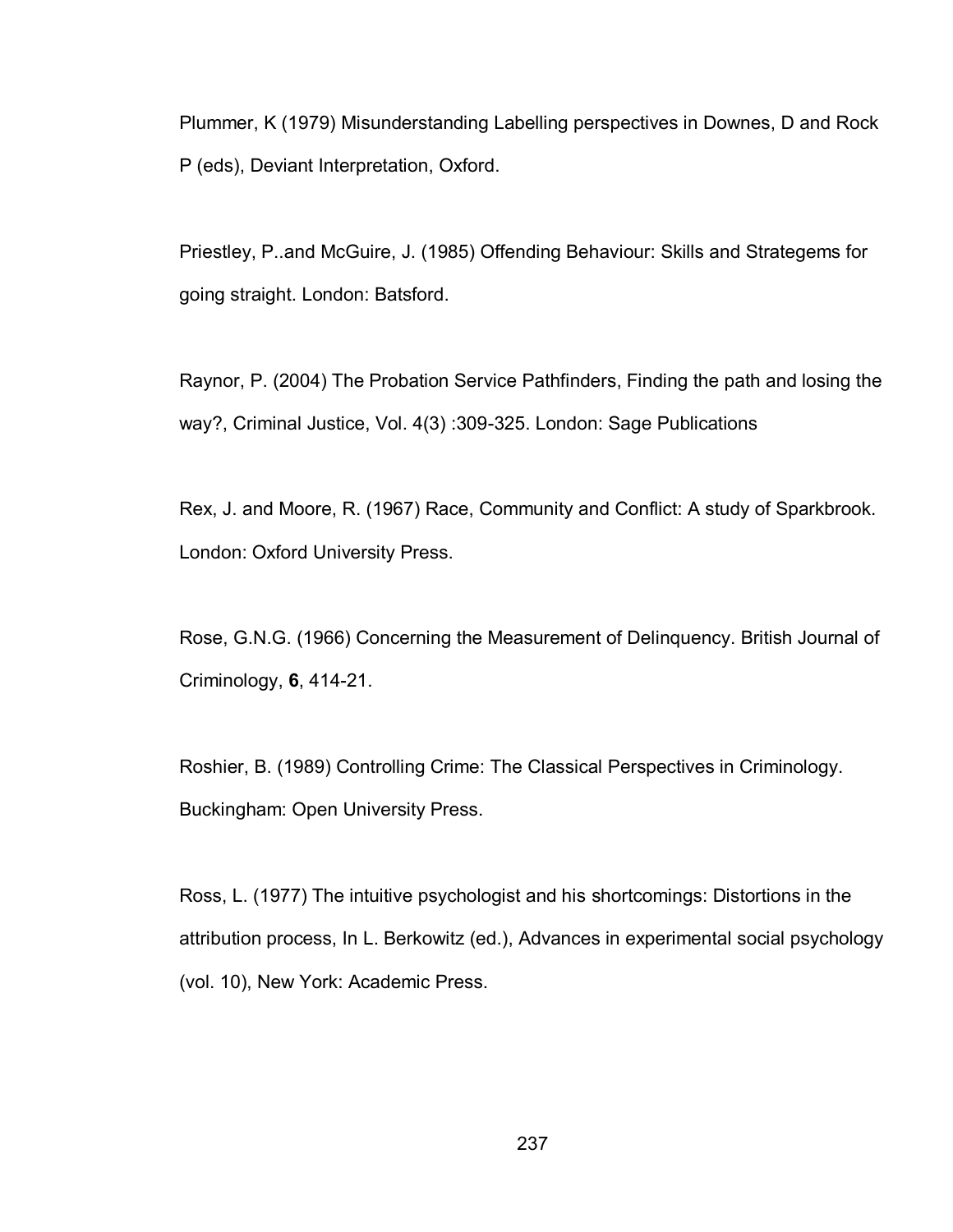Ross, L. (1978) Some afterthoughts on the intuitive psychologist. In L. Berkowitz (ed.) Cognitive theories in social psychology. New York: Academic Press.

Ross. L , Amibile, T.M., and Steinmetz, J.L. (1977a) Social roles, social control and biases in social-perception processes. Journal of Personality and Social Psychology, **35**, 485-94.

Ross, L. and Anderson, C. (1982) Shortcomings in the attribution process: on the origins and maintenance of erroneous social assessments. In A. Tversky, D Kahneman and P Slovic (eds.) Judgement under uncertainty: Heuristics and biases. New York: Cambridge University Press.

Ross, R.R. and Fabiano, E.A. (1985) Time to Think; A Cognitive Model of Delinquency Prevention and Offender Rehabilitation. Johnson City: Institute of Social Sciences and Arts.

Royal Commission (1948) on Justices of the Peace1946-48 (Cmd. 7463, July 1948).

Rummelhart, D.E. and Norman, D.E. (1983) Representations in Memory. CHIP Report 116. San Diego: University of California.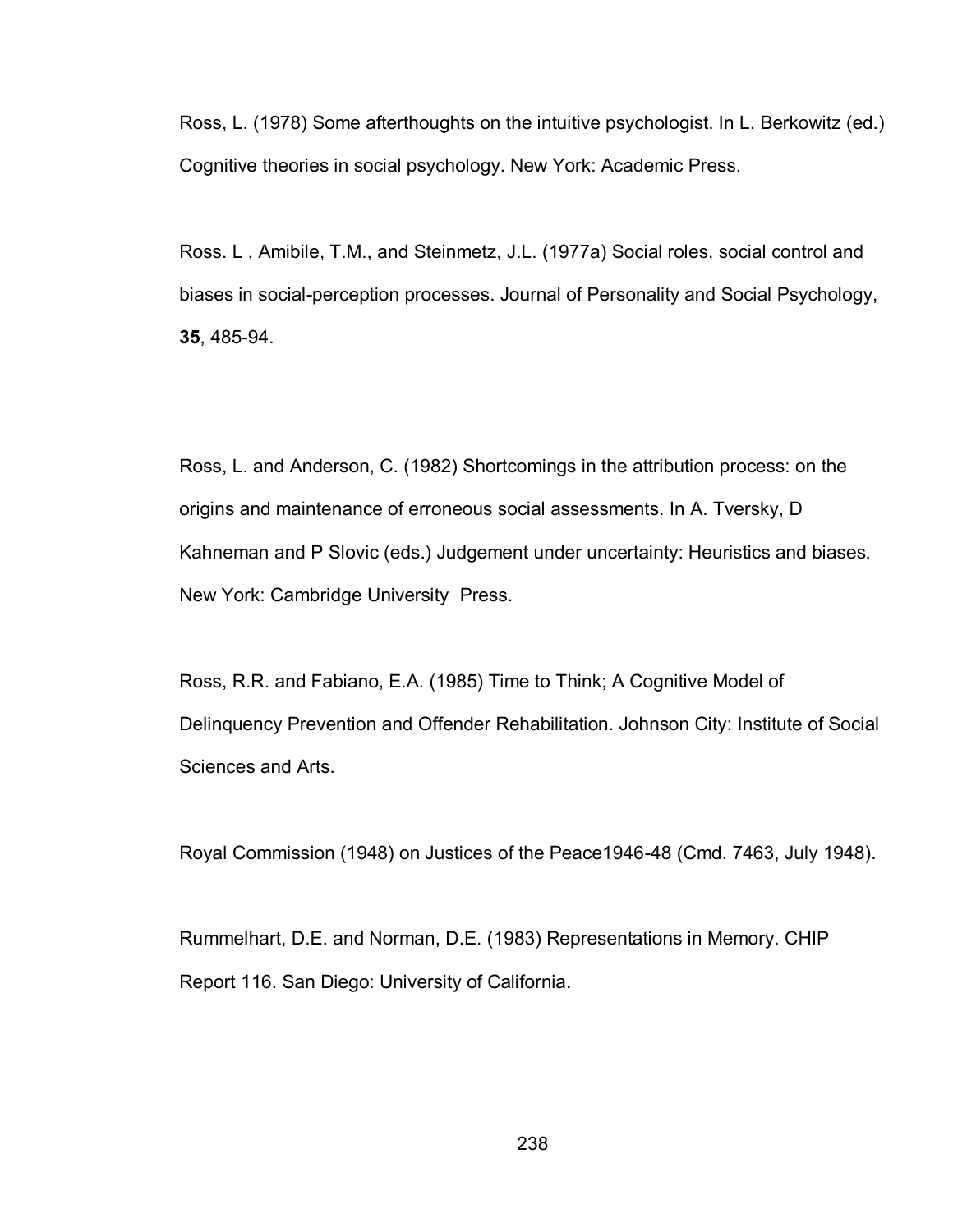Sapsford R. (1983) Life Sentence Prisoners, Reaction, Response and Change. Milton Keynes: Open University Press.

Sellin, T. and Wolfgang, M. (1964) The Measurement of Delinquency, New York, Wiley.

Semin, G. (1980) A gloss on attribution theory, British Journal of Social and Clinical Psychology, **19**, 291-300

Shaver, K.G. (1975) An introduction to attribution processes. Cambridge, Mass.: Winthrop.

Sherman, L.W., Gottfredson, D.C., MacKenzie, D.L., Eck, J. Reuter, P. and Bushway, S.D. (1997) Preventing Crime: What Works, What Dosen"t, and Whats Promising. Washington DC: National Institute of Justice, US Department of Justice.

Sparks, R.F., Genn, H. Dodd,D. (1977) Surveying Victims. Chichester, Wiley.

Surber, C.F. (1981) Necessary Versus Sufficient Causal Schemata: Attributions for achievement in difficult and easy tasks. Journal of Experimental Social Psychology, **17**, 569-86.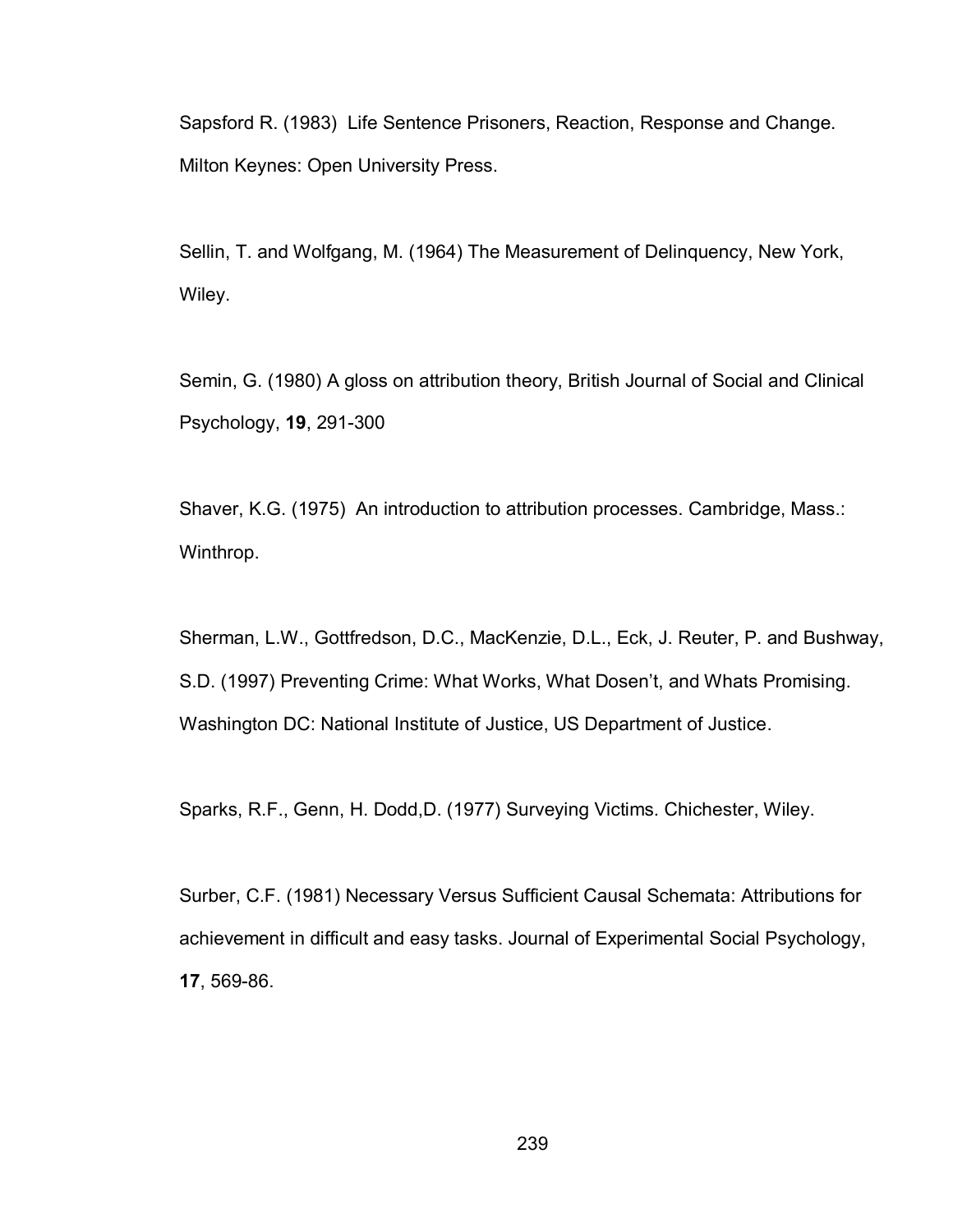Tajfel, H. (1969) Cognitive aspects of prejudice. Journal of Social Issues, **25**, 79-97

Tajfel, H. (ed.) (1978) Differentiation between social groups. London: Academic Press.

Taylor, D.M. and Jaggi, V. (1974) Ethnocentricism and causal attributions in a South Indian context, Journal of Cross Cultural Psychology, **5**, 162-171

Tedeschi, J.T.and Felson R.B. (1994) Violence, Aggression and Coercive Actions. Washington D.C.: American Psychological Association.

Tyler, T.R. (1990) Why People Obey the Law. New Haven, Yale University Press.

Underdown, A. (1998) Strategies for Effective Offender Supervision (Report of HM Inspectorate of Probation What Works Project). Lonon: Home Office.

Walker, M. (1978) Measuring the Seriousness of Crimes, British Journal of Criminology, **18**, 348-64

Walker, N. (1971) Psychophysics and the Recording Angel. British Journal of Criminology, **11**, 191-4.